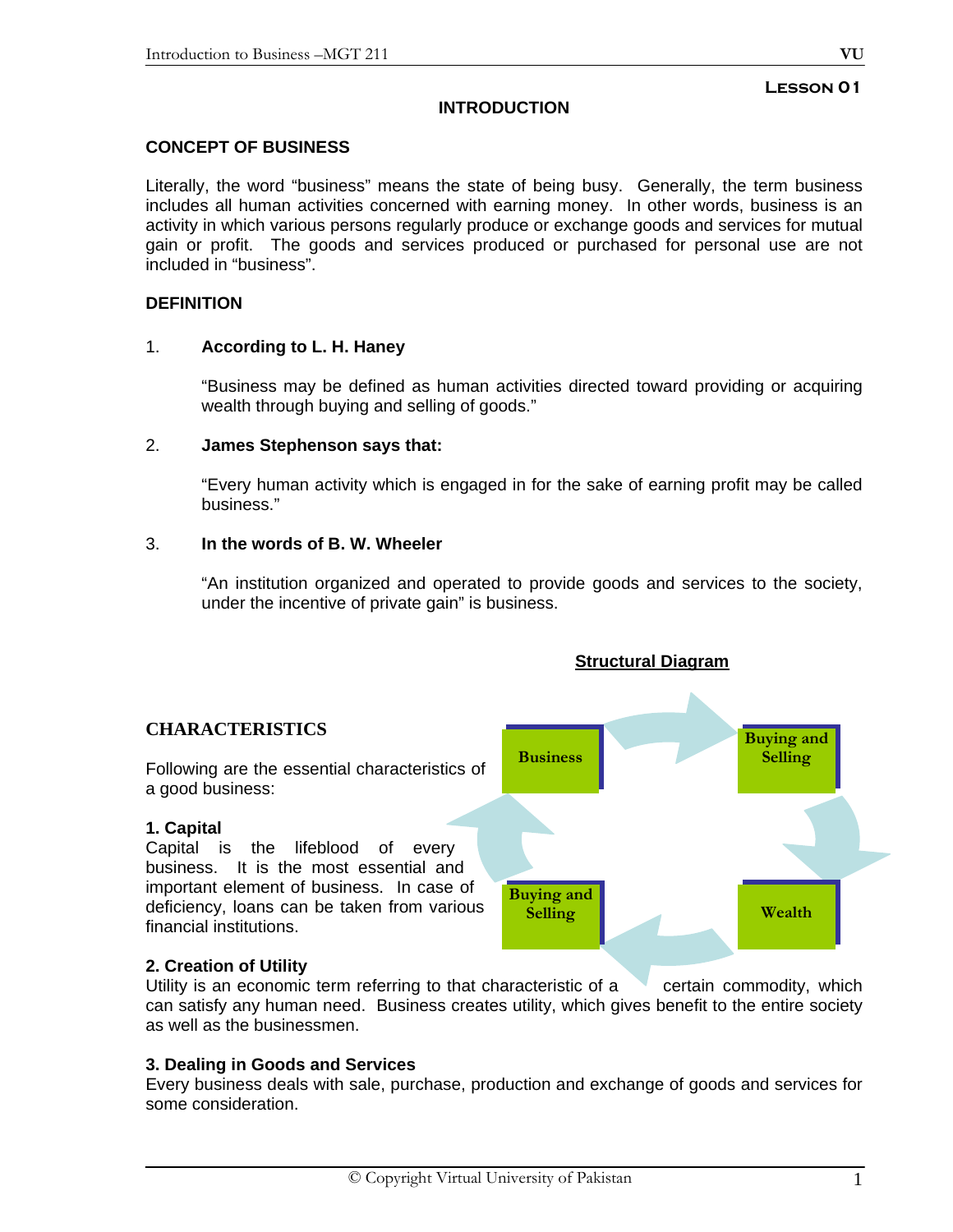# **4. Employment**

Business is a good source of employment for its owners as well as for other people, for example, employees, agents, transporters etc.

# **5. Islamic Process**

Business is an Islamic way of earning living. Income from business is known as profit, which is Rizq-e-Halal. The Holy Prophet Muhammad himself did prosperous business.

# **6. Motive**

The motive of business is to earn profit. Otherwise it will not be termed as business.

# **7. Organization**

Every business needs an organization for its successful working. A proper organization is helpful in the smooth running of business and achieving the objectives.

# **8. Productions or Purchase of Goods**

A businessman deals in production or purchase of goods. These goods are supplied to the people. So, it is necessary that more goods should be produced so that demand of people may be fulfilled.

# **9. Regular Transaction**

Business has a nature of regular dealings and series of transactions. So, in business, only those transaction s included which have regularity and continuity.

# **10. Risks and Uncertainty**

Business involves a large volume of risk and uncertainty. The risk element in business keeps a person vigilant and he tries to ward off his risk by executing his policies properly.

# **11. Sale or Transfer for value**

Another characteristic of business is the sale or transfer of goods for value.

# **12. Social Welfare**

Business does not only satisfy the producer, but also the consumer when products are offered for sale at low prices in markets.

# **NATURE OF BUSINESS**

The following points state the nature of business in brief:

# **1. Economic Activity**

Business is an economic activity as it is concerned with creation of wealth through the satisfaction of human wants.

# **2. Human Activity**

Business is an economic activity and every economic activity is done by human beings. Thus, business is one of the most important human activities.

# **3. Social Process**

Business is run by owners and employees with the help of professionals and customers. Thus, business is a social process.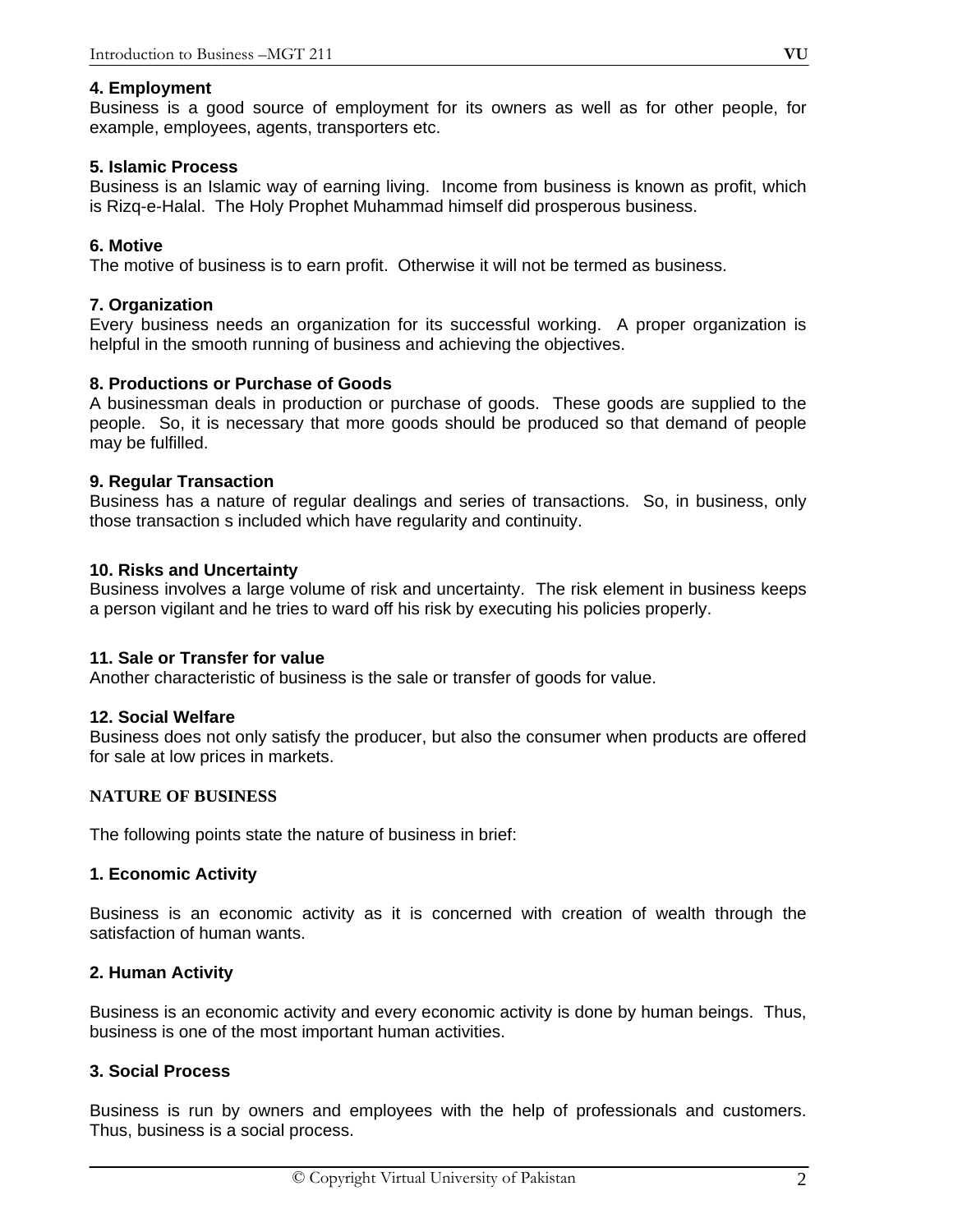# **4. System**

Business is a systematic arrangement of various elements, which leads to the attainment of particular objective, according to a well-established plan.

*Components and Scope of business* 

# **BUSINESS**

The word "Business" includes all human activities concerned with earning money. In other words, business is an activity in which various persons regularly produce or exchange goods and services for mutual gain or profit.

# **COMPONENTS OF BUSINESS**

Business bears the following components:

- Industry
- Commerce



# **INDUSTRY**

Industry is connected with the production and preparation of goods and services. It is a place where raw material is converted into finished or semi-finished goods, which have the ability to satisfy human needs or can be used in another industry as a base material. In other words, industry means that part of business activity, which is concerned with the extraction, production and fabrication of products.

# **KINDS OF INDSTRY**

- 1. Primary Industry
- 2. Secondary Industry



#### **1. PRIMARY INDUSTRY**

Primary industry is engaged in the production or extraction of raw materials, which are used in the secondary industry. Primary industry can be divided into two parts:

- a) Extractive Industry
- b) Genetic Industry

#### **(a) Extractive Industry**

Extractive industries are those industries, which extract, raise or produce raw material from below or above or above the surface of the earth. For example, fishery, extraction of oil, gas and coal etc.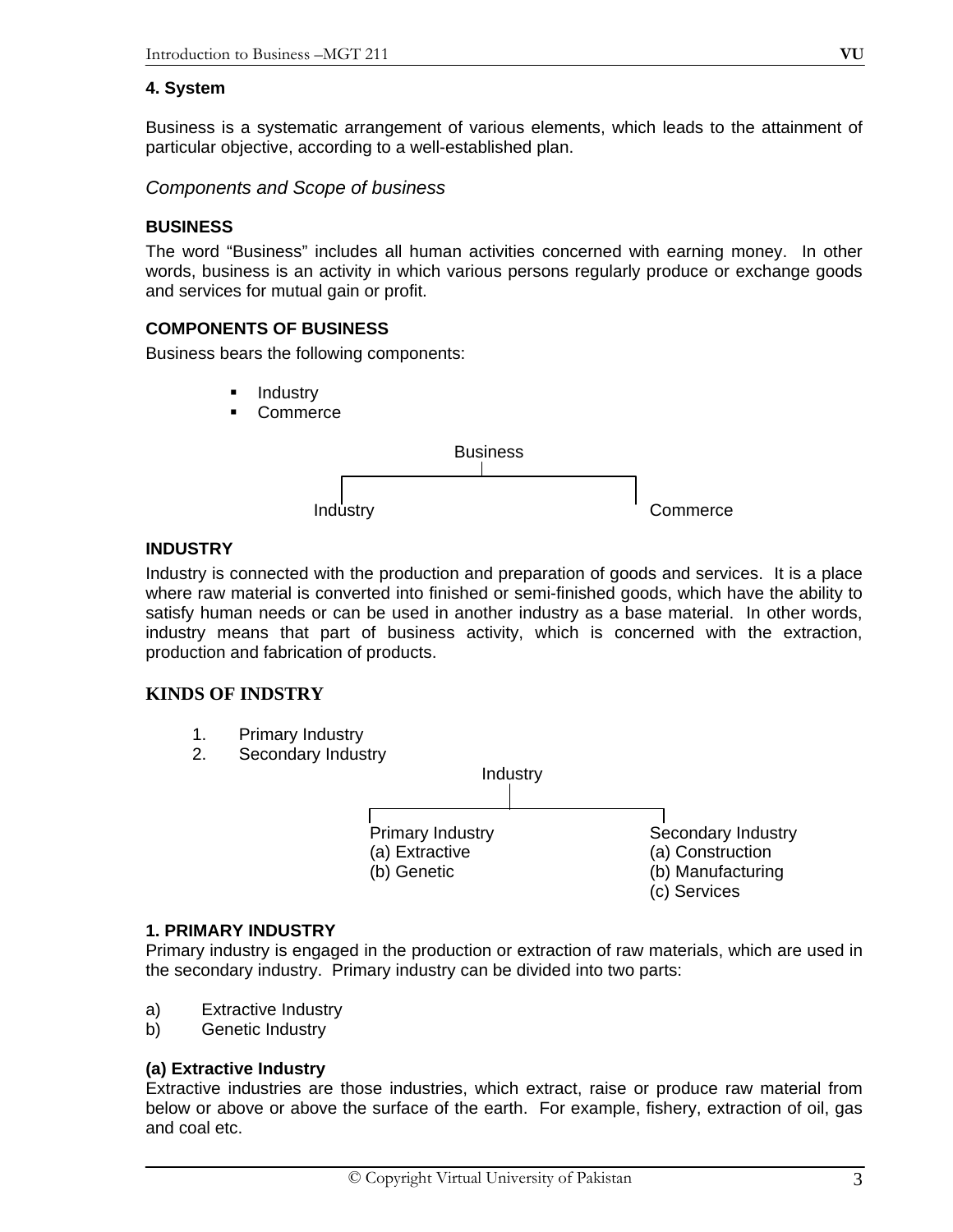### **(b) Genetic Industry**

Genetic industries are those, which are engaged in reproducing and multiplying certain species of animals and plants. For example, poultry farm, fishing farm, diary farm, plant nurseries etc.

### **2. SECONDARY INDUSTRY**

These industries use raw materials and make useful goods. Raw material of these industries is obtained from primary industry. Secondary industry can be divided into three parts:

- a) Constructive Industry
- b) Manufacturing Industry
- c) Services Industry

### **(a) Constructive Industry**

All kinds of constructions are included in this industry. For example, buildings, canals, roads, bridges etc.

### **(b) Manufacturing Industry**

In this industry, material is converted into some finished goods or semi-finished goods. For example, textile mills, sugar mills etc.

### **(c) Services Industry**

These industries include those industries, which are engaged in providing services of professionals such as lawyers, doctors, teacher etc.

### **COMMERCE**

Commerce is the second component of business. The term "commerce" includes all activities, functions and institutions, which are involved in transferring goods, produced in various industries, from their place of production to ultimate consumers.

# **In the words of Evelyn Thomas:**

"Commercial occupations deal with the buying and selling of goods, the exchange of commodities and distribution of the finished goods."

In simple words, "trade and aids to trade" is called commerce.

#### **SCOPE OF COMMERCE**

The scope of commerce can be explained as:

1. Trade 2. Aids to Trade **Commerce Trade Aids to trade** 

#### **1. TRADE**

Trade is the whole procedure of transferring or distributing the goods produced by different persons or industries to their ultimate consumers. In other words, the system or channel, which helps the exchange of goods, is called trade.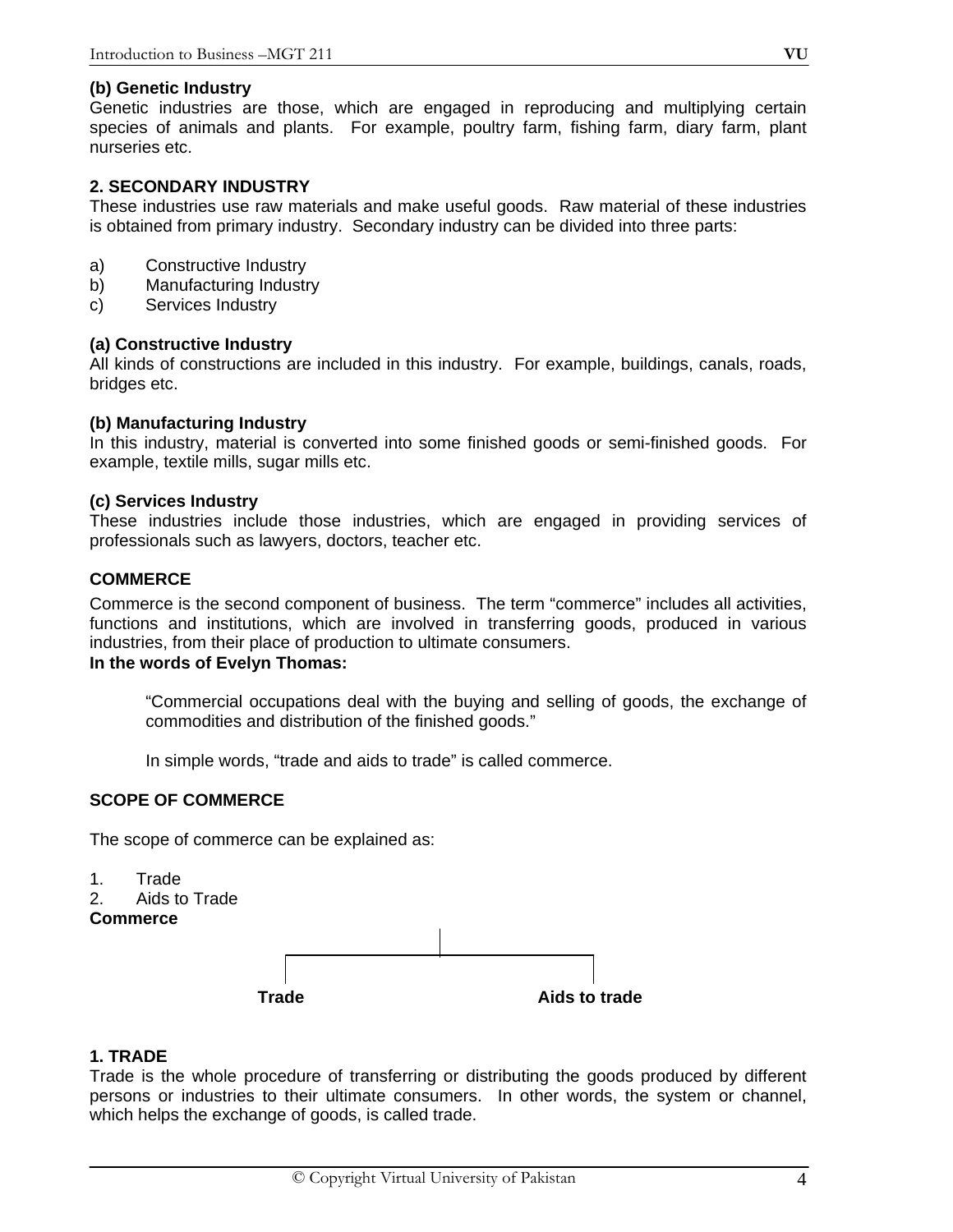# **TYPES OF TRADE**

There are two types of trade:

- (a) Home trade
- (b) Foreign Trade



# **(a) Home Trade**

The purchase and sale of goods inside the country is called home trade. It is also known as 'domestic', 'local' or 'internal trade'. Home trade has two types:

- (i) Wholesale Trade
- (ii) Retail Trade

# **(i) Wholesale Trade**

It involves selling of goods in large quantities to shopkeepers, in order to resale them to the consumers. A wholesaler is like a bridge between the producers and retailers.

### **(ii) Retail Trade**

Retailing means selling the goods in small quantities to the ultimate consumers. Retailer is a middleman, who purchase goods from manufacturers or wholesalers and provide these goods to the consumers near their houses.

# **(b) Foreign Trade**

Trade or exchange of goods and services between two or more independent countries for their mutual advantages is called foreign trade. It is also called international trade. Foreign trade has two types:

- (i) Import Trade
- (ii) Export Trade

# **(i) Import Trade**

When goods or services are purchased from other country it is called import trade.

# **(ii) Export Trade**

When goods or services are sold to any other country it is called export trade.

# **2. AIDS TO TRADE**

Trade mans biting and selling of goods, whereas, aids to trade means all those things which are helpful in trade.

- (a) Banking
- (b) Transportation
- (c) Insurance
- (d) Warehousing
- (e) Agents
- (f) Finance
- (g) Advertising
- (h) Communication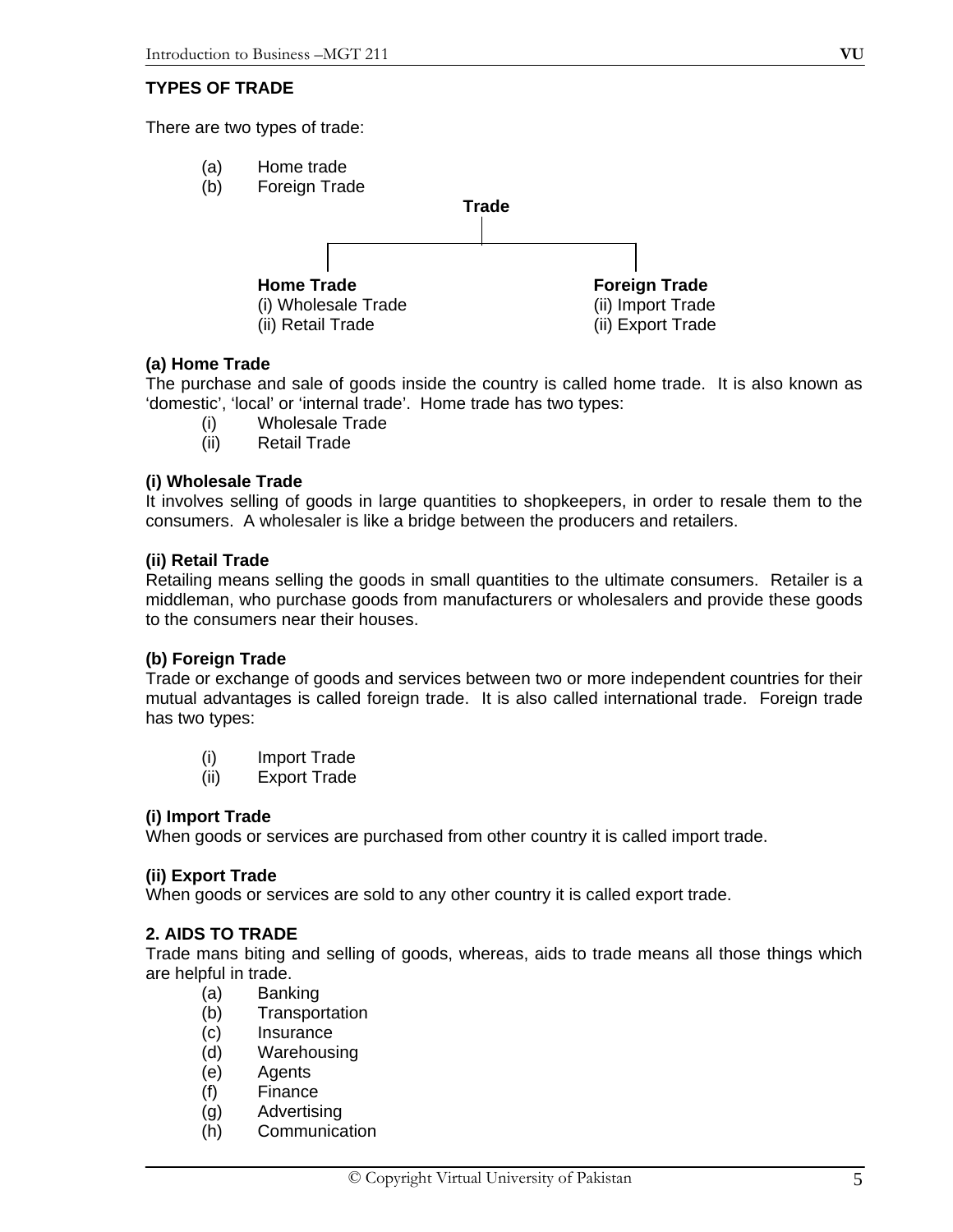# **(a) Banking**

In daily business routine, commercial banks and other financial institutions help the seller and the buyer in receiving and the buyer in receiving and making payments.

# **(b) Transportation**

The goods which are manufactured in mills and factories, reach the consumers by different means of transportation like air, roads, rails, seas etc.

# **(c) Insurance**

The transfer of goods from one place to another is not free from risk of loss. There is a risk of loss due to accident, fire, theft etc. The insurance companies help out the traders with this problem through insurance policy.

# **(d) Warehousing**

The manufacturers today, produce goods in large quantity. Therefore, a need for warehouses arises in order to store the manufactured goods.

# **(e) Agents**

They are the persons who act as the agents of either buyer or seller. They perform these activities for commission.

# **(f) Finance**

A large amount is needed to set up an industry. Financial institutions provide long-term finance to the producers. The producers alone are unable to manufacture goods without financial help.

# **(g) Advertising**

The consumer may sometimes, not know about the availability of goods in the market. The producer must sell his goods in order to remain in business. Advertisement is an easy way to inform the large number of customers about the goods. This can be done through TV, newspapers, radio etc.

# **(h) Communication**

The producers, wholesalers, retailers, transporters, banks, warehouse-keepers, advertisers and consumers live at different place. This post office, telephone and other similar media is very useful for promotion of trade and industry.

# **What are the qualities of a good businessman?**

# **QUALITIES OF A GOOD BUSINESSMAN**

The modern business is very complex. Due to scientific and technological development, changes are taking place very fast in every business field. Following are the basic personal skills or qualities which a good businessman must possess:

# **1. Ability to Plan**

A businessman, if he wants to shine in business, must have the ability to plan and organize it. **2. Activator**

He had to activate his workers. If he activates his workers then this is good for business.

# **3. Bold or Courage**

Courage is a great asset of a businessman. A good businessman should be a courageous and bold person. May be his some angry decisions gave him loss in future, so he has to be courageous and be bold.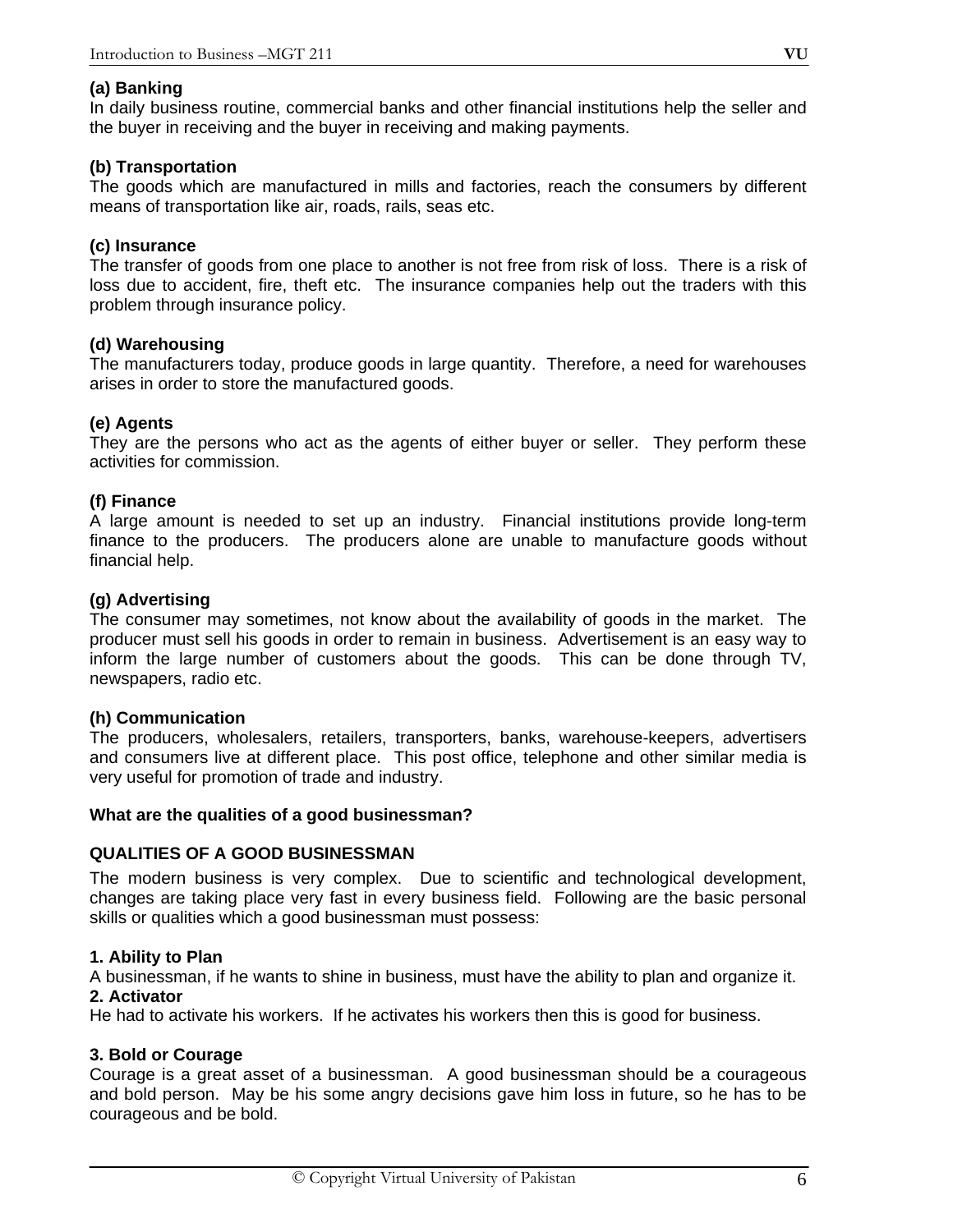### **4. Cooperation**

A good businessman should have to cooperate with his workers. With the help of cooperation with his workers he can run his business well.

# **5. Courtesy**

Courtesy is to business what oil is to machinery. It costs nothing but wins a reputation. So businessman has to win the heart of everyone with his polite manners.

### **6. Decision Making**

A good businessman should be a good and quick decision maker. Quick decision of a businessman is an important asset of businessman. And businessman has to know that his quick decision will give him benefit or not.

### **7. Discipline**

A good businessman should have to care about the discipline of the business. If he doesn't care about the discipline then nobody (who concern to his business) obeys the discipline and business can't go well.

#### **8. Evaluator**

A businessman has to check himself that how he is working. This thing can make the business good in progress.

#### **9. Foresight**

A good businessman must have the quality of foresight. He must keep in touch with the business world. He should move about and see what is going on for he has to estimate new wants and new inventions for creating fresh demands.

#### **10. Honesty**

A businessman should be honest in dealing with others. Honesty of a businessman helps him in his business.

#### **11. Hardworking**

A businessman must be hard working. Without have working no business can be successful. If the owner is not hard working then other workers of the business can't be hardworking.

#### **12. Initiation**

The business world is moving at a very fast speed. A businessman should have the ability to take initiative by producing new things and new methods of marketing the products and services.

### **13. Knowledge**

A good businessman should have knowledge of his business. It should be supplemented by the knowledge of trade, finance, marketing, income tax, etc.

#### **14. Leadership**

Leaders are not made, they are born; but the businessman has to get some qualities of a leader. With the help of leadership a businessman can control his business and workers.

### **15. Negotiator**

If a businessman is a good negotiator, then he can run his business well, because without good communication he can't impress his consumer.

#### **16. Personality**

A businessman should have a graceful personality because it can impress his customers. If his personality is not good or not graceful then his business can't go well.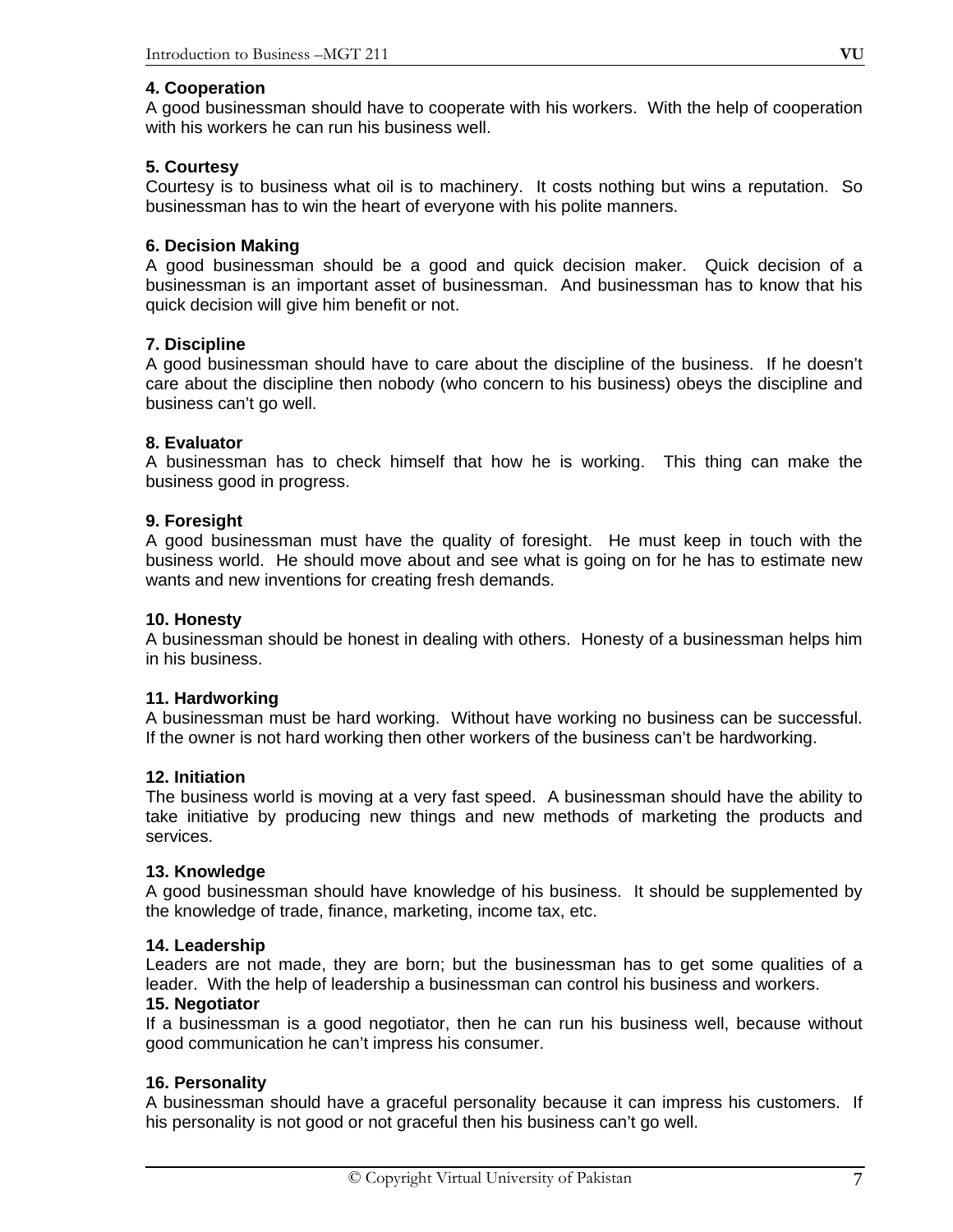# **17. Quick Decisions**

A businessman has decision-making power. He decides on all matters in the best interest of the business. A businessman must have technical knowledge, judgment power and intelligence to take sound and quick decisions.

# **18. Responsibility**

A successful businessman should have to realize his responsibilities. If he doesn't do his duty then his business can't go well.

# **19. Reviewer**

A good businessman has to review his mistakes, which he committed in the past, and try his best never to do it again in his life.

# **20. Sound Financial Management**

Sound financial management is an important factor for successful business. Without it no business can go well. So a business must possess good financial position.

# **21. Self-Confidence**

A good businessman should have self-confidence. Without self-confidence he can't make quick decisions and business suffers a lot.

# **22. Tact**

A good businessman should be a tactful person. He has to handle persons or his customers very tactfully. It helps to earn profit in future.

# **23. Technical Skills**

A good businessman must have the knowledge about technical skills. He should have complete command of specialized knowledge in his field, which he has to perform.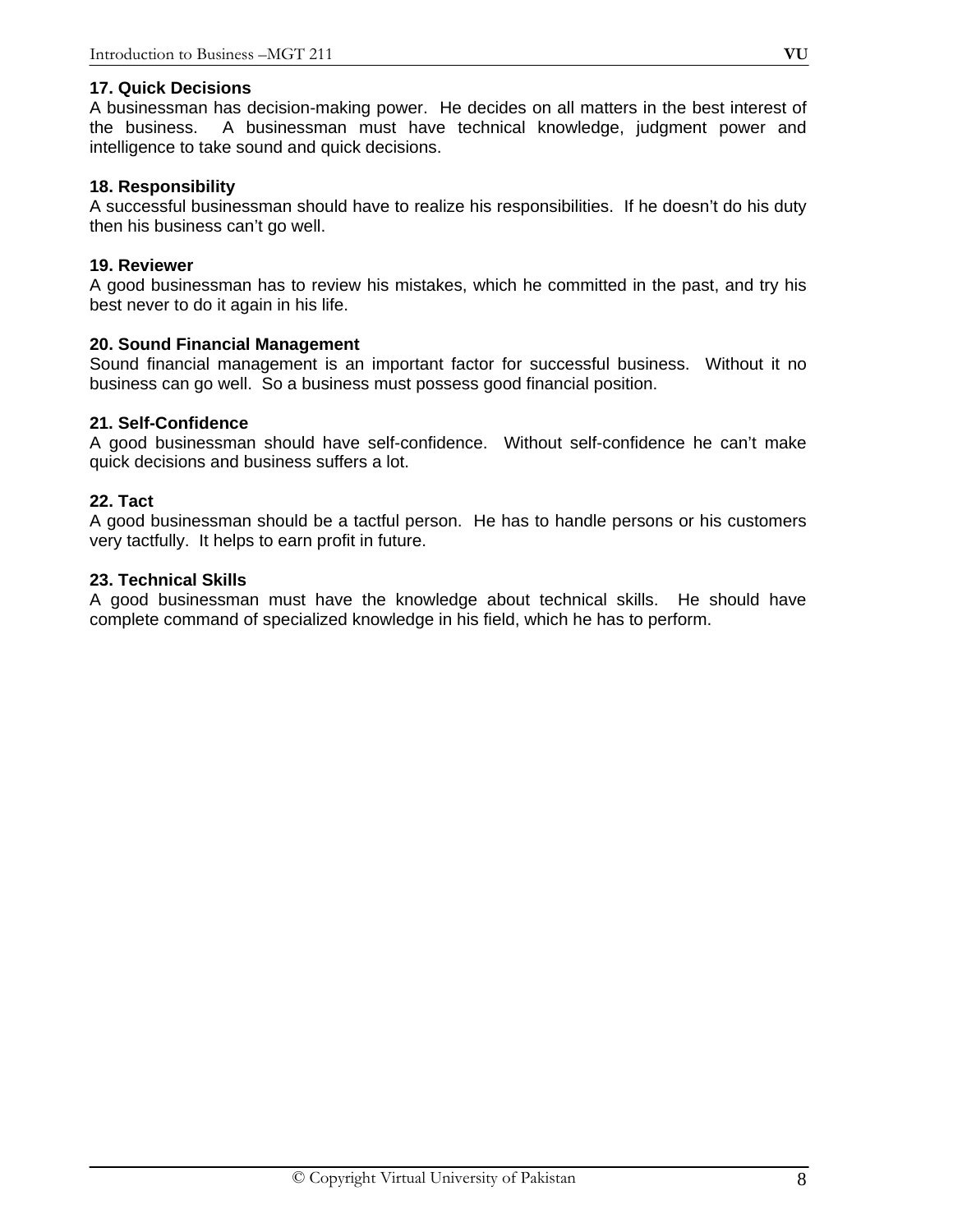# **Lesson 02**

# **ORGANIZATIONAL BOUNDARIES AND ENVIRONMENTS**

All businesses, regardless of their size, location, or mission, operate within a larger external environment.

**External environment**—everything outside an organization's boundaries that might affect it.

- **a. Organizational Boundaries**—that which separates the organization from its environment. Today boundaries are becoming increasingly complicated and hard to pin down.
- **b. Multiple Environments** include economic conditions, technology, political-legal considerations, social issues, the global environment, issues of ethical and social responsibility, the business environment itself, and numerous other emerging challenges and opportunities.

# **1. THE ECONOMIC ENVIRONMENT**

**Economic environment**—Conditions of the economic system in which an organization operates

- **a. Economic Growth** 
	- **i. Aggregate Output and Standard of Living** 
		- **1. Business cycle**—Pattern of short-term ups and downs (expansions and contractions) in an economy
		- **2. Aggregate output**—Total quantity of goods and services produced by an economic system during a given period
		- **3. Standard of living**—Total quantity and quality of goods and services that a country's citizens can purchase with the currency used in their economic system
	- **ii.** Gross domestic product (GDP)—Total value of all goods and services produced within a given period by a national economy through domestic factors of production

**Gross national product (GNP)**—Total value of all goods and services produced by a national economy within a given period regardless of where the factors of production are located

- **1. Real Growth Rate**—the growth rate of GDP adjusted for inflation and changes in the value of the country's currency
- **2. GDP per Capita**—GDP per person and reflects the standard of living.
- **3. Real GDP**—GDP calculated to account for changes in currency values and price changes **versus Nominal GDP**, GDP measured in current dollars or with all components valued at current prices.
- **4. Purchasing Power Parity**—Principle that exchange rates are set so that the prices of similar products in different countries are about the same.
- **iii. Productivity**—Measure of economic growth that compares how much a system produces with the resources needed to produce it.

There are a number of factors which can inhibit the growth of an economic system including:

**1. Balance of Trade**—the economic value of all the products that a country exports minus the economic value of imported products.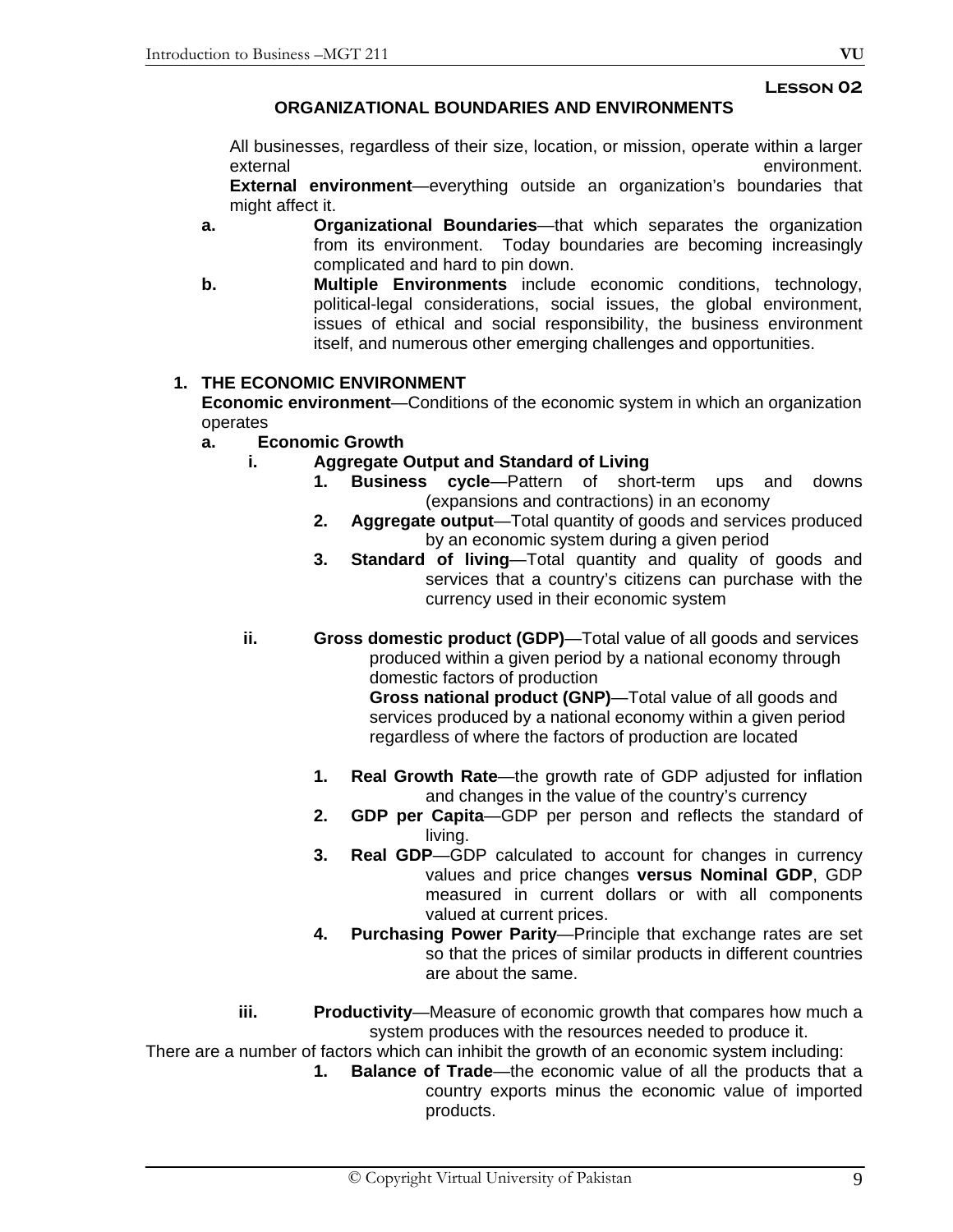- a. **Trade Deficit**—A positive balance of trade results when a country exports (sells to other countries) more than it imports (buys from other countries).
- b. **Trade Surplus**—A negative balance of trade results when a country imports more than it exports.

**National Debt**—Amount of money that a government owes its creditors.

### **b. Economic Stability**

Condition in an economic system in which the amount of money available and the quantity of goods and services produced are growing at about the same rate.

Factors which threaten stability include:

**i. Inflation**—Occurrence of widespread price increases throughout an economic system

Measuring Inflation: **The CPI**—Measure of the prices of typical products purchased by consumers living in urban areas

- **ii. Unemployment**—Level of joblessness among people actively seeking work in an economic system. Unemployment may be a symptom of economic downturns.
	- **1.** Recessions **and** Depressions **Recession**—Period during which aggregate output, as measured by real GDP, declines
	- **2. Depression**—Particularly severe and long-lasting recession

# **c. Managing the U.S. Economy**

- **i. Fiscal policies**—Government economic policies that determine how the government collects and spends its revenues
- **ii. Monetary policies**—Government economic policies that determine the size of a nation's monetary supply
- **iii. Stabilization policy**—Government policy, embracing both fiscal and monetary policies, whose goal is to smooth out fluctuations in output and unemployment and to stabilize prices

# **iv. Three Major Forces**

- **1.** The information revolution will continue to enhance productivity across all sectors of the economy, most notably in such information-dependent industries as finance, media, and wholesale and retail trade.
- **2.** New technological breakthroughs in areas such as biotechnology will create entirely new industries.
- **3.** Increasing globalization will create much larger markets while also fostering tougher competition among global businesses; as a result, companies will need to focus even more on innovation and cost cutting.
- **v. Projected Trends and Patterns**—There are a number of projections for the near future. Sudden changes in environmental factors, such as war, can alter these projections.

# **2. THE TECHNOLOGICAL ENVIRONMENT**

Technology has a variety of meanings, but as applied to the environment of business, it generally includes all the ways by which firms create value for their constituents.

**a. Product and Service Technologies**—the technologies employed for creating products (both physical goods and services) for customers. Although many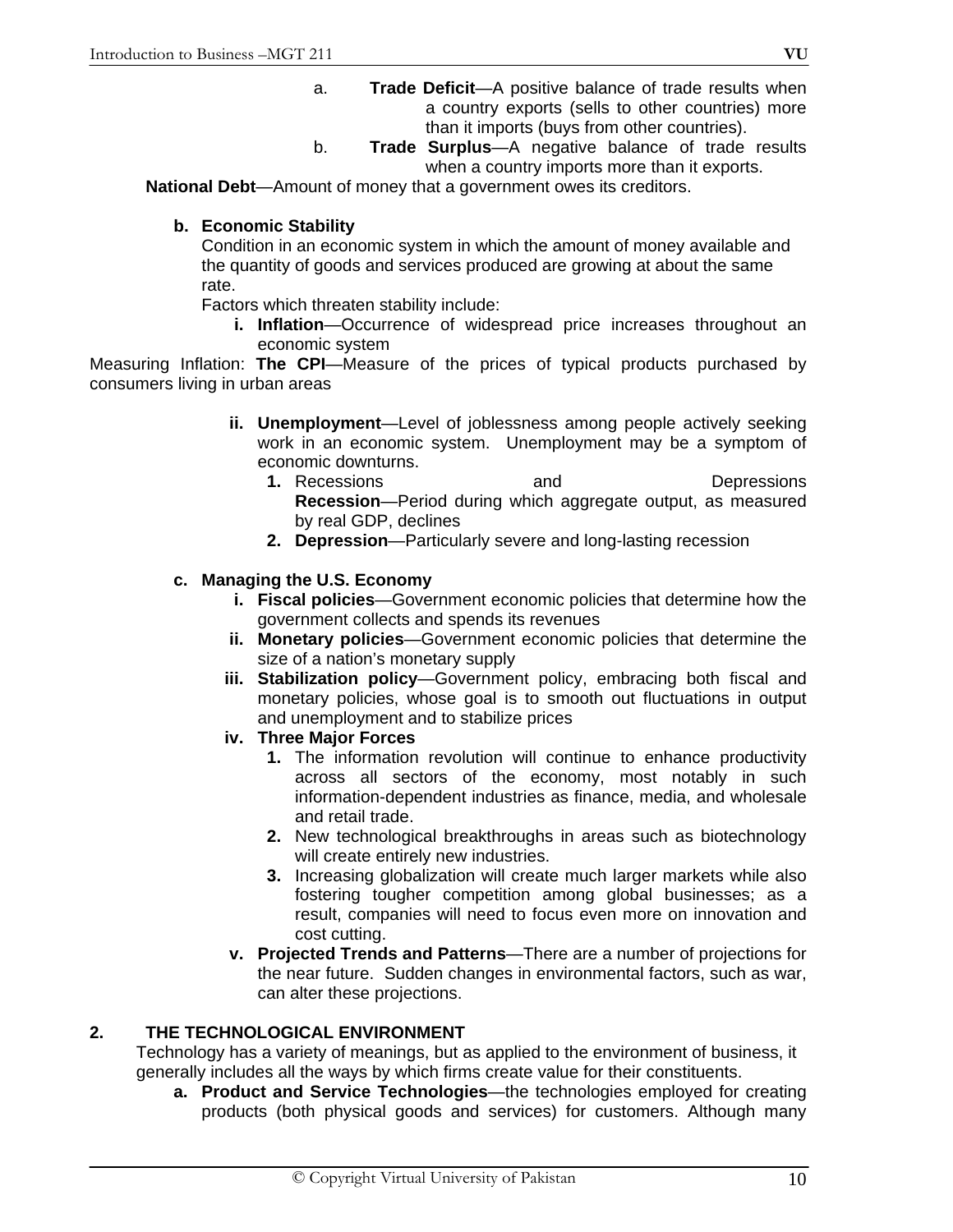people associate technology with manufacturing, it is also a significant force in the service sector.

- **b. Business Process Technologies**—are used not so much to create products as to improve a firm's performance of internal operations (such as accounting, managing information flows, creating activity reports, and so forth). They also help create better relationships with external constituents, such as suppliers and customers.
	- **i. Enterprise Resource Planning**—Large-scale information system for organizing and managing a firm's processes across product lines, departments, and geographic locations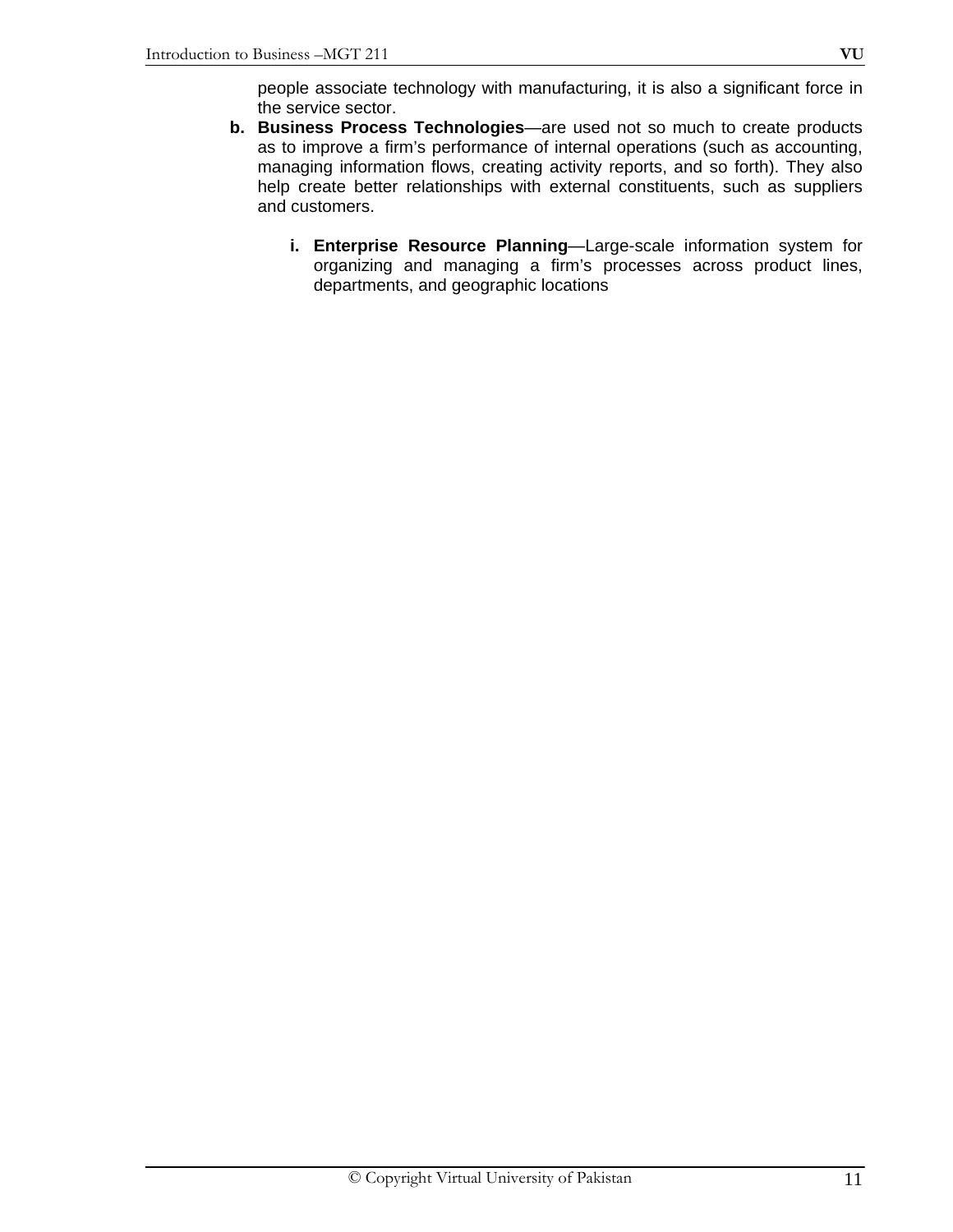# **BUSINESS ORGANIZATION**

Business organization is an act of grouping activities into effective cooperation to obtain the objective of the business.

# **In the words of L. H. Haney**

"It is more or less independent complex of land, labour and capital, organized and directed for productive purposes but entrepreneurial ability.

# **SCOPE OF BUSINESS ORGANIZATION**

The scope of business organization can be defined as under:



# **1. Sole Proprietorship**

# **According to D.W.T. Stafford**

"It is the simplest form of business organization, which is owned and controlled by one man."

Sole proprietorship is the oldest form of business organization which is owned and controlled by one person. In this business, one man invests his capital himself. He is all in all in doing his business. He enjoys the whole of the profit. The features of sole proprietorship are:

- **Easy Formation**
- **Unlimited Liability**
- **•** Ownership
- **Profit**
- Management
- **Easy Dissolution**

# **2. Partnership**

# **According to Partnership Act 1932:**

"Partnership is the relation between persons who have agreed to share the profits of a business carried on by all or any of them acting for all."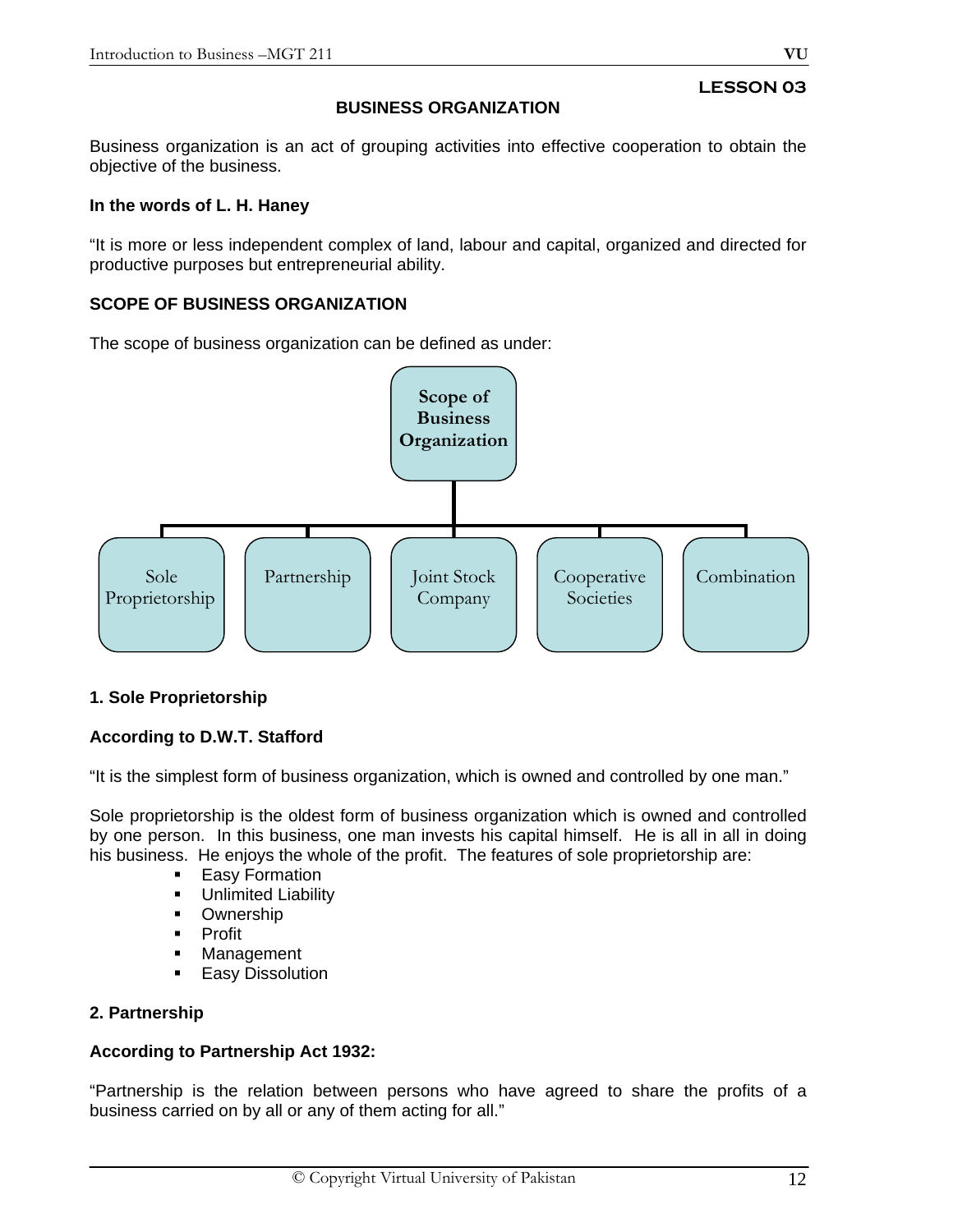Partnership means a lawful business owned by two or more persons. The profit of the business shared by the partners in agreed ratio. The liability of each partner is unlimited. Small and medium size business activities are performed under this organization. It has the following features:

- Legal Entity
- **•** Profit and Loss Distribution
- Unlimited Liability
- Transfer of Rights
- **Management**
- Number of Partners

# **3. Joint Stock Company**

# **According to S. E. Thomas:**

"A company is an incorporated association of persons formed usually for the pursuit of some commercial purposes"

A joint stock company is a voluntary association of persons created by law. It has a separate legal entity apart from its members. It can sue and be sued in its name. In the joint stock company, the work of organization begins before its incorporation by promoters and it continues after incorporation. The joint stock company has the following feature:

- Creation of Law
- Separate Legal Entity
- Limited Liability
- **Transferability of shares**
- **Number of Members**
- Common Seal

# **4. Cooperative Societies**

# **According to Herrik:**

"Cooperation is an action of persons voluntarily united for utilizing reciprocally their own forces, resources or both under mutual management for their common profit or loss."

Cooperative Societies are formed for the help of poor people. It is formed by economically weak persons of the society. In this form of organization, all members enjoy equal rights of ownership. The features of cooperative society are as under:-

- **Easy Formation**
- **Protection of Mutual Interest**
- **E** Limited Liability
- Equal Distribution of Wealth
- Equal Rights

# **5. Combination**

# **According to J. L. Hanson**

"Combination is the association, temporary or permanent, of two or more firms."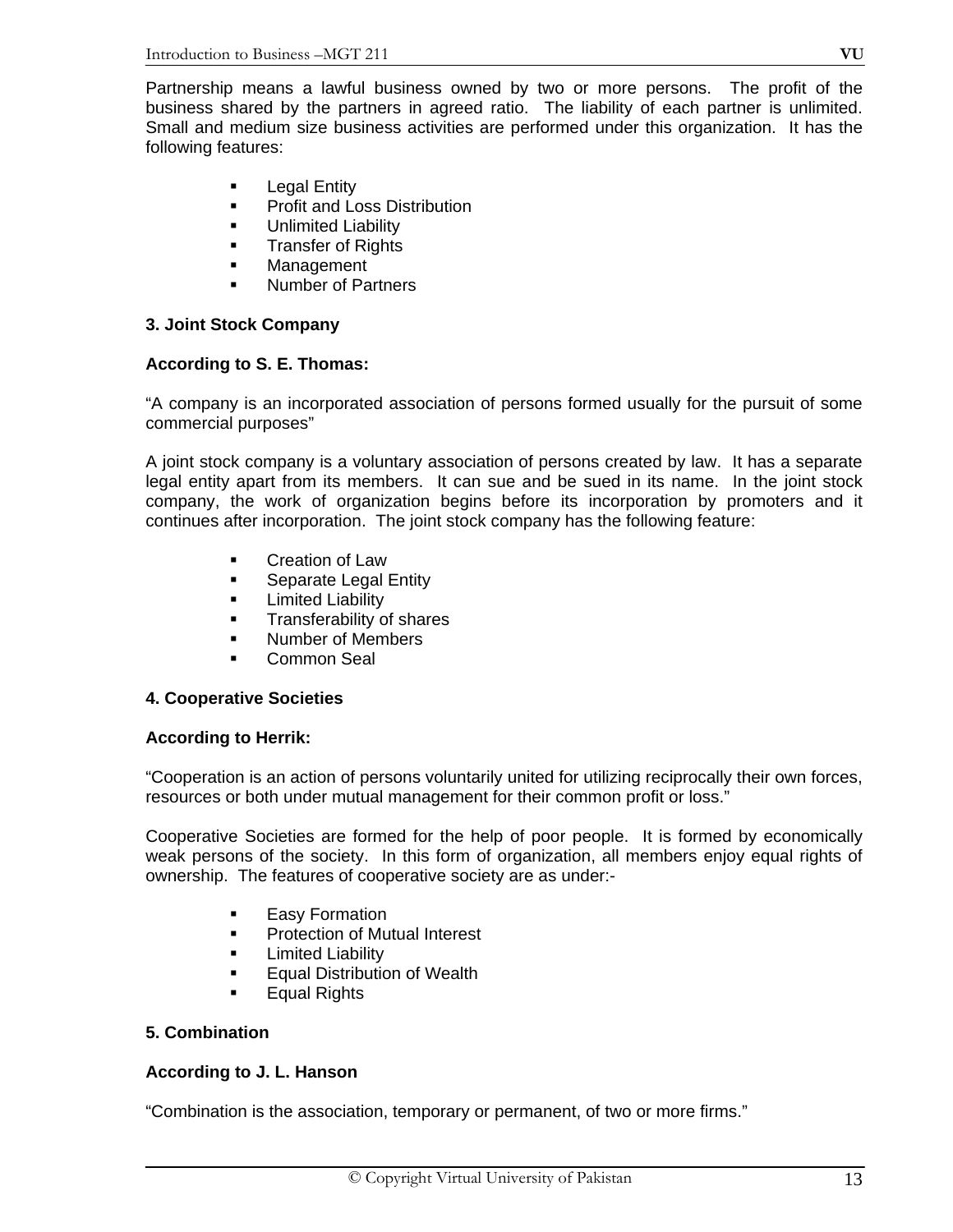Business combinations are formed when several business concern undertaking units are combined to carry on business together for achieving the economic benefits. The combination among the firms may be temporary or permanent. The salient features of business combination are:

- **Example 1** Economy in Production
- **Effective Management**
- **Division of Labour**
- **•** Destructive Competition

### **IMPORTANCE OF BUSINESS ORGANIZATION**

The following points elaborate the role of business organizations:

### **1. Distribution**

Another benefit of business organization is that it solves the problems of marketing and distribution like buying, selling, transporting, storage and grading, etc.

### **2. Feedback**

An organization makes possible to take decisions about production after getting the feedback from markets.

### **3. Finance Management**

It also guides the businessman that how he should meet his financial needs which is very beneficial for making progress in business.

### **4. Fixing of Responsibilities**

It also fixes the responsibilities of each individual. It introduces the scheme of internal check. In this way chances of errors and frauds are reduced.

#### **5. Minimum Cost**

It helps in attaining the goals and objectives of minimum cost in the business.

#### **6. Minimum Wastage**

It reduces the wastage of raw material and other expenditures. In this way the rate of profit is increased.

#### **7. Product Growth**

Business organization is very useful for the product growth. It increases the efficiency of labour.

#### **8. Quick Decision**

Business organization makes it easy to take quick decisions.

#### **9. Recognition Problems**

Business organization makes it easy to recognize the problems in business and their solutions.

# **10. Reduces the Cost**

Business organization is useful in reducing the cost of production as it helps in the efficient use of factors of production.

### **11. Secretariat Functions**

It also guides the businessman about the best way of performing the secretarial functions.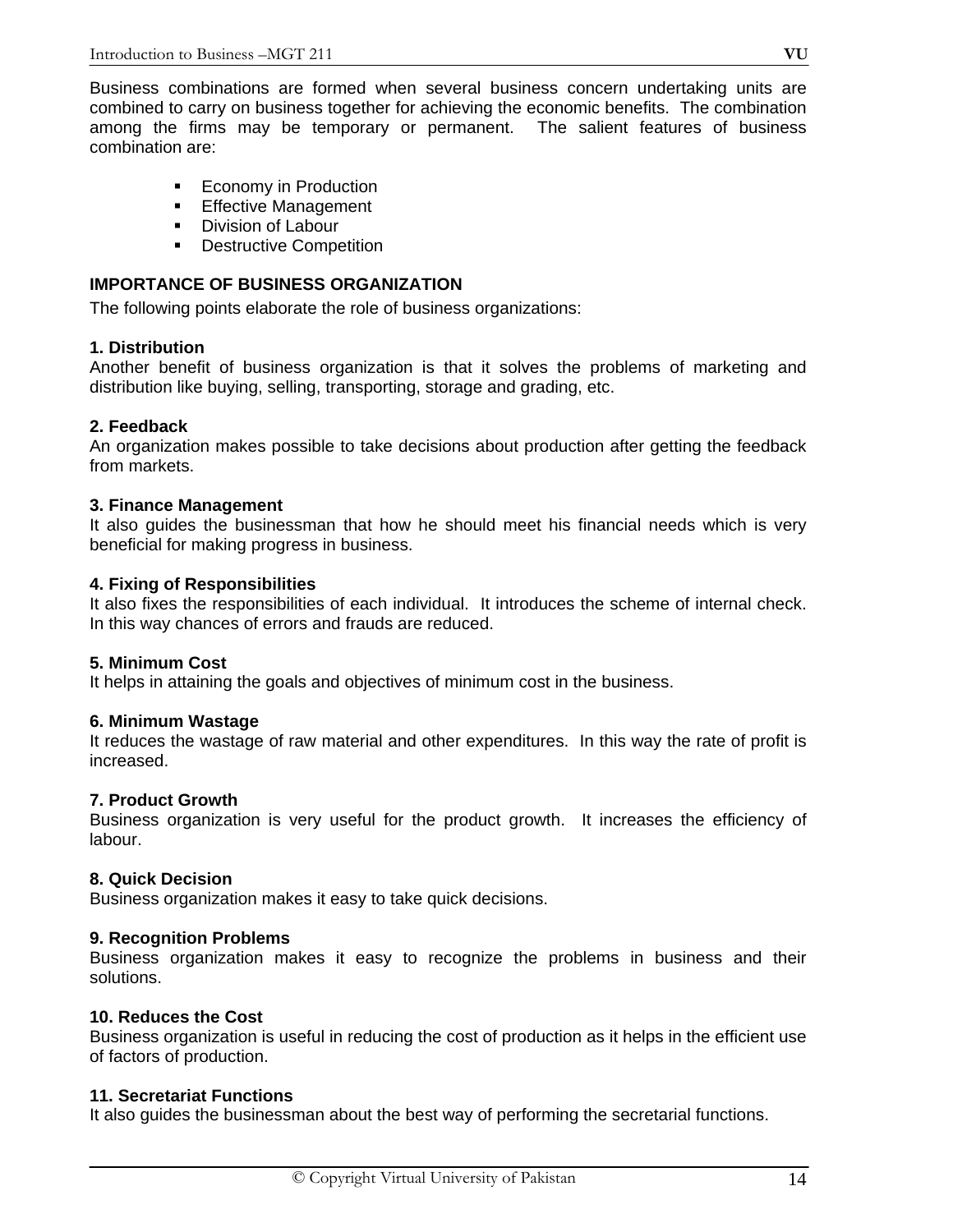### **12. Skilled Salesmen**

It is also a benefit of the business organization that it provides the skilled salesmen for satisfying various needs of the customers.

### **13. Transportation**

 It is another benefit is that it guides the businessman that what type of transport he should utilize to increase the sales volume of the product.

### **What are the factors of consideration before starting a business?**

### **PRE-REQUISITES OF BUSINESS**

Following are the main pre-requisites of a successful business:

# **1. Selection**

The first and most important decision before starting a new business is its selection. If once a business is established, it becomes difficult to change it. One should make a detailed investigation in the selection of business.

### **2. Feasibility Report**

A person should prepare the feasibility report about the business to be started. This report will provide the facts and figures whether business is profitable or not.

### **3. Nature of Business**

There are various types of business like manufacturing, trading and services. The businessman should decide that what type of business he would like to start.

### **4. Demand of Product**

The businessman also keeps in view the demand of the product which he wants to sell. If the demand is inelastic, the chances of success are bright. If the demand of a product is irregular, seasonal and uncertain, such business should not be started.

#### **5. Size of Business**

The Size of business means the scale of business. The size of business depends upon the demand of commodity in the market and organizational ability of entrepreneur. The determination of size of business is an important decision of a person.

# **6. Availability of Capital**

Availability of capital is an important factor in the business. Capital is required for the purchase of land, machines, wages and raw materials. A businessman must decide that how much capital he can arrange.

#### **7. Business Location**

A businessman has to select the place where he wants to start his business. He should select that place where raw material, cheap labour and transportation facilities are available. He should also check the location of business competitors.

#### **8. Government Policy**

The businessman should also carefully consider the policies of government before starting a new business. Some areas are declared as 'tax free zones' and for some particular businesses the loan is provided without any interest.

# **9. Availability of Raw Material**

Availability of Raw material is essential to produce the goods at low cost. Sometimes the raw material is to be imported which may create problem for him. So a businessman must keep this factor in mind.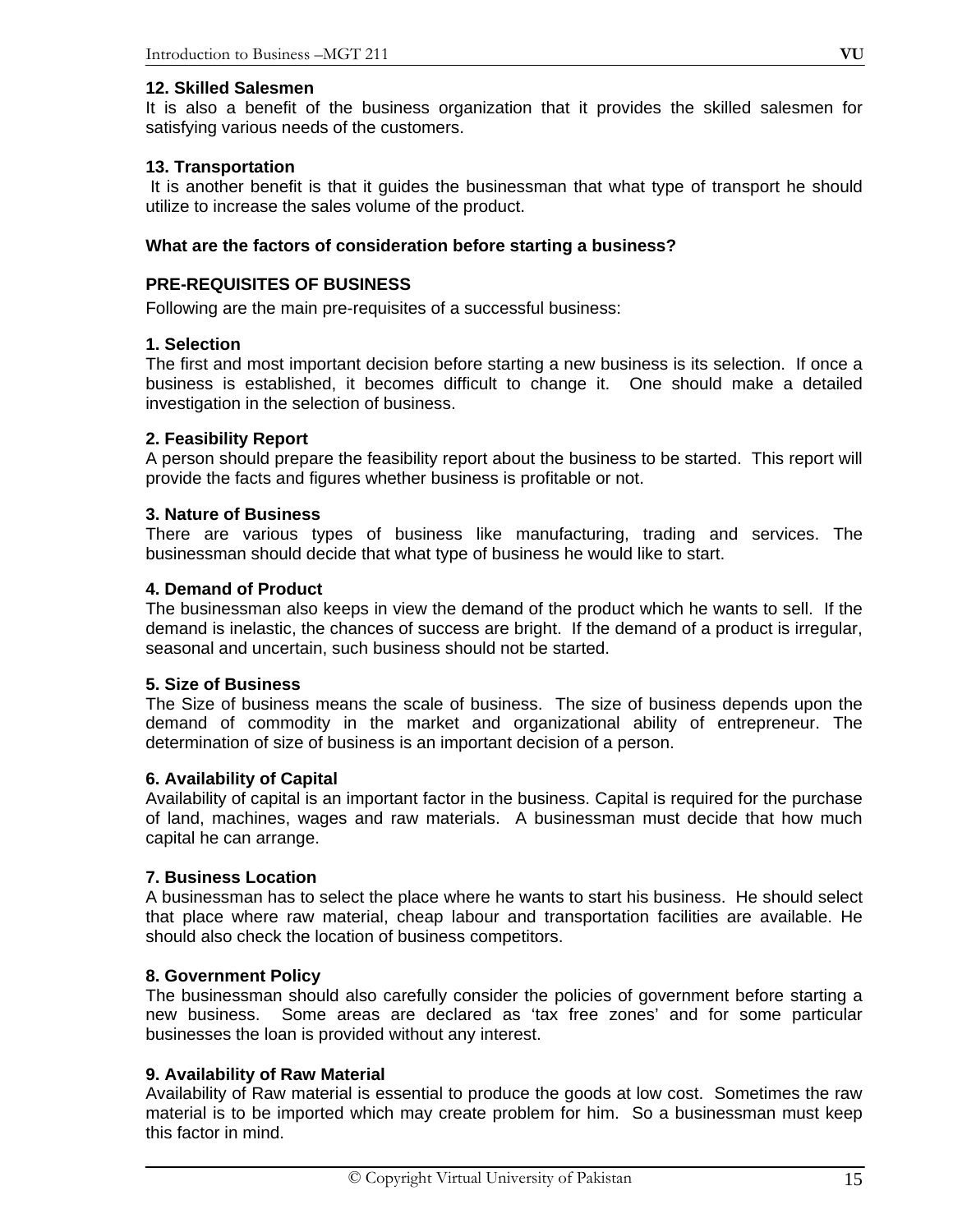# **10. Availability of Machines**

Availability of new machines is also an important factor for a business. A businessman must see whether these machines are easily available inside the country or not. If these are to be imported then it may create the problems for him.

# **11. Availability of Labour**

Skilled and efficient labour is essential to run the business in profit. But if efficient and skilled labour is not available where business is going to be started then it will not be profitable.

# **12. Means of Transportation**

Quick and cheap means of transportation are essential for low cost of production and high profit rate. A businessman must keep in view this factor.

# **13. Power Resources**

There must be availability of power resources like water, oil, coal and electricity. So businessman must keep in view this factor.

# **14. Hiring Employees**

A businessman must hire the efficient and competent employees in the business. The proper training must be given to employees.

# **15. Product Pricing**

A businessman must decide the price of his product. In the beginning the price must be low. He must keep in view that whether he will cover cost of his product and other expenses with such price.

# **FUNCTIONS OF BUSINESS**

Following are the main functions of a business:

# **1. Production**

Production of goods and services is the first main function of the business. The production must be regular. The goods and services must be produced in such a way which can satisfy human needs.

# **2. Sales**

The sale is another important function of the business. Sales are of two types:

- Cash sales
- **Credit sales**

The sale must be regular and at reasonable price. It is very difficult job because there is hard competition in each market.

# **3. Finance**

It is also an important function of the business to secure finance. Finance is required for establishment and expansion of business. There are two sources of raising funds:

- (a) Owner's Capital
- (b) Borrowed Funds

# **4. Management Function**

"To do things efficiently and effectively" is known as management. The functions of management are:

- Planning
- **Drganizing**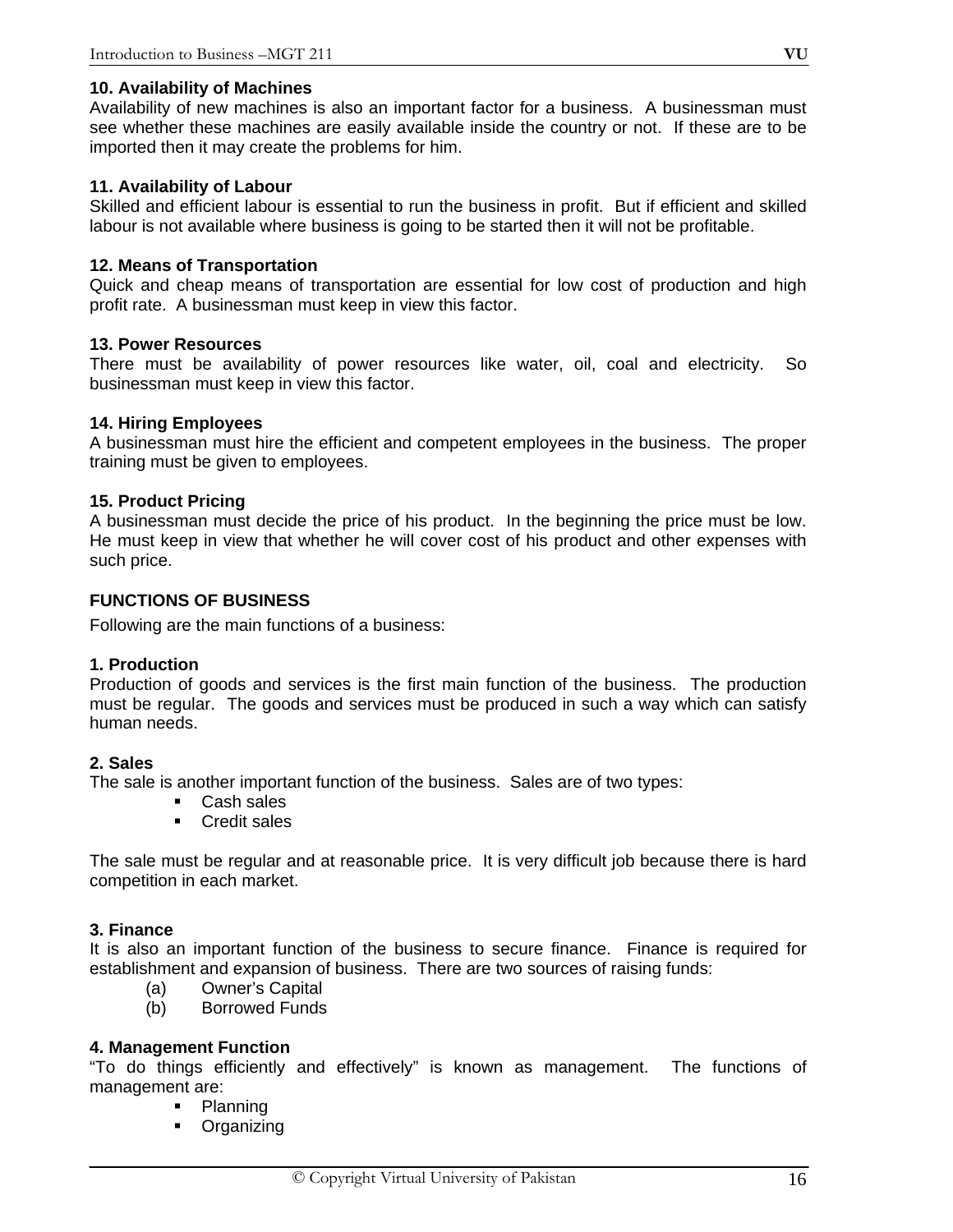- **Controlling**
- **Staffing**

The management also provides direction for all subordinates.

### **5. Innovation**

In this era of competition, for the survival of business, innovation is essential. The businessman must try to find new techniques of production because the business may not sell present output in future.

### **6. Accounting**

Another function of the business is to maintain its records properly. To record the business activities is called accounting. With proper accounts, the owner can know the actual performance of business and chances of fraud are reduced.

# **7. Marketing - According to Harry Henser**

"Marketing involves the design of the products acceptable by the consumers and the conduct of those activities which facilitate the transfer of ownership between seller and buyer."

Through marketing, goods are moved from producers to consumers. It is an important function of the business. This function includes buying, selling, transportation, product designing and storage, etc. The concept of marketing mix is very important in marketing. It includes four Ps:

- **Product**
- **Price**
- **Place**
- Promotion

# **8. Quality Improvement**

Quality of product must be improved to increase the sale. If quality of product is poor then business may suffer a loss.

#### **9. Motivation**

Motivation is very essential for increasing the efficiency of employees. Motivation encourages the employees to give their best performance.

#### **10. Research**

Research is also an important function of any business. Research is a search for new knowledge. By research, business becomes able to produce improved and new goods. The research is of two types:

- Basic Research
- **Applied Research**

#### **11. Public Relations**

It is very important function to make friendly relations with public, In this way sales volume is increased.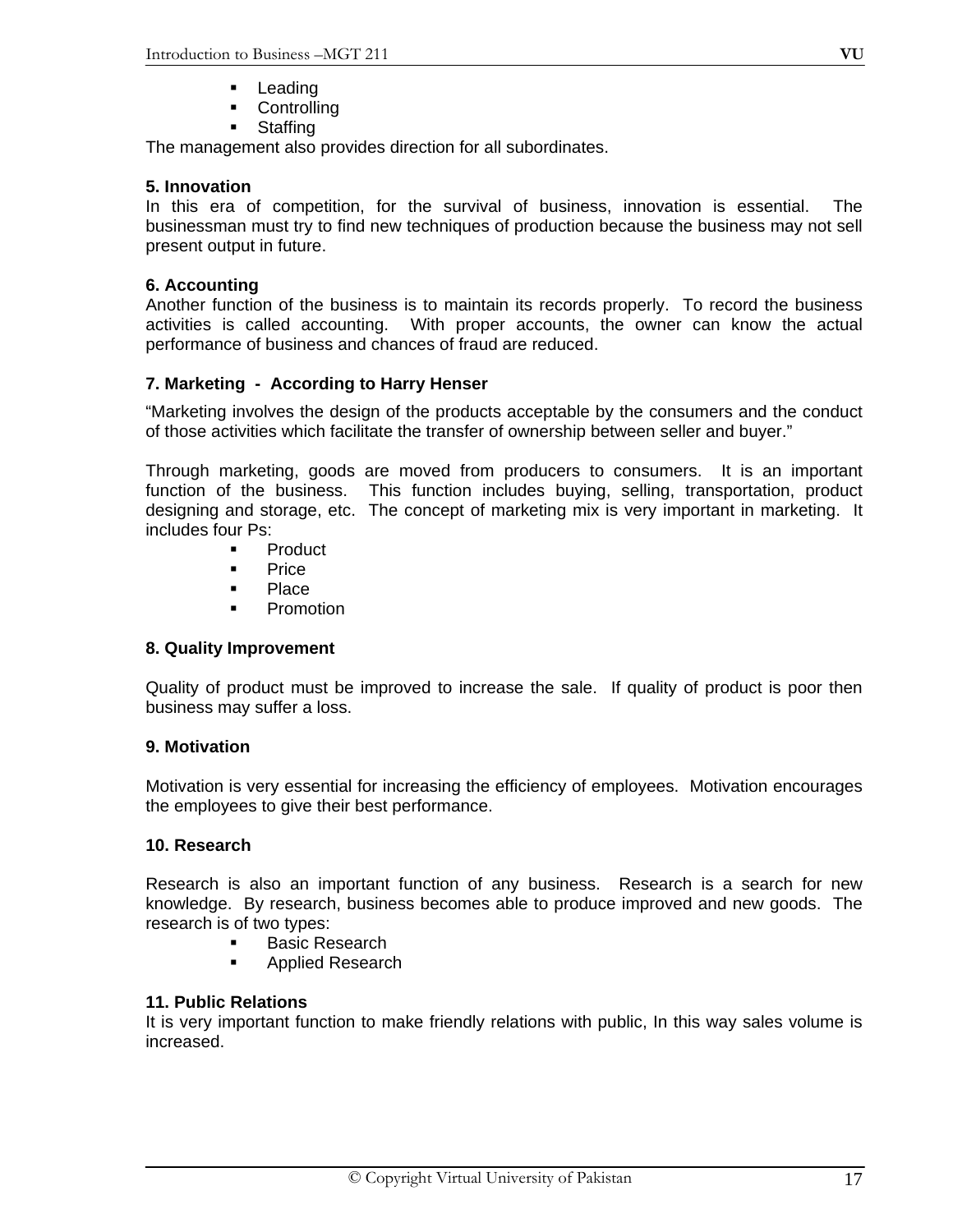# **SOLE PROPRIETORSHIP AND ITS CHARACTERISTICS**

### **SOLE PROPRIETORSHIP**

Sole proprietorship is a simple and oldest form of business organization. Its formation does not require any complicated legal provision like registration etc. It is a small-scale work, as it is owned and controlled by one person, and operated for his profit. It is also known as "sole ownership", "individual partnership" and "single proprietorship".

#### **DEFINITION**

Following are some important definition of sole proprietorship:

### **1. According to D.W.T. Staffod**

"It is the simplest form of business organization, which is owned and controlled by one man."

### **2. According to G. Baker**

"Sole proprietorship is a business operated by one person to earn profit."

# **CHARACTERISTICS**

Following are the main characteristics of sole proprietorship:

#### **1. Capital**

In sole proprietorship, the capital is normally provided by the owner himself. However, if additional capital is required, such capital can be increased by borrowing.

#### **2. Easy Dissolution**

The sole proprietorship can be easily dissolved, as there are no legal formalities involved in it.

#### **3. Easily Transferable**

Such type of business can easily be transferred to another person without any restriction.

#### **4. Freedom of Action**

In sole proprietorship, single owner is the sole master of the business, therefore, he has full freedom to take action or decision.

#### **5. Formation**

Formation of sole proprietorship business is easy as compared to other business, because it dos not require any kind of legal formality like registration etc.

#### **6. Legal Entity**

In sole proprietorship, the business has no separate legal entity apart from the sole traders.

#### **7. Legal Restriction**

There are no legal restrictions for sole traders to set up the business. But there may be legal restrictions for setting up a particular type of business.

#### **8. Limited Life**

The continuity of sole proprietorship is based on good health, or life or death of the sole owner.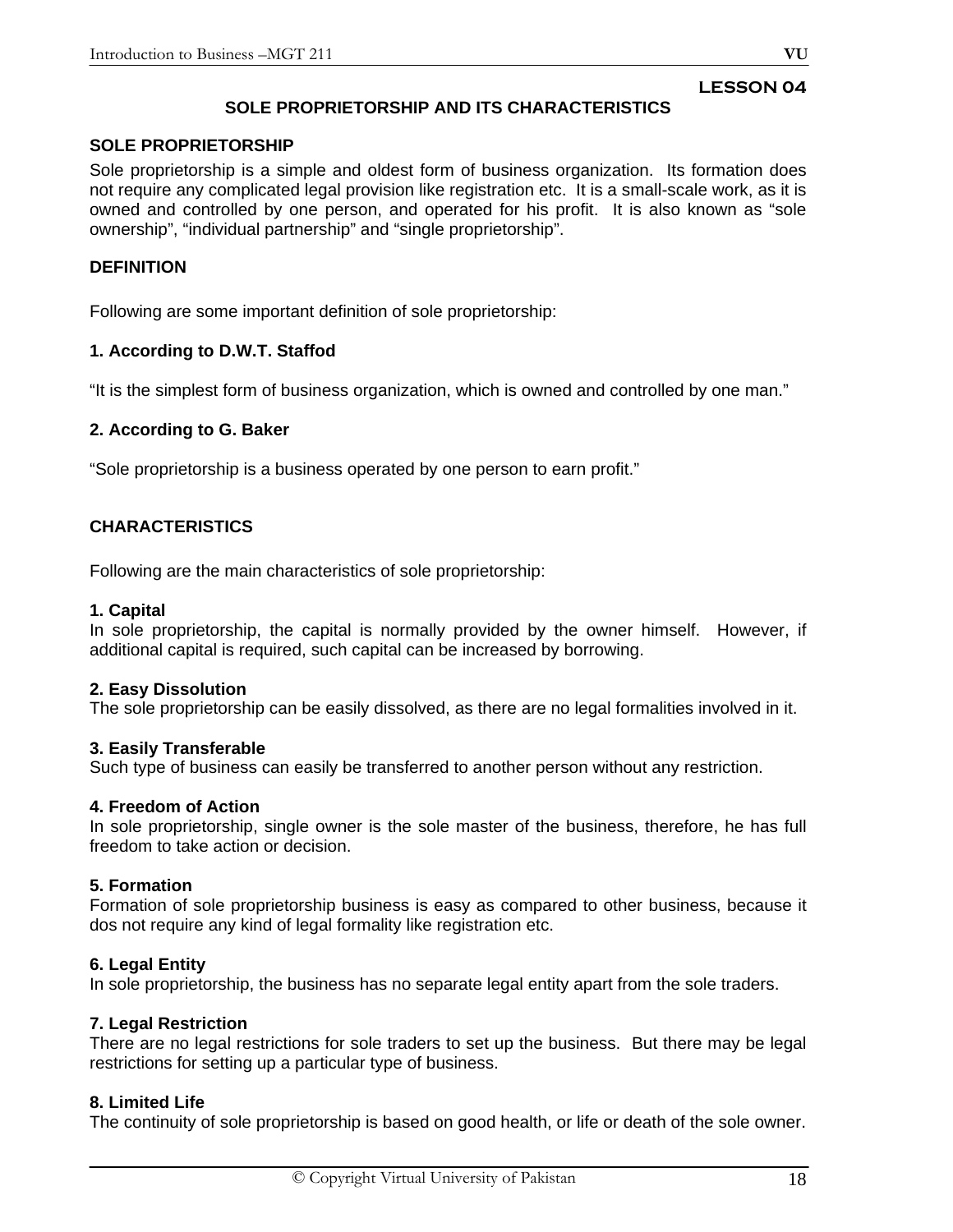### **9. Management**

In sole proprietorship, the control of management of the business lies with the sole owner.

### **10. Ownership**

The ownership of business in sole proprietorship is owned by one person.

### **11. Profit**

The single owner bears full risk of business, therefore, he gets total benefit of the business as well as total loss.

### **12. Size**

The size of business is usually small. The limited ability and capital do not allow the expansion of business.

### **13. Success of Business**

The success and goodwill of the sole proprietorship is totally dependent upon the ability of the sole owner.

### **14. Secrecy**

A sole proprietorship can easily maintain the secrecy of his business.

### **15. Unlimited Liability**

A sole proprietor has unlimited liability. In case of insolvency of business, even the personal assets are used by the owner to pay off the debts and other liabilities.

# **ADVANTAGES AND DISADVANTAGES OF SOLE PROPRIETORSHIP**

# **ADVANTAGES OF SOLE PROPRIETORSHIP**

Following are the advantages of sole proprietorship:

#### **1. Contacted with the customers**

In sole proprietorship a businessman has direct contact with the customer and keeps in mind the like and dislikes of the public while producing his products.

#### **2. Direct Relationship with Workers**

In sole proprietorship a businessman has direct relationship with workers. He can better understand their problems and then tries to solve them.

#### **3. Easy Formation**

Its formation is very easy because there are not legal restrictions required like registration etc.

#### **4. Easy Dissolution**

Its dissolution is very simple because there are no legal restrictions required for its dissolution and it can be dissolved at any time.

#### **5. Easy Transfer of Ownership**

A sole proprietorship can easily be transferred to other persons because of no legal restriction involved.

# **6. Entire Profit**

Sole proprietorship is the only form of business organization where the owner enjoys 100% profit.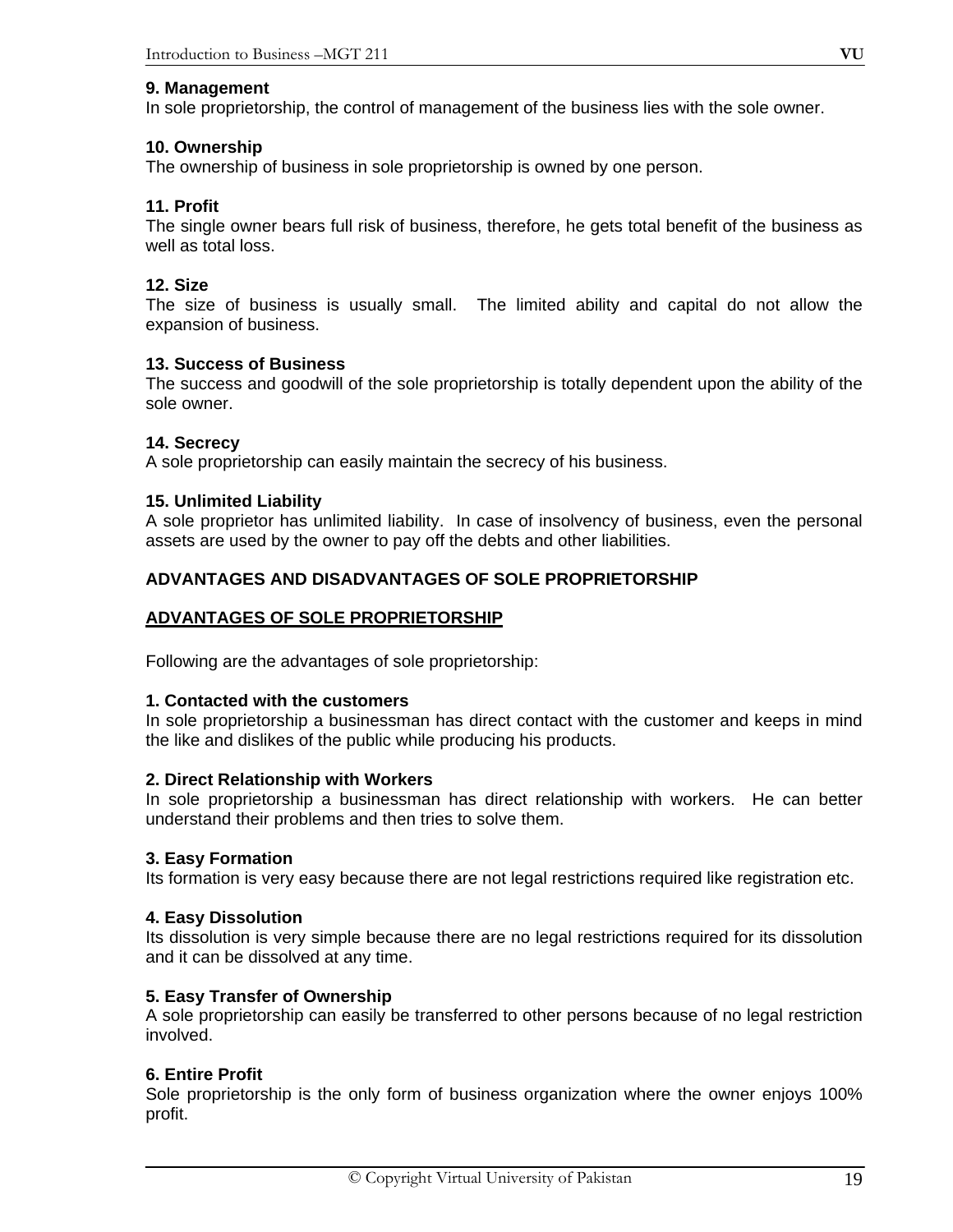#### **7. Entire Control**

In sole proprietorship the entire control of the business is in the hands of one person. He can do whatever he likes.

#### **8. Flexibility**

There is great flexibility in sole proprietorship. Business policies can easily be changed according to the market conditions and demand of people.

#### **9. Honesty**

The sole master of the business performs his functions honesty and effitively to make the business successful.

#### **10. Independence**

It is an independent form of business organization and there is no interference of any other person.

### **11. Personal Satisfaction**

As all the Business activities are accomplished under the supervision of sole owner, so he feels personal satisfaction that the business is running smoothly.

# **12. Prime Credit Standing**

A sole proprietor can borrow money more easily because of unlimited liability.

#### **13. Quick Decisions**

Sole proprietor can make quick decisions for the development and welfare of his business and in this way can save his time.

### **14. Personal Interest**

A sole proprietor5 takes keen intere4st in the affairs of business because he alone is responsible for profit and loss.

#### **15. Saving in Interest on Borrowed Capital**

Sometimes, a sole proprietor borrows money to increase his capital, from his relatives, without interest.

#### **16. Saving in Legal Expenses**

As there are no legal restrictions for the formation of sole proprietorship so it helps in increasing savings as legal expenses are reduced.

#### **17. Saving in Management Expenses**

The owner of the business himself performs most of the functions so it r educes the management expenses.

#### **18. Saving in Taxes**

The tax rates are very low on sole proprietorship because it is imposed on the income of single person.

#### **19. Secrecy**

It is an important factor for the development of business. A sole trader can easily maintain the secrecy about the techniques of production and profit.

#### **20. Social Benefits**

It is helpful in solving many social problems like unemployment etc.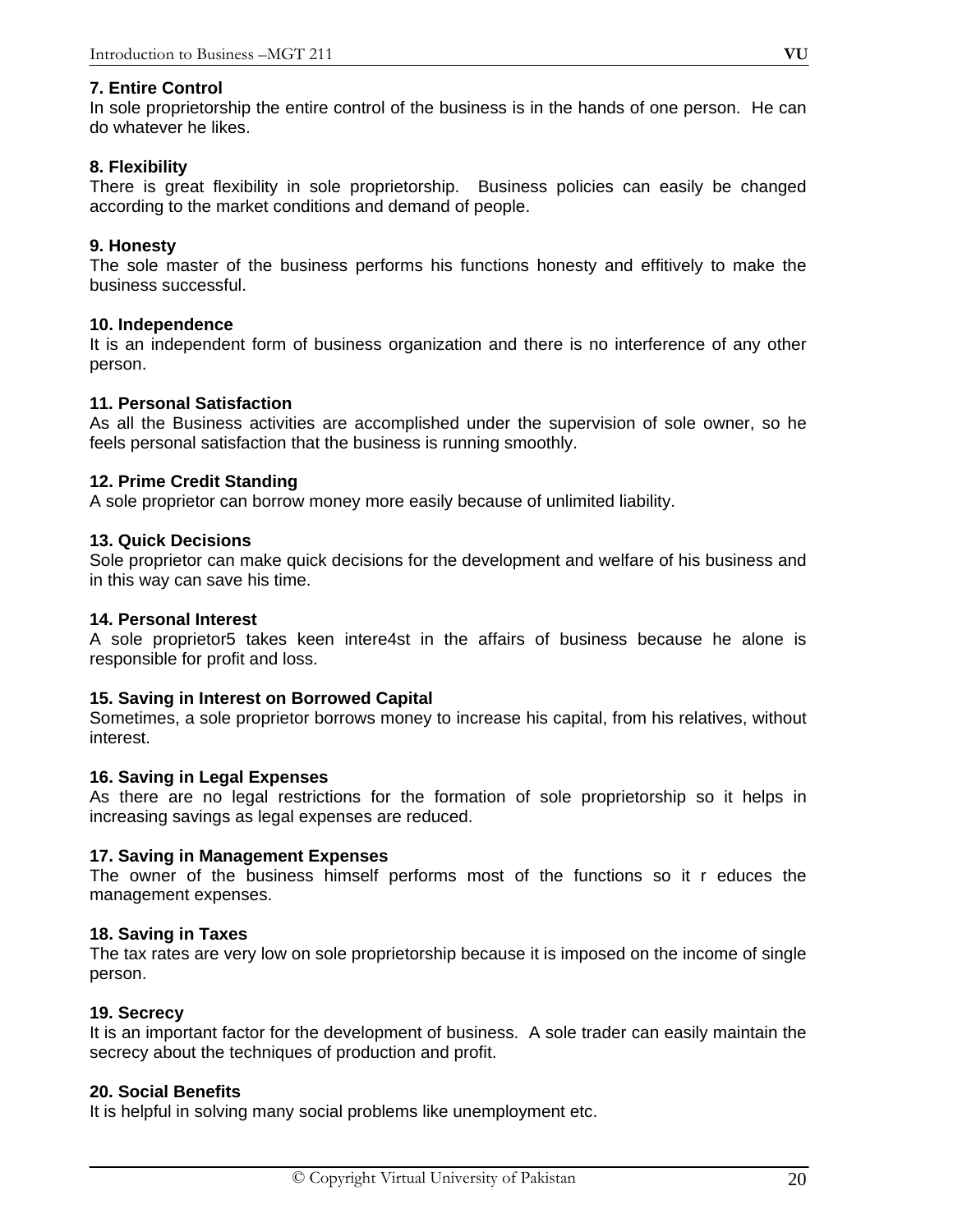# **DISADVANTAGES OF SOLE PROPRIETORSHIP**

The disadvantages of sole proprietorship can be narrated as under:

### **1. Continuity**

The continuity of sole proprietorship depends upon the health and life of the owner. In case of death of the owner the business no longer continues.

#### **2. Chances of Fraud**

In sole proprietorship, proper records are not maintained. This increases the chances of errors and frauds for dishonest workers.

### **3. Expansion Difficulty**

In sole proprietorship, it is very difficult to expand the business because of the limited life of proprietor and limited capital.

#### **4. Lack of Advertisement**

As the sources of single person are limited so he cannot bear the expense of advertisement, which is also a major disadvantage.

### **5. Lack of Capital**

Generally, one-man resources are limited, so due to financial problems he cannot expand his business.

#### **6. Lack of Inspection and Audit**

In sole proprietorship there is lack of inspection and audit, which increases the chances of fraud and illegal operations.

#### **7. Lack of Innovation**

Due to fear of suffering from loss, a sole proprietor does not use new methods of production. So, there is no invention or innovation.

#### **8. Lack of Public Confidence**

The public shows less confidence in this type of business organization because there is no legal registration to control and wind up the business.

#### **9. Lack of Skilled Persons**

One person cannot hire the ser4vices of qualified and skilled persons because he has limited resources. It is also a great disadvantage.

#### **10. Management Difficulty**

One person cannot perform all types of duties effectively. If he is a good accountant, he may not be a good administrator. Due to this, business suffers a loss.

#### **11. Much Strain on Health**

In this type of business organization there is much strain on the health of the businessman because he alone handles all sorts of activities.

#### **12. Not Durable**

This type of business organization is not durable because its existence depends upon the life of sole proprietor.

#### **13. Permanent Existence**

In this type of business there is a need of permanent existence of a businessman. In case of absence from business for few days may become the cause of loss.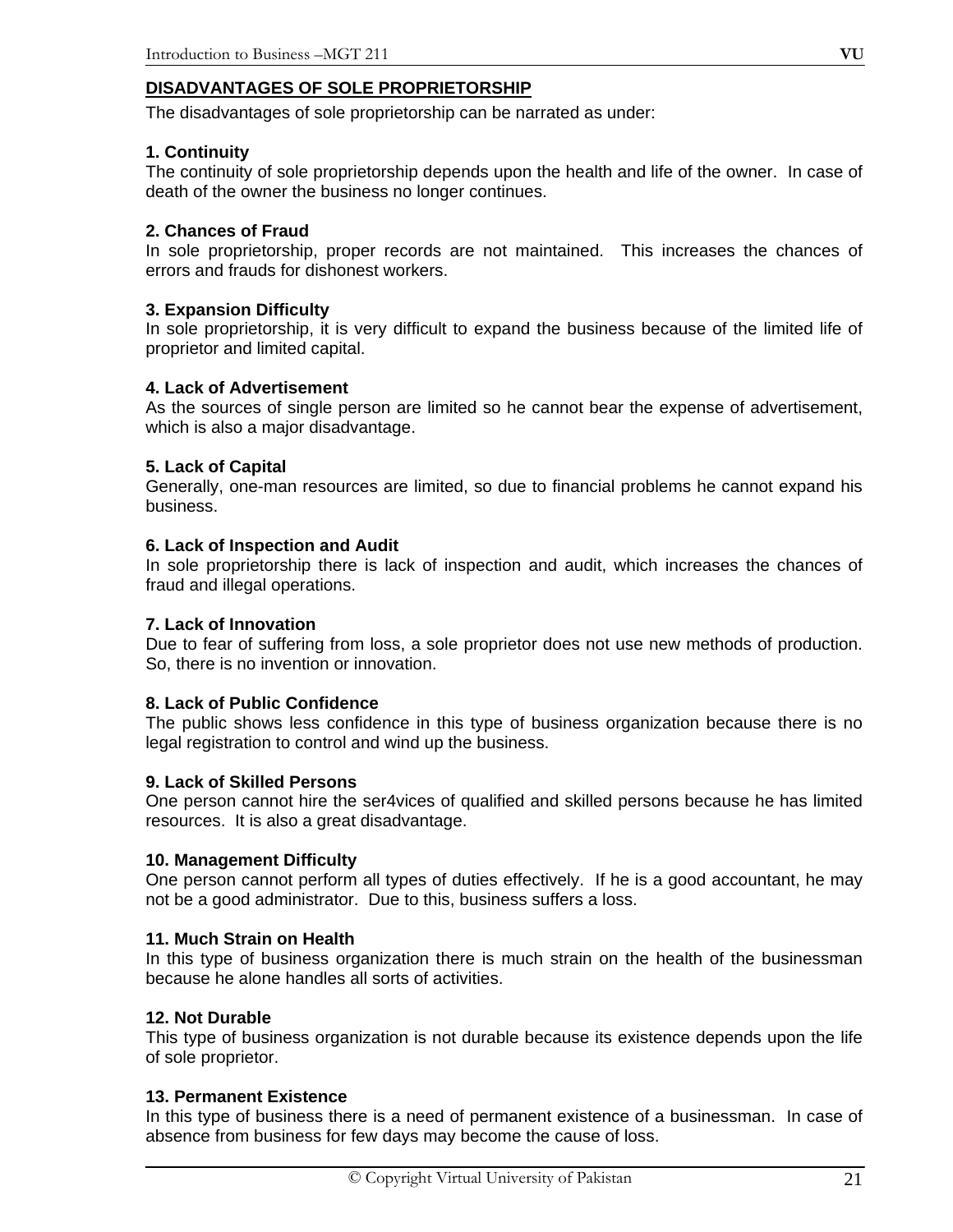#### **14. Risk of Careless Drawings**

In sole proprietorship owner himself is a boss. There is no question to his decisions or actions. So, there is a risk of careless drawings by him.

### **15. Risk of Loss**

In case of sole proprietorship a single person bears all the losses, whereas in the case of partnership or Joint Stock Company all the partners or members bear the loss.

#### **16. Unlimited Liability**

In sole proprietorship there is unlimited liability. It means, in case of loss personal property of the owner can be sold to satisfy the claimants. It is a great disadvantage.

From the above-mentioned detail, we come to the point that despite the above disadvantages, sole proprietorship is an important form of business organization. This is due to the fact that its formation is very easy and due to unlimited liability the owner takes great care and interest in the business, because in case of loss, he is personally responsible. As he enjoys entire profit, this factor also encourages him to work with great efficiency which promotes his business.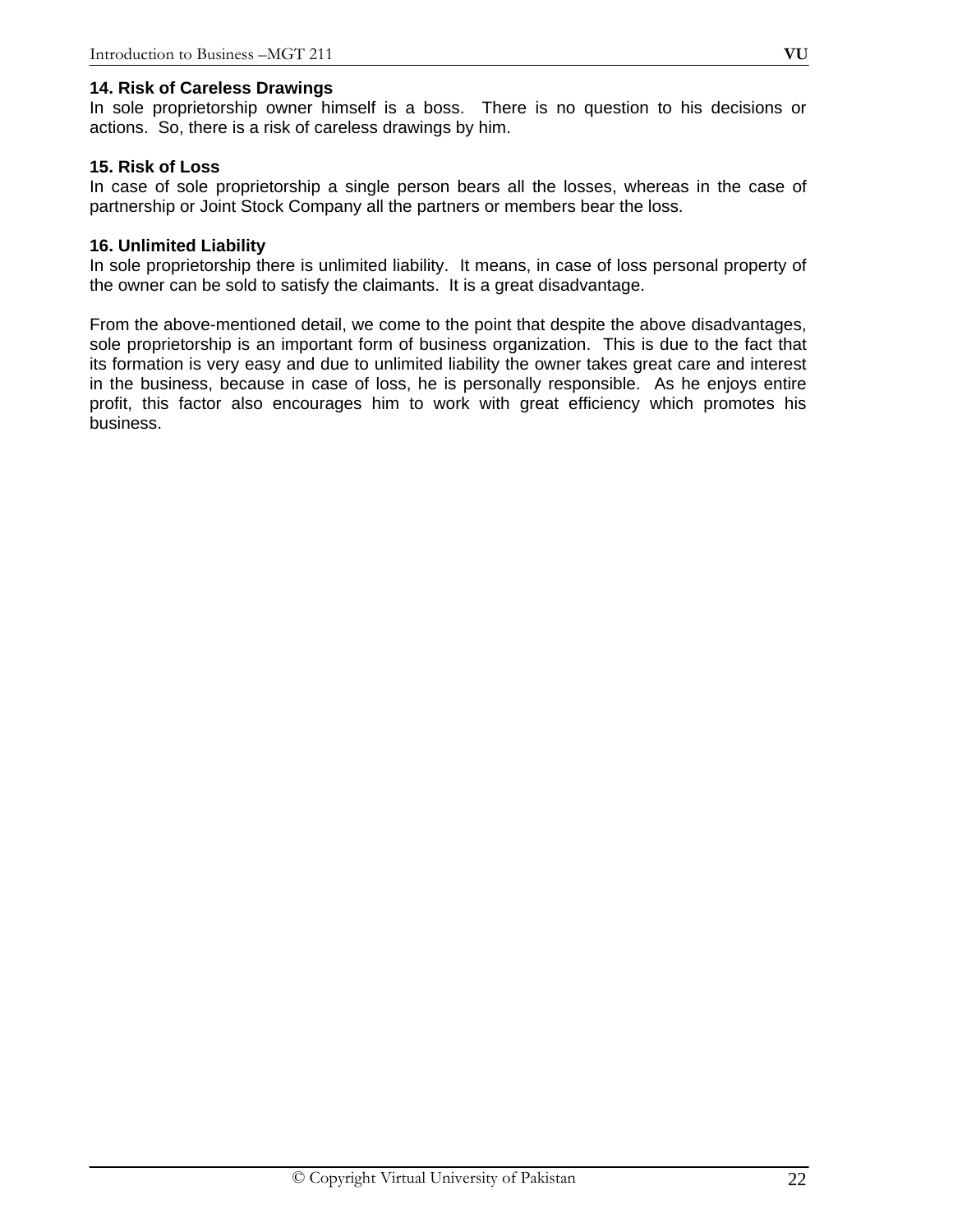# **PARTNERSHIP AND ITS CHARACTERISTICS**

# **PARTNERSHIP**

Partnership is the second stage in the evolution of forms of business organization. It means the association of two or more persons to carry on as co-owners, i.e. a business for profit. The persons who constitute this organization are individually termed as partners and collectively known as firm; and the name under which their business is conducted is called "The Firm Name".

In ordinary business the number of partners should not exceed 20, but in case of banking business it must nor exceed 10. This type of business organization is very popular in Pakistan.

# **DEFINITION**

# 1. **According to Section 4 of Partnership Act, 1932**

"Partnership is the relation between persons who have agreed to share the profits of a business carried on by all or any of them acting for all."

# 2. **According to Mr. Kent**

"A contract of two or more competent persons to place their money, efforts, labour and skills, some or all of them, in a lawful commerce or business and to divide the profits and bear the losses in certain proportion."

#### **Structural Diagram:**



# **CHARACTERISTICS**

The main characteristics of partnership may be narrated as under:

#### **1. Agreement**

Agreement is necessary for partnership. Partnership agreement may be written or oral. It is better that the agreement is in written form to settle the disputes.

# **2. Audit**

If partnership is not registered, it has no legal entity. So there is no restriction for the audit of accounts.

**Lesson 05**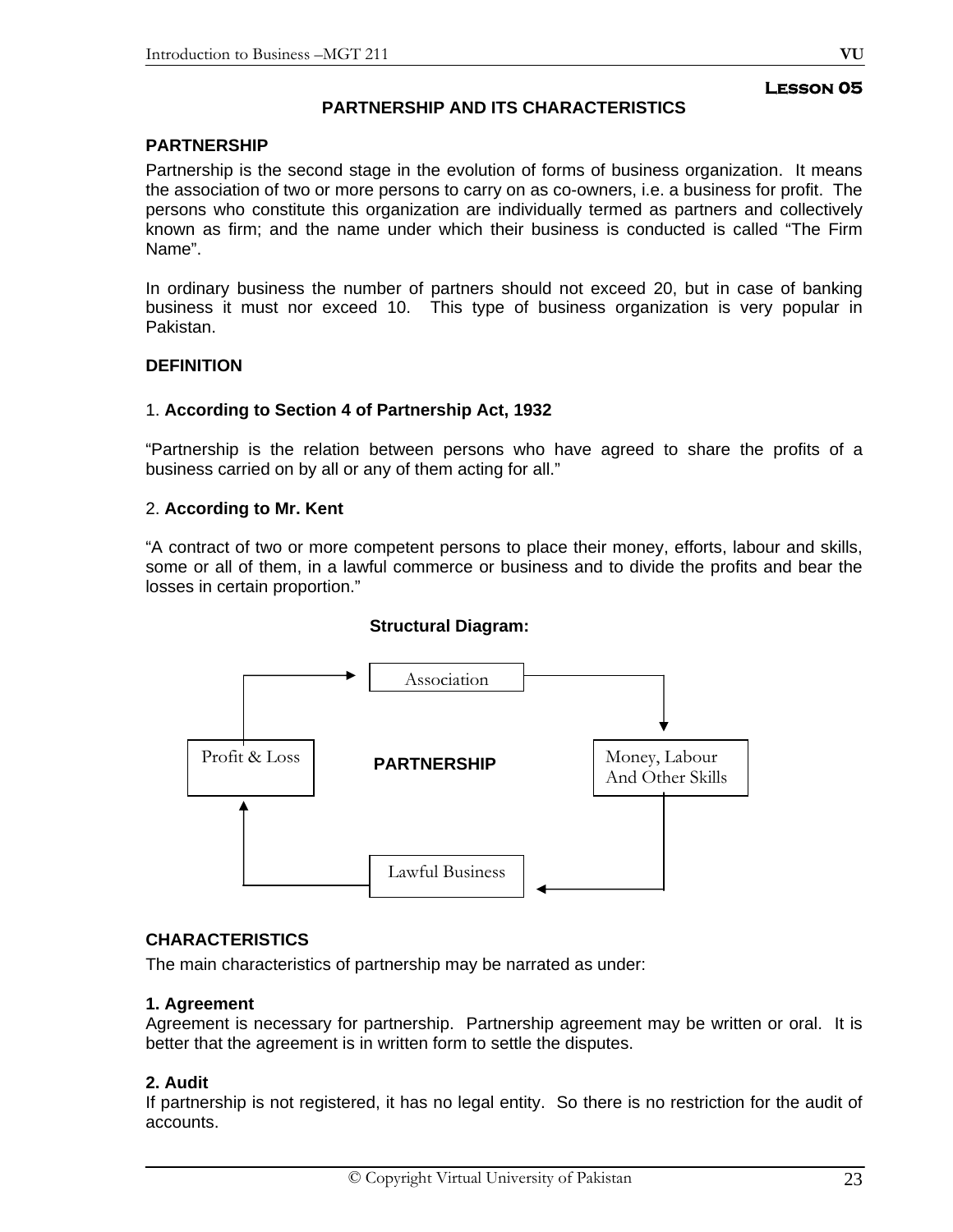# **3. Agent**

In partnership every partner acts as an agent of another partner.

### **4. Business**

Partnership is a business unit and a business is always for profit. It must not include club or charitable trusts, set up for welfare.

# **5. Cooperation**

In partnership mutual cooperation and mutual confidence is an important factor. Partnership cannot take place with cooperation.

### **6. Dissolution**

Partnership is a temporary form of business. It is dissolved if a partner leaves, dies or declared bankrupt.

# **7. Legal Entity**

If partnership is not registered, it has no legal entity. Moreover, partnership has no separate legal entity from its members and vice versa.

### **8. Management**

In partnership all the partners can take part or participate in the activities of business management. Sometimes, only a few persons are allowed to manage the business affairs.

### **9. Number of Partners**

In partnership there should be at least two partners. But in ordinary business the partners must not exceed 20 and in case of banking business it should not exceed 10.

### **10. Object**

Only that business is considered as partnership, which is established to earn profit.

#### **11. Partnership Act**

In Pakistan, all partnership businesses are running under Partnership Act, 1932.

# **12. Payment of Tax**

In partnership, every partner pays the tax on his share of profit, personally or individually.

#### **13. Profit and Loss Distribution**

The distribution of profit and loss among the partners is done according to their agreement.

# **14. Registration**

Many problems are created in case of unregistered firm. So, to avoid these problems partnership firm must be registered.

# **15. Relationship**

Partnership business can be carried on by all partners or any of them can do the business for all.

# **16. Share in Capital**

According to the agreement, every partner contributes his share of capital. Some partners provide only skills and ability to become a partner of business and earn profit.

# **17. Transfer of Rights**

In partnership no partner can transfer his shares or rights to another person, without the consent of all partners.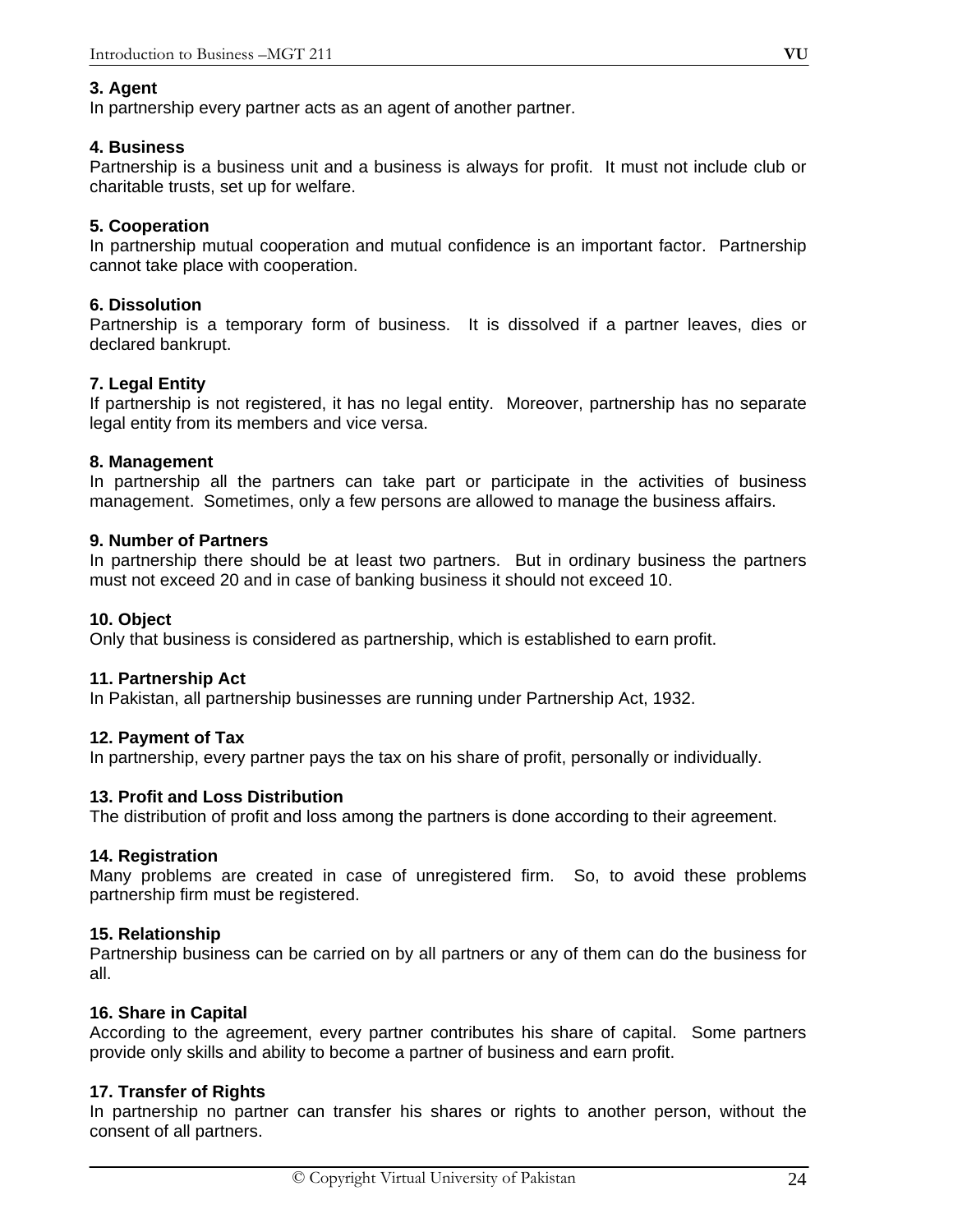#### **18. Unlimited Liability**

In partnership the liability of each partner is unlimited. In case of loss, the private property of the partners is also used up to pay the business debts.

### **ADVANTAGES AND DISADVANTAGES OF PARTNERSHIP**

#### **ADVANTAGES OF PARTNERSHIP**

Following are the advantages of partnership:

#### **1. Simplicity in Formation**

This type of business of organization can be formed easily without any complex legal formalities. Two or more persons can start the business at any time. Its registration is also very easy.

#### **2. Simplicity in Dissolution**

Partnership Business can be dissolved at any time because of no legal restrictions. Its dissolution is easy as compared to Joint Stock Company.

#### **3. Sufficient Capital**

Partnership can collect more capital in the business by the joint efforts of the partners as compared to sole proprietorship.

#### **4. Skilled Workers**

As there is sufficient capital so a firm is in a better position to hire the services of qualified and skilled workers.

#### **5. Sense of Responsibility**

As there is unlimited liability in case of partnership, so every partner performs his duty honestly.

#### **6. Satisfaction of Partners**

In this type of business organization each partner is satisfied with the business because he can take part in the management of the business.

#### **7. Secrecy**

In partnership it is not compulsory to publish the accounts. So, the business secrecy remains within partners. This factor is very helpful for successful operation of the business.

#### **8. Social Benefit**

Two or more partners with their resources can build a strong business. This factor is very helpful in solving social problems like unemployment.

#### **9. Expansion of Business**

In this type of business organization, it is very easy to expand business volume by admitting new partners and can borrow money easily.

#### **10. Flexibility**

It is flexible business and partners can change their business policies with the mutual consultation at any time.

#### **11. Tax Facility**

Every partner pays tax individually. So, a firm is in a better position as compared to Joint Stock Company.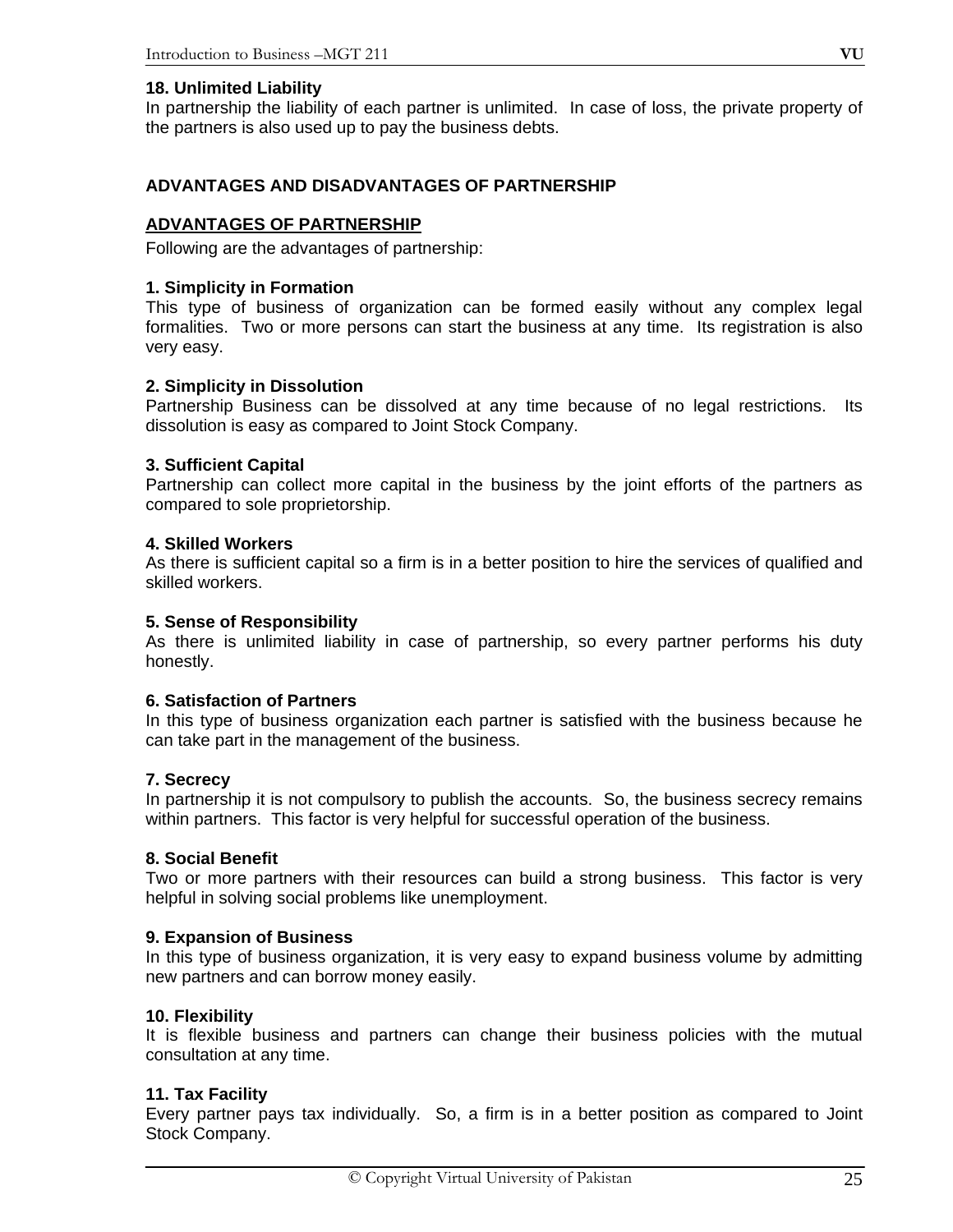# **12. Public Factor**

Public shows more confidence in partnership as compared to sole proprietorship. If a firm is registered, people feel no risk in creating relations with such business.

# **13. Prime Credit Standing**

The liabilities of partners are unlimited, so the banks and other financial institutions provide them credit easily.

# **14. Minority Protection**

In partnership all policy matters are decided with consent of each partner. This gives protection to minority partners.

# **15. Moral Promotion**

Partnership is the best business for small investors. It promotes moral courage of partners.

# **16. Distribution of Work**

There is distribution of work among the partners according to their ability and experience. This increases the efficiency of a firm.

# **17. Combined Abilities**

Every partner possesses different ability, which helps in running the business effectively, when combined together.

# **18. Absence of Fraud**

In partnership each partner can look after the business activities. He can check the accounts. So, there is no risk of fraud.

# **DISADVANTAGES OF PARTNERSHIP**

The disadvantages of partnership are enumerated one by one as under:

# **1. Unlimited Liability**

It is the main disadvantage of partnership. It means in case of loss, personal property of the partners can be sold to pay off the firm's debts.

# **2. Limited Life of Firm**

The life of this type of business organization is very limited. It may come to an end if any partner dies or new partner enters into business.

# **3. Limited Capital**

No doubt, in partnership, capital, is greater as compared to sole proprietorship, but it is small as compared to Joint Stock Company. So, a business cannot be expanded on a large scale.

# **4. Limited Abilities**

As financial resources of partnership are limited as compared to Joint Stock Company, so it is not possible to engage the services of higher technical and qualified persons. This causes the failure of business, sooner or later.

# **5. Limited number of Partners**

In partnership, the number of partners is limited, so the resources are also limited. That is why business cannot expand on large scale.

# **6. Legal Defects**

There are no effective rules and regulations to control the partnership activities. So, it cannot handle large-scale production.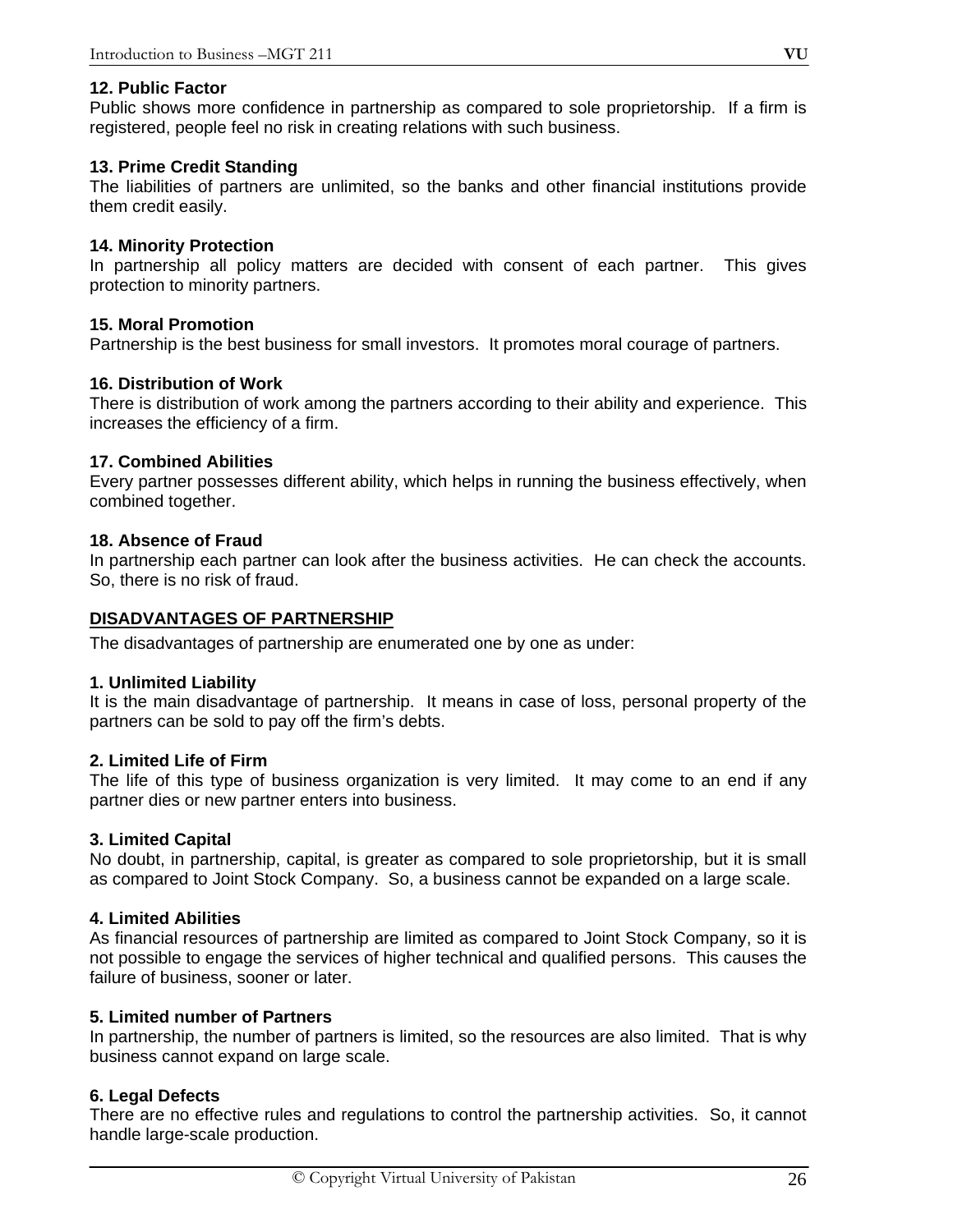# **7. Lack of Interest**

Partners do not take interest in the business activities due to limited share in profit and limited chances of growth of business.

### **8. Lack of Public Confidence**

As there is no need by law to publish accounts in partnership, so people lose confidence and avoid dealing and entering into contract with such firm.

#### **9. Lack of Prompt Decision**

In partnership all decisions are made by mutual consultation. Sometimes, delay in decisions becomes the cause of loss.

### **10. Lack of Secrecy**

In case of misunderstandings and disputes among the partners, business secrets can be revealed.

### **11. Chances of Dispute among Partners**

In partnership there are much chances of dispute among the partners because all the partners are not of equal mind.

# **12. Expansion Problem**

Partnership business may not be expanded due to limited number of partners, limited capital and unlimited liability.

#### **13. Frozen Investment**

It is easy to invest money in partnership but very difficult to withdraw it.

#### **14. Risk of Loss**

There is a risk of loss due to less qualified and less experienced people.

#### **15. Transfer of Rights**

In partnership no partner can transfer his share without the consent of all other partners.

# **CONCLUSION**

From the above-mentioned findings, we come to this point that despite the above disadvantages, partnership is an important from of business organization. This is because its formation is very easy and due to unlimited liabilities, partners take great interest in business, because in case of loss they are personally responsible.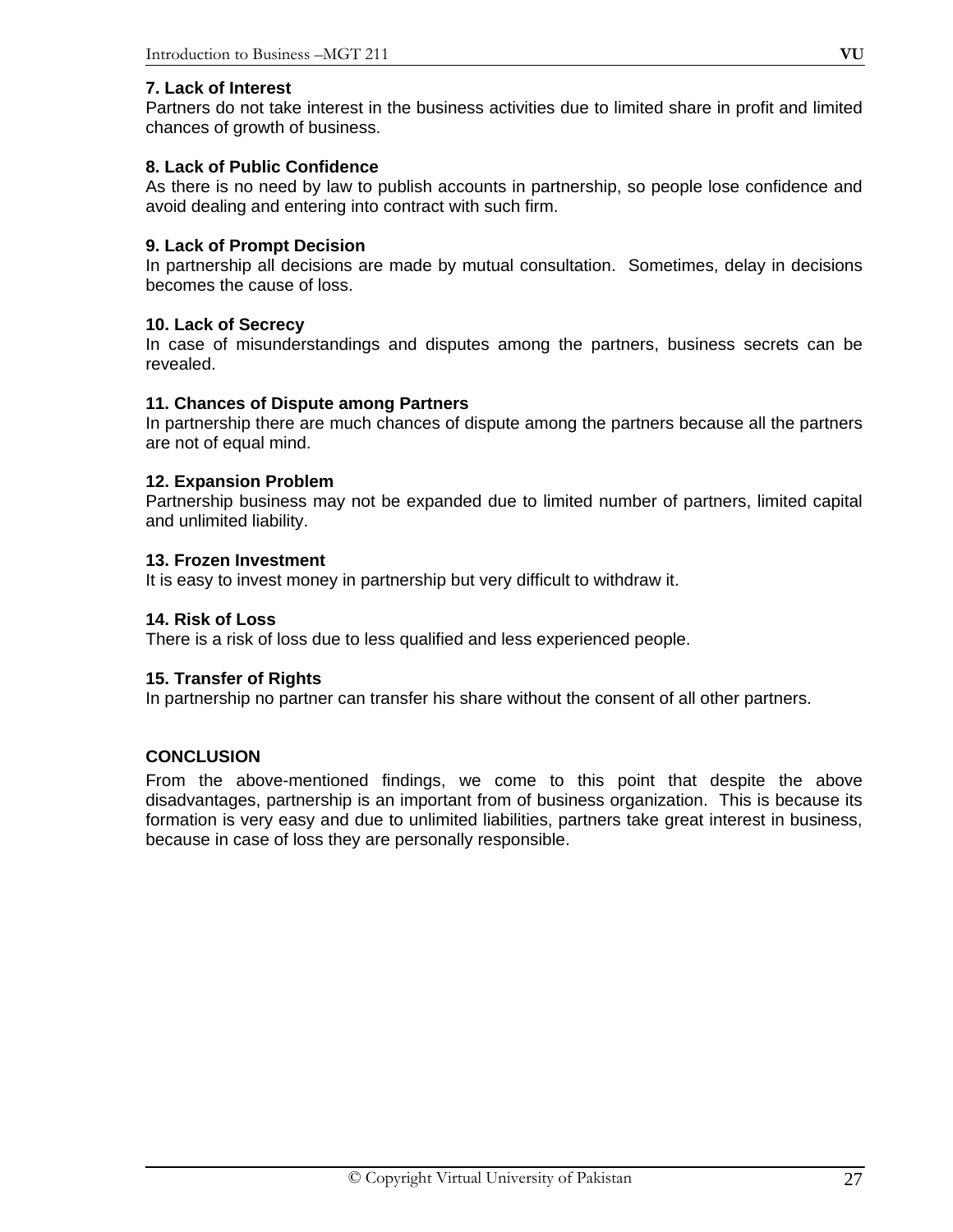# **LESSON 6**

# **PARTNERSHIP (Continued)**

Partnership is the second stage in the evolution of forms of business organization. It means an association of two or more persons to carry on a business for profit.

# *According to Partnership Act, 1932,*

"Partnership is the relation between persons who have agreed to share the profits of a business, carried on by all or any of them active for all."

# **PARTNERS**

"The individuals who comprise a partnership are known as partners."

# **KINDS OF PARTNERS**

Partners can be classified into different kinds, depending upon their extent of liability, participation in management, share of profits and other facts.

# **1. Active Partner**

A partner who takes active part in the affairs of business and its management is called active partner. He contributes his share in the capital and is liable to pay the obligations of the firm.

# **2. Secret Partner**

A partner who takes active part in the affairs of the business but is unknown to the public as a partner is called secret partner. He is liable to the creditors of the firm.

# **3. Sleeping Partner**

A partner who only contributes is the capital but does not take part in the management of the business is known as sleeping partner. He is liable to pay the obligations of the firm.

# **4. Silent Partner**

A partner who does not take part in the management of business but is known to the public as partner is called silent partner. He is liable to the creditors of the firm.

# **5. Senior Partner**

A partner who invests a large portion of capital in the business is called senior partner. He has a prominent position in the firm due to his experience, skill, energy, age and other facts.

# **6. Sub-Partner**

A partner in a firm can make an agreement with a stranger to share the profits earned by him from the partnership business. A sub-partner is not liable for any debt and canot interfere in the business matters.

# **7. Junior Partner**

A person who has a small investment in the firm and has a limited experience of business is called junior partner.

# **8. Major Partner**

A major partner is a person who is over 18 years of age. A person is allowed to make contract when he has attained the age of majority.

# **9. Minor Partner**

A person who is minor cannot enter into a valid contract. However, he can become a partner with the consent of all other partners. A minor can share profits of a business but not the losses.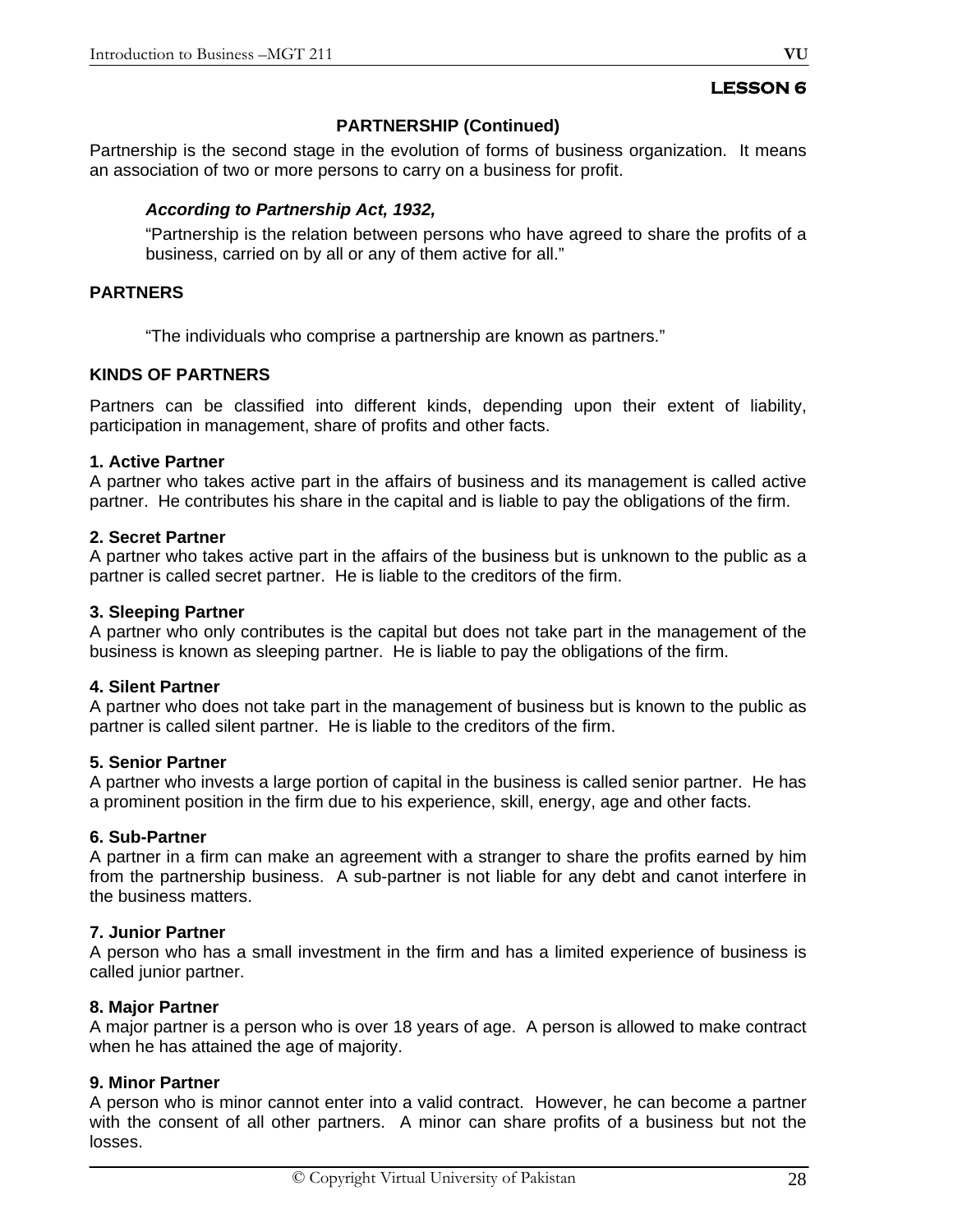### **10. Nominal Partner**

A partner who neither contributes in capital nor does he take part in the management of the business but allows he name to be used in the business is known as nominal partner. He is individually and jointly liable for the debts of the firm along with other partners.

### **11. Deceased Partner**

A partner whose life has expired is known as deceased partner. The share of capital and profit of such partner is paid to his legal heirs in lumpsum or in installment.

#### **12. Limited Partner**

A partner whose liabilities are limited to his share in business is called limited partner. He cannot take active part in the management of the firm.

### **13. Unlimited Partner**

A partner whose liabilities are unlimited is known as unlimited partner. He and his personal property both are liable to clear the debts of the firm.

#### **14. Incoming Partner**

A person who is newly admitted in the firm with the consent of all the partners is called incoming partner. He is not liable for any act of the firm performed before he became the partner unless he agrees.

#### **15. Retired Partner**

A partner who leaves the firm due to certain reasons is known as retired partner or outgoing partner. He is liable to pay all the obligations and debts of the firm incurred before his retirement.

#### **16. Partner for Profits only**

If a partner is entitled to receive certain share of profits and is not held liable for losses is known as partner in profits only. He is not allowed to take part in the management of the business.

#### **17. Quasi Partner**

A person, who was the par4tner of a firm but has now retired from active participation in business and has left his capital in the business as a loan, receiving interest on it, is known as quasi partner.

#### **18. Partner by Estoppels**

A person who holds himself out as a partner of a firm, before a third party or allows other to do so, though he is not a partner of that firm, is called partner by estoppels or holding out partner. He is not entitled to any right like other partners of the firm. He is not entitled to any right like other partners of the firm. He is personally liable to the third party for the credit given to the firm, on the faith of his representation.

#### **What are kinds of partnership?**

# *KINDS OF PARTNERSHIP*

There are three kinds of partnership which are described as under:

- 1. Partnership at will
- 2. Particular partnership
- 3. Limited partnership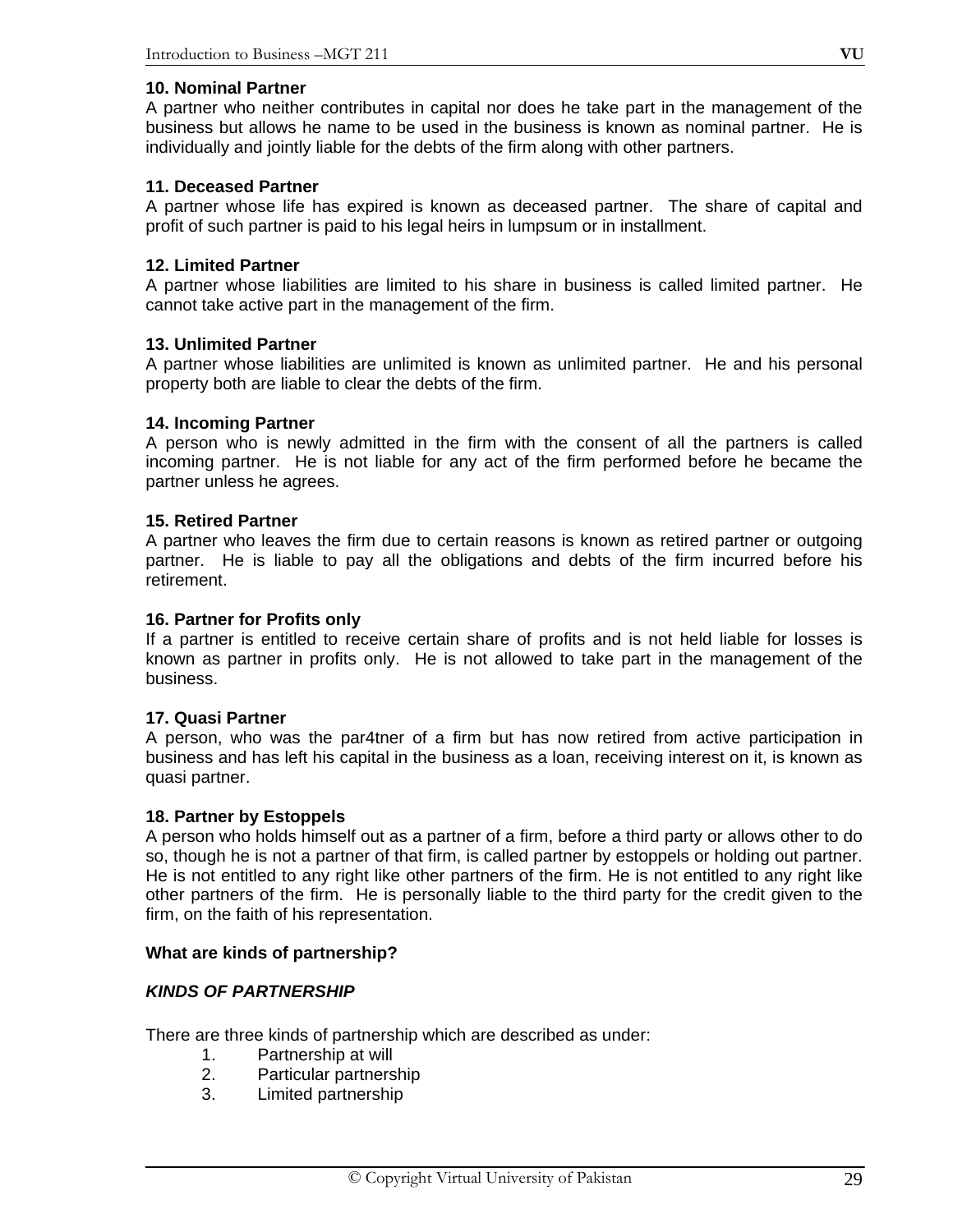# **PARTNERSHIP AT WILL**

If the partnership is formed for an undefined time, it is called partnership at will. Any partner can dissolve it at any time by giving the notice.

According to Partnership Act, 1932:

"If no provision is made in the agreement regarding the partnership, it is called partnership at will."

Partnership at will may be created under the following circumstances:

# **1. Indefinite Period**

If partnership has been formed for an indefinite period, it is called partnership at will.

# **2. Existence after Completion of Venture**

If partnership has been formed for a particular venture and after completion such venture it remains continue, it becomes a partnership at will.

# **3. Existence after Expiry of Period**

If partnership has been formed for a definite time period, so after the expiry of this period, it becomes partnership at will.

# **PARTICULAR PARTNERSHIP**

If the partnership is formed for a particular object of temporary nature, it is called particular partnership. On completion of a particular venture, it comes to an end. Under this no regular business is done. For example, partnership for the construction of a building and partnership for producing a film.

# **LIMITED PARTBNERSHIP**

Limited partnership is that in which liabilities of some partners are limited up to the amount of their capitals. In this partnership, there is at least one partner who has unlimited liability.

*In Pakistan, this type of partnership is not formed. There is a separate partnership act for it.* 

# **MAIN FEATUTRES**

Main features of partnership are:

# **1. Limited Partner**

There is at least one partner who has limited liability.

# **2. Unlimited Partner**

There is at least one partner who has unlimited liability.

# **3. Number of Partners**

There are at least two partners or maximum 20 in an ordinary business and not more than 10 in banking business.

# **4. Admission of New Partner**

New partners may be admitted in this partnership without the consent of limited partners but with the consent of unlimited partners.

# **5. Registration**

The registration of this partnership is compulsory by law.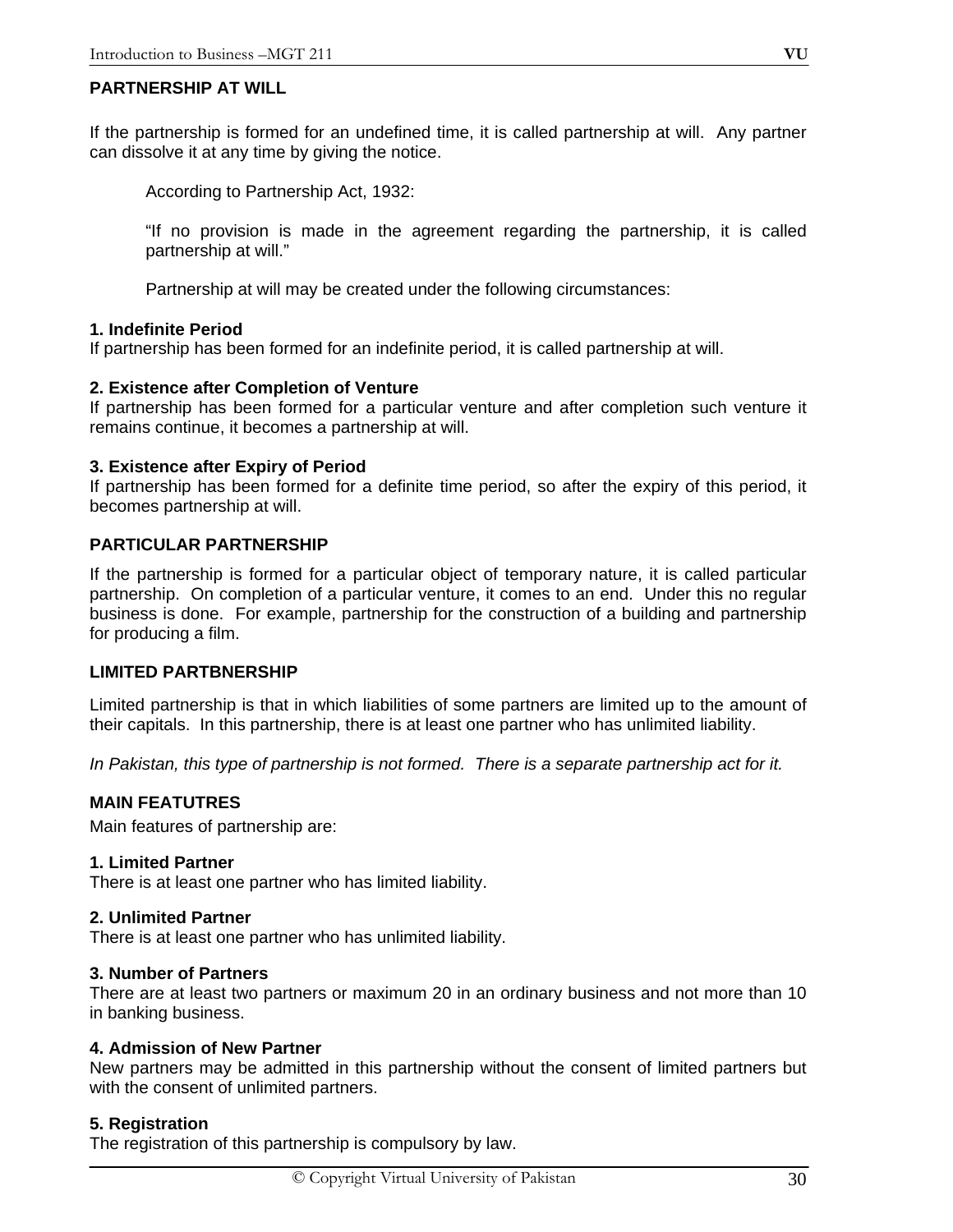### **6. Transferability of Shares**

Limited partner can transfer his shares to any other person with the consent of all other partners.

### **7. Inspection of Books**

Limited partner has a right to inspect the books of accounts.

#### **8. Rights of Suggestions**

Limited partner has a right to give suggestions to others who manage the business.

#### **9. Participation in Management**

A limited partner cannot take part in the management of the business.

#### **10. Withdrawal of Capital**

A limited partner cannot withdraw his capital until he remains in partnership business.

#### **11. Separate Legislation**

It is enrolled under the Limited Partnership Act, 1907, instead of Partnership Act, 1932.

#### **TERMINATION OF PARTNERSHIP**

All forms of partnership under Islamic law may be terminated as:

#### **1. Notice**

In all the above forms of partnership each partner has a fight to terminate the partnership by giving notice to other partners.

#### **2. Death**

Partnership is also terminated on the death of a partner.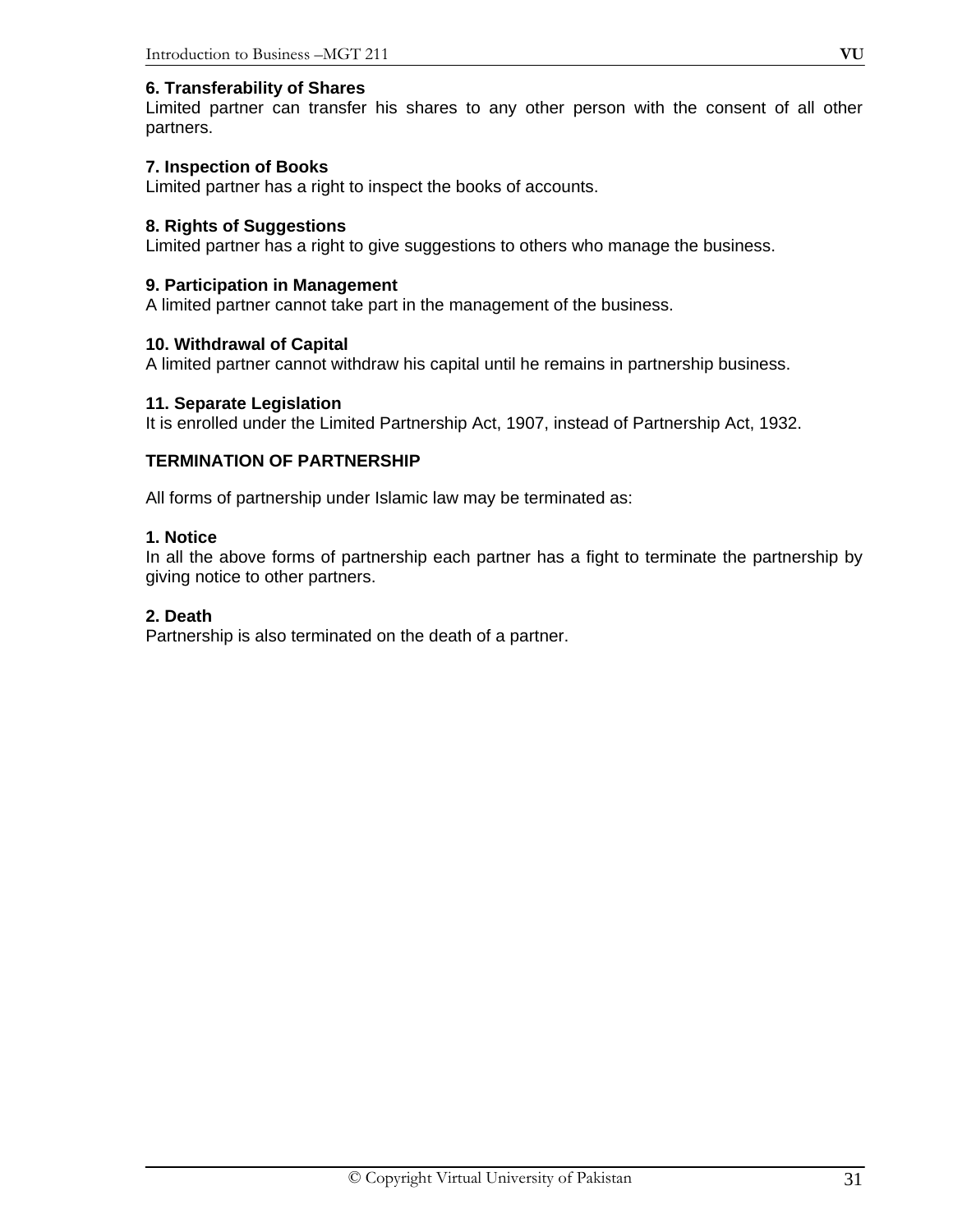# **Lesson 7**

# **PARTNERSHIP (Continued)**

What is Partnership Agreement? Discuss important points of this document. Discuss its contents.

# *PARTNESHIP AGREEMENT*

Partnership deed or agreement is a document in which the relations of partners with one another are clearly written. It is the most important document of partnership, which includes the terms and conditions related to partnership and the regulations governing its internal management and organization. It may be oral or written. But it is necessary to have the agreement in writing.

# **DEFINITION**

 "Partnership deed or agreement is a document which includes the terms and conditions related to the partnership; and regulations governing its internal management and organization."

# **PROVISIONS**

Following are the important provisions of partnership deed:

# **1. Date**

Date of starting the business should be written in it.

### **2. Name of the Business**

Name of the firm under which the business is to be conducted should be written in it.

# **3. Nature of Business**

Nature of business to be conducted by the partners should be mentioned.

# **4. Location of Business**

Location of business, i.e. where it is to be operated, should be written in it.

# **5. List of Partners**

List of partners, their names, addresses and other particulars should be mentioned.

#### **6. Duration of partnership**

Duration of partnership, whether it is for a definite period of time or indefinite period of time, should be written.

# **7. Dealing Bank**

The name of dealing bank should be written in it.

#### **8. Division of Work**

Division of work among the partners, for the management of the firm, should be written clearly in it.

#### **9. Deficiency of Capital**

How the deficiency of capital should be covered at the time of insolvency of any partner must be clearly stated.

# **10. Total Capital**

Total capital of the firm and share of each partner in the capital should be mentioned in it.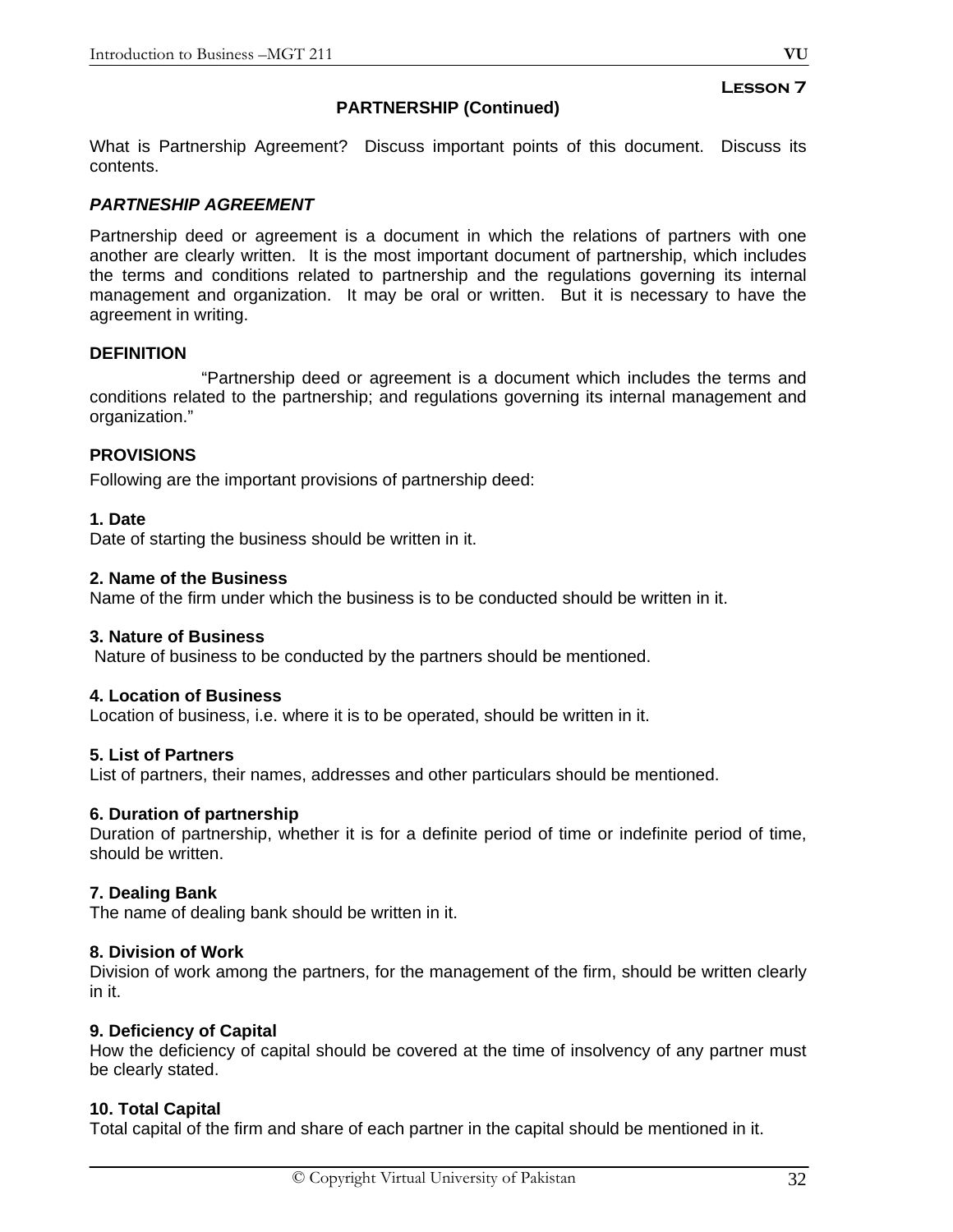### **11. Additional Capital**

How further capital, if necessary, should be introduced; must be mentioned in it.

#### **12. Amount of Drawings**

The amount, which each partner would be allowed to withdraw, in anticipation of profit, should be clearly stated.

### **13. Amount of Salary**

The amount of salaries payable to the partners should be written in it.

#### **14. Amount of Profit**

The fixation of the amount of profit payable to any partner, other than the salary, should be mentioned in it.

### **15. Arbitration**

In case of dispute, provisions for arbitration should also be available.

#### **16. Rules of Admission and Retirement**

Rules regarding admission and retirement of partners should be clearly written.

### **17. Period of Accounts**

Period, after which final accounts are to be prepared, should be written in it.

#### **18. Rights and Duties of Partners**

There should also be the provisions of rights and duties of each partner.

#### **19. Witness**

The witness of agreement provisions should be mentioned.

# **20. Ways of Dissolution**

The ways, under which the firm may be dissolved, should also be written in it.

# **CONCLUSION**

The above mentioned points are not included in the final list of the clauses. Any clause, which is mutually agreed to be accepted by the partners, can be included in the agreement. If the deed is silent on any point, then provisions of Partnership Act, 1932, should be applied.

What are the rights, duties and liabilities of a partner in the absence of partnership agreement?

# *INTRODUCTION*

A partnership agreement may contain special provisions regarding the rights, duties and liabilities of the partners. But in the absence of such an agreement the rules laid down in the Partnership Act, 1932, are applicable.

### **What is Partnership Deed?**

 "Partnership deed or agreement is a document which includes the terms and conditions related to the partnership; and regulations governing its internal management and organization."

#### **RIGHSTS OF PARTNERS**

Section 123 and 13 of Partnership Act, 1932, describe the following rights of the partners: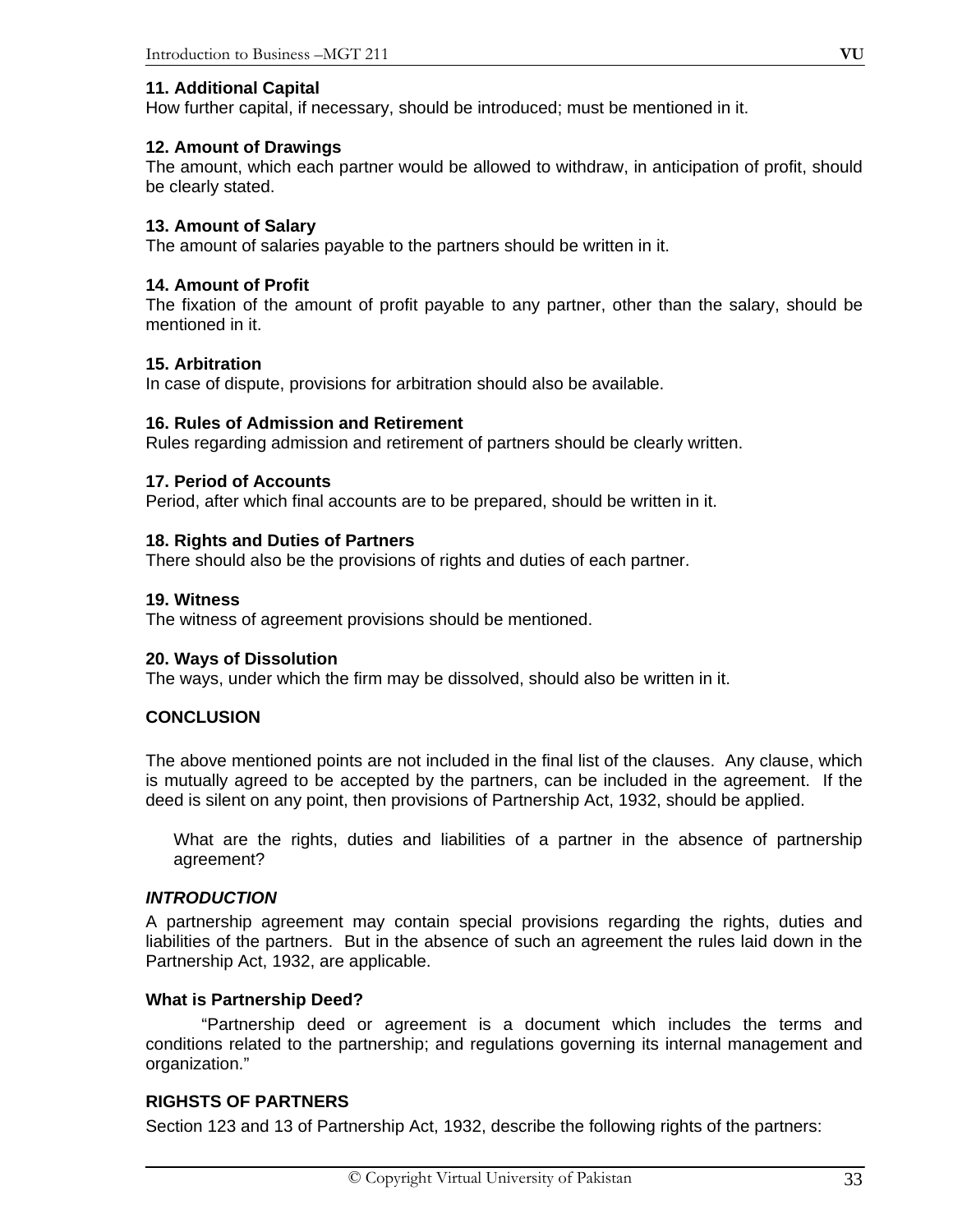# **1. Rights of Participation**

Every partner has a right to take part in the conduct of the business.

# **2. Right of share in Profits**

All the partners are entitled to share the profits of the firm equally.

### **3. Right to Exercise Power**

To protect the firm from loss, every partner has a right to use his power.

### **4. Right of Existence**

A partner cannot be expelled by any other partner from the business. Every partner has a right to live in the business.

### **5. Right of Retirement**

Every partner has a right to retire from the firm after serving a notice.

### **6. Right of Inspection**

Every partner has a right to check the accounts of the business.

### **7. Right of Salary**

A partner has a right to demand for the salary, for performing his duties in the management of the business.

# **8. Indemnify the Expense**

A partner has a right to be indemnified by the firm, in respect of any payment made by him in the ordinary course of business, or in an emergency, for the purposes of protecting the firm from loss.

#### **9. Issue of Receipt**

A partner has a right to collect the debts of the firm and to issue the receipts.

# **10. Interest on Capital**

If a partner make any advance in addition to the amount of his capital, he will be entitled to receive interest at the rate of 6% per annum.

# **11. Participation in the Management**

A partner has a right to participate in the management of the firm.

# **12. Right to Use the Property**

Every partner has an equal right to use the firm's property exclusively the purpose of partnership.

# **13. Right to Act as an Agent**

Every partner has a right to act as an agent on behalf of the remaining partners.

# **DUTIES OF PARTNERS**

According to section 9 of Partnership Act, 1932, the general duties of the partners are as follows:

"Partners are bound to carry on the business of the firm to the greatest common advantage, to be just and faithful to each other and to render true accounts, and to provide full information about the things affecting the firm, to any other partner or to their legal representatives."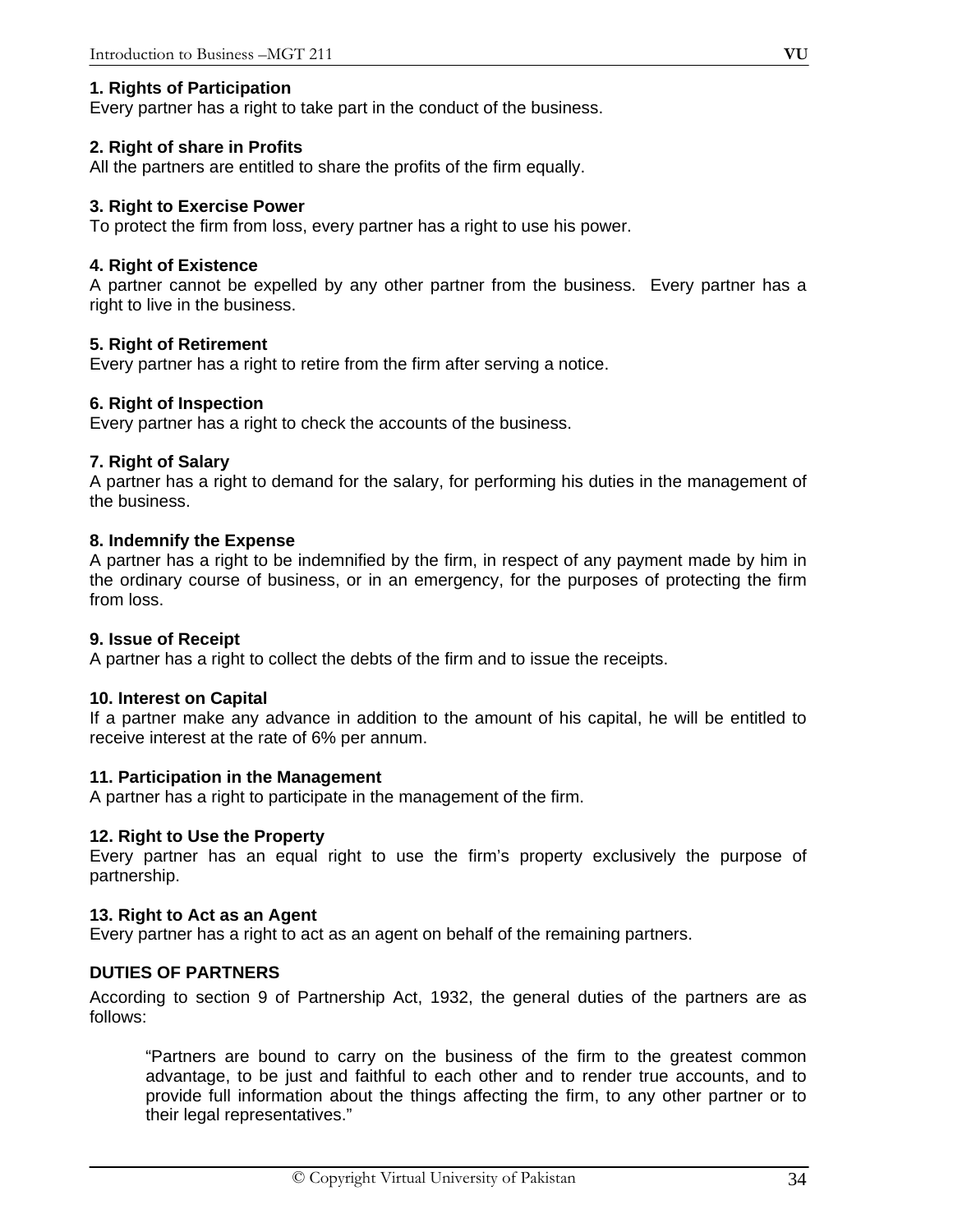### **1. Utmost Good Faith**

Every partner is bound to give true and full information under the principle of "utmost good faith". All the partners should be just and faithful to one another.

### **2. Maximum Common Benefit**

It is the duty of the partners to work for the maximum common benefit.

#### **3. Maintenance of True Accounts**

Every partner should prepare the true account of the firm for other partners.

#### **4. Use of Powers within Limit**

It is the duty of the partner that he should use his powers within the limits, delegated by the firm.

### **5. Use of Property**

It is the duty of a partner that he must not use the property of the firm for his personal interest or benefit.

#### **6. Provide all Information**

It is the duty of the partner that he must provide all the necessary information about the business to other partners.

### **7. Profit should be paid to the Firms**

If a partner earns profit through any source of the firm. It should be paid to the management of the firm.

#### **8. Distribution of Loss**

In the absence of agreement, each partner should pay the loss equally.

### **9. Compensation of Loss**

If a partner commits a fraud with his co-partners, he must compensate the loss.

#### **10. To be Sincere and Careful**

Every partner must be sincere, careful and faithful to other partners. He should discharge his duties very fairly.

#### **11. To Maintain the Secrecy of the Firm**

It is the duty of a partner that he should maintain the secrecy of the business from outsiders.

#### **12. To Abide by the Decisions**

A partner should abide by the decisions made by the majority of the partners.

#### **13. Not to Enter into a Private Agreement**

A partner must not enter into private agreement with a customer of the firm. If he does so, it is his duty to share his profit with his co-partners.

# **14. Not to Use the Firm's Name**

A partner is not allowed to use the firm's name and property for the satisfaction of his personal need. If he does so and gets profit out of it, he must share it with his co-partner.

# **LIABILITIES OF PARTNERS**

Generally, the liability of a partner is unlimited. Thus, each partner is liable not only to the extent of his share in partnership, but his personal property is also used up to clear the debts unless the proves that his liability is limited to the extent of his share in the assets of the firm.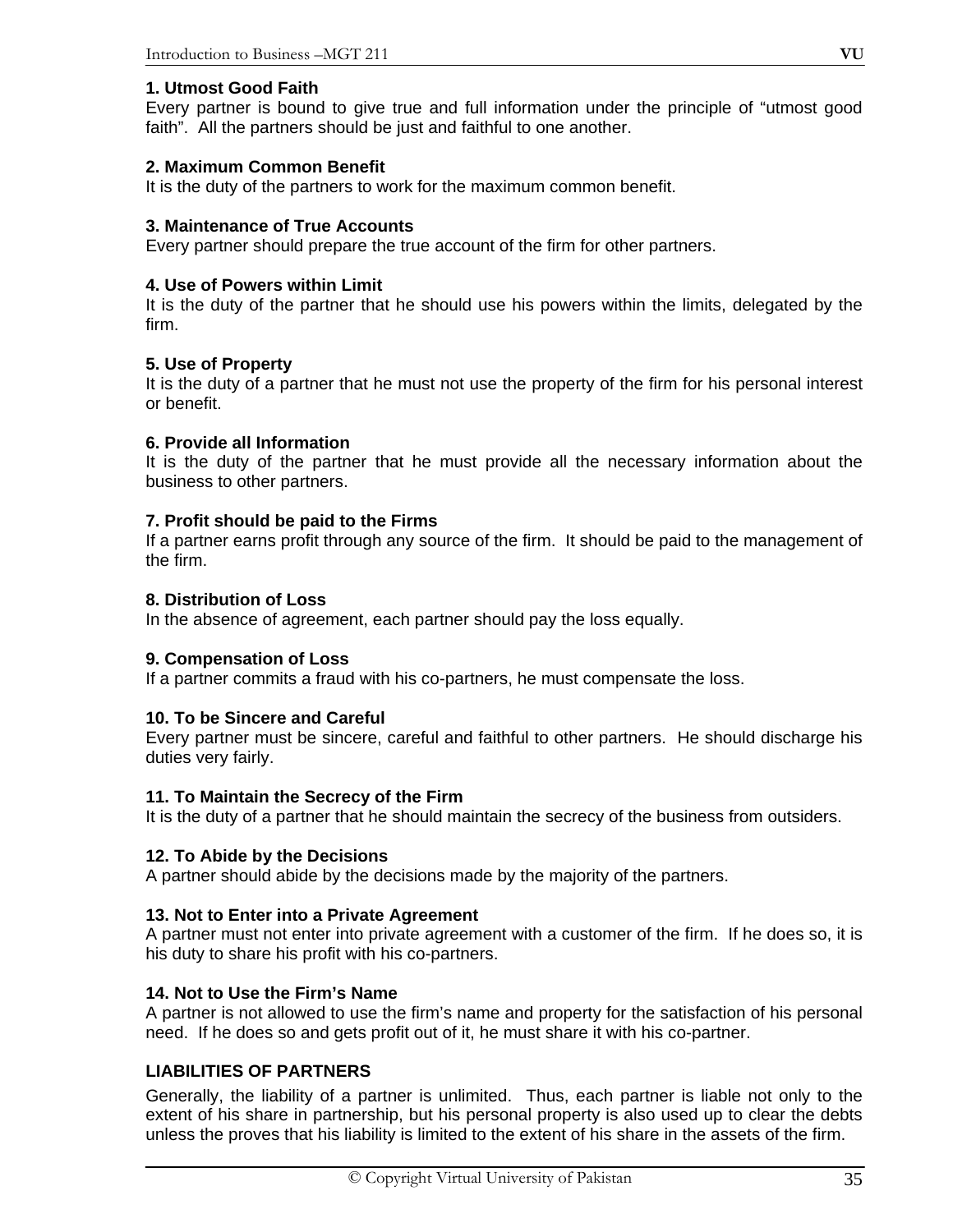According to section 13 (c) of Partnership Act, 1932, subject to contract between the partners, the liabilities of a partner are as follows:

# **1. Joint liabilities of Partners for all Debts**

Every partner is liable, jointly with all other partners for all acts and debts of the firm.

# **2. Liability of New Partner**

A new partner is liable for all the acts of a firm, which are performed after he becomes a partner.

# **3. Liability of Retired Partner**

A retired partner is not responsible for any act of the firm after the date of his retirement.

# **4. Liability of Deceased Partner**

If a partner dies and the firm suffers losses, then the property of the deceased partner cannot be held liable for any payment.

# **5. Liability of an Expelled Partner**

An expelled partner is not liable to suffer the losses and pay the debts of the firm, which arise after his expulsion from the firm.

# **6. Liability of Fraud**

If any partner commits a fraud, then partners are also equally liable with him, for it.

# **7. Liability of Insolvent Partner**

The firm is not liable for any transaction of the insolvent partner, after the date of his insolvency is declared by the court.

# **8. Liability due to Willful Negligence**

A partner is liable to make good the losses, arising due to his willful negligence.

# **9. Share in Loss**

In case of loss, all the partners will have to bear the loss equally.

# **10. No Private use of Property**

A partner cannot use the property of the firm or its goodwill for his private gains. If he does so, he is liable to surrender the profits, so earned, to the firm.

# *DISSOLUTION OF FIRM*

According to Section 39 of Partnership Act, 1932:

"The dissolution of partnership among all the partners of firm is called dissolution of firm."

# **Explanation**

It means that dissolution of firm includes the dissolution of partnership. But when partnership is dissolved, firm may or may not be dissolved; because business may be conducted by the surviving partners on the retirement, death or insolvency of any partner.

# *MODES OF DISSOLUTION OF FIRM*

According to partnership Act, 1932, the dissolution of firm may take place through following ways: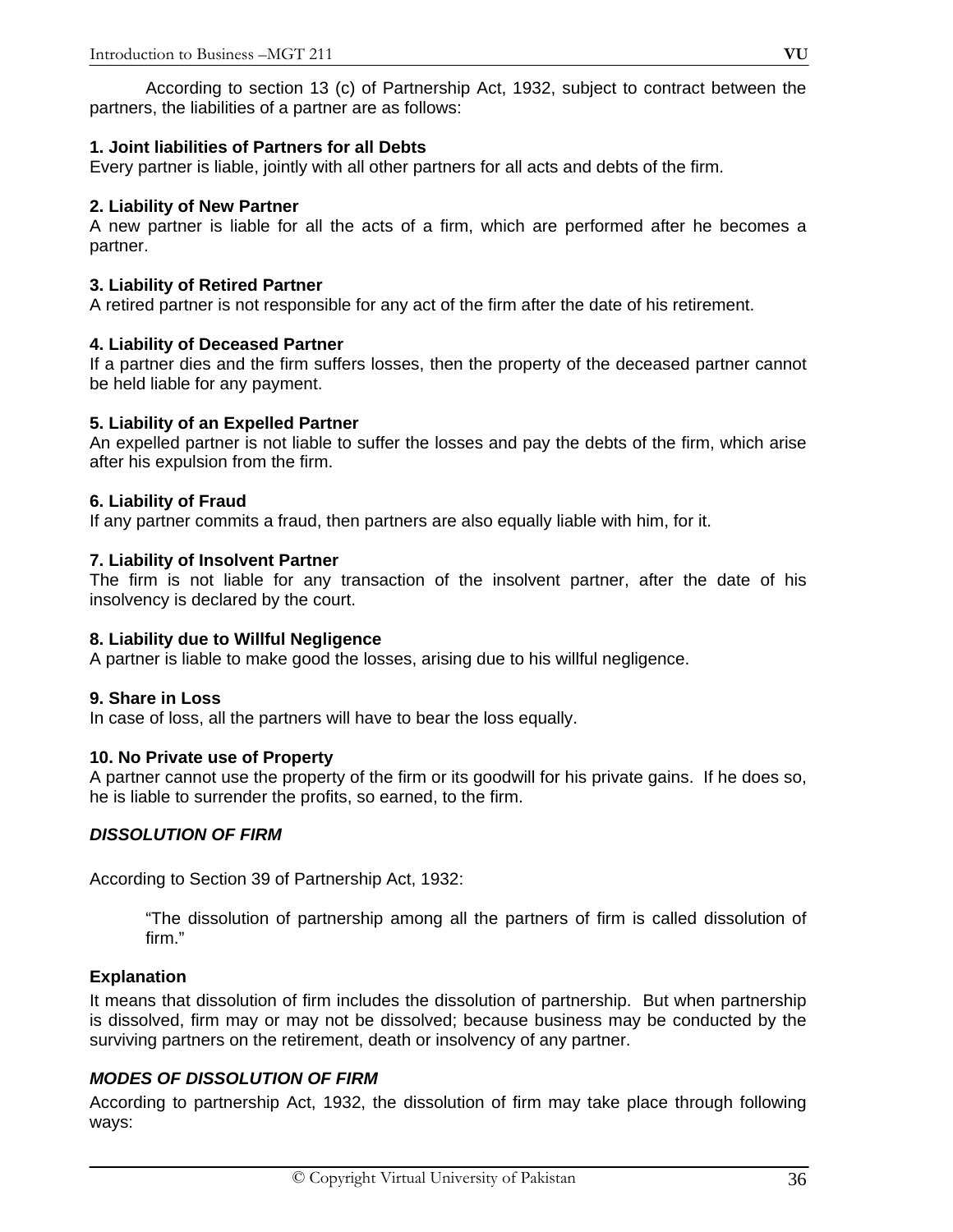- 2. Dissolution by Notice
- 3. Compulsory Dissolution
- 4. Contingent Dissolution
- 5. Dissolution by Court

## **DISSOLUTION BY AGREEMENT**

A firm may be dissolved with the consent of all the partners or in accordance with the contract made between the partners.

## **DISSOLUTION BY NOTICE**

In case of partnership at will, the firm may be dissolved by any partner, serving a notice in writing, of 14 days, to all the other partners of his intention to dissolve the firm. The firm is dissolved as from the date mentioned in the notice.

## **COMPULSORY DISSOLUTION**

Following are the causes of compulsory dissolution of firm:

#### **1. Insolvency**

Insolvency of all the partners or any one partner may become the cause of compulsory dissolution.

#### **2. Unlawful Business**

The firm is dissolved if its business becomes unlawful.

## **CONTINGENT DISSOLUTION**

A partnership firm may be dissolved due to the following reasons:

#### **1. Expiry of Period**

If a firm is established for a fixed period, then it will be dissolved after the expiry of period.

#### **2. Completion of Particular Venture**

A firm may be dissolved after the completion of particular venture, for which it is formed:

#### **3. Death of a Partner**

A partnership firm may also dissolve with the death of a partner.

#### **4. Insolvency**

Insolvency of a partner also serves as a notice for dissolution of firm.

#### **DISSOLUTION BY COURT**

The court may dissolve a firm due to the following reasons:

#### **1. Case of Unsound Mind**

A partnership firm may be dissolved by the order of court, if any partner becomes of unsound mind.

#### **2. Case of Incapable Partner**

A partnership firm may be dissolved by the order of court if any partner permanently become incapable of performing his duties.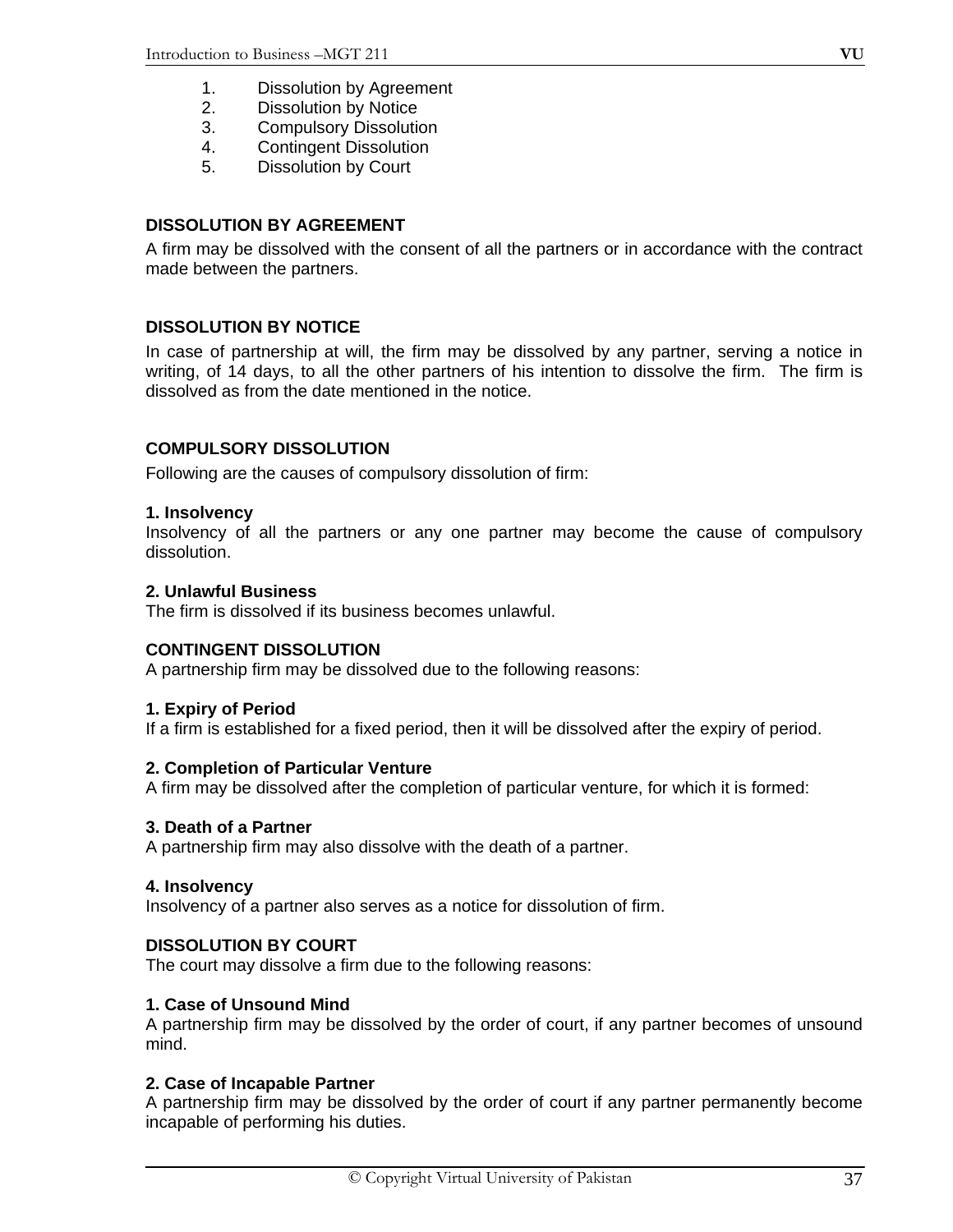## **3. Case of Misconduct**

A partnership firm may be dissolved if a partner is found guilty of misconduct in affairs of business.

## **4. Transfer of Interest**

A partnership firm may be dissolved if any partner transfers his share of interest to other persons, without the consent of existing partners.

## **5. Breach of Agreement**

A partnership firm may be dissolved if any partner commits a breach of agreement.

## **6. Assurance of Loss**

Court may dissolve a partnership firm if the business of that firm is suffering from continuous loss.

## **7. Others Reasons**

The court has the right to accept or reject the application of dissolution. The just and equitable reason is determined by the court.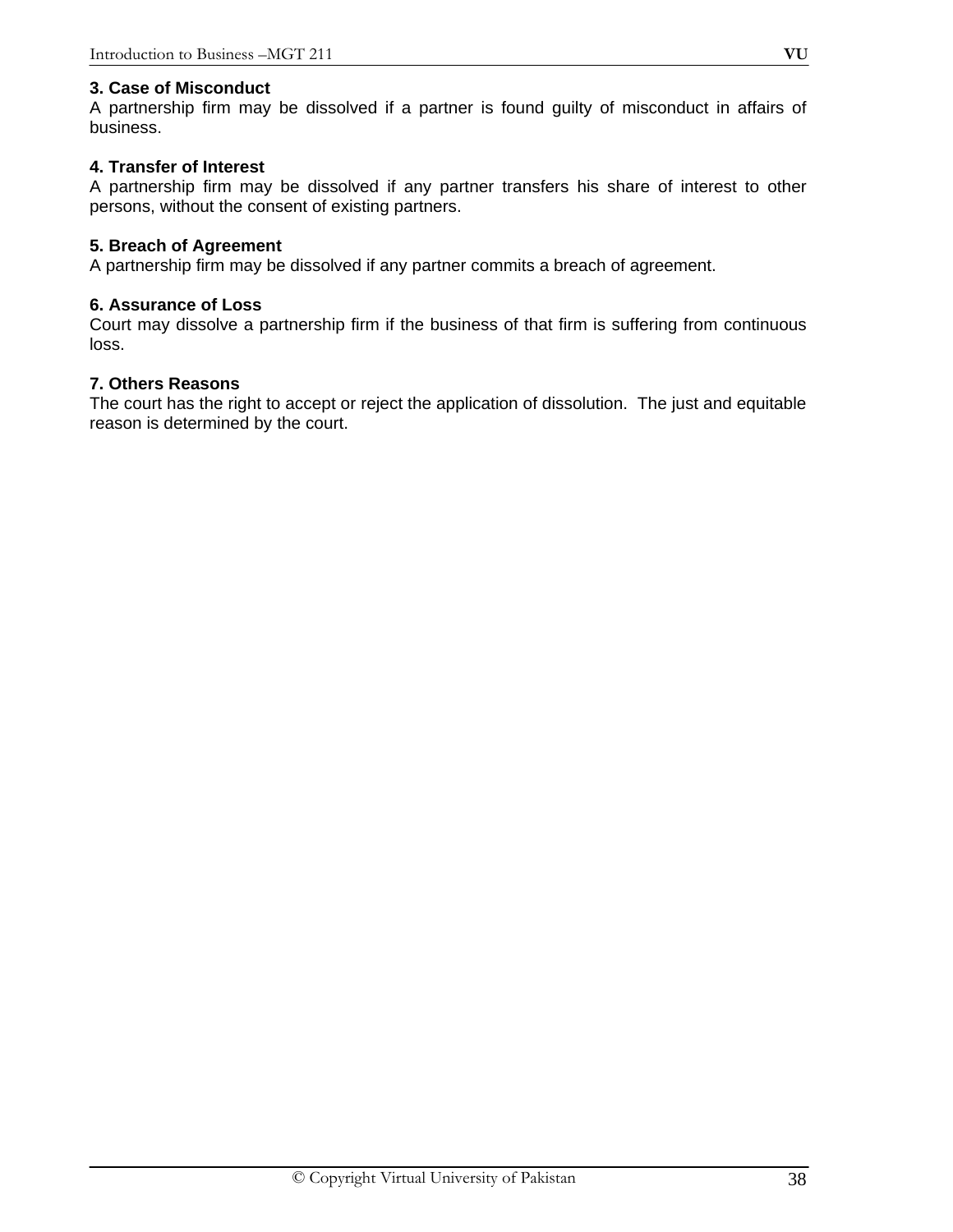**LESSON 8** 

# **ORGANIZATIONAL BOUNDARIES AND ENVIRONMENTS**

All businesses, regardless of their size, location, or mission, operate within a larger external environment.

**External environment**—Everything outside an organization's boundaries that might affect it.

- **a. Organizational Boundaries**—That which separates the organization from its environment. Today boundaries are becoming increasingly complicated and hard to pin down.
- **b. Multiple Environments** include economic conditions, technology, political-legal considerations, social issues, the global environment, issues of ethical and social responsibility, the business environment itself, and numerous other emerging challenges and opportunities.

## **1. THE ECONOMIC ENVIRONMENT**

**Economic environment**—Conditions of the economic system in which an organization operates

- **a.** Economic Growth
	- **i.** Aggregate Output and Standard of Living
		- **1. Business cycle**—Pattern of short-term ups and downs (expansions and contractions) in an economy
		- **2. Aggregate output**—Total quantity of goods and services produced by an economic system during a given period
		- **3. Standard of living**—Total quantity and quality of goods and services that a country's citizens can purchase with the currency used in their economic system
		- **4.**
	- **ii. Gross domestic product (GDP)**—Total value of all goods and services produced within a given period by a national economy through domestic factors of production

**Gross national product (GNP)**—Total value of all goods and services produced by a national economy within a given period regardless of where the factors of production are located

- **1. Real Growth Rate**—the growth rate of GDP adjusted for inflation and changes in the value of the country's currency
- **2. GDP per Capita**—GDP per person and reflects the standard of living.
- **3. Real GDP**—GDP calculated to account for changes in currency values and price changes **versus Nominal GDP**, GDP measured in current dollars or with all components valued at current prices.
- **4. Purchasing Power Parity**—Principle that exchange rates are set so that the prices of similar products in different countries are about the same.
- **iii. Productivity**—Measure of economic growth that compares how much a system produces with the resources needed to produce it.

There are a number of factors which can inhibit the growth of an economic system including:

**1. Balance of Trade**—the economic value of all the products that a country exports minus the economic value of imported products.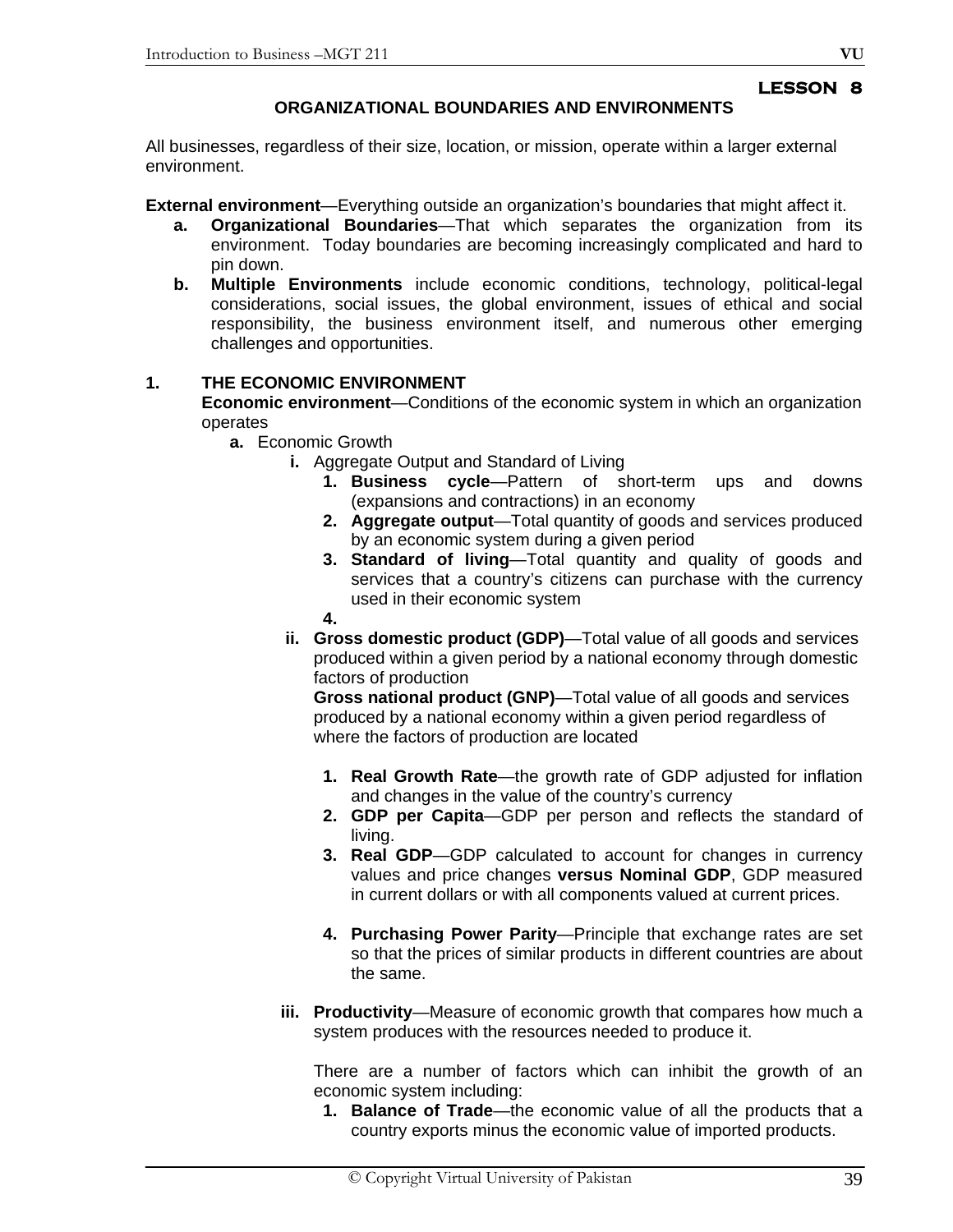- a. **Trade Deficit**—A positive balance of trade results when a country exports (sells to other countries) more than it imports (buys from other countries).
- b. **Trade Surplus**—A negative balance of trade results when a country imports more than it exports.
- **2. National Debt**—Amount of money that a government owes its creditors. The U.S. national debt is over \$6 trillion.

## **b. Economic Stability**

Condition in an economic system in which the amount of money available and the quantity of goods and services produced are growing at about the same rate.

Factors which threaten stability include:

- **i. Inflation**—Occurrence of widespread price increases throughout an economic system
	- **1.** Measuring Inflation: **The CPI**—Measure of the prices of typical products purchased by consumers living in urban areas
- **ii. Unemployment**—Level of joblessness among people actively seeking work in an economic system. Unemployment may be a symptom of economic downturns.
	- **1.** Recessions and **Depressions Recession**—Period during which aggregate output, as measured by real GDP, declines
	- **2. Depression**—Particularly severe and long-lasting recession
- **c.** Managing the U.S. Economy
	- **i. Fiscal policies**—Government economic policies that determine how the government collects and spends its revenues
	- **ii. Monetary policies**—Government economic policies that determine the size of a nation's monetary supply
	- **iii. Stabilization policy**—Government policy, embracing both fiscal and monetary policies, whose goal is to smooth out fluctuations in output and unemployment and to stabilize prices

## **d. The Global Economy in the Twenty-first Century**

The decade of the 1990s saw a sustained period of expansion and growth that served to increase business profits, boost individual wealth, and fuel optimism. During the latter part of 2001 and into 2002, however, economic growth began to stall.

## **i. Three Major Forces**

- **1.** The information revolution will continue to enhance productivity across all sectors of the economy, most notably in such information-dependent industries as finance, media, and wholesale and retail trade.
- **2.** New technological breakthroughs in areas such as biotechnology will create entirely new industries.
- **3.** Increasing globalization will create much larger markets while also fostering tougher competition among global businesses; as a result, companies will need to focus even more on innovation and cost cutting.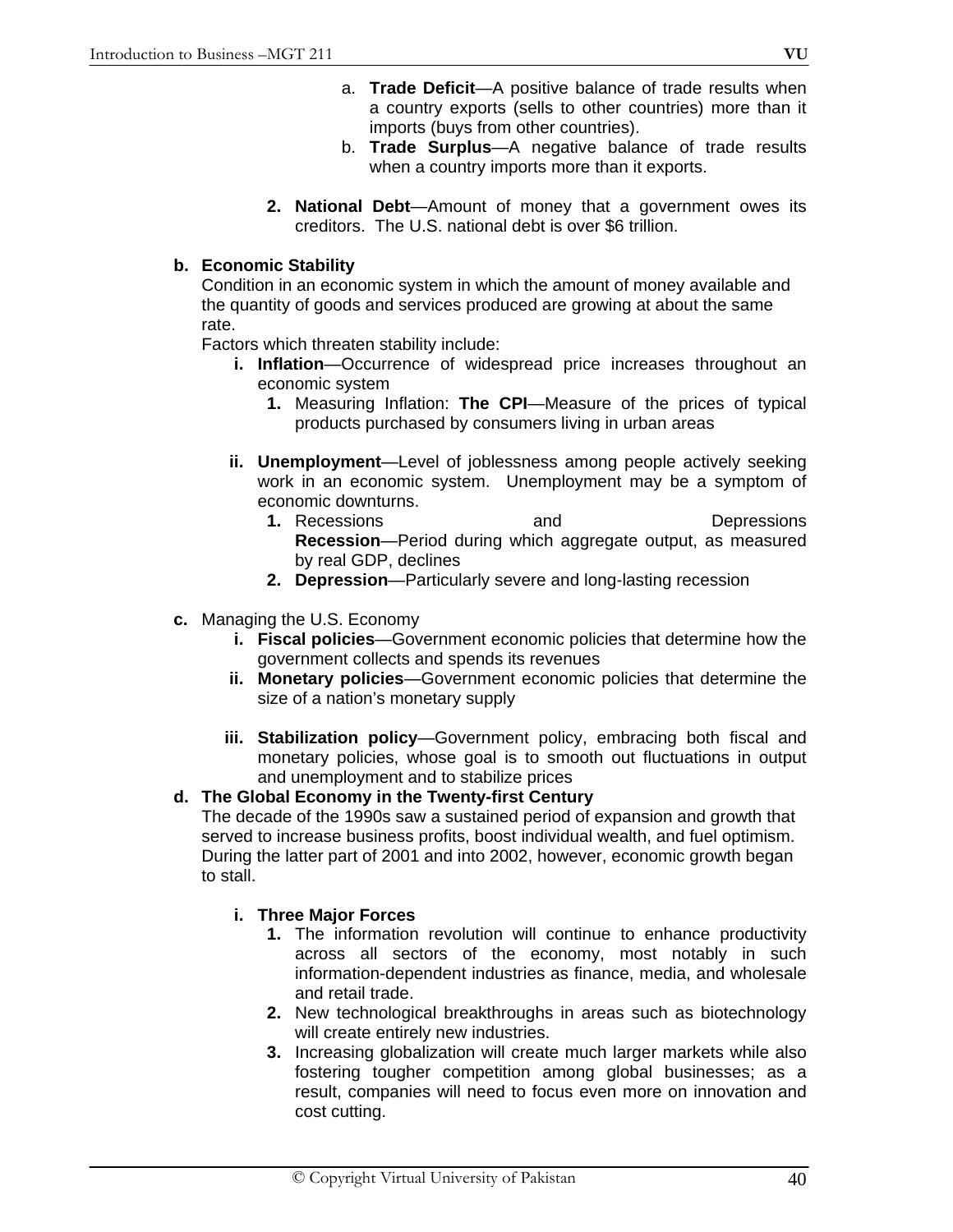**ii. Projected Trends and Patterns**—There are a number of projections for the near future. Sudden changes in environmental factors, such as war, can alter these projections.

## **2. THE TECHNOLOGICAL ENVIRONMENT**

Technology has a variety of meanings, but as applied to the environment of business, it generally includes all the ways by which firms create value for their constituents.

- **a. Product and Service Technologies**—the technologies employed for creating products (both physical goods and services) for customers. Although many people associate technology with manufacturing, it is also a significant force in the service sector.
- **b. Business Process Technologies**—are used not so much to create products as to improve a firm's performance of internal operations (such as accounting, managing information flows, creating activity reports, and so forth). They also help create better relationships with external constituents, such as suppliers and customers.
	- **i. Enterprise Resource Planning**—Large-scale information system for organizing and managing a firm's processes across product lines, departments, and geographic locations

## **3. THE POLITICAL-LEGAL ENVIRONMENT**

Conditions reflecting the relationship between business and government, usually in the form of government regulation. Pro- or anti-business sentiment in government can further influence business activity. Political stability is also an important consideration, especially for international firms.

## **4. THE SOCIOCULTURAL ENVIRONMENT**

Conditions including the customs, mores, values, and demographic characteristics of the society in which an organization functions

- **a. Customer Preferences and Tastes**—Customer preferences and tastes vary both across and within national boundaries. Similarly, consumer preferences can also vary widely within the same country. Consumer preferences and tastes also change over time. Finally, socio cultural factors influence the way workers in a society feel about their jobs and organizations.
- **b. Ethical Compliance and Responsible Business Behavior**

## **5. THE BUSINESS ENVIRONMENT**

- **a. Redrawing Corporate Boundaries**—To stay competitive, companies are removing traditional corporate boundaries. For example building partnerships or temporary alliances with other companies or competitors.
	- **i. Core competency**—Skills and resources with which an organization competes best and creates the most value for owners
- **b.** Emerging Challenges and Opportunities in the Environment of Business
	- **i. Outsourcing**—Strategy of paying suppliers and distributors to perform certain business processes or to provide needed materials or resources
	- **ii.** Outsourcing versus Vertical Integration Outsourcing is why vertical integration is no longer as popular as it once was.
		- **1. Vertical integration**—Strategy of owning the means by which an organization produces goods or services.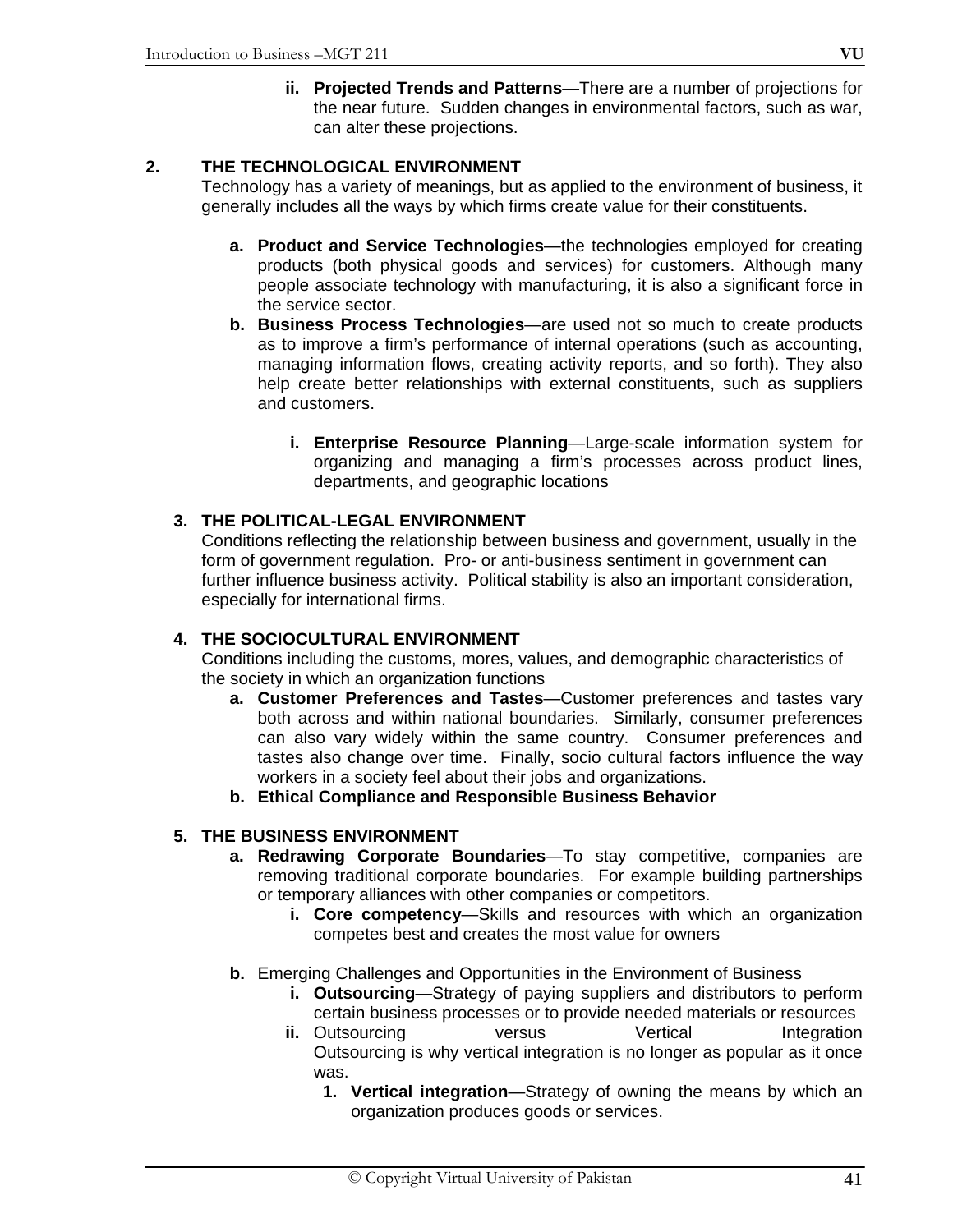- **iii. Disadvantages of Outsourcing**—The expected benefits of outsourcing are sometimes not realized. For example, suppliers often don't understand what they are supposed to do, charge too much, and provide poor service.
- **c. Viral Marketing—**Strategy of using the Internet and word-of-mouth marketing to spread product information. Using various formats—games, contests, chat rooms, and bulletin boards—marketers encourage potential customers to try out products and tell other people about them.

# **d. Business Process Management**

- **i. Process**—Any activity that adds value to some input by transforming it into an output for a customer (whether internal or external)
- **ii. Business process management**—Approach by which firms move away from department-oriented organization and toward processoriented team structures that cut across old departmental boundaries
- **e. The Aftermath of 9/11**—The flexibility and strength inherent in the U.S. political and economic systems became just as obvious as their flaws. Most people kept their jobs, and most businesses kept going. Even as some economic sectors declined, others continued to expand. Exports continue to flow into other countries, as did foreign direct investment. On the other hand, American business now faces major changes. A specific effect that businesses themselves are already addressing involves workplace security.

# **1. ETHICS IN THE WORKPLACE**

**Ethics**—beliefs about what is right and wrong or good and bad in actions that affect others.

**Ethical Behavior**—behavior conforming to generally accepted social norms concerning beneficial and harmful actions.

**Unethical Behavior**—behavior that does not conform to generally accepted social norms concerning beneficial and harmful actions.

**Business Ethics**—ethical or unethical behaviors by a manager or employer of an organization.

- a. **The Problem with Ambiguity**—because ethics are based on both individual beliefs and social concepts, they vary from person to person, from situation to situation, and from culture to culture. Social standards tend to be broad enough to support certain differences in beliefs so that, without violating these general standards, an individual may develop personal codes of ethics that reflect a wide range of attitudes and beliefs.
- b. **Individual Values and Codes** begin when we are children and are further developed throughout our life.
- c. **Business and Managerial Ethics**—Standards of behavior that guide individual managers in their work
	- i. **Behavior toward Employees**—this category covers such matters as hiring and firing, wages and working conditions, and privacy and respect.
	- ii. **Behavior toward the Organization**—Ethical issues also arise from employee behavior toward employers, especially in such areas as conflict of interest, confidentiality, and honesty.
		- 1. A **conflict of interest** occurs when an activity may benefit the individual to the detriment of his or her employer.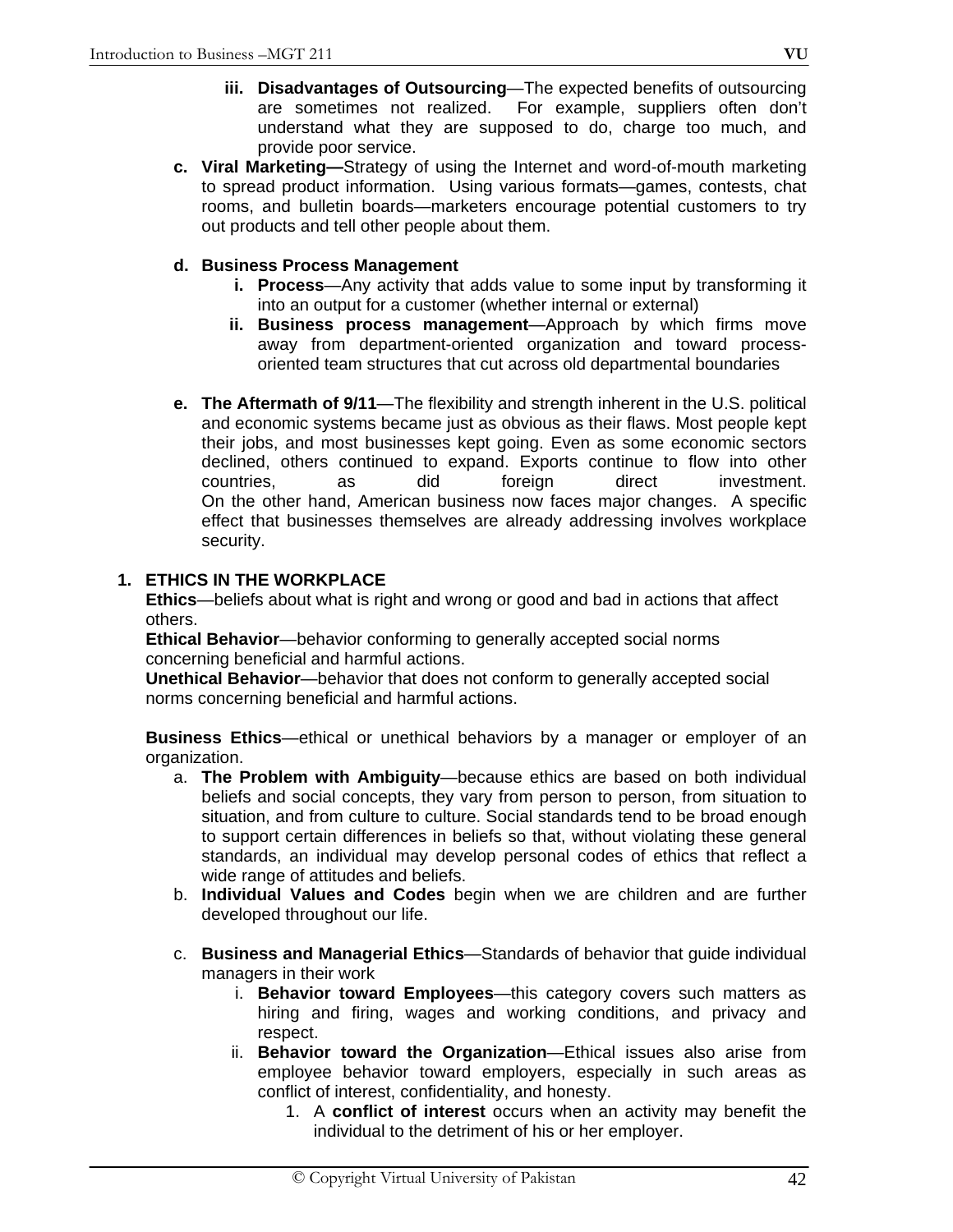- iii. **Behavior toward Other Economic Agents**—Ethics also comes into play in the relationship between the firm and its employees with socalled primary agents of interest—mainly customers, competitors, stockholders, suppliers, dealers, and unions.
- d. **Assessing Ethical Behavior**—To reduce subjectivity in distinguishing ethical from unethical behavior, a firm should establish a process for applying ethical judgments to situations that may arise during the course of business activities.
	- i. **Three-step model** for applying ethical judgments to situations:
		- 1. gather relevant factual information
		- 2. determine the most appropriate moral values
		- 3. make an ethical judgment based on the rightness or wrongness of the proposed activity or policy
	- ii. **Four ethical norms**:
		- 1. **Utility**—does a particular act optimize what is best for those who are affected by it?
		- 2. **Rights**—does it respect the rights of the individual involved?
		- 3. **Justice**—is it consistent with what we regard as fair?
		- 4. **Caring**—is it consistent with people's responsibilities to each other?

### e. **Company Practices and Business Ethics**

Perhaps the single most effective step a company can take is to demonstrate top management support. Actions by senior managers, whether commendable or otherwise, often set the tone in the organization.

- i. **Adopting Written Codes**—Many companies have adopted written codes of ethics that formally acknowledge their intent to do business in an ethical manner.
- ii. **Instituting Ethics Programs**—The question arises whether business ethics can be "taught." Most analysts agree that companies must take the chief responsibility for educating employees. Some firms have major training programs or ethical "hot line" numbers employees can call to discuss troubling situations or report unethical behavior of others.

## **2. SOCIAL RESPONSIBILITY**

**3. Social Responsibility**—the attempt of a business to balance its commitments to groups and individuals in its environment, including customers, other businesses, employees, and investors.

**Organizational Stakeholders**—those groups, individuals, and organizations which are directly affected by the practices of an organization and which therefore have a stake in its performance.

## **a. The Stakeholder Model of Responsibility**

Most companies that strive to be responsible to their stakeholders concentrate on five main groups: customers, employees, investors, suppliers, and local communities.

## b. **Contemporary Social Consciousness**

Social consciousness and views continue to evolve, seemingly to today's enlightened view stressing the need for a greater social role for business. For instance, Sears and Target stores refuse to sell handguns and other weapons, and toy retailers like KayBee and Toys R Us won't sell toy guns that look realistic.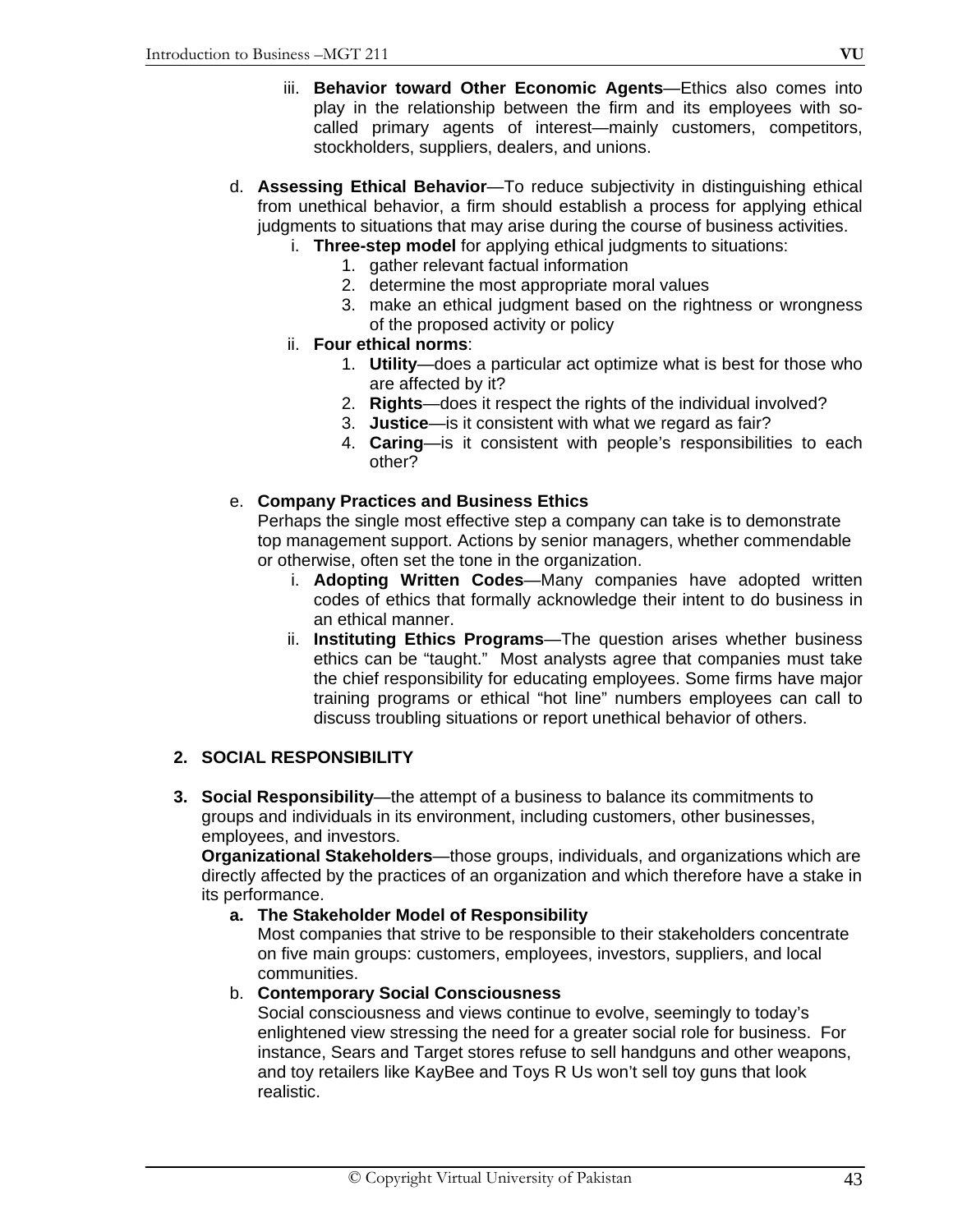# **4. AREAS OF SOCIAL RESPONSIBILITY**

## a. **Responsibility toward the Environment**

**Pollution—the injection of harmful substances into the environment.** 

- i. **Air Pollution**—Much of the damage to forests and streams in the eastern United States and Canada has been attributed to acid rain (which occurs when sulfur is pumped into the atmosphere, mixes with moisture, and falls to the ground as rain).
- ii. **Water Pollution**—Water quality in many areas of the United States is improving thanks to new legislation (such as laws forbidding phosphates in New York and Florida).
- iii. **Land Pollution**—The two key issues in land pollution are restoring land that has already been damaged and preventing future contamination.
	- 1. **Toxic waste disposal**—Toxic wastes are dangerous chemical or radioactive byproducts of manufacturing processes.
	- 2. **Recycling**—the re-conversion of waste materials into useful products—has become an issue not only for municipal and state governments but also for many companies engaged in highwaste activities.

## b. **Responsibility toward Customers**

The Federal Trace Commission (FTC) regulates advertising and pricing practices, and the Food and Drug Administration (FDA) enforces guidelines for labeling food products.

i. Consumer Rights

**Consumerism**—form of social activism dedicated to protecting the rights of consumers in their dealings with businesses.

- 1. President John F. Kennedy's Consumer Bill of Rights
	- a. Consumers have a right to safe products.
	- b. Consumers have a right to be informed about all relevant aspects of a product.
	- c. Consumers have a right to be heard.
	- d. Consumers have a right to choose what they buy.
- ii. **Unfair Pricing**
	- 1. **Collusion**—illegal agreement between two or more companies to commit such wrongful acts as price fixing.
- iii. **Ethics in Advertising**—Misleading, deceptive, or morally objectionable advertising have been criticized by consumers.
- c. Responsibility toward Employees

## i. **Legal and Social Commitments**

Legally, businesses cannot practice illegal discrimination against people in any aspect of the employment relationship. A firm should strive to ensure that the workplace is physically and socially safe.

1. **Whistleblower**—employee who detects and tries to put an end to a company's unethical, illegal, or socially irresponsible actions by publicizing them. Whistleblowers are sometimes demoted or fired when their accusations are made public. The law offers them some recourse in the form of a civil suit for damages.

## d. **Responsibility toward Investors**

i. **Improper Financial Management**—Improper Financial Management-Occasionally organizations or their managers may be guilty of blatant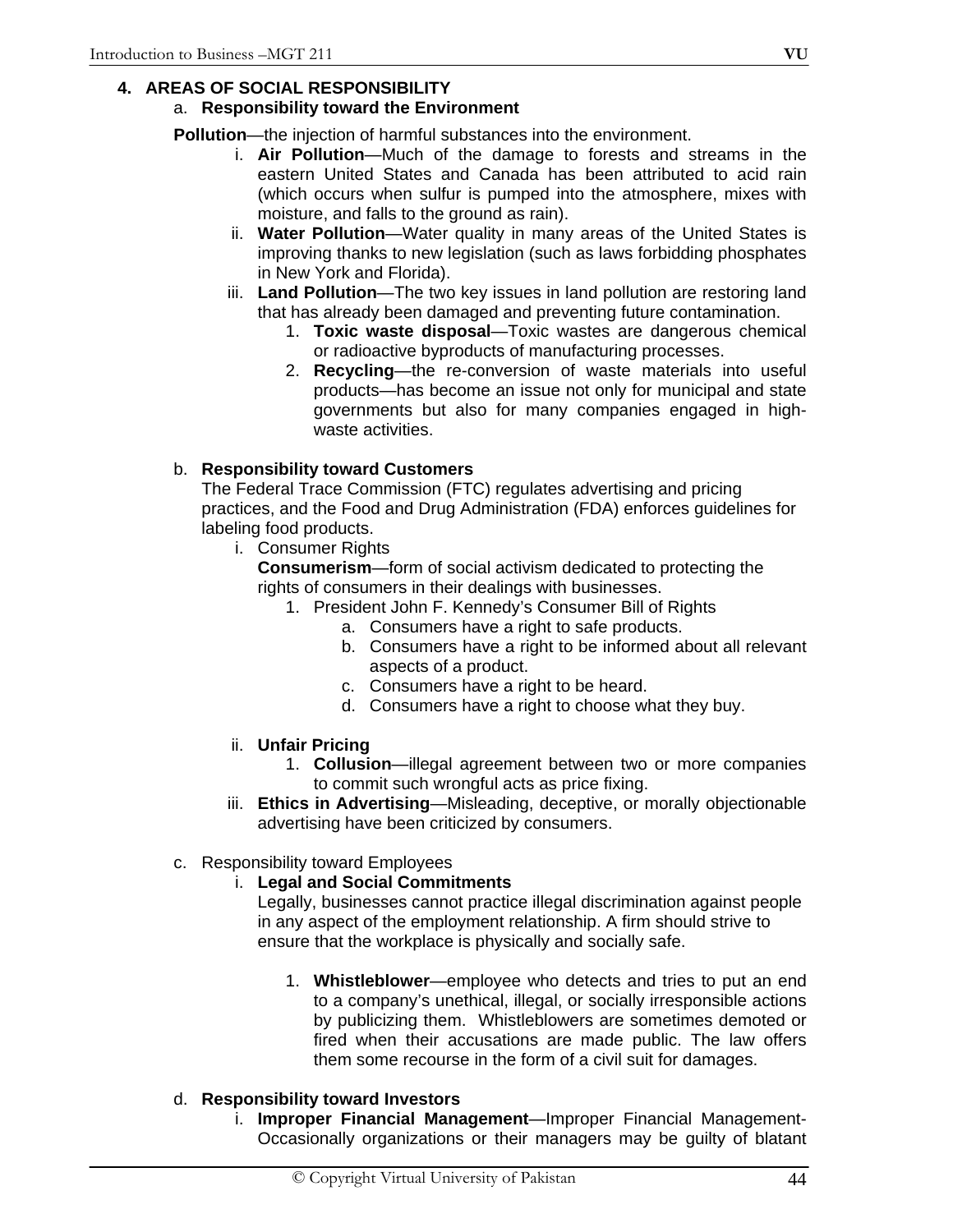financial mismanagement-offenses that are unethical but not necessarily illegal.

- 1. **Check Kiting**—illegal practice of writing checks against money that has not yet been credited at the bank on which the checks are drawn.
- 2. **Insider Trading**—occurs when someone uses confidential information to gain from the purchase or sale of stocks.
- 3. **Misrepresentation of Finances**—A firm's failure to conform to generally accepted accounting practices (GAAP) when reporting its financial status is illegal.

## **5. IMPLEMENTING SOCIAL RESPONSIBILITY PROGRAMS**

- a. Approaches to Social Responsibility
	- i. **Obstructionist Stance**—approach to social responsibility that involves doing as little as possible and may involve attempts to deny or cover up violations.
	- ii. **Defensive Stance**—approach to social responsibility by which a company meets only minimum legal requirements in its commitments to groups and individuals in its social environment.
	- iii. **Accommodative Stance**—approach to social responsibility by which a company exceeds legal minimums in its commitments to groups and individuals in its social environment.
	- iv. **Proactive Stance**—approach to social responsibility by which a company actively seeks opportunities to contribute to the well-being of groups and individuals in its social environment.

### **MANAGING SOCIAL RESPONSIBILITY PROGRAMS**

Managers must take steps to foster a companywide sense of social responsibility.

- i. **Social Audit**—systematic analysis of a firm's success in using funds earmarked for meeting its social responsibility goals.
- b. **Social Responsibility and the Small Business**—Ethics and social responsibility are decisions faced by all managers in all organizations, regardless of rank or size.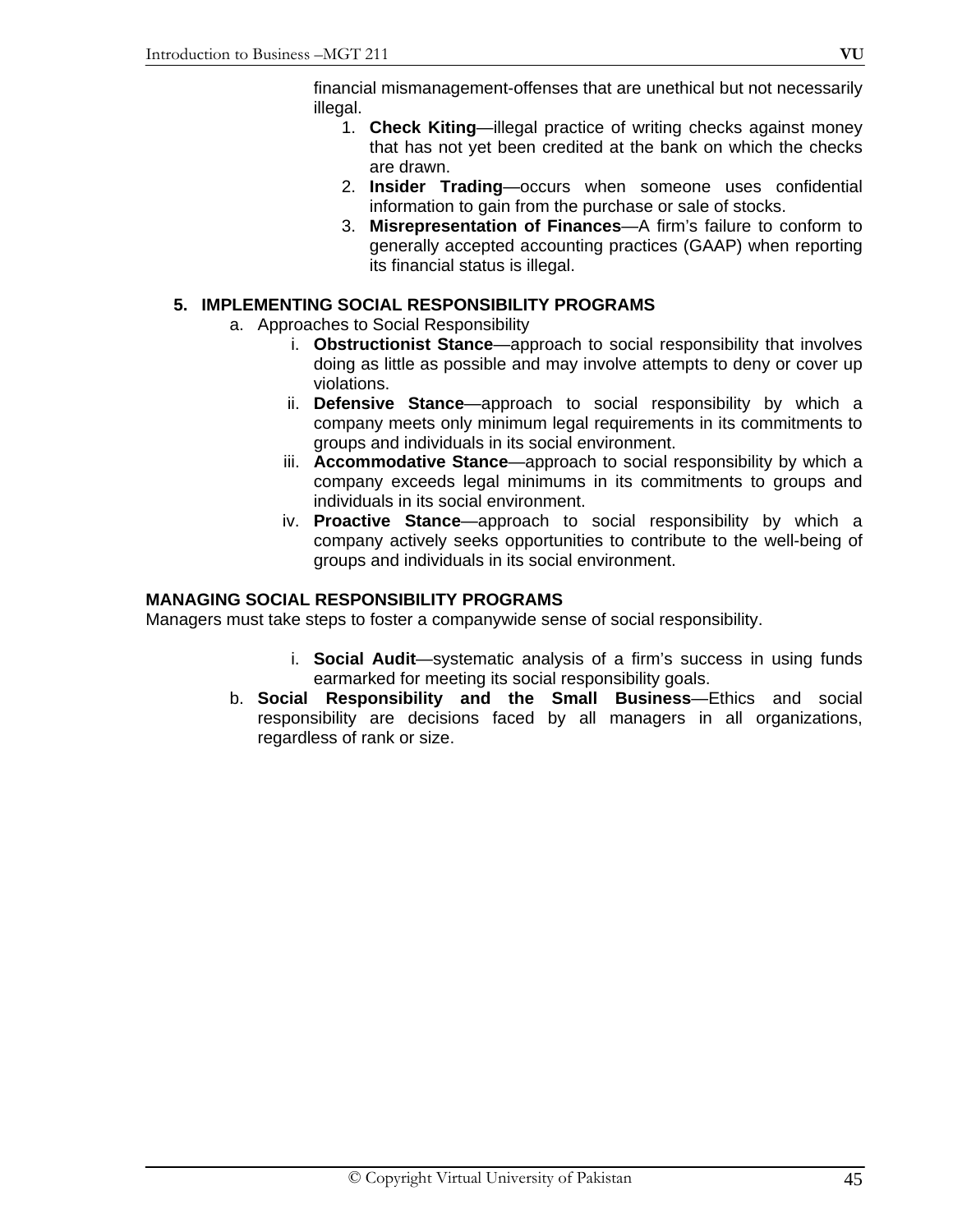## **LESSON 9**

## **JOINT STOCK COMPANY**

### *JOINT STOCK COMPANY*

Joint Stock Company is the third major form of business organization. It has entirely different organizational structure from sole proprietorship and partnership. There are two advantages of Joint Stock Company. First of all, it enjoys the advantage of increased capital. Secondly, the company offers the protection of limited liability to the investors.

 The law relating to Joint Stock Company has been laid in Companies Ordinance, 1984, which came into force on January 1, 1985 in Pakistan.

#### **DEFINITION**

Following are some important definition of Joint Stock Company:

1. Simple Definition

"A company may be defined as an association of persons for the purpose of making profit."

2. According to Kimball,

"A corporation by nature is an artificial person, created or authorized by a legal statue for some specific purpose."

3. According o S.E. Thomas,

" A company is an incorporated association of persons formed usually for the pursuit of some commercial purpose."

#### **Structural Diagram**



## **FEATURES OF JOINT STOCK COMPANY**

Following are the main features of a Joint Stock Company.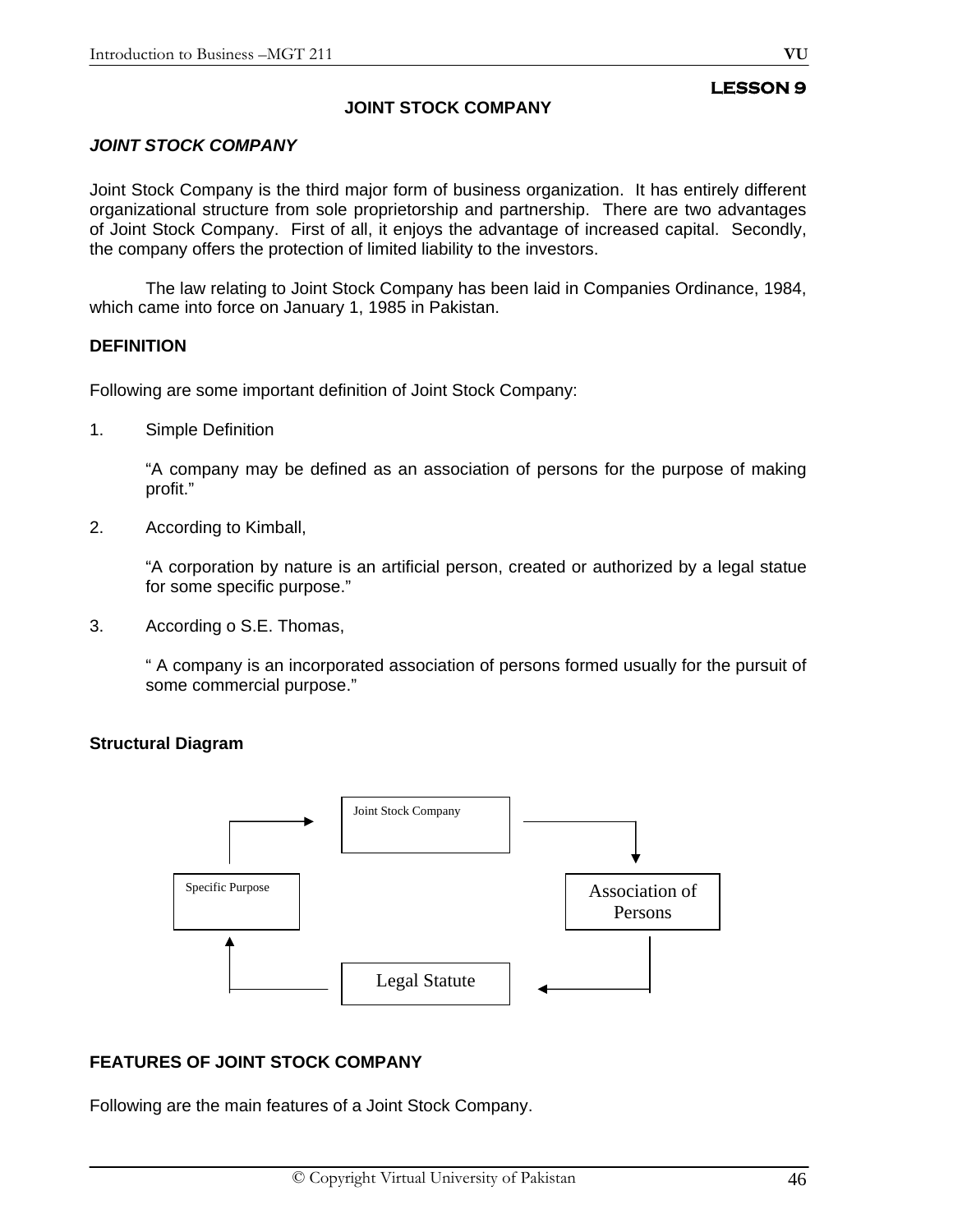### **1. Creation of Law**

A joint stock company is the creation of law or special 'Act' of the state. It is formed and governed by the Companies Ordinance or by a special Act of the legislature. Pakistani companies are incorporated under the Companies Ordinance, 1984.

### **2. Capital Borrowing**

The company can borrow capital in its own name to expand the business.

### **3. Separate Legal Entity**

A Joint Stock Company has separate legal entity, apart from its members. It can sue in a court of law in its own name.

### **4. Legal Person**

A Joint Stock Company, as a legal person, has the usual rights of any person to carry on the business in its own name, to own property, to borrow or lend money and to enter into contract.

### **5. Long Life**

A joint stock company has long life as compared to other forms of business organizations.

#### **6. Limited Liability**

The liability of the shareholder is limited to the extent of the face value of the shar4es they hold.

### **7. Large Scale Business**

Because of more members, a company has larger capital as compared to sole trade ship and partnership, which helps in doing business on large scale.

#### **8. Management of Company**

The shareholders elect the Board of Directors in the Annual General Meeting and all the management is selected by the Board of Directors.

#### **9. Number of members**

In case of private limited company, minimum number of shareholders is '2' and maximum is '50'; but in case of public limited company, minimum number is '7' and there is no limit for maximum number.

#### **10. Transferability of Shares**

A shareholder of a company can easily transfer his shares to other persons. There is no restriction on the purchase and sale of shares.

#### **11. Trade Agreement**

A joint stock company enjoys separate existence, so it can join the trade agreements with other firms in its own name.

#### **12. Purchases and Sale of Property**

A joint stock company can purchase and sale the property in its own name.

#### **13. Payment of Taxes**

A joint stock company pays double taxes to the government.

#### **14. Object**

The basic object of a joint stock company is to earn profit. Whole profit is not distributed among the shareholders. Some portion is transferred to General Reserve for emergencies.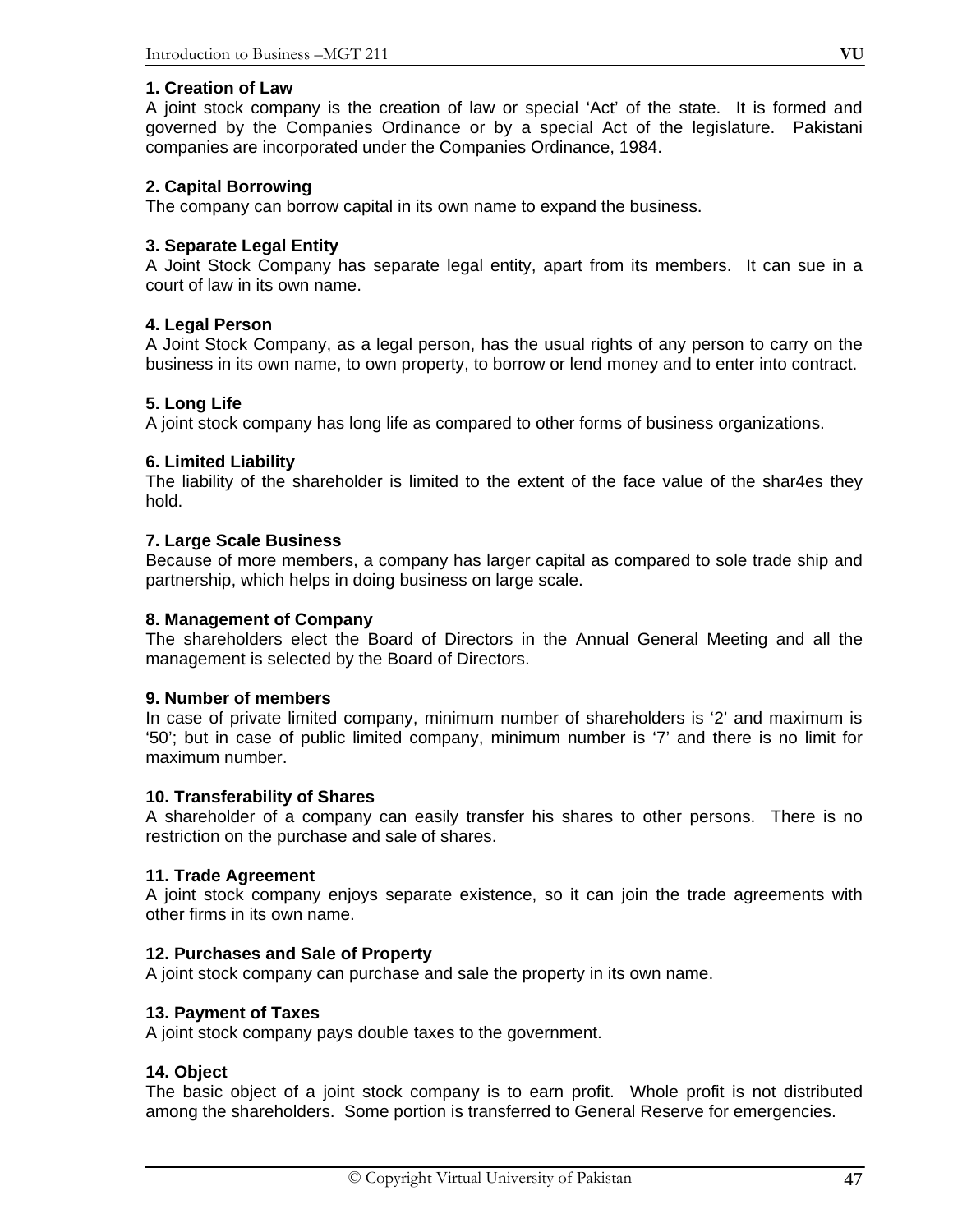#### **15. Government Control**

A joint stock company has to comply with the rules of the government. It has to audit its accounts.

### **16. Easy Mode of Investment**

The capital of a joint stock company is divided into the shares of small value. So, every person can purchase these shares according to his income and saving.

### **17. Common Seal**

Since a company is an artificial person created by law, therefore, it cannot sign documents for itself. The common seal, with the name of the company is used as a substitute for its signature.

## **ADVANTAGES AND DISADVANTAGES OF JOINT STOCK COMPANY**

### **ADVATNAGES OF JOINT STOCK COMPANY**

Following are the advantages of Joint Stock Company:

#### **1. Expansion of Business**

A joint stock company sells the shares, debentures and bond s on large scale. So, a joint stock company can collect a large amount of capital and can expand its business.

#### **2. Easy Access to Credit**

A joint stock company can get a huge amount of capital from banks and other institutions.

#### **3. Easy to Exit**

It is easy to separate oneself from a joint stock company by selling his shares.

#### **4. Experts' Services**

Because a joint stock company has a strong financial position, so it may hire the service of qualified and technical experts.

#### **5. Employment**

Joint stock companies are also playing very important role to provide employment to unemployed persons of the country.

#### **6. Flexibility**

There is flexibility in such business organizations.

#### **7. Limited Liability**

The liability of the owner is limited. In case of loss, the shareholders are not required to pay anything more than the face value of the shares.

#### **8. Large Scale Production**

Availability of huge amounts of capital makes possible for a joint stock company to produce goods on very large scale, at a lower cost.

#### **9. Larger Capital**

There is no problem of capital in a joint stock company because there is not limit for maximum number of members. So, a joint stock company collects capital from many people.

#### **10. Long Life**

A joint stock company has a permanent life. If one or more than one shareholder die, or sell their shares, it makes no difference to the company. New shareholders take their place.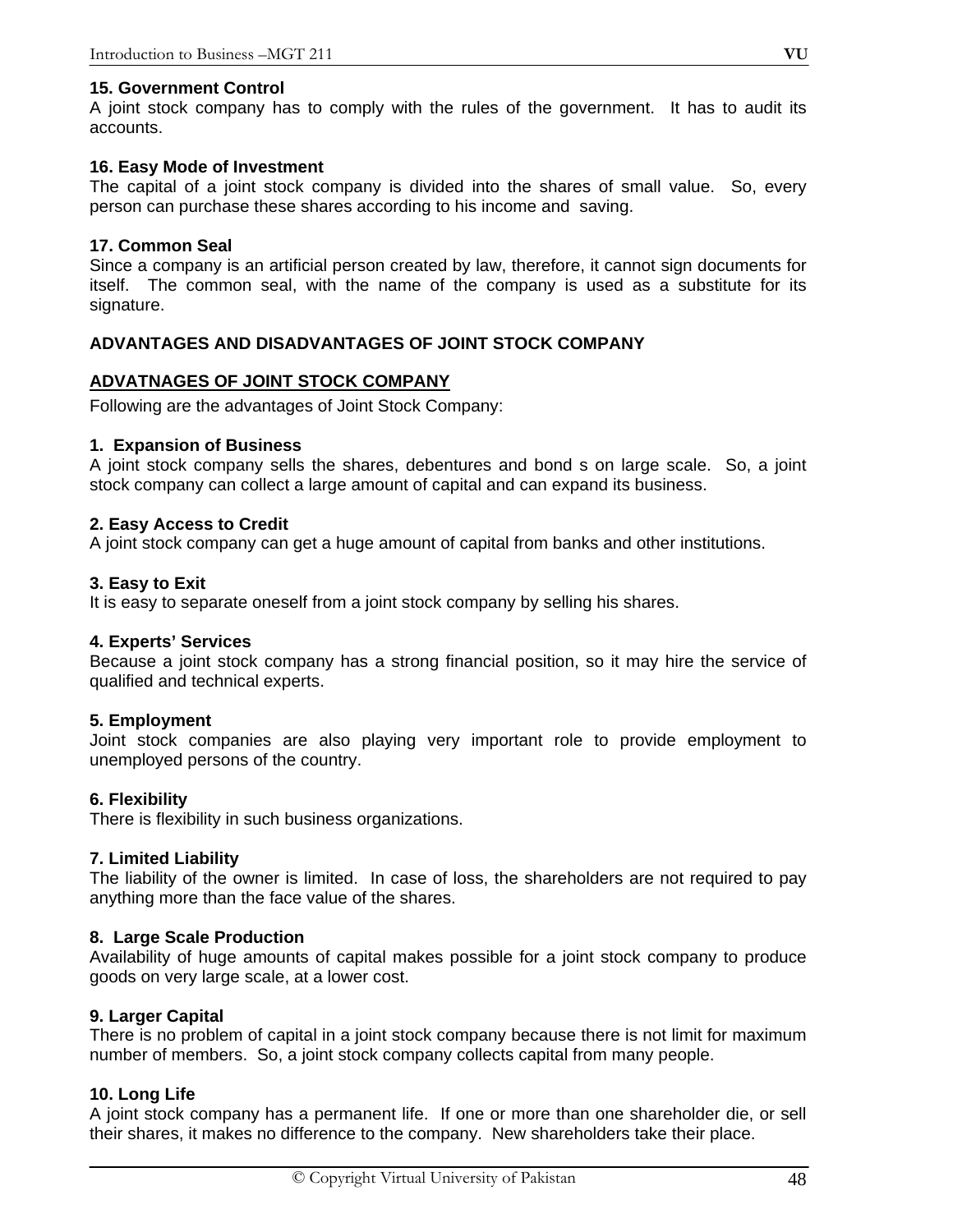### **11. Long-term Projects**

A joint stock company has a permanent and long life and huge capital. Such organizations can undertake the projects, which may give profit after many years.

## **12. Spread of Risk**

In joint stock company, the risk of business is spread over a large number of people. Such organizations can undertake risky projects, which other types or organization do not take.

#### **13. Transfer of Shares**

In joint stock company, the shares of public limited company can be easily transferred or disposed off. There is no restriction on the transfer of shares in a joint stock company.

### **14. Increase in Saving and Investment**

The shares are in large number but their value is small. The shares of a company may have a value of Rs. 10, Rs. 100 etc. So, rich as well as poor can purchase the shares of a company. This leads to increase in savings and investment.

#### **15. Better Management**

Such organization is administered by the elected directors. These directors are generally experienced and qualified in business field. This increases the efficiency of the company.

#### **16. Beneficial Advices**

A joint stock company can take beneficial advices from the government at the time of need which reduces the chances of its failure.

### **17. Public Confidence**

A joint stock company is created by law and is supervised by legal authority. So, a joint stock company can easily win the public confidence.

#### **18. Higher Profits**

With the help of larger capital and technical skill, the cost of production is reduced, which increases the rate of profit.

## **DISADVANTAGES OF JOINT STOCK COMPANY**

Some of the disadvantages of the joint stock company are given below:

#### **1. Initial Difficulties**

It is more difficult to establish a joint stock company as compared to other business organizations.

#### **2. Lack of Interest**

Most shareholders become relaxed and leave all the functions to be carried out by the directors. This usually encourages the directors to promote their own interest at the cost of the company.

#### **3. Labor Disputes**

In such organization there is no close contact of the workers with the owners or the shareholders. This leads to formation of labor unions to fight against the company's management.

#### **4. Lack of Responsibility**

There is lack of personal interest and responsibility in the business of a joint stock company. If any mistake occurs, everybody tries to shift or transfer his responsibilities to other persons and he remains safe.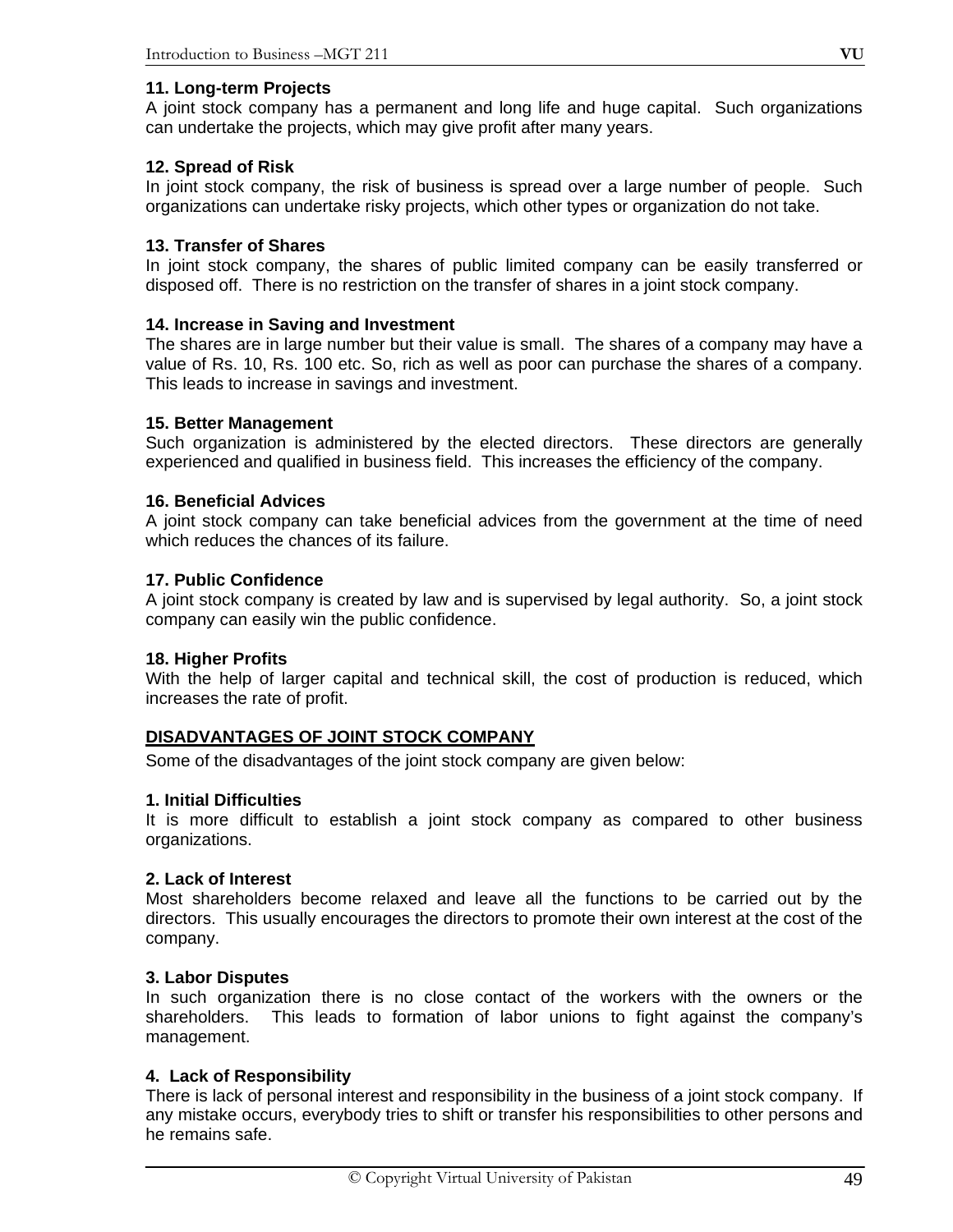## **5. Lack of Secrecy**

A joint stock company cannot maintain its secrecy due to the reason that a company has to submit various reports to the registrar.

## **6. Lack of Freedom**

A joint stock company cannot perform its functions freely because it has to submit various reports to the registrar form time to time.

## **7. Monopoly**

Due to larger size and resources, a joint stock company is in a position to create monopoly. Sometimes a few customers make agreement and exploit the consumers.

## **8. Speculation**

Due to free transfer of shares and limited liability, speculation in the stock market takes place, which may affect the economy of the country.

## **9. Corruption**

The directors of the company do not show the picture of the company to the public and encourage corruption by changing the policies for their personal interest.

## **10. Complicated Process**

The formation of a joint stock company is a complicated process due to many legal formalities.

## **11. Centralization of Power**

In joint stock company, all the powers have in a few hands and due to this, an ordinary shareholder cannot participate in the affairs of a company.

## **12. Double Taxes**

A joint stock company has to pay double taxes to the government. Firstly, company pays tax on the whole profit of the company. Secondly, every shareholder pays tax on his individual income.

## **13. Exploitation**

Ordinary shareholders do not have full information about the affairs of their company. So, they are exploited.

## **14. Problem of Large-Scale Production**

Since joint stock company produces on large-scale, so many problems arise in the economy.

## **15. Nepotism**

In a joint stock company, the directors of company employ their inefficient and incapable relatives and friends and give key jobs to them. As a result, the company suffers a loss.

## **16. Late Decision**

In joint stock company, the decision making process in time consuming because a meeting is necessary to solve the business problems and matters.

## **Distinguish between Public Limited Company and Private Limited Company.**

## **PUBLIC COMPANY**

It is a company which is formed by a least '7' members, and there are no restrictions:

- **for the transfer of shares.**
- **for maximum numbers, and**
- **for subscription of shares and debentures.**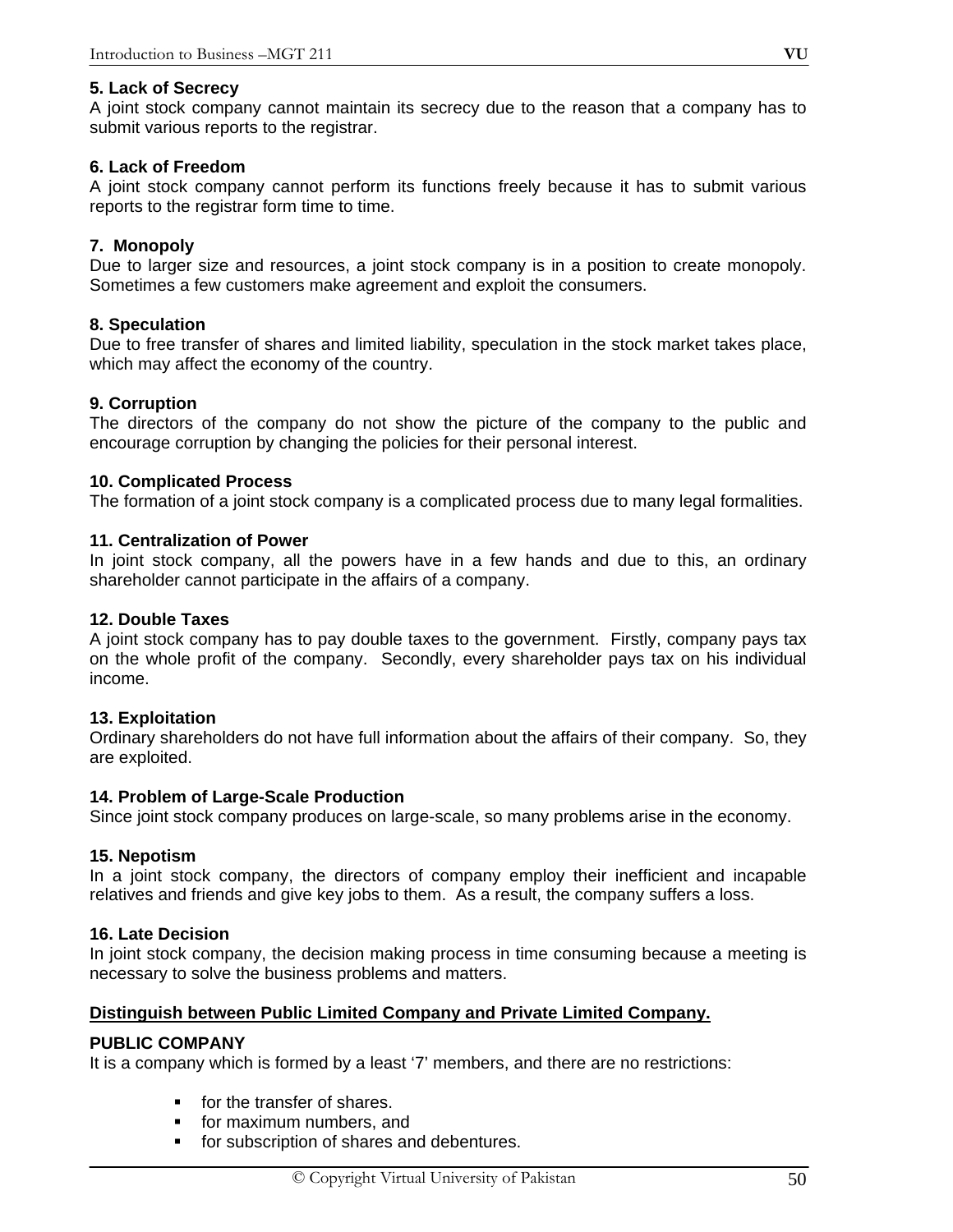## **PRIVATE COMPANY**

It is a company which is formed by at least '2' members and has certain restrictions:

- **for the transfer of shares**
- **for maximum number of members.**
- **for subscription of shares and debentures.**

### **DISTINCTION BETWEEN PUBLIC LIMITED COMPANY AND PRIVATE LIMITED COMPANY**

| <b>Public Limited Company</b> | <b>Private Limited Company</b> |
|-------------------------------|--------------------------------|
|                               |                                |

## **1. Number of Members**

Minimum number of members There must be at least '2' should be '7' and there is no members and maximum restriction for the maximum number should not exceed number of members '50'.

## **2. Number of Directors**

Minimum number of directors Its shareholders may elect at Is '7' and maximum number least '2' directors and according to its Articles of is appointed according to its Association. Articles of Association.

### **3. Issue of Security**

debentures. Security.

#### **4. Prospectus**

company by law of file the prospectus with registrar's prospectus with the registrar's office. office.

#### **5. Certificate of Incorporation**

after receiving the certificate soon after it receives the of incorporation, unless it certificate of incorporation. receive the certificate of commencement.

## **6. Certificate of Commencement**

It is necessary for public **It is not compulsory by law to** limited company to obtain the **channel intervalse of** obtain the certificate of certificate of commencement commencement of business of business.

## **7. Title**

use the word "limited after its use the word "Private limited" name. **after its name**.

of directors is appointed maximum number of directors

It can invite the public for The It cannot invite the public for subscription of its shares and subscription of any type of

It is compulsory for public It is not compulsory to file the

It cannot start the business It can commence business

Every public company has to Every private company has to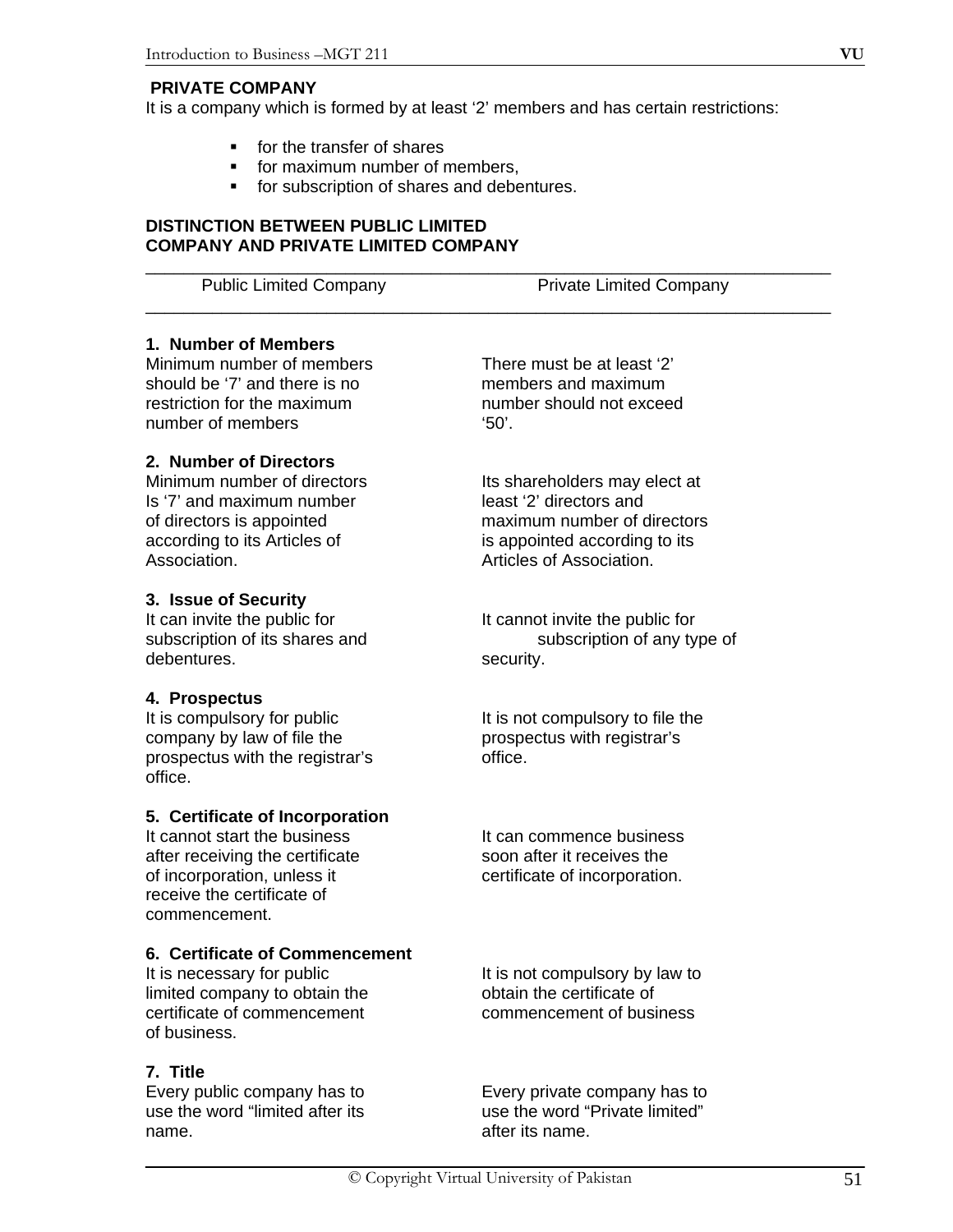## **8. Publication**

Public company must publish There is no restriction for its annual performance report. publication of annual report.

## **9. Shares Transferability**

It shares can be transferred to Its shares cannot be

## **10. Statutory Meeting**

meeting within prescribed hold statutory meeting limited.

## **11. Submission of Report**

It is required by law to submit It is not required by law to various types of reports to the fulfill the conditions of registrar's office, i.e. **minimum** subscription before Auditors' Report, Profit and its incorporation. Loss Account, Balance Sheet.

## **12. Minimum Subscription**

It cannot obtain the certificate It is not required by law to of commencement of business fulfill the conditions of without fulfilling the condi-<br>
<u>minimum</u> subscription before tion of minimum subscription. **its incorporation**.

## **13. Written Consent of Directors**

In public company directors he directors of private have to give written consent company are not required to the directors of the company.

# **14. Tax Payment**

double tax to the government. The same on its whole profit.

## **15. Dissolution**

Ordinance, 1984. **private company.** 

others without restriction. The state of the transferred and disposed off to others without any restriction.

It has to hold a statutory It is not required by law to

that they are ready to act as give their consent for directorship.

Public company has to pay Private company only pays tax

Public company is dissolved **A** separate legal procedure is according to Companies adopted for the dissolution of

# **PROCEDURE OF FORMATION OF A JOINT STOCK COMPANY IN PAKISTAN.**

Joint Stock Company is the third major form of business organization. It has entirely different organizational structure from sole proprietorship and partnership. There are two advantages of Joint Stock Company. First of all, it enjoys the advantage of increased capital. Secondary, the company offers the protection of limited liability to the investors.

\_\_\_\_\_\_\_\_\_\_\_\_\_\_\_\_\_\_\_\_\_\_\_\_\_\_\_\_\_\_\_\_\_\_\_\_\_\_\_\_\_\_\_\_\_\_\_\_\_\_\_\_\_\_\_\_\_\_\_\_\_\_\_\_\_\_\_\_\_\_\_\_

 The law relating to Joint Stock Company has been laid in Companies Ordinance, 1984, which came into force on January 1, 1985 in Pakistan.

Following are the important stages or steps for the formation of a joint stock company: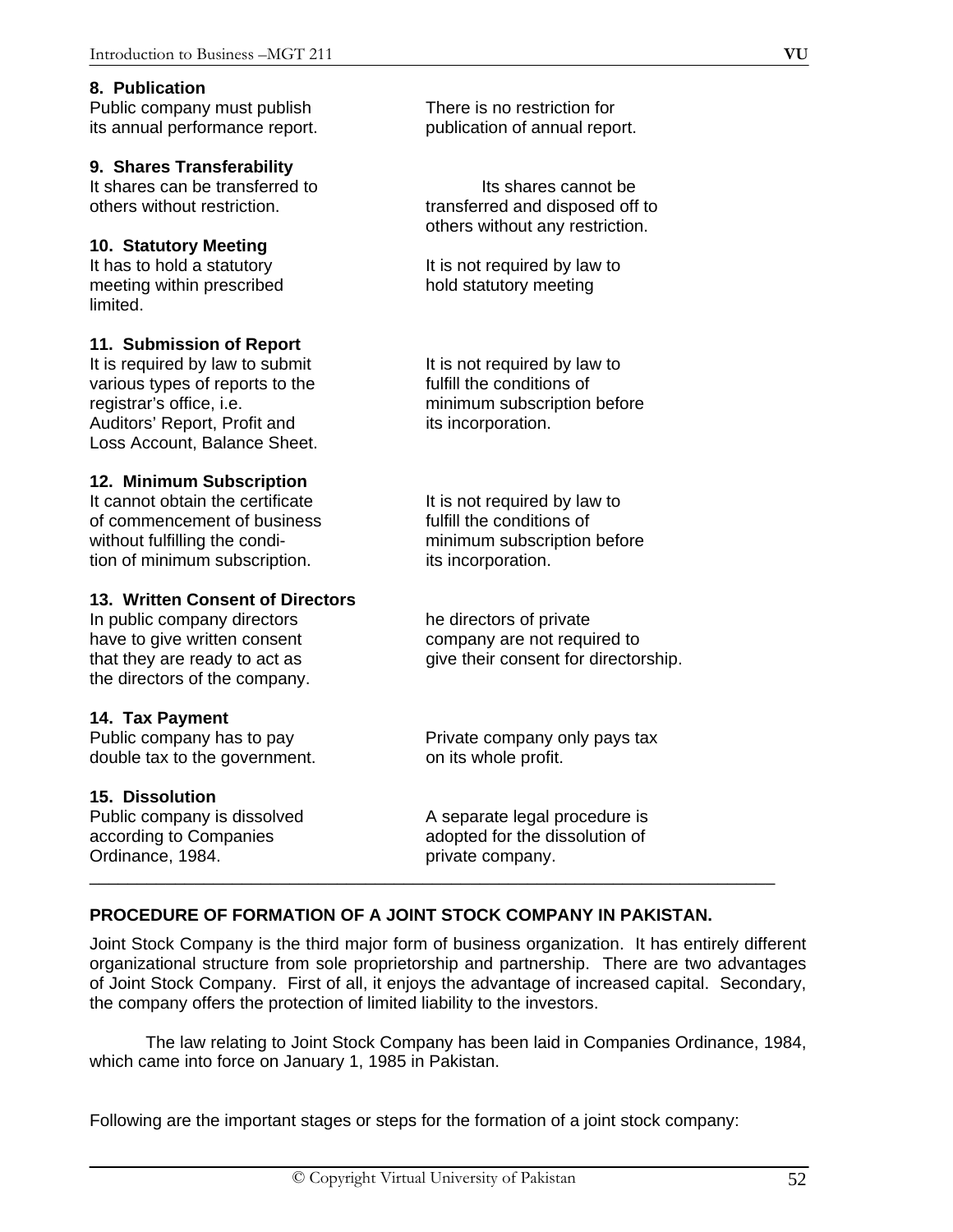## **Formation of joint Stock Company**

| Promotion<br>Stage | Incorpo-<br>ration<br>Stage | Capital<br>Subscription<br>Stage | Certificate<br>of Com-<br>mencement |
|--------------------|-----------------------------|----------------------------------|-------------------------------------|

## **PROMOTION STAGE**

The promoters do the basic work for the start of a commercial or an industrial business on corporate basis.

Promotion is the discovery of ideas and organization of funds, property and skill, to run the business for the purpose of earning income. Following steps are involved in the stage of promotion.

### **1. Idea about Business**

Before starting the business, promoters have to think about the nature and production of company's business.

#### **2. Investigation**

After deciding the nature of business, promoters go in preliminary investigation and make out plans as regard to the availability of capital, means of transportation, labour, electricity, gas, water etc.

### **3. Assembling various Factors**

After making initial investigation, the promoter starts accumulating various factors in order to assemble them. They arrange license, copyrights, employment of necessary employees etc.

#### **4. Financial Sources**

The promoters also decide the capital sources of the company and they work out the ways through which capital can be generated.

#### **5. Preparation of Essential Documents**

In addition to above discussed matters, the promoters also prepare following essential documents for the formation of company:

- **Memorandum of company**
- **Articles of company**
- **Prospectus of company**

The promoters carrying out these various activities give the company its physical form in the shape of:

- Giving a name to the company
- **Sanctioning of Capital Issue**

## **INCORPORATION STAGE**

The second stage for establishment of a company is to get it incorporated.

#### **1.Filling of Document**

Following documents are to be submitted by the promoters in the Registrar's office.

#### **(a) Memorandum of Association**

A document indicating name, address, objects, authorized capital etc. of a company.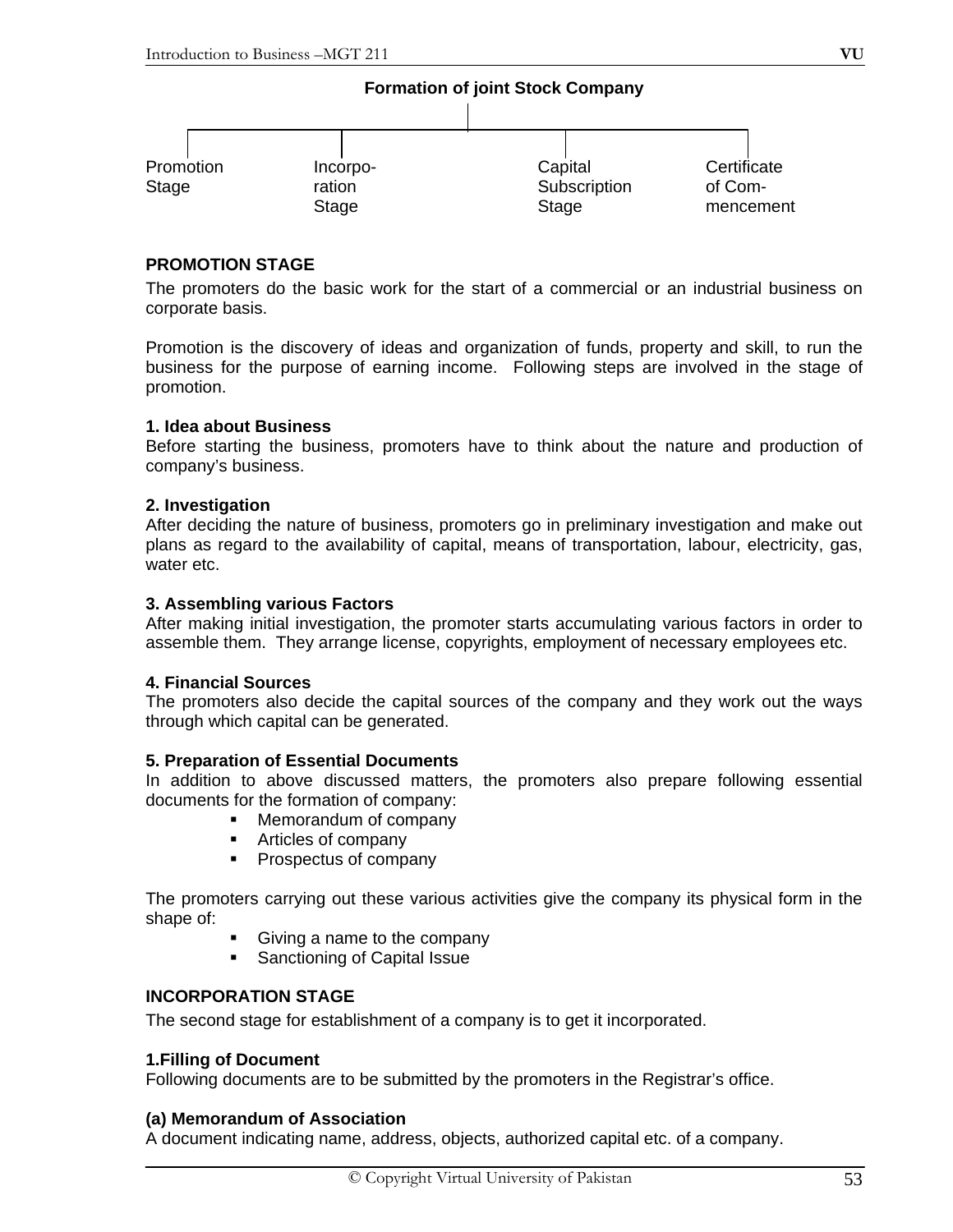## **(b) Articles of Association**

A document containing laws and rules for internal control and management of a company

### **(c) List of Directors**

A list of the names, occupations, addresses, along with the declaration of directors.

### **(d) Written Consent of Directors**

A written consent showing their willingness to act at directors, to be sent to the Registrar.

### **(e) Declaration of Qualifying Shares**

A declaration certificate showing that the directors have taken up qualifying shares and have paid up the money or pay it in near future to the registrar.

## **(f) Prospectus**

Promoters have to file a prospectus with the registrar.

### **(g) Statutory Declaration**

A statutory declaration is to be sent to the Registrar that all legal formalities have been completed.

#### **2. Payment of Registration Fee**

For the registration of company, the registration fee is also paid to the Registrar. For example.

- **Application and documents filing fee**
- **Registration fee**
- **Stamp fee on Memorandum and Articles**

### **3. Certificate of Incorporation**

If the registrar finds all the documents right and thinks that all formalities have been fulfilled then he issues the certificate of incorporation to promoters.

## **CAPITAL SUBSCRIPTION STAGE**

After getting certificate of incorporation, the next stage is to make arrangement for raising capital. For any kind of business, the company raises its capital through following sources:

- **By Issuing Shares**
- **By Issuing Debentures**
- By Savings

## **CERTIFICATE OF COMMENCEMENT**

For the commencement of business, every public company has to obtain the certificate of commencement, which requires the fulfillment of following conditions:

#### **1. Issue of Prospectus**

A company has to issue prospectus for selling shares and debentures to public.

#### **2. Allotment of Shares**

The shares and debentures are allotted according to the pro visions of memorandum, when applications are received from the public.

#### **3. Minimum Subscription**

It is also certified that the shares have been allotted up to an amount, not less than the minimum subscription. After verifying the foregoing documents, the registrar issues a certificate of commencement of business to public company.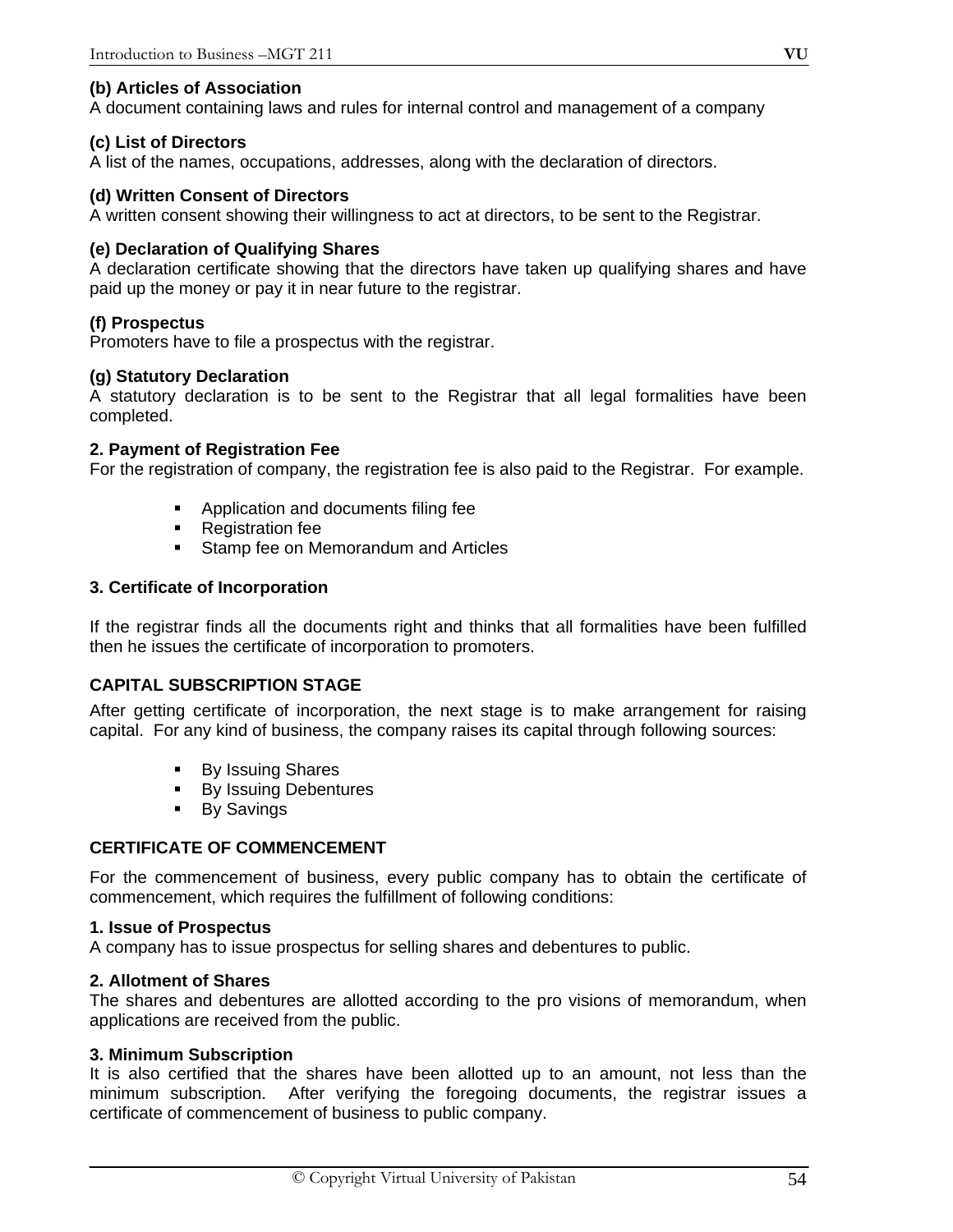# **LESSON 10**

## **LEGAL DOCUMENTS ISSUED BY A COMPANY**

### **BASIC LEGAL DOCUMENTS**

A public company must have three basic legal documents.



 The "Memorandum of Association" is the constitution of a company. The "Articles of Association" are the basic rules to run the business and the Prospectus" is a notice to the public for the purchase of securities of the company.

### **MEMORANDUM OF ASSOCIATION**

#### **DEFINITION**

According to Companies Ordinance, 1984:

"Memorandum means the memorandum of association of a company as originally framed or as altered from time to time tin pursuance of the provisions of any previous Companies Act or of this Ordinance."

#### **Explanation**

Memorandum of association is known as "Charter of Company", as it sets the limits, which the company cannot go out of. Through this, the shareholders and creditors can know about the range of business activities of the company. Any work or business not stated in the memorandum cannot be carried out by the management.

The memorandum of public limited company

- Must be printed
- Divided into paragraphs
- Numbered consecutively
- signed by the members
- Name, occupation, nationality, address and number of shares taken by each subscriber

## **CLAUSES OF MEMORANDUM OF ASSOCIATION**

The memorandum of association may has the following six clauses:

#### **1. Name Clause**

The name of a company should be carefully selected and it must not be similar to any existing company. The Companies Ordinance provides that the name of a public company must end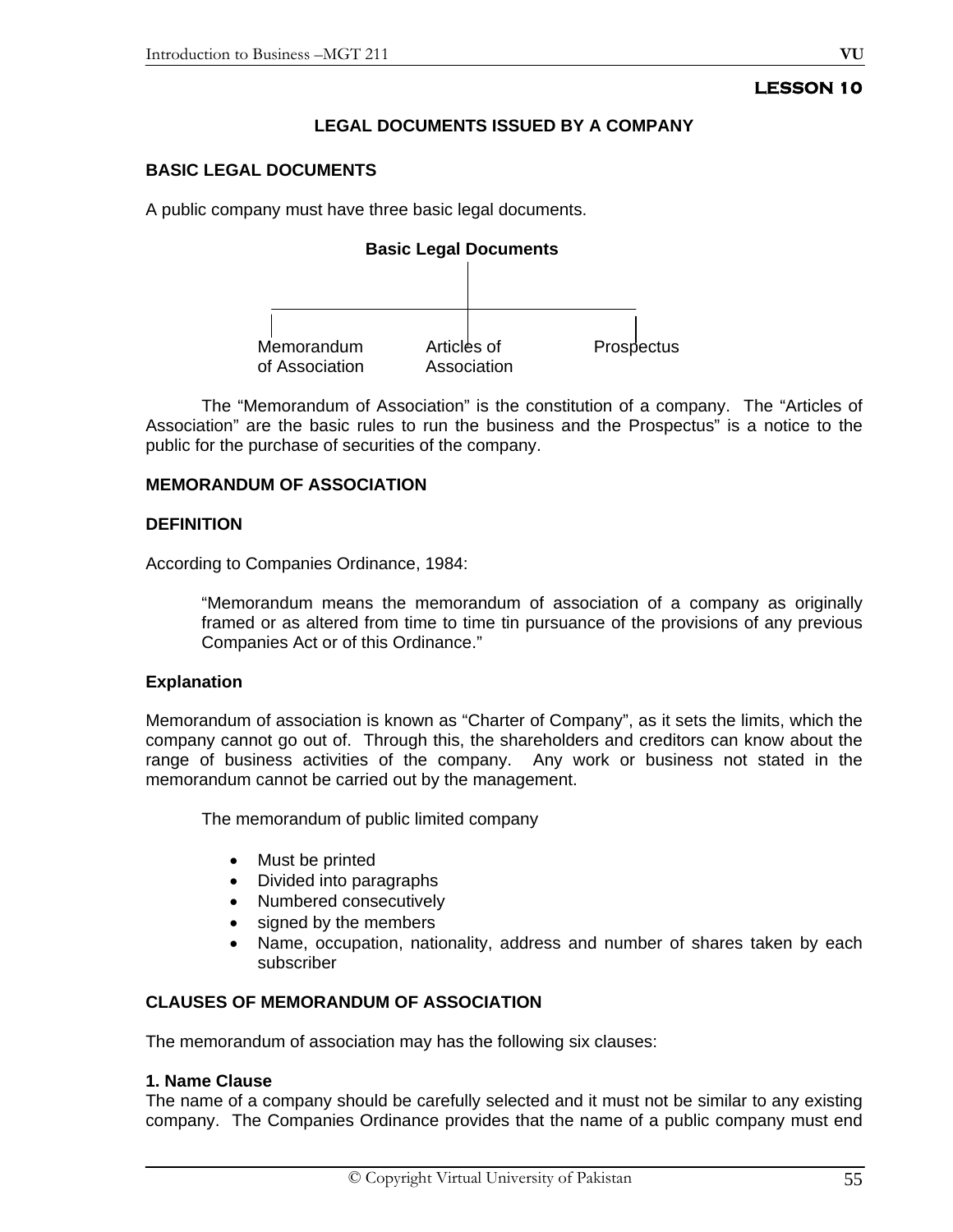## **2. Situation of Registered Office**

The company should have registered head office in the state or province where it wants to conduct its business. The company cannot start its business without registered head office.

## **3. Object Clause**

This is the most important clause of the memorandum. In this clause it is mentioned that what type of business company will do. If the company does not work according to its objects then this action would be considered as illegal.

## **4. Capital Clause**

It is also mentioned in the memorandum that what will be the amount of total capital, its division in share and the value of each share.

## **5. Liability Clause**

It is clearly written in the memorandum that the liability of the shareholders is limited or unlimited.

## **6. Association Clause**

This clause contains a declaration by the subscribers (promoters) that they are desirous to form a company and agree to have a number of shares written against their names.

## **ALTERNATION IN MEMORANDUM**

According to sections 20 and 21 of the Companies Ordinance, any clause of memorandum can be altered with the sanction of court or Central Government.

## **DEFINITION**

According to Companies Ordinance, 1984:

"Articles mean the articles of association of a company as originally framed or as altered in accordance with the provisions of any previous Companies Act or this Ordinance, including so far as they apply to the company, the regulations contained in Table A in the first schedule."

## **Explanation**

Articles of association are the by-laws of a company. It includes the rules and regulations, necessary to manage the internal affairs of the company and to achieve the objectives stated in the memorandum. Articles are responsible for the good conduct of the whole management.

## **The articles of association must be:**

- In a printed form
- Divided into paragraphs
- Numbered consecutively
- Signed by the subscribers
- Properly dated

## **CONTENTS OF ARTICLES**

The articles usually state the rules and regulations about the following matters:

- 1. Share capital and its division into different types
- 2. Methods for the transfer of shares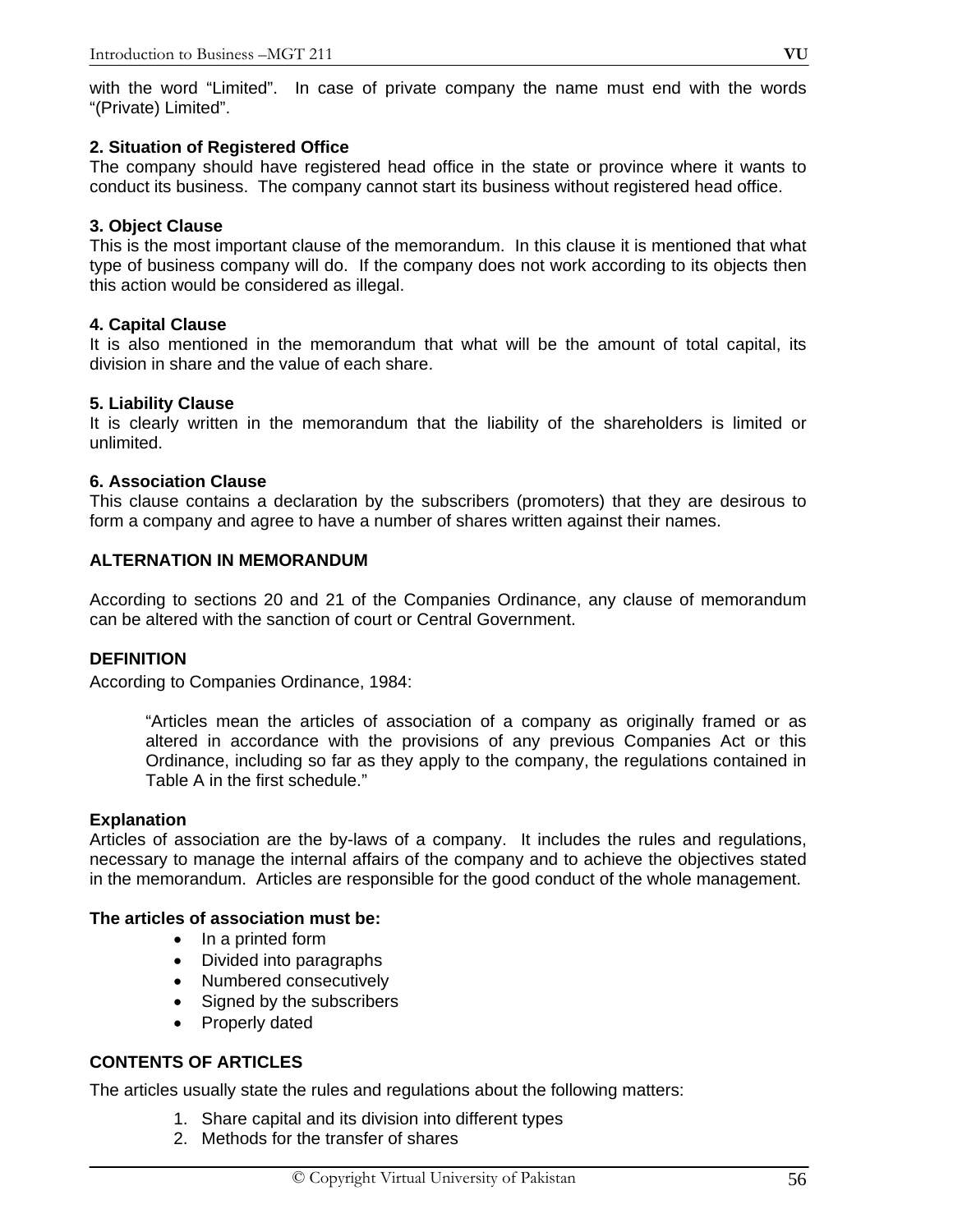- 4. Alternation in share capital
- 5. Methods to call the meetings of the company
- 6. Voting power of members
- 7. Appointment of directors
- 8. Powers and duties of directors
- 9. Right regarding shareholders
- 10. Proceedings of Directors' meetings
- 11. Disqualification of directors
- 12. Seal of the company
- 13. Dividends and reserves
- 14. Accounts and their audits
- 15. Notices to be issued by the company
- 16. Winding up a company

## **ALTERNATION IN ARTICLES**

The shareholders of the company can change the articles by passing special resolution but this change should not be against the memorandum and the ordinance.

### **PROSPECTUS**

### **DEFINITION**

According to English Companies Act,

"Any prospectus, circular, notice, advertisement or other invitation, offering to the public for subscription or purchase any shares or debentures of the company."

#### **Explanation**

A prospectus is a notice to general public about the formation of new company. The company tries to attract the public to purchase its shares through the prospectus, as the terms and conditions for the purchase of shares and debentures are written in it. There is an application form in every copy of a prospectus. Only the public company is required to issue the prospectus.

## **CONTENTS OF PROSPECTUS**

The important matters to be included in a prospectus are divided in numbers with separate headings. Some of them are briefly discussed below:

#### **1. Share Capital**

Authorized, issued and subscribed capital with basis of allotment.

#### **2. Commission, Brokerage and Tax Exemption**

Commission to be paid to the bankers on issue, brokerage and tax exemption on investment in shares.

#### **3. Brief history and Prospectus**

Brief history, main objects and location of the company, information about project, plant, etc.

#### **4. Financial Information**

Auditor's report, shareholders' equity and liabilities, share capital, etc.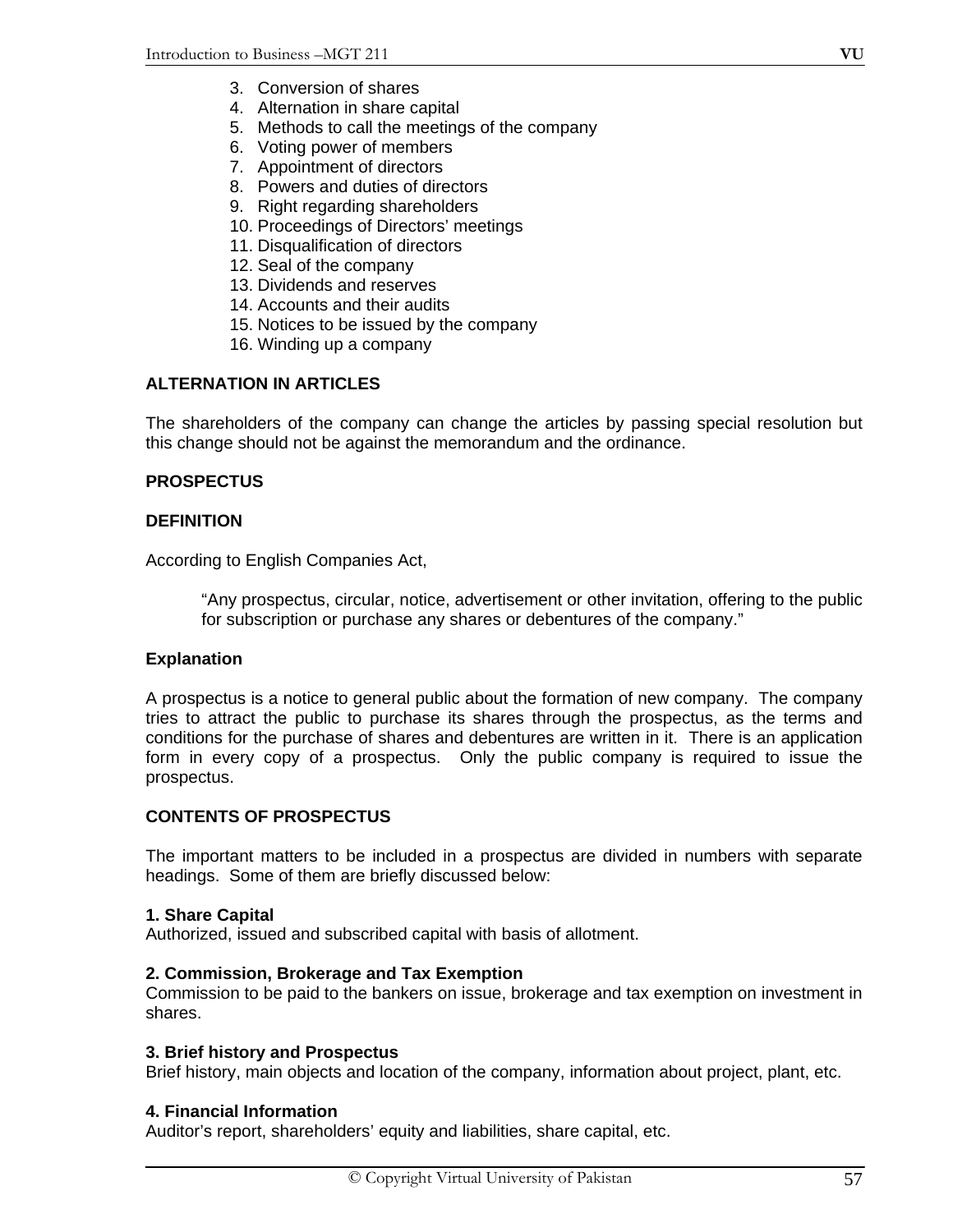## **5. Board of Directors**

Names, addresses and occupations of board of directors.

#### **6. Interest of Directors**

Interest of directors in dividends, remuneration to be paid to directors, secretaries, etc.

## **7. General Information**

General information like:

- Appointment,, election and powers of directors
- Voting rights
- Transfer of shares
- Quorum of general meeting

### **8. Miscellaneous**

Place of registered office, factory and bankers, consultants, legal advisor of the company, etc.

### **9. Application and Allotment**

The procedure for applying for shares and their allotment is made clear to the prospectus investor.

### **Distinction between Memorandum of Association and Articles of Association**.

### **MEMORANDUM OF ASSOCIATION**

Memorandum of association is a basic document of a joint stock company. It is known as the charter of the company. It sets out the limits, which a company cannot go out of. It main purpose is to enable the shareholders, creditors and all those who deal with the company, to know about its permitted range of enterprise.

## **ARTICLES OF ASSOCIATION**

Articles of association is a legal document, secondary in importance of memorandum of association. The articles of association are the regulations by law which govern the internal organization and conduct of a company.

### **Distinction between Memorandum of Association and Articles of Association**

| <b>Memorandum of Association</b>                                               | <b>Articles of Association</b>                                                       |  |
|--------------------------------------------------------------------------------|--------------------------------------------------------------------------------------|--|
| 1. Status                                                                      |                                                                                      |  |
| It is the charter of the                                                       | It contains regulation and                                                           |  |
| company to regulate the                                                        | laws, which govern the                                                               |  |
| external affairs of the                                                        | internal administration and                                                          |  |
| company                                                                        | management of the company.                                                           |  |
| 2. Preparation                                                                 |                                                                                      |  |
| It is prepared under the                                                       | It is prepared under the                                                             |  |
| provisions of Companies                                                        | provisions of Companies                                                              |  |
| Ordinance, 1984.                                                               | Ordinance, 1984, and                                                                 |  |
|                                                                                | memorandum of association                                                            |  |
| 3. Registration                                                                |                                                                                      |  |
| No company can be registered<br>without submitting memorandum<br>to registrar. | Articles of association are not<br>necessary for the registration<br>of the company. |  |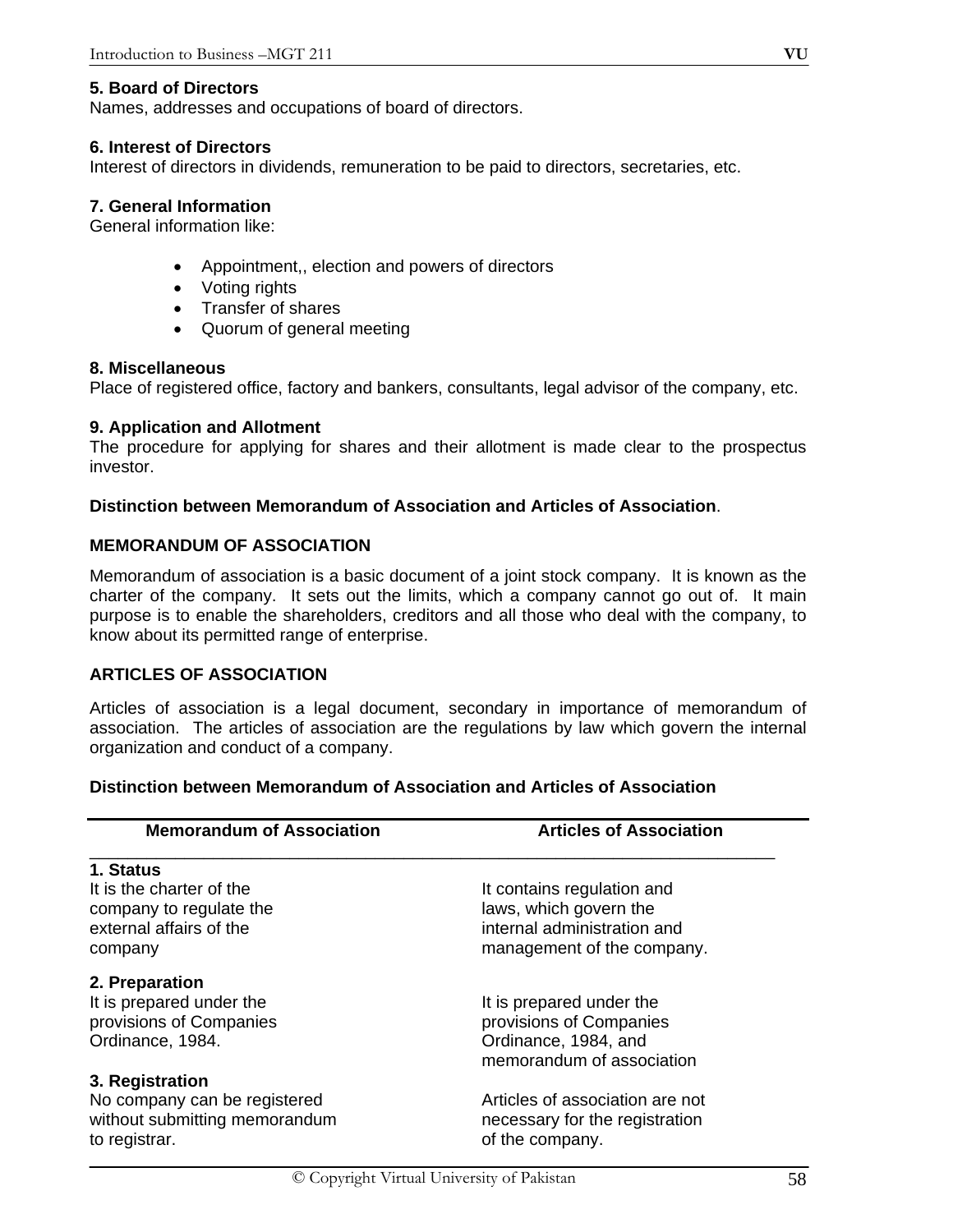### **4. Limits**

This document determines the entitled and Business limits are not limit of company's business mentioned in it.

## **5. Alteration**

It is not alterable, but it can be It can be altered by a special altered by court and central resolution at any time. government.

## **6. Nature**

It deals with external It deals with internal

### **7. Priority**

memorandum of association memorandum of association. and articles of association, then priority is given to memorandum of association.

### **8. Incorporation**

A public company cannot be The registration of articles of incorporated unless the association by a company, memorandum of association is limited by shares, is optional. submitted to the registrar.

## **9. Clauses**

association has usually six state of the six clauses. For example, clauses, which can be altered Table A of Companies as per the requirement. Ordinance has 85 clauses.

## **10. Importance**

primary document of observation of the company. company.

contracts. administration and management of the company

If there is a conflict between **Priority** is not given to articles

The memorandum of The articles are not limited to

It is most important and It is the secondary document

#### **Discus briefly various types of meetings which are held in a joint stock company.**

## **WHAT IS A "MEETING"**

"A gathering of two or more persons by previous notice or by mutual arrangement for the discussion and transaction of some business is called meeting."

## **SHAREHOLDERS' MEETINGS AND COMPANY'S MEETING**

"When the members of a company gather at a certain time and place to discuss the business and managing affairs it is called meeting of the company."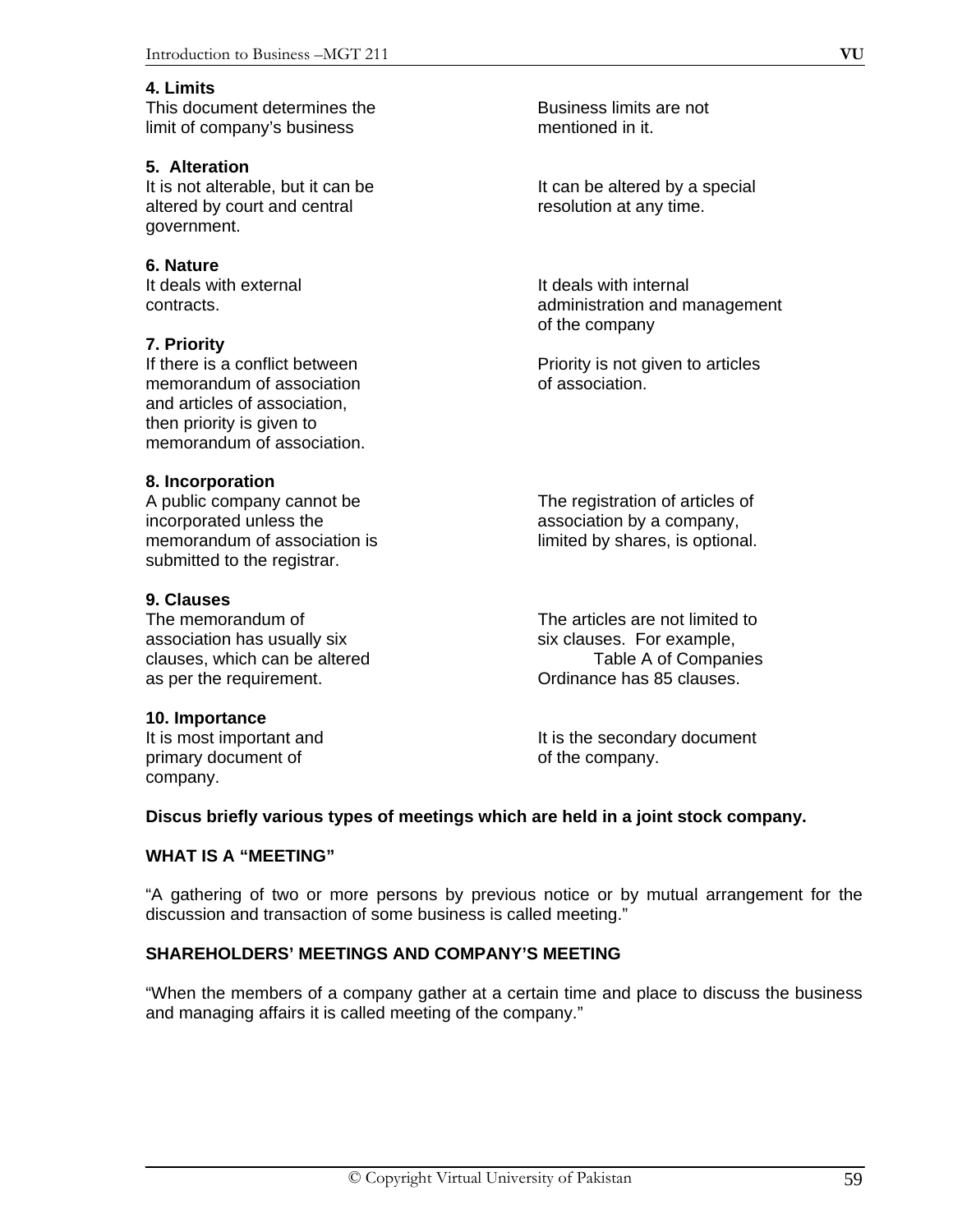

## **SHAREHOLDERS' MEETINGS**

The meetings, which are called to discus the affairs of the company with shareholders, are called shareholders' meetings. These meetings have following three kinds:

## **STATUTORY MEETING**

According to section 157, this meting is held only once in the life of a public company. It is the first meeting of the members of a public limited company. Its main objective is to provide the shareholders with first hand information about the exact position of company's affairs.

## **1. By whom and when held**

Section 77 of the Companies Ordinance, 1984, makes it compulsory for:

- every public company limited by shares,
- every public company limited by guarantee, and
- every private company converted into public company

that statutory meeting must be held within a period of not less than 3 months and not more than 6 months from the date at which the company is entitled to commence business.

#### **2. Objects**

Its main object is:

- To provide exact and latest information about the affairs of the company,
- To win the confidence of shareholders of the company, and
- To discuss the statutory report.

#### **3. Notice**

At least 21 days before the meeting, a notice must be sent to each shareholder along with the statutory report, by the secretary.

## **4. How the meeting is called**

Under section 157(2) of Companies Ordinance, the directors should send a notice of statutory meeting, to all the shareholders, at least 21 days before the meeting. Directors also send statutory report, duly certified by at least 3 directors – one of them should be the chief executive of the company.

## **5. Privileges to the members**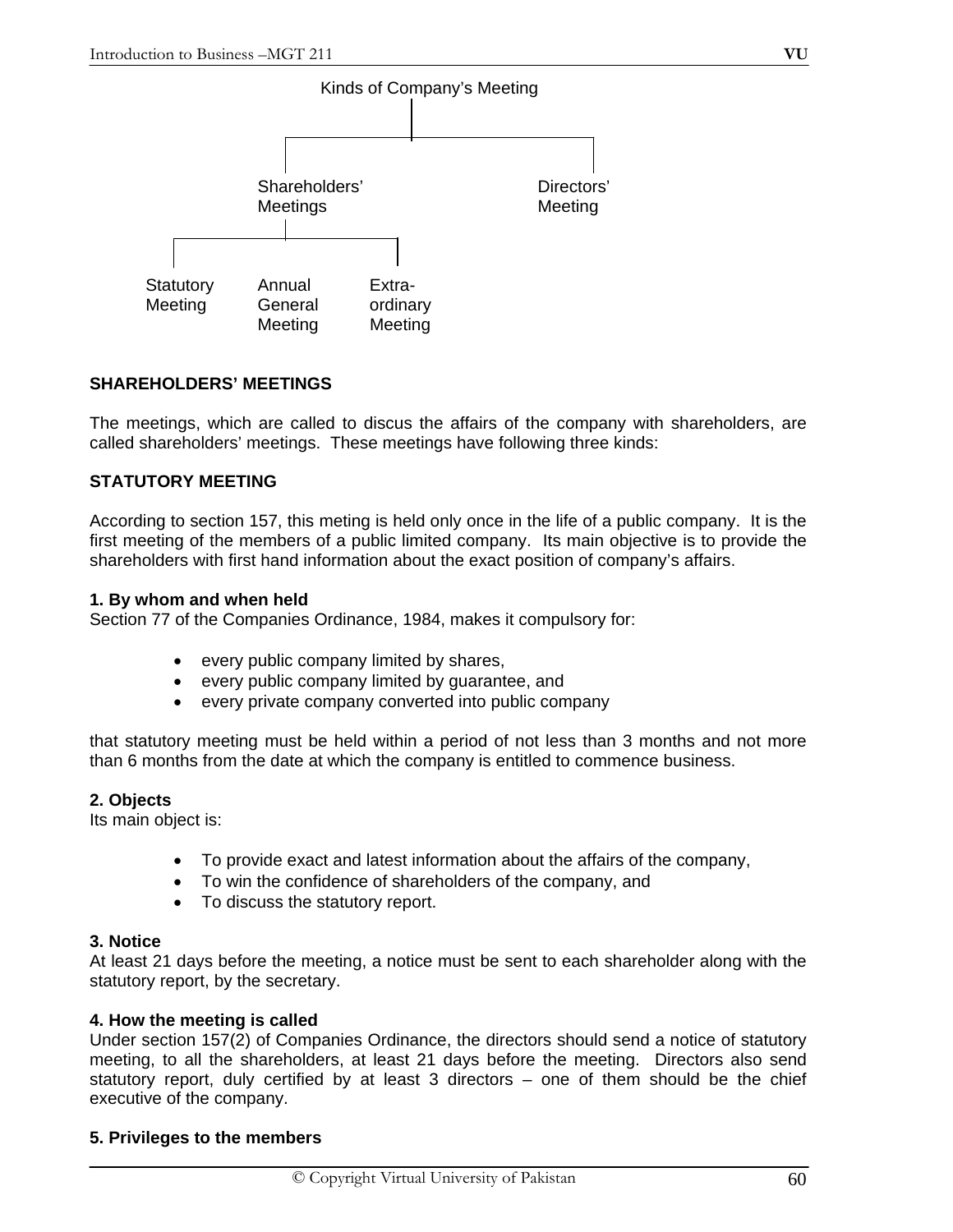The members of the company in meeting have the liberty to discuss any matter relating to company's affairs.

# **STATUTORY REPORT**

The report prepared by the secretary, certified by at least 3 directors – one of them being the chief executive of the company is called statutory report. The statutory report contains the following information:

## **1. Share Allotment**

Total number of shares allotted and their consideration for allotment.

## **2. Summary of Cash received**

Summary of cash received in respect of shares allotted.

## **3. Expenses**

List of basic expenses of the company.

## **4. Commission**

Detail of commission for the sale of shares, if any.

## **5. Particulars of Contract**

The particulars of contract and their modifications, if any,

## **6. Particulars of Directors**

The names, addresses and occupations of the directors and other officers of the company.

## **7. Underwriting Contract**

The particulars of underwriting contract, if any.

## **8. List of Arrears**

The arrears, if any, due on calls from director or managing agents.

## **ANNUAL GENERAL MEETING**

According to section 158 of Companies Ordinance, every company must hold an annual general meeting of its shareholders, once in a year. The meeting provides an opportunity to evaluate and measure the efficiency of the directors and other officers in carrying out the company's affairs.

## **1. Notice**

A notice of annual general meeting should be sent to the shareholders, at least 21 days before the date of the meeting.

## **2. Place of Meeting**

In case of listed company, annual general meeting should be held in town where the registered office of the company is situated.

## **3. Role of shareholders**

The shareholders can criticize the policies of the directors and other officers and can offer suggestions for their improvement.

## **4. Occasion**

The first meting of this nature must be held within 18 months from the date of incorporation. The gap between two annual general meetings must not be more than 15 months.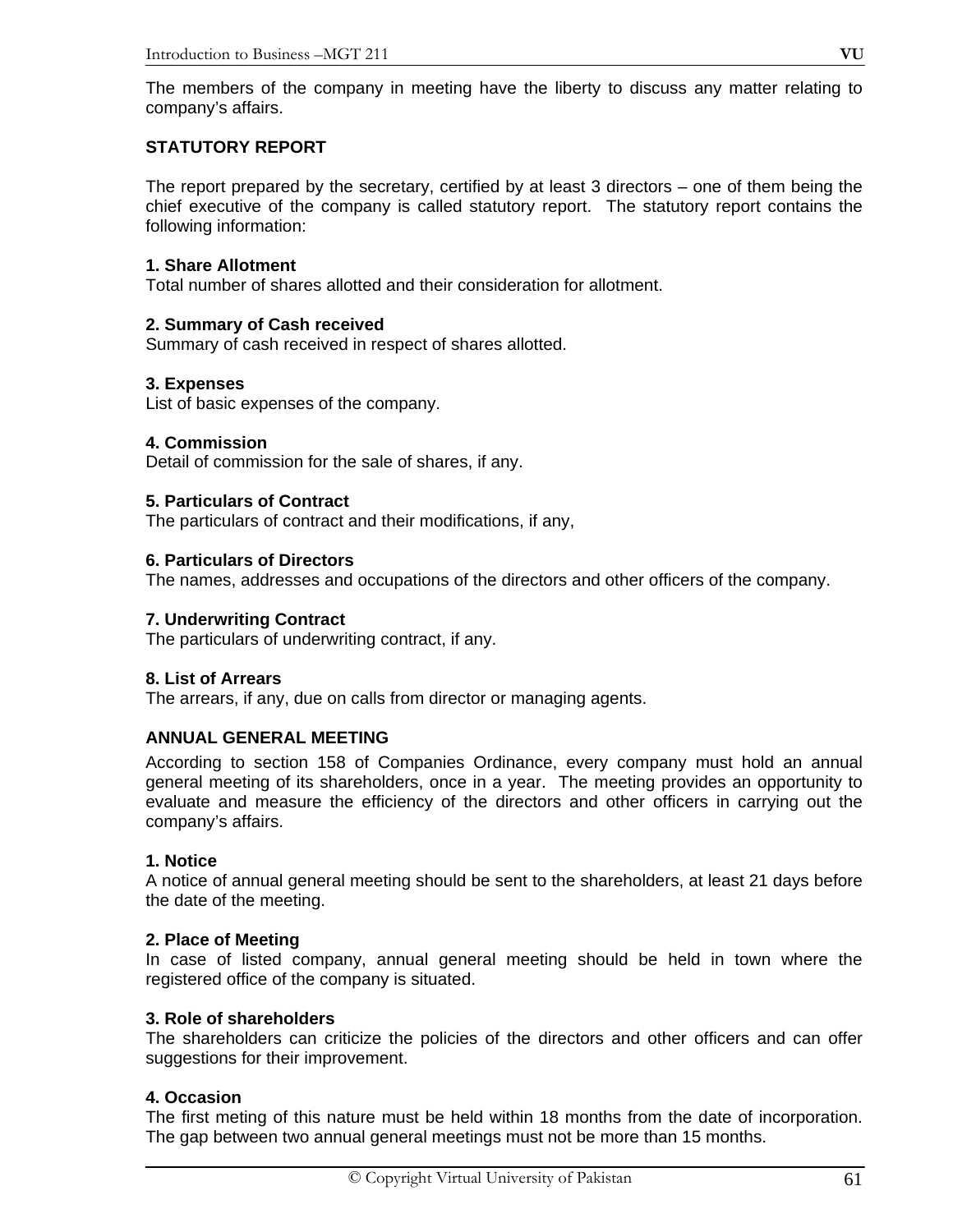## **5. Objects**

The main objective of this meeting is to check that ordinary business is being done according to the rules laid down in articles of association of the company. The directors submit their report about the affairs of the company during the proceeding year. This report is known as director's report. Other objectives are:

- Election of Directors
- Appointment of auditors
- Declaration of dividend
- Fixation of director's, auditor's and managing agent's remuneration
- Auditor's report and balance sheet are presented in the meeting

## **6. Winding up**

According to section 305(b), a company may be wound up by the court if it does not hold the two consecutive annual general meetings.

# **EXTRAORDINARY GENERAL MEETING**

All the general meetings other than annual general meeting and statutory meeting shall be called extraordinary general meetings. There is no time limit for it. It may be held from time to time

## **1. Right to Call Meeting**

- (a) The directors of the company may call extraordinary general meeting for doing some urgent business.
- (b) This meeting can also be called by the directors, on the request of shareholders, having not less than one tenth of the voting power.
- © In case the directors fail to call the extraordinary general meeting within 21 days, the shareholders themselves may call the meeting. In such, case, meeting must be held within 3 months.

## **2. Notice**

To call the extraordinary meeting, 21 days notice is served.

## **3. Procedure**

The shareholders have to submit their demand to the secretary of the company. With the consultation of directors, he will arrange to call the meeting. The company bares the expenses of the meeting.

## **4. Objects**

- To issue the debentures
- To alter the memorandum and articles
- To alter the share capital of the company

## **DIRECTOR'S MEETINGS**

The members of the company elect their representatives to run the business and management of the company. These representatives are called the directors of the company and they are different in numbers in different companies. All the business affairs are settled with mutual consultation of all directors. So, the meeting called for directors to discuss the policies or to take the decisions is called directors' meeting.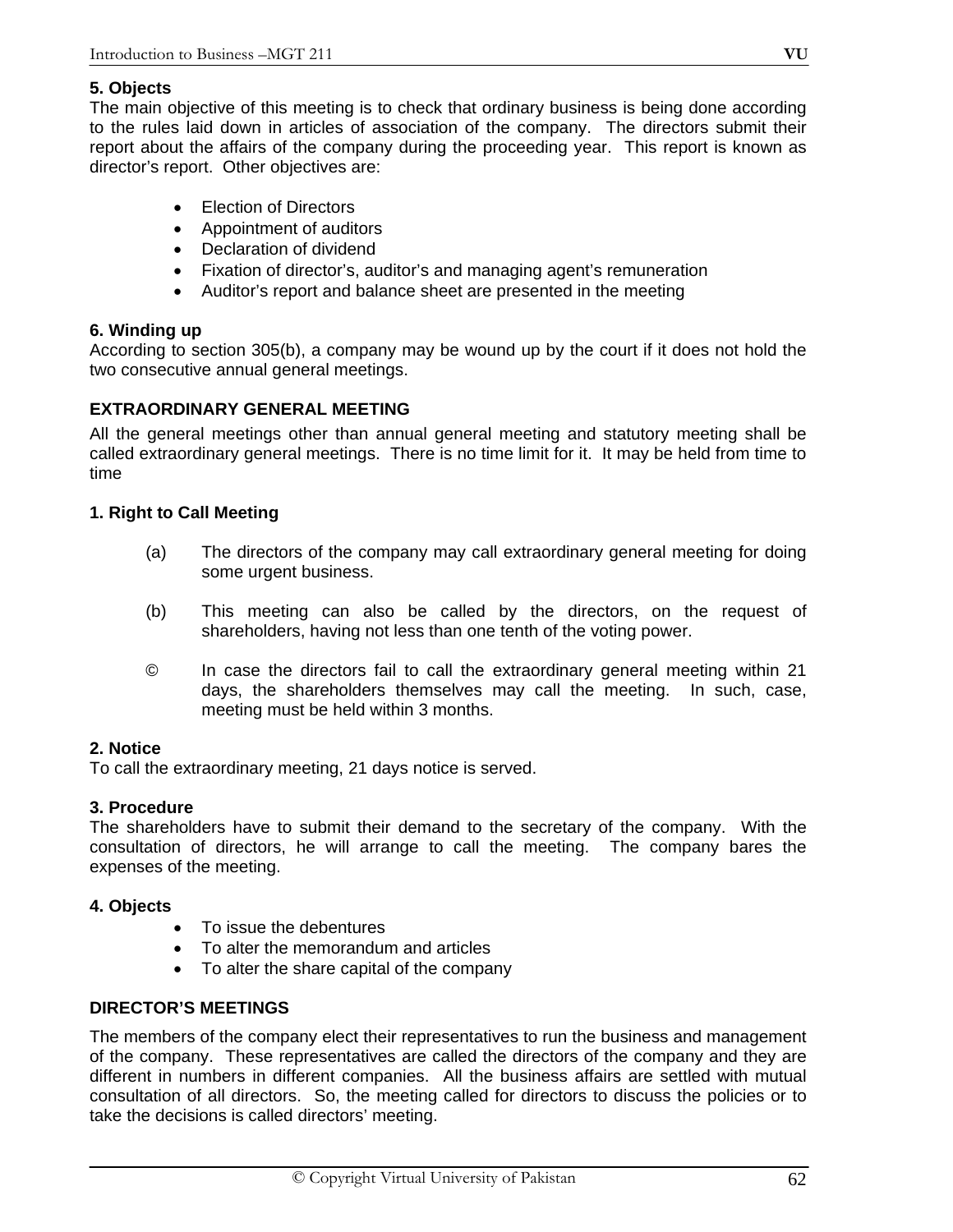## **1. When is it held?**

This meeting must be held at least once in three months and at least four times in a year.

### **2. Notice**

Notice of every meeting must be sent to each directors, otherwise the proceedings of the meeting may be declared void.

### **3. Objects**

- To allot shares
- To invest company's fund
- To recommend dividend
- To keep reserve out of profit
- To make loans
- To appoint officers or committee
- To discuss the contracts of the company
- To determine the date of next meeting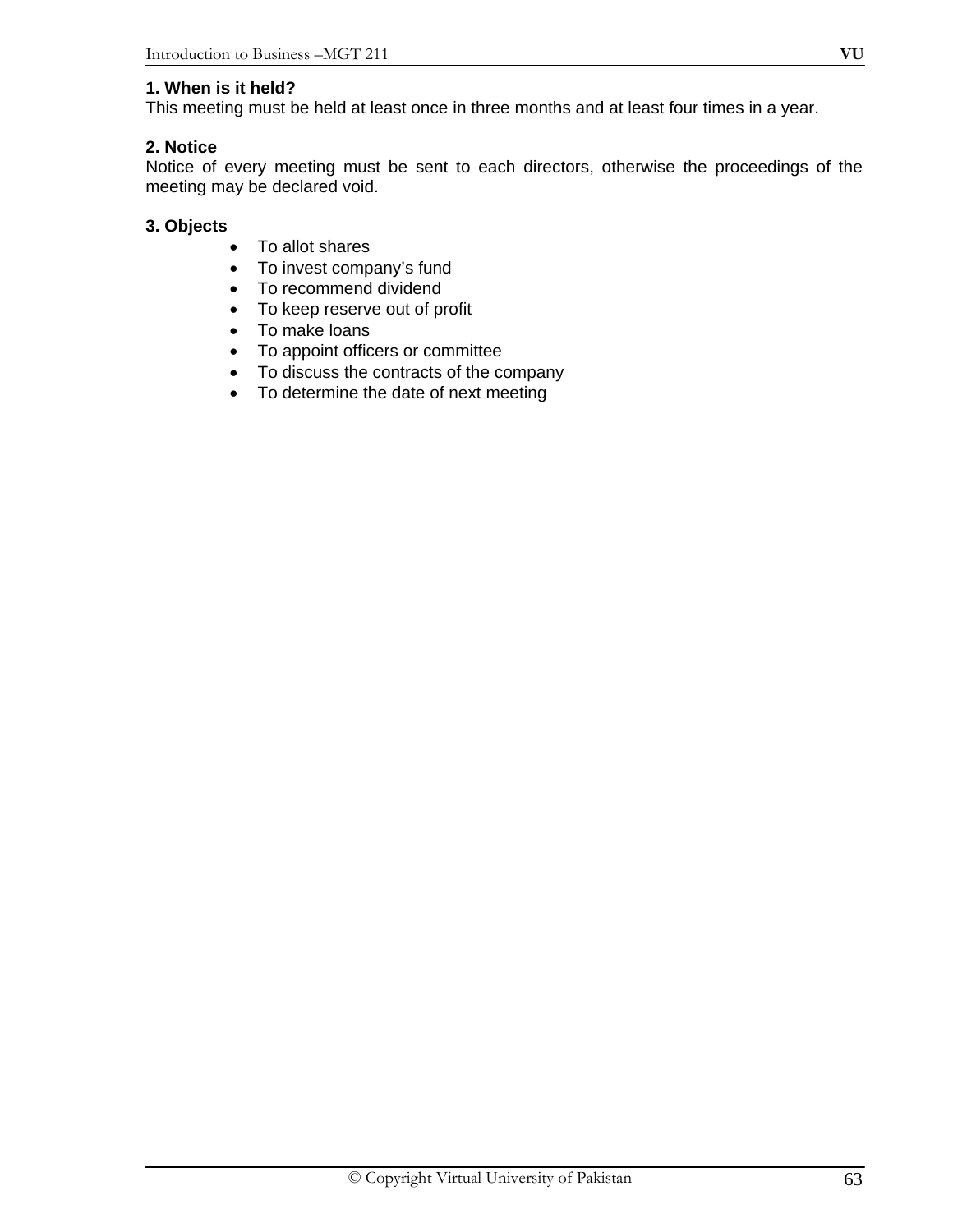## **LESSON 11**

## **WINDING UP OF COMPANY**

A company is created by law and when the legal existence of company abolishes or comes to an end it is called winding up of a company or liquidation of company.

## **MODES OF WINDING UP**

A company can be wound up in the following three ways:



## **COMPULSORY WINDING UP BY COURT**

According to Section 305 of Companies Ordinance, a company may be wound up by court under the following circumstances:

#### **1. Special Resolution**

If a special resolution has been passed by the company for winding up.

#### **2. Statutory Meeting**

If the company fails to submit statutory report to the Registrar for failure to hold statutory meeting within specified time.

#### **3. Commencement of Business**

If a company fails to start its business within one year from the date of incorporation or postpones its business for one year.

## **4. Reduction in Members**

If the number of members fall below seven in case of public company and below two in case of private company.

## **5. Satisfaction of Court**

If the court is not satisfied with the working, management and business affairs of the company

## **6. Payment of Loans**

If a company is unable to pay its debts.

## **7. Unlisted**

If a company declares itself unlisted due to any reason.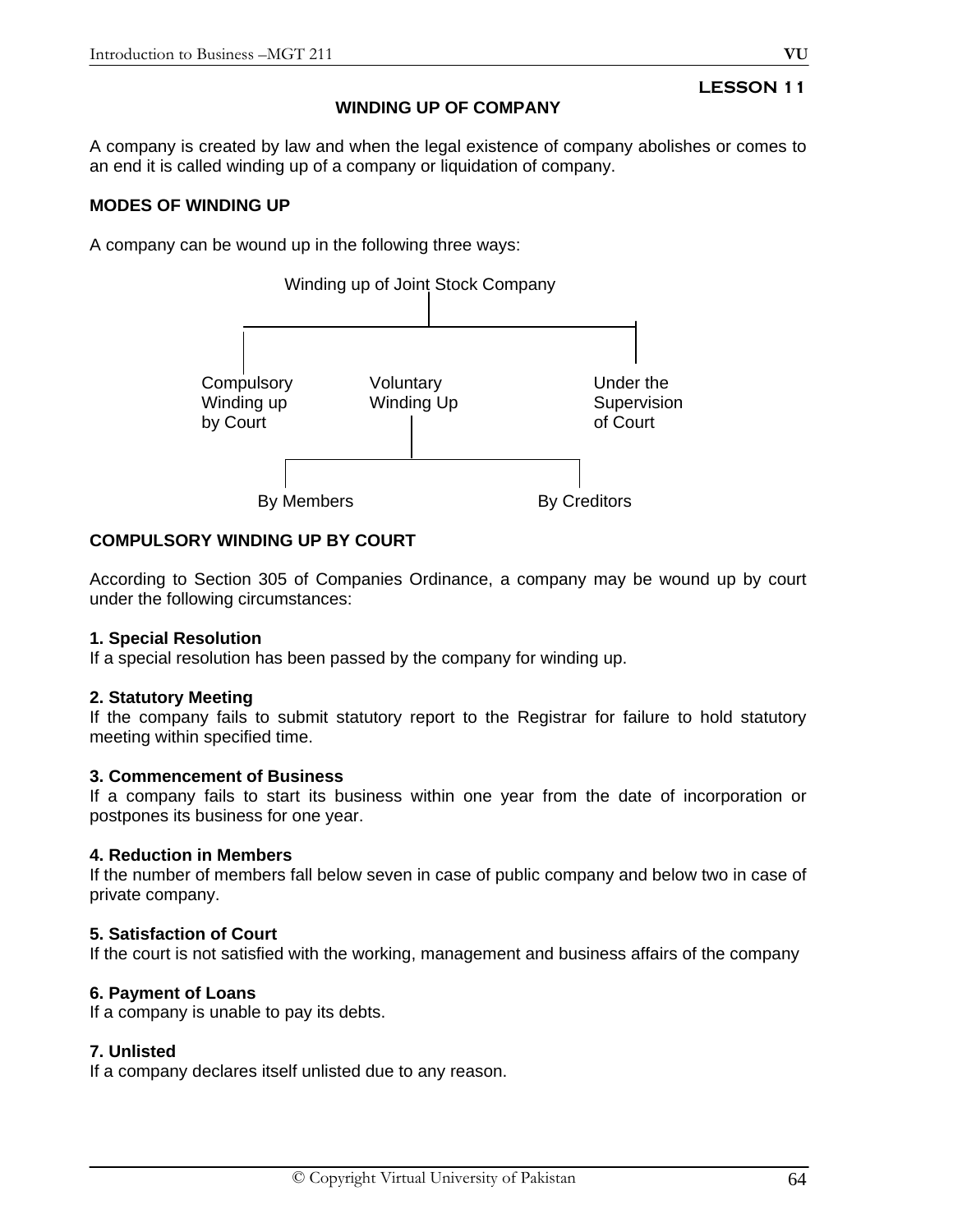### **VOLUNTARY WIDNIGN UP**

A joint stock company may be wound up voluntarily in following two ways:

#### **1. By Members**

According to section 362 of Companies Ordinance, 1984, the members can wind up a company voluntarily under following circumstances:

#### *(i ) Expiry of Period*

A company may be wound up voluntarily by the members, after the expiry of period, by passing resolution in the general meeting.

#### *(ii) Statutory Declaration*

If majority of directors makes a statutory declaration to registrar that the company will be able to pay its debts in full within one year.

### *(iii) Special or Ordinary Resolution*

After submitting the statutory declaration to the registrar, the company, in general meeting passes an ordinary or special resolution to wind up the company.

### *(iv) Appointment of Liquidators*

In general meeting, the company appoints liquidators to wind up the company's affairs. Within ten days after the appointment must be sent to registrar.

#### *(v) Final Meeting*

After winding up the affairs of company, the liquidators call the general meeting of the shareholders. In this meeting, the liquidators must submit the final accounts of company's affairs to the members.

#### *(vi) Dissolution*

Within one week of general meeting, liquidators must file a copy of full accounts to the registrar. At the end of 3 months from the date of registration of return, the company shall be dissolved and its name will be struck off by the Registrar of Joint Stock company.

#### **2. By Creditors**

The Members can wind up a company voluntarily under following circumstances:

### *(i) Statutory Declaration*

In case of creditors voluntary winding up, it is not necessary for the company to make a statutory declaration regarding its solvency.

#### *(ii) Special Resolution*

A general meeting of the company's shareholders is called to pass an extra ordinary resolution for the dissolution of the company because it cannot continue its business due to heavy liabilities.

#### *(iii) Creditors' Meeting*

On the same or next day, a meeting of creditors must be called by the company. A notice of meeting must be sent to each creditor.

#### *(iv) Statement of Affairs*

In the creditors' meeting, the directors must submit a statement of affairs of the company, together with a list of creditors of the company and estimated amount of their claims.

#### *(v) Intimation to Registrar*

The information regarding the notice of passed resolution must be sent to the registrar within ten days after the date of creditors' meeting.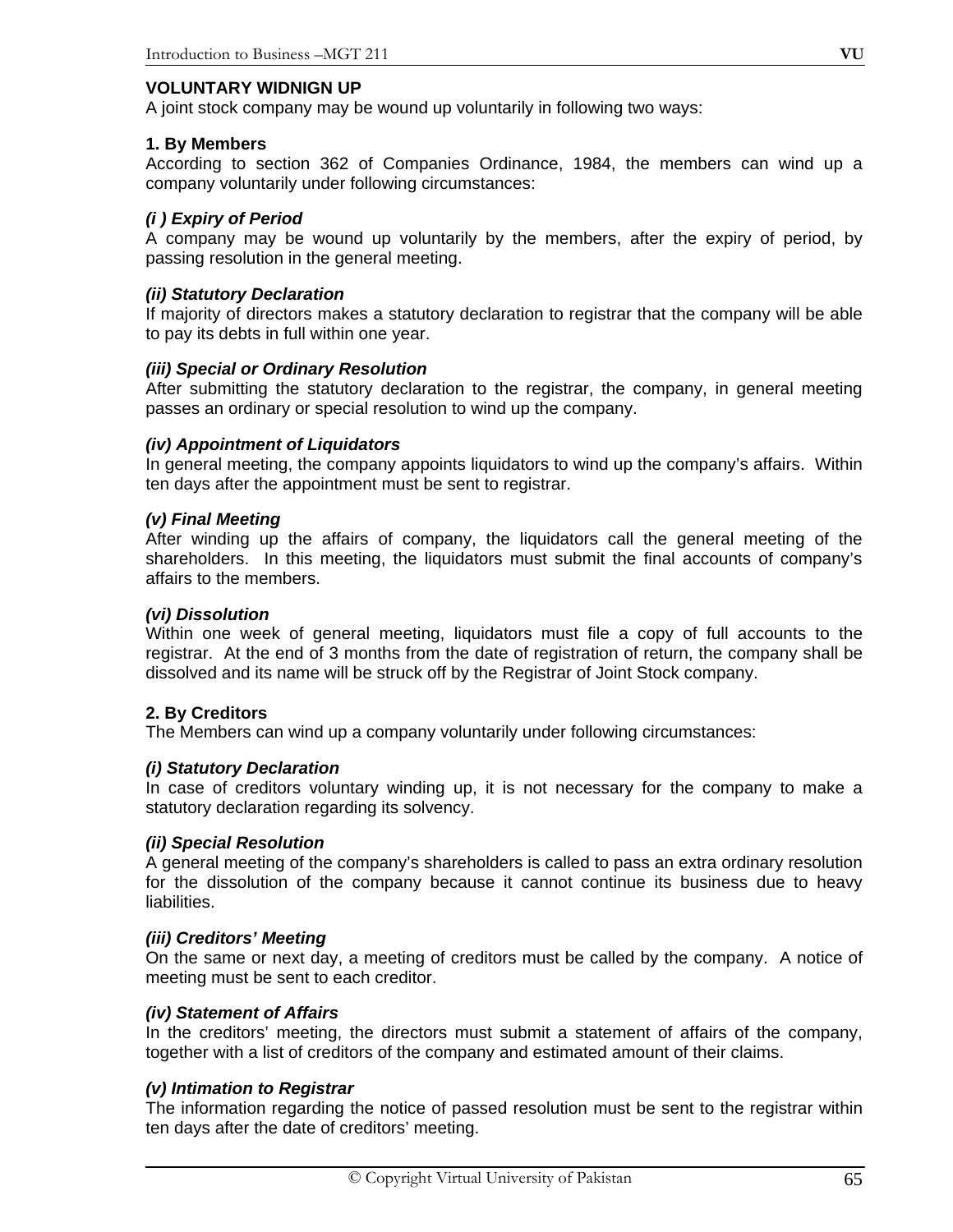## *(vi) Appointment of Liquidator*

The creditors and shareholders nominate the persons to act as liquidators in their respective meetings. the opinion of the creditors is preferred.

## *(vii) Inspection Committee*

The creditors and shareholders, in their respective meetings can appoint eh inspection committee consisting of five persons in each case.

## *(viii) Liquidators' Remuneration, Rights and Duties*

The inspection committee fixes the remuneration, rights and duties of the liquidators.

## *(ix) Final Meeting*

In the final meeting, the liquidators place before them the full accounts of the company's affairs and a copy of these accounts is also sent to registrar within 7 days.

## *(x) Dissolution*

The registrar registers the documents, sent by the company, After 3 months from the date of registration, the company will be dissolved.

## **VOLUNTARY WINDING UP UNDER THE SUPERVISION OF COURT**

According to section 396 of Companies Ordinance, a voluntary winding up of a company can also be carried under the strict registration of the court.

## **1. Resolution**

At first, company has to pass special resolution for the voluntary winding up of the company.

## **2. Supervision Order**

Following are the common grounds on which the court issues the supervision order:

- 1. The liquidator performs his duty in partial manner.
- 2. The winding up resolution is obtained by fraud.
- 3. The liquidator does not strictly observe the rules of winding up the company

## **3. Power of the Court**

The court has the power to appoint an additional liquidator, or to remove any liquidator.

## **4. Dissolution**

After the supervision order is made, the liquidator may exercise his powers in winding up of a company. On completion of winding up, the court will make an order that the company is dissolved.

## **SHARE CAPITAL**

In simple words, the term "capital" means the particular amount of money with which a business is started.

In company, share capital means the amount contributed by the shareholders.

## **DEFINITION**

1. According to alan Issacs,

Share capital is that part of the capital of a company that arises from the issue of shares.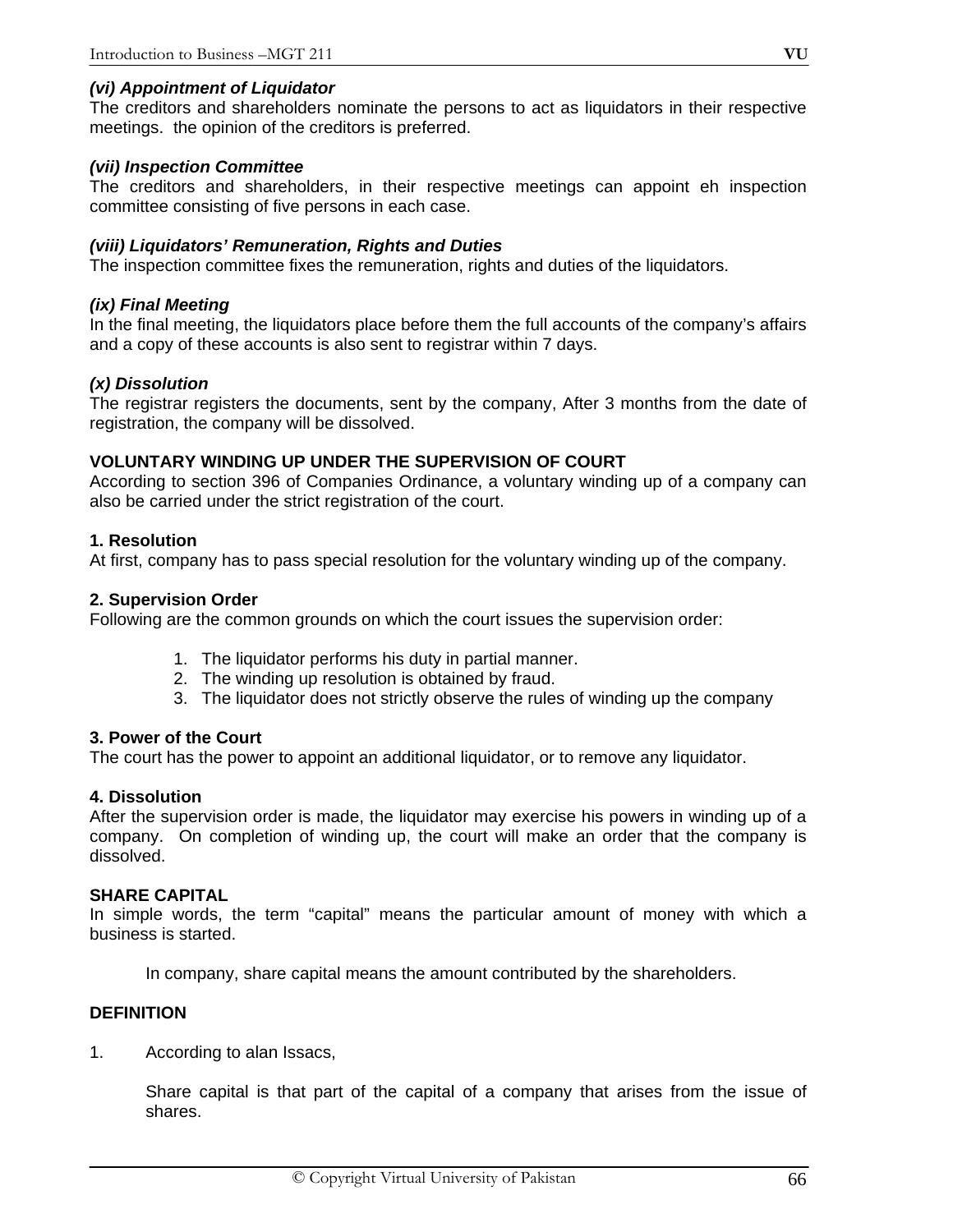### 2. L. B. Curzon says,

Share capital is the total amount which a company's shareholders have contributed or are liable to contribute as payment for their shares.

#### **KINDS OF SHARE CAPITAL**

According to Companies Ordinance, 1984, the following are the kinds of share capital:

### **1. Authorized Capital**

This is maximum amount of capital with which a company is registered or authorized to issue. It is divided into shares of small value.

For example, the authorized capital of the company Rs. 10,00,000 divided into 1,00,000 shares of Rs. 10 each.

### **2. Issued Capital**

It is a part of authorized capital which is offered to the general public for sale.

For example, a company has an authorized capital of Rs. 10,00,000 dividend into 1,00,000 shares of Rs. 10 each. It offers 20,000 shares of Rs. 10 each to general public. So it means issued capital is Rs. 2,00,000.

### **3. Un-Issued Capital**

It is a part of authorized capital which is not offered to the general public for sale.

For example, a company has an authorized capital of Rs. 10,00,000 divided into 1,00,000 shares of Rs. 10 each. It offers 20,000 shares of Rs. 10 each to general public. So it means un-issued capital is Rs. 8,00,000 consisting of 80,000 shares of Rs. 10 each.

## **4. Subscribed Capital**

That part of issued capital for which application are sent by the public and which are accepted is called subscribed capital.

For example, out of 20,000 shares offered by the company, the general public takes up only 10,000 shares. So subscribed capital, is Rs. 1,00,000.

#### **5. Called up Capital**

A company may require payment of the par value either in installments or in lump sum. So amount of shares demanded by company is known as "called up capital".

For example, out of 10,000 shares taken by public, company requires a payment of 6 per share. So "called up" capital of the company is Rs. 60,000 (10,000 share @ Rs. 6).

#### **6. Un-Called up Capital**

A company may require payment of the par value either in installments or in lump sum. So amount of shares not demanded by company is known as "un-called up capital".

For example, out of 10,000 share taken by public, the company requires a payment of 6 per share. So "un-called up" capital of the company is rs. 40,000 (10,000 shares @ Rs. 4).

## **7. Paid up Capital**

It is that part of called up capital which is actually received by the company. If some shareholders could not pay all the money of called up capital, such money is called as "calls in arrears" or "calls unpaid".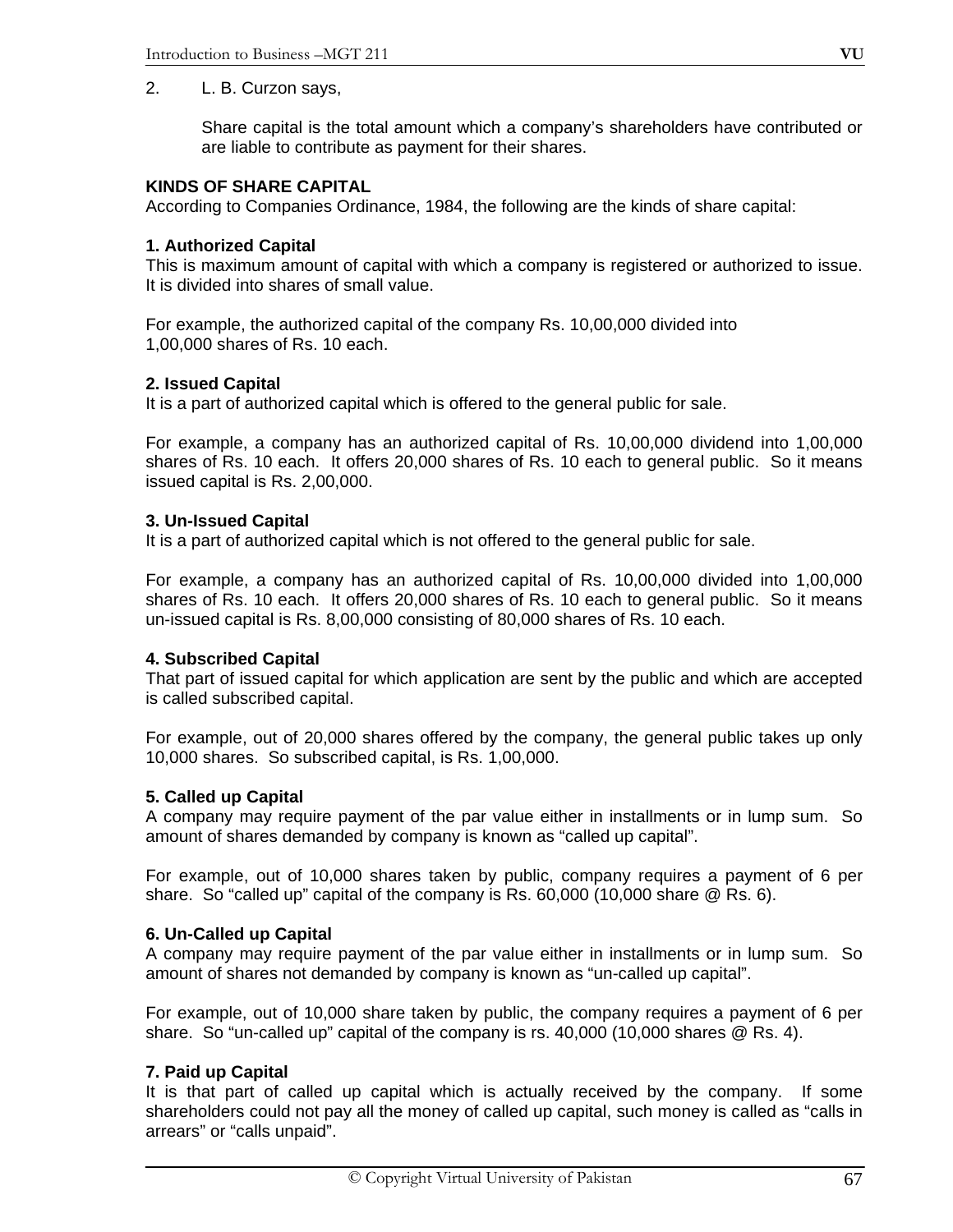## **8. Reserve Capital**

The capital which is reserved for unexpected events or for future needs is called reserve capital. Company decides not to call up some part of uncalled up capital until winding up. It is normally kept for the payment of debts at the time of winding up.

## **9. Redeemable Capital**

A company can obtain redeemable capital by issue of:

- (a) Participation Term Certificates
- (b) Musharika Certificate<br>(c) Term Finance Certifica
- **Term Finance Certificate**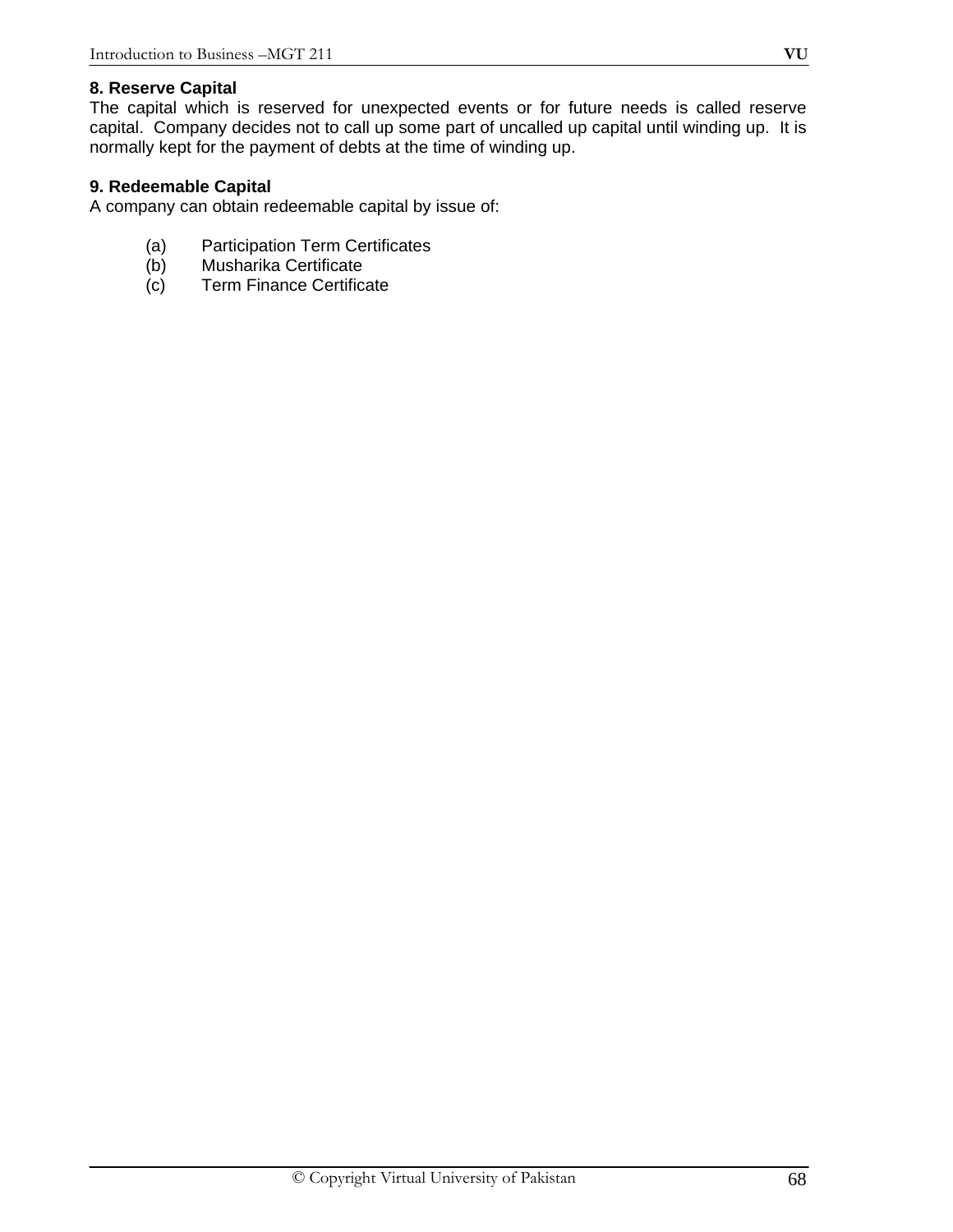## **COOPERATIVE SOCIETY**

## **COOPERATIVE SOCIETY**

A cooperative society is formed by the people of limited means for self help through mutual help. It is set up to protect economically the poor sections of the society. It is set up for cooperation, not for competition. The motto of a society is self help, without dependence on other business units.

## **DEFINITION**

1. According to Herrik,

"Cooperation is an action of persons voluntarily united for utilizing reciprocally their own forces, resources or both under mutual management for their common profit or loss."

2. According to Mr. Plunket,

"The cooperation is self help made effective by organization."



## **ADVANTAGES OF COOPERATIVE SOCIETY**

Following are the important advantages or merits of cooperative society:

## **1. Advantage for Farmers**

Farmers can get fertilizers and seeds at low prices from such cooperative societies. Farmers can also self their production at high rate or prices through cooperative societies.

## **2. Easy Formation**

the formation of cooperative society is very easy. the formalities for registration are simple and formation expenses are also normal. The registration of a society is not compulsory but it is desirable to have its registration.

## **3. Equal Rights**

 All members of cooperative society enjoy equal right of vote and ownership. Each shareholder has only one vote in the management of cooperative societies.

## **4. Equal Distribution of Wealth**

The profit of middlemen is also distributed among the workers. These societies remove the unequal distribution of wealth.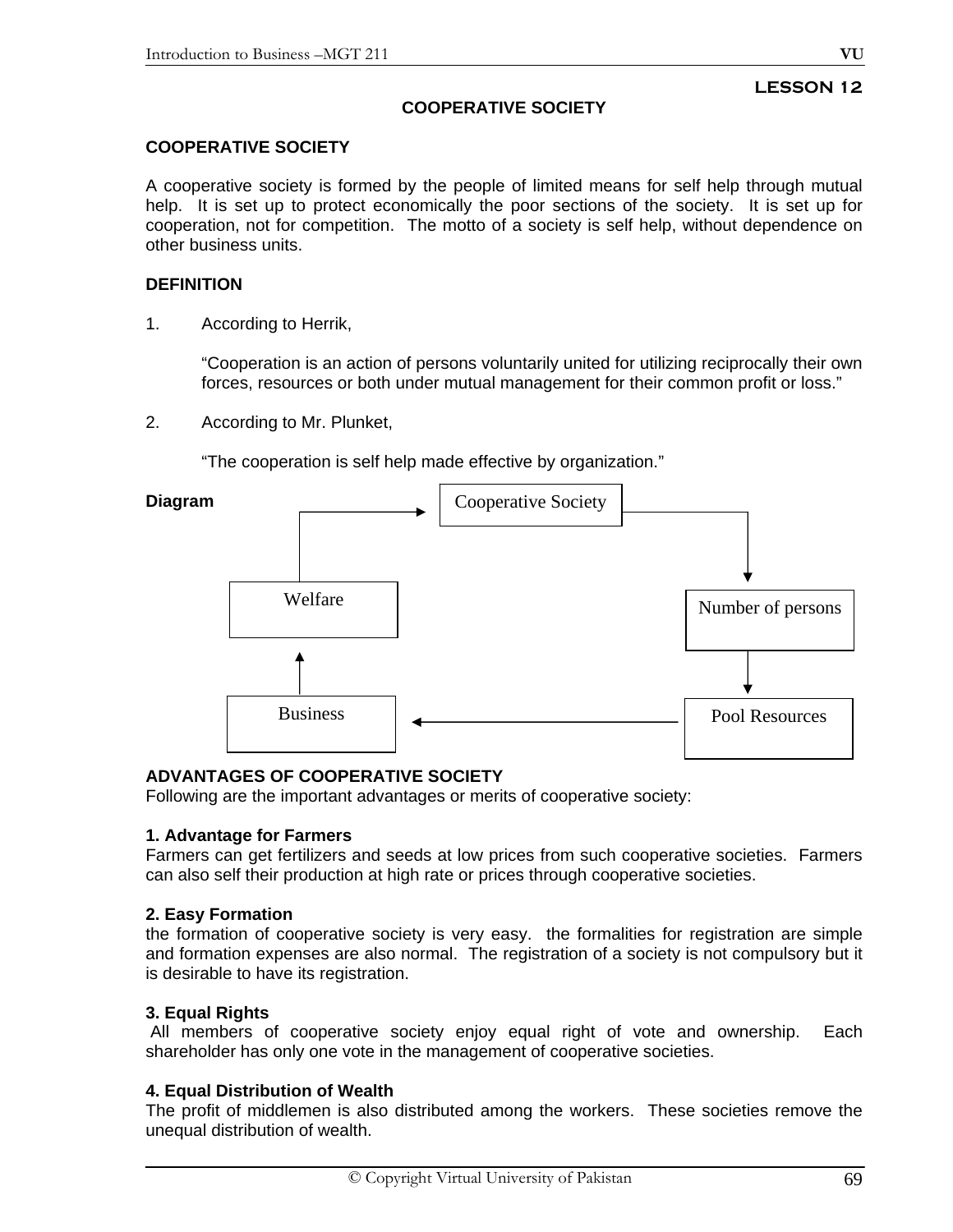#### **5. Economic Democracy**

Cooperative society is a domestic form of organization. Every member is allowed to participate in the management of the business. Each member has the right to cast vote. The decision of majority is honored.

#### **6. Elimination of Middlemen**

Cooperative society eliminates the profit of middlemen. These societies purchases goods directly from the producers for members and provide them on wholesale rate to society members.

#### **7. Financial Assistance**

These societies also provide financial assistance to its members. In case of house building cooperatives housing society provides loan for the purchase of inputs.

#### **8. Friendly Relations**

A cooperative society is a mean of developing friendly relations among the members. A society provides a platform for the introduction of members with each other.

#### **9. Improve the Standard of Living**

Such societies provide the goods and services to the members of the society at low prices. Due to this, the purchasing power of the people increases and their standard of living improves.

#### **10. Increase in Employment**

The cooperative societies also increase the employment opportunities for people. Thousands of people are engaged in different types of cooperative societies.

#### **11. Limited Liability**

The liability of each member in cooperative society is limited to the share capital, which he invested. His remain safe.

#### **12. Mutual Cooperation**

It is worthwhile to mention here that cooperative society is very useful for creating the spirit of friendship and brotherhood among the members. Cooperative society is the basic need of human being in modern era.

#### **13. No Monopoly**

A start of the society is the end of monopoly. The monopoly eliminates the competition and controls the market and prices. The society tries to restore competition and to eliminate control over market and prices.

#### **14. Open Membership**

The membership of a cooperative society is open for all people living in the same area. It is a voluntary association of persons of any caste, colour and creed.

### **15. Protection of Mutual Interest**

In cooperative societies its members take an advantage of mutual interest and cooperate with each other achieve the common interest.

#### **16. Responsibility**

A society is a training centre for the members to feel their responsibility. A cooperative society is an ideal place for building up the moral character and development of personal qualities of the members.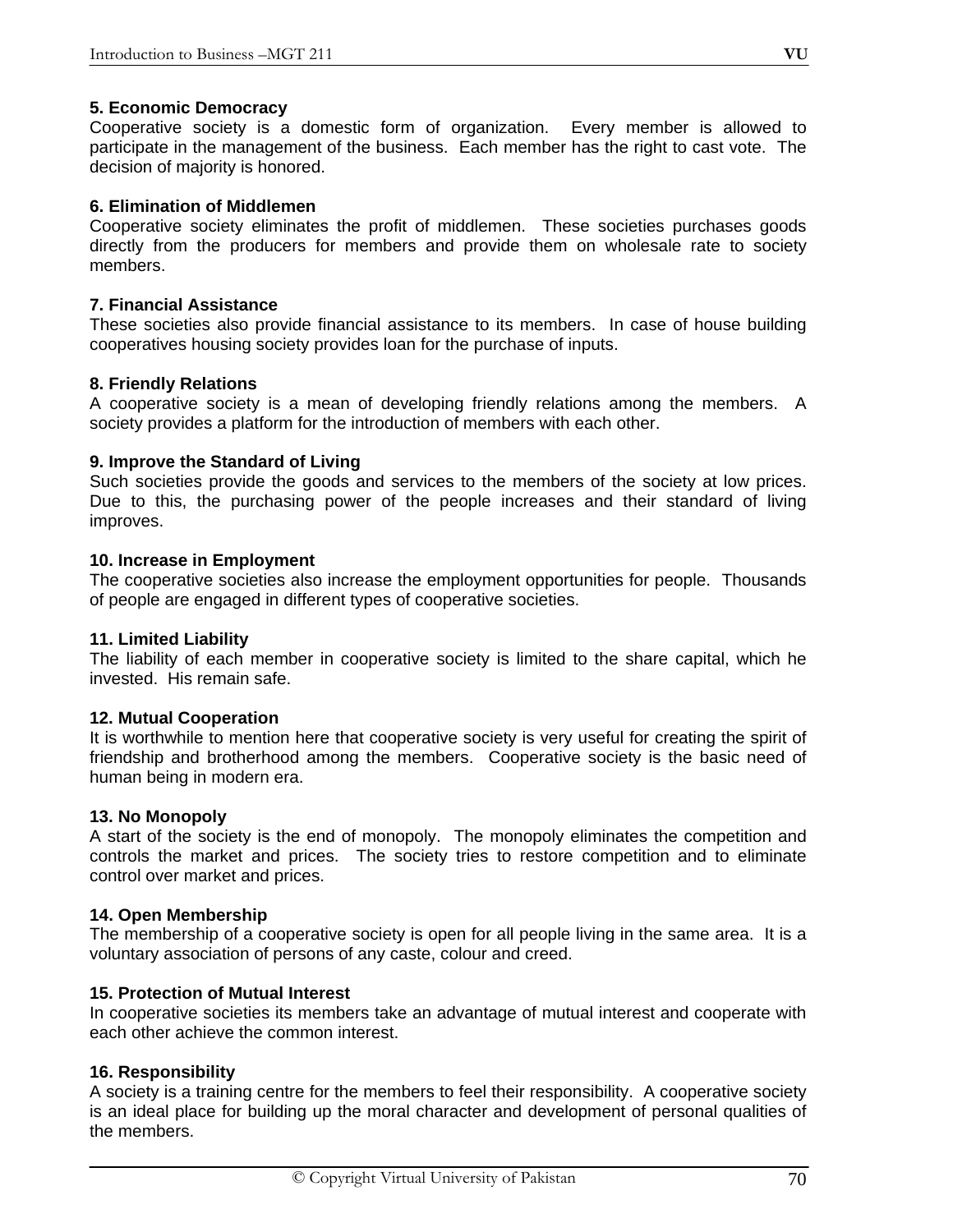## **17. Supply according to Demand**

Such societies purchase the goods according to the demand of members. The question of surplus does not arise.

## **18. Stable Life**

The cooperative societies, as compared to other business organization like sole-proprietorship or partnership, exists for a longer period. It has a fairly stable life.

### **19. Saving in Expenditure**

In cooperative societies, most of offices bearers work voluntarily. So, there are no heavy expenditures on management. It also reduces the cost of production.

### **20. Tax Concession**

Government provides certain concessions to cooperative societies, i.e. exemption from stamp duty, super tax, income tax and registration fee etc.

## **DISADVANTAGES OF COOPERATIVE SOCIETY**

Following are the disadvantages of cooperative societies:

### **1. Lack of Capital**

Generally the members of cooperative societies are related to poor group and they cannot provide the capital on large scale. External financial resources are also limited. So, cooperative society faces the shortage of capital, which is a handicap to their development.

### **2. Untrained Supervision**

The government has sufficient control over the movement of these societies. These societies cannot prosper because the staff appointed for supervision is mostly untrained.

### **3. Defective Organization**

The organizations of cooperative societies are defective and these cannot operate efficiently to fulfill their objectives.

#### **4. Illiterate and Ignorant**

In our country, the villagers are generally illiterate and ignorant. So, they are not familiar with the basic concept of the cooperative societies.

#### **5. Lack of Experience**

The members of societies have less experience of business. Due to lack of capital, they cannot hire the services of experts.

#### **6. Lack of Discipline**

Every member of the cooperative society considers himself as the owner of the business. Due to lack of discipline, business suffers a loss.

### **7. Lack of Sincere Management**

It is our common observation that the management of society remains in the hands of selfish and dishonest persons or members who obtains undue advantage form their powers. So, business suffers a loss.

#### **8. Lack of Profit Incentive**

It is not a profit earning institution. Due to absence of profit incentive, the progress of cooperative society is very poor.

#### **9. Lack of Secrecy**

There is no secrecy in the business of cooperative societies.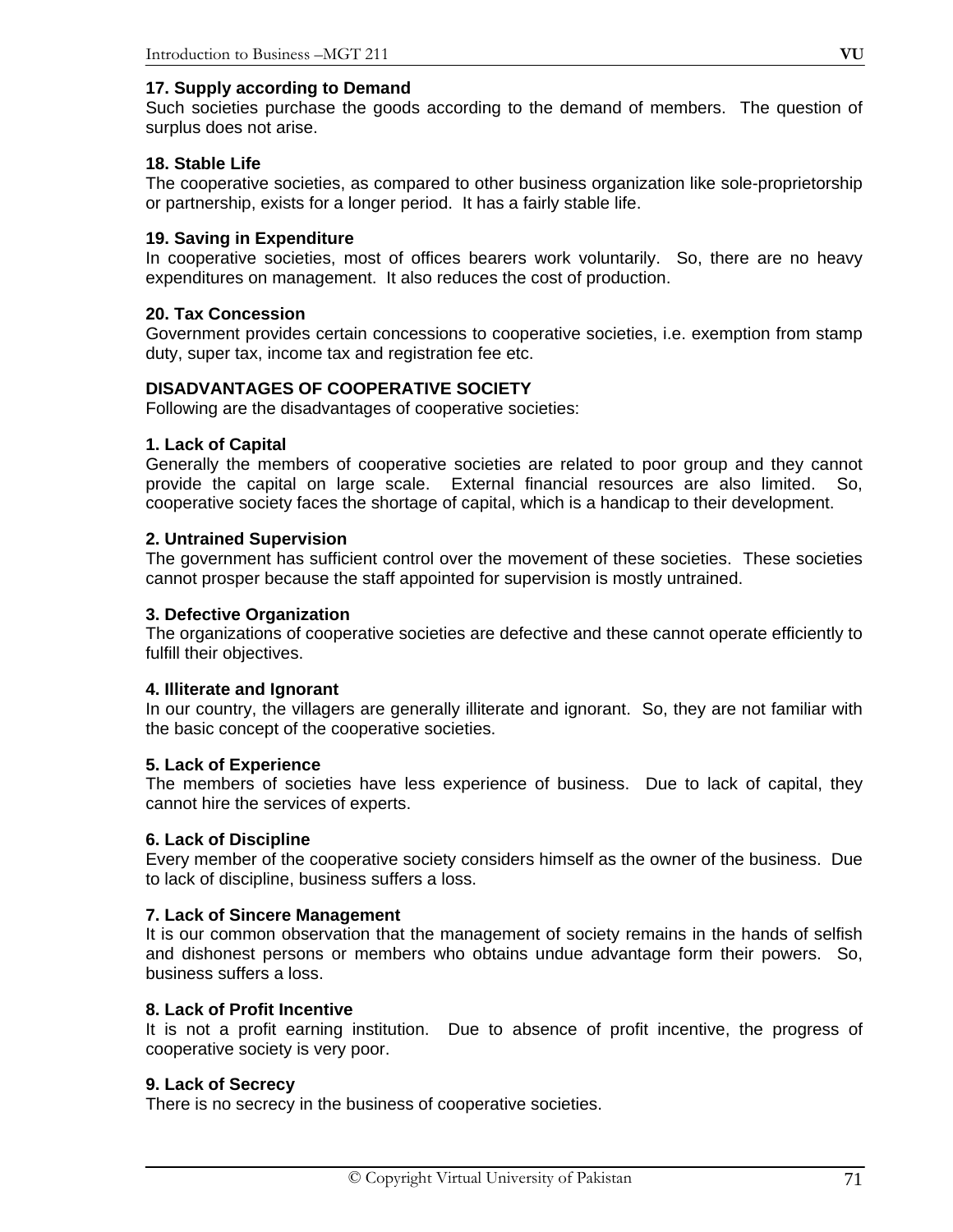## **10. Lack of Knowledge**

The members of cooperative society do not know the principles and rules of society. So, they create great problem for society.

## **11. Lack of Unity**

In the absence of proper education and training, it is useless to think about unity. The lack of unity leads towards the destruction of the business.

## **12. No use of New Technology**

The cooperative societies cannot use the latest technology in production. As a result of this, demand and profit remains low.

## **13. No Public Confidence**

A cooperative society is not bound to publish annual financial statements for the information of general public. Due to this public shows less confidence in them.

## **14. Delay in Decision**

The main cause of failure of cooperative societies is delayed in decisions.

## **15. Government Control**

The cooperative department of the provincial government supervises the work of all cooperative societies. The business of a society is not free like other forms of business, so it cannot earn maximum profit.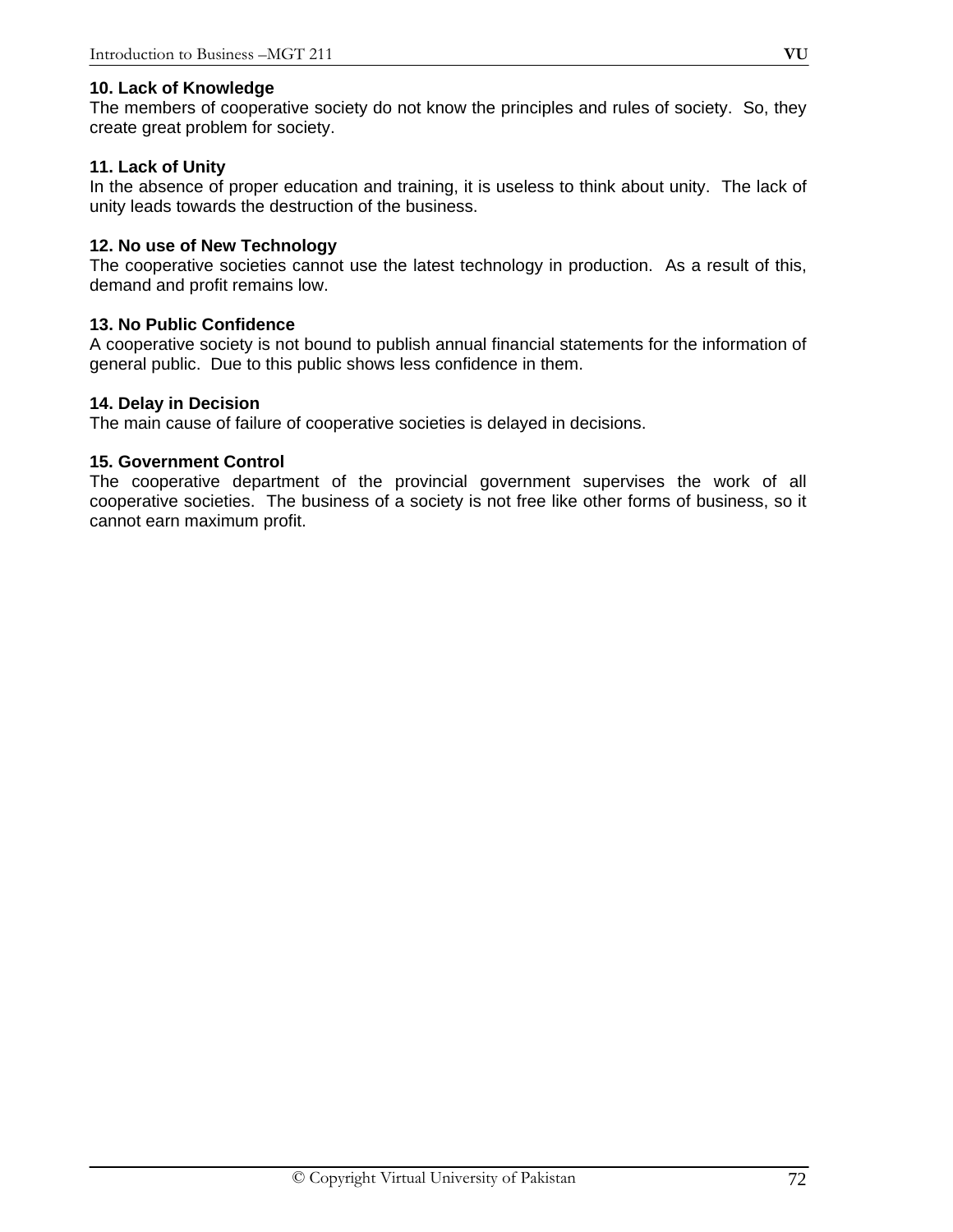# **Lesson 13**

### **WHO ARE MANAGERS?**

### **SETTING GOALS AND FORMULATING STRATEGY**

Setting goals is the starting point of effective management. Every business needs goals, and the program for guiding decisions to achieve those goals is called a strategy. **Goals** are objectives that a business hopes and plans to achieve.

### a. **Types of Strategy**

- i. **Corporate strategy**—Strategy for determining the firm's overall attitude toward growth and the way it will manage its businesses or product lines.
- ii. **Business (or competitive) strategy**—Strategy, at the business-unit or product-line level, focusing on a firm's competitive position.
- iii. **Functional strategy**—Strategy by which managers in specific areas decide how best to achieve corporate goals through productivity

### b. **Setting Business Goals**

Goals are performance targets–the means by which organizations and their managers measure success or failure at every level.

### i. **Purposes of Goal Setting**

- 1. to provide direction and guidance for managers at all levels
- 2. to help firms allocate resources
- 3. to help define corporate culture
- 4. to help managers assess performance

### ii. **Kinds of Goals**

Goals differ from company to company depending on the firm's purpose and mission. A firm's basic mission is usually easy to identify. Businesses often have to rethink their missions as the competitive environment changes.

- 1. **Mission Statement**—organization's statement of how it will achieve its purpose in the environment in which it conducts its business.
- 2. Three kinds of goals for every firm are:
	- a. **long-term goals**—goals set for an extended time, typically 5 years or more into the future
	- b. **intermediate goals**—goals set for a period of 1 to 5 years into the future
	- c. **short-term goals**—goals set for the very near future, typically less than 1 year
- c. **Formulating Strategy**—The creation of a broad program for defining and meeting an organization's goals
	- i. **Setting Strategic Goals**—long-term goals derived directly from a firm's mission statement
	- ii. **SWOT Analysis**—Identification and analysis of organizational strengths and weaknesses and environmental opportunities and threats as part of strategy formulation
	- iii. Analyzing the Organization and Its Environment
		- 1. **Environmental analysis**—process of scanning the business environment for threats and opportunities (external factors)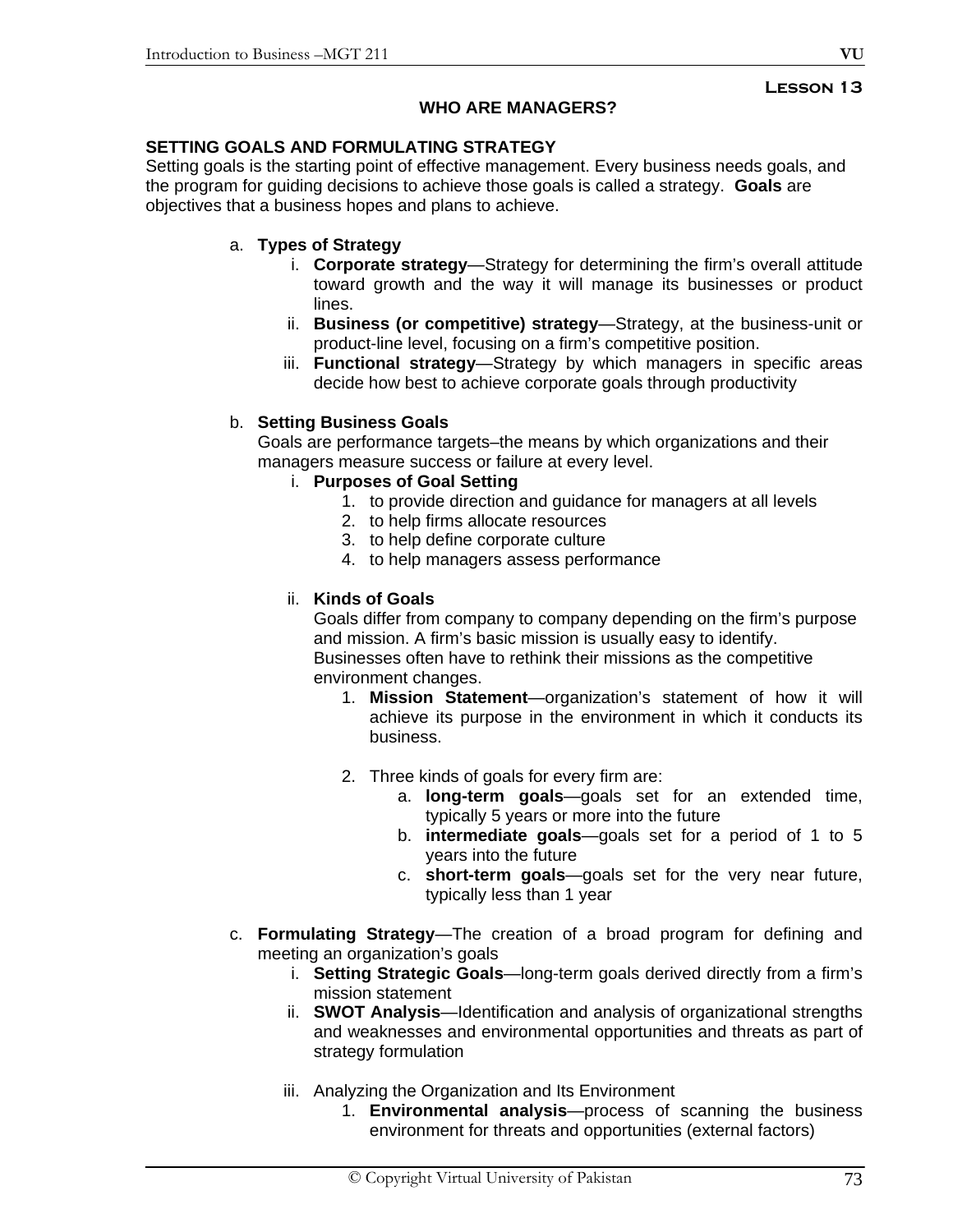- 2. **Organizational analysis**—process of analyzing a firm's strengths and weaknesses (internal factors)
- iv. **Matching the Organization and Its Environment**—The heart of strategy formulation matches environmental threats and opportunities against corporate strengths and weaknesses.
- v. A Hierarchy of Plans
	- 1. **Strategic plans**—plans reflecting decisions about resource allocations, company priorities, and steps needed to meet strategic goals
	- 2. **Tactical plans**—generally short-range plans concerned with implementing specific aspects of a company's strategic plans
	- 3. **Operational plans**—plans setting short-term targets for daily, weekly, or monthly performance

### d. **Contingency Planning and Crisis Management**

Even the best-laid plans can become impractical. Managers prepare for these situations with contingency planning and crisis management.

- i. **Contingency Planning**—recognizes the need to find solutions to specific aspects of a problem by seeking to identify in advance important aspects of a business or its market that might change.
- ii. **Crisis Management**—describes an organization's methods for dealing with emergencies.

### **2. THE MANAGEMENT PROCESS**

The management process is the process of planning, organizing, directing, and controlling an organization's resources to achieve business goals. The four functions of management are not discrete. They overlap and influence one another. To transform a vision into a successful business, managers must perform the functions of planning, organizing, leading, and controlling.

- a. **Planning**—management process of determining what an organization needs to do and how best to get it done. Yahoo's creation of partnership agreements with firms like Reuters, Standard & Poor's, and the Associated Press for the new coverage it provides it users represent a form of operational planning.
- b. **Organizing**—management process of determining how best to arrange an organization's resources and activities into a coherent structure. Hewlett-Packard's recent realignment into an integrated, centralized firm, rather than a corporate confederation of individual businesses, has served its comeback strategy well.
- c. **Directing**—management process of guiding and motivating employees to meet an organization's objectives. Gordon Bethune, CEO of Continental Airlines, has turned around morale and performance through his leadership skill, listening to and rewarding employees to guide the company back on track.
- d. **Controlling**—management process of monitoring an organization's performance to ensure that it is meeting its goals. Bethune of Continental instituted a variety of performance indicators including on-time arrivals, baggage-handling errors, number of empty seats per plane, and surveys of customer and employee satisfaction.

### 3. **TYPES OF MANAGERS**

Not all managers have the same degree of responsibility for planning, organizing, directing, and controlling.

**a. Levels of Management**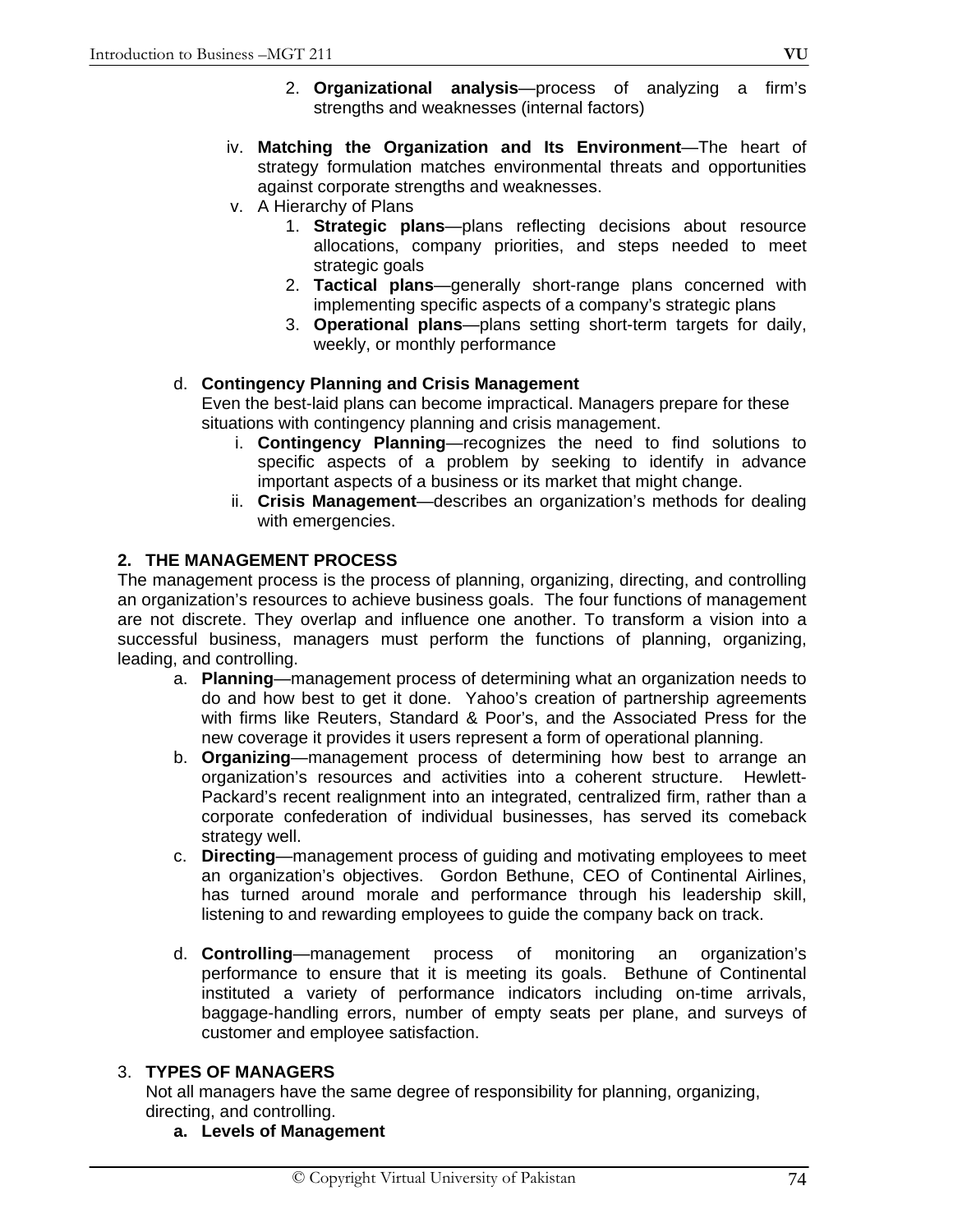- i. **Top Managers**—managers responsible to the board of directors and stockholders for a firm's overall performance and effectiveness. They set strategic goals, make long-range plans, establish major policies, and represent the company to the outside world.
- ii. **Middle Managers**—managers responsible for implementing the strategies, policies, and decisions made by top managers. In more innovative management structures, they may function as team leaders, acting as consultants who must understand every department's function and are granted more decision-making authority, previously reserved for high-ranking executives.
- iii. **First-line Managers**—managers responsible for supervising the work of employees
- b. Areas of Management
	- i. **Human Resources Managers**—managers responsible for hiring and training employees, evaluating performance, and determining compensation.
	- ii. **Operations Managers**—managers responsible for the production system, inventory and inventory control, and quality control.
	- iii. **Marketing Managers**—managers responsible for the development, pricing, promotion, and distribution of goods and services.
	- iv. **Information Managers**—managers responsible for designing and implementing systems to gather, organize, and distribute information.
	- v. **Financial Managers**—managers responsible for the firm's accounting functions and financial resources.
	- vi. **Other Managers**—some firms also employ other specialized managers, such as public relations managers, research & development managers, etc.

# 4. **BASIC MANAGEMENT SKILLS**

Whatever the type or size of the organization, managers employ basic kinds of skills. As they rise through the hierarchy, they may need to strengthen one or more of these skills.

- a. **Technical Skills**—skills needed to perform specialized tasks such as writing computer code, drawing animated characters, or auditing a company's records.
- **b. Human Relations Skills**—skills in understanding and getting along with people, such as communicating and motivating.
- c. **Conceptual Skills**—abilities to think in the abstract, diagnose and analyze different situations, and see beyond the present situation to recognize future market opportunities and threats.
- d. **Decision-Making Skills**—skills in defining problems and selecting the best course of action. Basic steps in decision making:
	- i. define the problem, gather facts, and identify alternative solutions
	- ii. evaluate each alternative and select the best one
	- iii. implement the chosen alternative, periodically following up and evaluating the effectiveness of that choice
- e. **Time Management Skills**—skills that involve the productive use managers make of their time. Time wasters include paperwork, the telephone, meetings, and e-mail.
- f. Management Skills for the Twenty-First Century
	- i. **Global Management Skills**—special tools, techniques, and skills necessary to compete in a global environment. Managers need to understand foreign markets, cultural differences, and the motives and practices of foreign rivals as well as understanding international operations.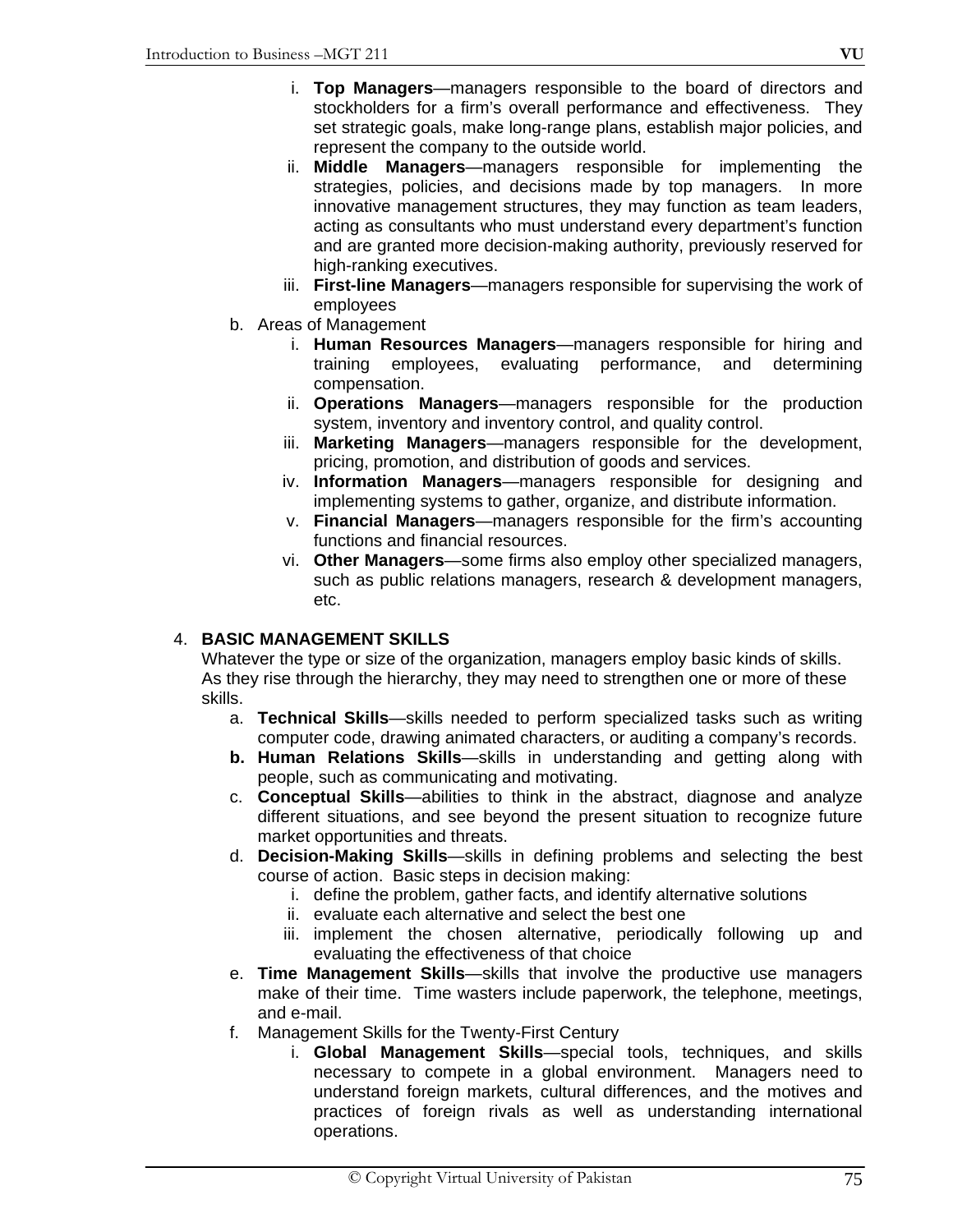ii. **Management and Technology Skills**—abilities to process, organize, and interpret a plethora of data and information. Information now flows to everyone in the organization simultaneously, decisions are made more quickly, and more people are involved.

## 5. **MANAGEMENT AND THE CORPORATE CULTURE**

**Corporate Culture**—The shared experiences, stories, beliefs, and norms that characterize an organization. A strong corporate culture directs employees' efforts and helps everyone work toward the same goals and helps newcomers learn accepted behaviors. Culture either originates with the company's founders (as at Walt Disney Co, Wal-Mart, and JC Penney) or is forged over a long period guided by a constant, focused business strategy (as at PepsiCo). Some cultures are best described as "countercultures," such as Apple's self-styled image as the alternative to staid competitors in the computer industry.

### a. **Communicating the Culture and Managing Change**

To use its culture to a firm's advantage, managers must understand the culture and also transmit it to others in the organization.

- i. **Communicating the Culture**—A clear and meaningful statement of the organization's mission is a valuable communication tool.
- ii. **Managing Change ---** Organizations must sometimes change their cultures and also communicate the nature of the change to both employees and customers. The process has three stages:
	- 1. Analysis of the company's environment highlights change as the most effective response to its problems
	- 2. Top management begins to formulate a vision of a new company.
	- 3. The firm sets up new systems for appraising and compensating employees who enforce the firm's new values.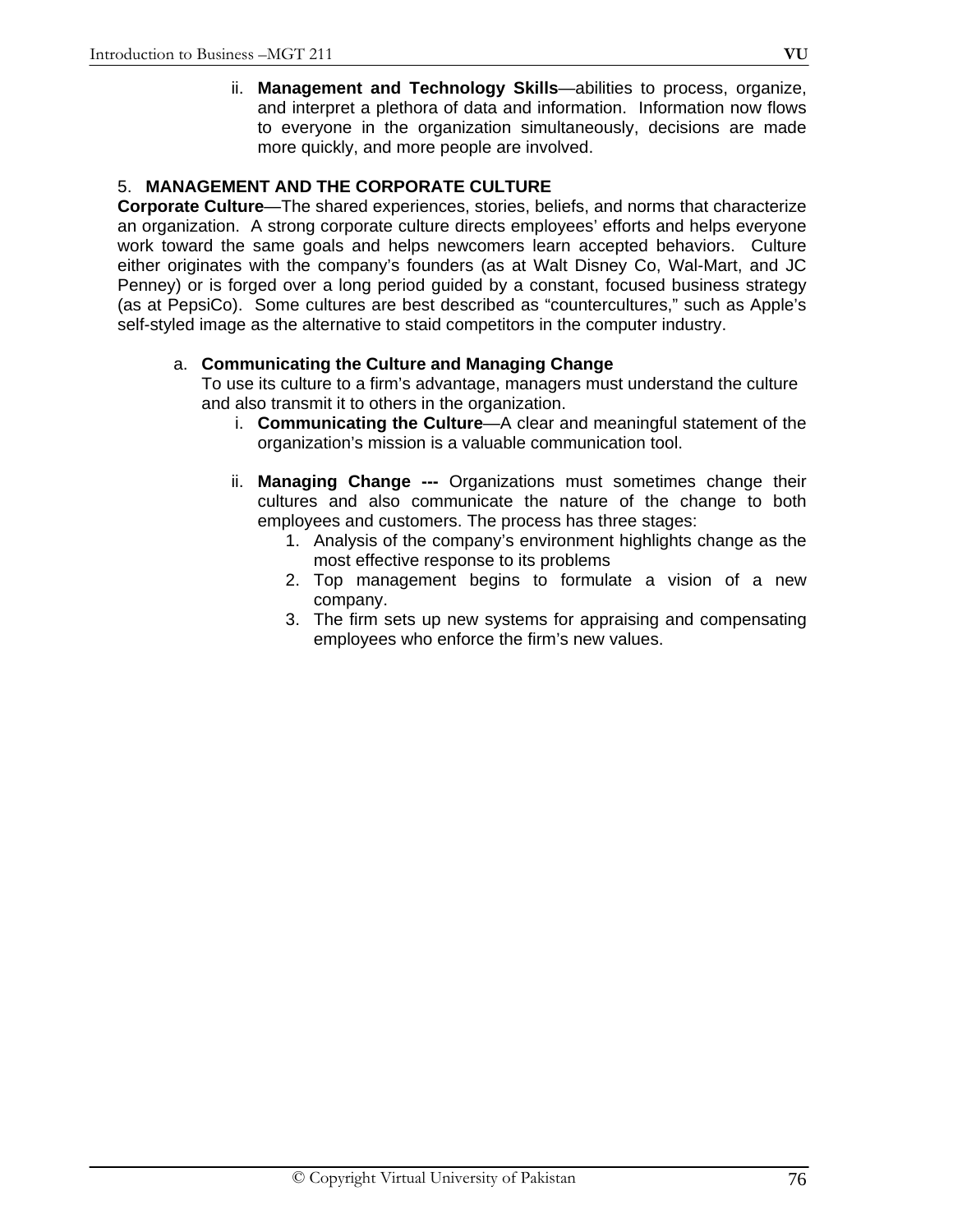# **Lesson 14**

### **HUMAN RESOURCE MANAGEMENT**

The goal of human resource management (HRM) is to attract, develop, and maintain an effective workforce. Planning for human resources involves analyzing jobs, forecasting supply and demand for the number and types of workers necessary in the organization, and matching supply with demand for workers. Recruiting is the process of attracting qualified people to apply for open jobs. Human resource managers can recruit either internally (from within the organization) or externally (from outside the organization). Organizations use a variety of methods—including applications, tests, and interviews—to select employees from the pool of applicants. Once workers have been hired, performance appraisals, which typically incorporate either ranking or rating techniques, help managers decide who needs training and who should be promoted. Wages and salaries, incentives, and benefit packages may all be part of a company's compensation program, playing a critical role in attracting and retaining qualified personnel.

In recruiting, hiring, compensating, and managing workers, managers must comply with a variety of federal laws. Equal employment opportunity legislation forbids discrimination based on factors that do not relate to legitimate job requirements. The concept of comparable worth holds that different jobs requiring equal levels of training and skill must pay the same. And the Occupational Health and Safety Administration establishes guidelines for ensuring a safe working environment. Human resource managers must also deal with other contemporary legal issues including employment-at-will, AIDS and sexual harassment.

Key changes that affect the workplace today include workforce diversity, the management of knowledge workers, and the growing use of contingent employees. Many firms are striving to create workforces that reflect the increasing diversity of the population, but not all firms have been equally successful in, or eager to implement, diversity programs. Recruiting, retaining, and managing knowledge workers—employees whose value is based on what they know rather than on their experience—is a particular challenge for technology-related firms who depend on them. Hiring contingent workers—temporary or part-time employees—is a growing trend that offers managers more flexibility, but also creates a new set of management issues.

A labor union is a group of employees working together to achieve shared job-related goals, such as higher pay, shorter working hours, more job security, or improved benefits. For unionized employees, the foundation of labor-management relations is collective bargaining, the process by which union leaders and managers negotiate terms of employment for those workers represented by unions. Both labor and management have a range of tactics that they can use against each other if negotiations fail.

### **1. THE FOUNDATIONS OF HUMAN RESOURCE MANAGEMENT**

The ability to attract and retain talented and motivated employees often marks the difference between success and failure in today's competitive business environment. **Human Resource Management**—set of organizational activities directed at attracting, developing, and maintaining an effective workforce.

### a. **The Strategic Importance of HRM**

- i. Human resources are critical for effective organizational functioning.
- ii. The effectiveness of the HR function has a substantial impact on a firm's bottom-line performance.
- iii. The chief human resource executive of most large businesses is a vice president directly accountable to the CEO, and many firms develop strategic HR plans that are integrated with other strategic planning activities.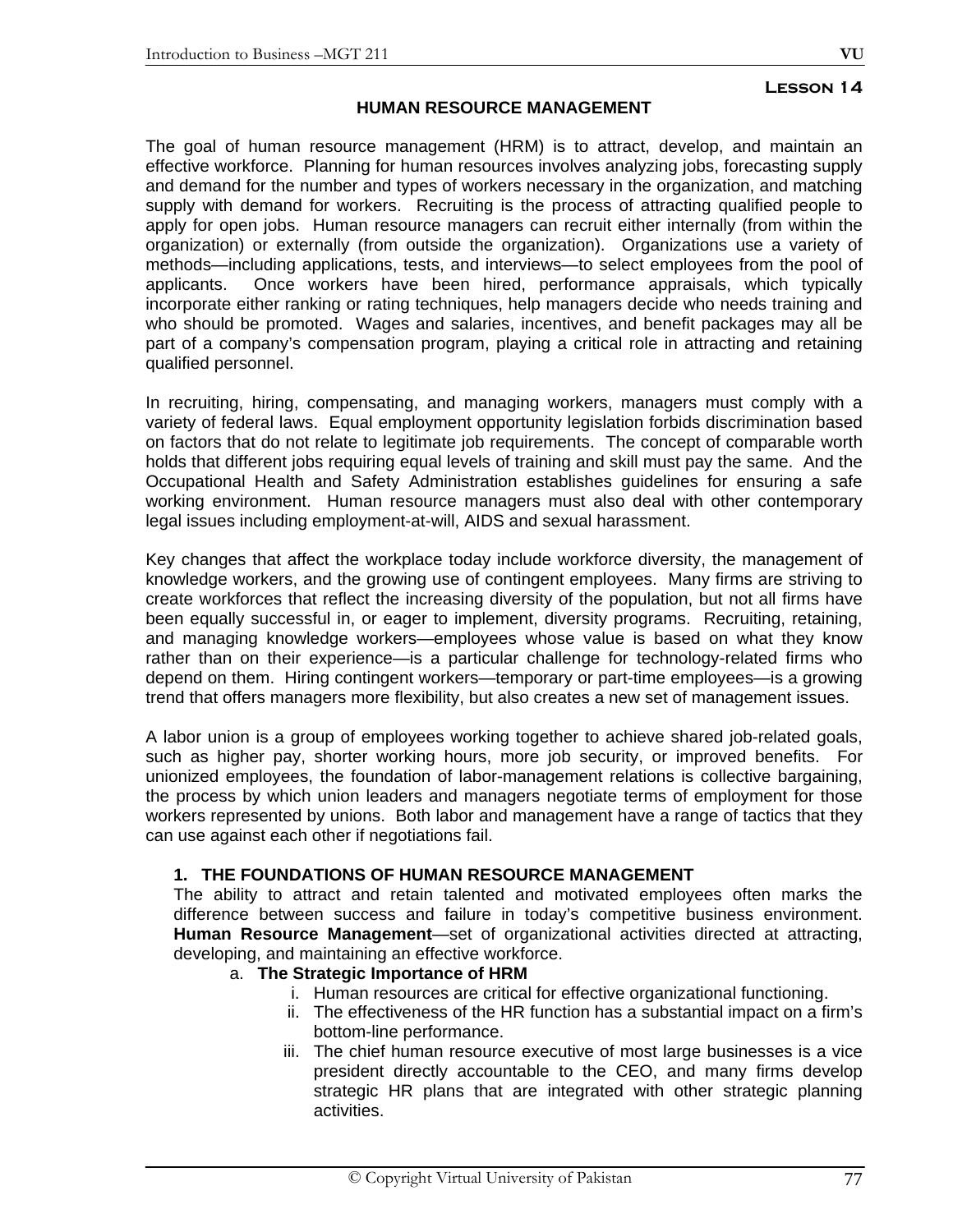### **Human Resource Planning**

- iv. **Job Analysis**—systematic analysis of jobs in an organization.
	- 1. **Job Description**—systematic evaluation of the duties, working conditions, tools, materials, and equipment related to the performance of a job.
	- 2. **Job Specification**—description of the skills, abilities, and other credentials required by a job.

#### v. **Forecasting HR Demand and Supply**

- 1. Forecasting the supply of labor is two tasks:
	- a. **Forecasting internal supply**—the number and type of employees who will be in the firm at some future date.
	- b. **Forecasting external supply**—the number and type of people who will be available for hiring from the labor market at large. Large organizations use extremely sophisticated models to forecast staffing levels.
- 2. **Replacement Chart**—listing of each managerial position, who occupies it, how long that person will likely stay in the job, and who is qualified as a replacement. Replacement charts are used at higher levels of the organization to plan developmental experiences for people identified as potential successors to critical managerial jobs.
- 3. **Skills Inventories (or Employee Information System)** computerized system containing information on each employee's education, skills, work experiences, and career aspirations.
- vi. **Matching HR Supply and Demand**—After comparing future demand and internal supply, managers can make plans to manage predicted shortfalls or overstaffing. If the organization needs to hire, the external labor-supply forecast helps managers plan how to recruit.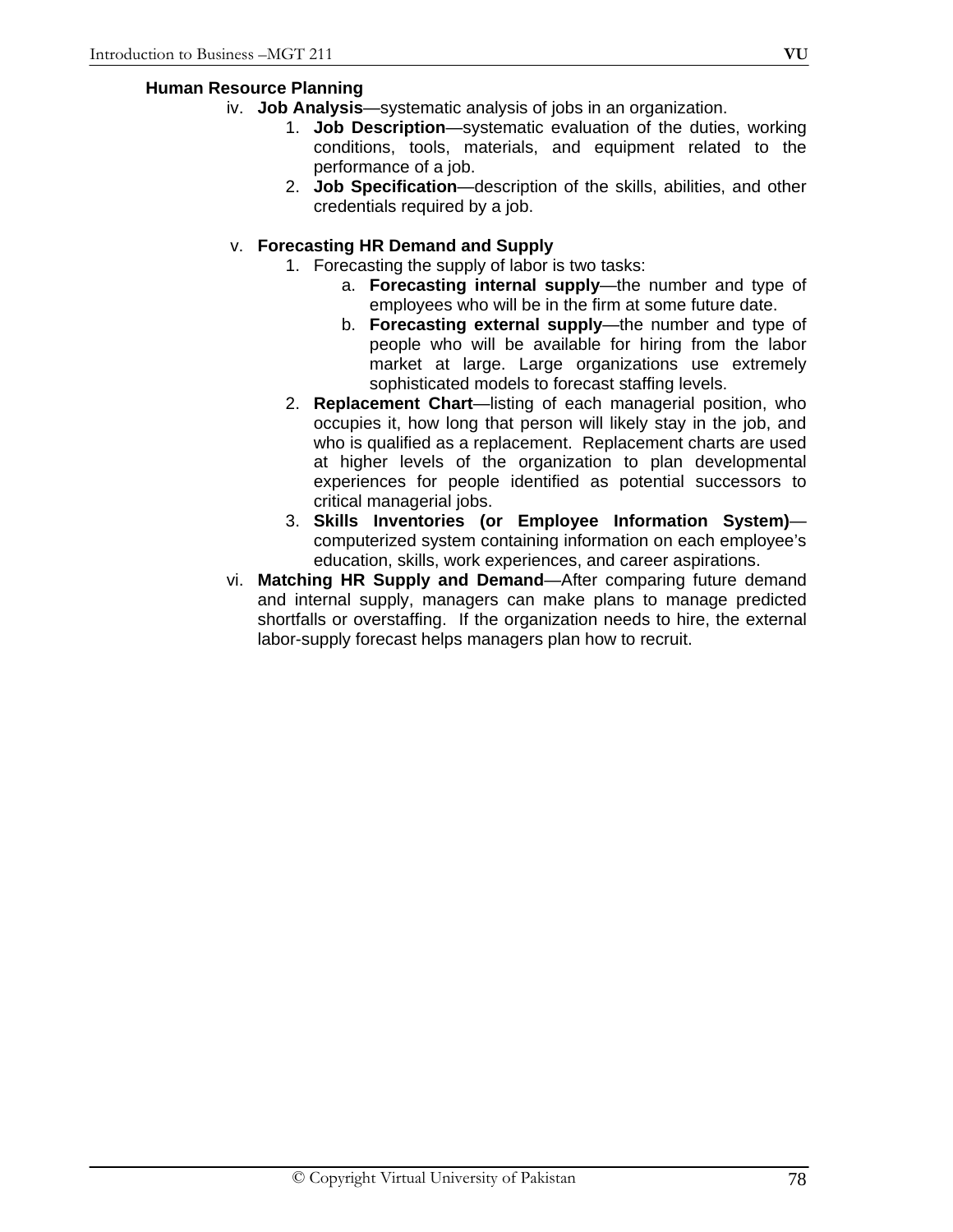#### **STAFFING**

**Staffing** is the practice of finding, evaluating, and establishing a working relationship with future colleagues on a project and firing them when they are no longer needed. Staffing involves finding people, who may be hired or already working for the company (organization) or may be working for competing companies.

In knowledge economies, where talent becomes the new capital, this discipline takes on added significance to help organizations achieve a competitive advantage in each of their marketplaces.

"Staffing" can also refer to the industry and/or type of company that provides the functions described in the previous definition for a price. A staffing company may offer a variety of services, including temporary help, permanent placement, temporary-to-permanent placement, long-term and contract help, managed services (often called outsourcing), training, human resources consulting, and PEO arrangements (Professional Employer Organization), in which a staffing firm assumes responsibility for payroll, benefits, and other human resource functions.

The term "staffing company" has replaced the term "temporary service".

#### **STAFFING THE ORGANIZATION**

Staffing is one of the most complex and important tasks of good HR management.

- a. **Recruiting Human Resources**—process of attracting qualified persons to apply for open jobs.
	- i. **Internal Recruiting**—practice of considering present employees as candidates for job openings.
	- ii. **External Recruiting**—practice of attracting people outside an organization to apply for jobs. By early 1998, unemployment had dropped to a 23-year low of 4.6 percent, making recruiting a more difficult task. By 2001, the situation reversed.

#### b. **Selecting Human Resources**

**Validation**–process of determining the predictive value of information.

- i. Application Forms
- ii. **Tests** tests of ability, skill, aptitude, or knowledge.
- iii. **Interviews**—Interviews are sometimes a poor predictor of job success although they remain a popular means of screening candidates. Validity can be improved by training employees to be aware of potential biases created in the interview situation and by using structured interviews, in which questions are written in advance and all interviews follow the same list of questions for each candidate.
- iv. **Other Techniques** Polygraph tests are declining in popularity, although some organizations require physical exams. More organizations are using drug tests, particularly in which drug-related performance problems could create serious safety hazards for customers or employees.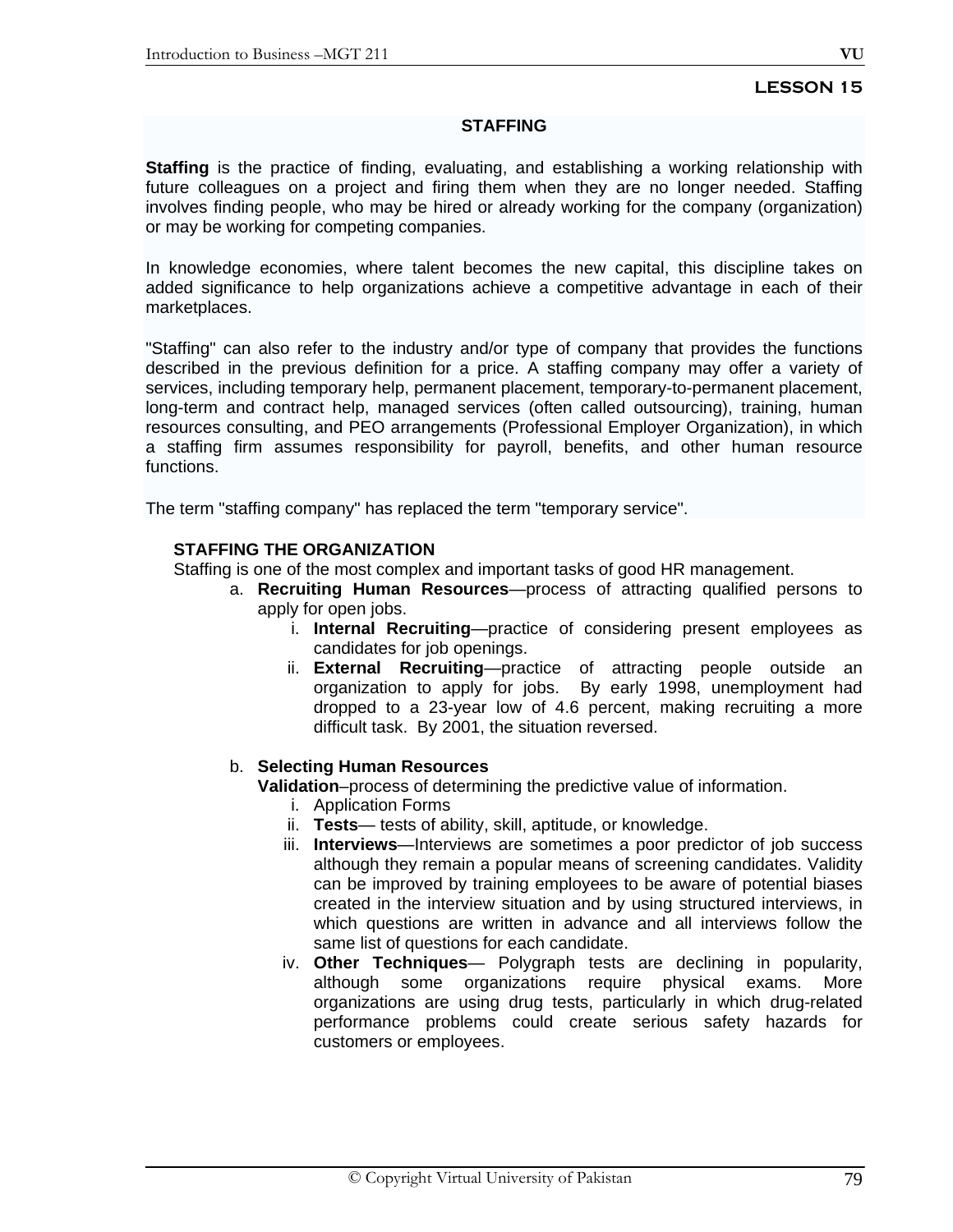### **STAFF TRAINING & DEVELOPMENT**

As a brief review of terms, training involves an expert working with learners to transfer to them certain areas of knowledge or skills to improve in their current jobs. Development is a broad, ongoing multi-faceted set of activities (training activities among them) to bring someone or an organization up to another threshold of performance, often to perform some job or new role in the future.

### **Typical Reasons for Employee Training and Development**

Training and development can be initiated for a variety of reasons for an employee or group of employees, e.g.,:

a.) When a performance appraisal indicates performance improvement is needed

b.) To "benchmark" the status of improvement so far in a performance improvement effort

c.) As part of an overall professional development program

d.) As part of succession planning to help an employee be eligible for a planned change in role in the organization

e.) To "pilot", or test, the operation of a new performance management system

f.) To train about a specific topic (see below)

# **Typical Topics of Employee Training**

**1.** *Communications*: The increasing diversity of today's workforce brings a wide variety of languages and customs.

**2**. *Computer skills***:** Computer skills are becoming a necessity for conducting administrative and office tasks.

**3**. *Customer service***:** Increased competition in today's global marketplace makes it critical that employees understand and meet the needs of customers.

**4**. *Diversity***:** Diversity training usually includes explanation about how people have different perspectives and views, and includes techniques to value diversity

**5**. *Ethics***:** Today's society has increasing expectations about corporate social responsibility. Also, today's diverse workforce brings a wide variety of values and morals to the workplace.

**6**. *Human relations***:** The increased stresses of today's workplace can include

misunderstandings and conflict. Training can people to get along in the workplace.

**7**. *Quality initiatives***:** Initiatives such as Total Quality Management, Quality Circles, benchmarking, etc., require basic training about quality concepts, guidelines and standards for quality, etc.

**8**. *Safety***:** Safety training is critical where working with heavy equipment , hazardous chemicals, repetitive activities, etc., but can also be useful with practical advice for avoiding assaults, etc.

**9**. *Sexual harassment***:** Sexual harassment training usually includes careful description of the organization's policies about sexual harassment, especially about what are inappropriate behaviors.

### **General Benefits from Employee Training and Development**

There are numerous sources of on-line information about training and development. Several of these sites (they're listed later on in this library) suggest reasons for supervisors to conduct training among employees. These reasons include:

- 1. Increased job satisfaction and morale among employees.
- 2. Increased employee motivation.
- 3. Increased efficiencies in processes, resulting in financial gain.
- 4. Increased capacity to adopt new technologies and methods.
- 5. Increased innovation in strategies and products.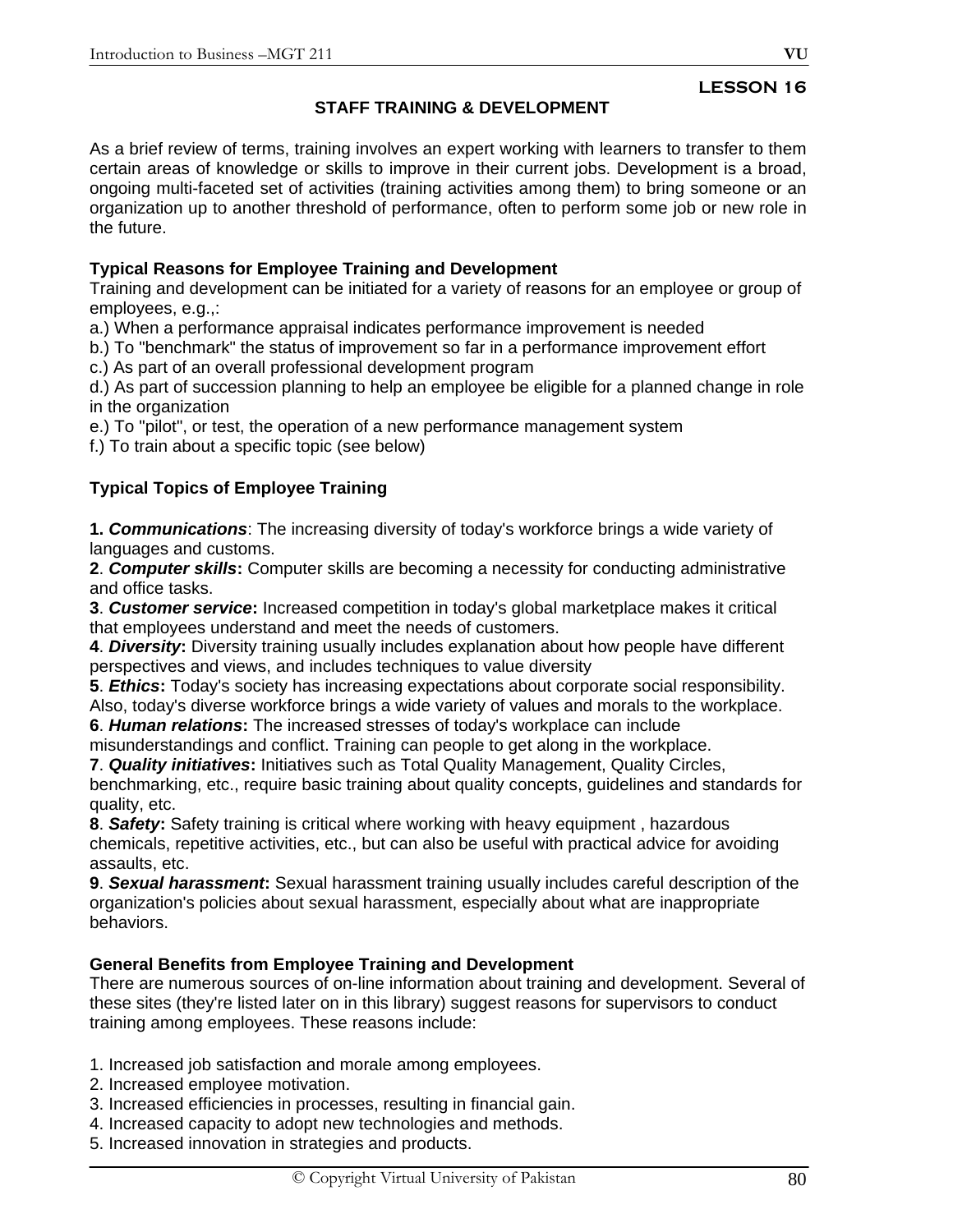6. Reduced employee turnover.

7. Enhanced company image, e.g., conducting ethics training (not a good reason for ethics training!).

8. Risk management, e.g., training about sexual harassment, diversity training.

### **Training Methods**

- i. **On-the-Job Training**—work-based training, sometimes informal, conducted while an employee is in the actual work situation. As much as 60 percent of training in the United States occurs on the job.
- ii. **Off-the-Job Training**—Training conducted in a controlled environment away from the work site.
- iii. **Vestibule Training**—work-based training conducted in a simulated environment away from the work site. Airline pilots and machine operators frequently learn via vestibule training.
- a. **Performance Appraisal**—formal evaluation of an employee's job performance in order to determine the degree to which the employee is performing effectively. The individual supervisor is usually responsible for the performance of his or her subordinates. Appraisals help managers assess the extent to which they are recruiting and selecting the best employees and contribute to effective training and appropriate compensation.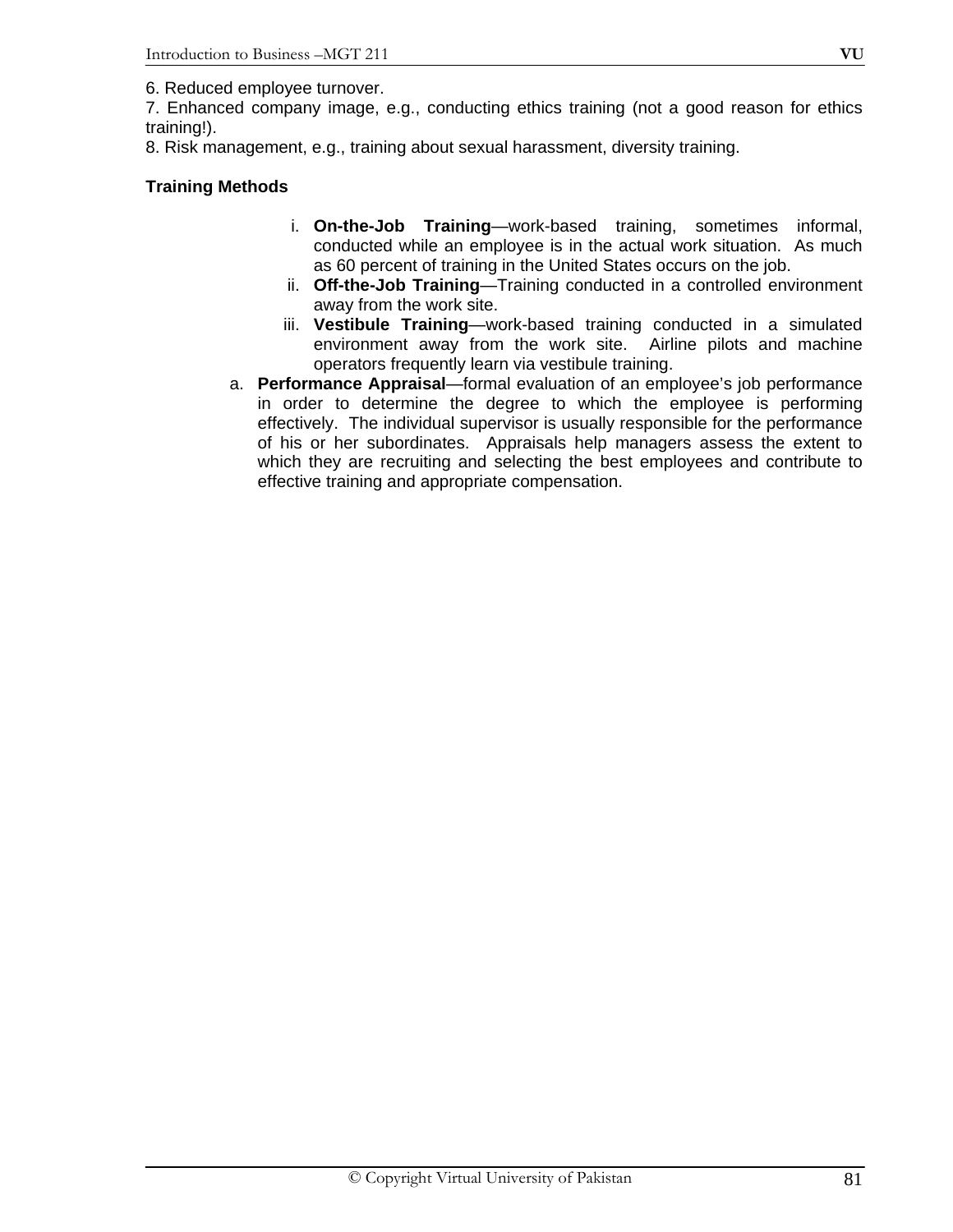### **BUSINESS MANAGER'S RESPONSIBILITY PROFILE**

### **Accountability**

- Accountable to the general manager
- Accountable for all companions, employed staff and volunteers who are involved in business activities during their working time

# **General responsibilities**

- To develop and maintain business activities that maximize the opportunity of the Emmaus Brighton &Hove community to realize its objectives of solidarity and self sufficiency
- To take part in overall pastoral care as appropriate
- To take part in Supporting people as appropriate
- To assist the Community Team Manager (CTM) where appropriate in discussing and deciding admissions and inductions

### **Specific responsibilities**

- Manage and develop the operation of all business-related workshops
- Ensuring adequate provision and monitoring of Health &Safety measures within business activities, and in conjunction with the Premises Manager and CTM the procurement of tools and materials
- Managing the scheduling and collection of donated goods
- Manage fleet of vans
- Manage and develop marketing strategies and business promotion materials
- Manage the development of retail spaces and procedures
- Manage the development and maintenance of recycling activities
- Provide accessible information on business outputs
- Manage and develop opportunities for companions to take on enhanced responsibilities
- Provide appropriate support and supervision to staff responsible for companions who are involved in business activities during their working time
- Support the training and skills development of volunteers
- Recruitment and allocation of tasks for volunteers

# **Financial responsibilities**

- Contribute to the construction of annual budget and monitor expenditure
- Verify and authorise expenditure within delegated powers
- Confirm solidarity discounts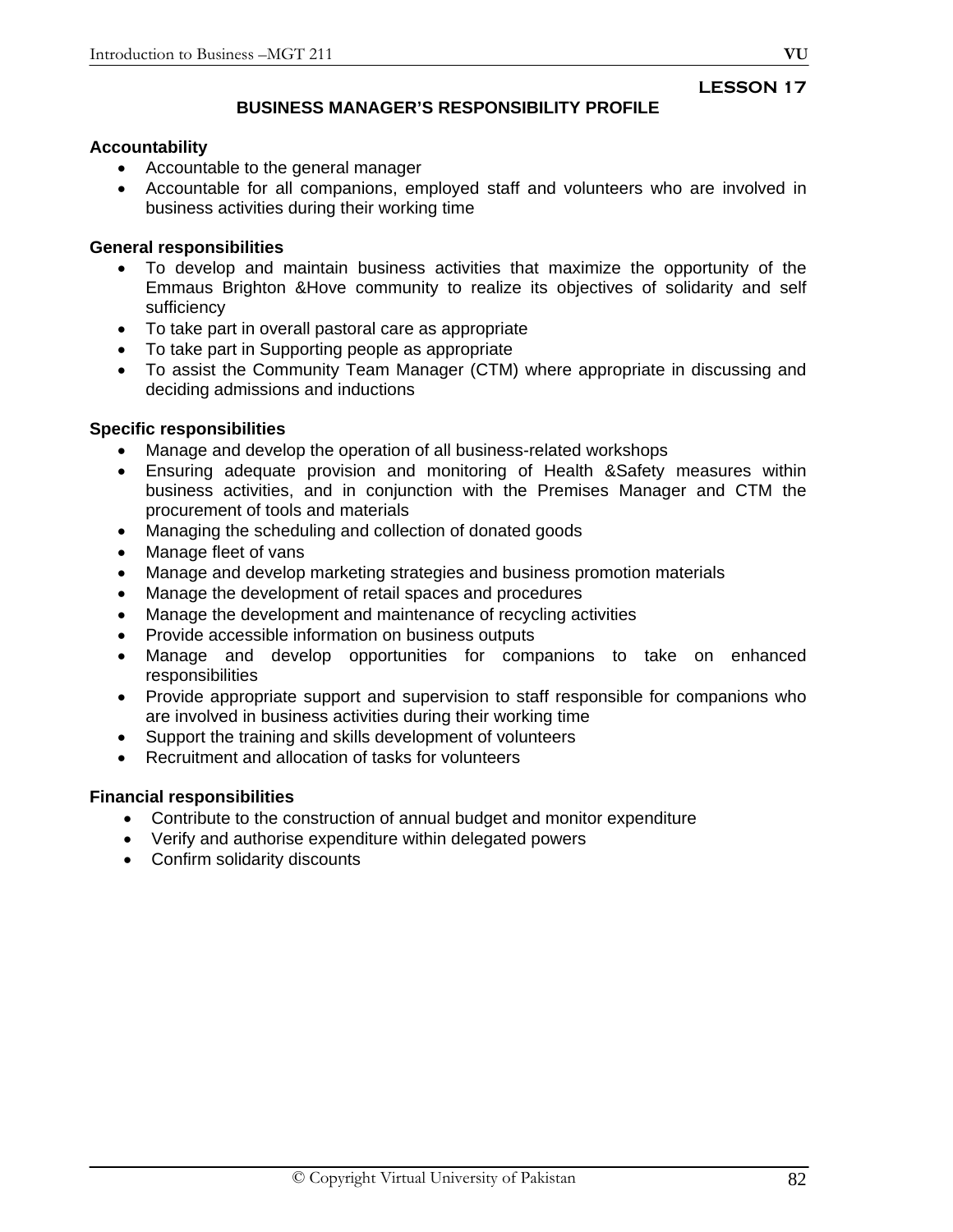#### **COMPENSATION AND BENEFITS**

Set of rewards that organizations provide to individuals in return for their willingness to perform various jobs and tasks within the organization.Compensation includes base salary, incentives, bonuses, benefits, and other rewards.

### **a. Wages and Salaries**

- **i. Wages**—compensation in the form of money paid for time worked.
- **ii. Salary**—compensation in the form of money paid for discharging the responsibilities of a job.
- **b. Incentive Programs**—Special compensation program designed to motivate high performance
	- **i. Individual Incentives**—incentive-based pay plan that rewards individual performance.
		- 1. **Bonus**—Individual performance incentive in the form of a special payment made over and above the employee's salary
		- 2. **Merit Salary Systems**—Individual incentive linking compensation to performance in nonsales jobs
		- 3. **Pay-for-performance** (or variable pay)—Individual incentive that rewards a manager for especially productive output

### **ii. Company-wide Incentives**

- 1. **Profit-sharing plan**—Incentive plan for distributing bonuses to employees when company profits rise above a certain level
- 2. **Gain-sharing plan**—Incentive plan that rewards groups for productivity improvements
- 3. **Pay-for-knowledge plan**—Incentive plan to encourage employees to learn new skills or become proficient at different jobs
- **c. Benefit Programs**—compensation other than wages and salaries. Some may be required by law, such as, **workers' compensation insurance** (insurance for compensating workers injured on the job)
	- **i. Retirement Plans**—prearranged company pensions provided to retired employees.
	- **ii.** Containing the Costs of Benefits
		- 1. **Cafeteria Benefit Plan**—benefit plan that sets limits on benefits per employee, each of whom may choose from a variety of alternative benefits. It allows employees to choose those benefits they really want.

### **2. THE LEGAL CONTEXT OF HR MANAGEMENT**

Laws impact many areas of human resource management.

- **a. Equal Employment Opportunity**—The basic goal of all equal employment opportunity regulation is to protect people from unfair or inappropriate discrimination in the workplace. Legally mandated nondiscrimination in employment on the basis of race, creed, sex, or national origin
	- **i.** Protected Classes in the Workplace
		- 1. **Protected Class**—set of individuals who by nature of one or more common characteristics are protected by law from discrimination on the basis of any of those characteristics.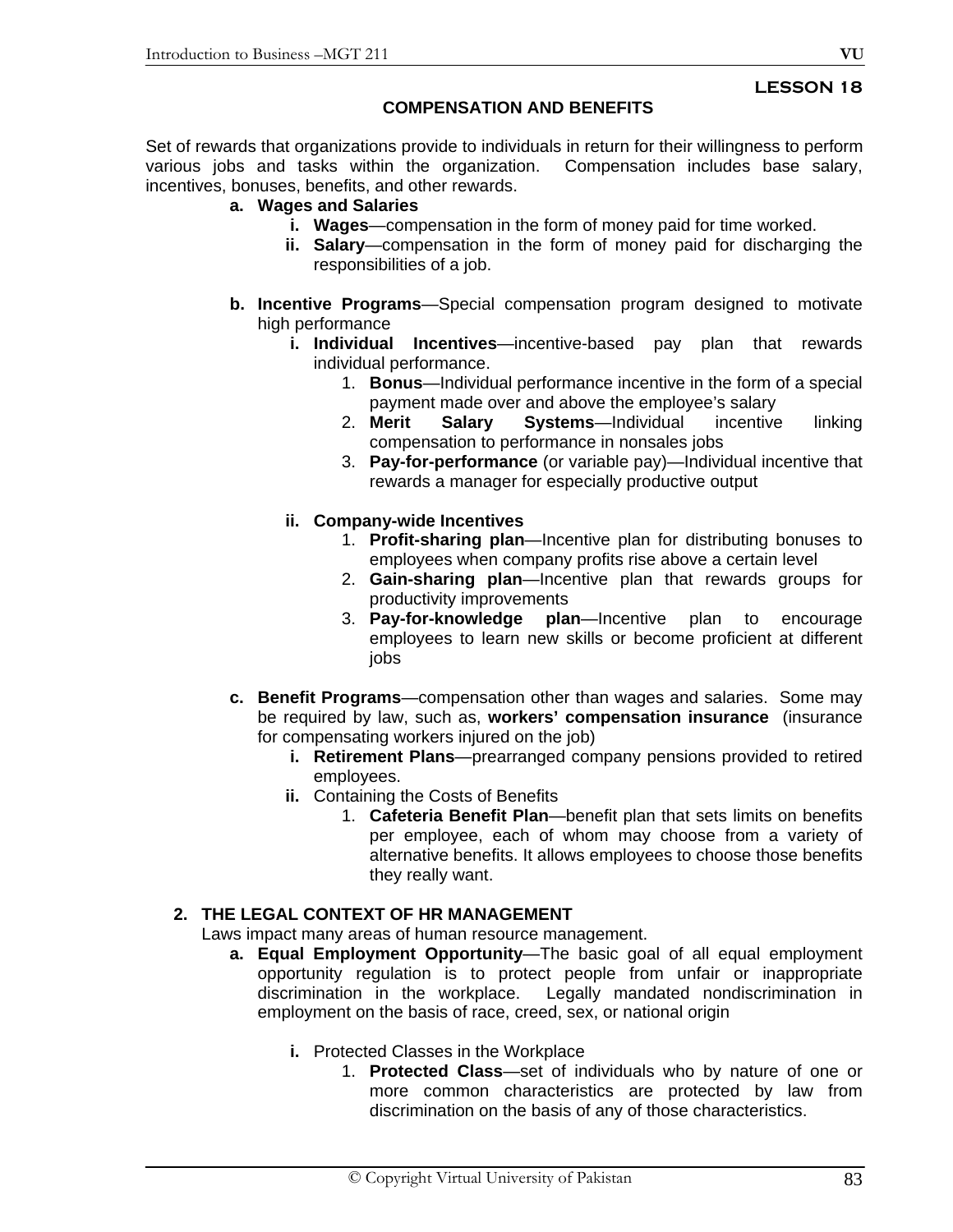### **ii. Enforcing Equal Employment Opportunity**

- 1. **Equal Employment Opportunity Commission (EEOC)**—Dept. of Justice agency created by Title VII to enforce discriminationrelated laws.
- 2. **Affirmative Action Plan**–practice of recruiting qualified employees belonging to racial, gender, or ethnic groups who are underrepresented in an organization.
- **iii.** Legal issues in Compensation

# **b. Contemporary Legal Issues in HR Management**

### **i. Employee Safety and Health**

- 1. **Occupational Safety and Health Act of 1970 (OSHA)**—federal law setting and enforcing guidelines for protecting workers from unsafe conditions and potential health hazards in the workplace. Violators are fined for each incident.
- **ii. Emerging Areas of Discrimination Law**
	- 1. **AIDS in the Workplace**—Organizations must follow a certain set of guidelines and employ common sense when dealing with AIDS-related issues. AIDS is considered a disability under ADA.
	- 2. **Sexual Harassment**—practice or instance of making unwelcome sexual advances in the workplace. It is a violation of Title VII of the Civil Rights Act of 1964.
		- a. **quid pro quo harassment**—form of sexual harassment in which sexual favors are requested in return for jobrelated benefits
		- b. **hostile work environment**—form of sexual harassment, deriving from off-color jokes, lewd comments, and so forth, that makes the work environment uncomfortable for some employees
	- 3. **Employment-at-Will**—principle, increasingly modified by legislation and judicial decision, that organizations should be able to retain or dismiss employees at their discretion. Employees, however, cannot be fired for exercising rights protected by law such as filing worker compensation claims or taking excessive time off to serve jury duty.

### **3. NEW CHALLENGES IN THE WORKPLACE**

# **a. Managing Workforce Diversity**

**i. Workforce Diversity**—range of workers' attitudes, values, and behaviors that differ by gender, race, and ethnicity. Workforce diversity has been increasing in recent years and by 2006 it is expected that almost half all workers in the labor force will be women and almost onethird will be Blacks, Hispanics, Asian Americans, and others.

### **b. Managing Knowledge Workers**

**i.** The Nature of Knowledge Work

**Knowledge Worker**—employee who is of values because of the knowledge that he or she possesses. Knowledge workers include computer scientists, engineers, and physical scientists who tend to work in high-technology firms and are usually experts in some abstract knowledge base.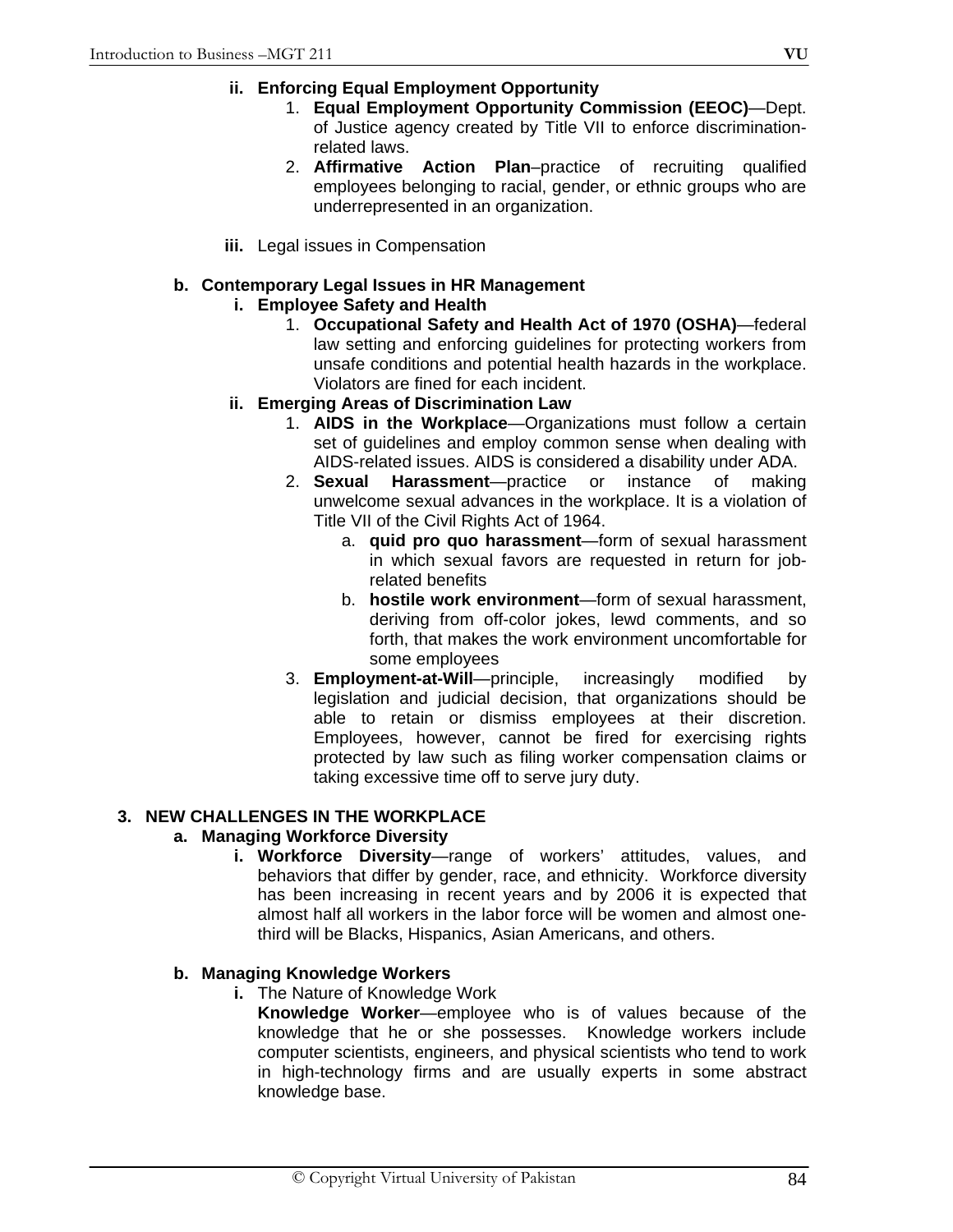### **ii. Knowledge Worker Management and Labor Markets**

- 1. The demand for knowledge workers has been growing at a dramatic rate.
- 2. The growing demand for knowledge workers has inspired some fairly extreme measure for attracting them, such a high starting salaries and sign-on bonuses.

# **c. Contingent and Temporary Workers**

- **i. Trends in Contingent and Temporary Employment**—About 10 percent of the U.S. workforce currently uses an alternative form of employment relationship such as contingent or temporary employment.
	- 1. **Contingent Worker**—employee hired on something other than a full-time basis to supplement an organization's permanent workforce.
- **ii. Managing Contingent and Temporary Workers**—HR managers must understand how to use contingent workers by using careful planning, acknowledging both their advantages and disadvantages, and assessing the real cost of using them.

## **4. DEALING WITH ORGANIZED LABOR**

**Labor Union**—Group of individuals working together to achieve shared job-related goals, such as higher pay, shorter working hours, more job security, greater benefits, or better working conditions.

**Labor Relations**—Process of dealing with employees who are represented by a union.

**Collective Bargaining**—Process by which labor and management negotiate conditions of employment for union-represented workers.

### **a. Unionism Today**

- **i. Trends in Union Membership**—U.S. labor unions have experienced increasing difficulties in attracting new members. Union membership has declined, together with the percentage of successful unionorganizing campaigns. There are some recent exceptions.
- **ii. Trends in Union-Management Relations**—The gradual decline in unionization in the United States has been accompanied by some significant trends in union-management relations. Unions remain quite strong in some sectors, notably the automobile and steel industries. Unions generally are in a weakened position, and many have taken a more conciliatory stance in their relations with management. Most experts agree that improved union-management relations have benefited both sides.
- **iii. Trends in Bargaining Perspectives**—Changes in bargaining perspectives have occurred in response to recent trends. Organizational downsizing and several years of low inflation in the U.S. have found unions fighting against wage cuts, rather than striving for wage increases. Another common goal of union strategy is preserving what's already been won, as organizations seek lower health care and other benefits. Unions also place greater emphasis on job security and improved pension plans. Unions have begun to set their sights on preserving jobs for workers in the United States in the face of business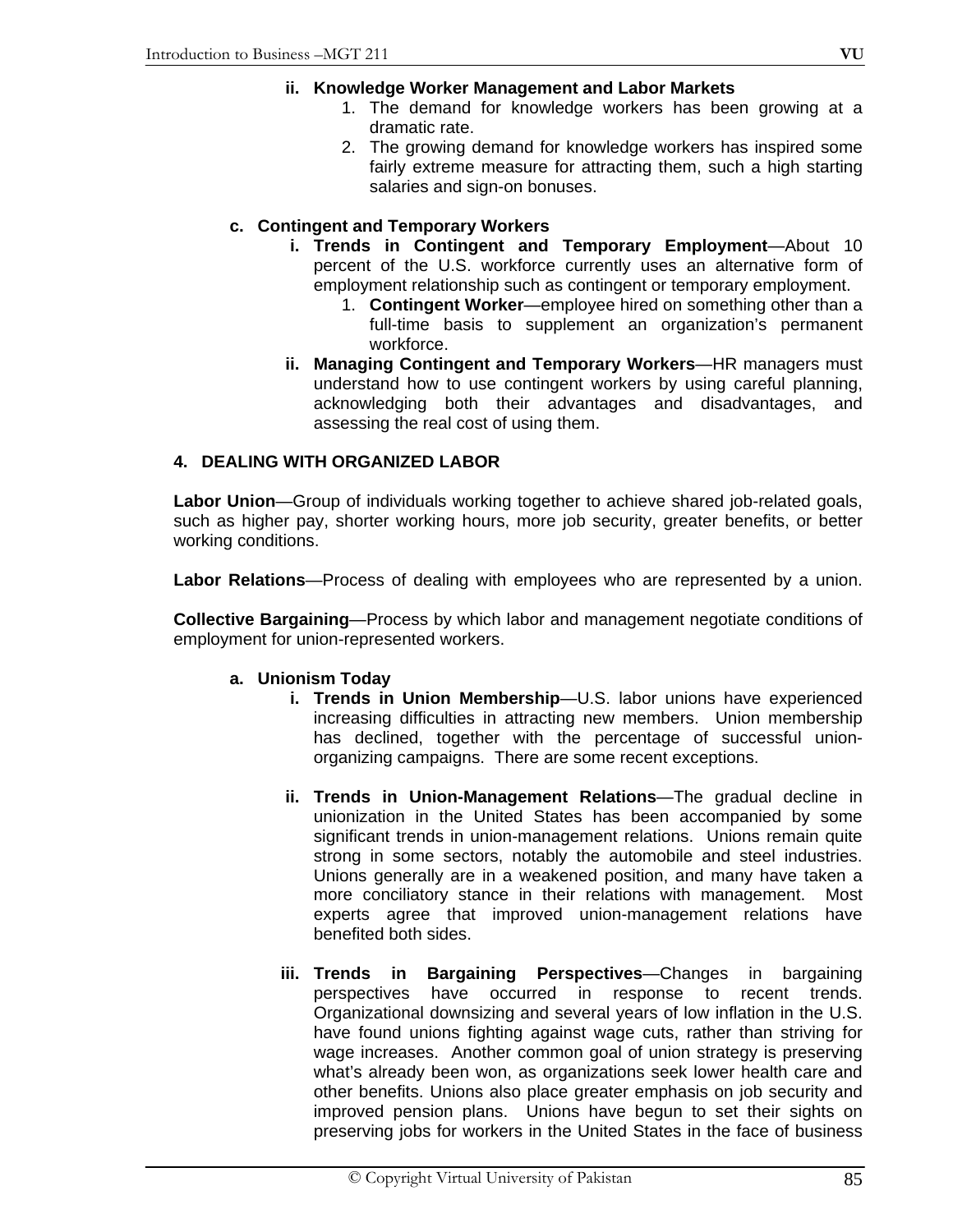efforts to relocate production in some sectors to countries where labor costs are lower.

**iv. The Future of Unions**—Despite declining membership and some loss of power, labor unions remain a major factor in the U.S. business world. Some unions still wield considerable power, especially in the traditional strongholds of goods-producing industries.

### **5. COLLECTIVE BARGAINING**

Collective bargaining is an ongoing process involving both the drafting and the administering of the terms of the labor contract. It begins as soon as the union is recognized as the exclusive negotiator for its members.

- **a. Reaching Agreement on Contract Terms**—Law requires that union leaders and management representatives must sit down at the bargaining table and negotiate in good faith. Sessions focus on identifying the bargaining zone.
- **b. Contract Issues**
	- **i. Compensation**—Unions generally want their members to earn higher wages; compensation is the most common contract issue.
		- 1. cost-of-living adjustment (COLA)–labor contract clause tying future raises to changes in consumer purchasing power
		- 2. wage reopener clause–clause allowing wage rates to be renegotiated during the life of the labor contract
	- **ii. Benefits** (e.g., health insurance, retirement benefits, paid holidays, working conditions)—Unions typically want employers to pay all or most of the costs of benefits.
	- **iii. Job Security**—In some cases, demands for job security entail the company's promise not to move to another location, or a stipulation that if workforce reductions must occur, seniority will be used to determine which employees lose their jobs.
	- **iv. Other Union Issues** (e.g., working hours, overtime policies, rest period arrangements, differential pay plans for shift employees, the use of temporary workers, grievance procedures, and allowable union activities)
	- **v. Management Rights**—Management wants as much control as possible over hiring policies and work assignments. Unions try to limit management rights by specifying hiring, assignment, and other policies.

### **c. When Bargaining Fails**

Although it is generally agreed that both parties suffer when, after bargaining, an impasse is reached and action is taken, both sides can use several tactics to support their cause.

- **i. Union Tactics**
	- 1. **Strike**—labor action in which employees temporarily walk off the job and refuse to work. Most strikes in the United States are economic strikes, triggered by stalemates over mandatory bargaining items including such noneconomic issues as working hours.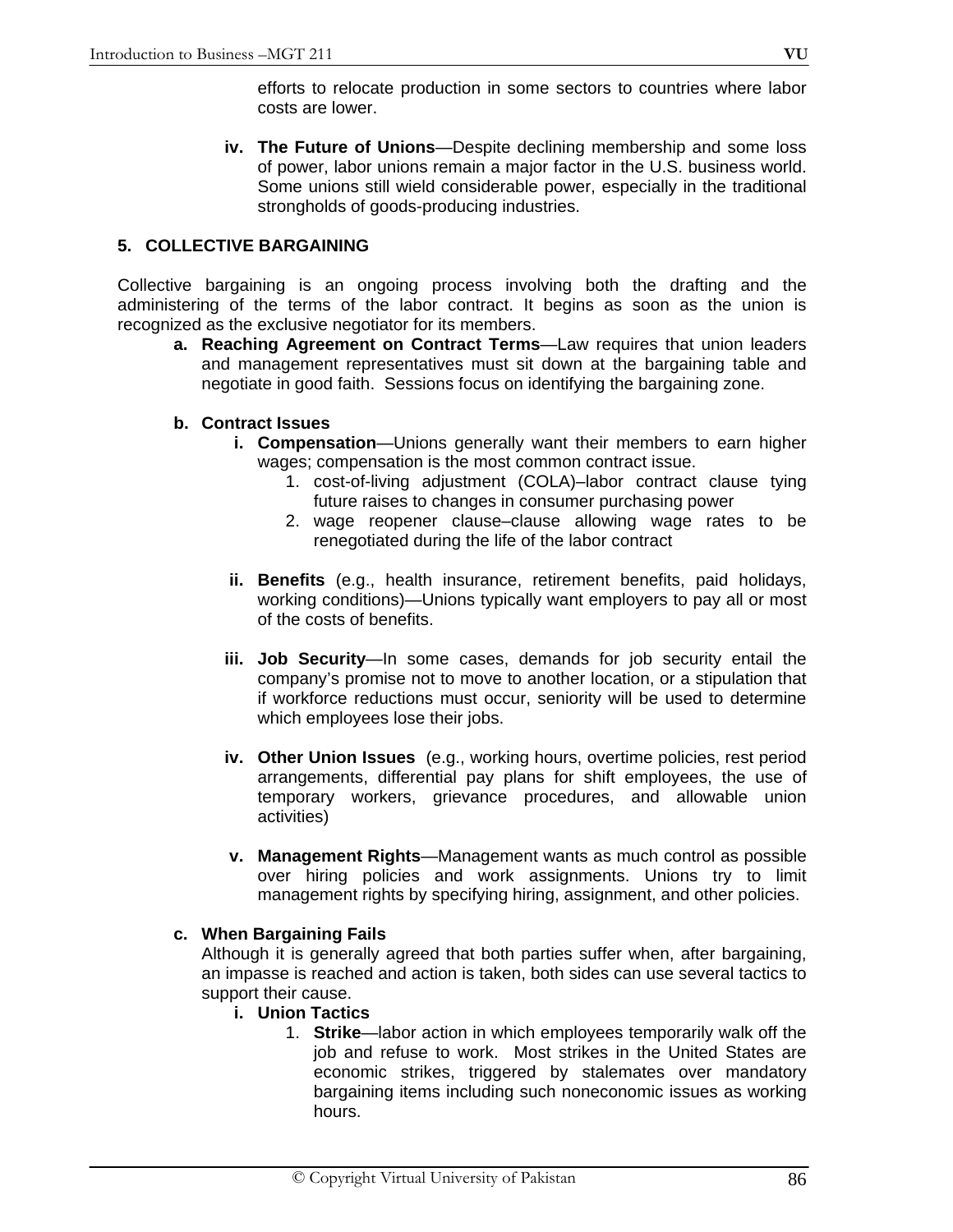- 2. **Sympathy Strike** (or Secondary Strike) —strike in which one union strikes to support action initiated by another.
- 3. **Wildcat Strike**—strike that is unauthorized by strikers' union.
- 4. Other Labor Actions
	- a. **Picketing**—labor action in which workers publicize their grievances at the entrance to an employer's facility.
	- b. **Boycott**—labor action in which workers refuse to buy the products of a targeted employer.
	- c. **Slowdown**—labor action in which workers perform jobs at a slower than normal pace.
- **ii. Management Tactics**—Like workers, management can respond forcefully to an impasse.
	- 1. **Lockout**—management tactic whereby workers are denied access to the employer's workplace.
	- 2. **Strikebreaker**—worker hired as permanent or temporary replacement for a striking employee.
- **iii. Mediation and Arbitration**—Mediation and arbitration make use of a third party to help resolve the dispute.
	- 1. **Mediation**–method of resolving a labor dispute in which a third party suggests, but does not impose, a settlement.
	- 2. **Voluntary Arbitration**–method of resolving a labor dispute in which both parties agree to submit to the judgment of a neutral party.
	- 3. **Compulsory Arbitration**–method of resolving a labor dispute in which both parties are legally required to accept the judgment of a neutral party.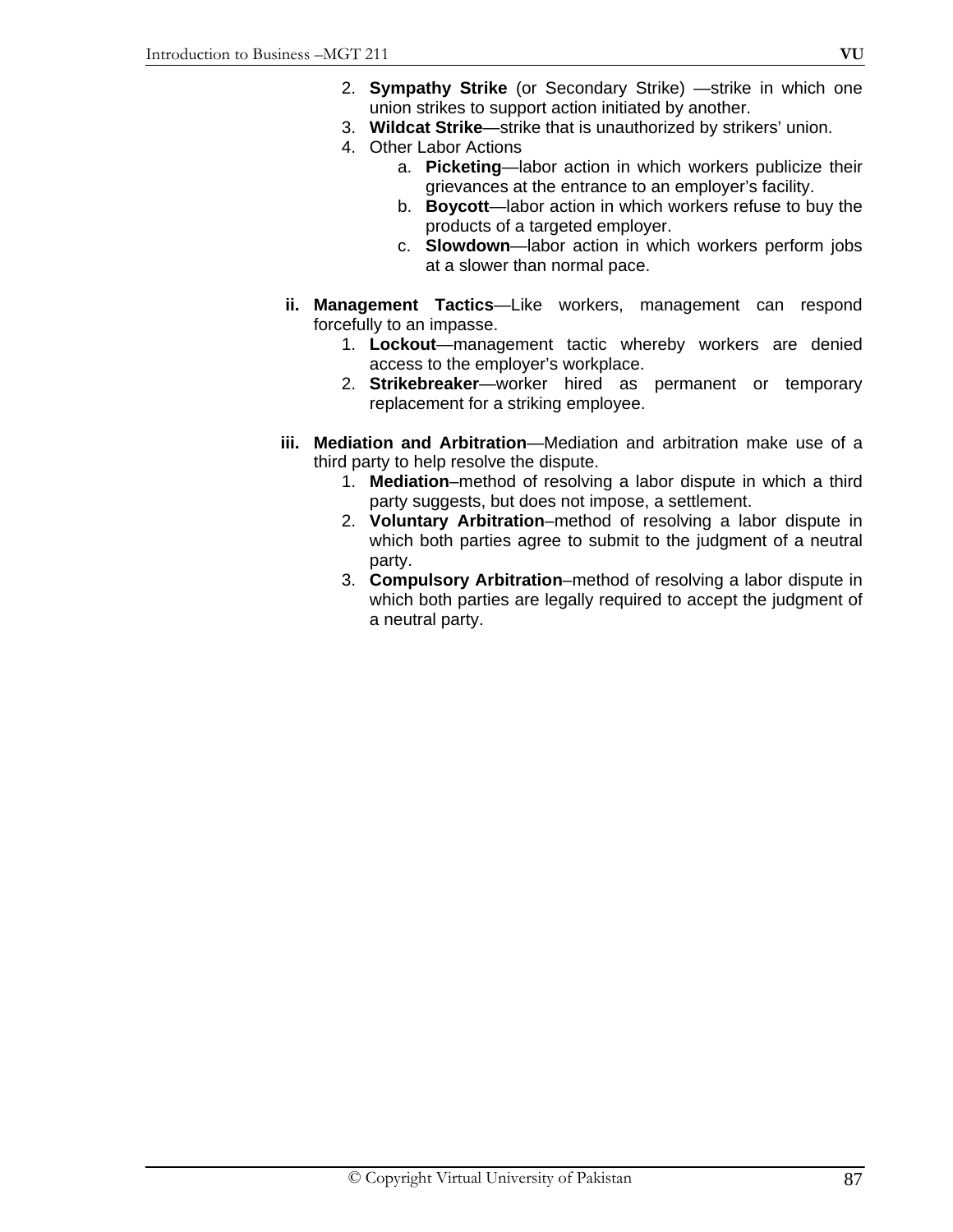### **COMPENSATION AND BENEFITS (Continued)**

Psychological contracts in the workplace are the set of expectations held by employees concerning what they will contribute to an organization (contributions) and what the organization will in return provide to them (inducements). Psychological contracts have changed significantly in the last decade. Employers offer less security, but more benefits, while employees offer less loyalty, but are often willing to work longer hours and assume more responsibility.

Good human relations—positive interactions between employers and employees—lead to high levels of job satisfaction and morale. As a result, employees are more productive and more loyal, with a lower level of grievances, absenteeism, and turnover.

Theories of employee motivation have changed dramatically over the years. The most important models are summarized below:

- **Classical Theory**: People are motivated solely by money. This theory impacted business via scientific management, which focused on analyzing jobs and finding more efficient ways to perform tasks.
- **Behavior Theory:** People's needs play a role in motivation. Employees perform better when they believe that management is paying attention to them. This theory was first demonstrated in the Hawthorne studies (1927-1932 at the Western Electric Hawthorne works in Chicago).
- **Human Resources Model**: There are two kinds of managers—Theory X managers who believe that people are inherently uncooperative and must be constantly punished or rewarded, and Theory Y managers who believe that people are naturally responsible and self motivated to be productive.
- **Maslow's Hierarchy of Needs Model**: People have different needs which they attempt to satisfy in their work. Lower level needs must be satisfied before people seek to meet higher level needs.
- **Two-Factor Theory**: If basic hygiene needs are not met, workers will be dissatisfied. Only by increasing more complex motivation factors can companies increase employee performance.
- **Expectancy Theory:** People will work hard if they believe that their efforts will lead to desired rewards.
- **Equity Theory**: Motivation depends on the way employees evaluate their treatment by an organization, relative to its treatment of other workers.

Managers can use several strategies to improve employee satisfaction and motivation. The principle of reinforcement or behavior modification theory proposes that rewards and punishments can control behavior. Management by objectives, participative management, and empowerment can improve human relations by increasing the level of employee commitment and involvement in the organizational team. Job enrichment, job redesign, and modified work schedules can build job satisfaction by adding motivation factors to jobs in which they are normally lacking.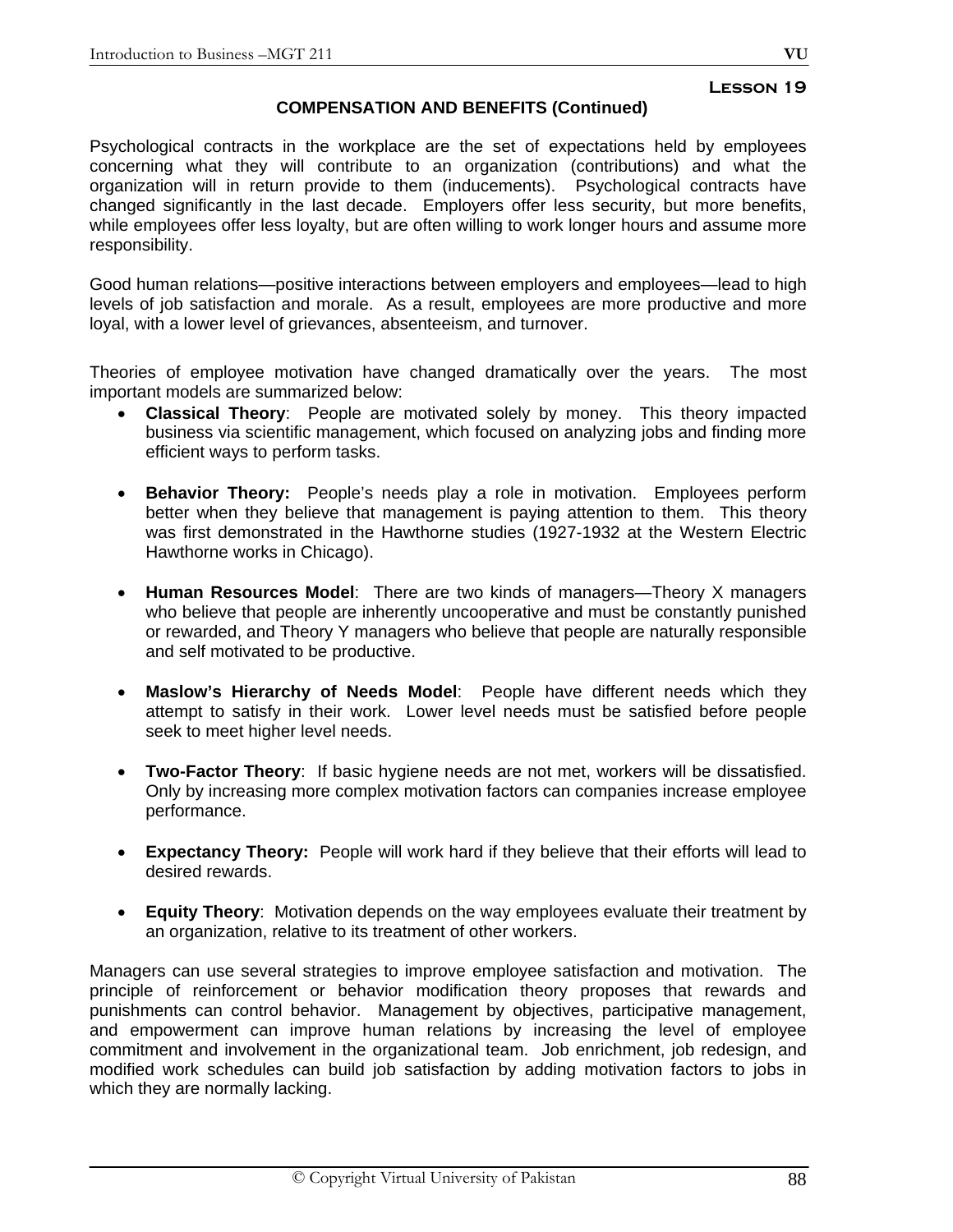Effective managerial leadership is a key contributor to employee satisfaction and motivation. Autocratic managers typically issue orders that they expect employees to obey. Democratic managers generally seek subordinates' input into decisions. Free-rein managers more often advise than make actual decisions. The contingency approach to leadership suggests that managers should assess each situation individually, and exercise a leadership style based on the elements of the situation.

# **1. PSYCHOLOGICAL CONTRACTS IN ORGANIZATIONS**

Set of expectations held by an employee concerning what he or she will contribute to an organization (referred to as contributions) and what the organization will in return provide the employee (referred to as inducements). All organizations face the basic challenge of managing psychological contracts. The massive wave of downsizing and cutbacks that swept the U.S. economy in the 1980s and early 1990s has complicated that challenge. Because job permanence is less likely now, alternative inducements such as lavish benefits packages may be needed instead.

**Human Relations**—Interactions between employers and employees and their attitudes toward one another

# **2. THE IMPORTANCE OF SATISFACTION AND MORALE**

**Job Satisfaction**—degree of enjoyment that people derive from performing their jobs. Satisfied employees are likely to have higher morale, fewer grievances, and fewer negative behaviors than dissatisfied counterparts.

**Morale**—overall attitude that employees have toward their workplace. Low morale may result in high turnover, with negative consequences for production schedules, productivity, and skill level within the firm.

**Turnover**—Annual percentage of an organization's workforce that leaves and must be replaced

- a. Recent Trends in Managing Satisfaction and Morale
	- i. Many major companies went through periods of massive layoffs and cutbacks during the late 1980s through the mid-1990s, creating a sense of job insecurity.
	- ii. A booming economy and the creation of thousands of new jobs led to low unemployment in most industries and regions by the late 1990s. As a result, companies found themselves having to work harder not only to retain current employees but also to offer creative incentives to attract new employees. Innovative benefits and perks have soared as firms try to maintain job satisfaction and employee morale and make themselves more attractive places to work.
	- iii. The 2000s have brought back layoffs and cutbacks. Workers appear satisfied enough.

# **3. MOTIVATION IN THE WORKPLACE**

Employee motivation is even more critical to a firm's success than job satisfaction and morale.

- a. **Classical Theory**—theory holding that workers are motivated solely by money.
	- i. **Scientific Management**–an approach to employee motivation incorporating the classical theory of motivation.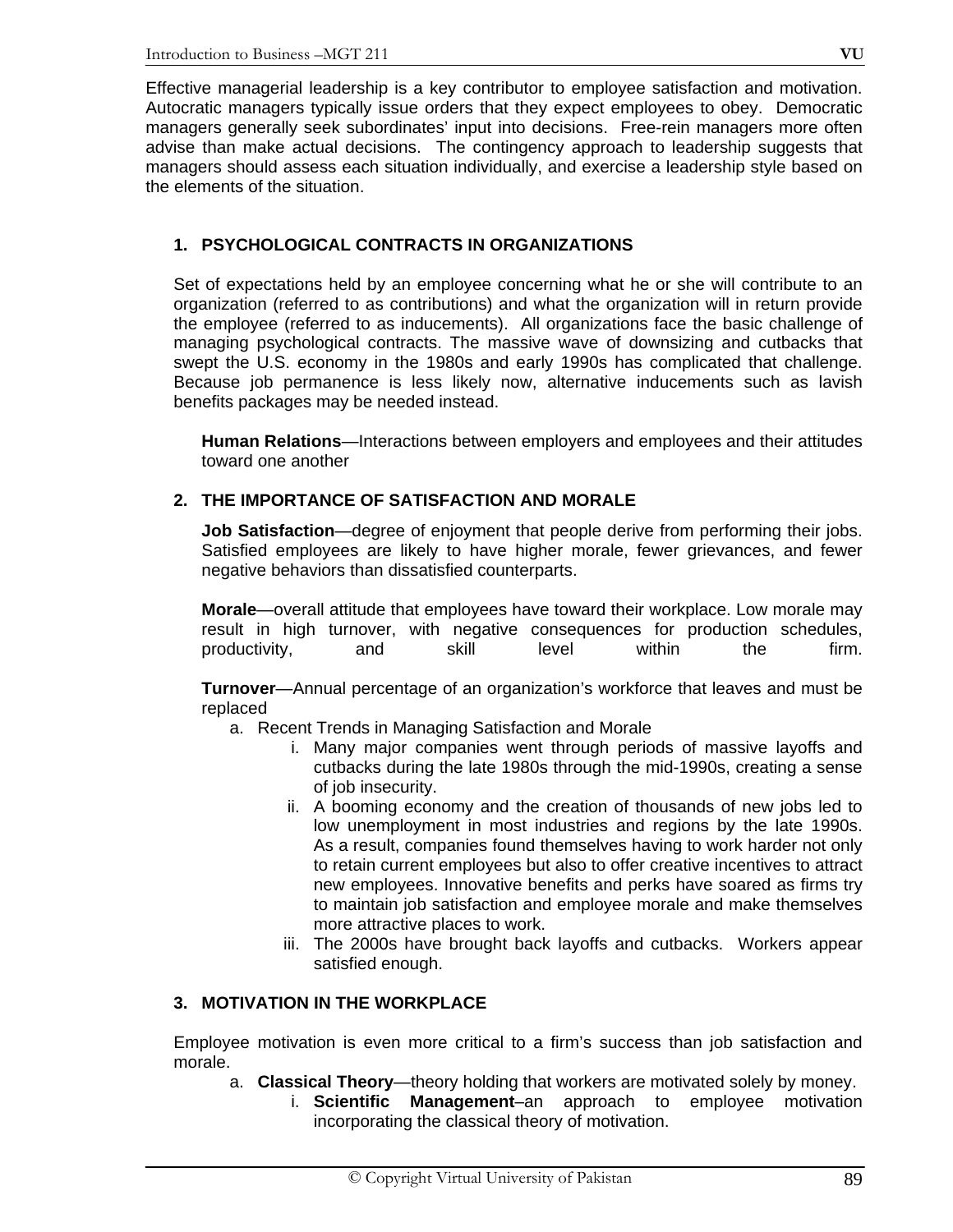- ii. Frederick Taylor (Principles of **Scientific Management**, 1911) reasoned that if workers were motivated by money, paying the more should prompt them to produce more. At the same time, firms that analyzed jobs and found better ways to perform them would be able to produce goods more cheaply, make more profits, and be able to pay and motivate workers better than its competitors.
- iii. **Time-and-motion studies**–industrial-engineering techniques applied to each facet of a job in order to determine how to perform it most efficiently
- b. **Behavior Theory: The Hawthorne Studies**—a set of experiments aimed at examining the relationship between changes in the physical environment and worker output.
	- i. In 1925 Harvard researchers studied Hawthorne Works of Western Electric, outside Chicago. Their experiment with increasing lighting levels to examine the relationship between changes in the physical environment and worker output showed the surprising result that both higher and lower levels increased productivity, while increased pay failed to do so.
	- ii. The answer proved to be that workers were reacting to the attention they were receiving, leading to the conclusion that productivity rose in response to almost any management action that workers interpreted as special attention.
	- iii. **Hawthorne Effect**—tendency for productivity to increase when workers believe they are receiving special attention from management.
- c. **Contemporary Motivational Theories**—Following the Hawthorne studies, managers and researchers focused more attention on the importance of good human relations in motivating employee performance. Most motivation theorists are concerned with the ways in which management thinks about and treats employees.
	- i. **Human Resources Model: Theories X and Y**—Douglas McGregor's theory of motivation suggesting that managers have radically different beliefs about how best to use the human resources employed by a firm.
		- 1. **Theory X**—theory of motivation holding that people are naturally irresponsible and uncooperative.
		- 2. **Theory Y**—theory of motivation holding that people are naturally responsible, growth oriented, self-motivated, and interested in being productive.
	- ii. **Maslow's Hierarchy of Needs Model**—Psychologist Abraham Maslow's theory of motivation proposing that people have several different needs that they attempt to satisfy in their work. These needs are hierarchical in importance; lower-level needs must be met before a person will try to satisfy higher-level needs. Once a set of needs has been satisfied, it ceases to motivate behavior.

**Two-Factor Theory**—Frederick Herzberg's theory of motivation holding that job satisfaction depends on two types of factors, hygiene and motivation. This theory suggests that managers should follow a two-step approach to enhancing motivation—first, ensure that hygiene factors (working conditions, policies) are acceptable, and then offer motivation factors such as recognition and added responsibility.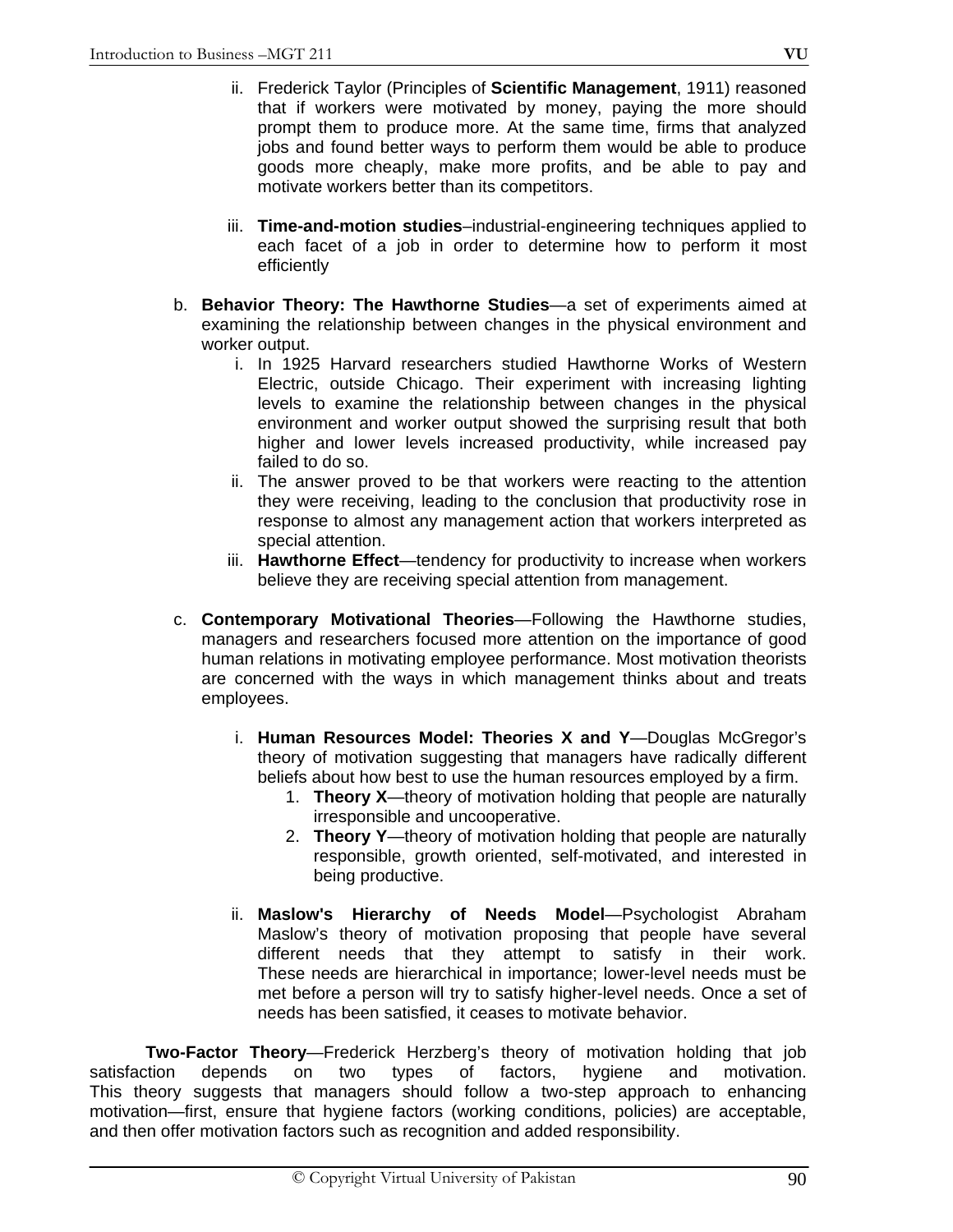- i. **Expectancy Theory**—theory of motivation holding that people are motivated to work toward rewards that they want and that they believe they have a reasonable chance of obtaining. In this theory, a reward that is out of reach is likely to be undesirable even if it is intrinsically positive.
- ii. **Equity Theory**—theory of motivation holding that people evaluate their treatment by employers relative to the treatment of others. People derive a ratio of contribution to return from analyzing what they contribute to their jobs (inputs) and what they receive in return (outputs); they then compare their own ratios with those of other employees. The ratios do not have to be the same, only fair.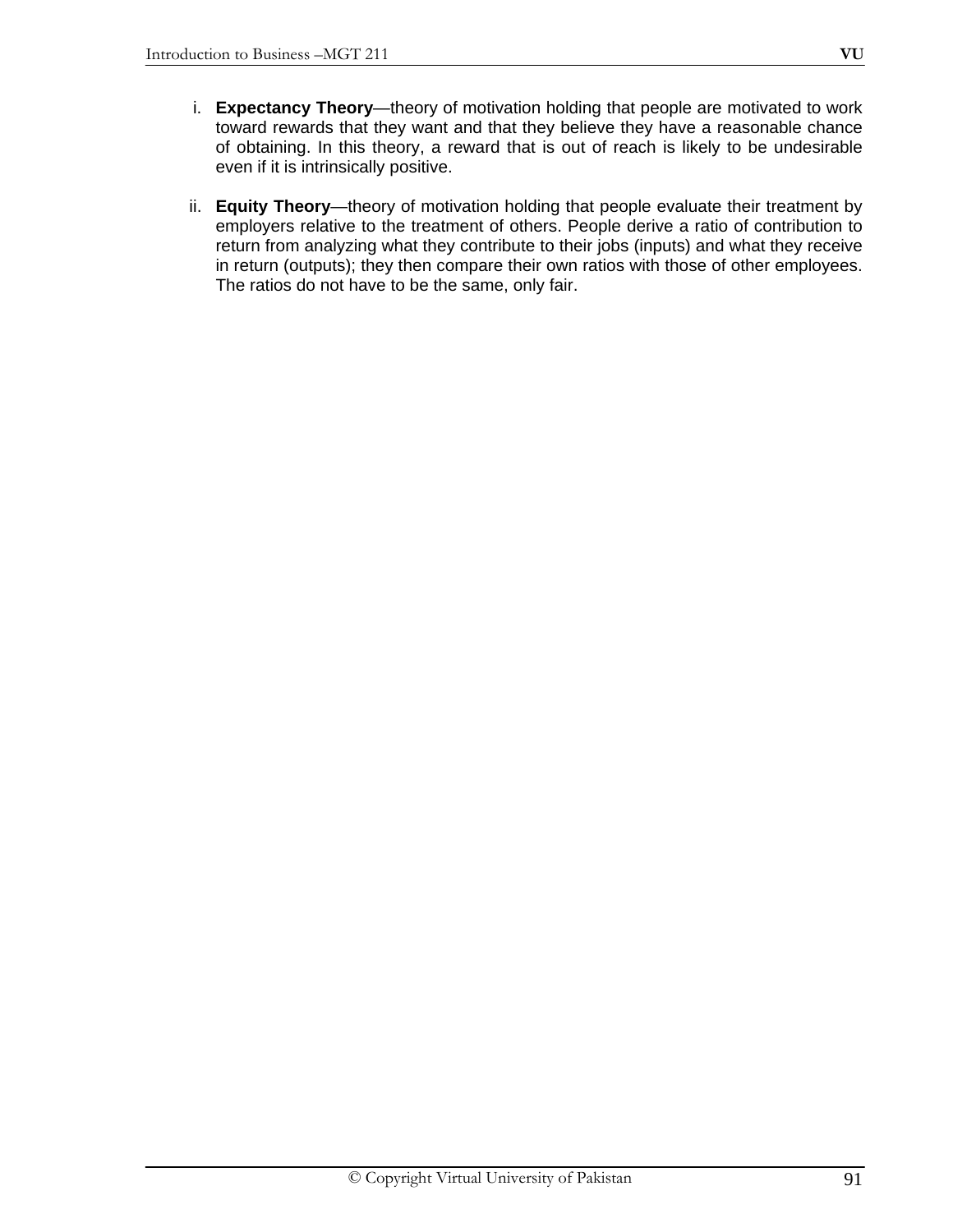#### **LESSON 20 STRATEGIES FOR ENHANCING JOB SATISFACTION AND MORALE**

These strategies are ways to apply manager's knowledge of what provides job satisfaction and motivates workers.

- **a. Reinforcement/Behavior Modification Theory**—theory that behavior can be encouraged or discouraged by means of rewards or punishments. Most managers prefer giving rewards and placing positive value on performance to doling out punishment.
- **b. Management by Objectives**—set of procedures involving both managers and subordinates in setting goals and evaluating progress. Experts agree that motivation is the biggest advantage of MBO if it is used properly.
- **c. Participative Management and Empowerment**—method of increasing job satisfaction by giving employees a voice in the management of their jobs and the company. As an example, workers who no longer report product defects to supervisor but have the freedom to correct problems themselves, or even return defective products to the workers who are responsible for them, have been empowered to take greater responsibility for their own performance.

**Teamwork** is not for every situation. Levi Strauss dismantled production teams in which faster workers became resentful of slower workers who reduced the group's total output, when teach member's pay was determined by the team's level of productivity.

i. **Team Management**—employees are given decision-making responsibility for certain narrow or broad activities.

### **d. Job Enrichment and Job Redesign**

- i. **Job Enrichment Programs**—method of increasing job satisfaction by adding one or more motivating factors to job activities. Job rotation plans, for example, expand growth opportunities and the chance to learn new skills.
- ii. **Job Redesign Programs**—method of increasing job satisfaction by designing a more satisfactory fit between workers and their jobs. Job redesign is usually implemented in one of three ways: through combining task, forming natural work groups, or establishing client relationships.

### **e. Modified Work Schedules**

- i. **Work-Share Programs**—method of increasing job satisfaction by allowing two or more people to share a single full-time job.
- ii. **Job sharing** usually benefits both employees and employers, although job-sharing employees generally receive fewer benefits than full-time counterparts.
- iii. **Flextime Programs and Alternative Workplace Strategies**—method of increasing job satisfaction by allowing workers to adjust work schedules on a daily or weekly basis. **Flextime** can include starting later and leaving later in the day, starting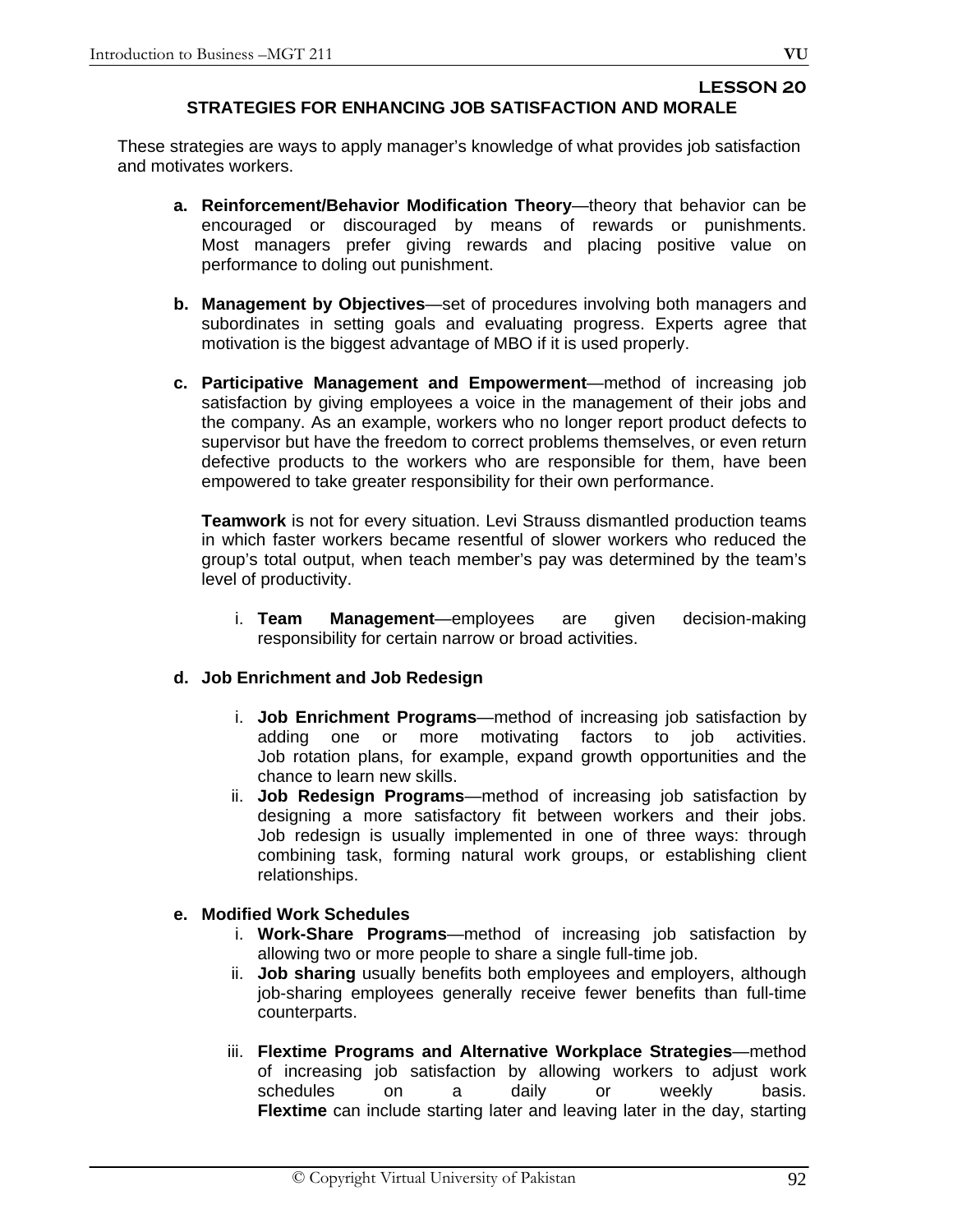and leaving earlier, or choosing which 4, 5, or 6 days to work during the week while still completing 40 hours.

iv. Telecommuting and Virtual Offices **Telecommuting**—form of flextime that allows people to perform some or all of a job away from standard office settings. Among salaried employees, the telecommuter workforce grew by 21/5 percent in 1994, to 7.6 million; the number of telecommuters now exceeds 25 million employees. The key to telecommuting is technology—networked computers, fax machines, cellular phones, and overnight delivery services make it possible to work from home or while traveling. **Virtual office**—redesigned conventional office space to accommodate jobs and schedules that are far less dependent on assigned spaces and personal apparatus. Informal work carrels or nooks and open areas can be made available to every employee.

### **Advantages and Disadvantages of Modified Schedules and Alternative Workplaces**

- 1. Employees benefit from more freedom in their professional and personal lives.
- 2. Employers benefit from higher levels of commitment and job satisfaction.
- 3. Flextime sometimes complicates coordination because people who need to work together are working different schedules.
- 4. Telecommuting and virtual offices may not be for everyone. Those who can work best in these new environments tend to be disciplined self-starters who require little direct supervision during the day and are not uncomfortable working away from their managers and colleagues.

One other disadvantage is that it can be difficult for telecommuters to convince management that if they are not being supervised, they are still working, a perception based on the often erroneous assumption that "if you can see them, they are working."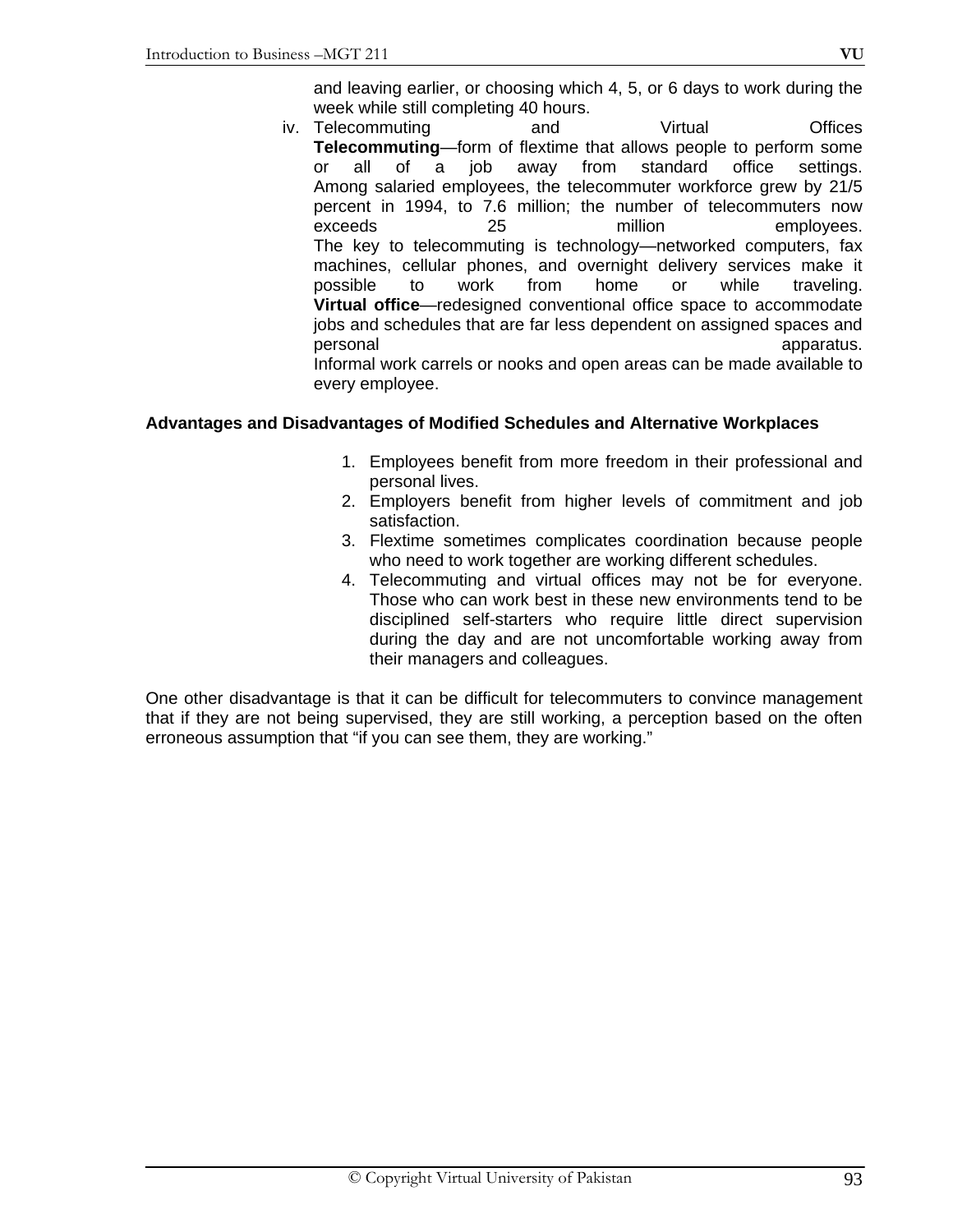#### **MANAGERIAL STYLES AND LEADERSHIP**

There are many valid styles of leadership. Most managers do not conform to anyone style, but under different circumstances, any given style or combination of styles may prove appropriate.

**Leadership** — A process of motivating others to work to meet specific objectives.

- a. Managerial Styles—pattern of behavior that a manager exhibits in dealing with subordinates.
	- i. **Autocratic Style**—managerial style in which managers generally issue orders and expect them to be obeyed without question.
	- ii. **Democratic Style**—managerial style in which managers generally ask for input from subordinates but retain final decision-making power.
	- iii. **Free-Rein Style**—managerial style in which managers typically serve as advisers to subordinates who are allowed to make decisions.

**The Contingency Approach to Leadership**—The contingency approach acknowledges that people in different cultures behave different and expect different things from their managers. Managers will be more effective when they adapt their styles to the contingencies of the situations they face.

**Contingency Approach**—approach to managerial style holding that the appropriate behavior in any situation is dependent (contingent) on the unique elements of that situation.

a. Motivation and Leadership in the Twenty-First Century

#### i. **Changing Patterns of Motivation**

- 1. Today's employees want rewards that are often quite different from those valued by earlier generations. —Money is no longer the prime motivator for most people, and because businesses cannot offer the same degree of job security that many workers want, motivation requires skillful attention **from managers**. —One recent survey found that workers wanted flexible working hours (67 percent), casual dress (56 percent), unlimited Internet access (51 percent), opportunities to telecommute (43 percent), nap time (28 percent), massages and other perks. In another study of fathers, many men said they wanted more flexible working hours in order to spend more time with their families. Today's workers have a complex set of needs and their motivations are increasingly complex.
- 2. The diversity inherent in today's workforce makes motivating behavior more complex.

### ii. **Changing Patterns of Leadership**

1. Today's leaders are finding it necessary to change their own behavior as organizations become flatter and workers more empowered.

—The autocratic style is less acceptable and many managers are functions more as coaches than bosses.

2. Diversity is affecting leadership processes. —Women, African Americans, and Hispanics are entering the managerial ranks in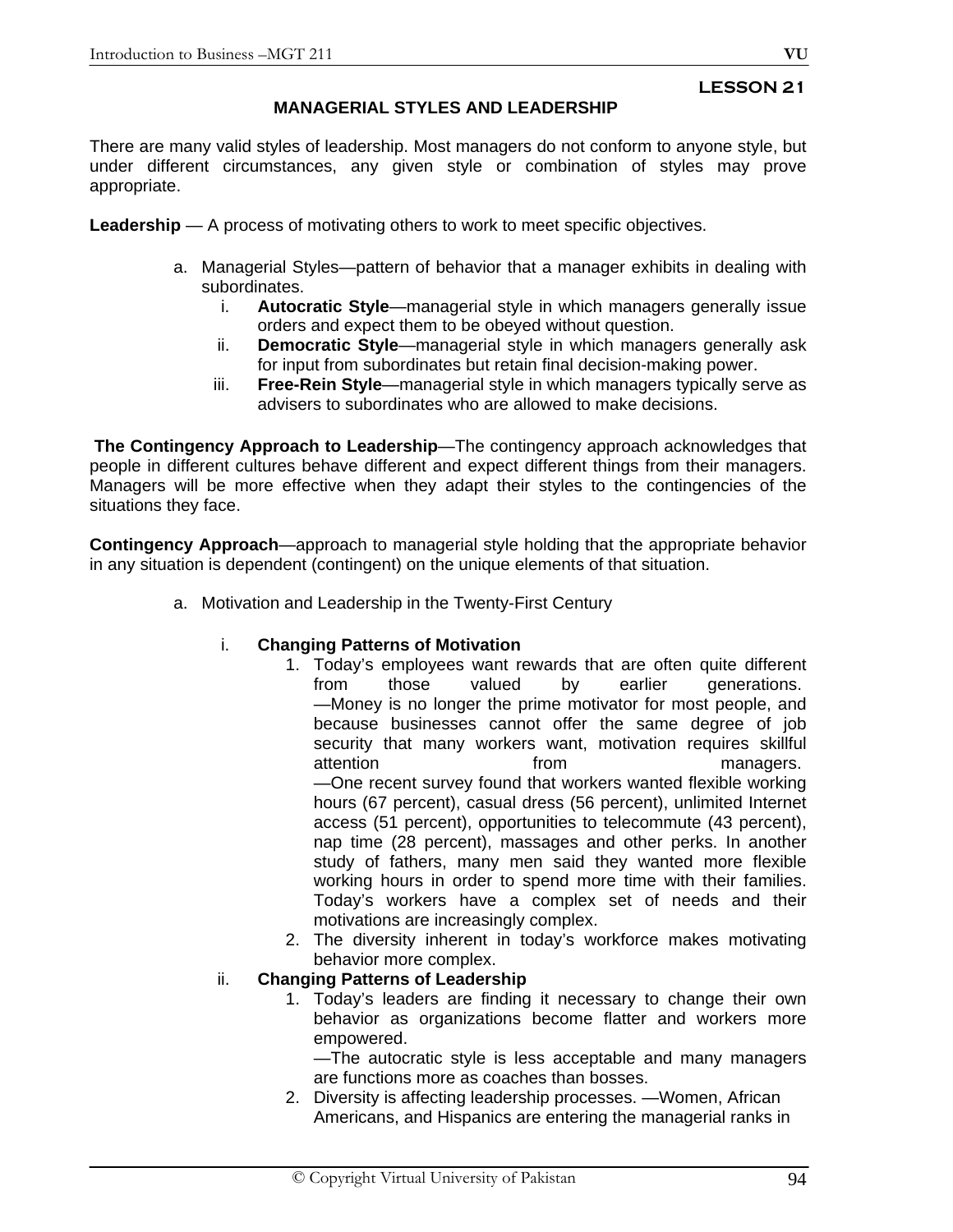increasing numbers, and they are more and more likely to be younger than some of the people they are leading.

3. Leaders must adopt more of a "network" mentality rather than a "hierarchical" one. — New forms of organizational design may call for one person to be the leader on one project and a team member on another.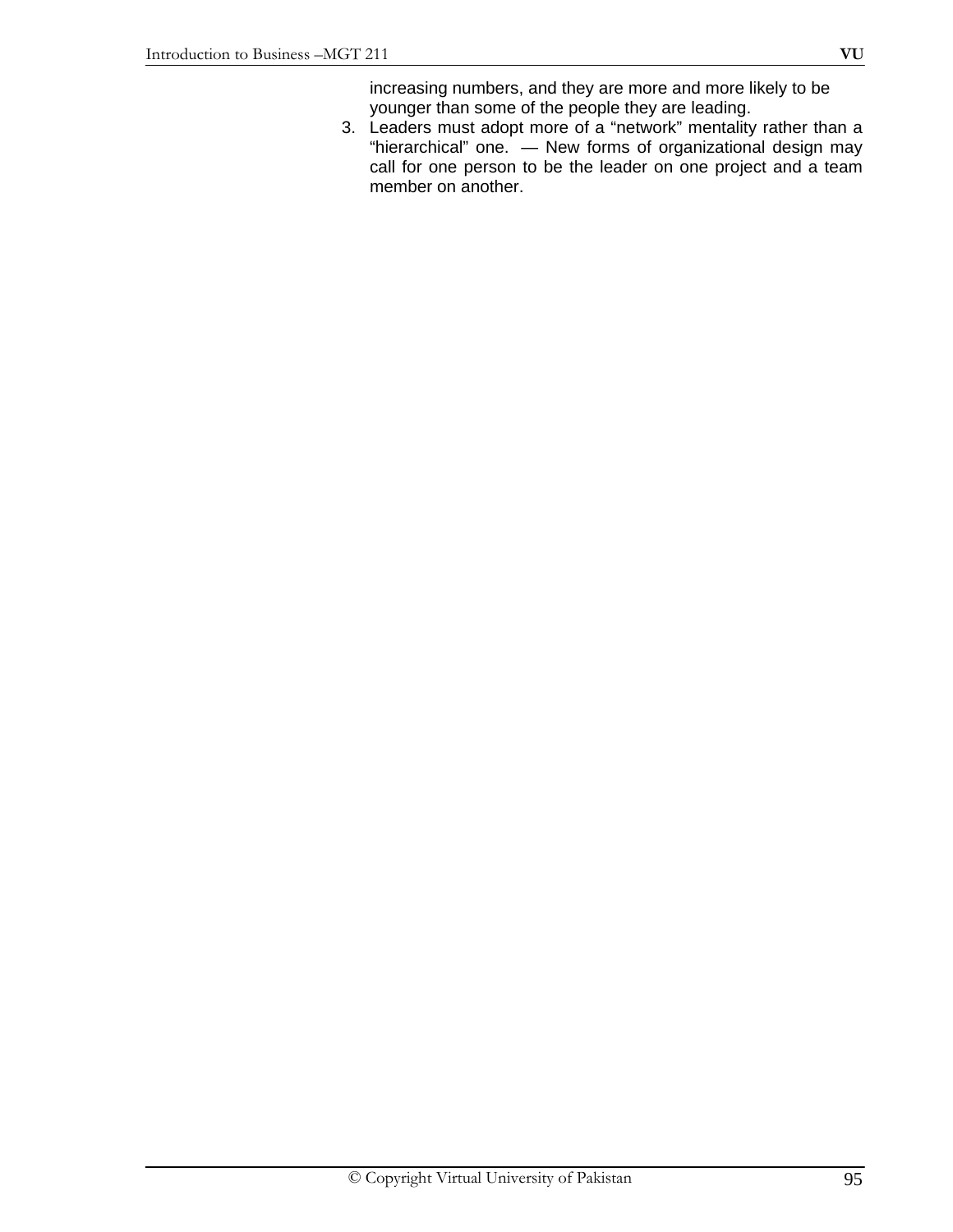### **MARKETING**

The American Marketing Association defines marketing as the process of planning and executing the conception, pricing, promotion, and distribution of ideas, goods, and services to create exchanges that satisfy individual and organizational objectives.

Marketing plays an important role in society by helping people satisfy their needs and wants and by helping organizations decide what to produce. Value compares a product's benefits with its costs. Consumers seek products that offer value. Utility is the value to the customer that is added by the marketer. There are four types of utility: time, place, ownership, and form utility.

The external environment consists of the outsides forces that influence marketing strategy and decision making. The political/legal environment includes laws and regulations, both domestic and foreign, that may define or constrain business activities. The social/cultural environment is the context within which people's values, beliefs, and ideas affect marketing decisions. The technological environment includes the technological developments that affect existing and new products. The economic environment consists of the conditions, such as inflation, recession, and interest rates, that influence both consumer and organizational spending patterns.

Market segmentation is the process of dividing markets into categories of customers. Businesses have learned that marketing is more successful when it is aimed toward specific target markets groups of consumers with similar wants and needs. Markets may be segmented by geographic, demographic, psychographic, or product use variables.

Market research is the study of what buyers need and of the best ways to meet those needs. This process entails studying the firm's customers, evaluating possible changes in the marketing mix, and helping marketing managers make better decisions about marketing programs. The marketing research process involves the selection of a research method, the collection of data, the analysis of data, and the preparation of a report that may include recommendations for action. The four most common research methods are observation, surveys, focus groups, and experimentation.

A number of personal and psychological considerations, along with various social and cultural influences, affect consumer behavior. When making buying decisions, consumers first determine or respond to a problem or need and then collect as much information as they think necessary before making a purchase. Post-purchase evaluations are also important to marketers because they influence future buying patterns.

The industrial market includes firms that buy goods falling into one of two categories: Goods to be converted into other products and goods that are used up during production. Farmers and manufacturers are members of the industrial market, Members of the reseller market (mostly wholesalers) are intermediaries who buy and resell finished goods. Besides governments and agencies at all levels, the government and institutional market includes such non-government organizations as hospitals, museums, and charities.

There are four main differences between consumer and organizational buying behavior. First, the nature of demand is different; in organizational markets it is often derived (resulting from related consumer demand) or inelastic (largely unaffected by price changes). Second, organizational buyers are typically professionals, specialists, or experts. Third, organizational buyers develop product specifications, evaluate alternatives more thoroughly, and make more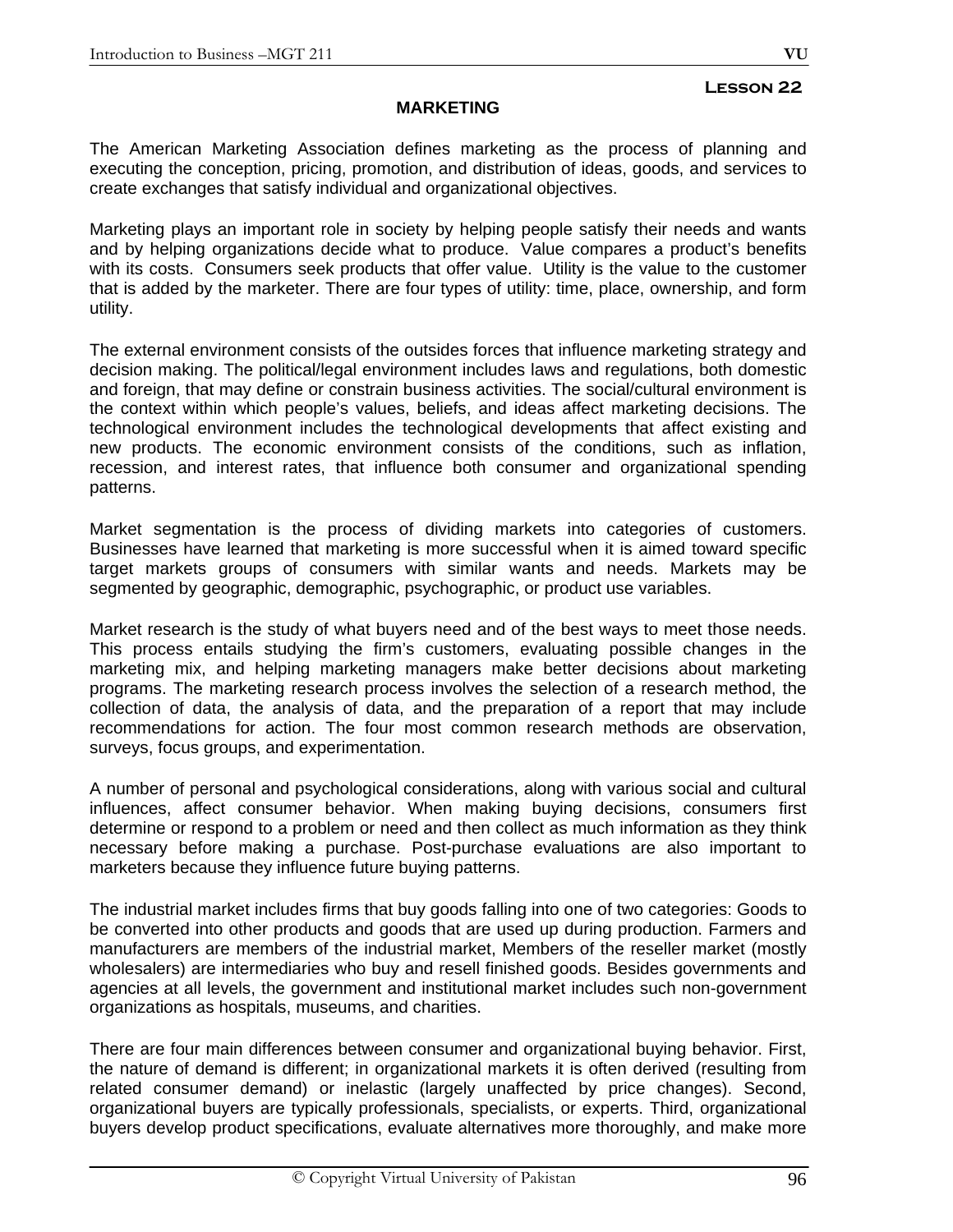systematic post-purchase evaluations. Finally, they often develop enduring buyer-seller relationships.

### 1. **What Is Marketing?**

 Although you may be just beginning your classroom study of marketing, organizations like Microsoft and Coca-Cola have been trying to sell you things for many years. You have probably become accustomed to many marketing techniques—contests, advertisements, fascinating displays placed in strategic locations, price markdowns and giveaways. What you are about to learn is that marketing requires a lot of planning and implementation to develop a new product, set its price, get it to consumers, and convince them to buy it.

**Marketing**, as defined by the American Marketing Association, is planning and executing the conception, pricing, promotion, and distribution of ideas, goods, and services to create exchanges that satisfy individual and organizational objectives. However, in laymen's terms, marketing is quite simply finding a need and filling it.

- a. **Marketing: Providing Value and Satisfaction**  Marketing plays an important role in society by helping people satisfy their needs and wants and by helping organizations decide what to produce.
	- i. **Value** compares a product's **benefits** with its costs.
	- ii. **Utility** is the value to the customer that is added by the marketer. In other words, utility is the ability of a product to satisfy a human want or need. There are four types of utility:

**Time Utility** is making the product available when the customer wants it.

**Place Utility** is making the product available where consumers want it.

**Ownership Utility** is the customer value created when someone takes ownership of a product. Marketers create possession utility by facilitating the transaction.

**Form Utility** refers to the characteristics of the product such as its shape, size, color, function, and style.

### b. **Marketing: Goods, Services, and Ideas**

The influence of marketing permeates everyday life, applying to **goods**, **services**, and **ideas**. Marketing applies to tangible and intangible goods and include:

**Consumer Goods**—products purchased by consumers for personal use.

**Industrial Goods**—products purchased by companies to produce other products.

**Services**—intangible products, such as time, expertise, or an activity, that can be purchased.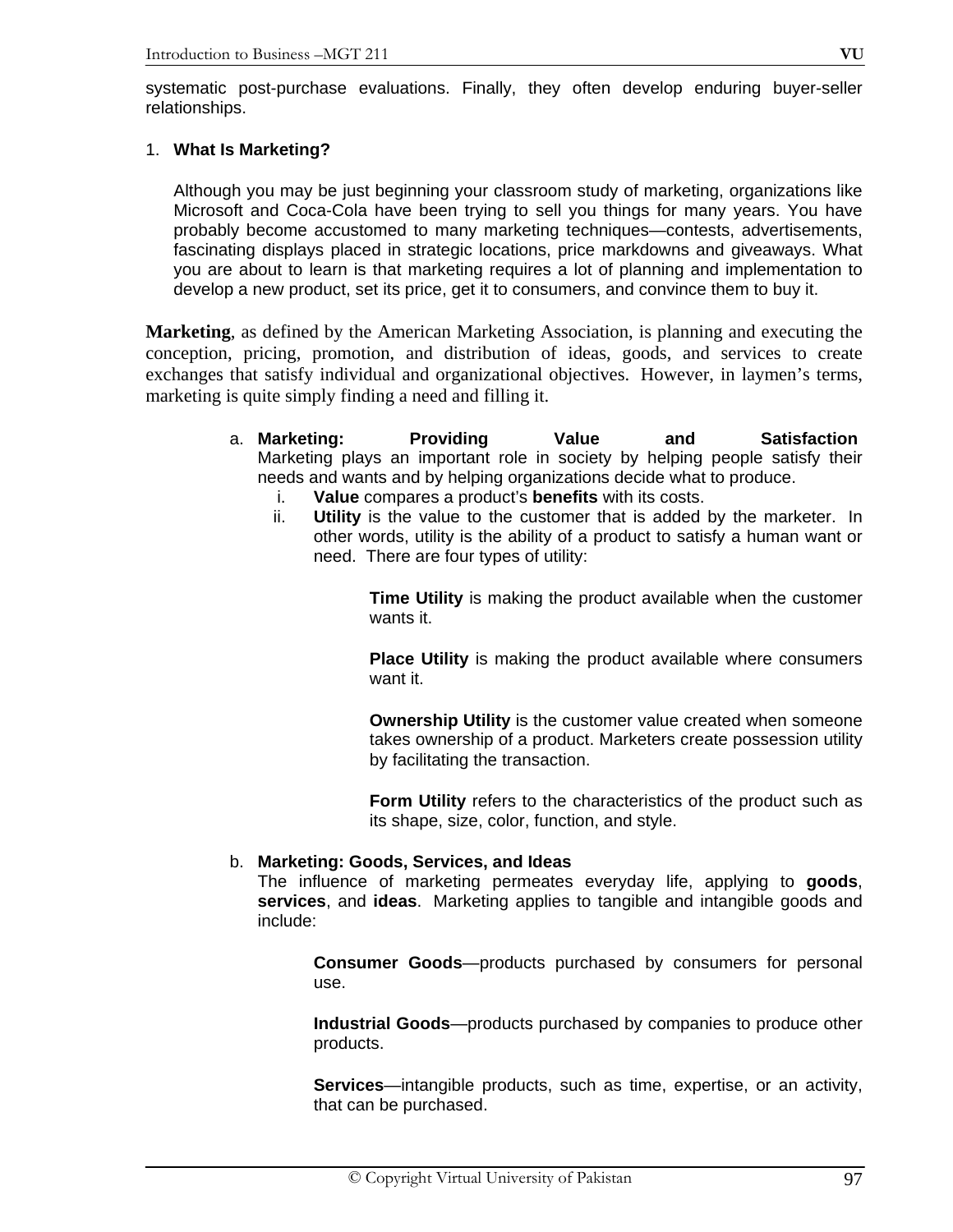**Ideas**—intangibles such as, MADD, Mothers Against Drunk Driving.

**Relationship Marketing** emphasizes lasting relationships with customers and suppliers. Purchase incentives and customer loyalty programs are just some of the ways in which firms try to promote these relationships.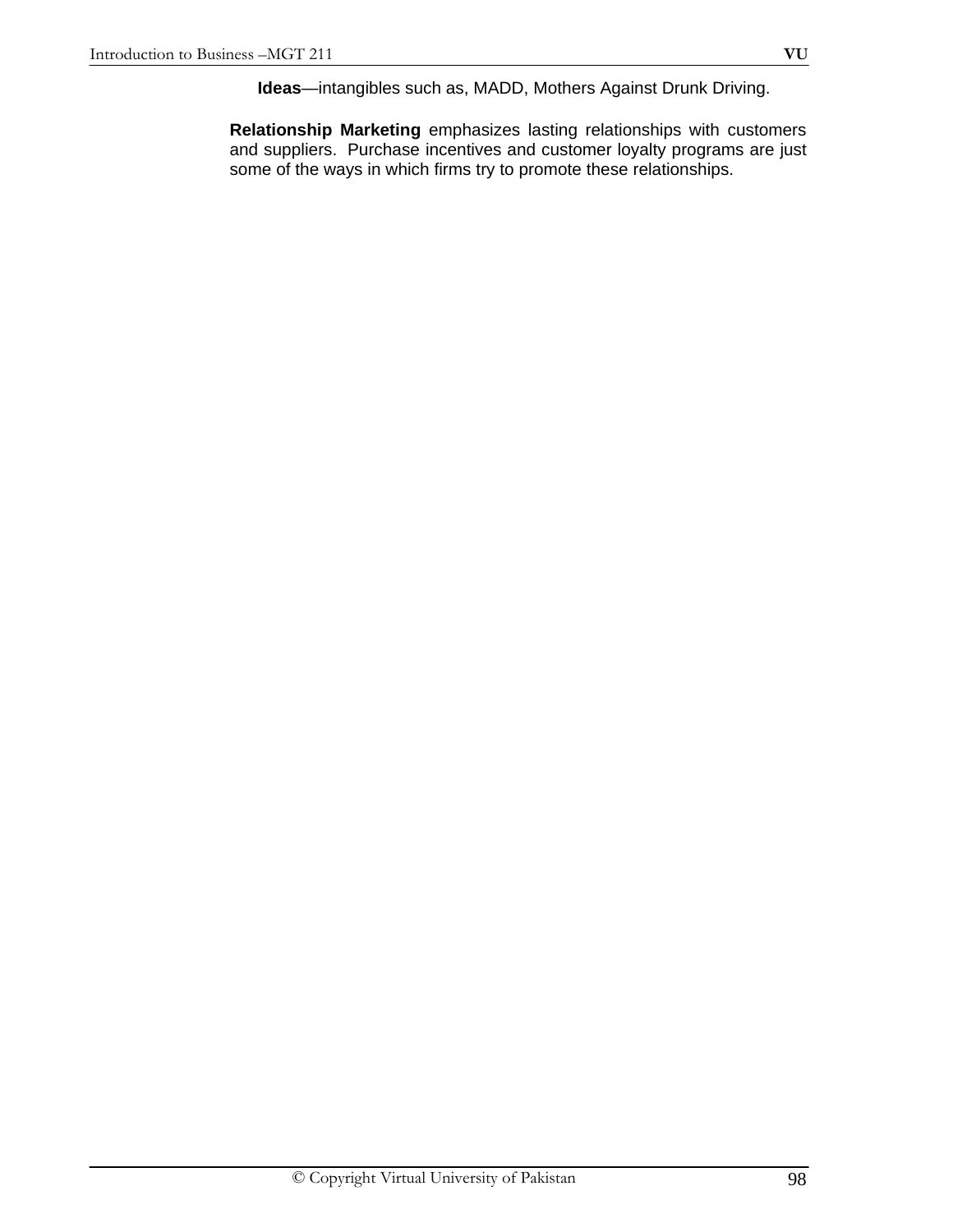#### **THE MARKETING ENVIRONMENT**

The powerful forces of the external marketing environment heavily influence marketing programs by posing opportunities and threats.

- a. **Political and legal environment**: From taxes to regulations to laws, the political and legal environment has a profound impact on marketing. This is especially true for certain industries, such as telecommunications, automobiles, and tobacco.
- b. **Social and cultural environment**: Trends in this arena, present enormous opportunities for companies that are both farsighted and flexible. Issues and changes include increasing diversity in the U.S., more single-parent families, a rapidly growing senior population, etc.
- c. **Technological environment**: New technologies create new goods and services, but also make some existing products obsolete (witness the growing dominance of DVDs at Blockbuster). In recent years, the emergence of the Internet has had the greatest impact on marketing.
- d. **Economic environment**: Inflation, interest rates, recession, and recovery-both in the U.S. and (to an increasing extent) abroad-have a dramatic influence on every element of the marketing mix.
- e. **Competitive environment**: Creating a competitive advantage is a fundamental goal of marketing that can only be accomplished by carefully and continually monitoring every element of the competitive environment.
- f. The **competitive environment** drives many marketing decisions. By studying the competition, marketers determine how best to position their own products. Knowing the alternatives available to your customers, who your competitors are and what they offer is as vital to success as watching for the next big food or fashion craze or technological innovation.

There are three specific types of competition:

**Substitute product competition**: Products that are dissimilar from those of competitors, but can fulfill the same need (e.g. television and computer games are very different from one another, but both fulfill the need for entertainment).

**Brand competition**: Occurs between similar products (e.g. Zest bar soap and Irish Spring bar soap).

**International competition**: matches the products of domestic marketers against those of foreign competitors (e.g. Neutrogena skin care products vs. L'Oreal skin care products, or Heineken vs. Budweiser).

### **THE MARKETING MIX**

A firm's **marketing mix** (often called the four Ps) consists of **product**, **place** (or distribution), **price**, and **promotion**.

 **Product**: The good, service, or idea that is marketed to fill consumer wants and needs. Improving existing products and developing new products are among the marketer's most important tasks.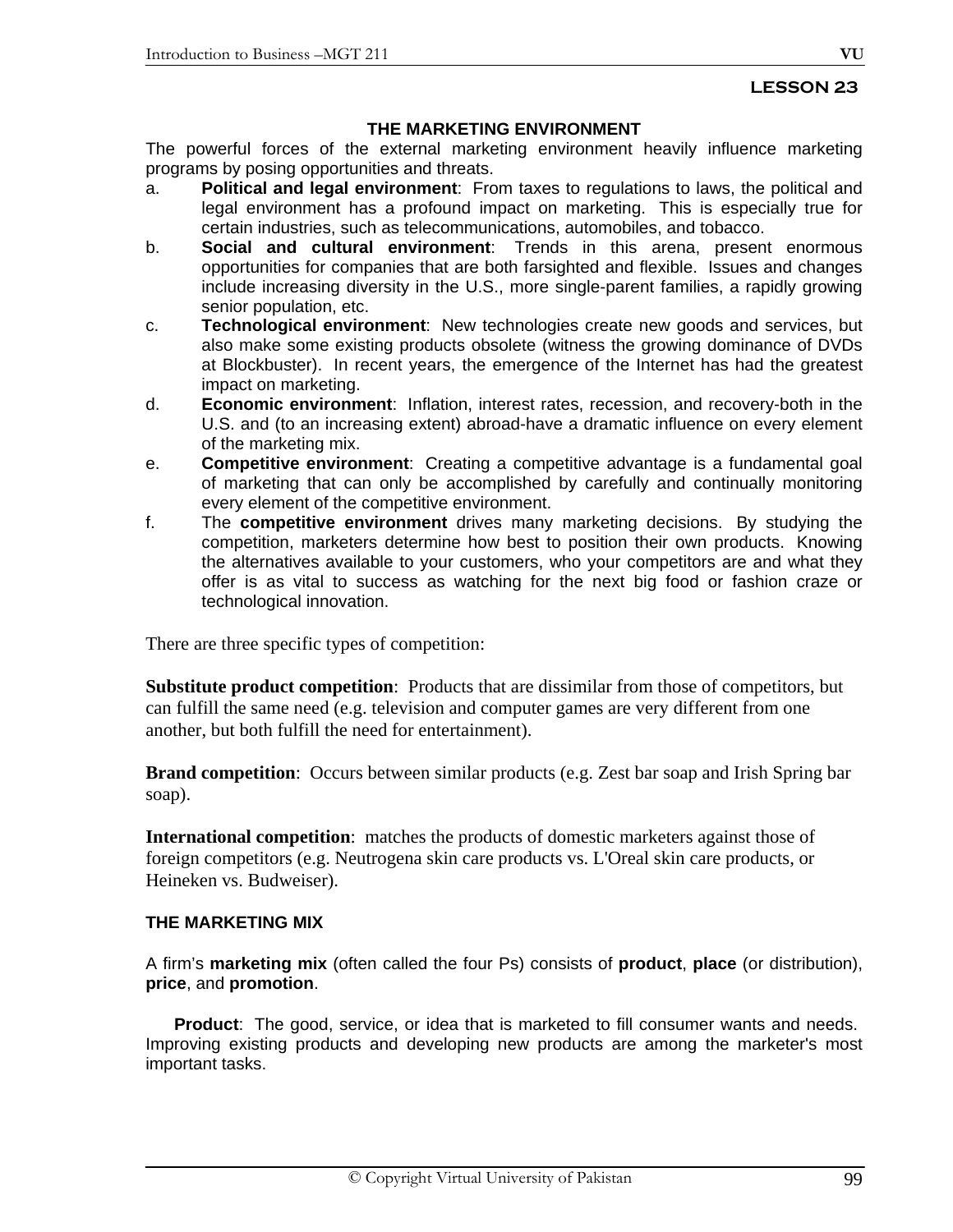**Product differentiation**: Creation of a product or product image that differs enough from existing products to attract consumers. Differentiation is a source of competitive advantage. Combinations of physical goods and services can also be sources of differentiation.

**Pricing**: Selecting the most appropriate price at which to sell a product. Lower prices generally lead to higher sales volume, while higher prices generally lead to higher profits per unit. Prices must support a variety of costs, such as the organization's operating, administrative, and research costs, and marketing cost like advertising and sales salaries

**Place** (distribution): Determining the most effective and efficient way to get products from producers to consumers. Distribution also involves choosing which channels of distribution are most appropriate.

**Promotion:** All of the activities a firm undertakes to communicate and promote its products to the target market. This is clearly the most visible element of the marketing mix.

#### **Target Marketing and Market Segmentation**

A market contains all the customers or businesses who might be interested in a product and can pay for it.

> a. **Identifying Market Segments**: Companies subdivide the market into **market segments**, homogeneous groups of customers within a market that are significantly different from one another. The goal of the **market segmentation** process is to group customers with similar characteristics, behavior and needs. These **target markets** can then be offered products that are priced, distributed, and promoted differently. Four factors marketers frequently use to identify market segments are:

**Geographic** segmentation divides markets into certain areas such as regions, cities, counties, or neighborhoods to customize and sell products that meet the needs of specific markets**.**

- i. **Demographics** uses statistical analysis to subdivide the population according to characteristics such as age, gender, income, race, occupation, and ethnic group.
- ii. **Psychographics** is the analysis of people by psychological makeup, including activities, interests, opinions, and lifestyles (e.g. fashionconsciousness, thrill-seeking).
- iii. **Behavioral** segmentation divides markets according to customers' knowledge of, attitude toward, use of, or response to products or their characteristics.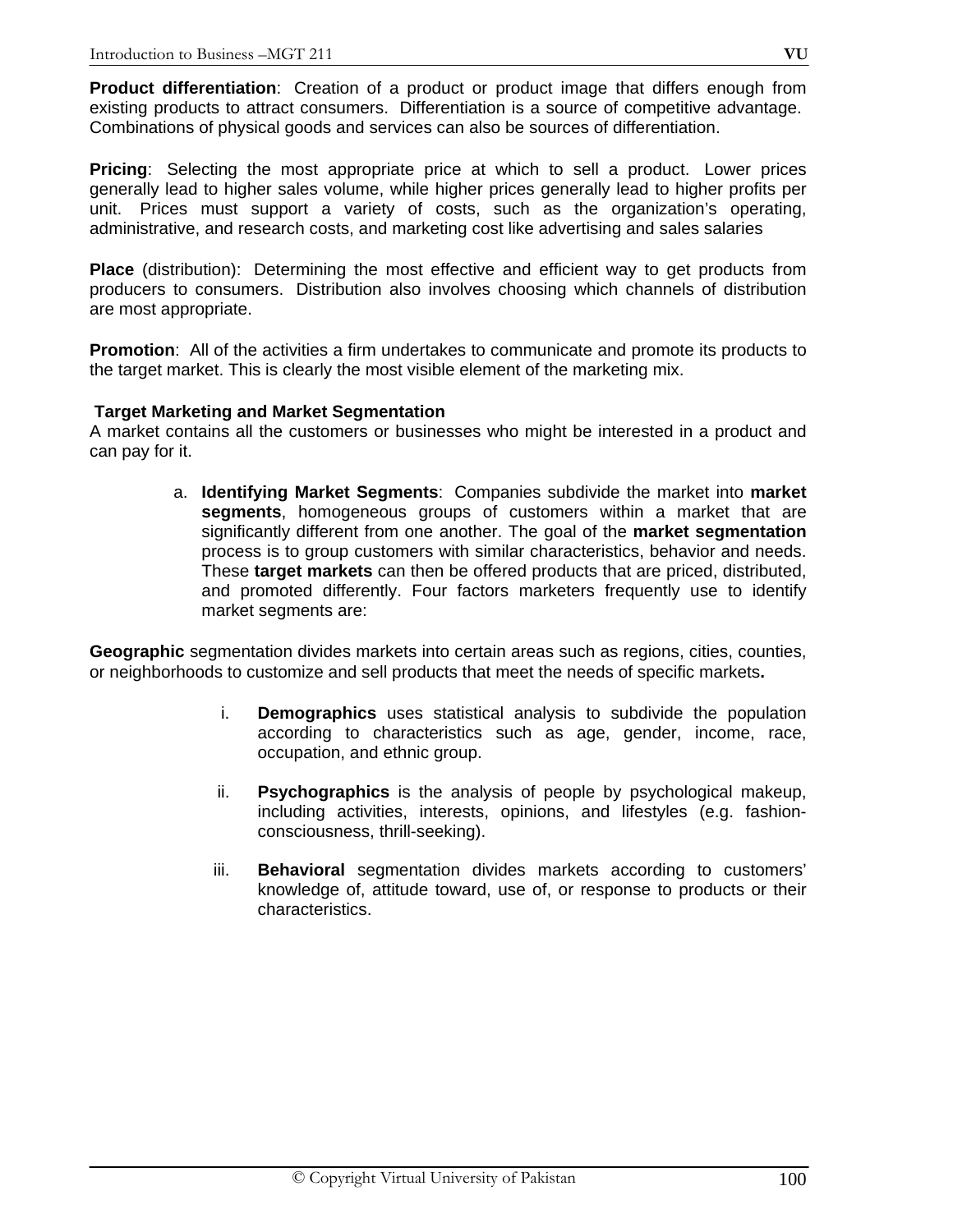#### **MARKET RESEARCH**

**Market research** is the process of systematic gathering, recording and analyzing of data about customers, competitors and the market. Market research can help create a business plan, launch a new product or service, fine tune existing products and services, expand into new markets etc. It can be used to determine which portion of the population will purchase the product/service, based on variables like age, gender, location and income level. It can be found out what market characteristics your target market has. With market research companies can learn more about current and potential customers.

The purpose of market research is to help companies make better business decisions about the development and marketing of new products. Market research represents the voice of the consumer in a company.

A list of questions that can be answered through market research:

- What is happening in the market? What are the trends? Who are the competitors?
- How do consumers talk about the products in the market?
- Which needs are important? Are the needs being met by current products?

A simple example of what market research can do for a business is the following. At the company Chevrolet they brought several disciplines together in a cross-functional team to develop a concept for a completely new Corvette. This team enabled the marketers to come up with an alternative concept, one that balanced 4 attributes: comfort and convenience, quality, styling, and performance. This was considered radical because comfort and convenience were not traditional Corvette values. However, market research demonstrated that consumers supported the alternative concept. As a result the new Corvette was a huge success in the market. [Burns 2001]

With market research you can get some kind of confirmation that there is a market for your idea, and that a successful launch and growth are possible.

### **Market research for business planning**

Market research is discovering what people want, need, or believe. It can also involve discovering how they act. Once that research is complete it can be used to determine how to market your specific product. Whenever possible, try to reduce risks at the earliest possible stage. For example you could carry out market research early on and not wait until you are almost ready to enter the market. If early market research reveals that your business idea has real potential, you can use this information in planning the build-up of your business. [Ilar 1998]

For starting up a business there are a few things should be found out through market research in order to know if your business is feasible. These are things like:

### • **Market information**

Market information is making known the prices of the different commodities in the market, the supply and the demand. Information about the markets can be obtained in several different varieties and formats. The most basic form of market information is the best quotation and last sale data, including the number of shares, with respect to a particular security at a given time. [Market research 2006]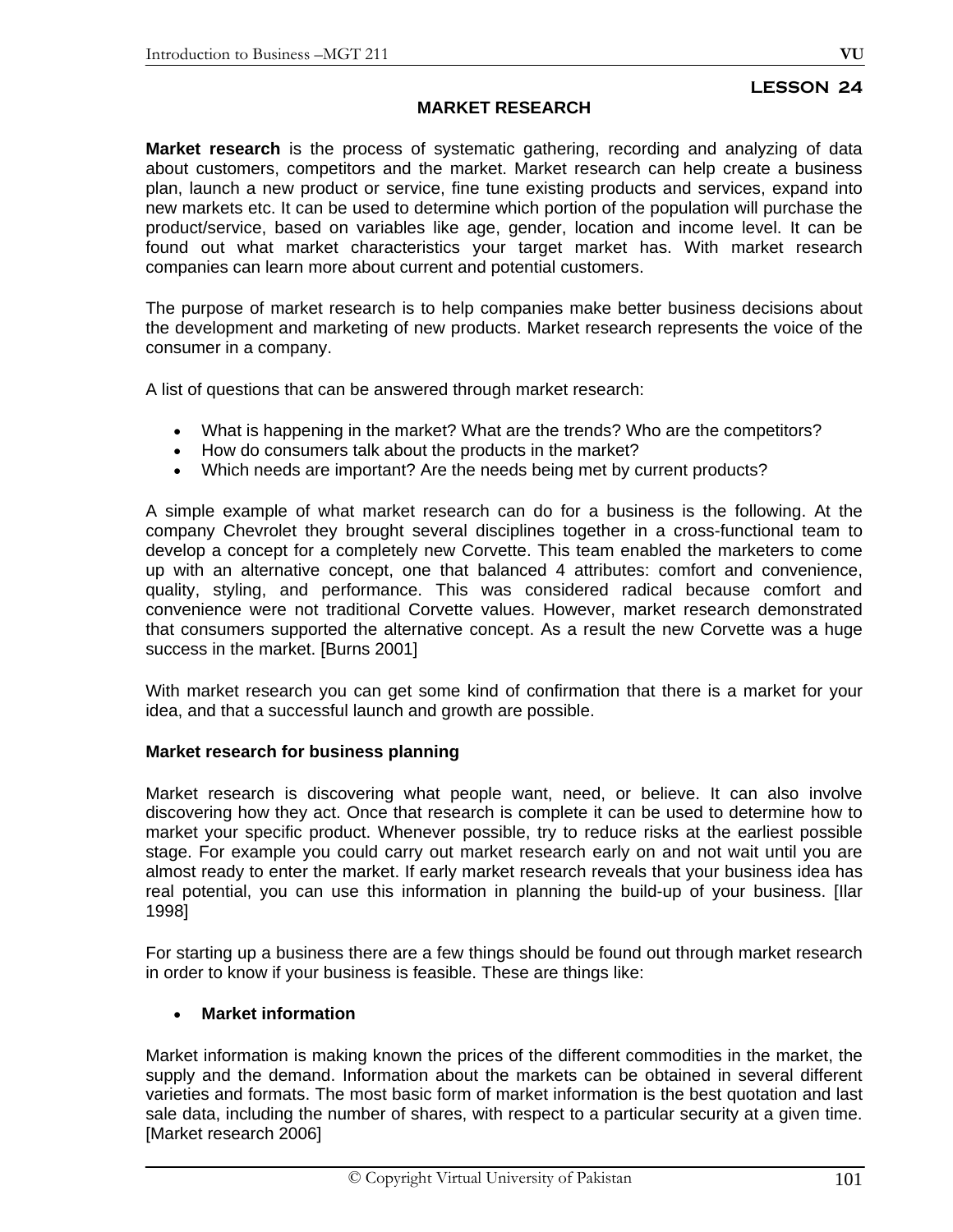### **Examples of market information questions are:**

 Who are the customers? Where are they located and how can they be contacted? What quantity and quality do they want? What is the best time to sell? What is the long-term or historical price data over a number of years? What is the expected production in the country? Is there more demand for one product or another? Etc.

#### **Market Segmentation**

Market segmentation is the division of the market or population into subgroups with similar motivations. Widely used bases for segmenting include geographic differences, personality differences, demographic

differences, use of product differences, and psychographic differences.

#### **Market Trends**

The upward or downward movements of a market, during a period of time.

The market size is more difficult to estimate if you are starting with something completely new. In this case, you will have to derive the figures from the number of potential customers or customer segments. [Ilar 1998]

But besides information about the target market you also

need information about your competitor, your customers, products etc. A few techniques are:

#### **Customer Analysis**

 Competitor analysis Risk analysis Product research

#### **Advertising Research**

In the last chapter you can read how to perform market research, with interviews and questionnaires, but there is already a lot of information available. Ma

rket research firms and industry experts publish much of their information on websites, and in trade and business magazines. Reference sites index these magazines, many offer the texts online and if not the libraries stock them. Trade associations publish any listings and statistics

on their websites as well as in hard copy publications. So there is already a lot of information available.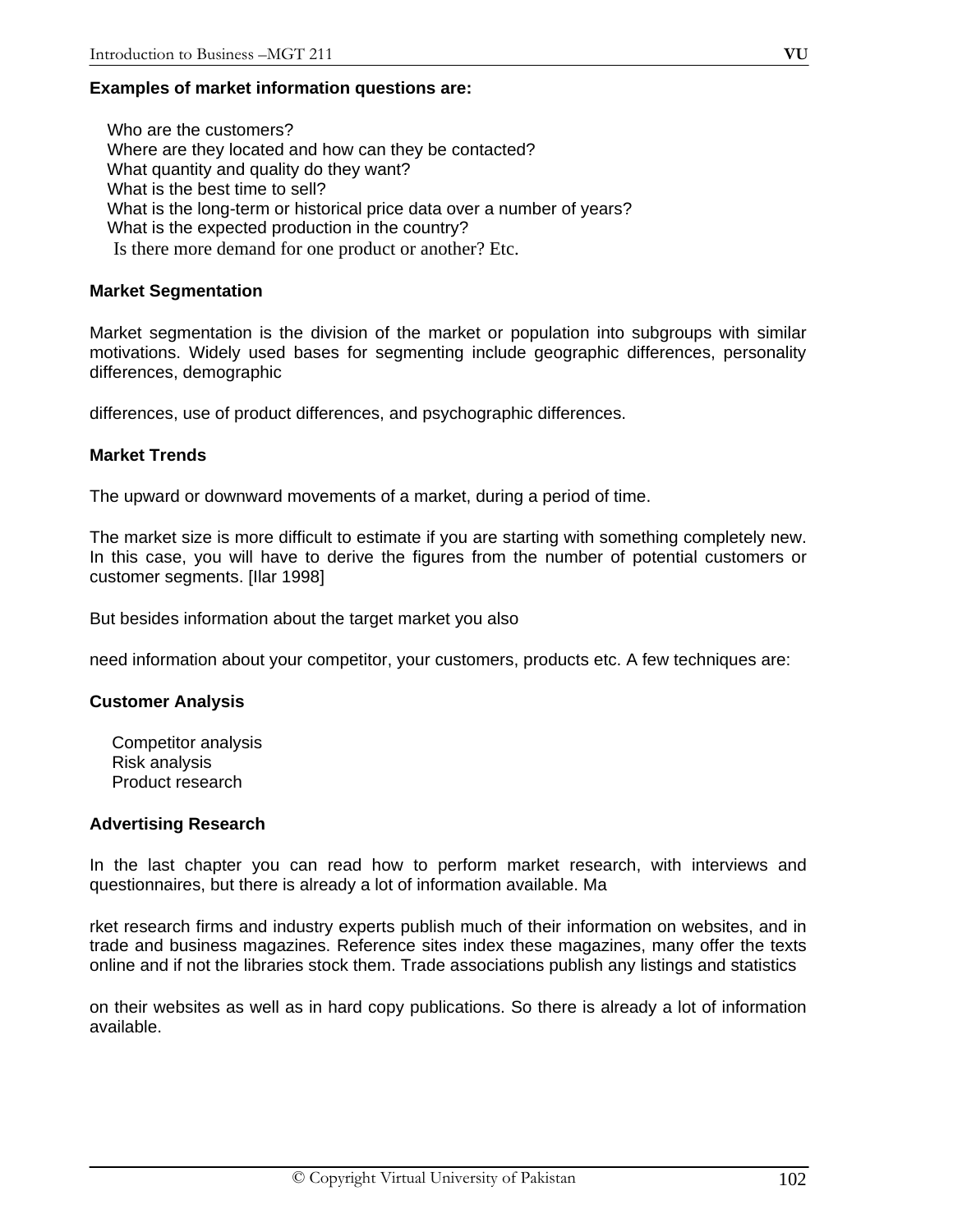## **MARKET RESEARCH PROCESS**

This chapter introduces the steps involved in the market research process. It also provides you with a brief preview of each of the steps necessary to conduct a market research effort. As you can see in figure 1, the market research process has 4 basic steps. These steps include:

**Defining the research problem** 

**Establishing the research design** 

**Collecting and analyzing data** 

**Formulate findings** 

#### **Meta-process model for Market research**

Before these four steps are discussed it is important to make a few comments about these steps. First although the list does strongly imply an orderly step-by-step process, it is rare that a research project follows these steps in the exact order that they are presented

in the figure. Market research is more of an interactive process whereby a researcher, by discovering something in a given step, may move backward in the process and begin again at another step [Market research 2006] Finding some new information while collecting data, may cause the researcher to establish different research objectives

In the following the different market research steps are described.

### **Defining the research problem**

The step defining the research problem exists of 2 main steps: (1) formulating the problem and (2) establishing research objectives.

Defining the problem is the single most important step in the market research process. A clear statement of the problem is a key to a good research. A firm may spend hundreds or thousands of dollars doing market research, but if it has not correctly identified the problem, those dollars are wasted. In our case it is obvious that the problem here is setting up a business. But even if this is clear, you still need to know what exactly you need to know to make the new business a success and what specific related to the product is difficult to find out. Problems that may be encountered are: it is unknown what potential markets there are, what customer groups are interested in your products, who the competitors are? After formulating your problem, you need to formulate your research questions. What questions need to be answered and which possible sub-questions do you have.

With the problem or opportunity defined, the next step is to set objectives for your market research operations. Research objectives, related to and determined by the problem formulation, are set so that when achieved they provide the necessary information

to solve the problem. A good way of setting research objectives is to ask,

"What information is needed in order to solve the problem?" Your objective might be to explore the nature of a problem so you may further define it, or perhaps it is to determine how many people will buy your product packaged in a certain way and offered at a certain price. Your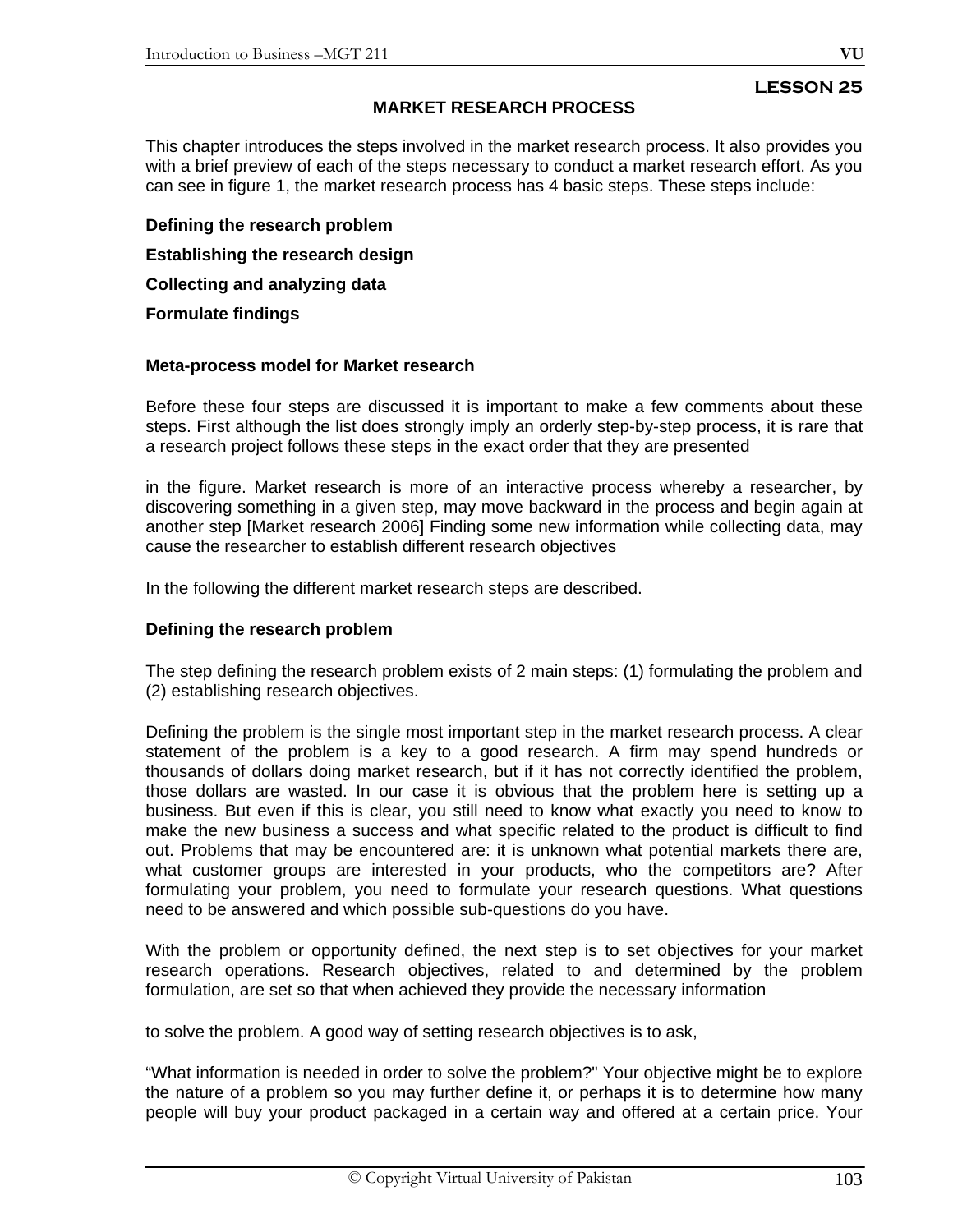objective might even be to test possible cause and effect relationships. For example, if you lower your price, how much will it increase your sales volume?

And what impact will it have on your profit?

Clear objectives can lead to clear results. An example of this is a situation at Camaro/Firebird. Auto manufacturers are sometimes criticized for creating expensive vehicles with unwanted features and technologies that do not meet the needs of the target market. To avoid this trap engineering team of this company turned to market research to evaluate how changes in performance and fuel economy would affect sales volume and customer satisfaction. It turned out that customers were willing to pay more for greater performance if the car also offered simultaneous increases in fuel economy. [Burns 2001]

The problem description, the research question, sub questions and the research objectives are part of an overall document problem description.

After describing and formulating the problem and the objectives, the next step is to prepare a detailed and realistic time frame to complete all steps of the market research process. If your business operates in cycles, establish target dates that will allow the best accessibility to your market. For example, a holiday greeting card business may want to conduct research before or around the holiday season buying period, when their customers are most likely to be thinking about their purchases. [Market research 2006]

#### **Selecting and establishing research design**

The step selecting and establishing research design consists of 3 main steps: (1) select the research design, (2) identify information types and sources and (3) determine and design research instrument.

#### **Select the research design**

As stated earlier, every research project and every business is different. Still, there are enough commonalities among research projects to categorize them by research methods and procedures used to collect and analyze data. There are three types of research design:

- 1. **Exploratory research** is defined as collecting information in an unstructured and informal way. For example if the owners of a new restaurant often eat out at competitor's restaurants in order to gather information about menu selections, prices and service quality.
- 2. **Descriptive research** refers to a set of methods and procedures that describe marketing variables. Descriptive studies portray these variables by answering who, what, why and how questions. These types of research studies may describe such things as consumers' attitudes, intentions, and behaviours, or the number of competitors and their strategies.
- 3. **Causal research design** is conducted by controlling various factors to determine which factor is causing the problem. It allows you to isolate causes and effects. By changing one factor, say price you can monitor its effects on a key consequence such as sales. Although causal research can give you a high level of understanding of the variable you are studying, the designs often require experiments that are complex and expensive. Identify information types and sources

There are two types of information available to a market researcher: primary data and secondary data. Primary data is original information gathered for a specific purpose. Secondary data refers to information that already exists somewhere and has been collected for some other purpose. Both types of research have a number of activities and methods of conducting associated with them. Secondary research is usually faster and less expensive to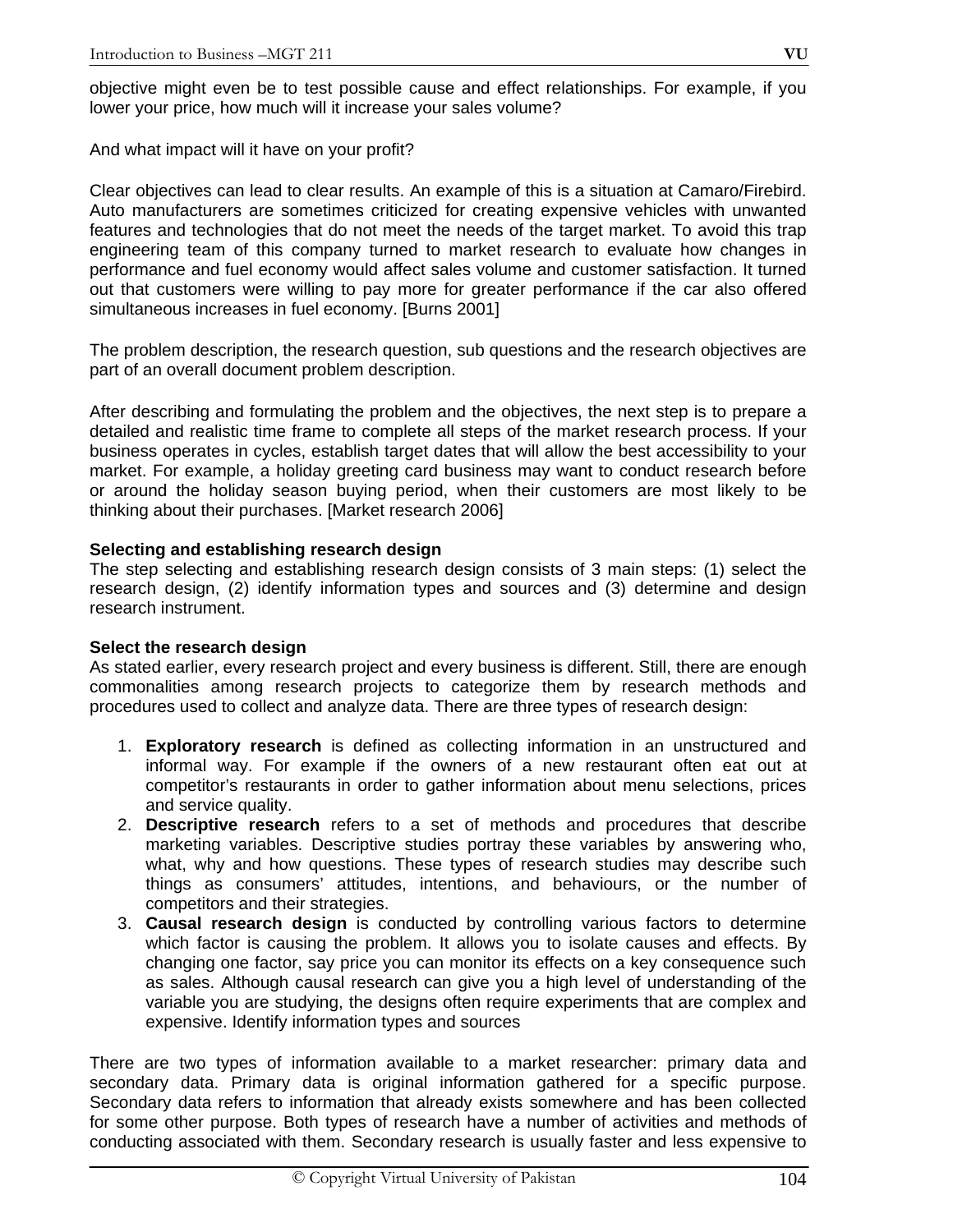obtain than primary research. Gathering secondary research may be as simple as making a trip to a local library or business information center or browsing the Internet. There is already a lot of statistics about different businesses that can be used for this research.

#### **Determining and design research instrument**

After determining which type(s) of information are needed, the methods of accessing data must be determined. There are several different methods of collecting data. These methods include telephone surveys, mail surveys, personal interviews or group surveys.

The actual design of the research instrument, the data collection form that is used to ask and record the information is critical to the success of the project. There are two basic methods to collect information: by asking questions or by observing. The most common research instrument is the questionnaire. There are two types of forms: structured and unstructured. Structured questionnaires list close-end questions. These include multiple choice questions which offer respondents the ability to answer "yes" or "no" or choose from a list of several answer choices. Close-end questions also include scales refer to questions that ask respondents to rank their answers at a particular point on a scale. Unstructured questionnaires have open-ended questions. Respondents can answer in their own words.

#### **Collecting and analyzing data**

Data collection is usually done by trained interviewers who are employed by field data collection companies to collect primary data. A choice has to be made between collecting the data yourself or hiring an external office who are specialized in interviews. Data analysis is needed to give the raw data any meaning. The first step in analyzing the data is cleaning the data. This is the process of checking the raw data to verify that the data has been correctly entered into the files from the data collection form. After that the data have to be coded. This is the process of assigning all response categories a numerical value.

For example males  $= 1$ , females  $= 2$ . After that the data can be tabulated, which refers to the actual counting of the number of observations that fall in to each possible response category.

### **Formulate findings**

After analyzing the data you can make your findings based on this data. Once the findings about the target market, competition and environment are finished, present it in an organized manner to the decision makers of the business. In this case report the findings in the market analysis section of your business plan. In summary, the resulting data was created to help guide your business decisions, so it needs to be readily accessible to the decision makers.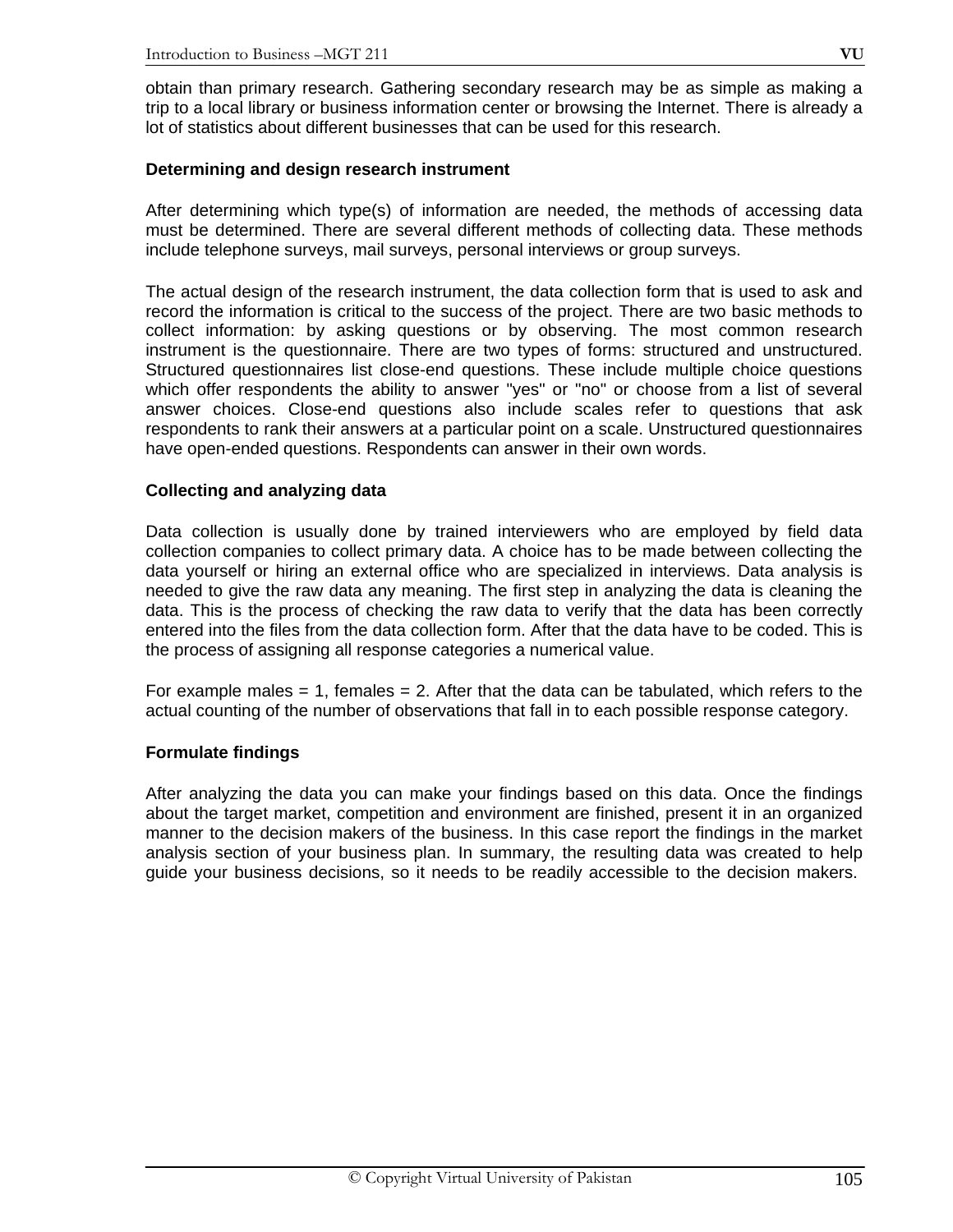## **MARKETING RESEARCH**

Marketing Research is the process of gathering data about marketing issues and transforming that raw data into meaningful information that can improve decisions and reduce risks. Market research can help with nearly every phase of marketing from setting goals for market share to developing new products to monitoring the program's effectiveness. It is also important to monitor the competition, track industry trends, and measure customer satisfaction. Marketing Research can occur at any point in the product's existence.

### **The Research Process**

- Study the current situation
- **Select a research method**
- Collect data
- Secondary data are already available from previous research.
- **Primary data is newly performed research.**
- Analyze the data
- **Prepare a report**

### **Research Methods**

- **i.** Observation-Market Research technique that involves simply watching and recording consumer behavior. Probably the oldest form of market research, it has been brought up to date with such tools as electronic supermarket scanners that allow managers to see what is selling without having to check shelves or inventory.
- **ii. Survey-Market Research** technique using a questionnaire that is either mailed to individuals or used as the basis of interviews. Surveys can be expensive and may vary widely in accuracy; it is also difficult to find representative groups of respondents.
- **iii. Focus Group**-**Market Research** technique in which a small group of people is gathered, presented with an issue, and asked to discuss it in depth. At its best it allows exploration of complex issues and can produce creative solutions. Its small size (6 to 15 people is best) means it may not represent the larger market well. Focus groups are often used as a first step, leading to some other form of research.
- **iv. Experimentation**-market research technique that attempts to compare the responses of the same or similar people under different circumstances. This method is very expensive but can supply answers to questions that surveys cannot address, by allowing customers to sample new products, for instance.

### **Data Warehousing and Data Mining**

**Database marketing** is the process of recording and analyzing information about the interactions with customers. Two components include

### **Data Warehousing** and **Data Mining**

**Data warehousing** is the process of collecting, storing, and retrieving data in electronic files.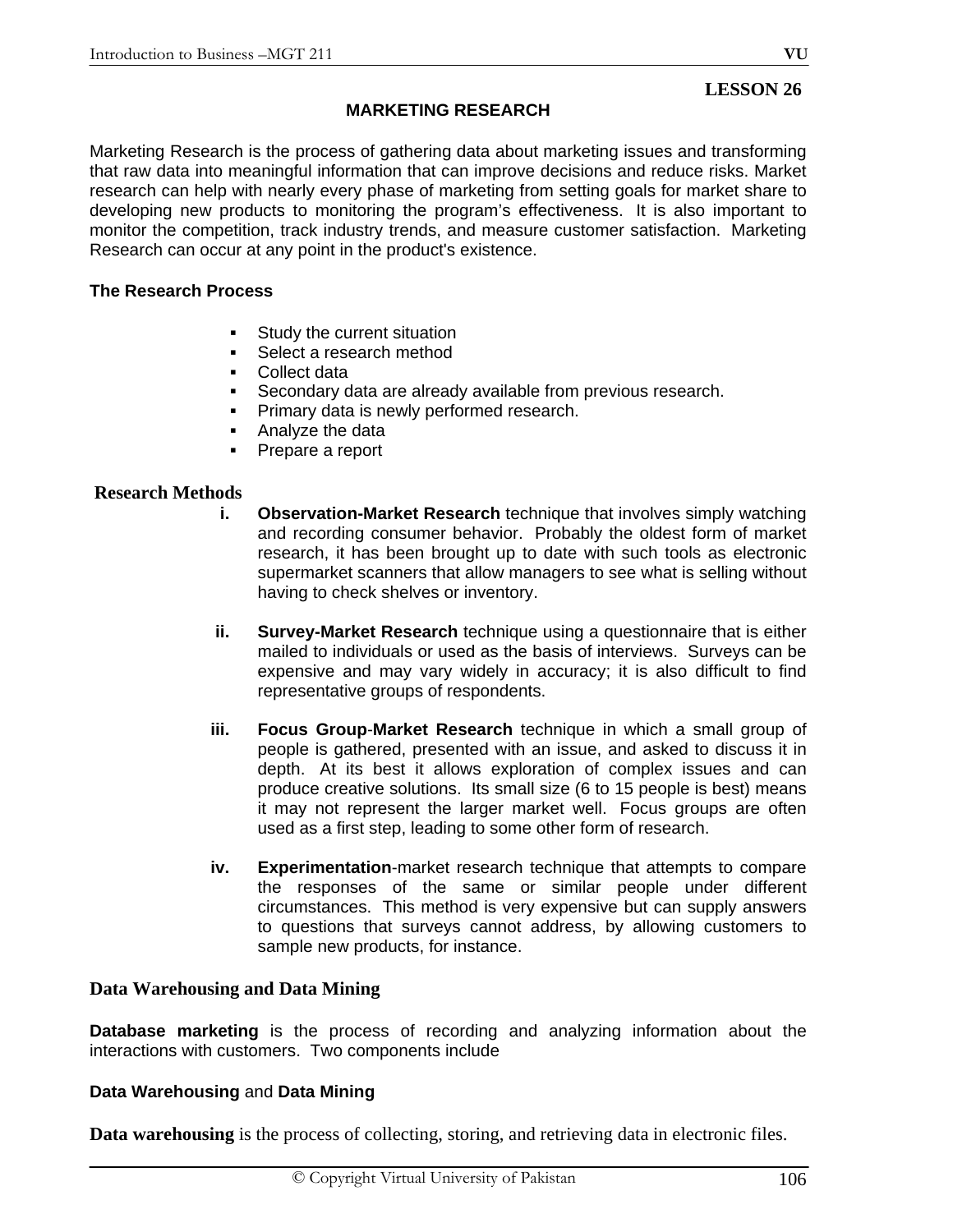i. **Data Mining** uses electronic technologies for searching, sifting through, and reorganizing date in order to collect marketing information and target products in the marketplace. Some benefits are: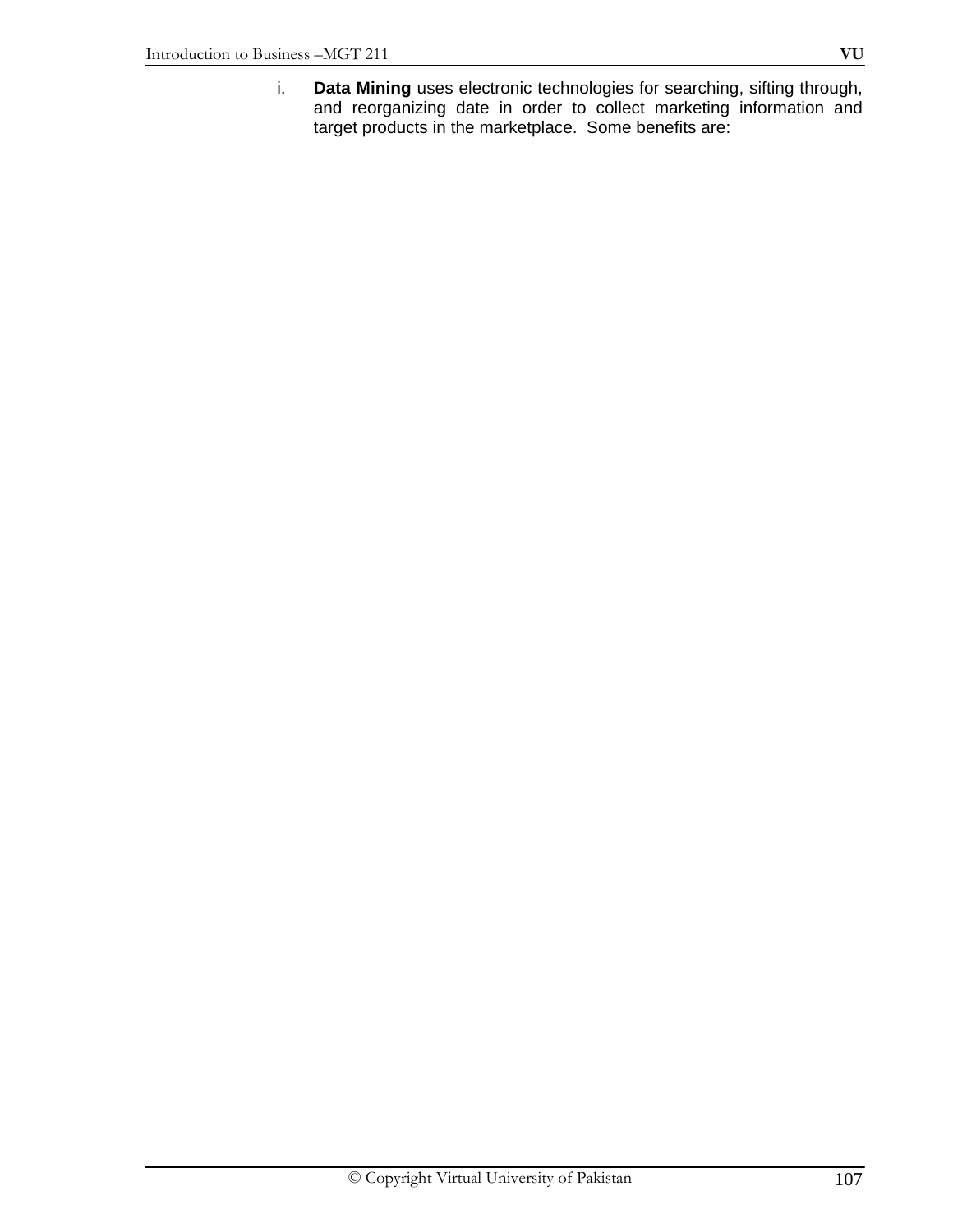### **LEARNING EXPERIENCES OF STUDENTS EARNING LOWER LEVEL CREDIT:**

Work in an environment where one or more of the basic principles of marketing are practiced regularly; e.g. marketing department or marketing communications agency have college-level and/or company-sponsored training in marketing-related subjects including: pricing, promotion, distribution, product development, customer relations, direct marketing, marketing analysis and planning or marketing research.

#### **Typical Learning Experience of Students Earning Upper level Credit:**

Lower level requirements as stated above.

Five or more years of experience as a marketing practitioner.

Knowledge of modern marketing concepts; e.g. Internet marketing, target marketing, mass customization, global marketing, etc.

Three or more years' experience managing a specific marketing function.

#### **Discussion Topics:**

If students are familiar with some (but not all) of the following topics, they may be eligible for lower level credit in the area of marketing. Students familiar with the advanced questions may be eligible for upper level credit. If knowledge of some of the topics is substantial, students may consider requesting additional credit in more narrowly defined areas.

#### **What is Marketing?**

Facts, definitions, concepts (lower level):

What are consumer needs? Wants?

Describe the components in the marketing mix.

Relationships, knowledge of discipline, methodologies (upper level):

Describe the marketing mix as it relates to consumers.

How is a marketing department organized?

#### **Analyzing Marketing Opportunities**

Facts, definitions, concepts (lower level): Describe a company's marketing environment.

What is involved in gathering and accessing environmental marketing data?

Relationships, knowledge of discipline, methodologies (upper level):

Discuss the characteristics affecting consumer behavior.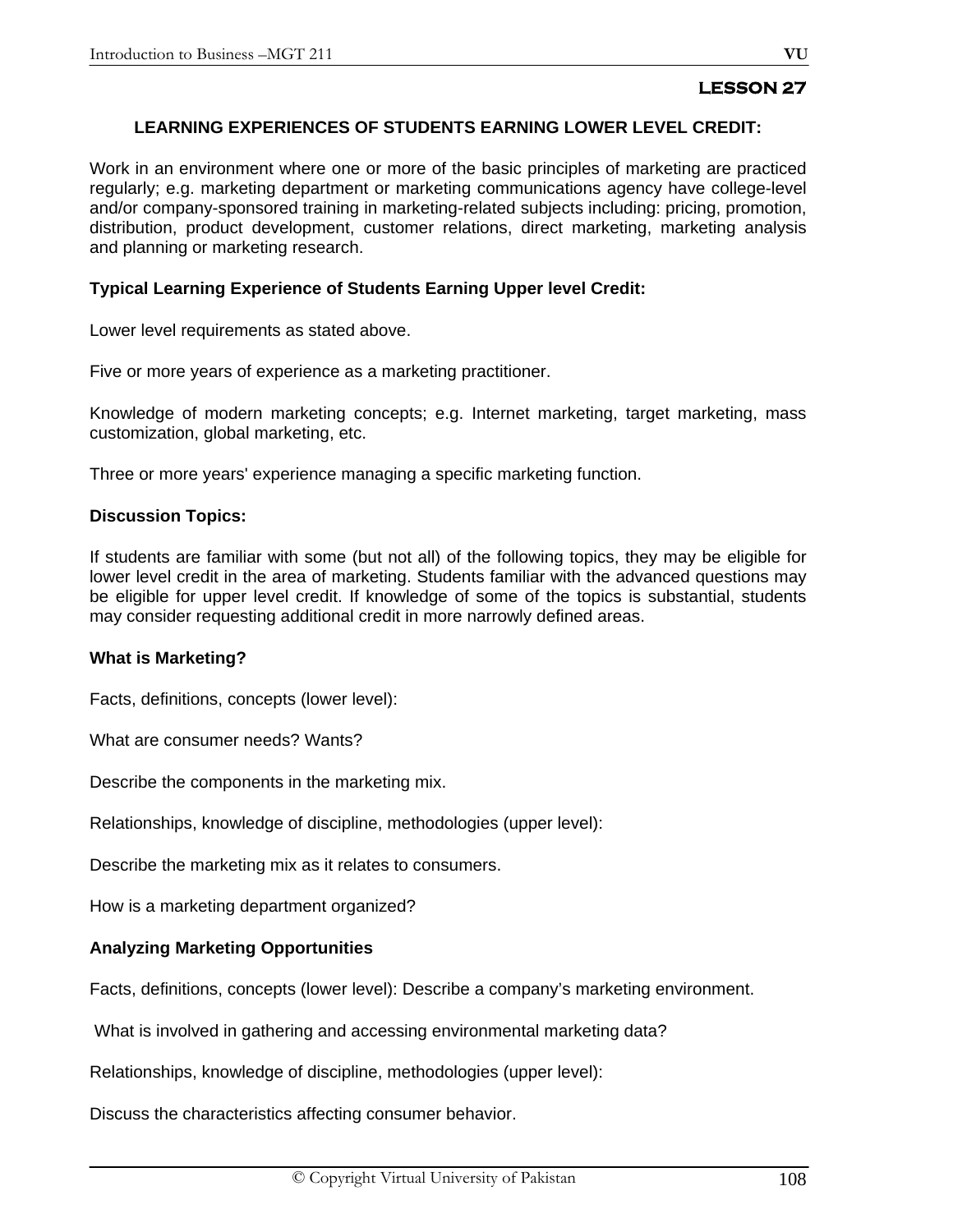Discuss the characteristics of business markets and the behavior of business buyers.

### **Market Segmentation**

Facts, definitions, concepts (lower level):

What are the bases for segmenting consumer markets? Business markets?

Relationships, knowledge of discipline, methodologies (upper level):

What is target marketing?

Describe

Positioning for competitive advantage.

### **Product Strategies**

Facts, definitions, concepts (lower level):

What are product attributes?

What is product branding?

Relationships, knowledge of discipline, methodologies (upper level):

Describe a product line vs. a product mix.

Discuss product life cycle marketing strategies.

Describe the stages of a product life cycle.

### **Pricing**

Facts, definitions, concepts (lower level):

Discuss internal and external factors contributing to product pricing.

What is cost-based pricing? Value-based pricing? Competition-based pricing?

Relationships, knowledge of discipline, methodologies (upper level):

Describe product-mix pricing strategies.

Describe price adjustment pricing strategies.

### **Distribution**

Facts, definitions, concepts (lower level):

Why are marketing intermediaries used?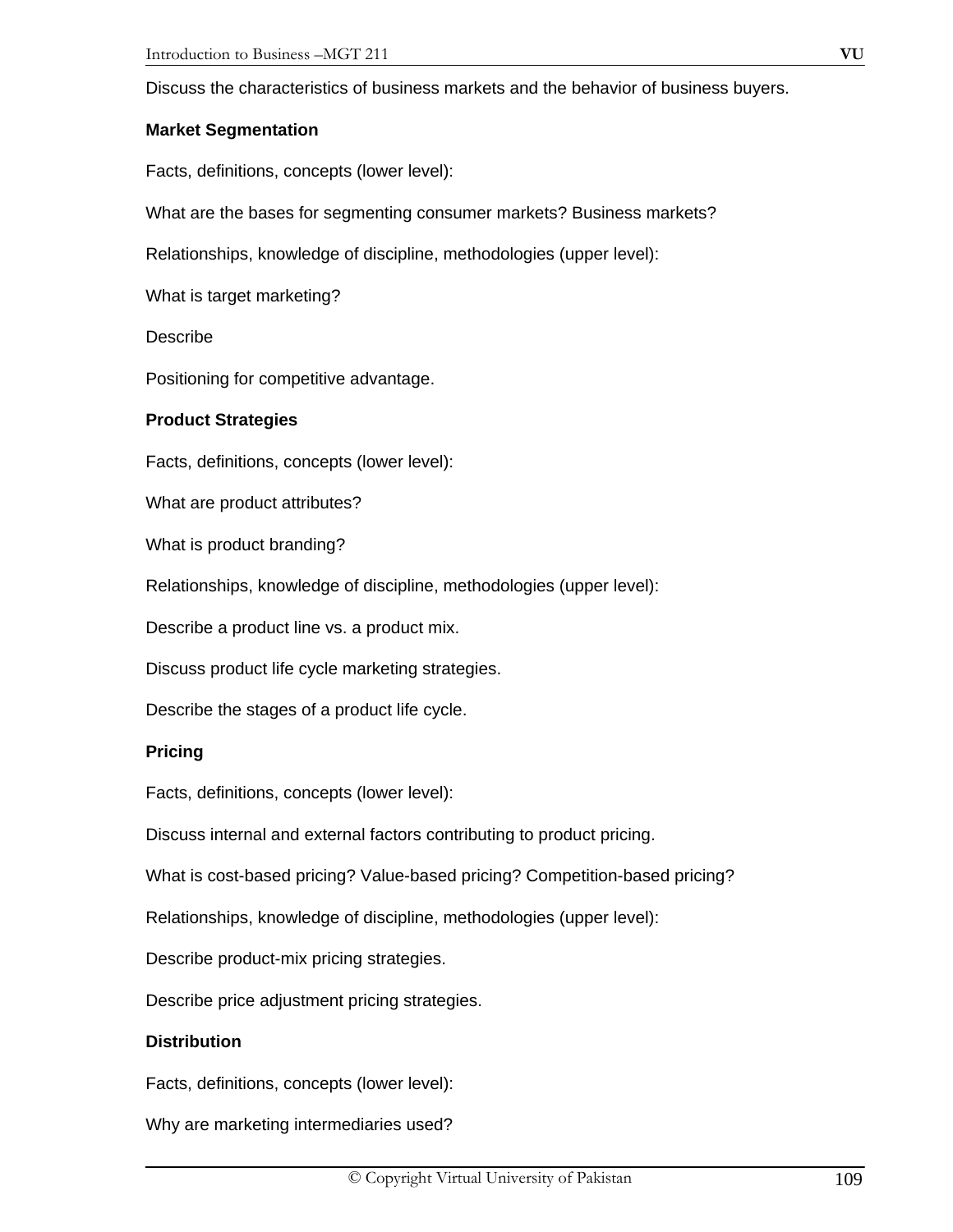Discuss distribution channels and their relationship to marketing.

Relationships, knowledge of discipline, methodologies (upper level):

What are some of the marketing issues related to channel design decisions?

How are channel members motivated?

### **Retailing and Wholesaling**

Facts, definitions, concepts (lower level):

What is retailing? Wholesaling?

What is non-store retailing?

Relationships, knowledge of discipline, methodologies (upper level):

Components of retail marketing decisions. Types of wholesalers?

### **Marketing Communications**

Facts, definitions, concepts (lower level):

What are the steps in developing effective communications?

What is integrated marketing communications?

Relationships, knowledge of discipline, methodologies (upper level):

Discuss "promotional mix."

Discuss the attributes of mass media advertising vs. direct marketing.

How is public relations used to support marketing objectives?

#### **Global**

Facts, definitions, concepts (lower level):

Why go international?

How would you decide which markets to enter?

What steps would you take before entering a market?

Relationships, knowledge of discipline, methodologies (upper level):

Discuss the global marketing plan.

Discuss the global marketing organization.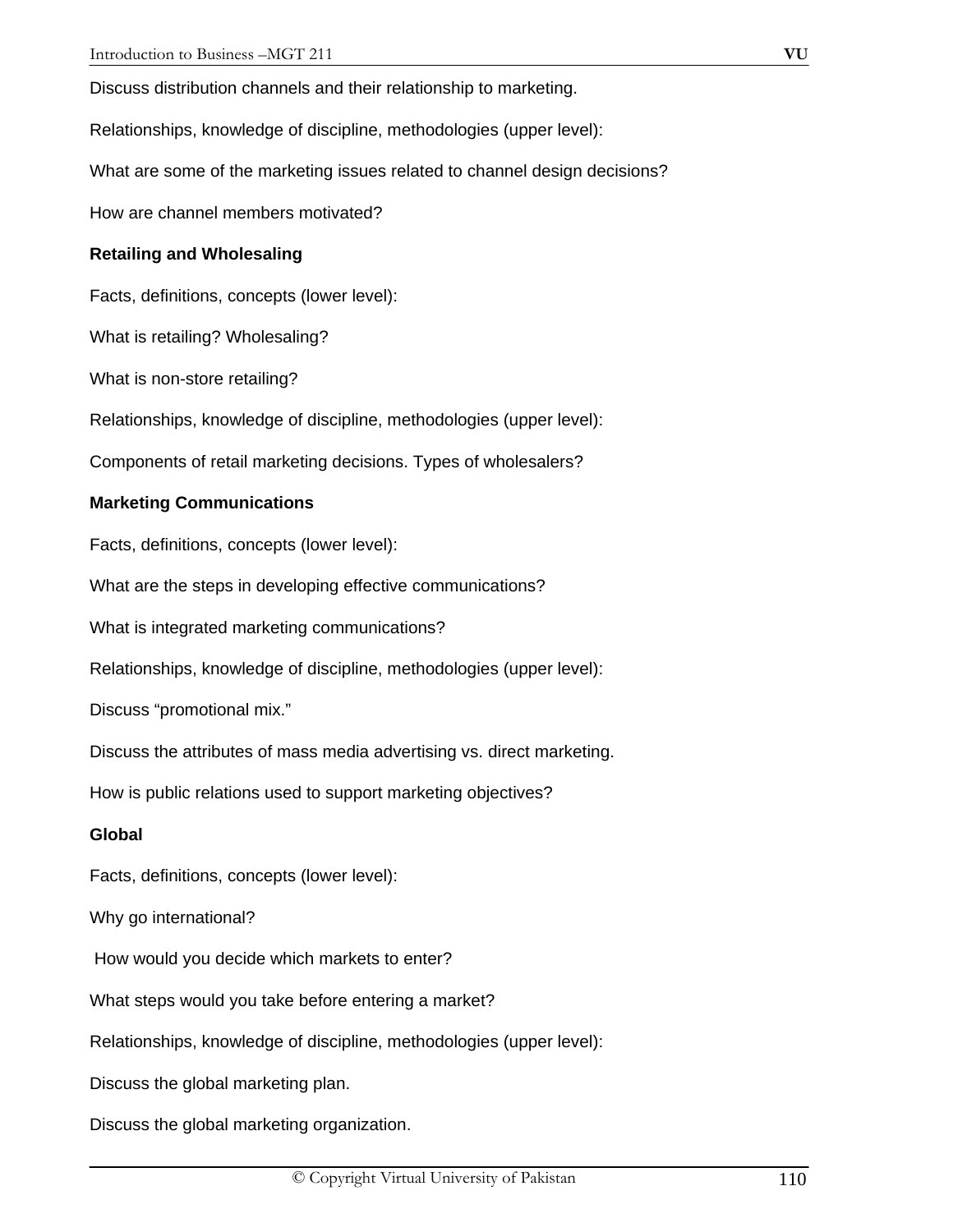### **Internet Marketing**

(Lower and upper levels):

What are the characteristics of electronic marketing?

Discuss consumer vs. B2B marketing.

## **Marketing Ethics**

(Lower and upper levels)

Describe marketing impact on the individual consumer and on society as a whole.

Discuss citizen and public actions to regulate marketing.

What is "socially responsible marketing?"

Discuss privacy issues and Internet marketing.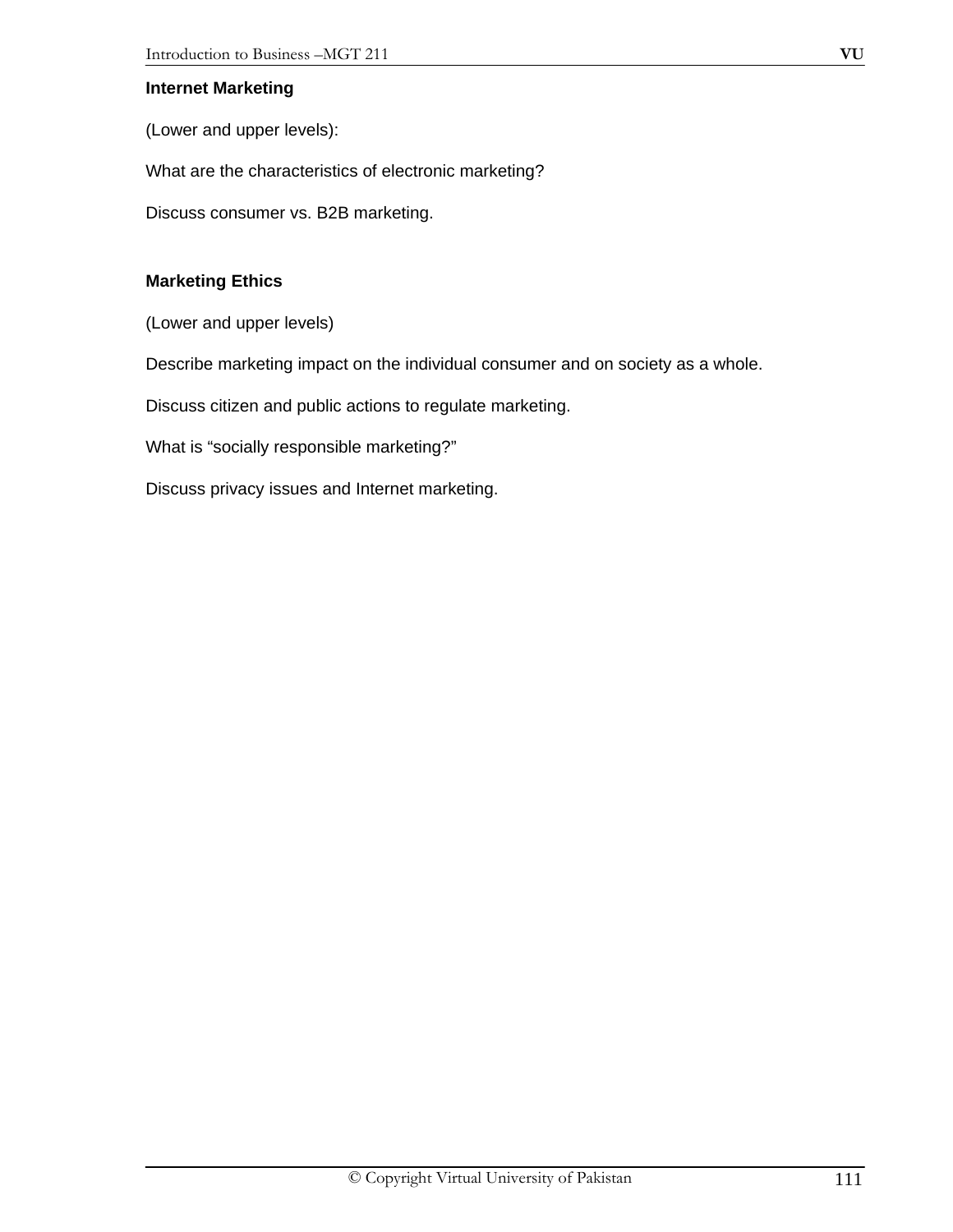#### **LESSON 28**

### **UNDERSTANDING CONSUMER BEHAVIOR**

Marketers study consumer buying behavior to learn what makes individuals buy one product instead of another. Consumer markets consist of individuals or households that purchase goods and services for personal use. Issues to be considered are the differences between organizational and consumer markets, the buyer's decision process, and the factors that affect that decision process.

#### **Influences on Consumer Behavior**

**Consumer behavior** is essentially the study of why consumers purchase and consume products. Four key factors influence consumer behavior:

- i. **Psychological**: Motivations, perceptions, ability to learn, attitudes
- ii. **Personal**: Lifestyle, personality, economic status
- iii. **Social**: Family, opinion leaders, reference groups (e.g. friends, associates)
- iv. **Cultural**: Culture, subculture, social class

### **The Consumer Buying Process**

One way to look at the psychology of buying is to understand the decision-making process people go through when making a purchase. Deciding what to buy is a problem-solving process. Sometimes consumers become

**Brand Loyal** to specific products based on the satisfaction they have received from previous purchases. Nevertheless, consumers decide what to purchase by gathering information to help them make a choice. The more complex the problem, the more information they are likely to seek. The steps in the process usually follow this sequence:

- i. **Problem/Need recognition**: The consumer buying process begins with recognizing a problem or need. Needs often arise when our personal circumstances change, creating windows of opportunity for marketers (e.g. getting married, entering the workforce, etc.).
- ii. **Information seeking**: Sources of information can range from personal sources, to marketing sources, to public sources, to experience. Depending on the product, information seeking ranges from superficial (e.g. "Where is the soft drink machine?") to extensive (e.g. library research).
- iii. **Evaluation of alternatives**: This step is essentially a matching process: How do the attributes of the products you are considering match with your needs and wants? Here, too, the evaluation process can range from brief to protract.
- iv. **Purchase decision**: Purchase decisions are typically based on a combination of rational and emotional motives. **Rational motives** are based on logical evaluation of product attributes (e.g. cost, quality, usefulness). **Emotional motives** are based on non-objective factors (e.g. "All my friends have 4-inch high heel shoes!").
- v. **Post-purchase evaluation**: This includes everything that happens after the sale. Satisfied customers are likely to repurchase products they have used and enjoyed, while unhappy customers are not only unlikely to repurchase, but also are prone to broadcast their negative experience to other potential consumers.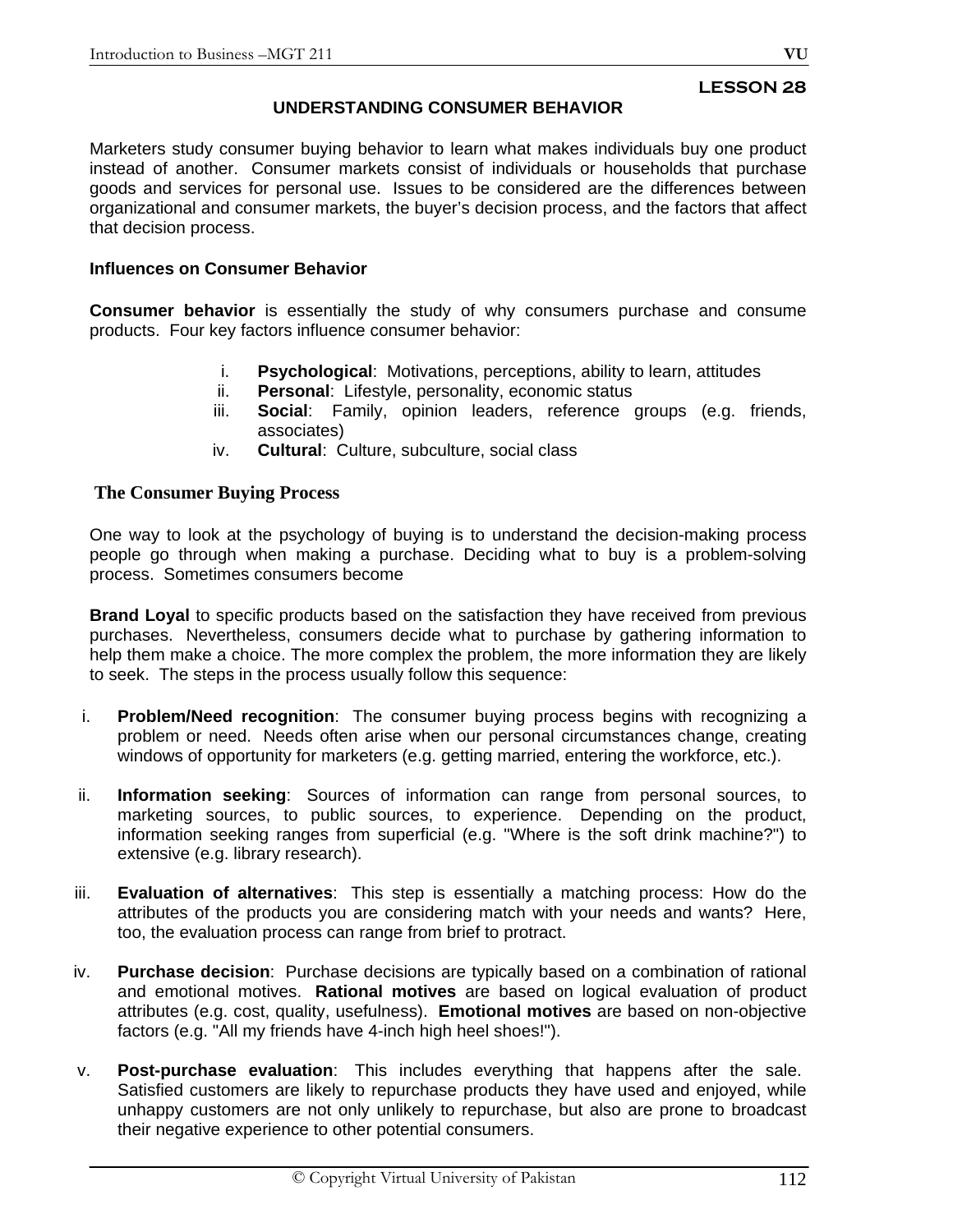# **Organizational Marketing and Buying Behavior**

- a. **Organizational Markets** can be divided into three main subgroups:
	- i. **Industrial/commercial market** (companies that buy to produce their own goods and services such as Toyota);
	- ii. **Reseller market** such as wholesalers like Ingram Micro, which wholesales computers; retailers such as Ann Taylor
	- iii. **Government and Institutional market** including Federal, State and Local governments, hospitals, churches, museums, and charitable organizations. Products sold to organizational markets include raw materials and highly complex manufactured goods such as printing presses, telecommunications systems, and consulting services.

**Organizational buyers** are quite different from consumer purchasers:

- i. **Professionals**: They are trained in the field of purchasing and negotiating, and they typically use formal contracts.
- ii. **Specialists**: They are often specialists in a line of products (e.g. a drug store buyer might specialize in personal care products).
- iii. **Experts**: They are often experts (or at least very knowledgeable) about the products they are buying. The buyer-seller relationship is often much closer. The development of a long-term connection is beneficial to both parties.

### **The International Marketing Mix**

Entering foreign markets, a firm must reconsider-and often must adjust-each element of the marketing mix:

**Products ---** Must the products be adapted? Redesigned? Recreated?

Some products can be sold abroad with virtually no changes, while other products need to be adapted to fit the needs of the foreign buyer.

**Pricing ---** Pricing decisions must include all elements considered domestically, but also transportation and delivery costs, and exchange rates.

**Distribution ---** Gaining a distribution foothold is often expensive and time-consuming. Purchasing local businesses can help in this regard.

**Promotion ---** Elements of promotional messages should be matched to the customs and values of each country.

Many standard U.S. promotional devices do not succeed in other countries. Marketers must consider differences in language and culture when promoting products abroad.

### **Small Business and the Marketing Mix**

Small businesses also face special considerations in terms of the marketing mix: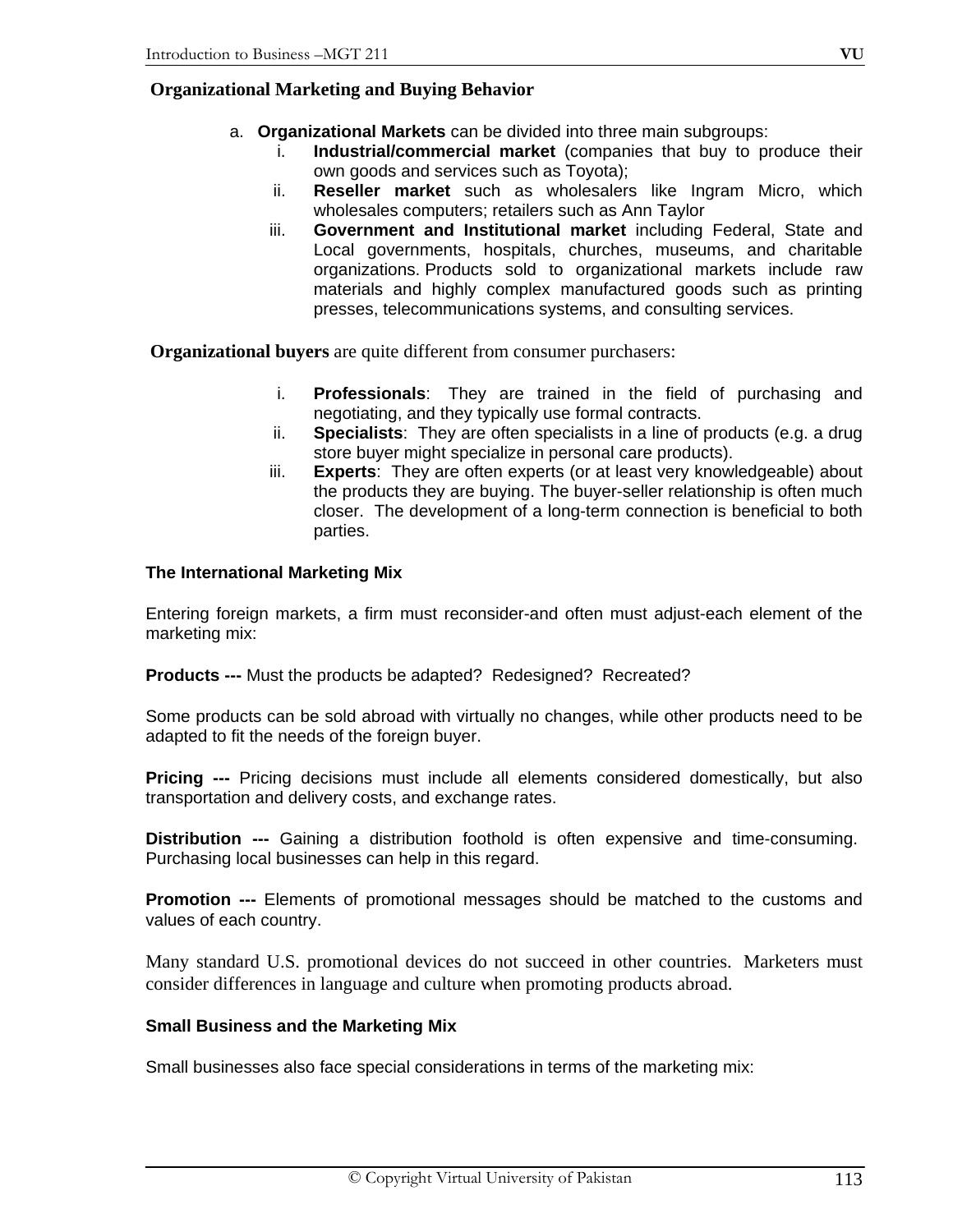**Products ---** Some new products and firms are doomed at the start because few consumers want or need what they have to offer. A thorough understanding of what customers want has paid off for many small firms.

Is there really a consumer need? How can the products be tailored to better meet the need? (Research can be very helpful in this regard.)

**Pricing ---** Small business owners must accurately forecast operation expenses. Do prices truly cover the costs of running the business? Haphazard pricing that is often little more than guesswork can sink even a firm with a good product. When small businesses set prices by carefully assessing costs, many earn very satisfactory profits.

**Distribution ---** Perhaps the most important distribution issue for small businesses is location, which can help attract and retain customers. Problems in arranging distribution can make or break a small business. The ability of many small businesses to attract and retain customers depends on the choice of location.

**Promotion ---** Promotional expenses should be considered a necessity. Many small businesses are ignorant when it comes to the methods and cost of promotion. Successful small businesses plan for promotional expenses as part of start-up costs. Targeted promotion (e.g. through trade associations) can be very cost-effective.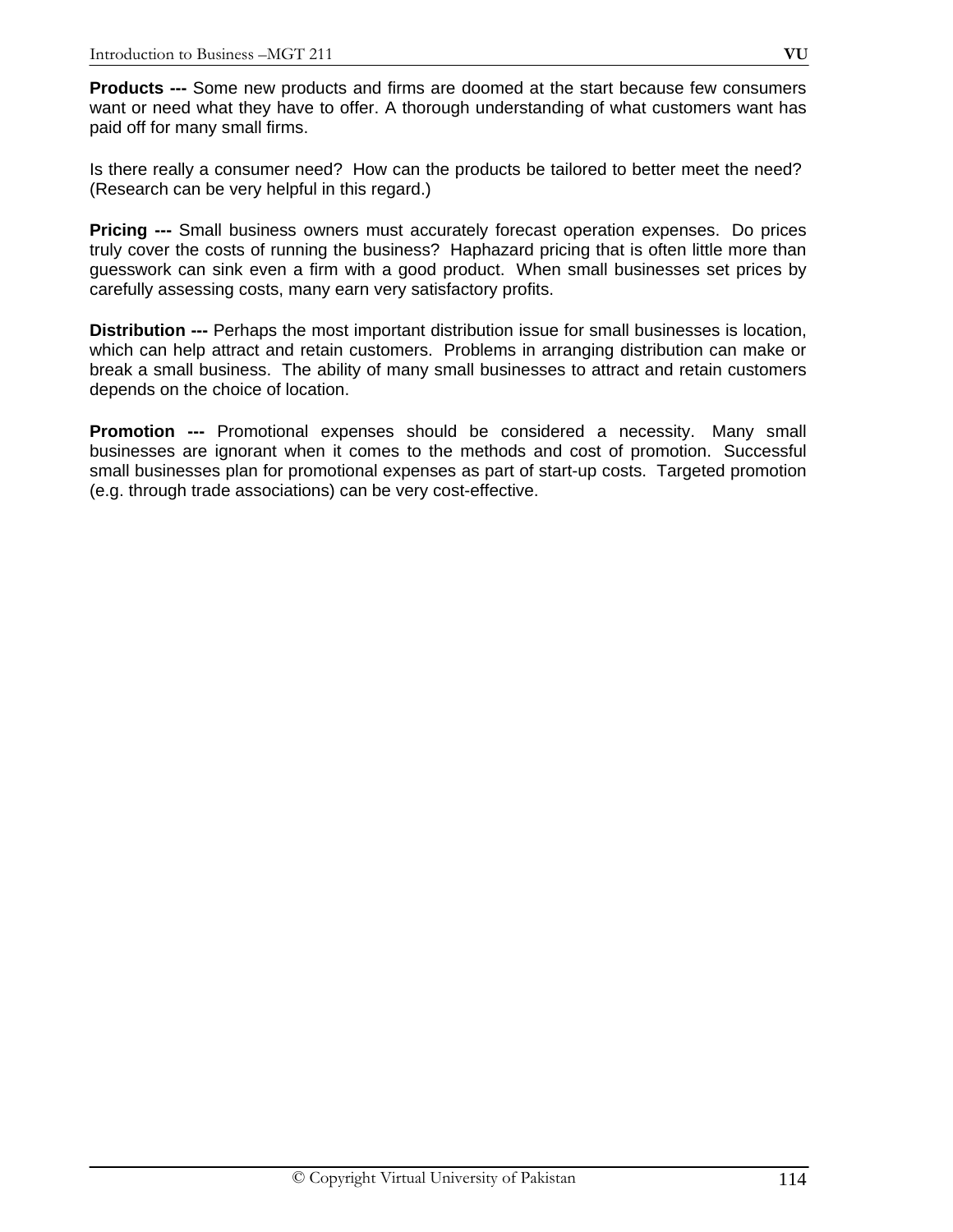### **THE DISTRIBUTION MIX**

In selecting a distribution mix, a firm may use any or all of eight distribution channels. The first four are aimed at getting products to consumers, the fifth is for consumers or business customers, and the last three are aimed at getting products to business customers. Channel 1 involves direct sales to consumers, Channel 2 includes a retailer. Channel 3 involves both a retailer and a wholesaler, and Channel 4 includes an agent or broker who enters the system before the wholesaler and retailer. Channel 5 includes only an agent between the producer and the customer. Channel 6, which is used extensively for e-commerce, involves a direct sale to an industrial user. Channel 7, which is used infrequently, entails selling to business users through wholesalers. Channel 8 includes retail superstores that get products from producers or wholesalers (or both) for reselling to business customers. Distribution strategies include intensive, exclusive, and selective distribution, which differ in the number of products and channel members involved and in the amount of service performed in the channel.

Wholesalers act as distribution intermediaries. They may extend credit as well as store, repackage, and deliver products to other members of the channel. Full-service and limitedfunction merchant wholesalers differ in the number and types of distribution functions they offer. Unlike wholesalers, agents and brokers never take legal possession of products. Rather they function as sales and merchandising arms of manufacturers who do not have their own sales forces. They may also provide such services as advertising and display merchandising. In e-commerce, e-agents assist Internet users in finding products and best prices.

Retailers fall into two classifications: product line and bargain. Product line retailers include department stores, supermarkets, hypermarkets, and specialty stores. Bargain retailers include discount houses, off-price stores, catalog showrooms, factory outlets, warehouse clubs, and convenience stores. These retailers differ in terms of size, goods and services offered, and pricing. Some retailing also takes place without stores. Non-store retailing may use direct mail catalogs, vending machines, video marketing, telemarketing, electronic retailing, and direct selling. Internet retail shopping includes electronic storefronts where customers can examine a store's products, receive information about sellers and their products, place orders, and make payments electronically. Customers can also visit cybermalls–collections of virtual storefronts representing a variety of product lines on the Internet.

Physical distribution includes all the activities needed to move products from manufacturers to consumers, including customer service, warehousing, and transportation of products. Warehouses may be public or private and may function either as long-term storage warehouses or as distribution centers. In addition to storage, insurance, and wage-related costs, the cost of warehousing goods also includes inventory control (maintaining adequate but not excessive supplies) and material handling (transporting, arranging, and retrieving supplies).

Trucks, railroads, planes, water carriers (boats and barges), and pipelines are the major transportation modes used in the distribution process. They differ in cost, availability, reliability, speed, and number of points served. Air is the fastest but most expensive mode; water carriers are the slowest but least expensive. Since transport companies were deregulated in 1980, they have become more cost-efficient and competitive by developing such innovations as inter modal transportation and containerization.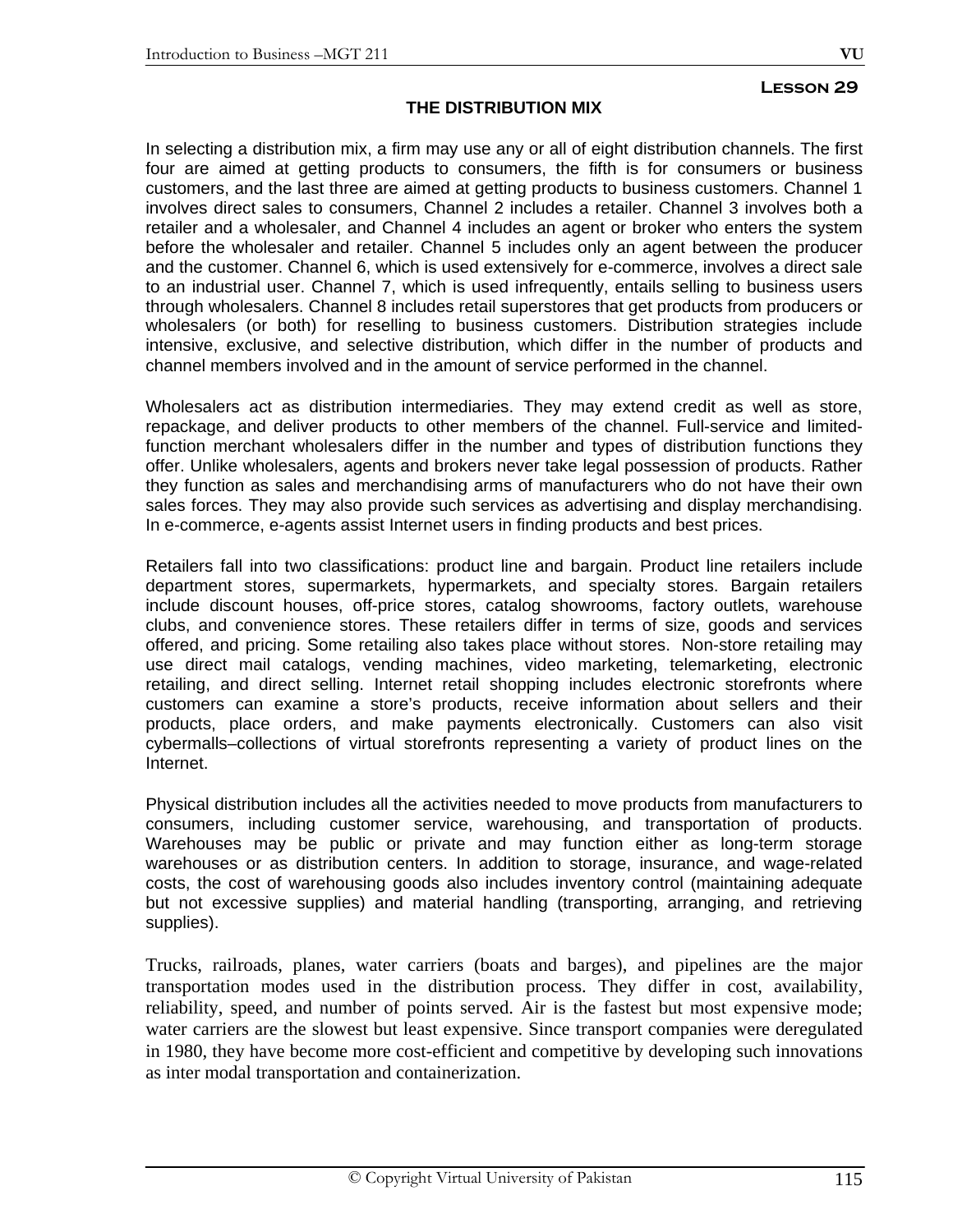## **The Distribution Mix**

Getting products from producer to consumer is the next element of the marketing mix, known as **distribution**, or **place**. An organized network of firms used to move goods and services from producers to customers is called a **distribution channel**, or marketing channel. A company's decisions about which channels to use, the **distribution mix**, plays a major role in the firm's success.

#### **Intermediaries and Distribution Channels**

For most of your purchases, you rely on **market intermediaries**, also known as middlemen, who channel goods and services from producer to end-users.

**Wholesaler-intermediary** those who sells products to other businesses for resale to final consumers.

**Retailer-intermediary** those who sells products directly to consumers.

A firm's choice between using an independent intermediary and employing its own distribution network and sales force depends on three factors: (1) the company's target markets (2) the nature of its products (3) the costs of maintaining distribution and sales networks

The number and type of market intermediaries involved in the channel of distribution depend on the kind of product and the marketing practices of a particular industry. There are important differences among the channels of distribution for **consumer products** and **business products**.

### i. **Distribution of Consumer Products**

Channels for **consumer goods** are usually the most complex, although they can be categorized. Typical channels include:

- 1. **Channel 1: Direct Distribution of Consumer Products**, ex. Avon, Fuller Brush, Tupperware
- 2. **Channel 2: Retail Distribution of Consumer Products**, ex. Levi's, Goodyear, PeaPod.com
- 3. **Channel 3: Wholesale Distribution of Consumer Products**, ex. combination convenience store/gas station
- 4. **Channel 4: Distribution through Sales Agents or Brokers**, ex. food brokers, travel agents, realtors

### ii. **The Pros and Cons of Non-direct Distribution**

Non-direct distribution becomes higher priced for end users because each distribution link charges a markup or commission.

- 1. Intermediaries can save consumers both time and money by providing added value.
- iii. **Channel 5: Distribution by Agents to Consumers and Businesses**, ex. some travel agencies. Channel 5 differs from the other channels in two ways: (1) it includes an agent as the sole intermediary (2) it distributes to both consumers and business customers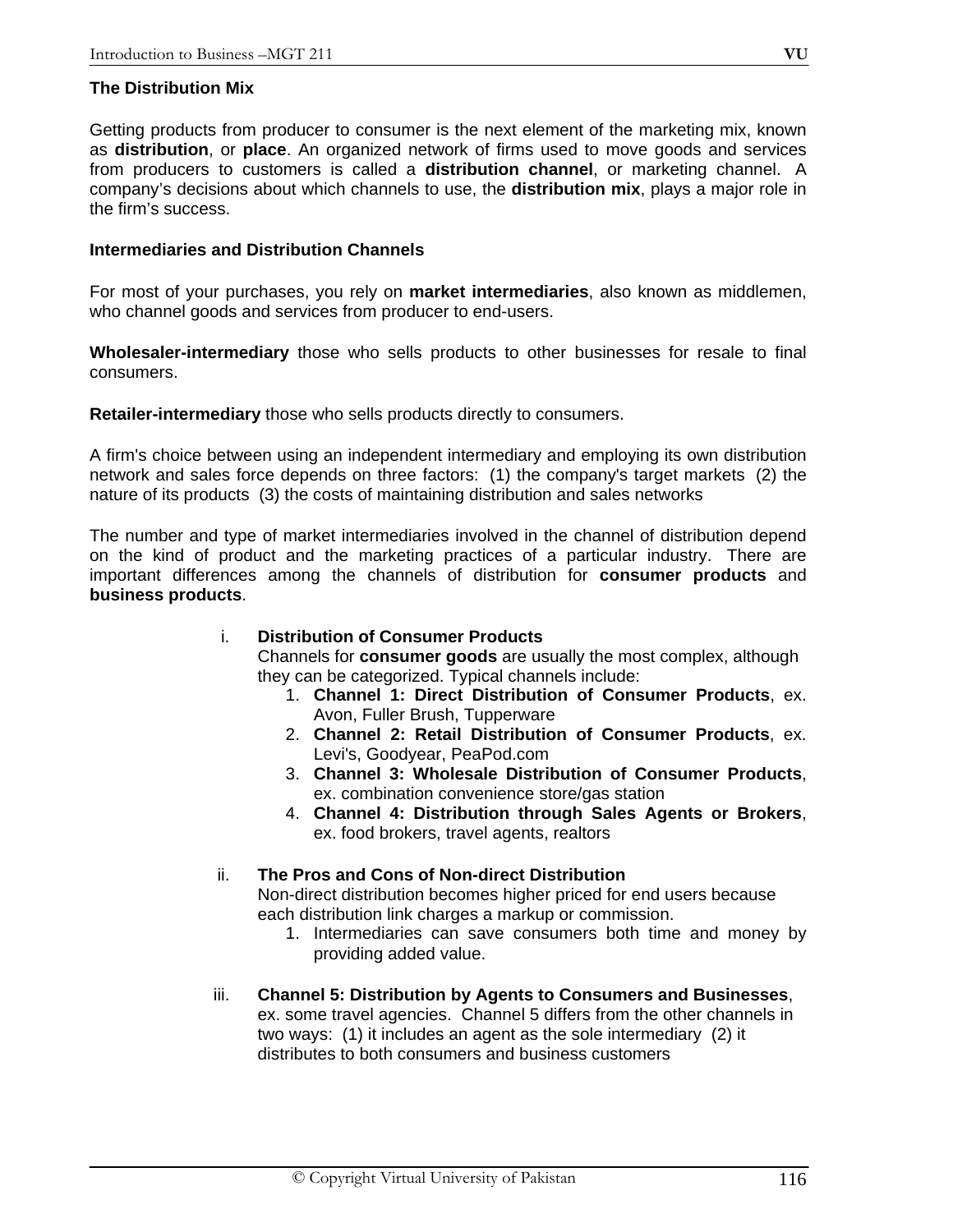## **Distribution of Business Products**

**Industrial Distribution**-network of channel members involved in the flow of manufactured goods to industrial customers.

- i. **Channel 6: Direct Distribution of Business Products**, ex. Dell **Computers**
- ii. **Channel 7: Wholesale Distribution of Industrial Products**, ex. distribution of office equipment and accessories
- iii. **Channel 8: Wholesale Distribution to Business Retailers**, ex. Staples, Office Depot, Office Max

**Distribution Strategies ---** A distribution strategy is a company's overall plan for moving products to buyers and it plays a major role in the company's success. One part of that strategy, choosing the appropriate market coverage, depends primarily on the type of product, as convenience goods require different strategies from organizational supplies.

- i. **Intensive distribution**, where the market is saturated with a product, almost certainly needs a long distribution chain. Normally used for lowcost consumer goods with widespread appeal such as candy and magazines.
- ii. **Exclusive distribution** severely limits the number of outlets for the item in a particular geographic area and is most often used for expensive specialty or technical products, such as Jaguar automobiles and Rolex watches.
- iii. **Selective distribution** uses a limited number of outlets and might work better for shipping goods that a buyer is likely to want to compare for features and prices. Examples are fashions and appliances.

**Channel conflict ---** can occur when one channel member places its own success above the success of the entire channel, or when the members of a distribution channel disagree over the roles they should play or the rewards they should receive.

**Channel Leadership ---** can occur when a channel member who is most powerful in determining the roles and rewards of other members. That member is called the Channel Captain. Power may come from the desirability of a producer's product, or from the large sales volume generated by a wholesaler or retailer.

**Wholesaling ---** Wholesalers sell primarily to retailers, other wholesalers, and industrial or institutional users. Wholesalers provide a variety of services to customers who are buying products for resale or business use. The types of wholesale intermediaries are:

**Merchant wholesalers** — independent wholesaler who takes legal possession of goods produced by a variety of manufacturers and then resells them to other businesses. Merchant wholesalers also provide storage and deliver; the merchant wholesaling industry employs 6 million people in the United States.

> i. **Full-Service Merchant Wholesaler-**-merchant wholesaler who provides credit, marketing, and merchandising services in addition to traditional buying and selling services. Approximately 80 percent of all merchant wholesalers are full-service merchant wholesalers.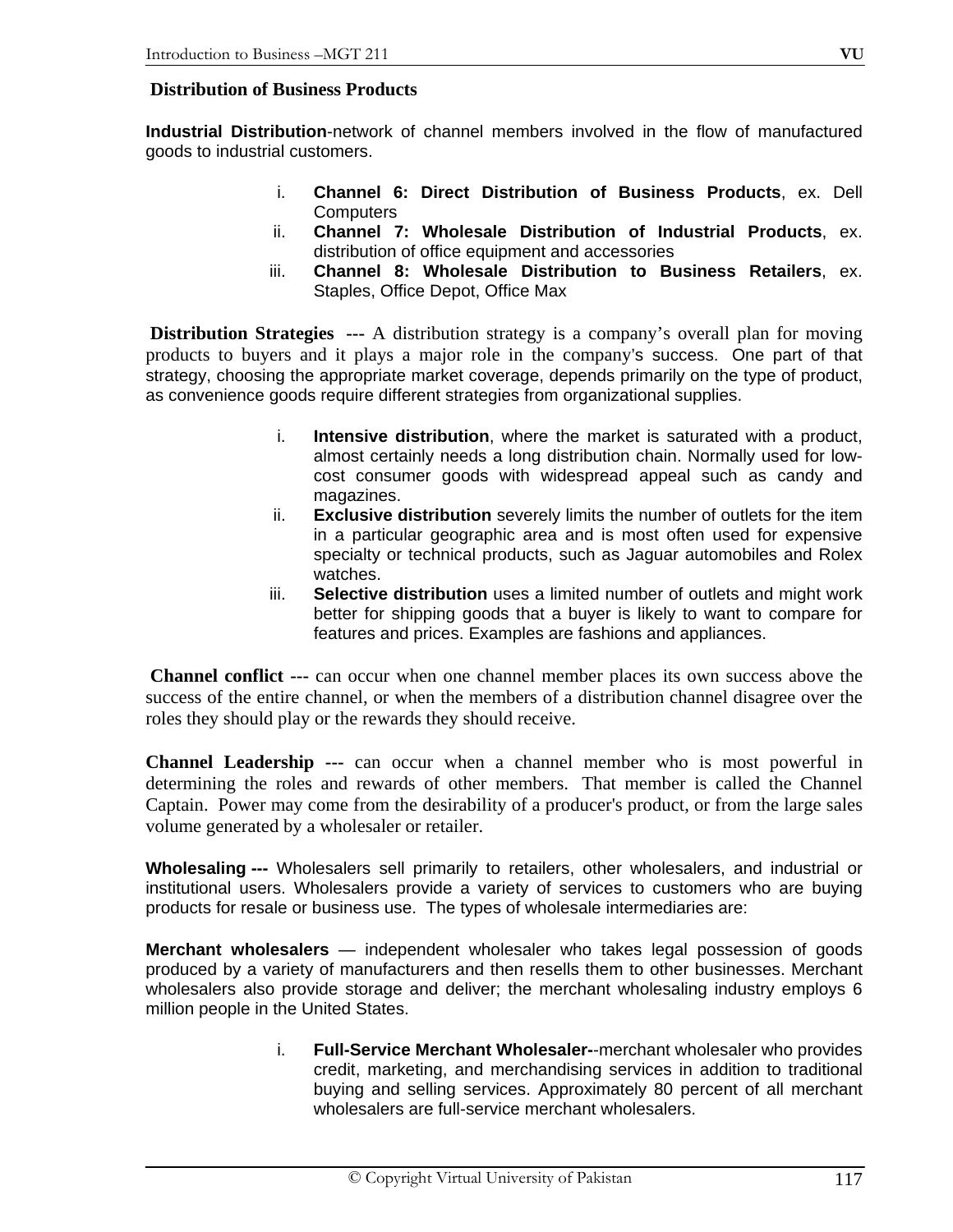- ii. **Limited-Service Merchant Wholesaler**—merchant wholesaler who provides a limited range of services, sometimes only storage.
- iii. **Drop Shipper**—limited-function merchant wholesaler who receives customer orders, negotiates with producers, takes title to goods, and arranges for shipment to customers.
- iv. **Rack jobbers**—limited-function merchant wholesaler who sets up displays in retail outlets, stock inventory, and mark prices on merchandise displayed in a certain area of a store.

 Agents and Broker — independent intermediary who usually represents many manufacturers and sells to wholesalers or retailers. Provides a wide range of services including shelf and display merchandising and advertising layout. Agents and brokers never actually own the merchandise they sell.

**The Advent of the E-Intermediary** — Internet distribution channel member who assists in moving products through to customers or who collects information about various sellers to be presented in convenient format for Internet customers.

- i. **Syndicated Selling**—e-commerce practice whereby a Web site offers other Web sites commissions for referring customers.
- ii. **Shopping Agent** (E-Agent) —e-intermediary (middleman) in the Internet distribution channel that assists users in finding products and prices but who does not take possession of products.
- iii. **Business-to-Business Broker**—e-commerce intermediary serving the business customer.

**Retailing ---** Retailers sell to individuals who buy products for ultimate consumption and are a visible element in the distribution chain. Retailers represent the end of the distribution channel, making the sale of goods or services to final consumers. Today's retail stores include department stores, discount stores, warehouse clubs, hypermarkets, factory outlets, category killers, supermarkets, convenience stores, and catalog stores. Retailers save consumers time and money.

# **Types of Retailer Outlets**

- i. **Product Line Retailer**-retailer featuring broad product lines.
	- 1. **Department Store**—large product line retailer characterized by organization into specialized departments.
	- 2. **Supermarket**—large product line retailer offering a variety of food and food-related items in specialized departments. Ex., Safeway, Kroger, etc.
	- 3. **Hypermarket**—very large product line retailer carrying a wide variety of unrelated products.
	- 4. **Specialty Stores**—carry only a particular type of good, but an extensive selection of brands, styles, sizes, models, and prices within each line stocked such as children's clothing, books, or sporting goods.
	- 5. **Category killers** are superstores such as Toys R Us or Office Depot that dominate a market by stocking every conceivable variety of a particular line of merchandise.
	- 6. **Scrambled merchandising**—retail practice of carrying any product that is expected to sell well regardless of a store's original product offering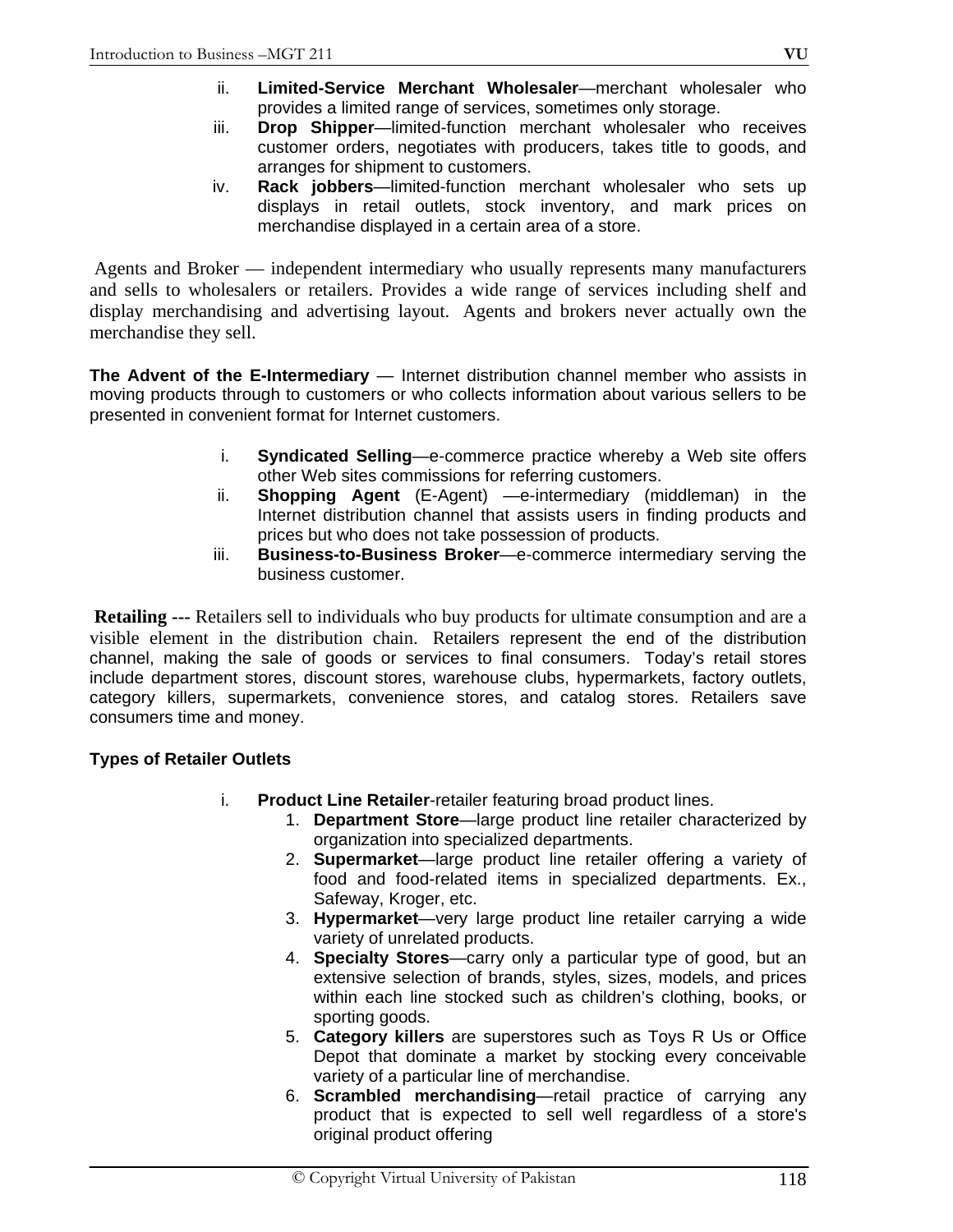- 1. **Discount House**—bargain retailer that generates large sales volume by offering goods at substantial price reductions. K-Mart, Wal-mart
- 2. **Off-Price Store**—bargain retailer that buys excess inventories from high-quality manufacturers and sells them at discounted prices. Marshall's is one of the most successful.
- 3. **Catalog Showroom**—bargain retailer in which customers place orders for catalog items to be picked up at on-premises warehouses.
- 4. **Factory Outlet**—bargain retailer owned by the manufacturer whose products it sells.
- 5. **Warehouse Club** (or Wholesale Club) —bargain retailer offering large discounts on brand-name merchandise to customers who have paid annual membership fees. Ex., Price Club, which merged with rival Costco.
- 6. **Convenience Store**—retail store offering easy accessibility, extended hours, and fast service. Ex. 7-Eleven and Circle K.

# **Non-store and Electronic Retailing**

- **i.** Major Types of Non-store Retailing
	- 1. **Direct Response Retailing**—non-store retailing by direct interaction with customers to inform them of products and to receive sales orders, including **mail-order (catalog) marketing**, **telemarketing**, **direct selling** (Avon), and electronic marketing (including video shopping), and mail marketing.

# **ii. The Boom in Electronic Retailing**

Electronic retailing is non-store retailing in which information about the seller's products and services is connected to consumers' computers, allowing consumers to receive the information and purchase the products in the home. The Internet is a borderless shopping environment with great potential for some products. Some companies, known as pure-plays, only do business through the Internet.

- 1. **Internet-Based Stores**—Use of the Internet to interact with customers is booming. Internet usage by small businesses in the United States doubled in 1998, nearly doubled again in 1999, and added another 2.1 million Websites during 2000. Similar growth has been seen in the B2B market.
- 2. **Electronic-Catalog**—a way of using the Internet to display products and services for both retail shoppers and business customers. This format reaches an enormous number of potential customers at relatively low cost. Some catalogs have connected with FedEx's Business Link for ordering and shipping.
- 3. Electronic Storefronts and Cybermalls
	- a. **Electronic Storefront**—a Web site in which consumers collect information about products and buying opportunities.
	- b. **Cybermall**—A cybermall is a Web-based retail complex that houses dozens of electronic storefronts or Internet-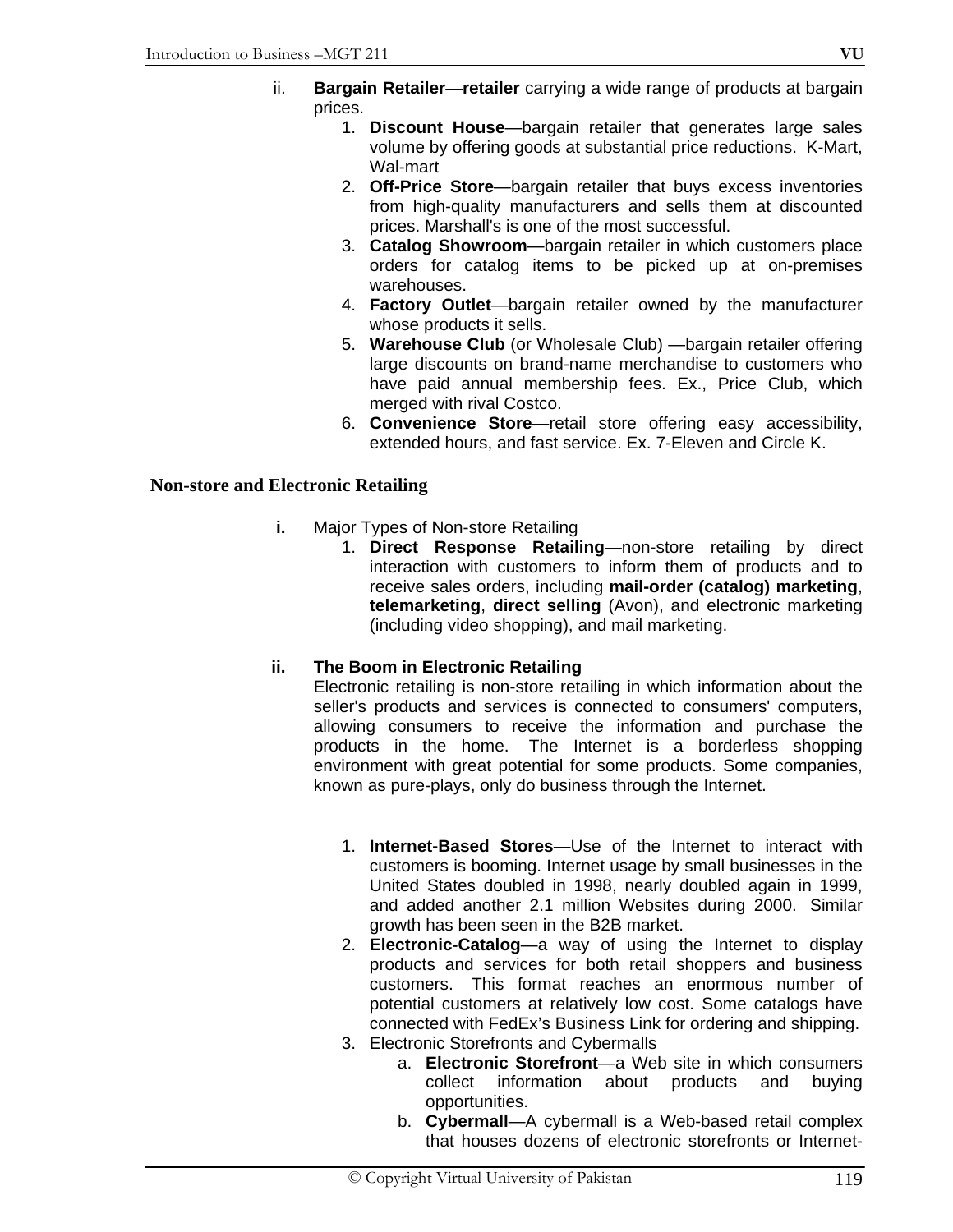based stores that sell everything from computer software to gourmet chocolates. These Internet storefronts offer the advantage of "walk-in" traffic and provide Web pages and servers to their tenants for a sizable fee.

## **iii. From Door-to-door to E-Sales**

- c. **Multilevel Marketing**—channel in which self-employed distributors are paid commissions for recruiting new customers and new company representatives. Ex. Amway.
- d. Interactive and Video Marketing **Interactive Marketing** multimedia Web sites using voice, graphics, animation, film clips, and access to live human advice. Ex. LivePerson.com **Video Marketing**-non-store retailing to consumers via standard and cable television. Ex. QVC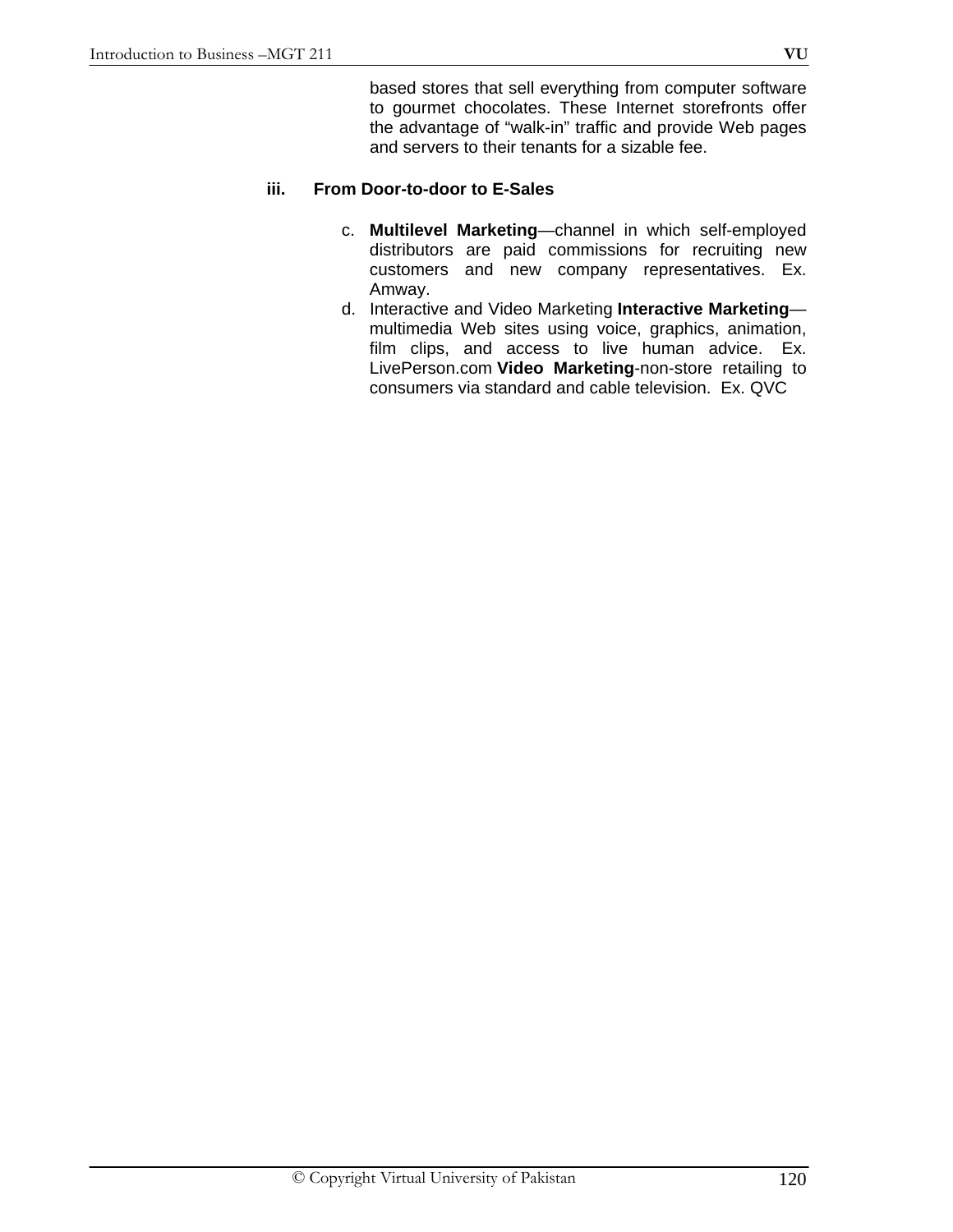### **PHYSICAL DISTRIBUTION**

Physical distribution encompasses all activities required to move finished products from a producer to the consumer. It is a complex strategic activity with many trade-offs that affect the organization and profits. Technology used in physical distribution systems today includes satellite navigation and communication, robots, machine vision, voice input computers, onboard computer logbooks, and planning software that uses artificial intelligence.

The overriding objective of all physical distribution systems should be to achieve a competitive level of customer service standards at the lowest total cost. Producers must be able to analyze whether it is worth it to deliver a product in three days instead of five, if doing so reduces the cost of an item. The goal is to optimize the total cost of achieving the desired level of service by analyzing each step in the process and its relation to the other steps.

**Warehousing Operations** — Warehouses are holding facilities for inventory, whereas distribution centers serve as command posts for moving goods to customers and collect, sort, code, and redistribute products to fill customer orders.

- i. Types of Warehouses:
	- 1. **Private Warehouse**-warehouse owned by and providing storage for a single company.
	- 2. **Public Warehouse**-independently owned and operated warehouse that stores goods for many firms.
	- 3. **Storage Warehouse**-warehouse providing storage for extended periods of time.
	- 4. **Distribution Center**-warehouse providing short-term storage of goods for which demand is both constant and high.
- ii. **Warehousing costs** include rental or mortgage payments, insurance, and wages. Other costs include:
	- 1. **Inventory Control**-warehouse operation that tracks inventory on hand and ensures that an adequate supply is in stock at all times.
	- 2. **Material Handling**-warehouse operation involving the transportation, arrangement, and orderly retrieval of goods in inventory.

### **Transportation Operations**

- i. Major **transportation modes** are:
	- 1. **Trucks** are most frequently used and offer door-to-door delivery and use of public highways, but are unable to carry all types of cargo.
	- 2. **Railroads** are able to carry heavier and more diversified cargo, but are unable to deliver directly to the customer.
	- 3. **Water carriers**—Boats are the cheapest form of transport, especially for bulk items, but service is slow and infrequent, and delivery is restricted.
	- 4. **Air transport** is the fastest means of moving goods, but it doesn't go everywhere, it can carry only certain types of cargo, and is unreliable and expensive.
	- 5. **Pipelines**, although expensive to build, are extremely economical to operate and maintain.

**Lesson 30**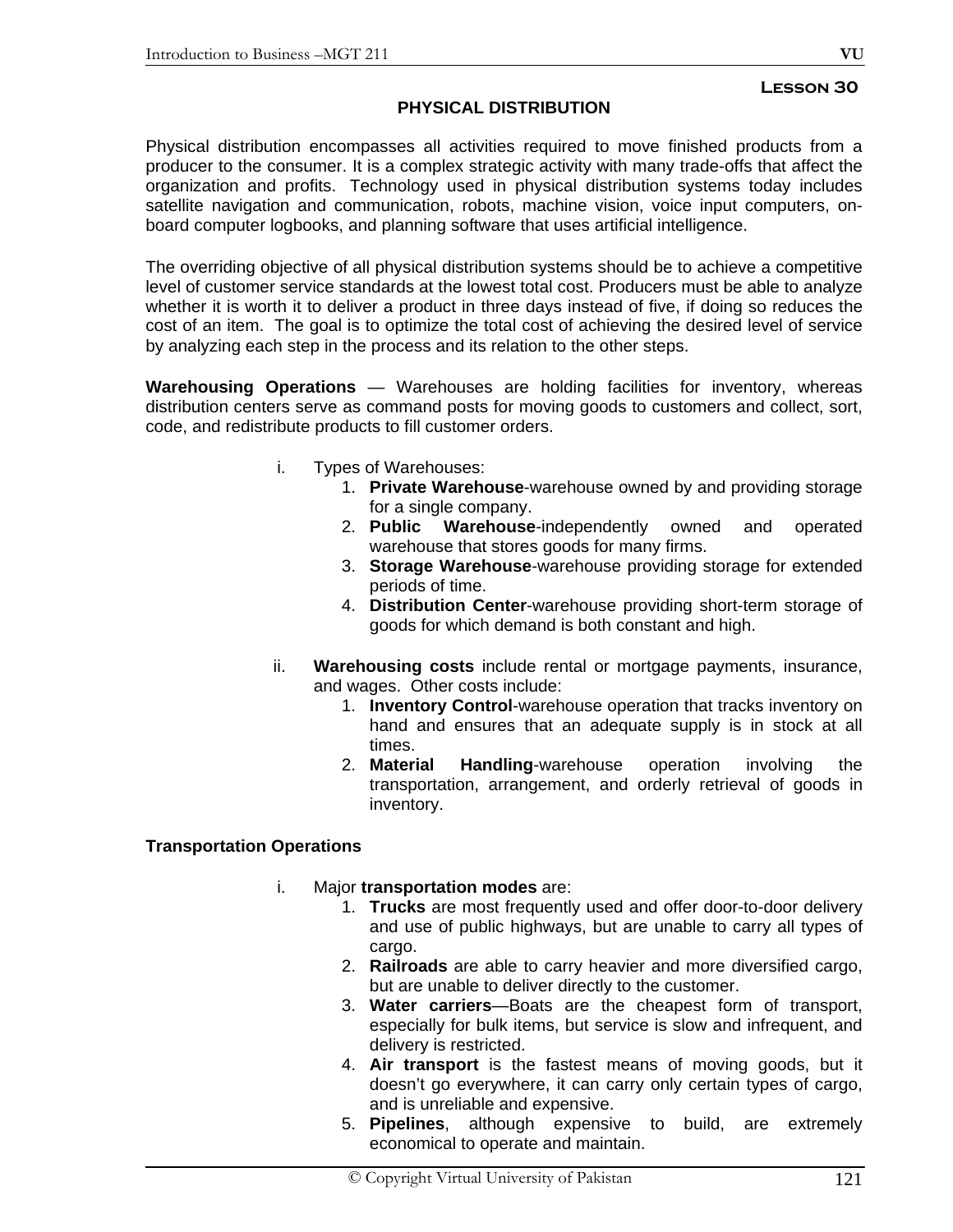- 1. **Intermodal Transportation**—combined use of several different modes of transportation.
- 2. **Containerization**—use of standardized heavy-duty containers in which many items are sealed at points of shipment and opened only at final destination.
- 3. **Physical Distribution and E-Customer Satisfaction**—New ecommerce companies need to focus not only on sales but also on after-sale distribution in order to avoid customer dissatisfaction that discourages repeat sales. **Order Fulfillment and E-Customer Satisfaction**—Order fulfillment begins when the sale is made: It ends with getting the product, in good condition and on time, to the customer for each sales transaction.

## **Distribution as a Marketing Strategy**

Distribution is an increasingly important way of competing for sales. Many firms have turned to distribution as a cornerstone of their business strategies, which means assessing and improving the entire stream of activities involved in getting products to customers.

- i. **The Use of Hubs-**-central distribution outlet that controls all or most of the firm's distribution activities. There are three contrasting kinds of hubs.
	- 1. **Supply-side hubs** handle thousands of incoming supplies and can run into logistical nightmares.
	- 2. **Prestaging hubs** are a form of outsourced distribution that can alleviate some of the congestion of supply-side hubs; they are located near the manufacturing firm, managed by separate firms, and function solely to meet the first company's production schedules.
	- 3. **Distribution-side hubs** are located far from their industrial customers and help to streamline delivery system by consolidating storage, sorting, and shipping in fewer locations around the world.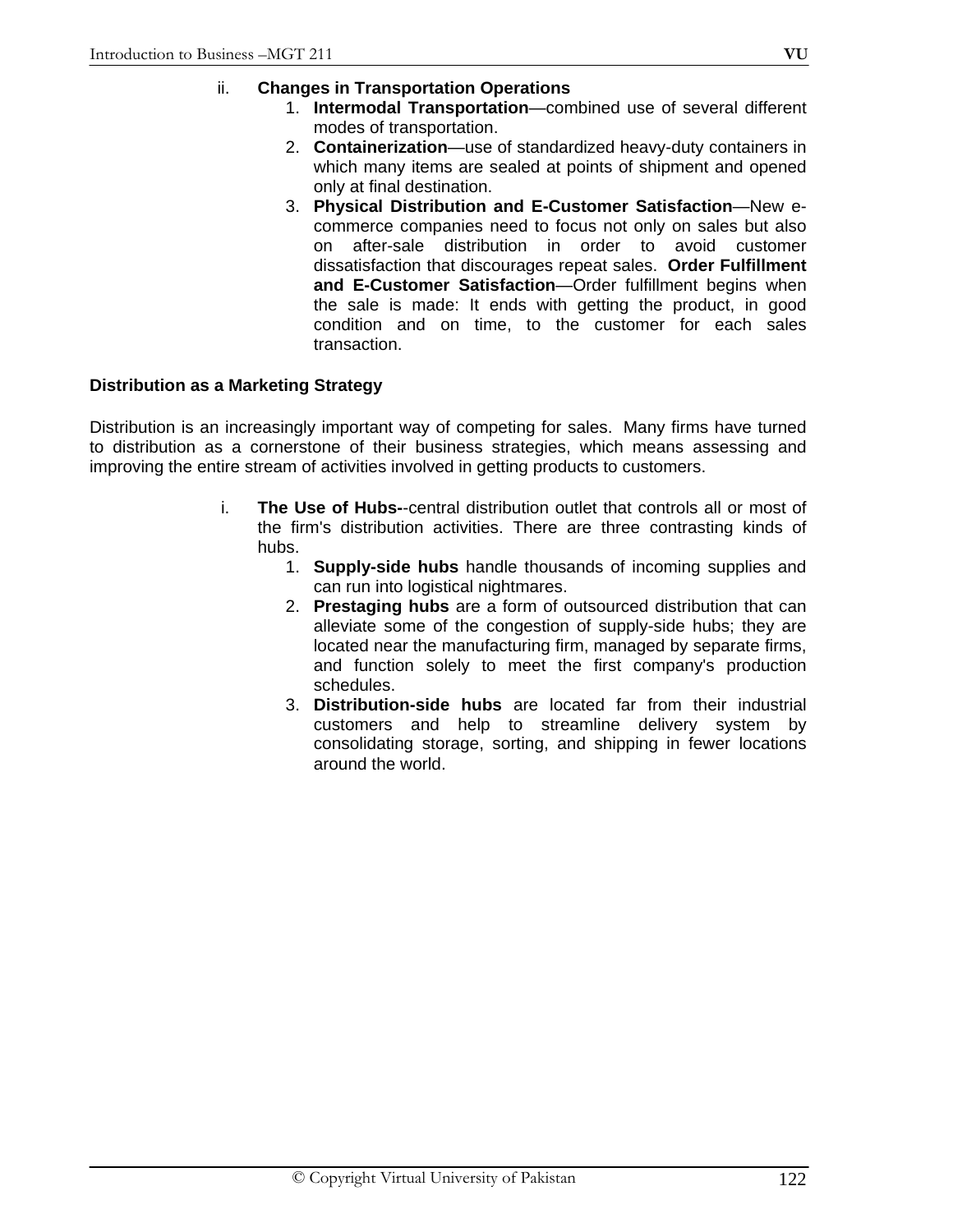### **PROMOTION**

The ultimate goal of a promotion is to increase sales. Other goals include communicating information, positioning a product, adding value, and controlling sales volume. In deciding on the appropriate promotional mix, marketers must consider the good or service being offered, characteristics of the target audience and the buyer's decision process, and the promotional mix budget.

Advertising strategies often depend on the product life cycle stage. In the introductory stage, informative advertising helps to build awareness. As a product passes through the growth and maturity stages, persuasive advertising, comparative advertising, and reminder advertising are often used. Advertising media include the Internet, newspapers, television, direct mail, radio, magazines, and outdoor advertising, as well as other channels such as Yellow Pages, special events, and door-to-door selling. The combination of media that a company chooses is called its media mix. Personal selling tasks include order processing, creative selling (activities that help persuade buyers), and missionary selling (activities that promote firms and products rather than simply close sales). The personal selling process consists of six steps: prospecting and qualifying (identifying potential customers with the authority to buy), approaching (the first moments of contact), presenting and demonstrating (presenting the promotional message that explains the product), handling objections, closing (asking for the sale), and following up (processing the order and ensuring after-sale service).

Coupons provide savings off the regular price of a product. Point-of-purchase (POP) displays are intended to grab attention and help customers find products in stores. Purchasing incentives include samples (which let customers try products without buying them) and premiums (rewards for buying products). At trade shows, sellers rent booths to display products to customers who already have an interesting in buying. Contests are intended to increase sales by stimulating buyers' interest in products.

Many firms began exploring the possibilities of international sales when domestic sales flattened out in the mid-twentieth century. Because advertising is the best tool for stimulating product awareness on a country-by-country basis, it has played a key role in the growth of international marketing. Whereas some firms prefer a decentralized approach (separate marketing management for different countries), others have adopted a global perspective (coordinating marketing programs directed at one worldwide audience). Because the global perspective requires products designed for multinational markets, companies such as Coca-Cola, McDonald's, and many others have developed global brands. In promoting these products, global advertising must overcome such challenges as product variations, language differences, cultural receptiveness, and image differences.

Small business can advertise effective and economically on the Internet. They can also engage in personal selling activities in local, national, and international markets. Because coupons and contests are more expensive and harder to manage, small business owners are likely to rely more heavily on premiums and special sales.

**The Importance of Promotion ----** Of the four ingredients in the marketing mix—product, price, distribution, and promotion — promotion is perhaps the one most often associated with marketing. Although there are no guarantees of success, promotion has a profound impact on a product's performance in the marketplace.

**Promotion ---** is persuasive communication that motivates people to buy whatever an organization is selling — goods, services, or ideas. Promotion may take the form of advertising, personal selling, publicity, public relations, or sales promotion. A company's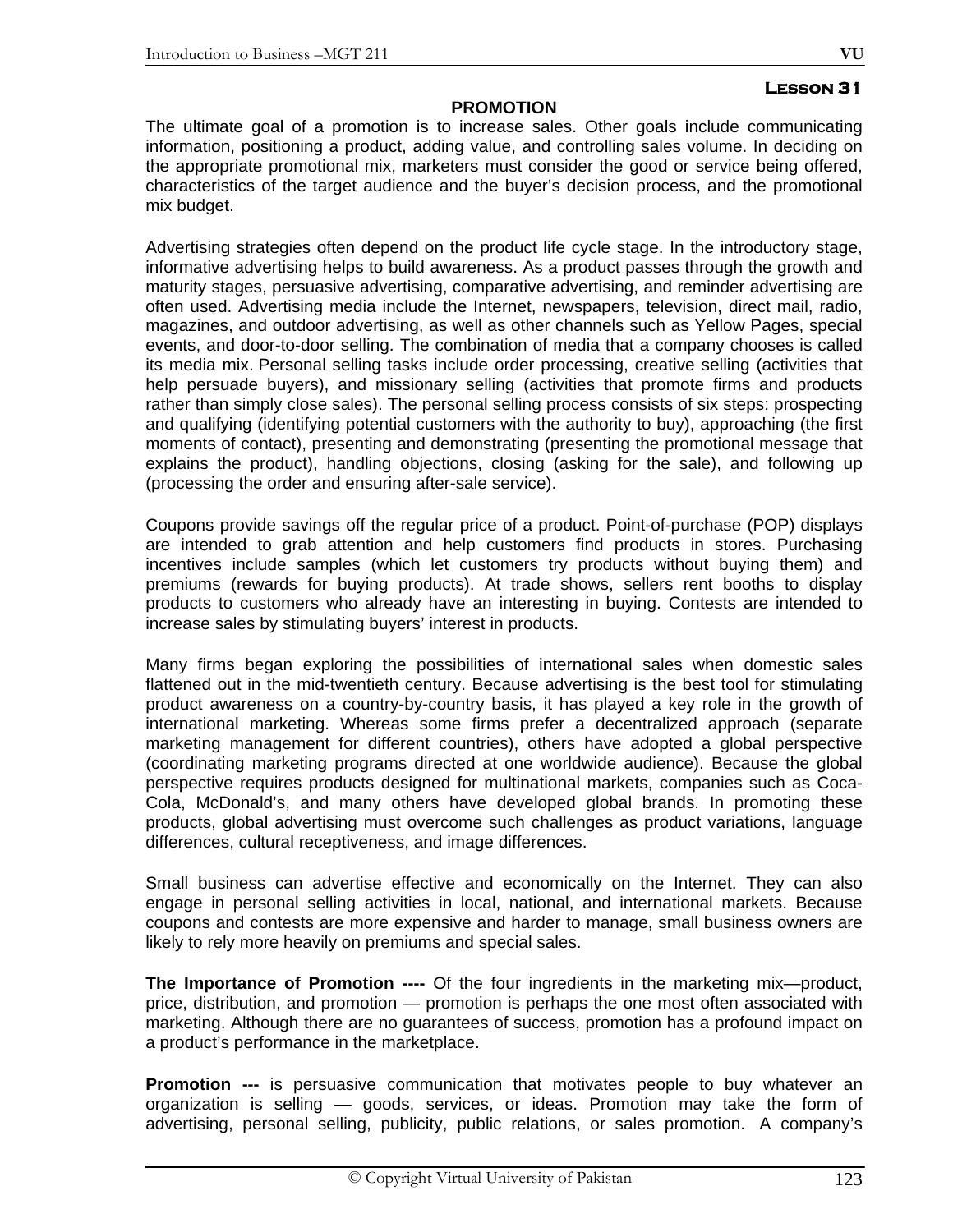promotional strategy defines the direction and scope of the promotional activities that will be implemented to meet marketing objectives.

# **Information and Exchange Values**

A business uses promotional methods to communicate information about itself and its products to consumers and industrial buyers. From an information standpoint, promotions seek to accomplish four things with potential customers:

- i. Make them aware of products.
- ii. Make them knowledgeable about products. Potential customers need to know where the item can be found, how much it will cost, and how to use it.
- iii. Persuade them to like products
- iv. Persuade them to purchase products. Persuading motivates people to satisfy their wants in a particular way. Persuasive advertising lets them know how your product will benefit them.

**Promotional Objectives** --- Promotions experts recognize that not all objectives are sales objectives. Some communications objectives use an indirect approach to make an audience aware of a new product or change a company's negative image. In addition to increasing sales, promotion can have four other objectives.

- i. **Communicating Information**--Information can advise customers about a product's existence or about its features.
- ii. **Positioning Products**--process of establishing an identifiable product image in the minds of consumers. They can base their strategies on several positioning strategies: on specific product features or attributes, on the services that accompany the product, on the product's image, on price, or on category leadership.
- iii. **Adding Value**--Value-conscious customers gain when the promotional mix is shifted so that it communicates value-added benefits in its products.
- iv. **Controlling Sales Volume**--Increasing promotional activities in slow periods can help firms in seasonal businesses to achieve more stable sales volume throughout the year.

# **Promotional Strategies**

- i. A **push strategy** is a promotional approach designed to motivate wholesalers and retailers to push a producer's products to end users.
- ii. A **pull strategy** is a promotional approach that stimulates consumer demand, which then exerts pressure on wholesalers and retailers to carry a product. Many firms use combinations of these two very different strategies.

 Promotional Mix --- Marketers use four types of promotional tools: advertising, personal selling, sales promotions, and publicity and public relations. Market-related factors influence the promotion mix. The best combination of promotional tools will depend on many factors, such as

- i. The nature of the product
- ii. The Target Audience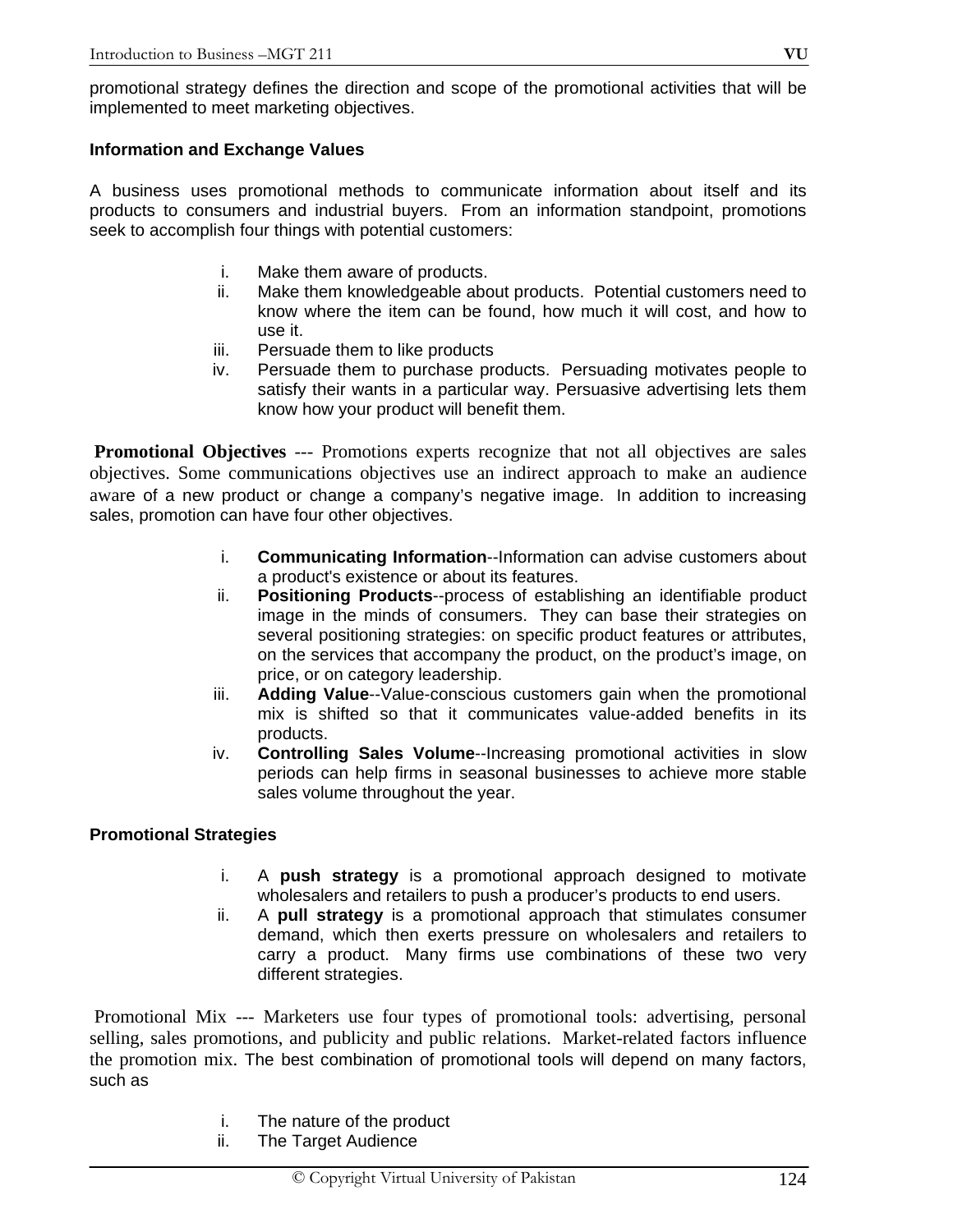iv. The Promotional Mix Budget. The combined costs of personal selling, advertising, sales promotion, and public relations must fall within the budgeted amount and be balanced to have the desired effects on attitudes and purchasing decisions.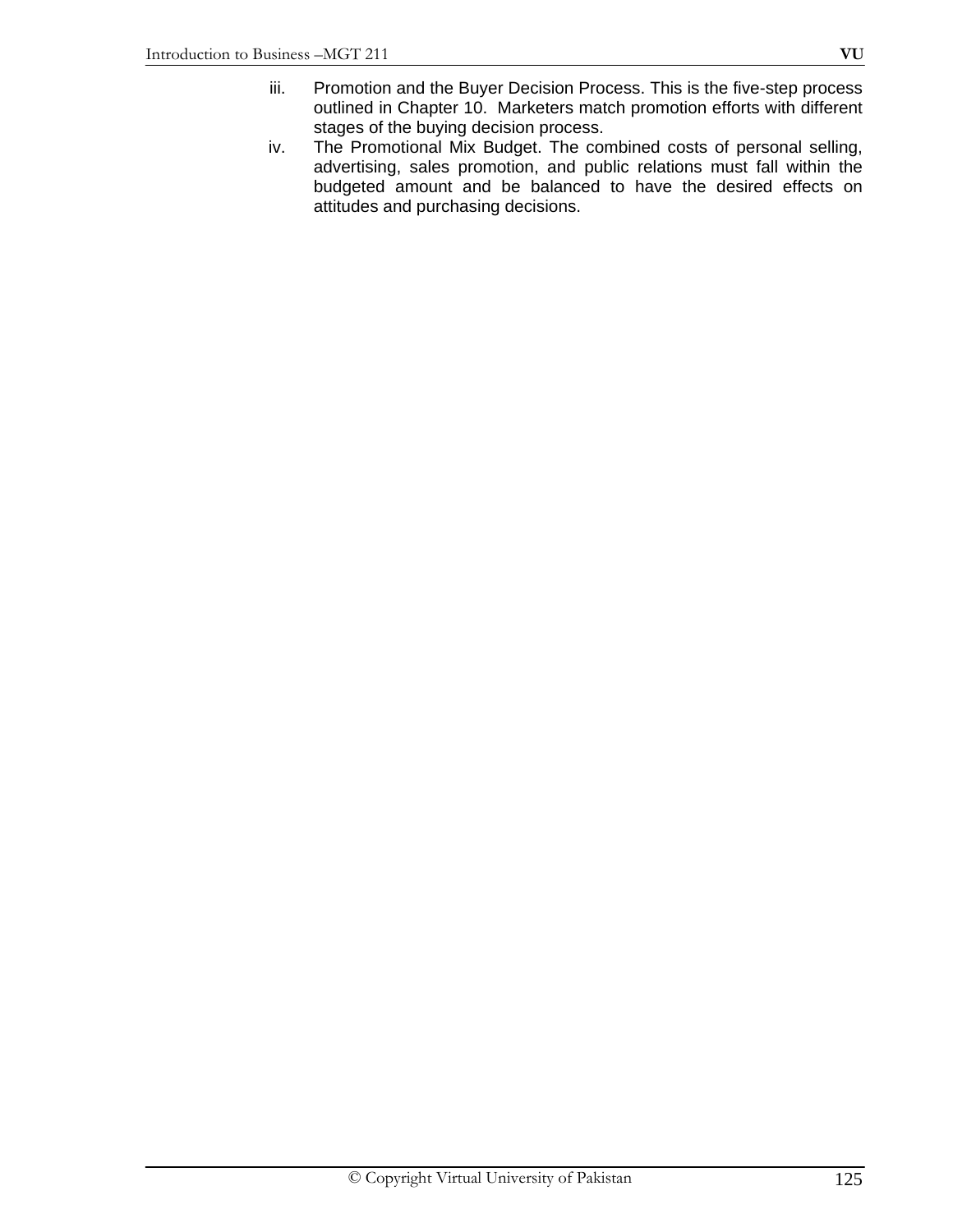## **ADVERTISING PROMOTION**

**Advertising**—promotional tool consisting of paid, non-personal communication used by an identified sponsor to inform an audience about a product. The average U.S. resident is exposed to roughly 250 ads every day through a variety of media — including floor ads. All forms of advertising have three objectives: to create product awareness, to create and maintain the image of a product, and to stimulate consumer demand. It not only determines what we buy, but it shapes our view of the world.

**Advertising**: (1) The best form of promotion for reaching mass audiences quickly at a low per-person cost. (2) Gives the organization the greatest control over the message. (3) Promotes goods, services, or ideas, using a full range of creative approaches and media to convey your message. (4) Must conform to the law, as well as the ethical and moral standards of the medium and trade associations.

**Advertising Strategies ---** The advertising strategies used for a product most often depend on which stage of the product life cycle the product is in. During a product's growth and maturity stages, marketers may choose one of three common approaches:

- i. **Persuasive Advertising**—advertising strategy that tries to influence consumers to buy one company's products instead of those of its rivals.
- ii. **Comparative Advertising**—advertising strategy that directly compares two or more products.
- iii. **Reminder Advertising**—advertising strategy that tries to keep a product's name in the consumer's mind.

**Advertising Media** — variety of communication devices for carrying a seller's message to potential customers.

- i. Television sometimes leads viewers to confuse commercials because of their brevity and their great number.
- ii. **Newspapers**—the most widely used medium, accounting for about 20 percent of all advertising expenditures.
- iii. **Direct Mail**—about 18 percent of all ad spending. Direct mail has the largest advance costs of any technique but the highest cost-effectiveness.
- iv. **Radio**-8 percent of all advertising outlays. Radio ads are quite inexpensive but easy for consumers to ignore.
- v. **Magazines**—roughly 5 percent of all advertising. Huge variety of magazines makes for a high level of ready market segmentation.
- vi. **Outdoor Advertising**—about 1 percent of all advertising. Billboards, signs, ads on buses, taxis, stadiums, etc. are inexpensive and have high repeat exposure. It's growing faster than newspapers, magazines, and television and offers animation and changing images.
- vii. **The Internet**—Still in its infancy but offers high potential, particularly for targeted advertising.
	- 1. Use **Data Mining and Data Warehousing** (see chapter 10) to tailor advertising to specific target markets. Has the ability to tailor a message directly to individuals and use interactive options to gather information about each interaction such as the exact information accessed by a visitor; develop a profile for their regular visitors; present information of special interest to the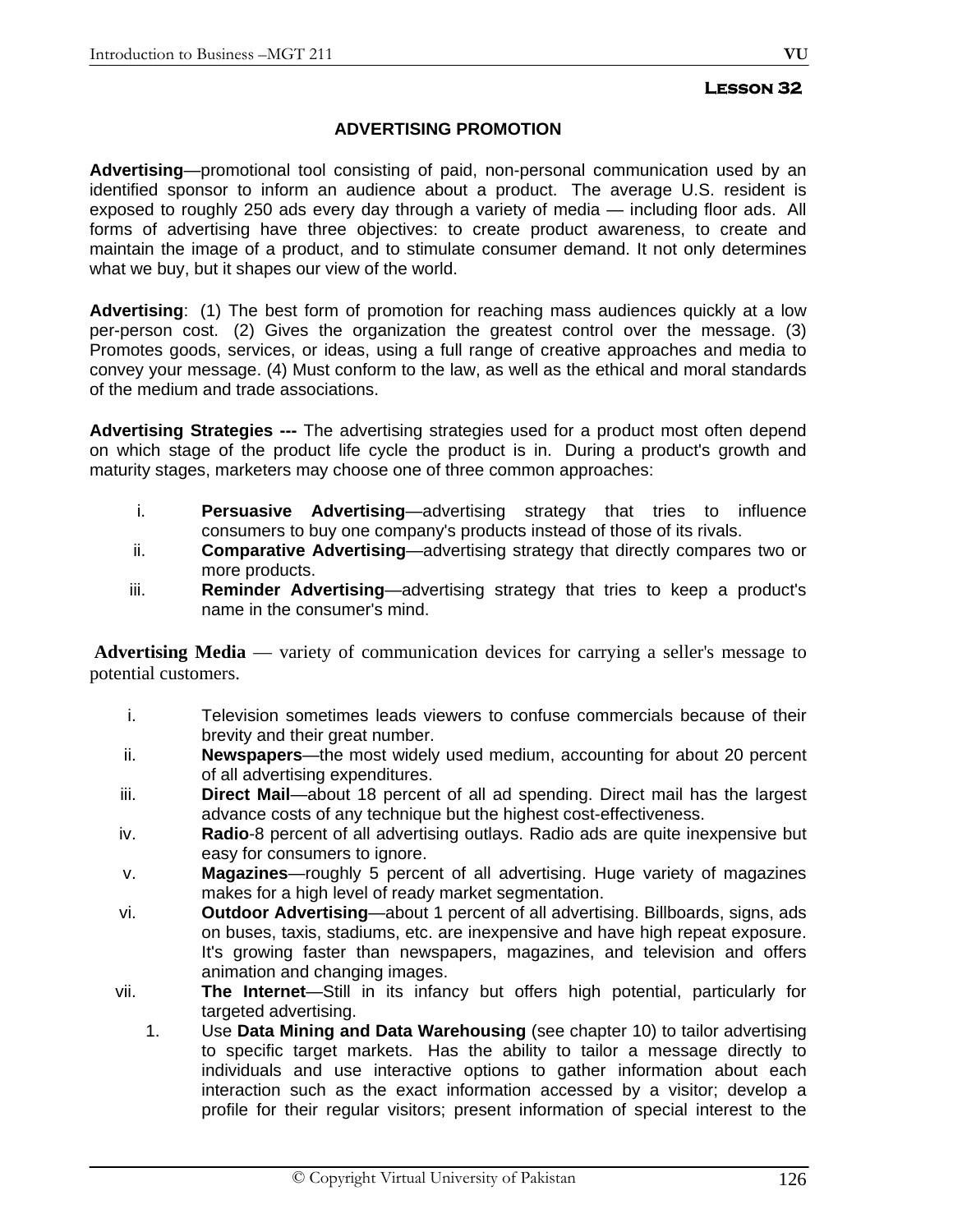- vii. **Virtual Advertising**—Uses digital implants of brands or products onto live or taped programming, giving the illusion that the product is part of the show.
- xii. **Other Advertising Channels:** Catalogs, sidewalk handouts, Yellow Pages, skywriting, telephone calls, special events, and door-to-door communication represent additional media.
	- 1. The **Media Mix**—combination of advertising media chosen to advertise a company's products. Determinants of the Media Mix include:
		- **The characteristics of the target audience and the types of media** that will reach it are determined.
		- The choice of media is also determined by what it is expected to do.

### **Preparing the Campaign with an Advertising Agency**

Advertising Campaign — arrangement of ads in selected media to reach targeted audiences. It consists of six steps:

- i. Identify the target audience
- ii. Establish the advertising budget
- iii. Define the objectives of the advertising messages
- iv. Create the advertising messages
- v. Select the appropriate media
- vi. Evaluate advertising effectiveness

**Advertising Agency**—independent company that provides some or all of a client firm's advertising needs.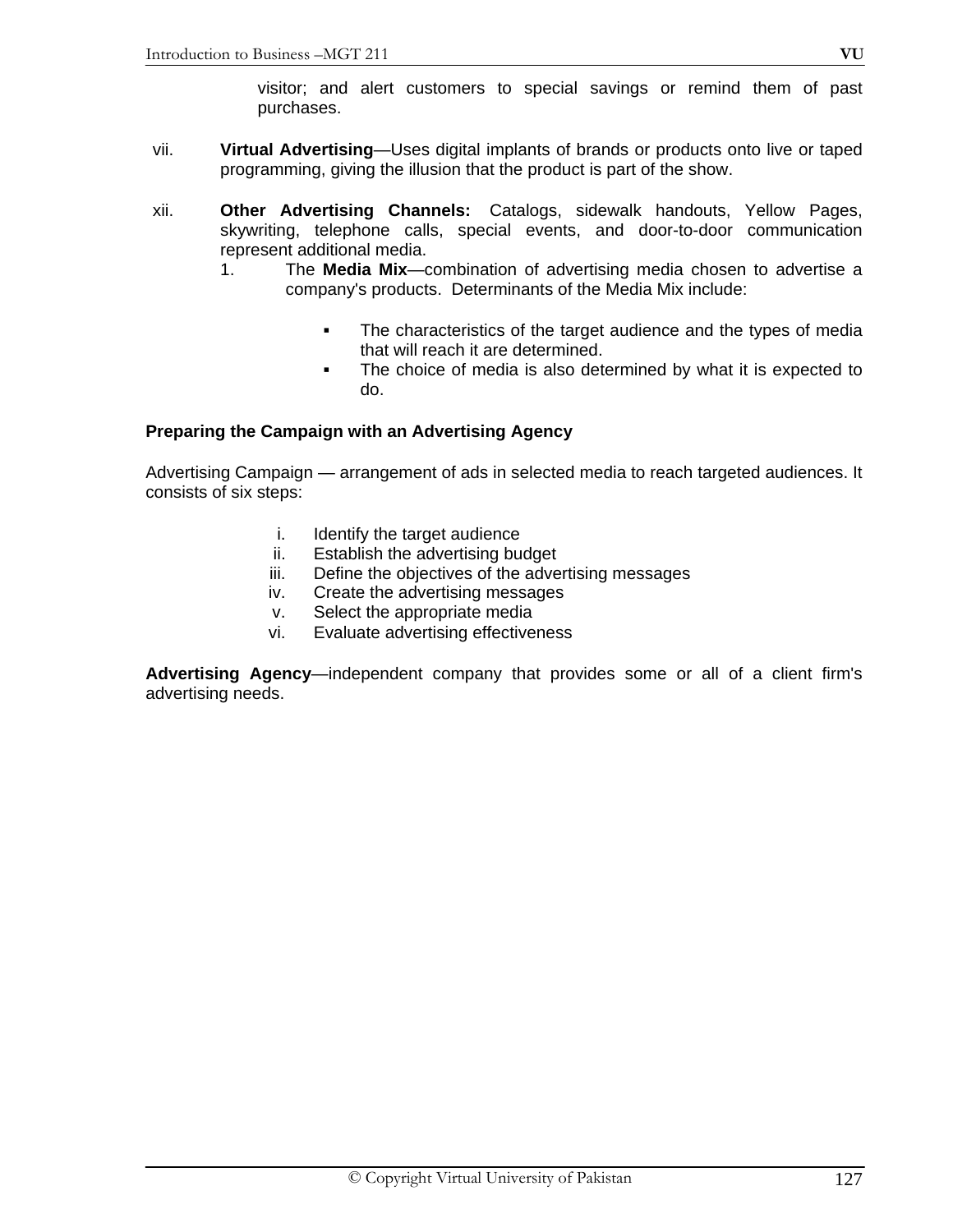## **LESSON 33**

## **PERSONAL SELLING**

A promotional tool in which a salesperson communicates one-on-one with potential customers. It is the most expensive form of promotion per contact. Most companies spend twice as much on personal selling as on all other marketing activities combined. Expenses include salespeople's compensation and overhead, usually travel, food, lodging. The cost of a single sales call has been estimated at about \$300.

Sales force automation and new technologies are relieving salespeople of nonproductive tasks, making the time they spend with customers more efficient and profitable.

### **Telemarketing and Personal Sales**

Telemarketing, selling over the telephone, is a low-cost, efficient way to reach many people. However, its intrusive nature has led many states to enact legislation that gives consumers rights to place their names on "Do Not Call" lists, restricts telemarketers from calling at certain hours, and prohibits telemarketers from blocking their caller ID technology.

### **Sales Force Management**

Sales force management means setting goals at top levels of the organization, setting practical objectives for salespeople, organizing a sales force that can meet those objectives, and implementing and evaluation the success of the overall sales plan.

### **Personal Selling Situations**

- i. Retail Selling—personal selling situation in which products are sold for buyers' personal or household use.
- ii. **Industrial Selling**—personal selling situation in which products are sold to businesses, either for manufacturing other products or for resale.

### **Personal Selling Tasks**

- i. Order Processing—personal selling task in which salespeople receive orders and see to their handling and delivery.
- ii. **Creative Selling**—personal selling task in which salespeople try to persuade buyers to purchase products by providing information about their benefits.
- iii. **Missionary Selling**—personal selling task in which salespeople promote their firms and products rather than try to close sales.

#### **The Personal Selling Process**

- i. Prospecting and Qualifying—Prospecting is the process of identifying potential customers; qualifying identifies those who have the authority to buy and the ability to pay.
- ii. **Approaching**—the all-important first few minutes of contact with a qualified prospect.
- iii. **Presenting and Demonstrating**—a full explanation of the product, its features, and its uses, linking its benefits to the prospect's needs.
- iv. **Handling Objections**—Objections show the prospect is interested and pinpoint the parts of the presentation with which the buyer has a problem. The salesperson must work to overcome these objections.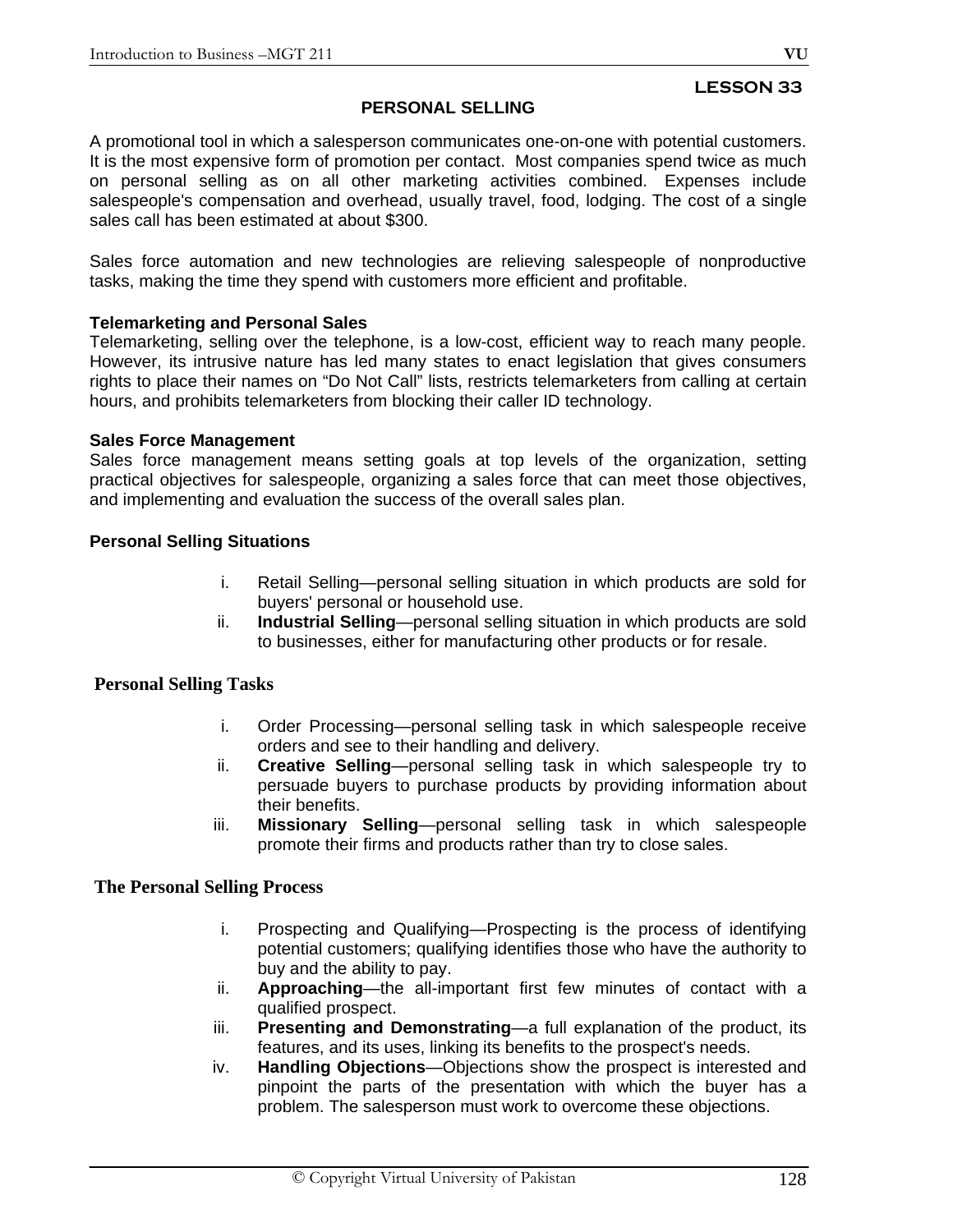- v. **Closing**—the most critical part of the selling process in which the salesperson asks the prospect to buy the product.
- vi. **Following Up**—a key activity for relationship marketing in which sellers supply after-sale support that provides convenience and added value.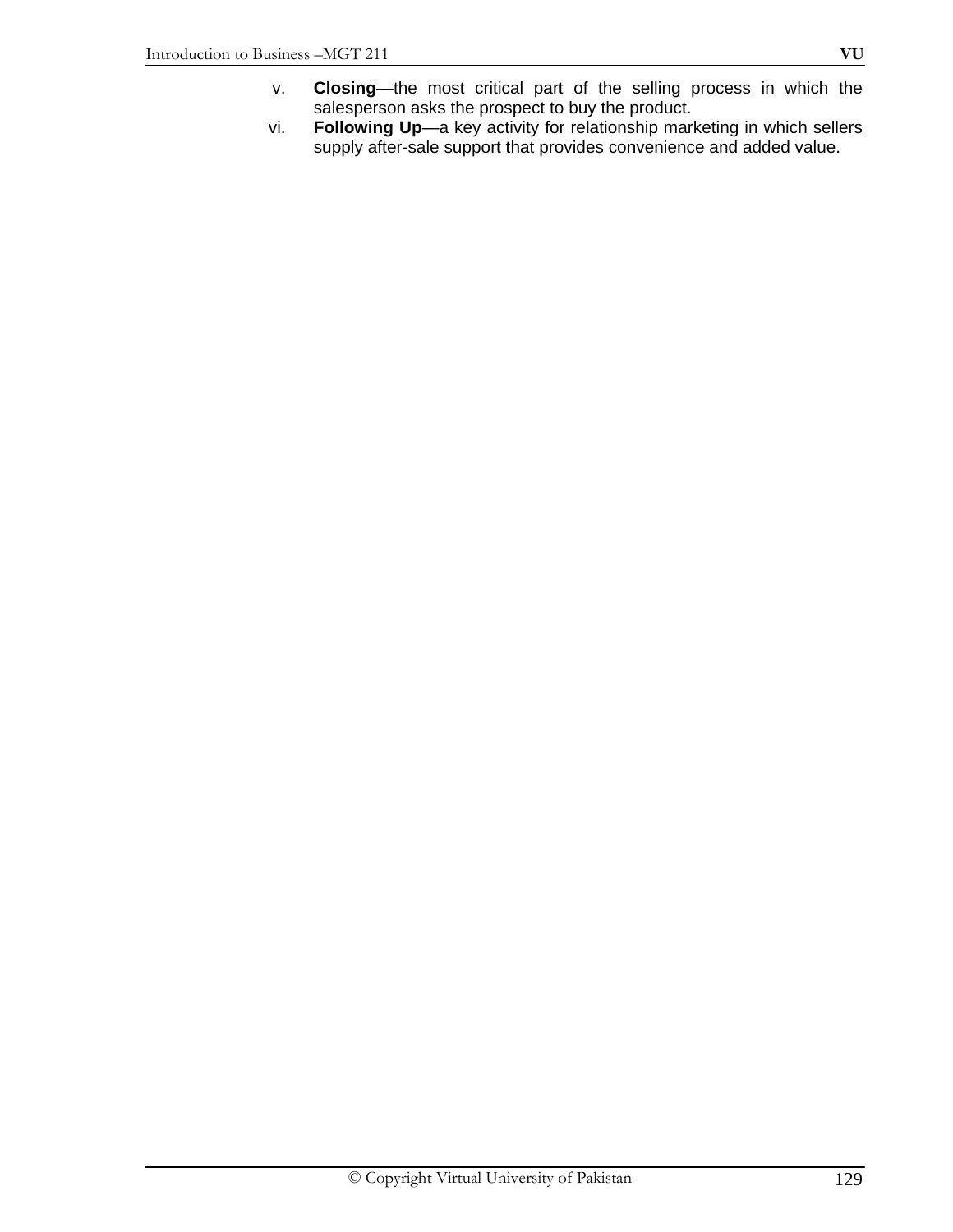### **SALES PROMOTIONS**

Sales Promotion — short-term promotional activity designed to stimulate consumer buying or cooperation from distributors and sales agents.

**Sales promotion** covers a wide variety of activities from arranging plant tours and trade show exhibits to distributing free samples and publishing promotional booklets. Sales promotion may be divided into two basic categories:

**Consumer promotion**, aimed at the final consumer, and **trade promotion**, aimed at wholesalers and retailers.

### **Types of Sales Promotions**

- i. Coupons aim to spur sales by offering a discount through redeemable coupons. It is the biggest category of consumer promotion. Rebates are similar to coupons, except that customers have to mail in proof of purchase with a prepared manufacturer's rebate form.
- ii. **Point-of-purchase** displays are devices used to show a product in a way that stimulates immediate sales. It may be an end-of-aisle display in a supermarket or the computerized kitchen design systems for cabinets in building-supply stores.
- iii. **Purchasing Incentives** (Free samples and Premiums) —free samples and premiums that allow customers to try products without risk.
- iv. **Trade Shows**—Companies rent booths to display and demonstrate products to customers who have a special interest or are ready to buy. These shows are inexpensive and quite effective.
- v. **Contests**—Customers, distributors, and sales reps may all be persuaded to increase sales by means of contests.
- vi. **Special-event sponsorship** has become one of the most popular types of sales promotion.
- vii. **Cross-promotion** uses one brand to promote another non-competing brand, as in McDonald's bundling with Beanie Babies and Intel inside with computer cases.

#### **Publicity and Public Relations**

**Publicity ---** a promotional tool in which information about a company or product is transmitted by general mass media. Publicity is free, but you have little or no control of the content and delivery. Be aware, there is both good and bad publicity.

**Public Relations** — company-influenced publicity directed at building goodwill between an organization and potential customers. Smart companies know they need to maintain positive relations with their communities, investors, industry analysts, government agencies, and the news media.

Companies seek favorable publicity to create interest in their products. Companies with a good public image are more attractive to investors. Press relations refer to the process of communicating with reporters and editors from newspapers, magazines, and radio and television networks and stations.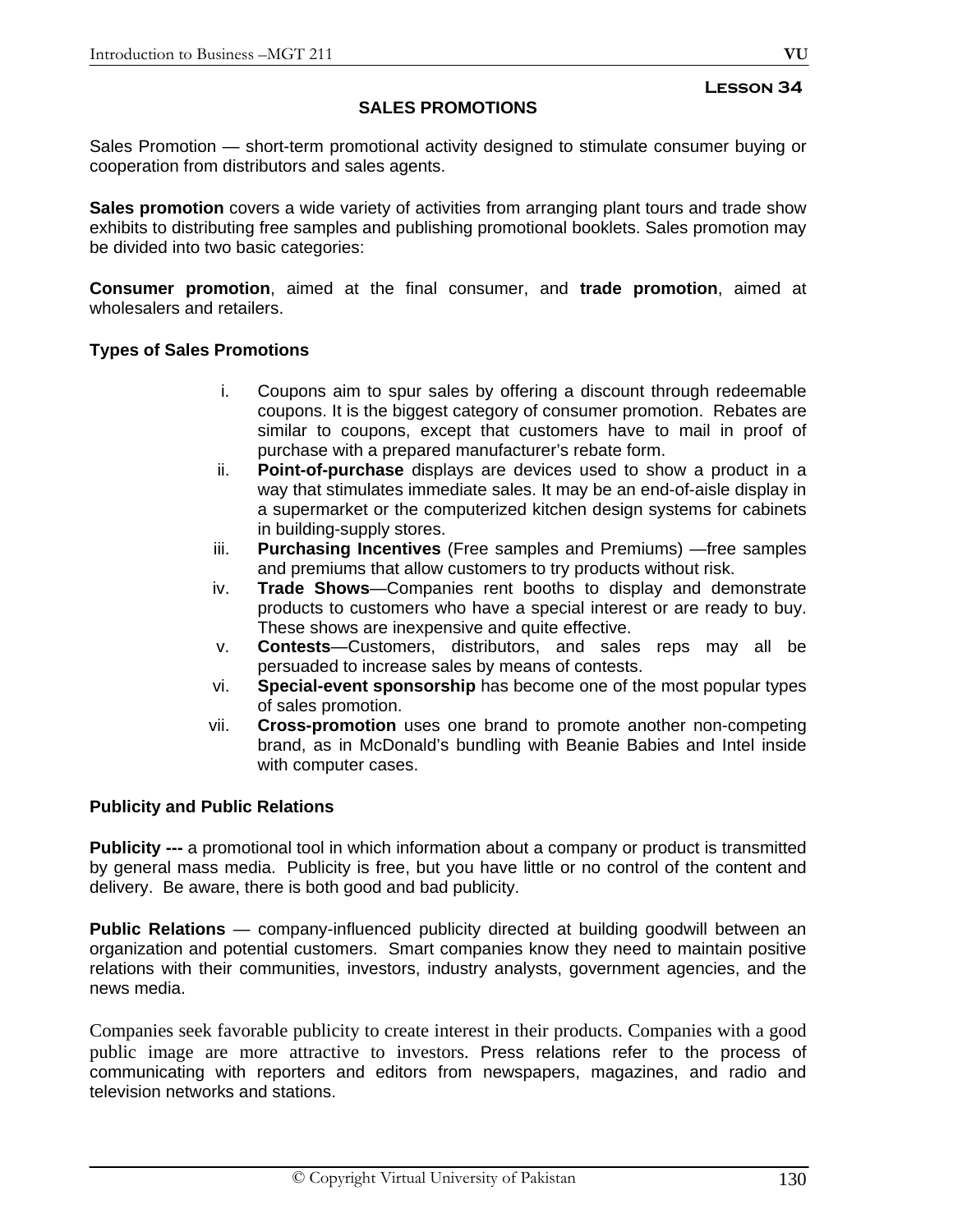News releases are brief statements or video programs released to the press announcing new products, management changes, sales performance, and other potential news items; also called a press release. News conferences are gatherings of media representatives at which companies announce new information; also called a press briefing.

## **Promotional Practices in Small Business**

## 1. **Small Business Advertising**

Methods available for small-business advertising depend on the market that the firm is trying to reach: local, national, or international. The Internet has provided advertising opportunities.

Local advertising (non-prime-time slots on local TV or cable shows) offers great impact at affordable cost. Targeted direct mail can help a small firm reach a national audience. For international advertising, most small firms find direct mail and carefully targeted magazine advertising most effective.

### **The Role of Personal Selling in Small Business**

The personal selling strategies used by small businesses depend on their intended markets. Many firms combine telemarketing with catalogs and other product literature.

**Small Business Promotions** — Small companies use the same sales promotion incentives as larger companies.

## **International Promotional Strategies**

Worldwide advertising is a large part of many companies' promotional expenditures.

### **Emergence of the Global Perspective**

Global Perspective-company's approach to directing its marketing toward worldwide rather than local regional markets.

### **Movement toward Global Advertising**

i. The truly global perspective means designing products for multinational appeal. Four factors make global advertising a challenging proposition: product variations, language differences, cultural receptiveness, and image differences.

### **Universal Messages and Regional Advertising Skills**

In recognizing national differences, many global marketers try to build on a universal advertising theme that nevertheless allows for variations.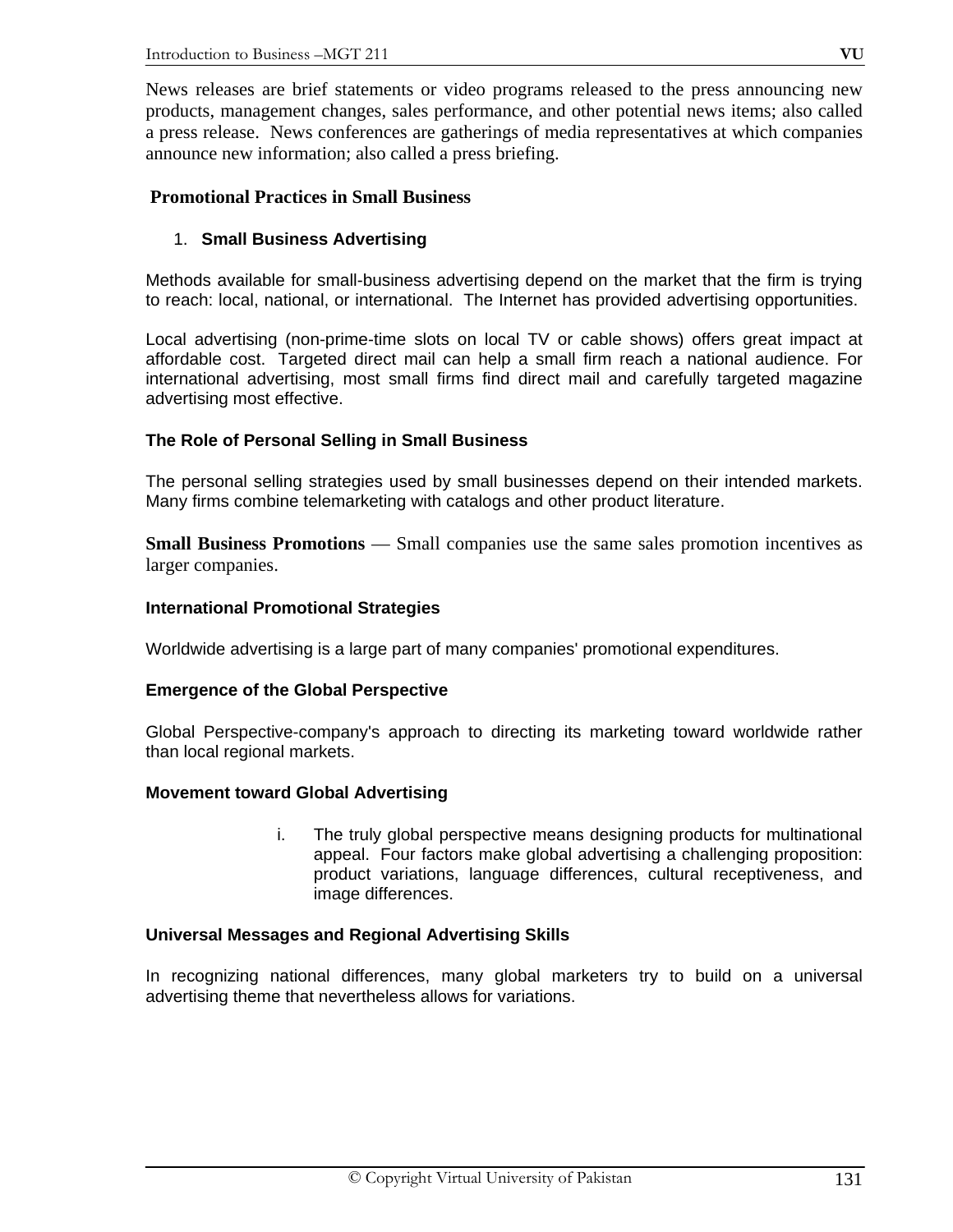## **THE PRODUCTIVITY**

 Productivity is a measure of economic performance. It compares how much is produced with the resources used to produce it. Quality is a product's fitness for use. However, an emphasis solely on productivity or solely on quality is not enough. Profitable competition in today's business world demands high levels of both productivity and quality.

Although the United States is the most productive country in the world, by the early 1970s other nations had begun catching up with U.S. productivity. In particular, the U.S. growth rate of productivity slowed from about 1979 into the early 1990s. Moreover, even though U.S. manufacturing productivity is increasing, the service sector is bringing down overall productivity growth. Because services now account for 60 percent of national income, productivity in this area must improve. Finally, certain industries and companies remain less productive than others.

On the other hand, in the years just before 1994, U.S. firms began regaining significant market share in such industries as airplanes, computers, construction equipment, and transistors. Abandoning a long-standing focus on lower wage rates in other countries, U.S. companies focused instead of revitalizing productivity by becoming more customers oriented. In addition, quality improvement practices were widely implemented. Recover has results from recognition of the connection among customers, quality, productivity, and profits.

Total quality management (TQM) is the planning, organizing, directing, and controlling of all the activities needed to get high-quality goods and services into the marketplace. Managers must set goals for and implement the processes needed to achieve high quality and reliability levels. Value added analysis evaluates all work activities, materials flows, and paperwork to determine what value they add for customers. Statistical process control methods, such as process variation studies and control charts, can help keep quality consistently high. Quality/cost studies, which identify potential savings, can help firms improve quality. Quality improvement teams also can improve operations by more fully involving employees in decision making. Benchmarking — studying the firm's own performance and the best practices of other companies to gather information for improving a company's own goods and services — has become an increasingly common TQM tool. Finally, getting closer to the customer provides a better understanding of what customers want so that firms can satisfy them more efficiently.

Recent trends include ISO 9000, a certification program (originating in Europe) attesting that an organization has met certain international quality management standards. Business process reengineering involves the fundamental redesign of business operations in the interest of gaining improvements in quality, cost, and service. The reengineering process consists of six steps, starting with the company's vision statement and ending with the implementation of the reengineered process.

Productivity and quality can be competitive tools only if firms attend to all aspects of their operations. To increase quality and productivity, businesses must invest in innovation and technology. They must also adopt a long-run perspective for continuous improvement. In addition, they should realize that placing greater emphasis on the quality of work life can also help firms compete. Satisfied, motivated employees are especially important in increasing productivity in the fast-growing service sector.

# **The Productivity-Quality Connection**

**Productivity** — a measure of economic performance, comparing how much we produce with the resources we use to produce it.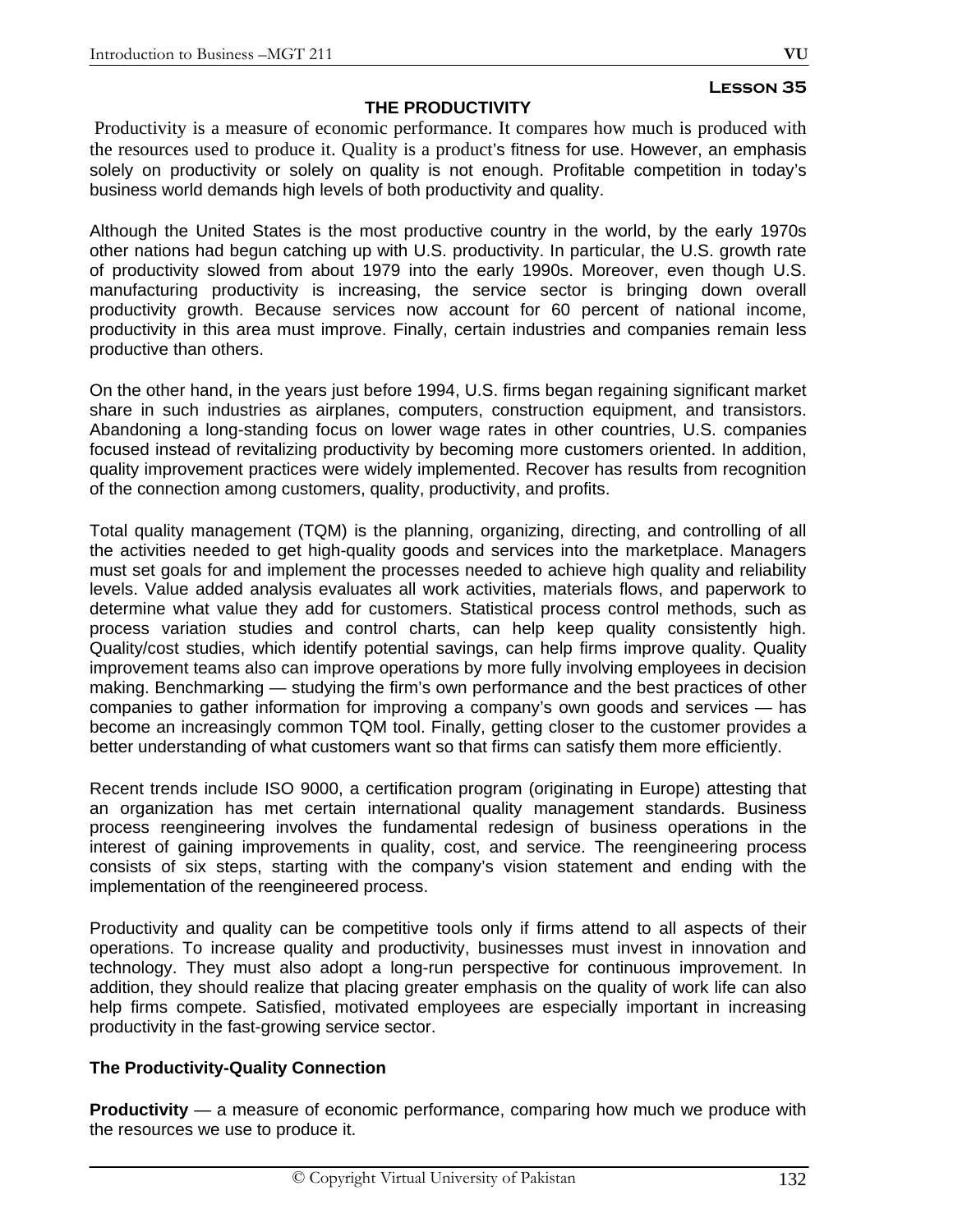**Quality** — A product's fitness for use; its success in offering features that consumers want

# **Responding to the Productivity Challenge**

Productivity has both international and domestic ramifications.

- i. A Reality Check for International Business Survival. After declines in productivity in the 1980s, around 1994 U.S. businesses began to refocus on understanding the true meaning of productivity and to devise ways of measuring it. As quality-improvement practices were gradually implemented, more firms began to realize the payoffs that came from highlighting four factors: customers, quality, productivity, and profits,
	- 1. **Measuring Productivity**—Labor productivity Partial productivity ratio calculated by dividing total output by total labor inputs
	- 2. **Productivity among Global Competitors**—Differences in productivity among nations arise from differences in technologies, human skills, economic policies, natural resources, and traditions and culture. For example, in the time it takes a U.S. worker to produce \$100 worth of goods, Japanese workers produce about \$68 worth and Belgians about \$107 worth.
- ii. **Domestic Productivity ---** Nations must care about domestic productivity regardless of their global standing. Additional wealth from higher productivity can be shared among workers, investors, and customers.
	- 1. The United States remains one of the most productive nations in the world. Output per worker hour rose steadily throughout most of the 1980s and 1990s.
	- 2. **Growth Rate of Productivity**—annual increase in a nation's output over the previous year.
	- 3. Uneven Growth in the Manufacturing and Service Sectors. Throughout most of the 1970s, productivity in manufacturing trailed behind the service sector, but services averaged zero improvement from 1978 to 1990, and by 1993 manufacturing productivity in the United States had grown to more than double that of services, a margin sustained through 2001. With services now accounting for about 60 percent of U.S. national income, productivity must increase more rapidly in this sector for the United States to maintain its competitive edge in world markets.
	- 4. **Industry wide Productivity**—various industries differ vastly in terms of productivity. Some have seen productivity gains (men's/boy's furnishings) and other have fell (plywood manufacturing).
	- 5. **Companywide Productivity**—high productivity gives a company a competitive edge because its costs are lower than those of other companies. Increased productivity allows the firm to pay higher wages without raising prices.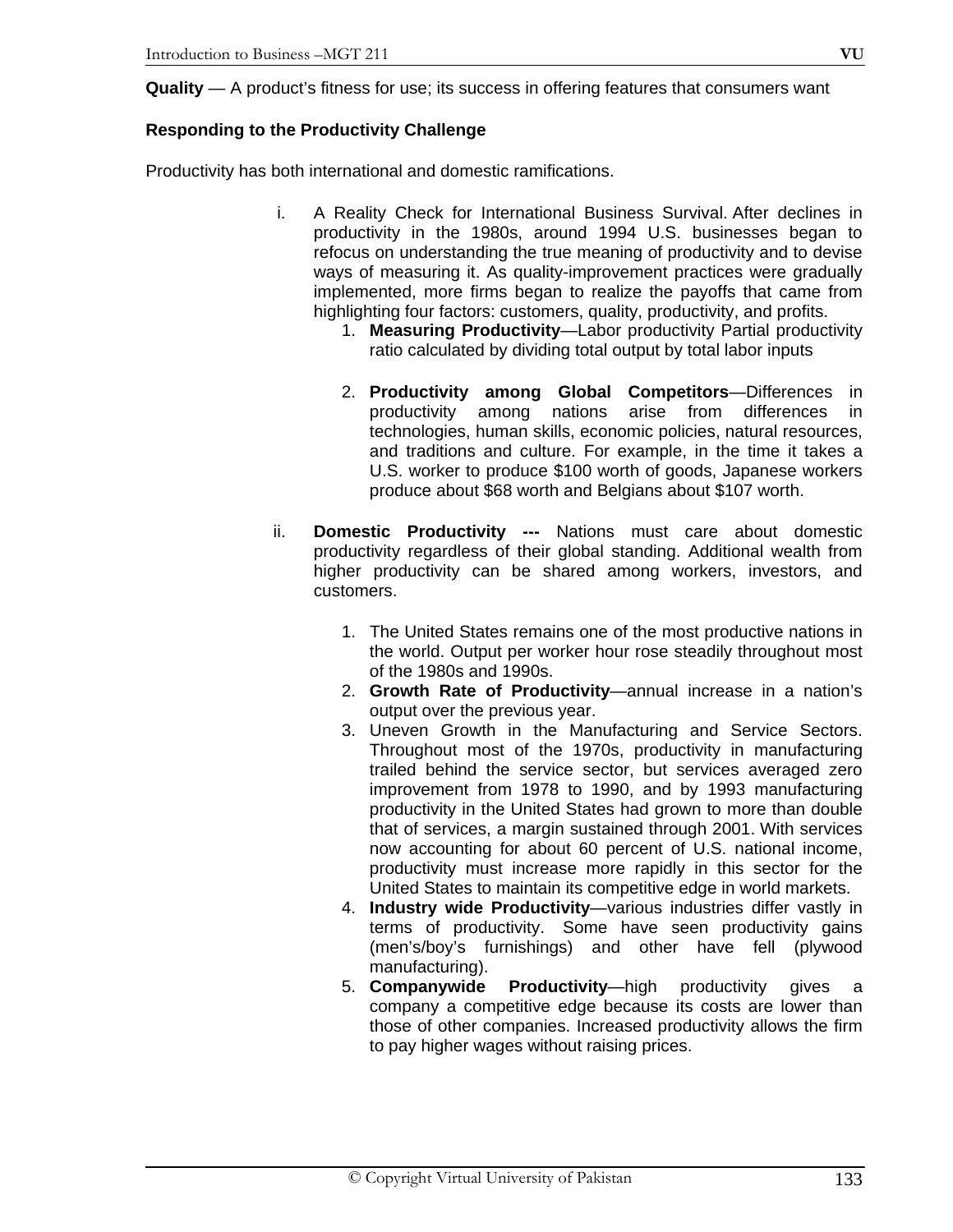# **THE PLANNING PROCESS**

Planning is the process by which you determine whether you should attempt the task, work out the most effective way of reaching your target, and prepare to overcome unexpected difficulties with adequate resources. It is the start of the process by which you turn empty dreams into achievements. It helps you to avoid the trap of working extremely hard but achieving little.

*Planning is an up-front investment in success*- by applying the planning process effectively you can:

- *Avoid wasting effort:* It is easy to spend large amounts of time on activities that in retrospect prove to be irrelevant to the success of the project. Alternatively you can miss deadlines by not assessing the order in which dependent jobs should be carried out. Planning helps you to achieve the maximum effect from a given effort.
- Take into account all factors, and focus on the critical ones:

This ensures that you are aware of the implications of what you want to do, and that you are prepared for all reasonable eventualities.

• Be aware of all changes that will need to be made:

If you know these, then you can assess in advance the likelihood of being able to make those changes, and take action to ensure that they will be successful.

• Gather the resources needed:

This ensures that the project will not fail or suffer for lack of a critical resource.

• Carry out the task in the most efficient way possible:

So that you conserve your own resources, avoid wasting ecological resources, make a fair profit and are seen as an effective, useful person. The formal procedure of applying the planning process helps you to:

- Take stock of your current position. Identify precisely what is to be achieved.
- Detail precisely and cost the who, what, when, where, why and how of achieving your target.
- Assess the impact of your plan on your organization and the people within it, and on the outside world.
- Evaluate whether the effort, costs and implications of achieving your plan are worth the achievement.
- Consider the control mechanisms, whether reporting, quality or cost control, etc. that are needed to achieve your plan and keep it on course. Pareto You may have heard of one approach to the Pareto principle: that 80% of a job is completed in 20% of the time. Another application in an non-planning environment is that 80% of the effort tends to achieve 20% of the results. By thinking and planning we can reverse this to 20% of the effort achieving 80% of the results. We may even decide that it is more efficient not to attempt the remaining work at all!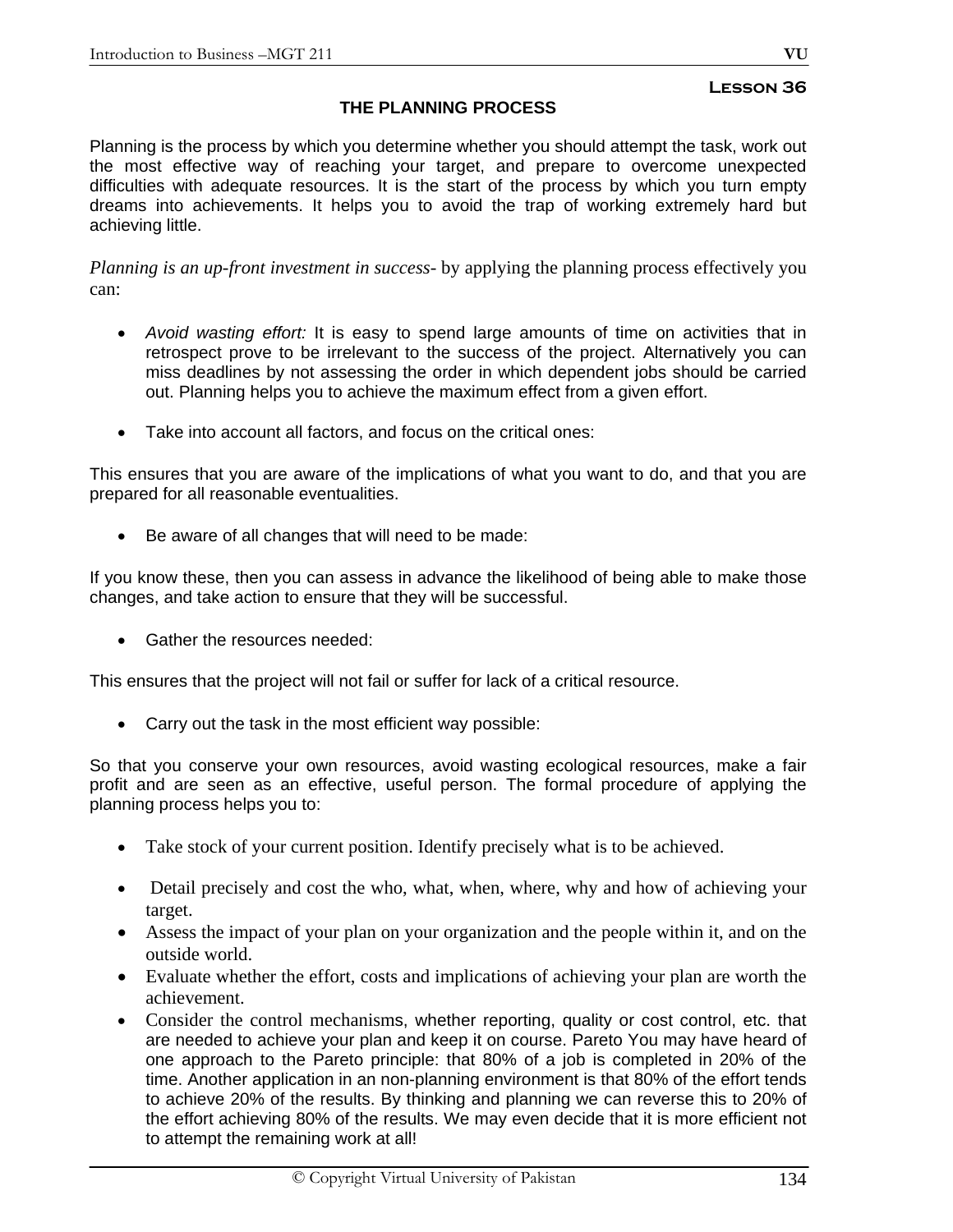### **How to Spot what needs to be done**

Planning may be done on a routine basis or may need to be carried out as a result of new ideas, poor performance or pressure from customers or the organization's environment. This section examines how you can clarify the problems and opportunities that face you.

New Ideas --- One simple approach to generating ideas is to look at what irritates you in your life and what seems unnecessarily laborious and tedious. Often this will prompt ideas for improvements, whether these are administrative changes in your organization or are ideas for new consumer products or services.

### **SWOT Analysis - Strengths, Weaknesses, Opportunities, Threats**

A more systematic method is to use SWOT Analysis to detail and examine your organization's Strengths and Weaknesses, and to examine the Opportunities and Threats it faces. Often carrying out an analysis using the SWOT framework will be enough to reveal the changes which can be usefully made. To carry out a SWOT Analysis for yourself or your organization, write down answers to the following questions:

#### *Strengths:*

- What are your advantages?
- What do you do well?
- Consider this from your own point of view and from the point of view of your customers or the people who rely on you. Don't be modest, be realistic. If you are having any difficulty with this, try writing down a list of your or your organization's characteristics. Some of these will hopefully be strengths!

#### *Weaknesses:*

- What could be improved?
- What is done badly?
- What should be avoided?
- Again this should be considered form an internal and external basis do your customers perceive weaknesses that you don't see? Do your competitors do any better? Again it is best to be realistic now, and face any unpleasant truths at this stage in the planning process.

#### *Opportunities*

- Where are the good chances facing you?
- What are the interesting trends?
- Useful opportunities can come from such things as:
- Changes in technology and markets on both a broad and industry-specific scale.
- Changes in government policy related to your field.
- Changes in social patterns, population profiles, lifestyle changes, etc.

#### *Threats*

- What obstacles do you face?
- What is your competition doing?
- Are the required specifications for your products and services changing?
- Is changing technology threatening your position?
- Do you have bad debt or cash-flow problems?
- Carrying out this analysis is will often be illuminating both in terms of pointing out what needs to be done, and in pointing out that problems may be smaller than initially anticipated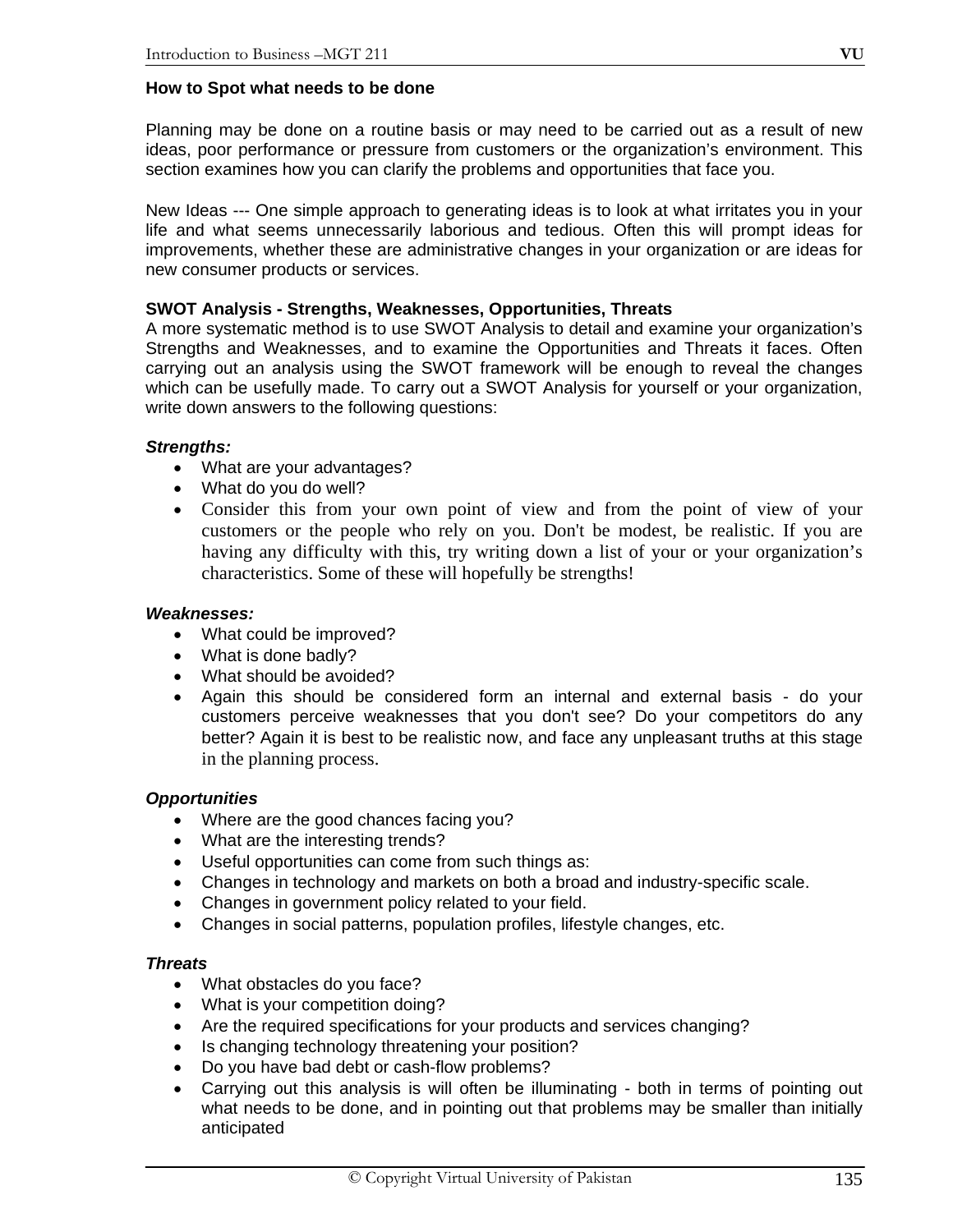# **TOTAL QUALITY MANAGEMENT**

The advice of U.S. business consultant W. Edwards Deming on quality was heeded more widely in Japan than at home until recently. Now U.S. companies are increasingly customerdriven, quality initiatives exist at all levels of the corporation, and more measurements are used to document progress objective and identify areas for improvement. Rather than occasional, quality efforts are now continuous.

## **Managing for Quality**

**Total Quality Management (TQM) (or Quality Assurance)**—the sum of all activities involved in getting high-quality products into the marketplace. Customer focus is the starting point and includes methods of determining what customers want, then causing all the company's activities and people to be directed toward fulfilling those needs and creating customer satisfaction.

- i. **Planning for Quality**—To achieve high quality, managers must plan for production processes (including equipment, methods, worker skills, and materials).
	- 1. **Performance Quality**—the performance features offered by a product.
	- 2. **Quality Reliability**—consistency of a product's quality from unit to unit.
- ii. **Organizing for Quality**—Although everyone in a company contributes to product quality, responsibility for specific aspects of total quality management is often assigned to specific departments and jobs.
- iii. **Quality**—Directing for quality means that managers must motivate employees throughout the company to achieve quality goals.
	- 1. **Quality ownership** means that quality belongs to each person who creates it while performing a job.
- iv. **Controlling for Quality**—Managers must establish specific quality standards and measurements.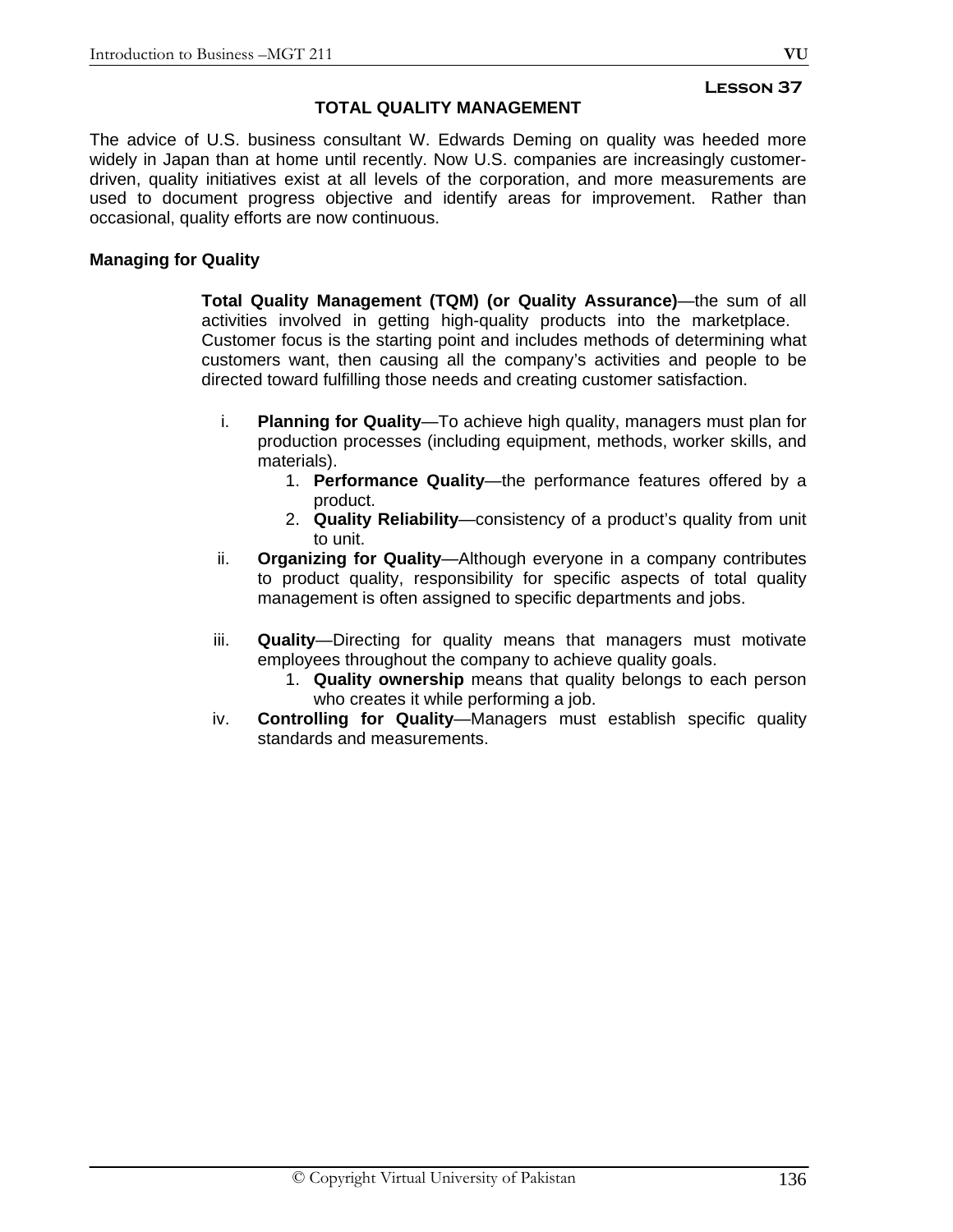# **TOTAL QUALITY MANAGEMENT (continued)**

## **Definition ---** As defined by ISO:

"TQM is a management approach for an organization, centered on quality, based on the participation of all its members and aiming at long-term success through customer satisfaction, and benefits to all members of the organization and to society."

In Japanese, TQM comprises four process steps, namely:

- **1. Kaizen** Focuses on Continuous Process Improvement, to make processes v*isible*, *repeatable* and *measurable.*
- **2. . Atarimae Hinshitsu** Focuses on intangible effects on processes and ways to optimize and reduce their effects.
- **3. Kansei** Examining the way the user applies the product leads to improvement in the product itself.
- 4. **Miryokuteki Hinshitsu** Broadens management concern beyond the immediate product.

TQM requires that the company maintain this quality standard in all aspects of its business. This requires ensuring that things are done right the first time and that defects and waste are eliminated from operations.

**Origins ---** Although W. Edwards Deming is largely credited with igniting the quality revolution in Japan starting in 1946 and trying to bring it to the United States in the 1980s,

Armand V. Feigenbaum was developing a similar set of principles at General Electric in the United States at around the same time. "Total Quality Control" was the key concept of Feigenbaum's 1951 book,

*Quality Control: Principles, Practice, and Administration*, a book that was subsequently released in 1961 under the title, *Total Quality Control* (ISBN 0-07-020353-9). Joseph Juran, Philip B. Crosby, and Kaoru Ishikawa also contributed to the body of knowledge now known as TQM.

The American Society for Quality says that the term Total Quality Management was first used by the U.S. Naval Air Systems Command "to describe its Japanese-style management approach to quality improvement."

This is consistent with the story that the United States Department of the Navy Personnel Research and Development Center began researching the use of statistical process control (SPC); the work of Juran, Crosby, and Ishikawa; and the philosophy of Deming to make performance improvements in 1984. This approach was first tested at the North Island Naval Aviation Depot. In his paper, "The Making of TQM: History and Margins of the Hi (gh)-Story" from 1994, Xu claims that "Total Quality Control" is translated incorrectly from Japanese since there is no difference between the words "control" and "management" in Japanese.

William Golimski refers to Koji Kobayashi, former CEO of NEC, being the first to use TQM, which he did during a speech when he got the Deming prize in 1974.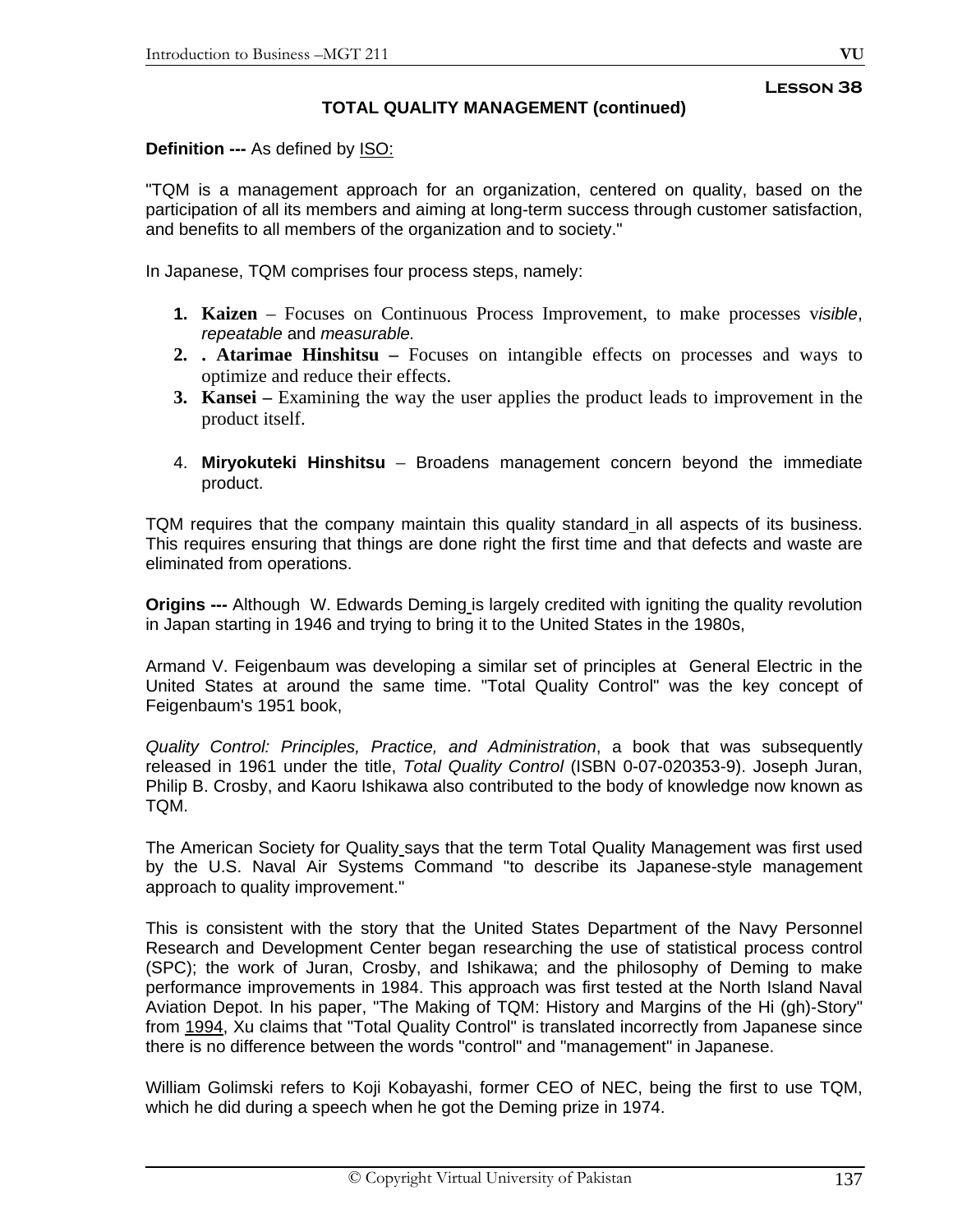**TQM in manufacturing ---** Quality assurance through statistical methods is a key component in a manufacturing organization, where TQM generally starts by sampling a random selection of the product. The sample can then be tested for things that matter most to the end users. The causes of any failures are isolated, secondary measures of the production process are designed, and then the causes of the failure are corrected. The statistical distributions of important measurements are tracked. When parts' measures drift into a defined "error band", the process is fixed. The error band is usually a tighter distribution than the "failure band", so that the production process is fixed before failing parts can be produced. It is important to record not just the measurement ranges, but what failures caused them to be chosen. In that way, cheaper fixes can be substituted later (say, when the product is redesigned) with no loss of quality. After TQM has been in use, it's very common for parts to be redesigned so that critical measurements either cease to exist, or become much wider.

It took people a while to develop tests to find emergent problems. One popular test is a "life test" in which the sample product is operated until a part fails. Another popular test is called "shake and bake", in which the product is mounted on a vibrator in an environmental oven, and operated at progressively more extreme vibration and temperatures until something fails. The failure is then isolated and engineers design an improvement.

A commonly-discovered failure is for the product to disintegrate. If fasteners fail, the improvements might be to use measured-tension nut drivers to ensure that screws don't come off, or improved adhesives to ensure that parts remain glued. If a gearbox wears out first, a typical engineering design improvement might be to substitute a brushless stepper motor for a DC motor with a gearbox. The improvement is that a stepper motor has no brushes or gears to wear out, so it lasts ten or more times as long. The stepper motor is more expensive than a DC motor, but cheaper than a DC motor combined with a gearbox. The electronics are radically different, but equally expensive. One disadvantage might be that a stepper motor can hum or whine, and usually needs noise-isolating mounts.

Often, a "TQMed" product is cheaper to produce because of efficiency/performance improvements and because there's no need to repair dead-on-arrival products, which represents an immensely more desirable product.

**TQM and contingency-based research ---** TQM has not been independent of its environment. In the context of management accounting systems (MCSs), Sim and Killough (1998)s how that incentive pay enhanced the positive effects of TQM on customer and quality performance. Ittner and Larcker (1995) demonstrated that product focused TQM was linked to timely problem solving information and flexible revisions to reward systems. Chendall (2003) summarizes the findings from contingency-based research concerning management control systems and TQM by noting that "TQM is associated with broadly based MCSs including timely, flexible, externally focused information; close interactions between advanced technologies and strategy; and non-financial performance measurement." (p.143)

# **TQM, just another** --- **Management fad ?**

Abrahamson (1996) argued that fashionable management discourse such as Quality Circles tends to follow a lifecycle in the form of a bell curve. Ponzi and Koenig (2002) showed that the same can be said about TQM, which peaked between 1992 and 1996, while rapidly losing popularity in terms of citations after these years. Dubois (2002) argued that the use of the term TQM in management discourse created a positive utility regardless of what managers meant by it (which showed a large variation), while in the late 1990s the usage of the term TQM in implementation of reforms lost the positive utility attached to the mere fact of using the term and sometimes associations with TQM became even negative. Nevertheless, management concepts such as TQM leave their traces, as their core ideas can be very valuable. For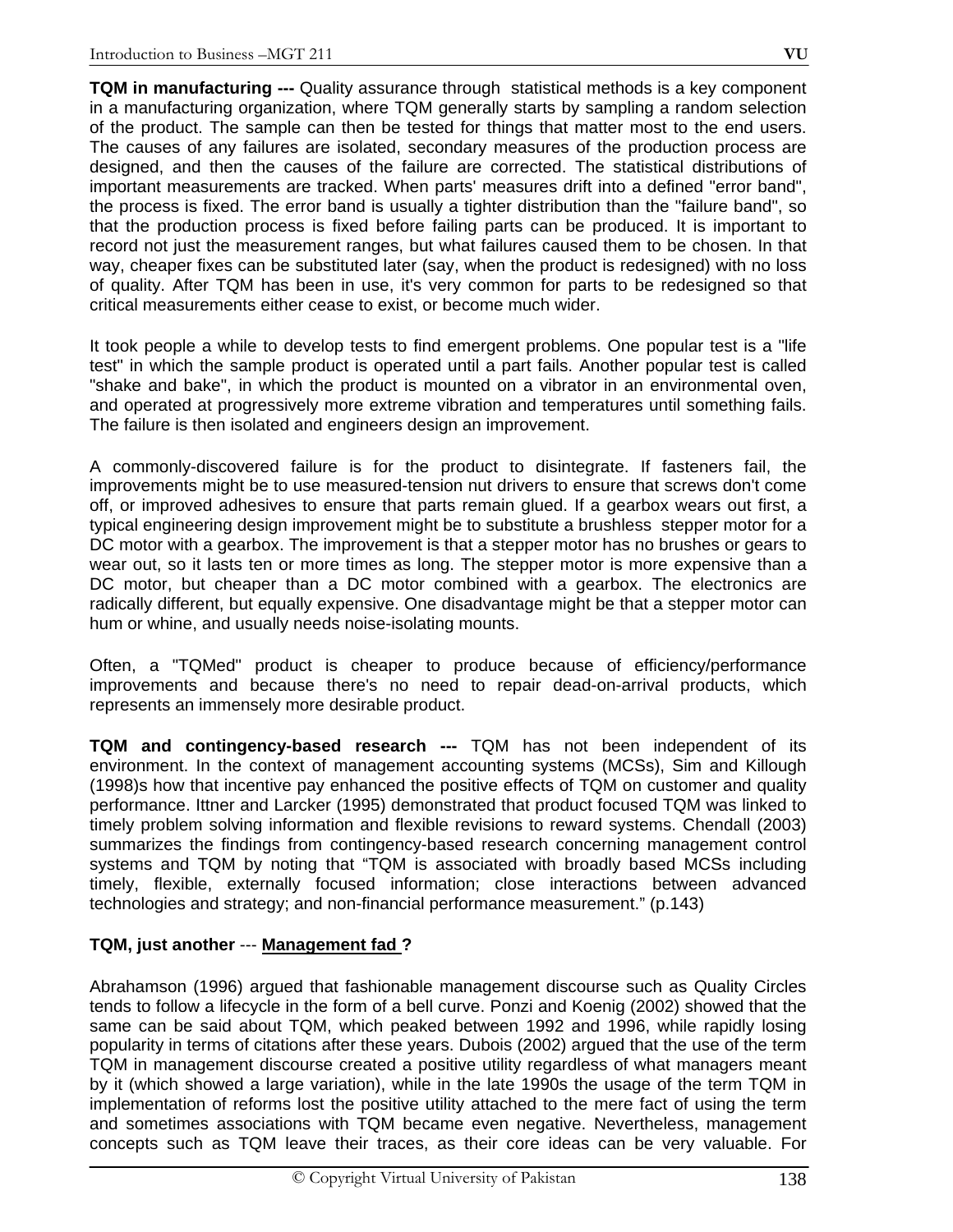example, Dubois (2002) showed that the core ideas behind the two management fads reengineering and TQM, without explicit usage of their names, can even work in a synergistic way.

### **Tools for Total Quality Management**

**Competitive product analysis** — Process by which a company analyzes a competitor's products to identify desirable improvements.

**Value-Added Analysis** — process of evaluating all work activities, materials flows, and paperwork to determine the value they add for customers.

**Statistical Process Control** — methods for gathering data to analyze variations in production activities to see when adjustments are needed.

- i. **Process Variation**–variation in products arising from changes in production inputs.
- ii. **Control Chart**–process of checking production periodically by plotting the results, to determine when a process is beginning to depart from normal operating conditions.

**Quality/Cost Studies** — studies identifying a firm's current costs as well as the areas with the largest cost-savings potential.

- i. **Internal Failures**—reducible costs incurred during production and before bad products leave a plant.
- ii. **External Failures**—reducible costs incurred after defective products have left a plant.

**Quality Improvement Teams** — TQM tool in which groups of employees work together to improve quality by meeting regularly to define, analyze, and solve common production problems to improve both work methods and the products they make.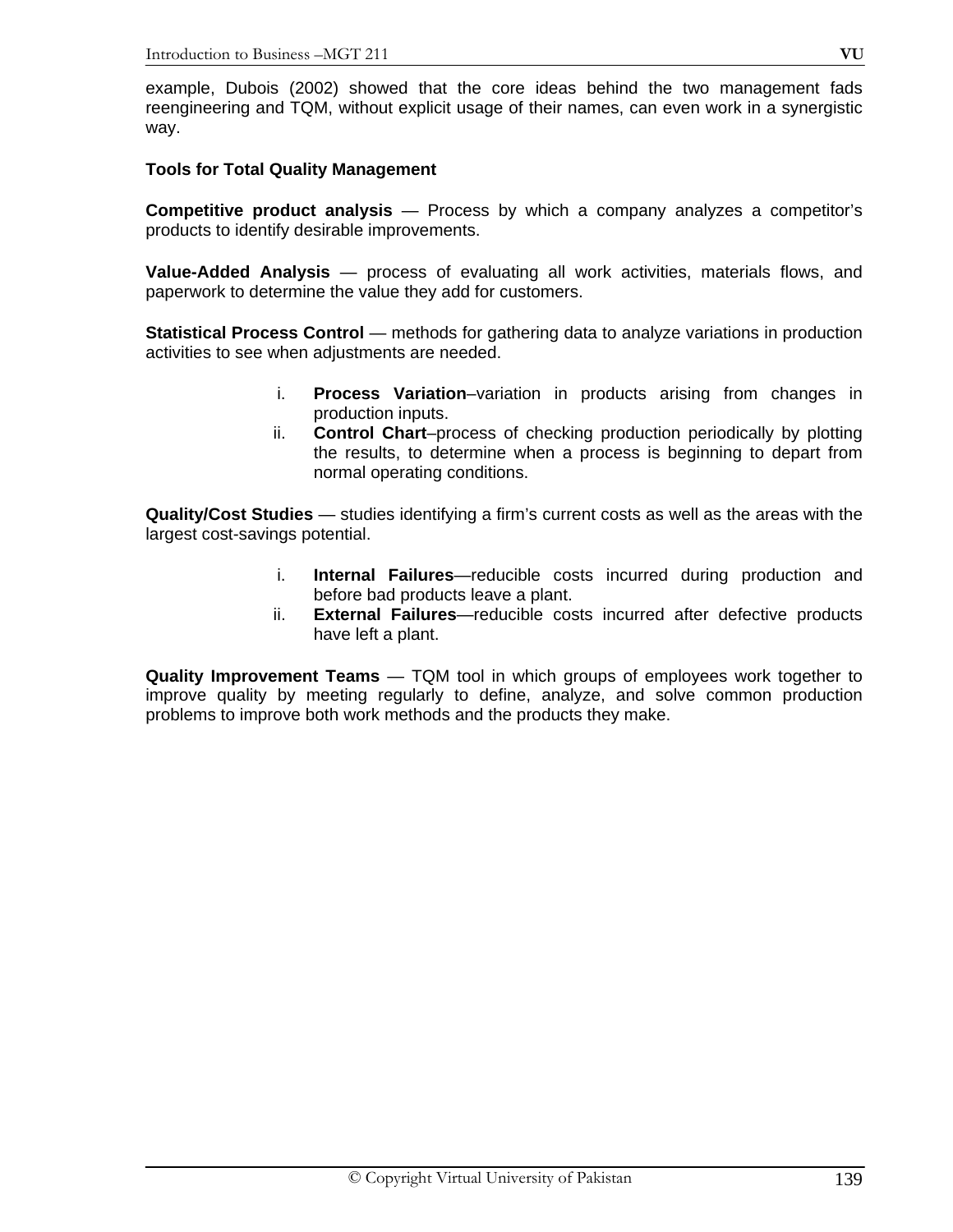#### **LESSON 39**

### **TOTAL QUALITY MANAGEMENT (continued)**

**Benchmarking**—process by which a company implements the best practices from its own past performance and those of other companies to improve its own products.

**Internal benchmarking** uses the firm's own performance to evaluate progress and set goals; external benchmarking begins with a critical review of competitors or even companies in other businesses to determine which have "best practices."

#### **Getting Closer to the Customer**

- i. Customers are the driving force for all business activity.
- ii. The most successful businesses keep close to their customers and know what they want in the products they consume.

### **Trends in Productivity and Quality Management**

#### **a. ISO 9000:2000 and ISO 14000**

- i. **ISO 9000:2000**—a certification program attesting to the fact that a factory, a laboratory, or an office has met the rigorous quality management requirements set by the International Organization for Standardization, to ensure that a manufacturer's product is exactly the same today, in terms of level of quality, as it was yesterday and will be tomorrow. More than 140 countries have adopted ISO 9000 as a national standard.
- ii. **ISO 14000**—Certification program attesting to the fact that a factory, laboratory, or office has improved environmental performance

### **Process Re-engineering**

**Business Process Re-engineering** — quality improvement process that focuses on improving both the productivity and quality of business processes.

**Re-engineering** — quality improvement process that entails rethinking an organization's approach to productivity and quality.

#### i. **The Re-engineering Process**

- 1. Identify the business activity that will be changed
- 2. Evaluate information and human resources to see if they can meet the requirements for change
- 3. Diagnose the current process to identify its strengths and weaknesses
- 4. Create the new process design
- 5. Implement the new design

### **Adding Value through Supply Chains**

i. **The Supply Chain Strategy**—Flow of information, materials, and services that starts with raw-materials suppliers and continues through other stages in the operations process until the product reaches the end customer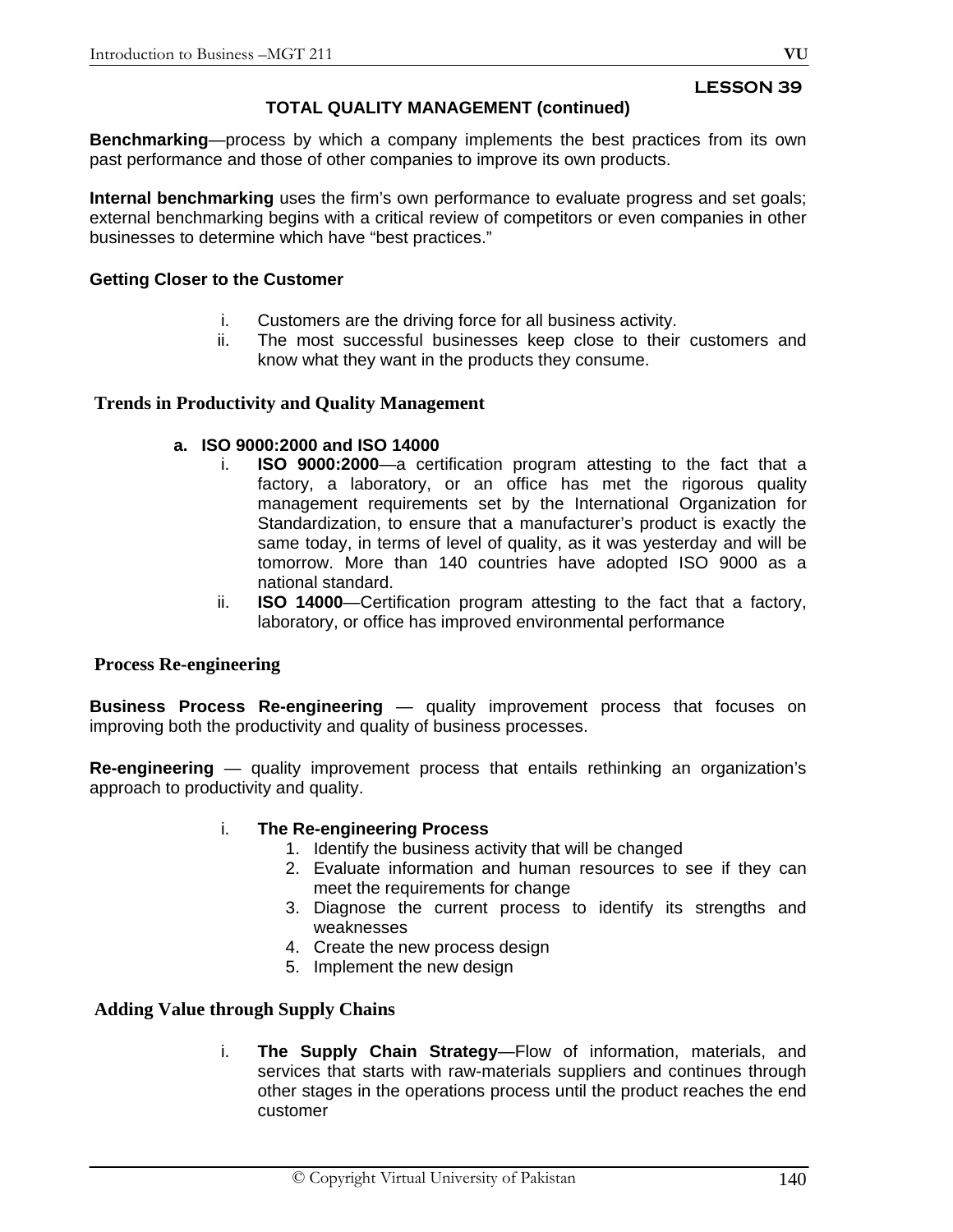- ii. **Supply Chain Management**—Principle of looking at the supply chain as a whole in order to improve the overall flow through the system
- iii. **Reengineering Supply Chains for Better Results**—By lowering costs, speeding ser-vice, or coordinating flows of information and materials, process improvements and reengineering often improve supply chains.

**Investing in Innovation and Technology** — Many U.S. firms that have continued to invest in innovative technology have enjoyed rising productivity and rising incomes.

**Adopting a Long-Run Perspective** — Many quality-oriented firms are committed to longterm efforts at continuous improvement: the ongoing commitment to improving products and processes.

## **Emphasizing Quality of Work Life**

- i. **Employee Empowerment**—concept that all employees are valuable contributors to a firm's business and should be entrusted with decisions regarding their work.
- ii. **Employee Training**—For employee involvement to be effective, firms are investing in employee training programs that will enhance employee performance.

**Improving the Service Sector** — in trying to offer more satisfactory services, many companies have discovered five criteria that customers use to judge service quality:

- i. reliability
- ii. respnsiveness
- iii. assurance
- iv. empathy
- v. tangibles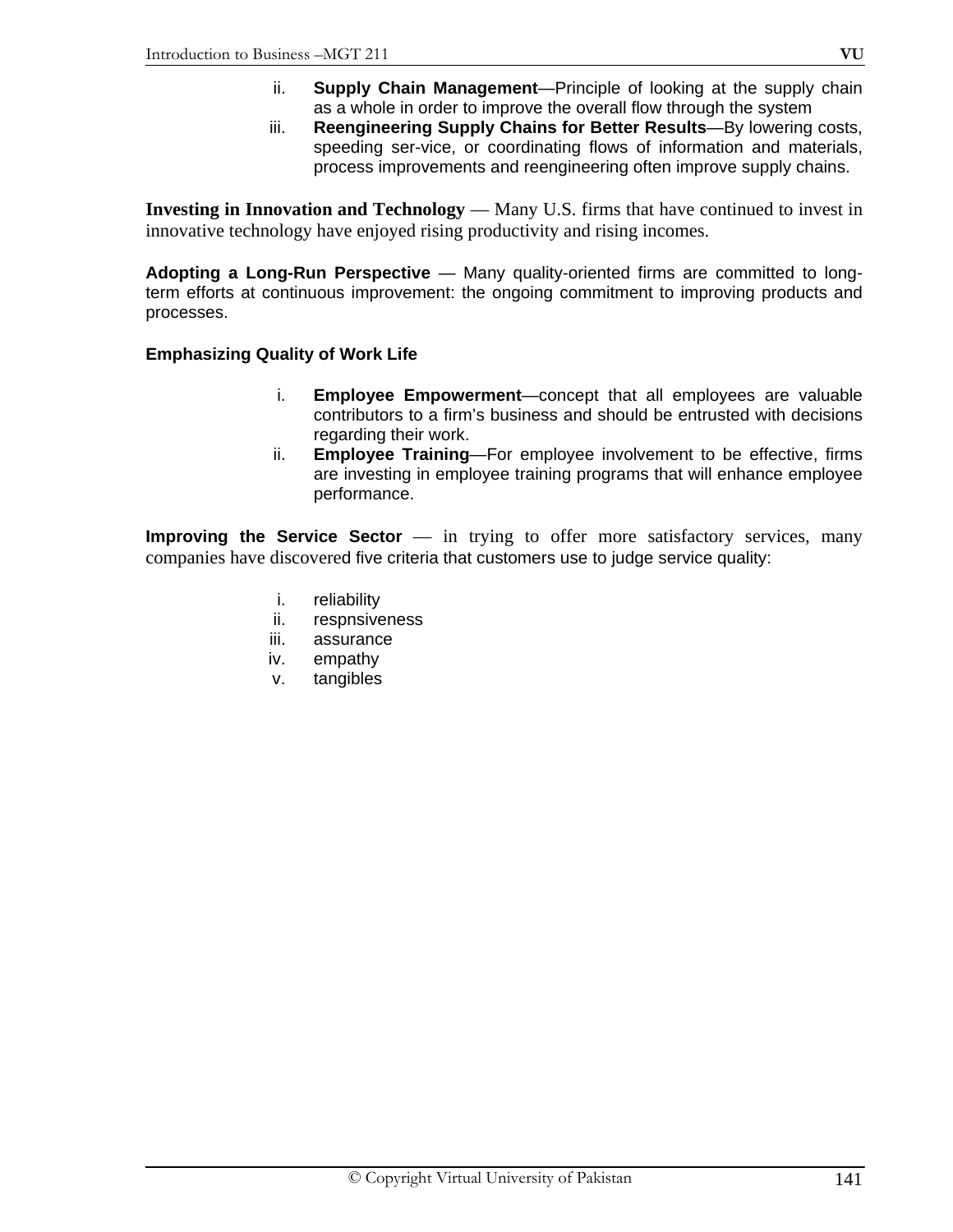## **BUSINESS IN DIGITAL AGE**

Because businesses are faced with an overwhelming amount of data and information about customers, competitors, and their own operations, the ability to manage this input can mean the difference between success and failure. The management of its information system is a core activity because all a firm's business activities are linked to it. New digital technologies have taken an integral place among an organization's resources for conducting everyday business.

**Data communication networks ---** Both public and private, carry streams of digital data (electronic messages) back and forth quickly and economically via telecommunication systems. The largest public communications network, the Internet, is a gigantic system of networks linking millions of computers offering information about business around the world, The Net is the most important e-mail system in the world. Individuals can subscribe to the Net via an Internet service provider (ISP). The World Wide Web is a system with universally accepted standards for storing, formatting, retrieving, and displaying information. It provides the common language that enables users around the world to "surf" the Net using a common format. Intranets are private networks that any company can develop to extend Net technology internally — that is, for transmitting information throughout the firm. Intranets are accessible only to employees, with access to outsiders prevented by hardware and software security systems called firewalls. Information networks are leading to leaner organizations — business with fewer employees and simpler organizational structures — because networked firms can maintain electronic, rather than human, information linkages among employees and customers. Operations are more flexible because electronic networks allow business to offer greater product variety and faster delivery cycles. Aided by intranets and the Internet, grater collaboration is possible, both among internal units and with outside firms. Geographic separation of the workplace and company headquarters is more common because electronic linkages are replacing the need for physical proximity between the company and its workstations. Improved management processes are feasible because managers have rapid access to more information about the current status of company activities and easier access to electronic tools for planning and decision making.

**Transaction processing systems (TPS)** --- are applications for basic day-to-day business transactions. They are useful for routine transactions, such as taking reservations and meeting payrolls, that follow predetermined steps. Systems for knowledge workers and office applications include personal productivity tools such as word processing, document imaging, desktop publishing, computer-aided design, and simulation modeling. Managing information systems (MISs) support an organization's managers by providing daily reports, schedules, plans, and budgets. Middle managers, the largest MIS user group, need networked information to plan upcoming activities and to track current activities. Decision support systems (DSSs) are interactive applications that assist the decision-making processes of middle- and top-level managers. Artificial intelligence (AI) and expert systems are designed to imitate human behavior and provide computer-based assistance in performing certain business activities.

Hardware is the physical devices and components, including the computers, in the information system (IS). It consists of an input device (such as a keyboard), a central processing unit (CPU), a main memory, disks for data storage, and output devices (such as video monitors and printers). Software includes the computer's operating system, application programs (such as word processing, spreadsheets, and Web browsers), and a graphical user interface (GUI) that helps users select among the computer's many possible applications.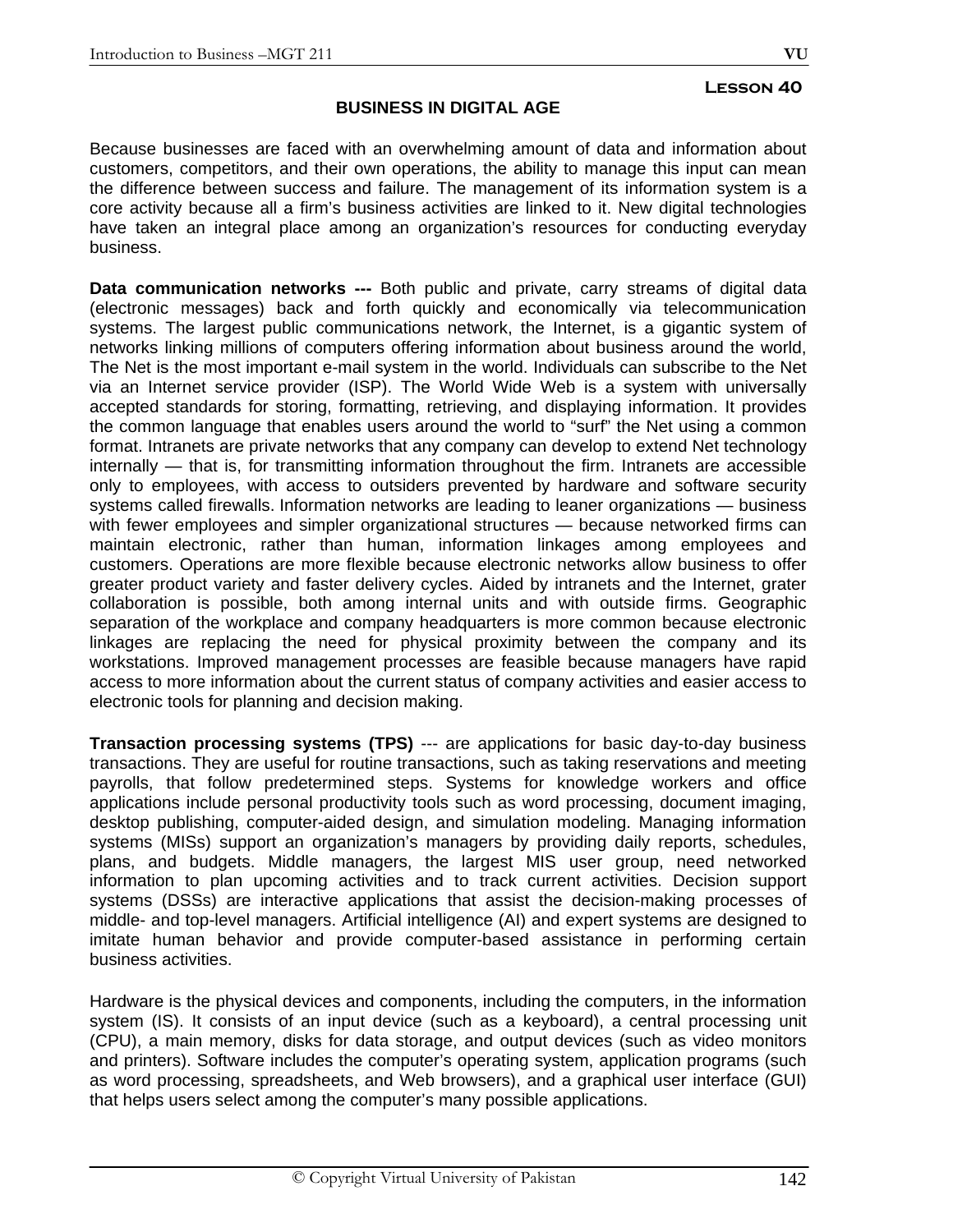Control is important to ensure not only that the system operates correctly but also that data and information are transmitted through secure channels to people who really need them. Control is aided by the use of electronic security measures, such as firewalls, that bar entry to the system by unauthorized outsiders. The database is the organized collection of all the data files in the system. People are also part of the information system. **IS knowledge workers** include systems analysts who design the systems and programmers who write software instructions that tell computers what to do. System users, too, are integral to the system. Telecommunication components include multimedia technology that incorporates sound, animation, video, and photography along with ordinary graphics and text. Electronic discussion groups, videoconferencing, and other forms of interactive dialog are possible with communication devices (such as global positioning systems and personal digital assistants) and communication channels (such as satellite communications).

### **Information Management: An Overview**

Most business regard their information as a private resource, an asset they plan, develop, and protect.

**Information Manager** — Manager responsible for designing and implementing systems to gather, organize, and distribute information.

**Information Management** — internal operations for arranging a firm's information resources to support business performance and outcomes. Information managers oversee the task of information management.

### **Data versus Information**

- i. **Data**—raw facts and figures.
- ii. **Information**—meaningful, useful interpretation of data.

**Information Systems (s)** — a system for transforming data into information and transmitting it for use in decision-making.

# **New Business Technologies in the Information Age**

The Expanding Scope of Information Systems

- i. The relationship between information systems and organizations is among the fastest-changing aspects of business today.
- ii. Information systems are crucial in planning.
- iii. An increased interdependence between a company's business strategy and its IS is a basic change.

# **Electronic Business and Communications Technologies**

- i. Electronic Information Technologies Information-systems applications, based on telecommunications technologies, that use networks of appliances or devices to communicate information by electronic means;
	- 1. **Fax machine**—Machine that can transmit copies of documents (text and graphics) over telephone lines
	- 2. **Voice mail**—Computer-based system for receiving and delivering incoming telephone calls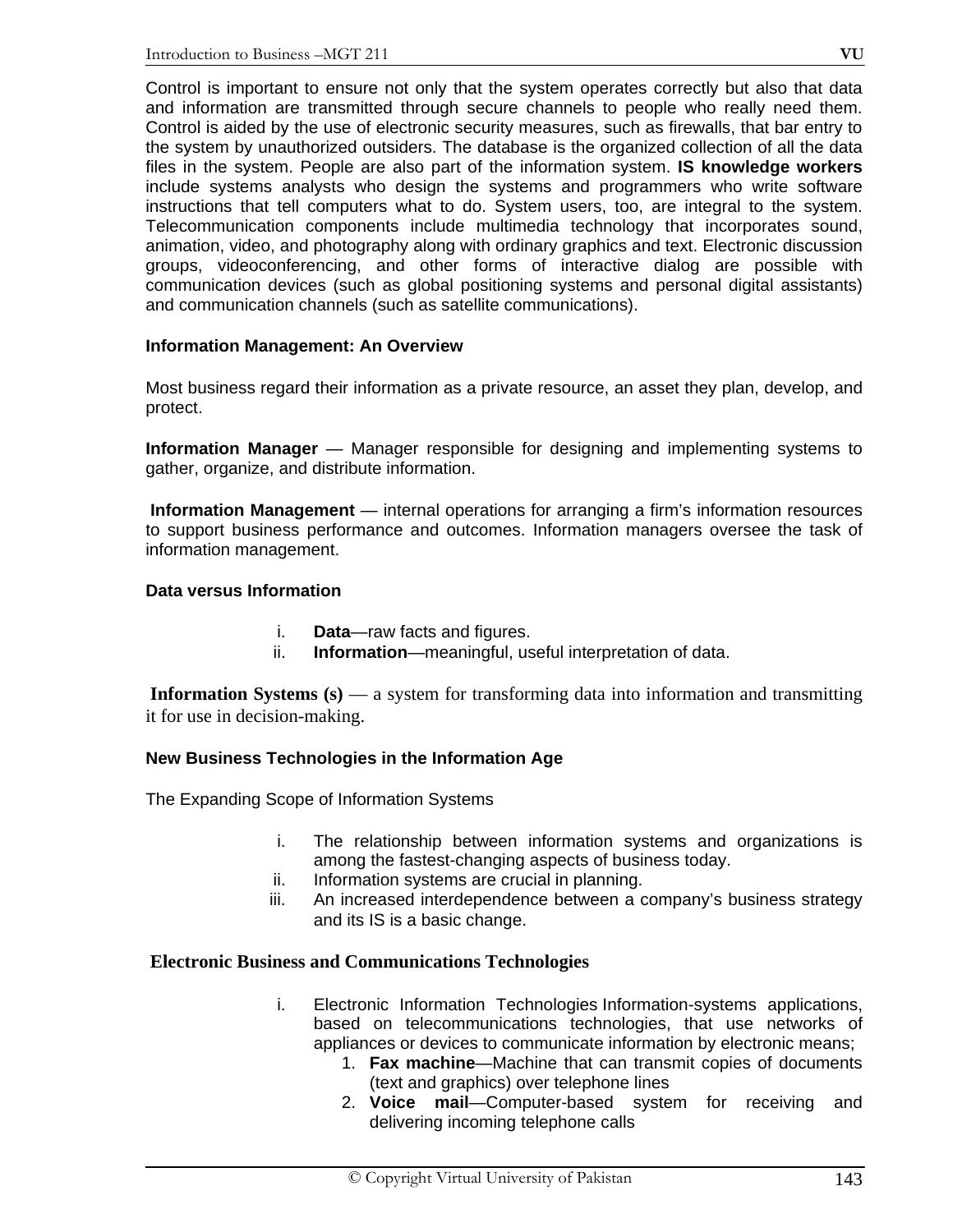- 4. **Electronic conferencing**—Computer-based system that allows people to communicate simultaneously from different locations via software or telephone
- 5. **Groupware**—Software that connects members of a group for shared e-mail distribution, electronic meetings, appointments, and group writing
- ii. **Data Communication Networks** --- Global network (such as the Internet) that permits users to send electronic messages and information quickly and economically
	- 1. **Internet**—global data communication network serving millions of computers with information on a wide array of topics and providing communication flows among certain private networks. In 2002, more than 700 million Net users were active on links connecting more than 180 countries. In the United States alone, more than 95 million users were on the Net every day.
	- 2. **Internet Service Provider (ISP)**—commercial firm that maintains a permanent connection to the Net and sells temporary connections to subscribers.
	- 3. **World Wide Web (WWW, or "the Web")**—subsystem of computers providing access to the Internet and offering multimedia and linking capabilities.
		- a. **Web server**—dedicated work station customized for managing, maintaining, and supporting Web sites
		- b. **Browser**—software supporting the graphics and linking capabilities necessary to navigate the World Wide Web
		- c. **Directories**—Service which organize web-pages into directories, such as, Yahoo
		- d. **Search Engines**—Tool that searches Web pages containing the user's search terms and then displays pages that match
		- e. **Intranet**—private network of internal Web sites and other sources of information available to a company's employees. The Ford Motor Company intranet connects 120,000 work stations in Asia, Europe, and the United States to thousands of Ford Web sites containing private information on production, engineering, distribution, and marketing.
		- f. **Firewall**—hardware and software security systems that are not accessible to outsiders
		- g. **Extranet**—application allowing outsiders limited access to a firm's internal information system.

# **New Options for Organizational Design: The Networked Enterprise**

- i. Leaner Organizations—Networked firms can accomplish more work with fewer resources.
- ii. **More Flexible Operations**—Electronic networks allow businesses to offer customers greater variety and faster delivery cycles.
	- 1. **Mass-customization**—Flexible production process that generates customized products in high volumes at low cost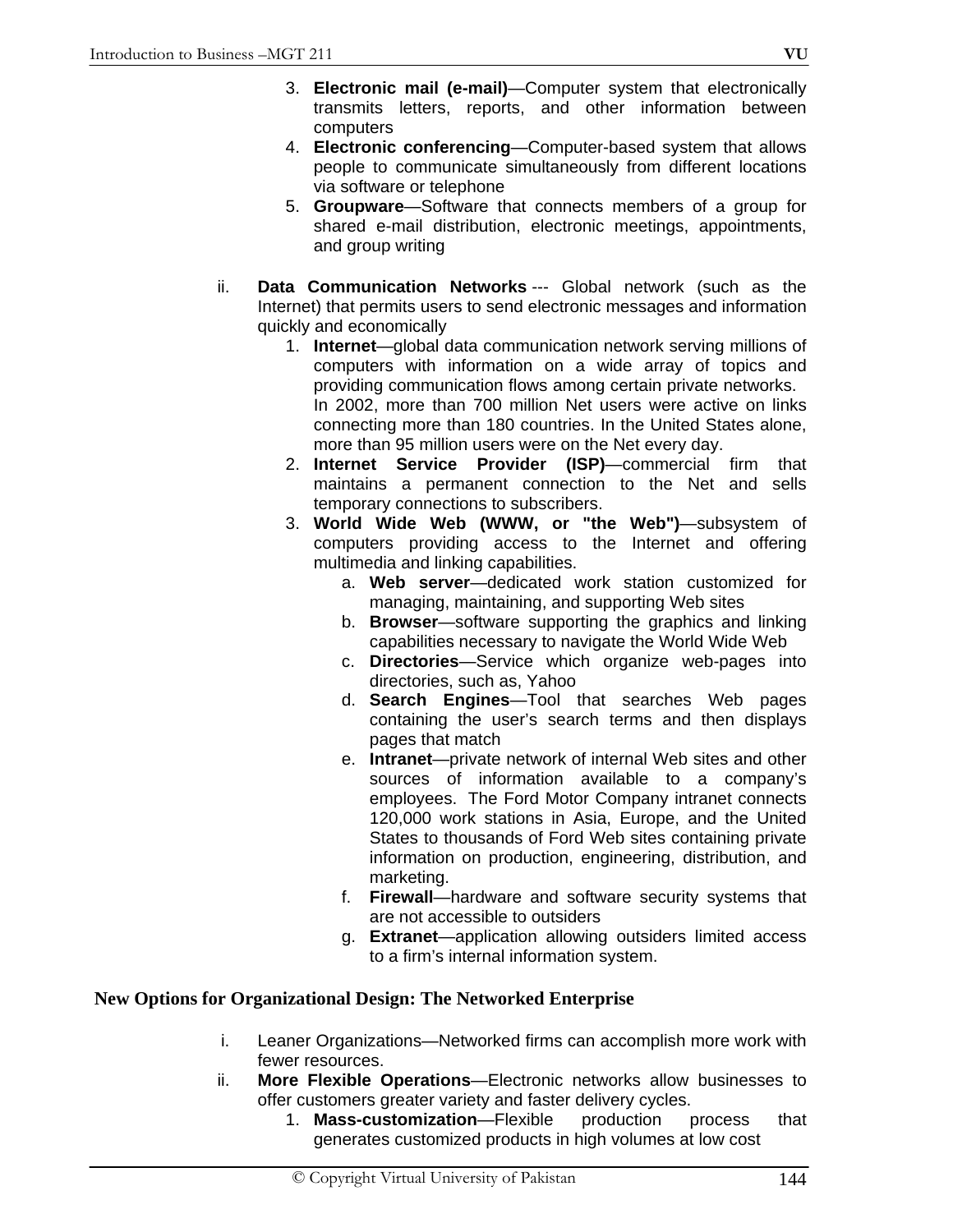- 1. **Networking and the Virtual Company**—Networked systems can also improve collaboration between organizations through the so-called virtual company
- iv. **Greater Independence of Company and Workplace**—Employees no longer need to work only at the office or the factory, nor are all the company's operations performed at one location. Geographically separate processes can be tightly coordinated via networking.
- v. **Improved Management Processes**—Because instantaneous information is accessible in a convenient usable format, more upper managers use it routinely for planning, leading, directing, and controlling operations.
	- 1. **Enterprise Resource Planning (ERP)**—Large information system for integrating all the activities of a company's business units

# **Types of Information Systems**

Organizations depend on quality information to make good decisions and help them accomplish their goals. To design and develop good information systems, companies hire a top-level manager known as a CIO. A **Chief Information Officer (CIO)** is a strategic-level manager who oversees the company's information systems. An **information system** is a complex of several information systems that share information while serving different levels of the organization, different departments, or different operations.

## **User Groups and System Requirements**

- i. **Knowledge Workers**—An increasingly important group of employees who use information and knowledge as the raw materials of their work, and who rely on technology to design new products or business systems (e.g. engineers, scientists, computer programmers, etc.).
- ii. **Managers at Different Levels**—First-line managers need information on the day-to-day details of their departments or projects. Middle managers need summaries and analyses for setting intermediate and long-range goals for their departments or projects. And top managers need information on broader economic and business trends, and overall company performance.
- iii. **Functional Areas and Business Processes**—Each business area (e.g. marketing, finance) has its own information requirements, and each business process (e.g. strategic planning, product development) also has specific information needs.

## **Major Systems by Levels**

- i. **Transaction Processing Systems**—information-processing applications for routine, day-to-day business activities involving welldefined processing steps.
- ii. **Systems for Knowledge Workers and Office Applications** These systems provide assistant for data processing and other office activities.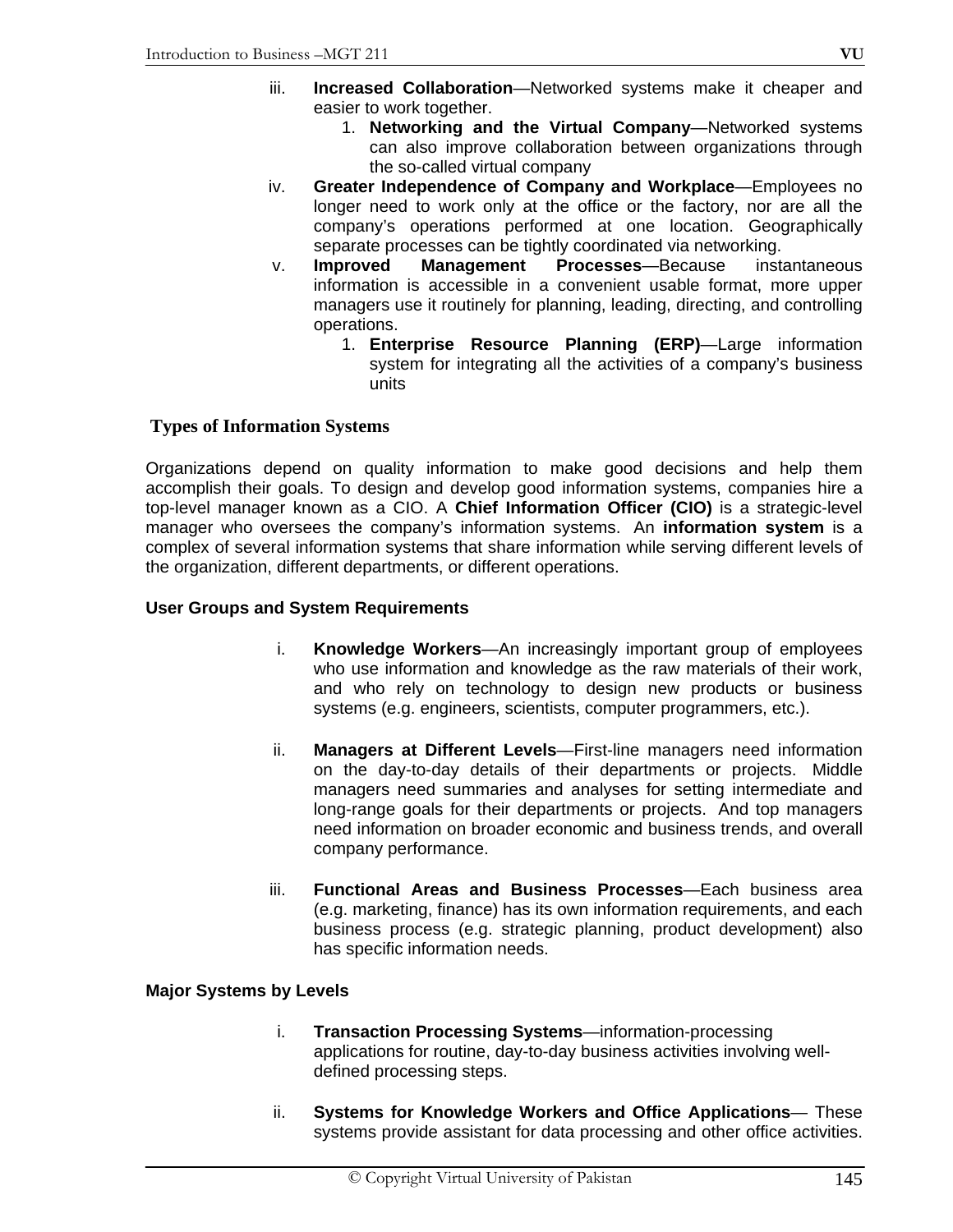Like other departments, the IS department includes both knowledge workers and data workers. **Knowledge workers** include: systems analysts, programmers, system operations personnel

- iii. **Knowledge-Level and Office Systems**
	- 1. **Computer-Aided Design (CAD)**—computer-based electronic technology that assists in designing products by simulating a real product and displaying it in three-dimensional graphics.
	- 2. **Computer-Aided Manufacturing (CAM)** —computer-based electronic technology used in designing manufacturing equipment, facilities, and plant layouts for better product flows and productivity.
- iv. **Management Information Systems**—computer-based system that supports an organization's managers by providing daily reports, schedules, plans, and budgets. Middle managers are the largest MIS user group.
- v. **Decision Support Systems**—interactive computer-based system that locates and presents information needed to support decision making. Middle and top-level managers use DSS.
- vi. **Executive Support Systems**—quick-reference information-system application designed specially for instant access by upper-level managers.
- vii. **Artificial Intelligence and Expert Systems**
	- 1. **Robotics**—combination of computers and industrial robots.
	- 2. **Expert System**—AI program designed to imitate the thought processes of human experts in a particular field.

# **Elements of the Information System**

**Computer Network** — all the computer and information technology devices, which by working together, drive the flow of digital information throughout a system.

**Hardware** — physical components of a computer system

- i. **Inputting**
	- 1. **Input Device**—part of the computer system that enters data into it.
	- 2. **Central Processing Unit** (CPU)—part of the computer system where data processing takes place.
- ii. **Main Memory**—part of the computer CPU housing memory of programs it needs to operate.
- iii. **Programs**
	- 1. **Program**—set of instructions used by a computer to perform specified activities.
	- 2. **Output Device**—part of the computer system that presents results, either visually or in printed form.

**Software** — programs that instruct a computer in what to do.

i. **System program**—Software that tells the computer what resources to use and how to use them.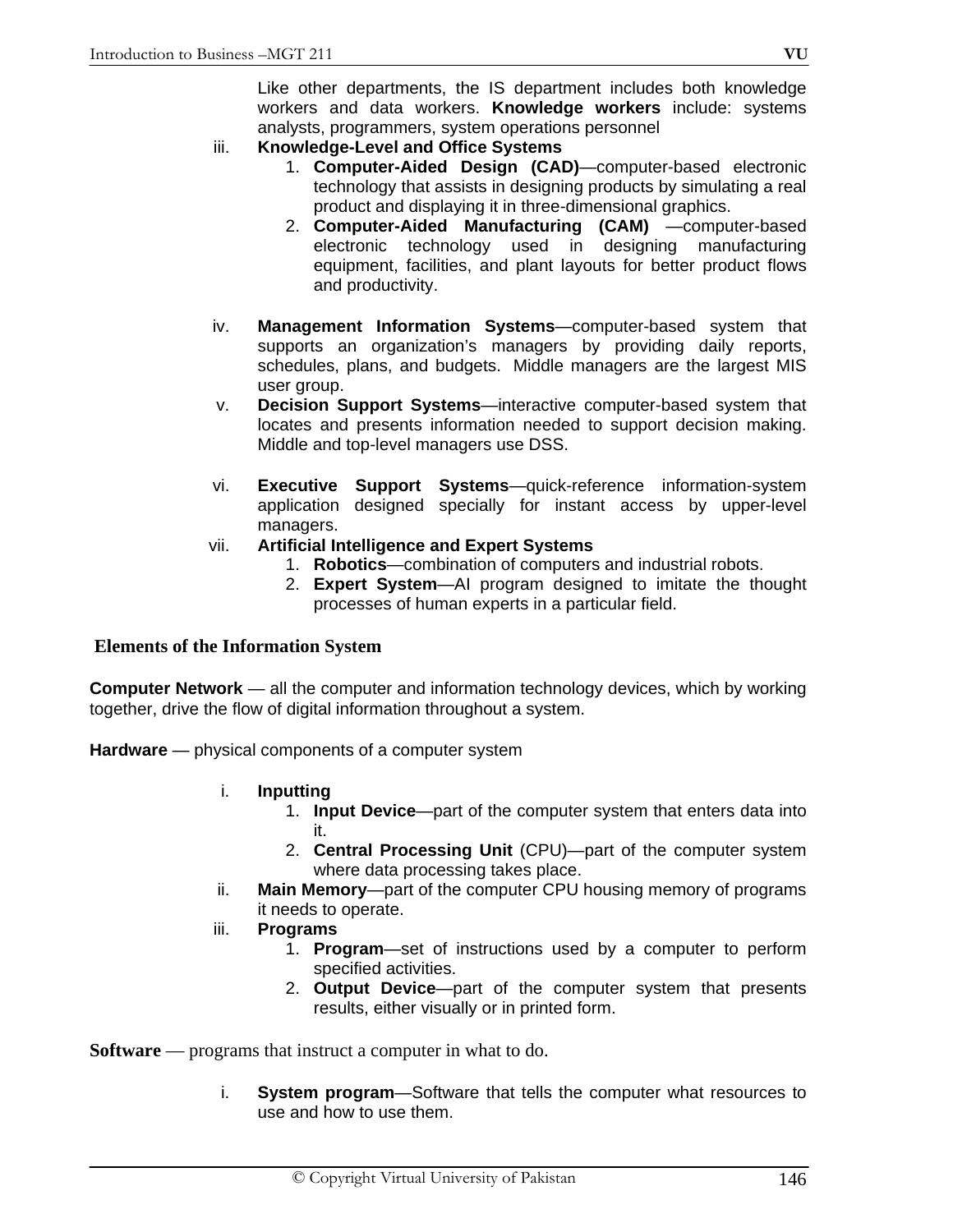- ii. **Application program**—Software (such as Word for Windows) that processes data according to a user's special needs
- iii. **Graphical User Interface**—Software that provides a visual display to help users select applications.

**Control ---** ensures that the system is operating according to specific procedures and within specific quidelines.

- i. Problems of Privacy and Security
	- 1. **Privacy** invasion occurs when intruders (hackers) gain unauthorized access, either to steal information, money, or property or to tamper with data.
	- 2. **Security** measures for protection against intrusion are a constant challenge.

## **Databases and Application Programs**

- i. Data and Databases—centralized, organized collection of related data.
- ii. **Application Programs**
	- 1. **Word-Processing Program**—applications program that allows computers to store, edit, and print letters and numbers for documents created by users.
	- 2. **Electronic Spreadsheet**—applications program with a row-andcolumn format that allows users to store, manipulate, and compare numeric data.
	- 3. **Database Management System**—applications program for creating, storing, searching, and manipulating an organized collection of data.
	- 4. **Computer Graphics Program**—applications program that converts numeric character data into pictorial information such as graphs and charts.
	- 5. **Presentation Graphics Software**—applications that enable users to create visual presentations that can include animation and sound.
		- a. **Desktop publishing**—process of combining wordprocessing and graphics capability to produce virtually typeset-quality text from personal computer

#### **Telecommunications and Networks**

A **network** organizes telecommunications components into an effective system.

**Multimedia Communication Systems** — system connected to networks of communication appliances such as faxes televisions, sound equipment, cell phones, printers, and photocopiers that may also be linked by satellites with other remote networks.

- i. Communication Devices include global-positioning-systems (GPS), paging systems and cellular telephones.
- ii. Communication Channels include wired and wireless transmission.

**System Architecture Wide Area Network (WAN)**—network of computers and workstations located far from one another and linked by telephone wires or by satellite.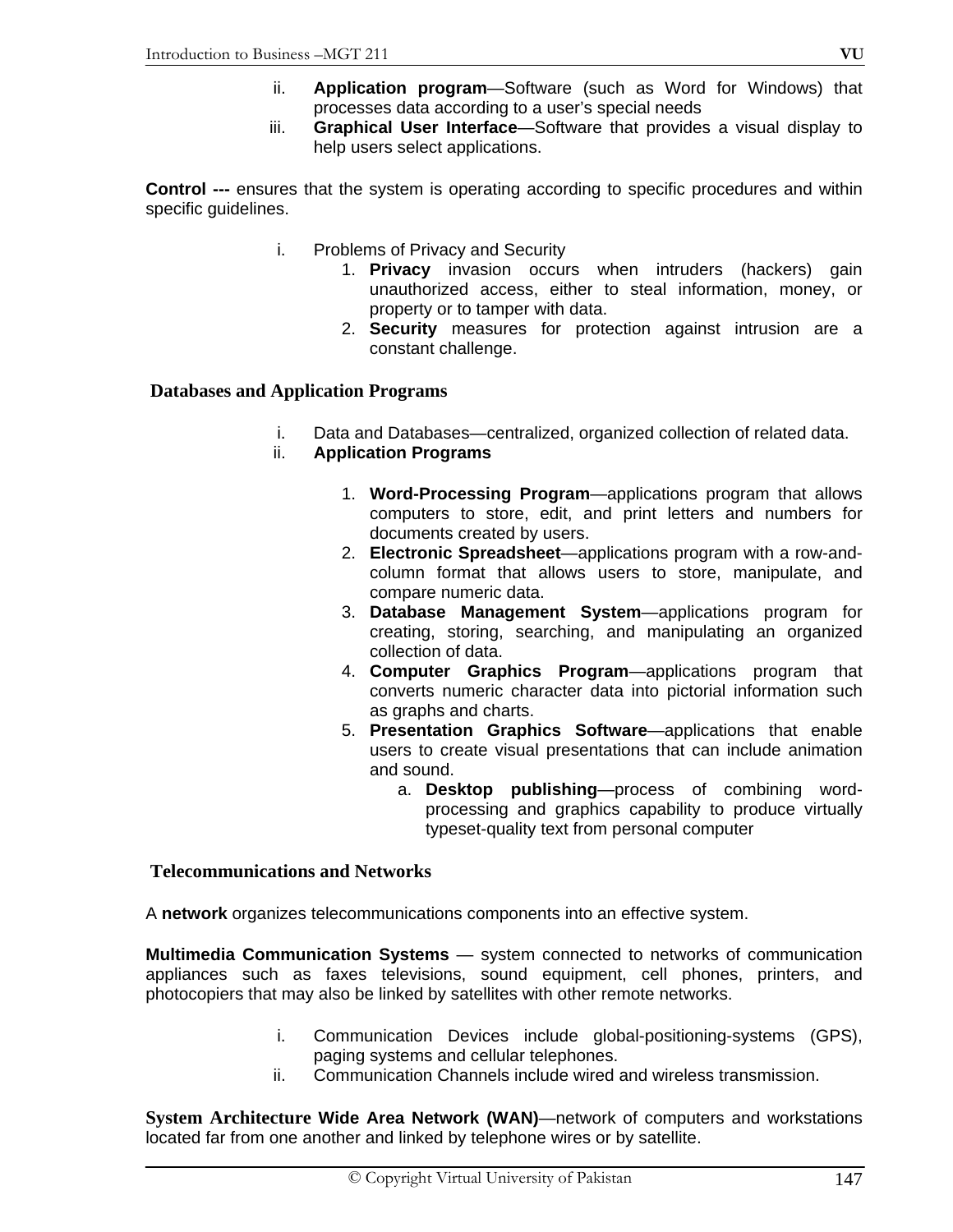- i. **Local Area Network (LAN)**—network of computers and workstations, usually within a company, that are linked together by cable.
- ii. **Wireless Networks**—Wireless technologies use airborne electronic signals for linking network appliances. In addition to mobile phones, wireless technology extends to laptops, hand-held computers, and applications in cars (including Internet access and music players, map terminals, and game machines).
- iii. **Client-server Network**—Information-technology system consisting of clients (users) that are electronically linked to share network resources provided by a server, such as a host.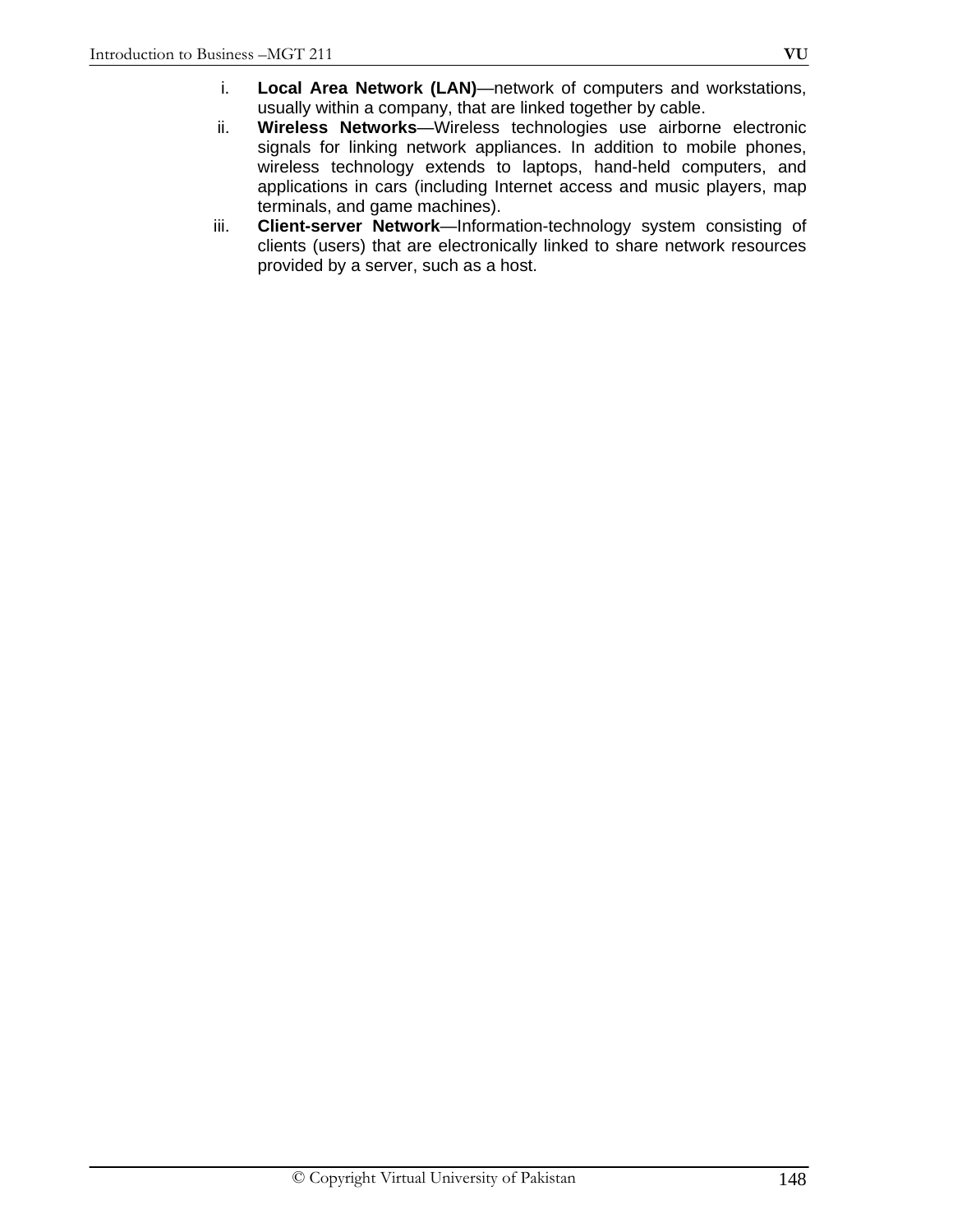# **Lesson 41**

#### **NON-VERBAL COMMUNICATION MODES**

#### **What is non-verbal communication?**

Definition "nonverbal communication involves those nonverbal stimuli in a communication setting that are generated by both the source [speaker] and his or her use of the environment and that have potential message value for the source or receiver [listener]. Basically it is sending and receiving messages in a variety of ways without the use of verbal codes (words). It is both intentional and unintentional. Most speakers / listeners are not conscious of this. It includes — but is not limited to:

- o touch
- o glance
- o eye contact (gaze)
- o volume
- o vocal nuance
- o proximity
- o gestures
- o facial expression ? pause (silence)
- o intonation
- o dress
- o posture
- o smell
- o word choice and syntax
- o sounds (paralanguage)

Broadly speaking, there are two basic categories of non-verbal language: nonverbal messages produced by the body; nonverbal messages produced by the broad setting (time, space, silence).

## **Why is non-verbal communication important?**

Basically, it is one of the key aspects of communication (and especially important in a high-context culture). It has multiple functions:

- o Used to **repeat** the verbal message (e.g. point in a direction while stating directions.
- o Often used to **accent** a verbal message. (e.g. verbal tone indicates the actual meaning of the specific words).
- o Often **complement** the verbal message but also may contradict. E.g.: a nod reinforces a positive message (among Americans); a "wink" may contradict a stated positive message.
- o **Regulate** interactions (non-verbal cues covey when the other person should speak or not speak).
- o May **substitute** for the verbal message (especially if it is blocked by noise, interruption, etc) — i.e. gestures (finger to lips to indicate need for quiet), facial expressions (i.e. a nod instead of a yes).

Note the implications of the proverb: "Actions speak louder than words." In essence, this underscores the importance of non-verbal communication. Non-verbal communication is especially significant in intercultural situations. Probably non-verbal differences account for typical difficulties in communicating.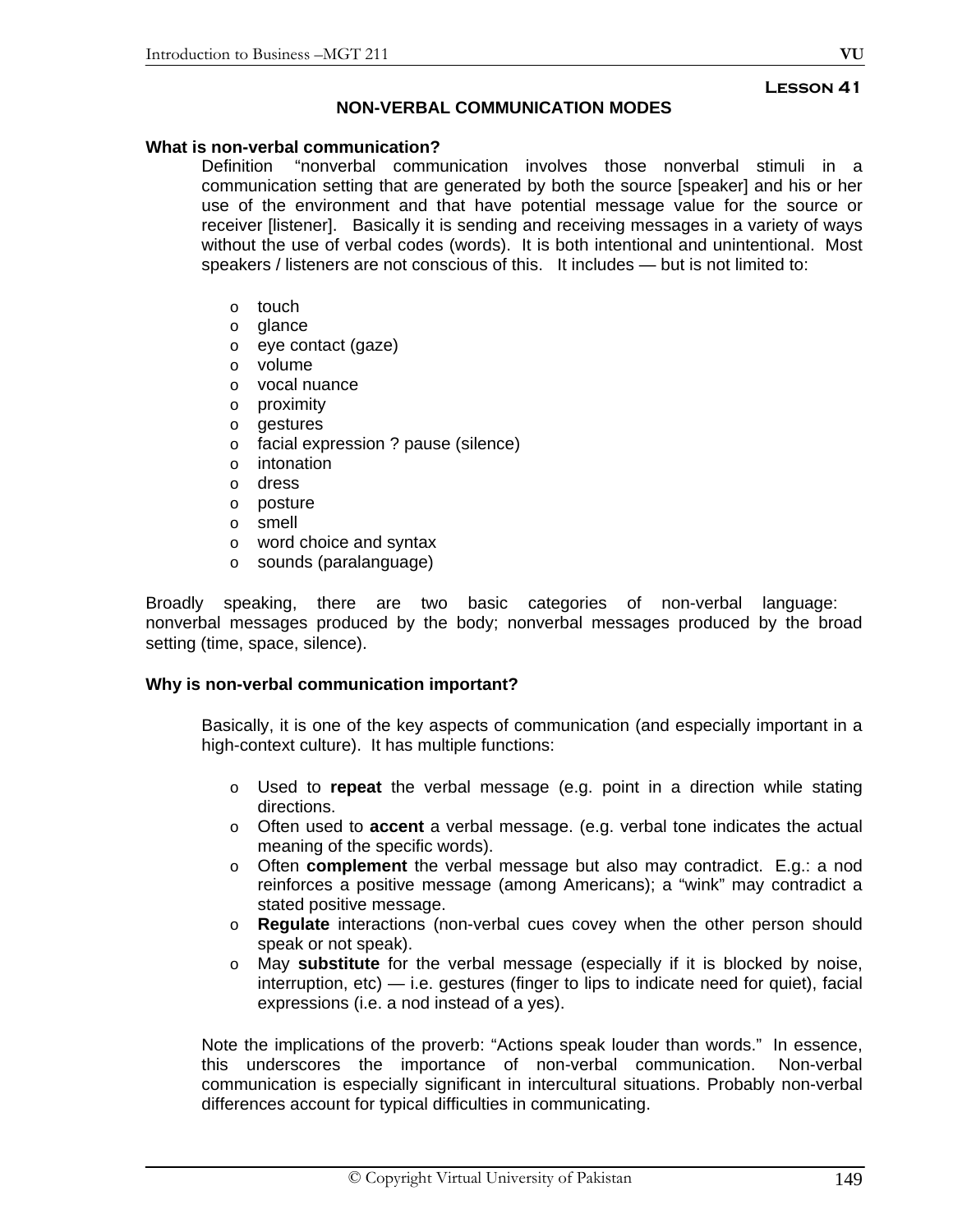#### **Cultural Differences in Non-verbal Communication**

#### **General Appearance and Dress**

All cultures are concerned for how they look and make judgments based on looks and dress. Americans, for instance, appear almost obsessed with dress and personal attractiveness. Consider differing cultural standards on what is attractive in dress and on what constitutes modesty. Note ways dress is used as a sign of status?

#### **Body Movement**

We send information on attitude toward person (facing or leaning towards another), emotional statue (tapping fingers, jiggling coins), and desire to control the environment (moving towards or away from a person).

More than 700,000 possible motions we can make — so impossible to categorize them all! But just need to be aware the body movement and position is a key ingredient in sending messages.

#### **Posture**

Consider the following actions and note cultural differences:

- o Bowing (not done, criticized, or affected in US; shows rank in Japan)
- o Slouching (rude in most Northern European areas)
- o Hands in pocket (disrespectful in Turkey)
- o Sitting with legs crossed (offensive in Ghana, Turkey)
- o Showing soles of feet. (Offensive in Thailand, Saudi Arabia)
- o Even in US, there is a gender difference on acceptable posture?

#### **Gestures**

Impossible to catalog them all. But need to recognize: 1) incredible possibility and variety and 2) that an acceptable in one's own culture may be offensive in another. In addition, amount of gesturing varies from culture to culture. Some cultures are animated; other restrained. Restrained cultures often feel animated cultures lack manners and overall restraint. Animated cultures often feel restrained cultures lack emotion or interest.

Even simple things like using hands to point and count differ.

Pointing: US with index finger; Germany with little finger; Japanese with entire hand (in fact most Asians consider pointing with index finger to be rude)

Counting: Thumb = 1 in Germany, 5 in Japan, middle finger for 1 in Indonesia.

#### **Facial Expressions**

While some say that facial expressions are identical, meaning attached to them differs. Majority opinion is that these do have similar meanings world-wide with respect to smiling, crying, or showing anger, sorrow, or disgust. However, the intensity varies from culture to culture. Note the following: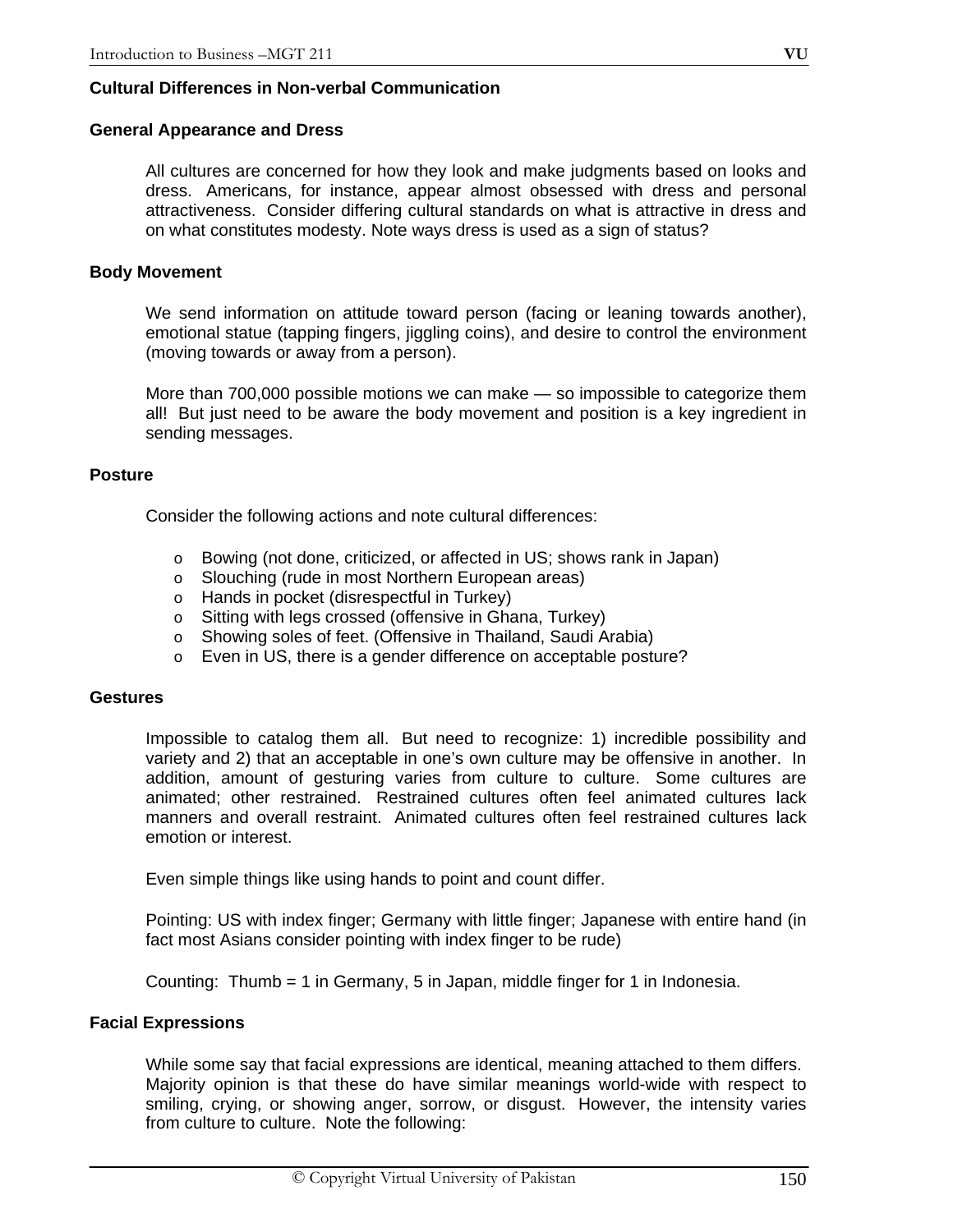- o Many Mediterranean (Latino / Arabic) cultures exaggerate grief or sadness while most American men hide grief or sorrow.
- o Some see "animated" expressions as a sign of a lack of control.
- o Too much smiling is viewed in as a sign of shallowness.
- o Women smile more than men.

#### **Eye Contact and Gaze**

In USA, eye contact indicates: degree of attention or interest, influences attitude change or persuasion, regulates interaction, communicates emotion, defines power and status, and has a central role in managing impressions of others.

- o Western cultures see direct eye to eye contact as positive (advise children to look a person in the eyes). But within USA, African-Americans use more eye contact when talking and less when listening with reverse true for Anglo Americans. This is a possible cause for some sense of unease between races in US. A prolonged gaze is often seen as a sign of sexual interest.
- $\circ$  Arabic cultures make prolonged eye-contact.  $\rightarrow$  believe it shows interest and helps them understand truthfulness of the other person. (A person who doesn't reciprocate is seen as untrustworthy)
- $\circ$  Japan, Africa, Latin American, Caribbean avoid eye contact to show respect.

#### **Touch**

Question: Why do we touch, where do we touch, and what meanings do we assign when someone else touches us?

Illustration: An African-American male goes into a convenience store recently taken over by new Korean immigrants. He gives a \$20 bill for his purchase to Mrs. Cho who is cashier and waits for his change. He is upset when his change is put down on the counter in front of him.

What is the problem? Traditional Korean (and many other Asian countries) don't touch strangers. Especially between members of the opposite sex. But the African-American sees this as another example of discrimination (not touching him because he is black).

Basic answer: Touch is culturally determined! But each culture has a clear concept of what parts of the body one may not touch. Basic message of touch is to affect or control — protect, support, disapprove (i.e. hug, kiss, hit, kick).

- o USA handshake is common (even for strangers), hugs, kisses for those of opposite gender or of family (usually) on an increasingly more intimate basis. Note differences between African-Americans and Anglos in USA. Most African Americans touch on greeting but are annoyed if touched on the head (good boy, good girl overtones).
- $\circ$  Islamic and Hindu: typically don't touch with the left hand. To do so is a social insult. Left hand is for toilet functions. Mannerly in India to break your bread only with your right hand (sometimes difficult for non-Indians)
- o Islamic cultures generally don't approve of any touching between genders (even hand shakes). But consider such touching (including hand holding, hugs) between same-sex to be appropriate.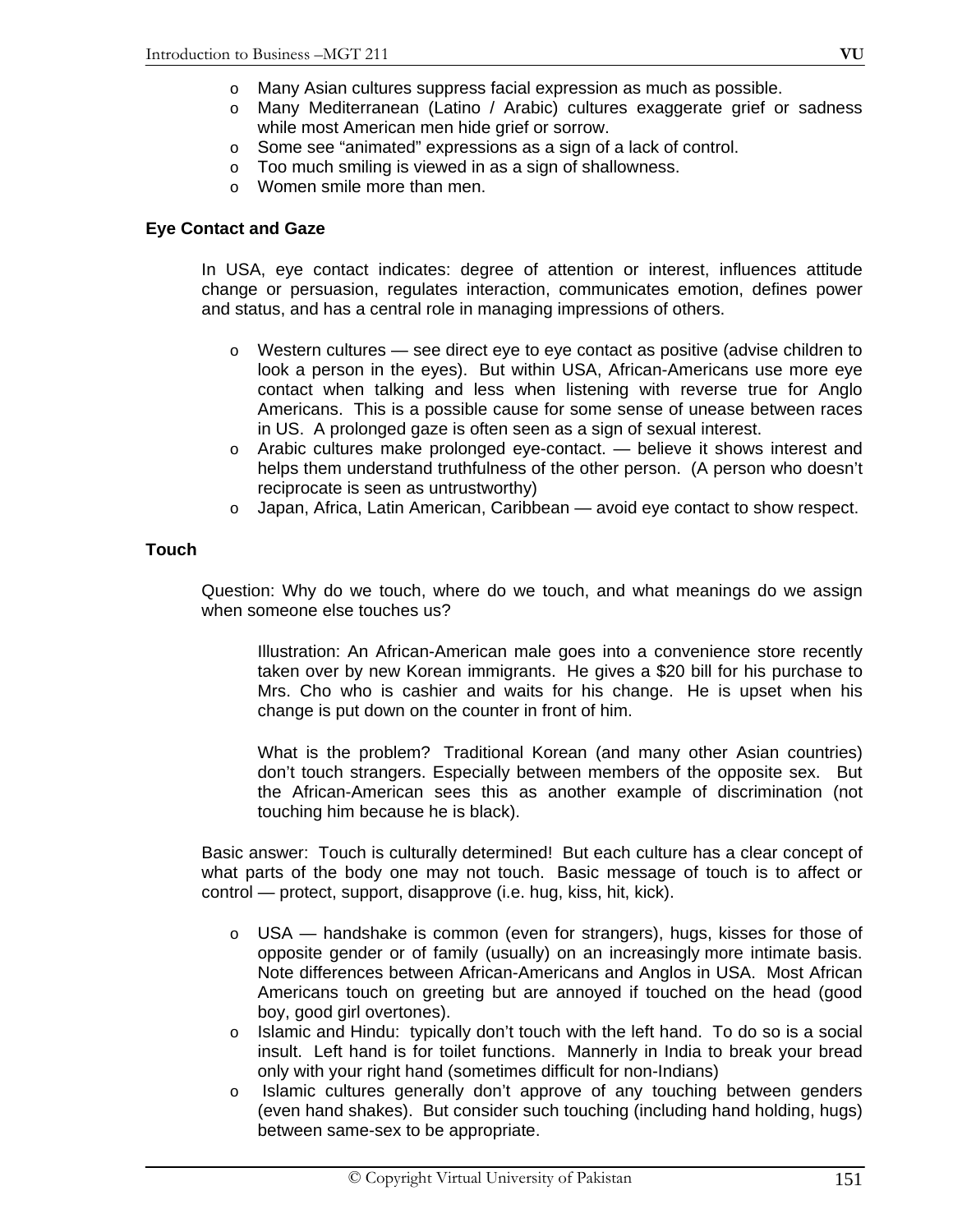o Many Asians don't touch the head (Head houses the soul and a touch puts it in jeopardy).

Basic patterns: Cultures (English, German, Scandinavian, Chinese, and Japanese) with high emotional restraint concepts have little public touch; those which encourage emotion (Latino, Middle-East, Jewish) accept frequent touches.

# **Smell**

- o USA fear of offensive natural smells (billion dollar industry to mask objectionable odors with what is perceived to be pleasant ) — again connected with "attractiveness" concept.
- o Many other cultures consider natural body odors as normal (Arabic).
- o Asian cultures (Filipino, Malay, Indonesian, Thai, Indian) stress frequent bathing — and often criticize USA of not bathing often enough!

# **Paralanguage**

- o vocal characterizers (laugh, cry, yell, moan, whine, belch, yawn). These send different messages in different cultures (Japan — giggling indicates embarrassment; India – belch indicates satisfaction)
- o vocal qualifiers (volume, pitch, rhythm, tempo, and tone). Loudness indicates strength in Arabic cultures and softness indicates weakness; indicates confidence and authority to the Germans,; indicates impoliteness to the Thais; indicates loss of control to the Japanese. (Generally, one learns not to "shout" in Asia for nearly any reason!). Gender based as well: women tend to speak higher and more softly than men.
- o vocal segregates (un-huh, shh, uh, ooh, mmmh, humm, eh, mah, lah). Segregates indicate formality, acceptance, assent, uncertainty.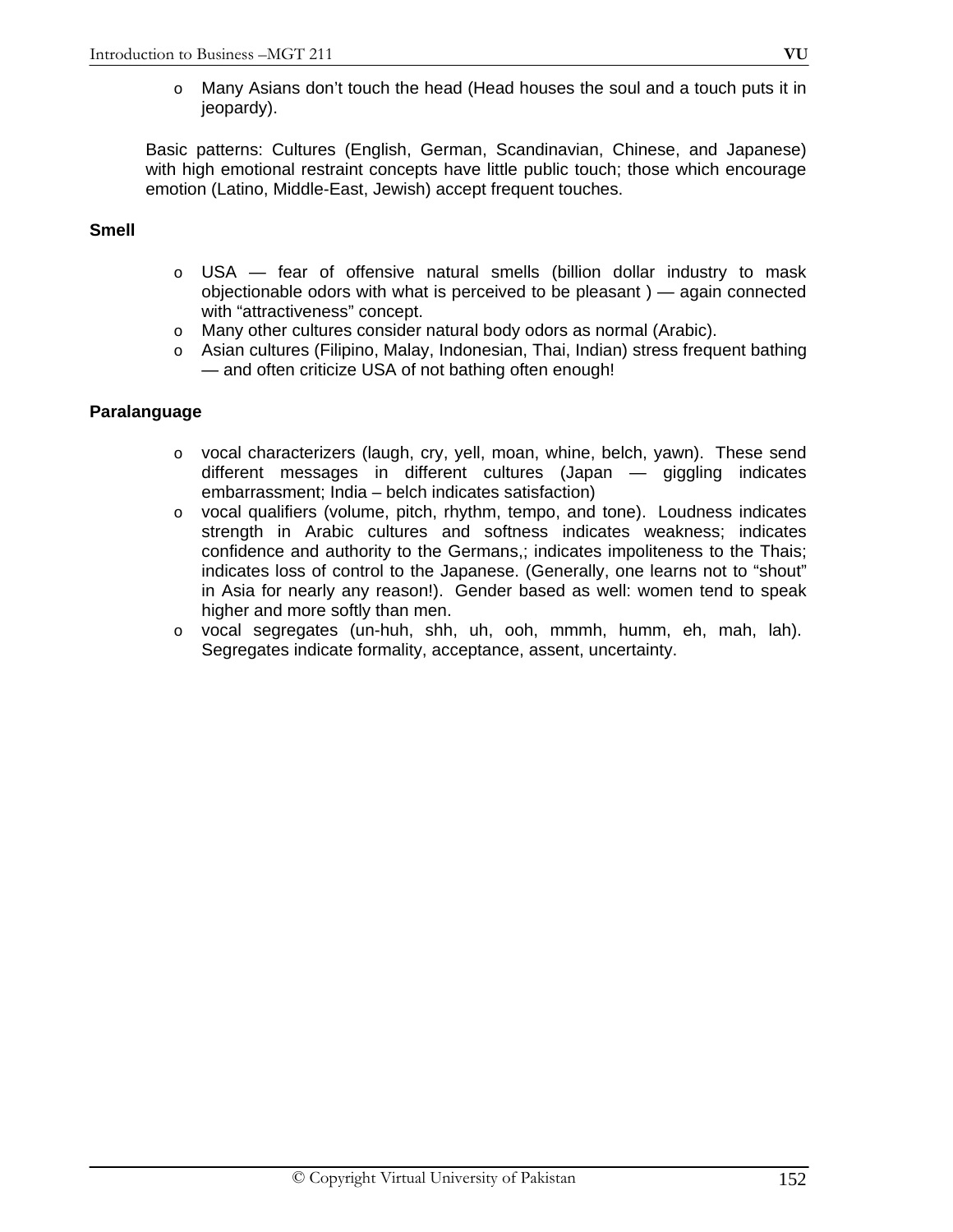# **Lesson 42**

#### **BUSINESS ORGANIZATIONS**

Basically, an organization is a group of people intentionally organized to accomplish an overall, common goal or set of goals. Business organizations can range in size from two people to tens of thousands.

There are several important aspects to consider about the goal of the business organization. These features are explicit (deliberate and recognized) or implicit (operating unrecognized, "behind the scenes"). Ideally, these features are carefully considered and established, usually during the strategic planning process. (Later, we'll consider dimensions and concepts that are common to organizations.)

**Vision ---** Members of the organization often have some image in their minds about how the organization should be working, how it should appear when things are going well.

**Mission ---** An organization operates according to an overall purpose, or mission.

**Values ---** All organizations operate according to overall values, or priorities in the nature of how they carry out their activities. These values are the personality, or culture, of the organization.

**Strategic Goals ---** Organizations members often work to achieve several overall accomplishments, or goals, as they work toward their mission.

**Strategies ---** Organizations usually follow several overall general approaches to reach their goals.

## *Systems and Processes that (Hopefully) Are Aligned With Achieving the Goals*

Organizations have major subsystems, such as departments, programs, divisions, teams, etc. Each of these subsystems has a way of doing things to, along with other subsystems; achieve the overall goals of the organization. Often, these systems and processes are define by plans, policies and procedures.

How you interpret each of the above major parts of an organization depends very much on your values and your nature. People can view organizations as machines, organisms, families, groups, etc. (We'll consider more about these metaphors later on in this topic in the library.)

## **Organizations as Systems (of Systems of Systems)**

## *Organization as a System*

It helps to think of organizations are systems. Simply put, a system is an organized collection of parts that are highly integrated in order to accomplish an overall goal. The system has various inputs which are processed to produce certain outputs that together, accomplish the overall goal desired by the organization. There is ongoing feedback among these various parts to ensure they remain aligned to accomplish the overall goal of the organization. There are several classes of systems, ranging from very simple frameworks all the way to social systems, which are the most complex. Organizations are, of course, social systems.

Systems have inputs, processes, outputs and outcomes. To explain,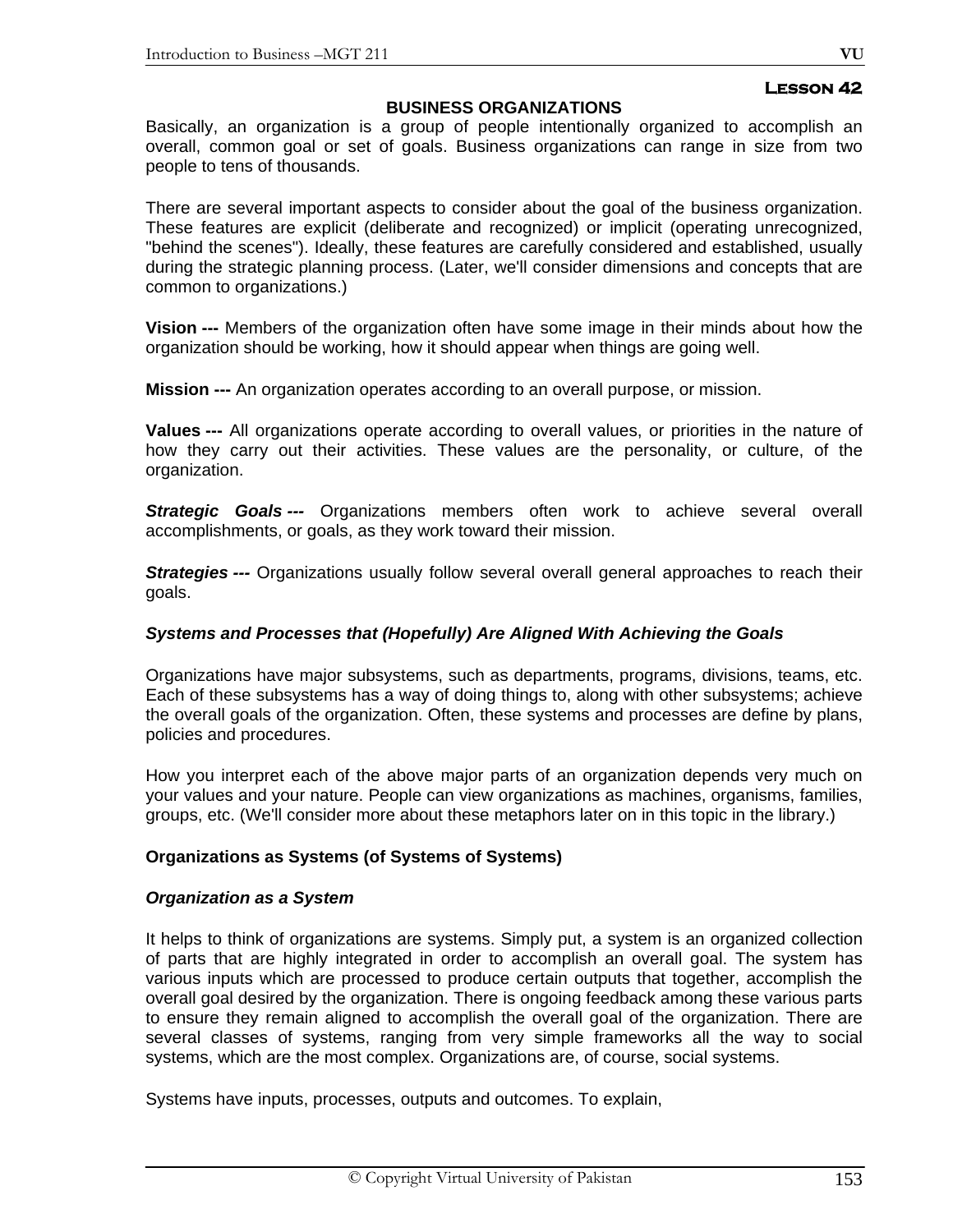**Inputs ---** to the system include resources such as raw materials, money, technologies and people. These inputs go through a

**Process ---** where they're aligned, moved along and carefully coordinated, ultimately to achieve the goals set for the system.

**Outputs ---** are tangible results produced by processes in the system, such as products or services for consumers. Another kind of result is **outcomes**, or benefits for consumers, e.g., jobs for workers, enhanced quality of life for customers, etc. Systems can be the entire organization, or its departments, groups, processes, etc.

**Feedback** comes from, e.g., employees who carry out processes in the organization, customers/clients using the products and services, etc. Feedback also comes from the larger environment of the organization, e.g., influences from government, society, economics, and technologies.

Each organization has numerous subsystems, as well. Each subsystem has its own boundaries of sorts, and includes various inputs, processes, outputs and outcomes geared to accomplish an overall goal for the subsystem. Common examples of subsystems are departments, programs, projects, teams, processes to produce products or services, etc. Organizations are made up of people -- who are also systems of systems of systems -- and on it goes. Subsystems are organized in an hierarchy needed to accomplish the overall goal of the overall system.

The organizational system is defined by, e.g., its legal documents (articles of incorporation, by laws, roles of officers, eta.), mission, goals and strategies, policies and procedures, operating manuals, eta. The organization is depicted by its organizational charts, job descriptions, marketing materials, eta. The organizational system is also maintained or controlled by policies and procedures, budgets, information management systems, quality management systems, performance review systems, eta.

## *Standard Planning Process is Similar to Working Backwards Through the System*

Remember how systems have input, processes, outputs and outcomes? One of the common ways that people manage systems is to work backwards from what they want the system to produce. This process is essentially the same as the overall, standard, basic planning process. This process typically includes:

a) Establishing overall goals (it's best if goals are defined in measurable terms, so they usually are in terms of outputs) (the overall impacts of goals are outcomes, a term increasingly used in nonprofits)

b) Associating smaller goals or objectives (or outputs?) along the way to each goal.

c) Designing strategies/methods (or processes) to meet the goals and objectives

d) Identifying what resources (or inputs) are needed, including who will implement the methods and by when.

## **Methods to the Madness: Systems Theory and Chaos Theory (Optional Reading)**

NOTE: A person need not understand systems or chaos theory to start and run an organization. A basic understanding, though, sure helps when dealing with the many kinds of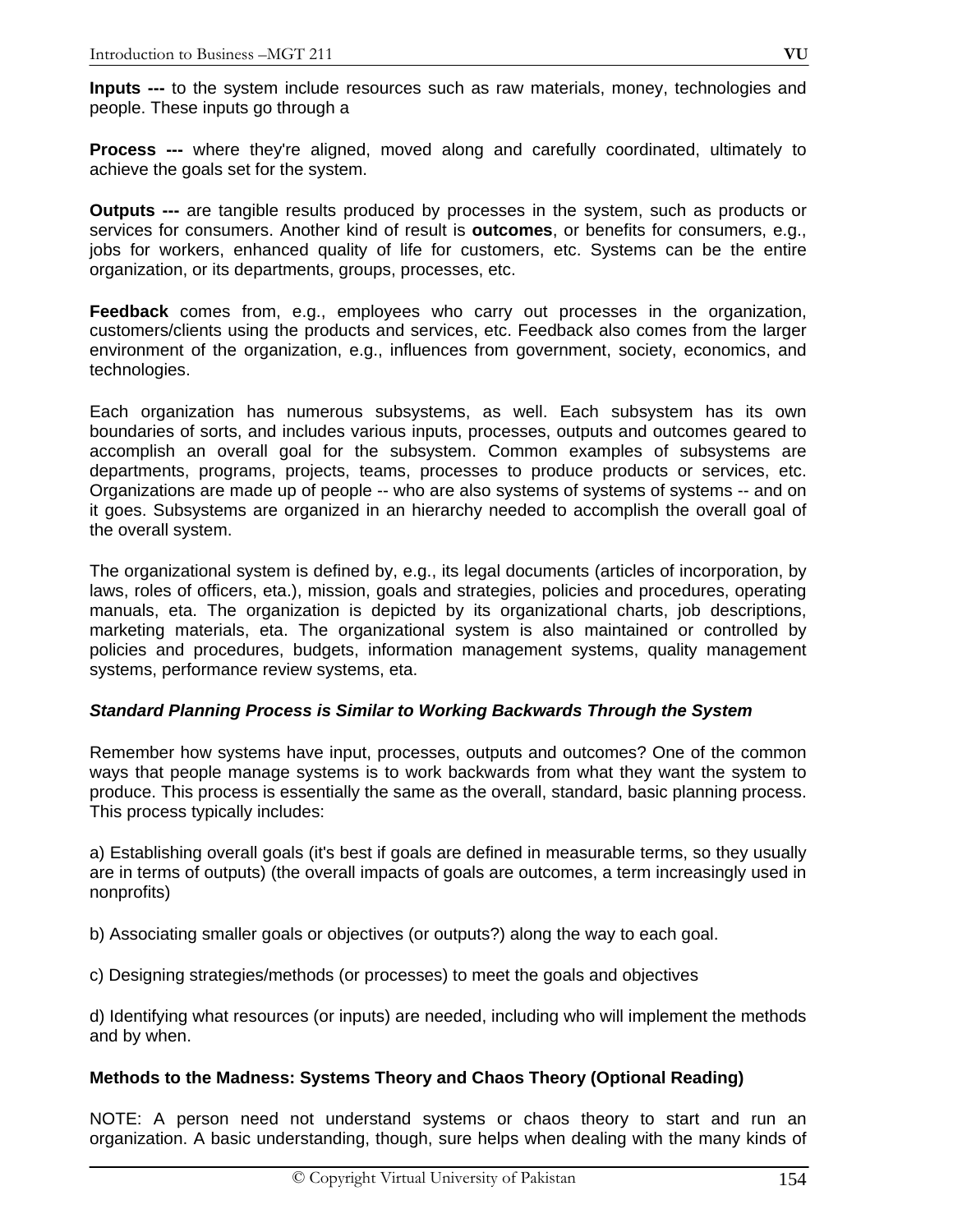typical issues that face members of organizations. Information at the following link is geared to give the reader a taste of what systems theory is about, and then refer the reader to more information if they are interested.

Thinking About Organizations as Systems --- Use functional structures when the organization is small, geographically centralized, and provides few goods and services.

When the organization experiences bottlenecks in decision making and difficulties in coordination, it has outgrown its functional structure. Use a divisional structure when the organization is relatively large, geographically dispersed, and/or produces wide range of goods/services. Use lateral relations to offset coordination problems in functional and divisional structures. When the organization needs constant coordination of its functional activities, then lateral relations do not provide sufficient integration. Consider the matrix structure. To adopt the matrix structure effectively, the organization should modify many traditional management practices.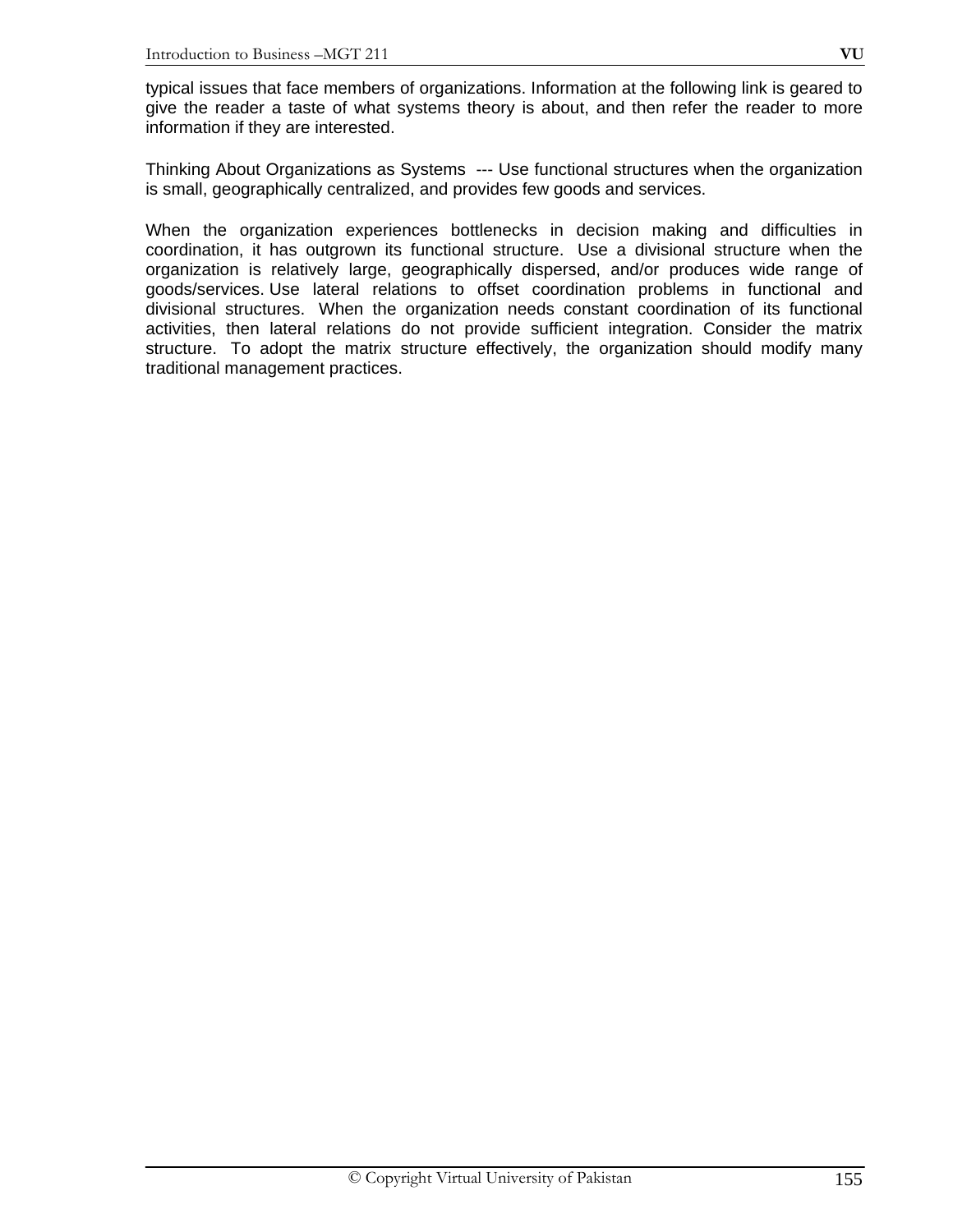## **ACCOUNTING**

By collecting, analyzing, and communicating financial information, accountants provide business managers and investors with an accurate picture of the firm's financial health. Certified public accountants (CPAs) are licensed professionals who provide auditing, tax, and management advisory services for other firms and individuals. Public accountants who have not yet been certified perform similar tasks. Private accountants provide diverse specialized services for the specific firms that employ them.

The Vision Project is a profession-wide assessment to see what the future of the accounting profession will be like. It was initiated because of the declining number of students entering the accounting profession and because of rapid changes in the business world. Practicing CPAs and other industry leaders have participated in identifying key forces that are affecting the profession. Then the developed recommendations for change, including a set of core services that the profession should offer clients and a set of core competencies that CPAs should possess. Overall, the new vision reflects changes in the CPA's culture and professional lifestyle.

The accounting equation (assets  $=$  liabilities  $+$  owners' equity) is used to balance the data in accounting documents. Double-entry accounting acknowledged the dual effects of financial transactions and ensures that the accounting equation always balances.

These tools enable accountants not only to enter but to track transactions. They also serve as double checks for accounting errors. The balance sheet summarizes a company's assets, liabilities, and owners equity at a given point in time. The income statement details revenues and expenses for a given period of time and identifies any profit or loss. The statement of cash flows reports cash receipts and payments form operating, investing, and financing activities.

Drawing on data from financial statements, ratios can help creditors, investors, and managers assess a firm's finances. The liquidity ratios — current and debt-to-equity —measure solvency (a firm's ability to pay its debt) in both the short and the long run.. Return on equity and earnings per share measure profitability. inventory turnover ratios show how efficiently a firm is using its funds.

 Accounting for foreign transactions requires some special procedures. First, accountants must consider the fact that the exchange rates of national currencies change. Accordingly, the value of a foreign currency at any given time, its foreign currency exchange rate, is what buyers are willing to pay for it.

Exchange rates affect the amount of money that a firm pays for foreign purchases and the amount that it gains from foreign sales. U.S. accountants, therefore, must always translate foreign currencies into the value of the U.S. dollar. Then, in recording a firm's transactions, they must make adjustments to reflect shifting exchange rates over time. Shifting rates may result in either foreign currency transaction gains (a debt, for example, may be paid with fewer dollars) or foreign currency transaction losses.

# **What Is Accounting and Who Uses Accounting Information?**

**Accounting** — comprehensive system for collecting, analyzing, and communicating financial information.

**Bookkeeping** — recording of accounting transactions. It is just one phase of accounting.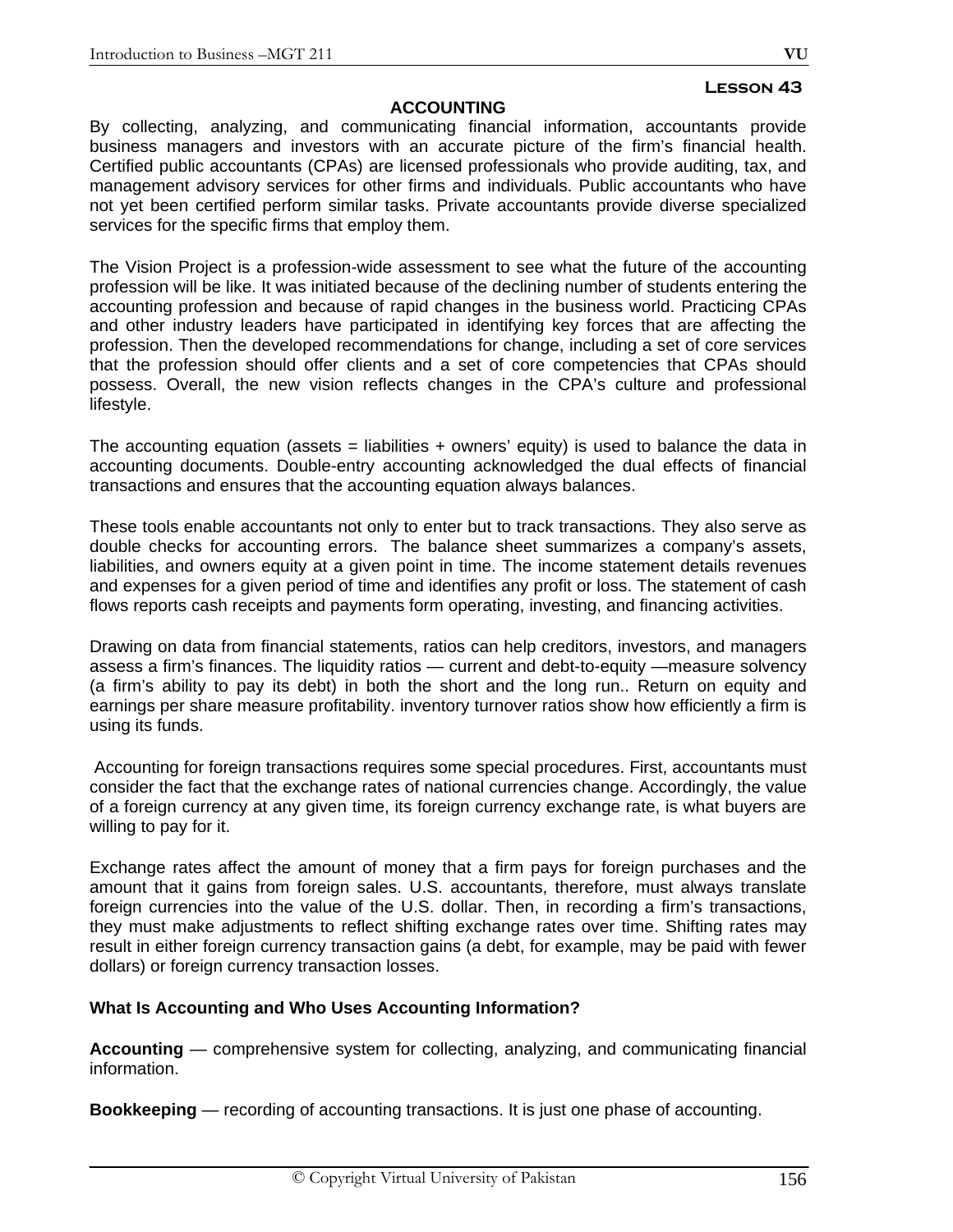**Accounting Information System (AIS)** — Organized means by which financial information is identified, measured, recorded, and retained for use in accounting statements and management reports.

## **Users of Accounting Information**

**Business Managers ---** Set goals, develop plans, set budgets, and evaluate future prospects

**Employees and Unions ---** Get paid, plan for and receive benefits.

**Investors and Creditors ---** Estimate returns to stockholders, determine company's growth prospects, determine creditworthiness before investing or lending.

**Tax Authorities ---** Plan for tax inflows, determine tax liabilities, ensure proper payment

**Government Regulatory Agencies ---** Fulfill their duties to citizens.

#### **Who Are Accountants and What Do They Do?**

**Controller** — the person who manages all of firm's accounting activities (chief accounting officer)

#### **Financial versus Managerial Accounting**

- i. **Financial Accounting**—field of accounting that informs external users of a company's financial information.
- ii. **Managerial Accounting**—field of accounting that serves internal users of a company's financial information.

**Certified Public Accountants** --- Accountant licensed by the state and offering services to the public

#### i. **Professional Practice**

Some CPAs work as individual practitioners, while others join with one or more CPAs in partnerships or professional corporations.

1. Nearly one-half of accounting's total revenues in the U.S. are received by the Big 4 accounting firms, Deloitte & Touche, Ernst & Young, KPMG LLP, Price Waterhouse Coopers.

## ii. **CPA Services**

- 1. **Audit**—systematic examination of a company's accounting system to determine whether its financial reports fairly represent its operations.
	- a. **Generally Accepted Accounting Principles (GAAP)** accepted rules and procedures governing the content and form of financial reports.
- 2. **Tax services** include assistance not only with tax return preparation but also with tax planning.
- 3. **Management Advisory Services**—specialized accounting services to help managers resolve a variety of business problems.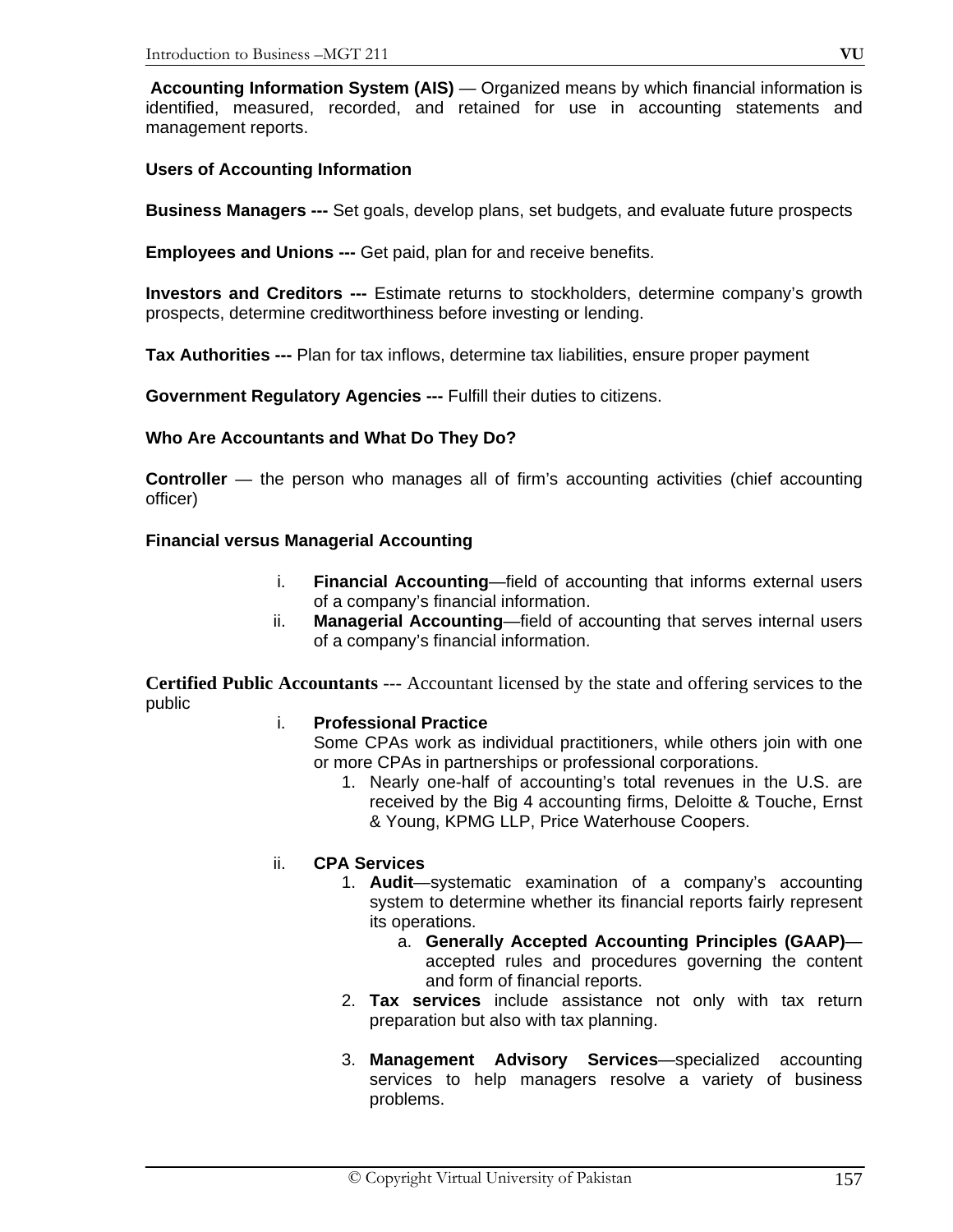iii. **Non-certified Public Accountants** may work for small businesses, individuals, and even larger firms, performing income tax preparation, payroll accounting, and financial planning services.

**Private Accountants** — salaried accountant hired by a business to carryout its day-to-day financial activities.

## **The CPA Vision Project**

- i. Identifying Issues for the Future—CPA success will depend on public perceptions of abilities and roles, CPAs must respond to market needs, market demands more high-value consulting and fewer auditing and accounting services, specialization will be vital, CPAs must be conversant in global strategies and business practices
- ii. **Global Forces as Drivers of Change**—Forces include political, economic, technical, social, human resources, and regulatory
- iii. **Recommendations for Change**—CPA profession must adopt broader focus to include strategic thinking, provide more value to society by expanding education and experience, revitalize itself to meet future demands, and increase opportunities for achievement, rewards, and lifestyle preferences.
- iv. A New Direction
	- 1. **Core Services**—A broader perspective is strongly recommended that moves into areas traditionally outside the accounting realm.
	- 2. **Core Competencies** Vision Project identifies unique combination of skills, technology, and knowledge including strategic and critical thinking skills, communication and leadership skills, focus on the client and the market, skills in interpreting information, and technology skills.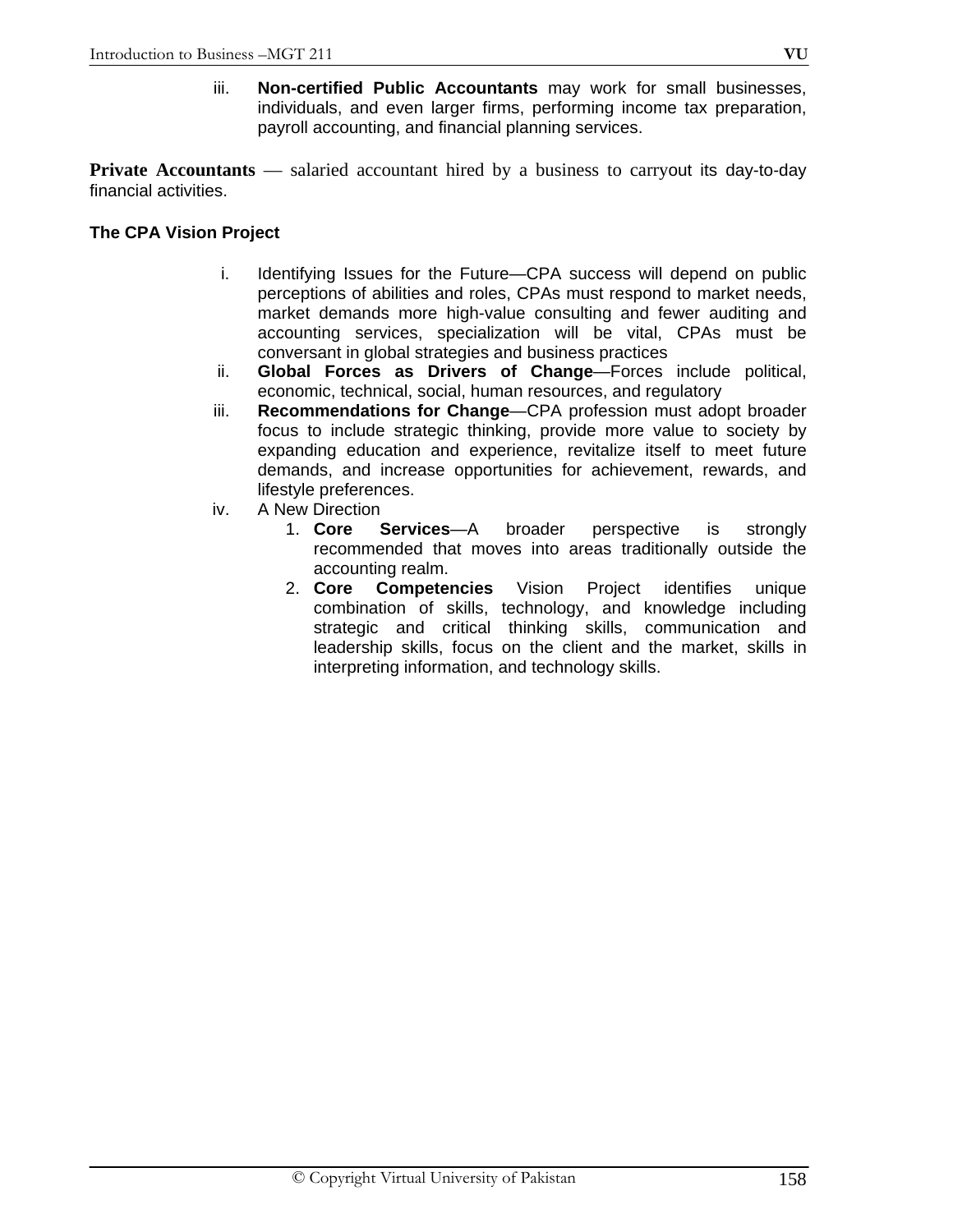# **Lesson 44**

## **TOOLS OF THE ACCOUNTING TRADE**

For thousands of years, businesses and governments have kept records of their transactions. Accountants are guided by three fundamental principles: the accounting equation, doubleentry accounting, and the matching principle.

**The Accounting Equation ---** Accountants use the following equation to balance the data in journals and ledgers: **Assets = Liabilities + Owners' Equity**

- i. Assets and Liabilities
	- 1. **Asset**—any economic resource expected to benefit a firm or an individual who owns it.
	- 2. **Liability**—debt owned by a firm to an outside organization or individual.
- ii. **Owners' Equity**—amount of money that owners would receive if they sold all of a firm's assets and paid all of its liabilities. It consists of two sources of capital: the amount the owners originally invested, and profits earned by and reinvested in the company.

**Double-Entry Accounting** ----To keep the accounting equation in balance, companies use a system developed by Fra Luca Pacioli, an Italian monk, in 1494.

- i. **Double-entry accounting** is a way of recording financial transactions that requires two entries for every transaction, so that the accounting equation is always kept in balance.
- ii. Every transaction—a sale, a payment, a collection—has two offsetting sides. Any excess plowed back into the business becomes retained earnings. The accounting equation remains in balance if the transactions are properly recorded.
- iii. Once the individual transactions are recorded and then summarized, accountants review the summaries and adjust or correct errors, so they can **close the books**, the act of transferring net revenue and expense account balances to retained earnings for the period.
- iv. Although computers do much of the tedious recording today, mastering the fundamental principles such as double-entry bookkeeping is important because accountants must decide which accounts to increase or decrease, and they must understand what to do if transactions are recorded improperly.

**Financial Statements ---** Any of several types of reports summarizing a company's financial status to aid in managerial decision making.

**Balance Sheets** — also known as a statement of financial position, is a kind of "snapshot" of where a company is, financially speaking, at one moment in time. The balance sheet includes all the elements in the accounting equation, showing the balance between assets on one side and liabilities and owners' equity on the other.

Every company prepares a balance sheet at least once a year, most often at the end of the calendar year, January 1 to December 31. The fiscal year, any 12 consecutive months, is used by many business and government bodies.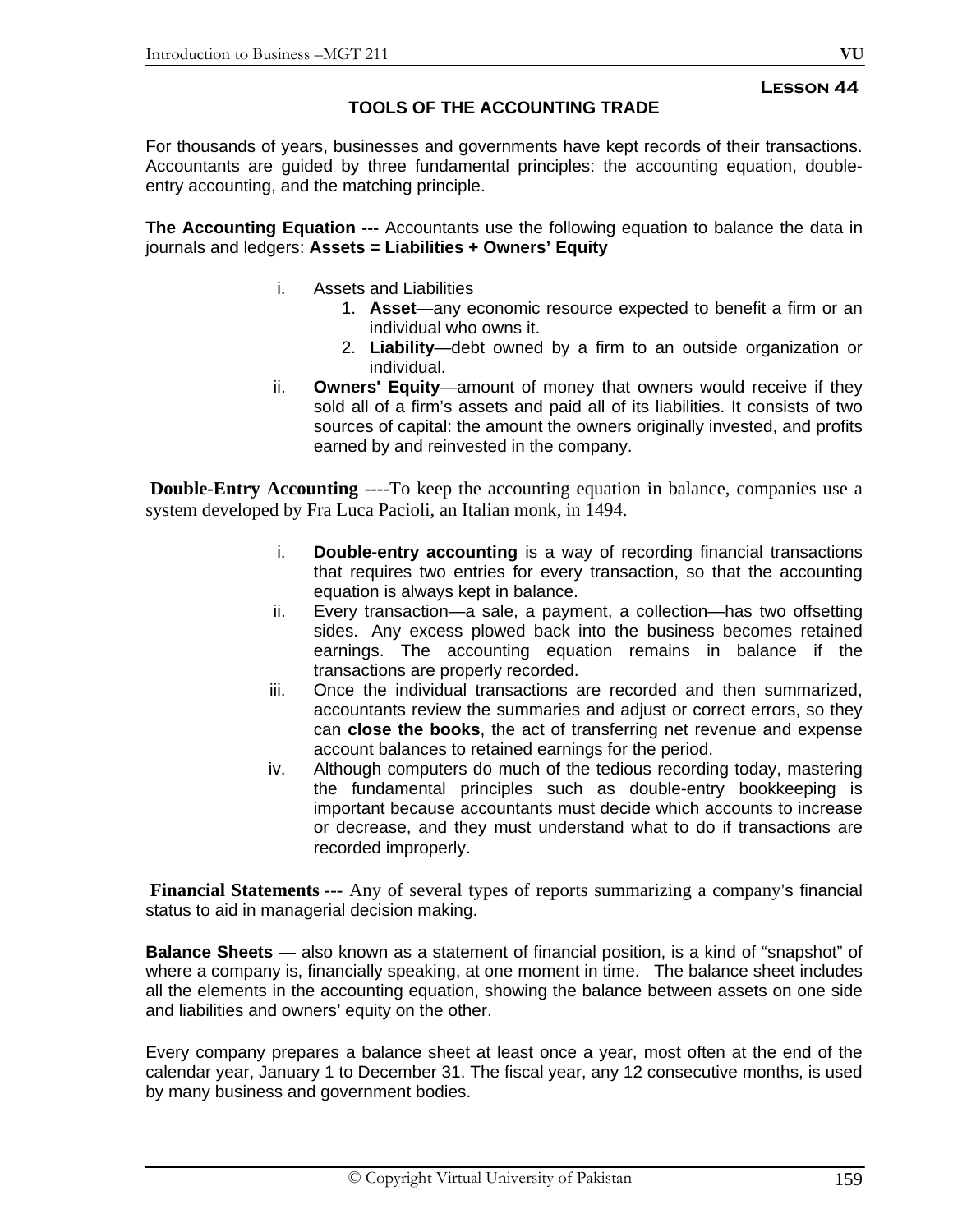- i. **Assets**
	- There are three types:
		- 1. **Current Asset**—asset that can or will be converted into cash within the following year.
			- a. **Liquidity**—ease with which an asset can be converted into cash.
			- b. **Non-liquid Assets**—Includes marketable securities which vary in liquidity and three other forms:
				- i. **accounts receivable**—amount due from a customer who has purchased goods on credit
				- ii. **merchandise inventory**—cost of merchandise that has been acquired for sale to customers and is still on hand
				- iii. **prepaid expense**—expense that is paid before the upcoming period in which it is due
		- 2. **Fixed Asset**—asset with long-term use or value
			- a. **depreciation**—process of distributing the cost of an asset over its life
		- 3. **Intangible Asset**—nonphysical asset that has economic value in the form of expected benefits.
			- a. **goodwill**—amount paid for an existing business above the value of its other assets
- ii. **Liabilities** are the debts that a business has incurred and appear after assets because they are claims against the assets as shown in the accounting equation: Assets = Liabilities + Owners' Equity
	- 1. **Current Liability**—debt that must be paid within the year.
	- 2. **Account Payable**—current liabilities consisting of bills owed to suppliers, plus wages and taxes due within the upcoming year.
	- 3. **Long-Term Liability**—debt that is not due for more than one year.
- iii. **Owners' Equity** is the owners' investment in a business. This is also the section that shows a corporation's retained earnings, the portion of shareholders' equity earned by the company, but not distributed to its owners in the form of dividends.
	- 1. **Common Stock**
	- 2. **Paid-In Capital**—additional money, above proceeds from stock sale, paid directly to a firm by its owners.
	- 3. **Retained Earnings**—earnings retained by a firm for its use rather than paid as dividends.

**Income Statements** — financial statement listing a firm's annual revenues and expenses so that a bottom line shows annual profit or loss. If the balance sheet is a "snapshot," the income statement is a "movie."

- i. **Revenues**—funds that flow into a business from the sale of goods or services.
- ii. **Cost of Goods Sold**—total cost of obtaining materials for making the products sold by a firm during the year.
- iii. **Gross Profit (or Gross Margin)**—revenues obtained from goods sold minus cost of goods sold.
- iv. **Operating Expenses**—costs, other than the cost of goods sold, incurred in producing a good or service.
- v. **Operating Income**—gross profit minus operating expenses.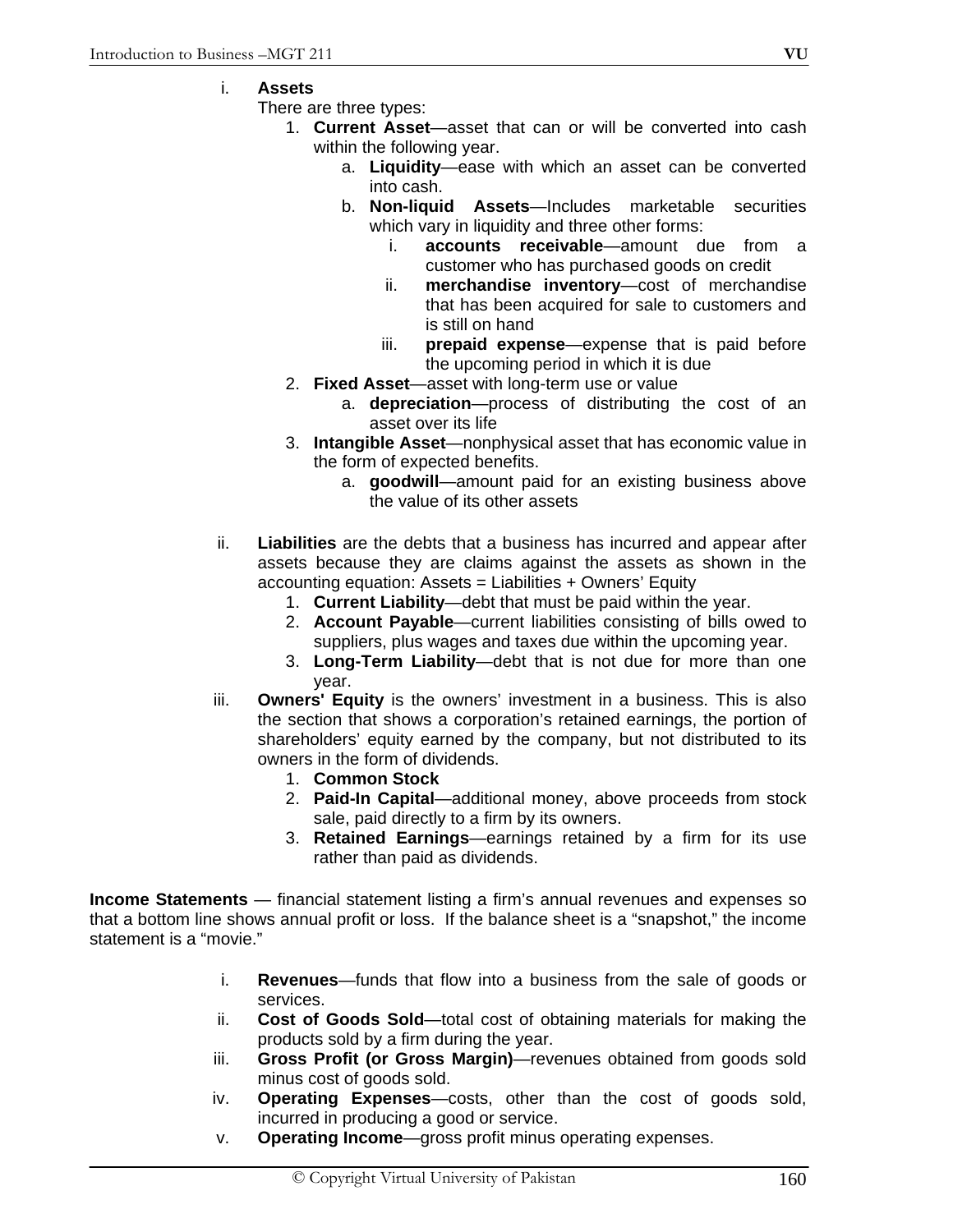1. net income (or net profit or net earnings)—gross profit minus operating expenses and income taxes

**Statement of Cash Flows** — financial statement describing a firm's yearly cash receipts and cash payments.

- i. cash flows from operations
- ii. cash flows from investing
- iii. cash flows from financing

#### **The Budget: An Internal Financial Statement**

A detailed statement of estimated receipts and expenditures for a period of time in the future. The budget is probably the most crucial internal financial report. Most companies use their budgets for internal planning, controlling, and decision-making. Although the accounting staff coordinates the budget process, many different employees contribute to creating and updating the budget.

### **Reporting Standards and Practices**

The common language dictated by standard practices is designed to give external users confidence in the accuracy and meaning of the information in any financial statement.

- i. **Revenue Recognition**—formal recording and reporting revenues in the financial statements. This principle states that revenue is not formally recorded and reported until 1) The sale is complete and the product has been delivered, and 2) The sale price is collected or is collectable (part of accounts receivable).
- ii. **Matching principle** requires that expenses incurred in producing revenues be deducted from the revenue they generated during the same accounting period in order to accurately present the profitability of a business.
	- 1. Accountants match revenue to expenses by adopting the accrual basis of accounting, which states that revenue is recognized when you make a sale and expense is recorded when it is incurred.
	- 2. If a business runs on a cash basis, the company records revenue only when money from the sale is actually received and expense is recorded when cash is paid.
	- 3. Depreciation is the accounting procedure for systematically spreading the cost of a tangible asset over its estimated useful life.
- iii. **Full Disclosure** means that financial statements should include not just numbers, but also interpretations and explanations by management so that external users can better understand information contained in the statements.

#### **Analyzing Financial Statements**

Organizations and individuals use financial statements to spot problems and opportunities. Managers and outsiders use them to evaluate a company's performance in relation to the economy, the competition, and past performance. To perform this analysis, most users look at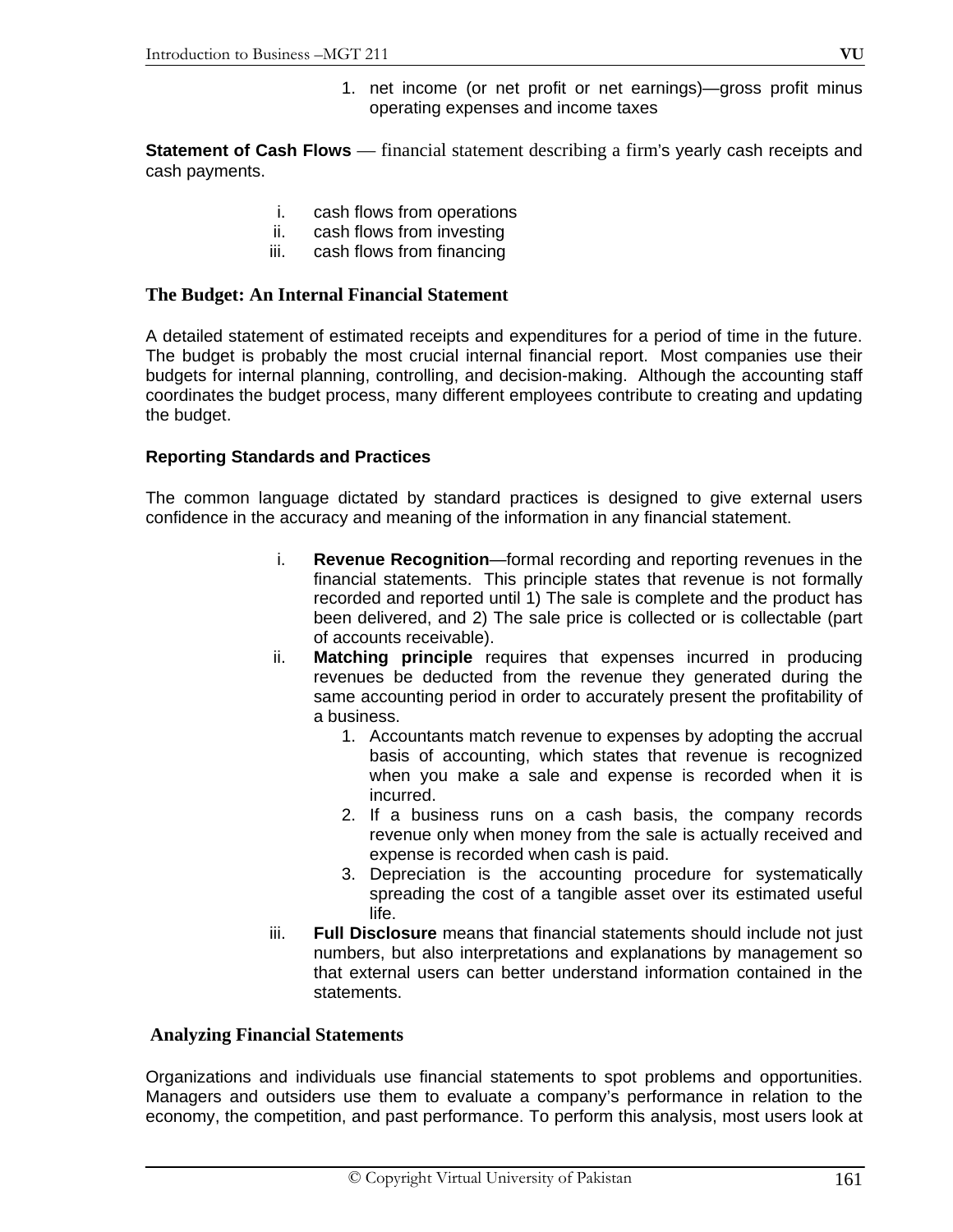## **Short-Term Solvency Ratios**

**Liquidity Ratio** — solvency ratio measuring a firm's ability to pay its immediate debts.

- i. **current ratio**—solvency ratio that determines a firm's credit worthiness by measuring its ability to pay current liabilities, calculated by dividing current assets by current liabilities.
- ii. **working capital**—the difference between the firm's current assets and current liabilities, which indicates the firm's ability to pay off short-term debts to outsiders.

## **Long-Term Solvency Ratios**

**Debt Ratio** — solvency ratio measuring a firm's ability to meet its long-term debts.

- i. debt-to-owners' equity ratio (or debt-to-equity ratio)—solvency ratio describing the extent to which a firm is financed through borrowing, calculated by dividing debt by owners' equity.
- ii. leverage—ability to finance an investment through borrowed funds

# **Profitability Ratios**

- i. Return on Equity—profitability ratio measuring income earned for each dollar invested, calculated by dividing net income by total owners' equity.
- ii. **Earnings per Share**—profitability ratio measuring the size of the dividend that a firm can pay shareholders, calculated by dividing net income by the number of shares of common stock outstanding.

**Activity Ratios ---** may be used to analyze how well a company is managing its assets.

i. **Inventory Turnover Ratio**—activity ratio measuring the average number of times that inventory is sold and restocked during the year, calculated as cost of goods sold divided by average inventory.

## **International Accounting**

a. **Foreign Currency Exchange Rate**—value of a nation's currency as determined by market forces.

**International Transactions ---** International purchases, sales on credit, and accounting for foreign subsidiaries all involve accounting transactions that include currency exchange rates.

**International Accounting Standards ---** Bankers, investors, and managers would like to see financial reporting that is comparable from country-to-country and across all firms regardless of home nation.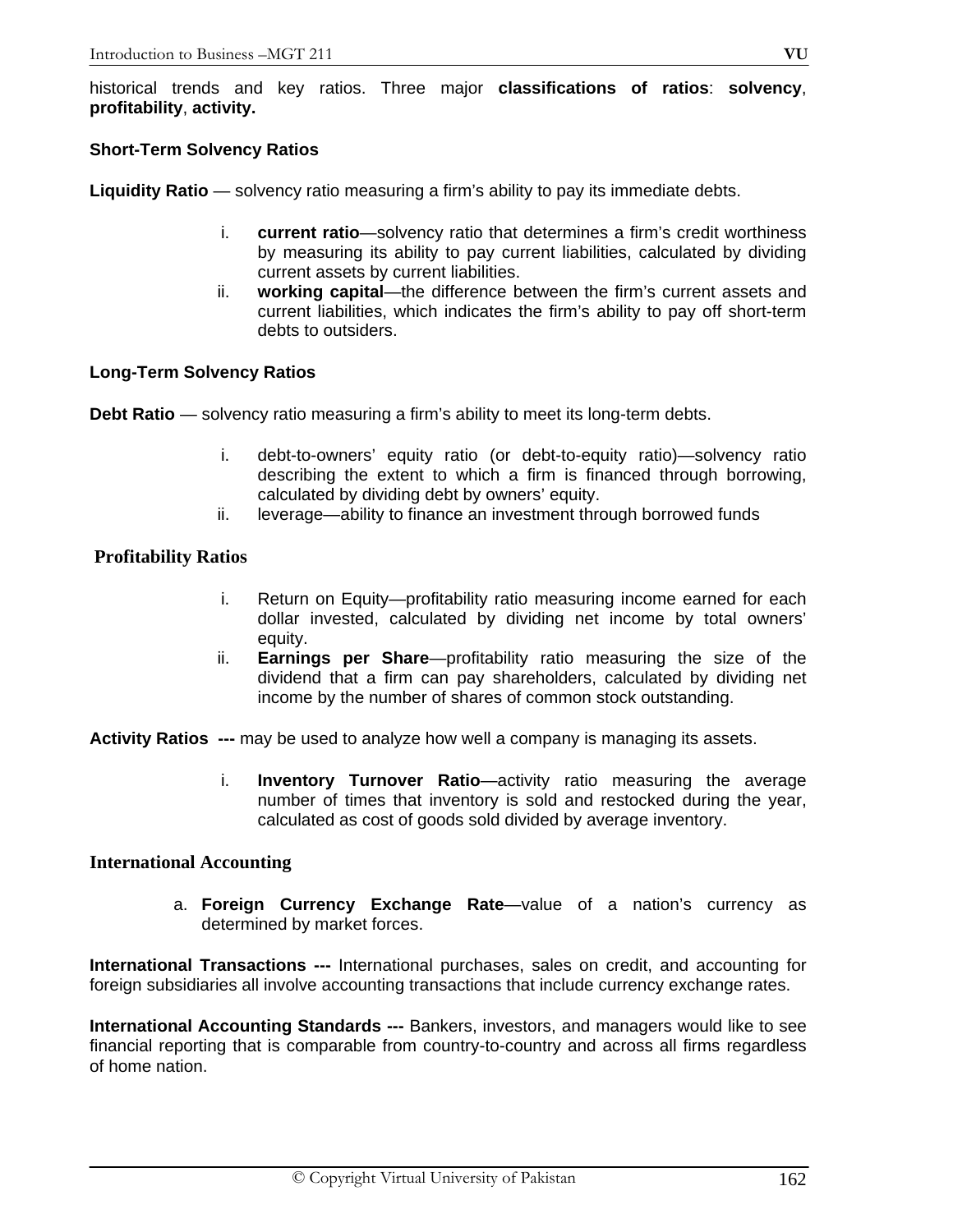## **Lesson 45**

#### **FINANCIAL MANAGEMENT**

The job of the financial manager is to increase the firm's value by planning and controlling the acquisition and dispersal of its financial assets. This task involves three key responsibilities: cash-flow management (making sure the firm has enough available money to purchase the materials it needs to produce goods and services), financial control (checking actual performance against plans to ensure that desired financial results occur), and financial planning (devising strategies for reaching future financial goals).

To finance short-term expenditures, firms rely on trade credit (credit extended by suppliers) and loans. Secured loans require collateral (legal interest in assets that may include inventories or accounts receivable). Unsecured loans may be in the form of lines of credit or revolving credit agreements. Smaller firms may choose to factor accounts receivable (that is, sell them to financial institutions).

Long-term sources of funds include debt financing, equity financing, and the use of preferred stock. Debt financing uses long-term loans and corporate bonds (promises to pay holders specified amounts by certain dates), both of which obligate the firm to pay regular interest. Equity financing involves the use of owners' capital, either from the sale of common stock or from retained earnings. Preferred stock is a hybrid source of funding that has some of the features of both common stock and corporate bonds. Financial planners must choose the proper mix of long-term funding. All-equity financing is the most conservative, least risky, and most expensive strategy. All-debt financing is the most speculative option.

Businesses operate in an environment pervaded by risk. Speculative risks involve the prospect of gain or loss. Pure risks involve only the prospect of loss or no loss. Firms manage their risks by following some form of five-step process: identifying risks, measuring possible losses, evaluating alternative techniques, implementing chosen techniques, and monitoring programs on an ongoing basis. Four general methods for dealing with risk are risk avoidance, control, retention, and transfer.

Insurance companies issue policies only for insurable risks—those that meet four criteria. First the risk must be predictable in a statistical sense; the insurer must be able to use statistical tools to forecast the likelihood of a loss. A loss must also pass the test of casualty, which indicates the loss is accidental rather than intentional. Potential losses must also display unconnectedness—they must be random and occur independently to other losses. Finally, losses must be verifiable in terms of cause, time, place, and amount.

Liability insurance covers losses resulting from damage to people or property when the insured is judged responsible. Property insurance covers losses to a firm's won buildings, equipment, and financial assets. Life insurance pays benefits to the survivors of a policyholder and has a cash value that can be claimed before the policyholder's death. Health insurance covers losses resulting from medical and hospital expenses.

## **The Role of the Financial Manager**

Corporate finance typically entails four responsibilities: determining a firm's long-term investments, obtaining funds to pay for those investments, conducting the firm's everyday financial activities, and helping to manage the risks the firm takes.

Responsibilities of the **Financial Manager** include planning and controlling the acquisition and dispersal of a firm's financial resources.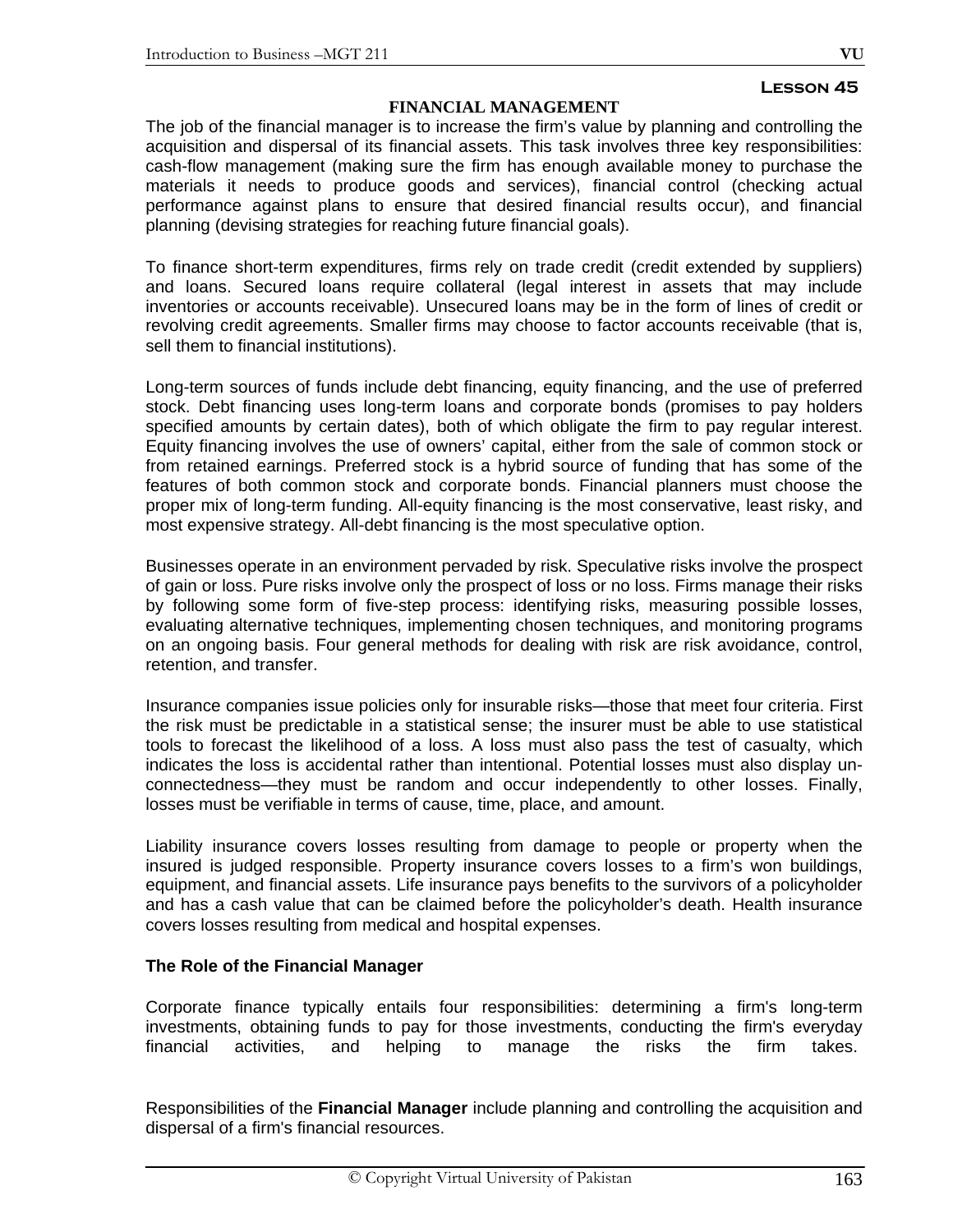- i. **Cash-Flow Management**—management of cash inflows and outflows to ensure adequate funds for purchases and the productive use of excess funds.
- ii. **Financial Control**—process of checking actual performance against plans to ensure that desired financial results occur.
- iii. **Financial Planning**—A **financial plan** shows the funds a firm will need for a period of time, as well as the sources and uses of those funds. A strategy for reaching some future financial position.

## **Why Do Businesses Need Funds?**

It takes capital to run a business. There are numerous expenditures, which can be classified into two broad categories.

## **Short-Term (Operating) Expenditures**

- i. Accounts Payable—unpaid bills plus wages and taxes due within the upcoming year.
- ii. **Accounts Receivable**—funds due from customers who have bought on credit. **Credit Policy**—rules governing a firm's extension of credit to customers.
- iii. **Inventories**—materials and goods which are held by a company but which will be sold within the year. The goal is to maintain an adequate supply without incurring more costs than necessary for storage, handling, insurance, and taxes. Three types of inventories-raw materials inventory, work-in-process inventory, and finished-goods inventory.
- iv. **Working Capital**—liquid current assets out of which a firm can pay current debts. Calculated by adding inventories (raw materials, work-inprocess, and finished goods on hand) and accounts receivable (minus accounts payable).

## **Long-Term (Capital) Expenditures**

Companies need funds to cover long-term expenditures on fixed assets. Longterm expenditures are not normally sold or converted into cash, require a very large investment, and represent a binding commitment of company funds that continues long into the future.

# **1. Sources of Short-Term Funds**

- a. **Trade Credit**—when a company buys products or supplies on credit from its suppliers, postponing payment.
	- i. **Open-Book Credit**—form of trade credit in which sellers ship merchandise on faith that payment will be forthcoming. Granting of credit by one firm to another.
	- ii. **Promissory Note**—form of trade credit in which sellers insist that buyers sign a legally binding agreement before merchandise is shipped.
	- iii. **Trade Draft**—form of trade credit in which a document stating the promised date and amount of payment due, is attached to the merchandise shipment by the seller.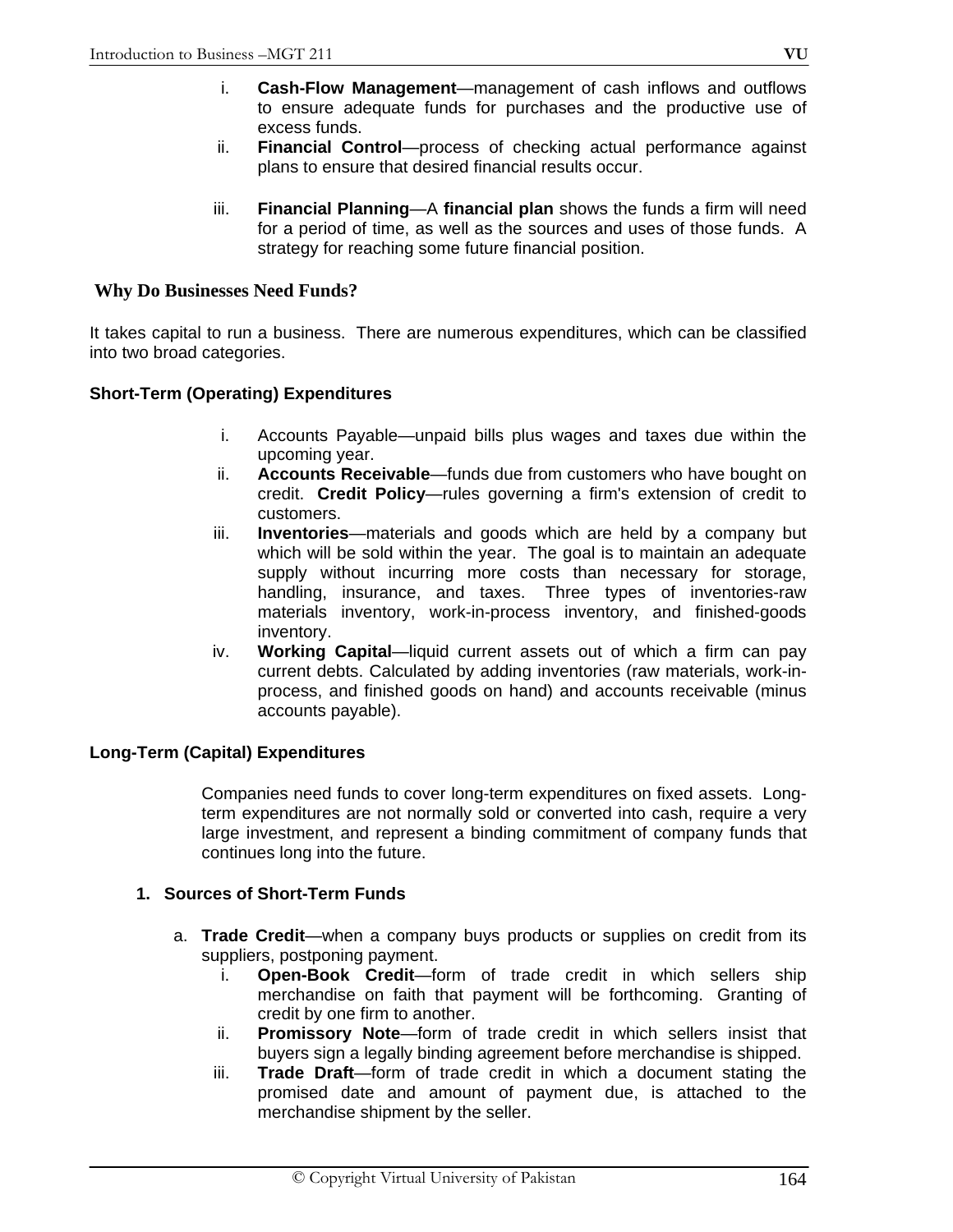#### **Secured Short-Term Loans**

**Secured loans** are those backed by some specific valuable item or items, known as **collateral**, which may be seized by the lender, should the borrower fail to repay the loan.

- i. **Inventory Loans** use inventory as a collateral asset.
- ii. **Accounts Receivable**—accounts receivable are used as collateral, known as **pledging accounts receivable**.

**Factoring Accounts Receivable** — A firm can raise funds rapidly by factoring: selling the firm's accounts receivable. They are sold at a discount.

#### **Unsecured Short-Term Loans**

- i. **Line of Credit**—standing arrangement in which a lender agrees to make available a specified amount of funds upon the borrower's request.
- ii. **Revolving Credit Agreement**—arrangement in which a lender agrees to make funds available on demand and on a continuing basis.
- iii. **Commercial Paper**—short-term securities, or notes, containing a borrower's promise to pay. Matures in 270 days or less.

#### **2. Sources of Long-Term Funds**

- a. **Debt Financing**—used to cover long-term expenses such as assets (generally repaid in more than one year).
	- i. **Long-Term Loans** usually issued by commercial banks. **Interest rates** fluctuate over time, and financial managers try to time their borrowing to take advantage of drops in interest rates.
	- ii. **Corporate Bonds**—Terms of a bond, including the amount to be paid, the interest rate, and the maturity date differ from company to company and from issue to issue. They are spelled out in the bond contract, or **bond indenture**.

**Equity Financing** — use of common stock and/or retained earnings to rise long-term funding.

- i. **Common Stock**—selling ownership to raise money.
- ii. **Retained Earnings**—reinvesting profits in the company rather than issue a dividend
- iii. **Financial Burden on the Firm**—a firm cannot deduct paid-out dividends as business expenses but it can deduct the interest it pays on bonds. However, debt is a legal obligation to repay regardless of changes in economic conditions.

**Hybrid Financing: Preferred Stock** — Preferred stock is a "hybrid" because it has some of the features of both corporate bonds and common stocks. Provides a fixed dividend, is paid dividends before common stock, and has no voting rights.

**Choosing between Debt and Equity Financing** — relative mix of a firm's debt and equity financing.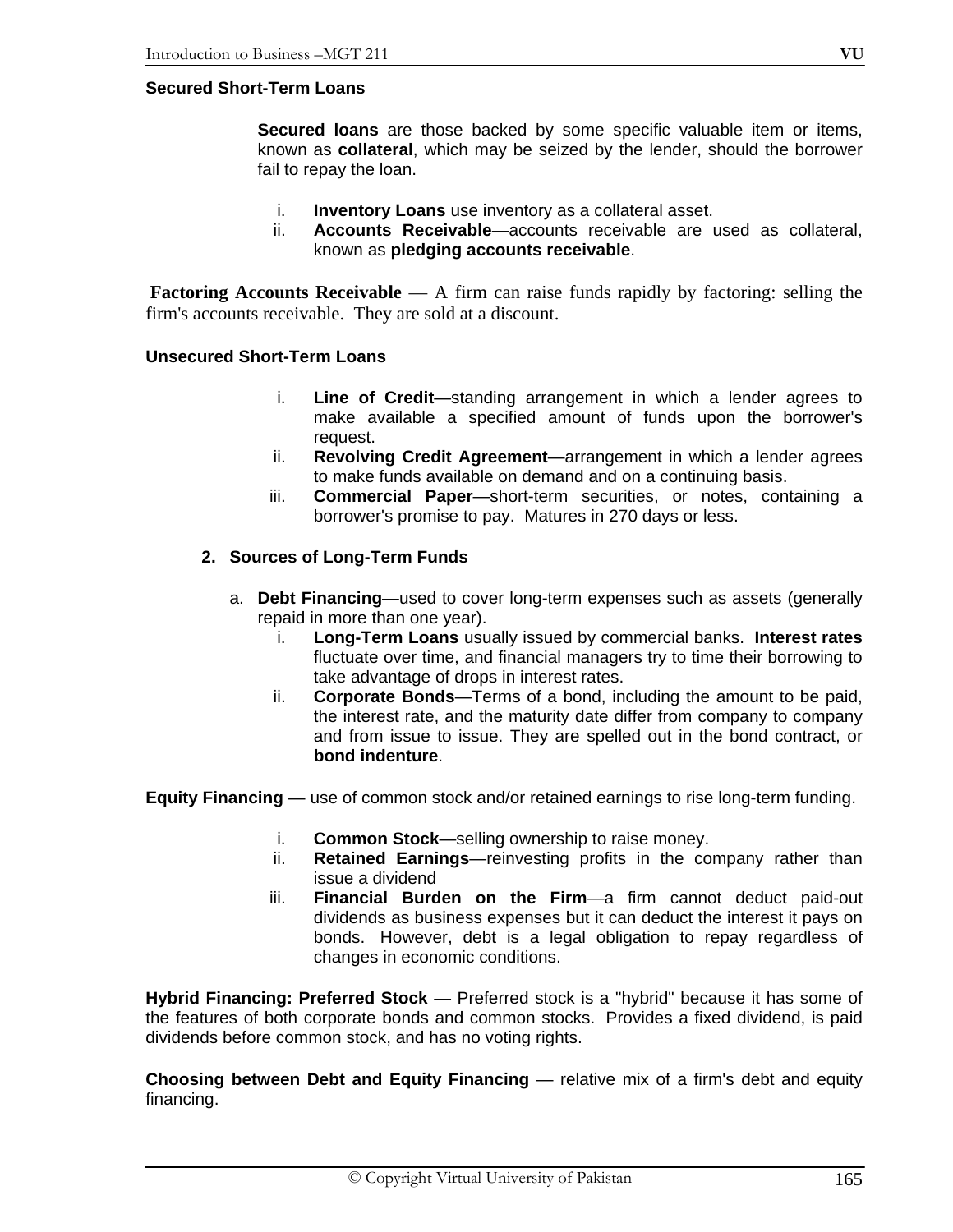i. **Indexes of Financial Risk**—To help understand and measure the amount of financial risk they face, financial managers rely on published indexes for various investments.

**The Risk-Return Relationship** — principle that, whereas safer investments tend to offer lower returns, riskier investments tend to offer higher returns.

# **3. Financial Management for Small Business**

**Establishing Bank and Trade Credit** — obtaining a line of credit begins with finding a bank that can-and will-support a small firm's financial needs. Liberal trade credit terms with suppliers let small firms increase short-term funds and avoid additional borrowing from banks.

> i. **Long-Term Funding**—with unproven repayment ability, start-up firms can expect to pay higher interest rates than older firms. A **Business Plan** detailing financial needs may help attain financing.

**Venture Capital** — outside equity financing provided in return for part ownership of the borrowing firm.

**Planning for Cash-Flow Requirements** — Cash-flow planning is especially critical for small businesses. By anticipating shortfalls, a financial manger can seek funds in advance and minimize their cost.

## **4. Risk Management**

a. Coping with Risk

**Speculative Risk** — risk involving the possibility of gain or loss.

**Pure Risk** — risk involving only the possibility of loss or no loss.

**Risk Management**—process of conserving the firm's earning power and assets by reducing the threat of losses due to uncontrollable events.

- i. **Step 1**: Identify Risks and Potential Losses
- ii. **Step 2**: Measure the Frequency and Severity of Losses and their Impact
- iii. **Step 3**: Evaluate Alternatives and Choose the Techniques That Will Best Handle the Losses

**Risk Avoidance**—practice of avoiding risk by declining or ceasing to participate in an activity.

**Risk Control**—practice of minimizing the frequency or severity of losses from risky activities.

**Risk Retention**—practice of covering a firm's losses with its own funds. **Risk Transfer**—practice of transferring a firm's risk to another firm. A **Premium** is the fee paid by a policyholder for insurance coverage

iv. **Step 4**: Implement the Risk-Management Program

# v. **Step 5**: Monitor Results

The Contemporary Risk Management Program — Virtually all business decisions involve risk having financial consequences. The company's chief financial officer (CFO) has a major voice in applying the risk management process.

# **Insurance as Risk Management**

Companies may choose to transfer the risk of loss to an insurance company, which will agree to compensate them for certain types of losses.